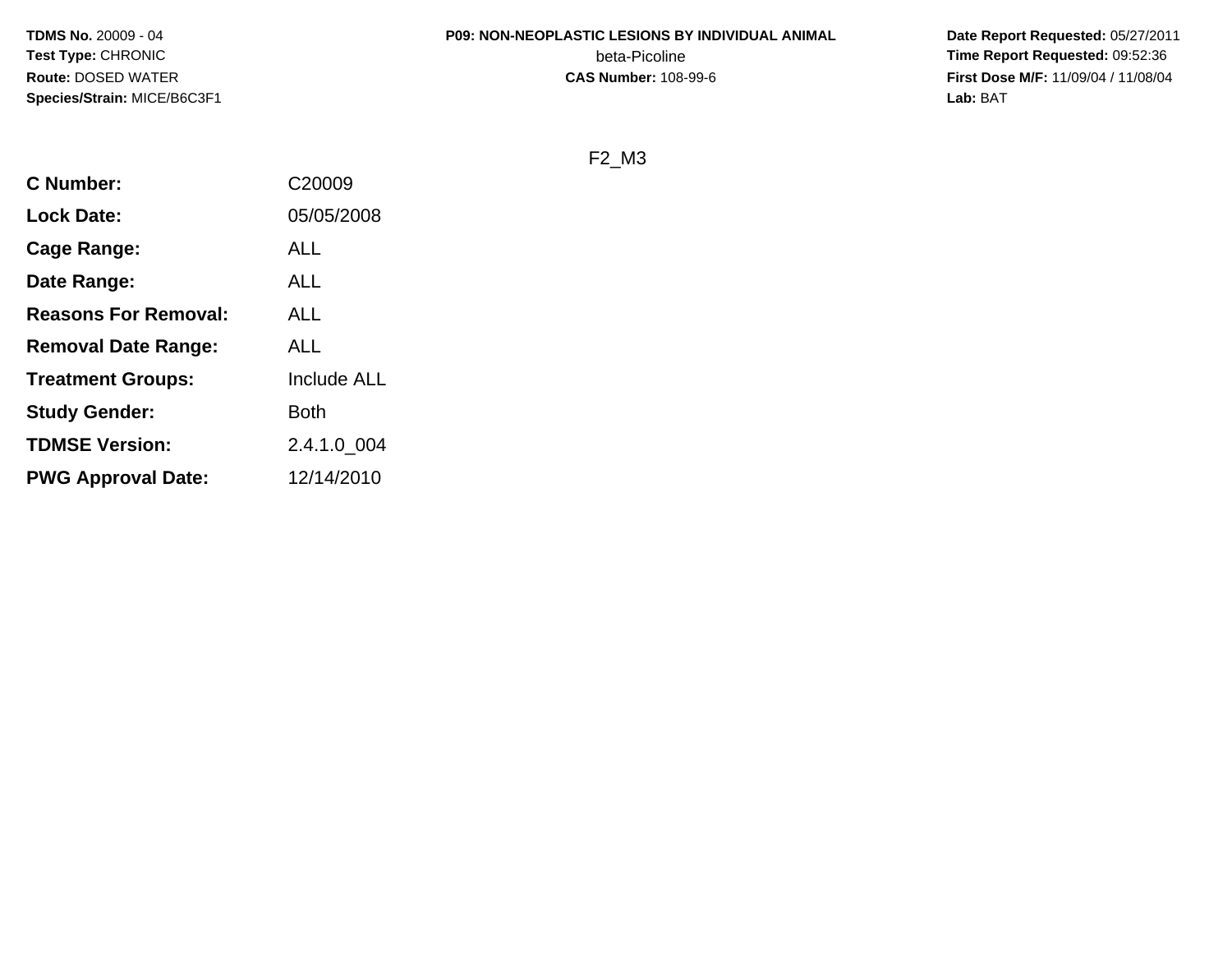#### **P09: NON-NEOPLASTIC LESIONS BY INDIVIDUAL ANIMAL** beta-Picoline**beta-Picoline**<br> **CAS Number:** 108-99-6<br> **CAS Number:** 108-99-6<br> **CAS Number:** 108-99-6

 **Date Report Requested:** 05/27/2011 **First Dose M/F:** 11/09/04 / 11/08/04<br>**Lab:** BAT **Lab:** BAT

| <b>B6C3F1 MICE MALE</b><br>$0$ mg/l                                                                                                                                         | DAY ON TEST<br><b>ANIMAL ID</b> | $\frac{0}{7}$<br>$\mathbf{3}$<br>$\overline{1}$<br>$\mathbf 0$<br>$\pmb{0}$<br>$\ddot{\mathbf{0}}$<br>$\mathbf 0$<br>-1 | $\begin{array}{c} 0 \\ 5 \end{array}$<br>$\overline{4}$<br>$\mathfrak{S}$<br>$\pmb{0}$<br>$\pmb{0}$<br>$\pmb{0}$<br>$\mathbf 0$<br>$\overline{c}$ | $\begin{smallmatrix}0\\7\end{smallmatrix}$<br>3<br>2<br>$\mathbf 0$<br>$\mathbf 0$<br>$\mathbf 0$<br>$\mathbf 0$<br>3 | $\begin{array}{c} 0 \\ 6 \end{array}$<br>$\overline{7}$<br>$\mathbf 0$<br>$\mathbf 0$<br>$\mathbf 0$<br>$\mathbf 0$<br>$\mathbf 0$<br>$\overline{4}$ | $\begin{array}{c} 0 \\ 5 \end{array}$<br>$\pmb{0}$<br>8<br>0<br>$\mathbf 0$<br>$\mathsf{O}\xspace$<br>$\mathsf{O}\xspace$<br>$\overline{5}$ | $\begin{array}{c} 0 \\ 5 \end{array}$<br>6<br>$\overline{2}$<br>$\pmb{0}$<br>$\pmb{0}$<br>$\mathsf{O}\xspace$<br>$\mathbf 0$<br>6 | $\frac{0}{7}$<br>$\mathbf{3}$<br>$\overline{2}$<br>$\mathbf 0$<br>$\mathbf 0$<br>$\mathbf 0$<br>$\mathbf 0$<br>$\overline{7}$ | $\frac{0}{7}$<br>$\ensuremath{\mathsf{3}}$<br>$\overline{2}$<br>0<br>0<br>$\mathbf 0$<br>0<br>8 | 0627<br>$\mathbf 0$<br>$\mathbf 0$<br>$\mathbf 0$<br>$\mathbf 0$<br>9 | $\frac{0}{7}$<br>$\mathsf 3$<br>$\mathbf{1}$<br>0<br>$\mathbf 0$<br>$\mathbf 0$<br>$\mathbf{1}$<br>0 | $\frac{0}{7}$<br>$\mathbf{3}$<br>$\mathbf{1}$<br>$\mathbf 0$<br>$\mathbf 0$<br>$\mathbf 0$<br>$\mathbf{1}$<br>$\mathbf{1}$ | $\frac{0}{7}$<br>0<br>$\Omega$<br>0<br>0<br>$\pmb{0}$<br>$\mathbf{1}$<br>$\overline{c}$ | $\begin{array}{c} 0 \\ 5 \end{array}$<br>$\mathbf{1}$<br>9<br>$\mathbf 0$<br>$\mathbf 0$<br>$\pmb{0}$<br>$\mathbf{1}$<br>$\mathbf{3}$ | $\begin{smallmatrix}0\0\4\end{smallmatrix}$<br>$\begin{array}{c} 5 \\ 5 \end{array}$<br>$\pmb{0}$<br>$\mathbf 0$<br>$\mathbf 0$<br>$\mathbf{1}$<br>4 | $\frac{0}{7}$<br>$\mathbf{3}$<br>$\overline{1}$<br>0<br>$\mathsf{O}\xspace$<br>$\mathsf{O}\xspace$<br>$\mathbf{1}$<br>$\overline{5}$ | $\frac{0}{7}$<br>$\mathbf{3}$<br>$\mathbf 0$<br>$\mathbf 0$<br>$\pmb{0}$<br>$\pmb{0}$<br>$\mathbf{1}$<br>$\,6\,$ | 0<br>$\,6$<br>$\mathbf{1}$<br>9<br>0<br>$\mathbf 0$<br>$\pmb{0}$<br>$\mathbf{1}$<br>$\overline{7}$ | $\begin{smallmatrix}0\0\5\end{smallmatrix}$<br>$\overline{4}$<br>$\sqrt{3}$<br>$\mathbf 0$<br>$\mathbf 0$<br>$\pmb{0}$<br>$\overline{1}$<br>8 | 0<br>$\,6\,$<br>$\overline{4}$<br>6<br>$\mathbf 0$<br>$\mathsf{O}\xspace$<br>$\mathsf{O}\xspace$<br>1<br>9 | $\frac{0}{7}$<br>$\mathsf 3$<br>$\overline{1}$<br>0<br>$\mathbf 0$<br>$\mathbf 0$<br>$\frac{2}{0}$ | $\frac{0}{7}$<br>$\mathbf 3$<br>$\overline{2}$<br>$\mathbf 0$<br>$\mathsf 0$<br>$\mathsf 0$<br>$\sqrt{2}$<br>$\mathbf{1}$ | $\frac{0}{7}$<br>3<br>$\overline{c}$<br>0<br>0<br>$\pmb{0}$<br>$\frac{2}{2}$ | $\frac{0}{7}$<br>$\mathbf{3}$<br>$\overline{c}$<br>$\mathbf 0$<br>$\pmb{0}$<br>$\pmb{0}$<br>$\frac{2}{3}$ | 0<br>$\overline{7}$<br>$\mathbf{3}$<br>$\mathbf{1}$<br>0<br>$\mathsf 0$<br>$\frac{0}{2}$ | 0<br>$\boldsymbol{7}$<br>3<br>$\overline{2}$<br>$\mathsf{O}$<br>$\overline{0}$<br>$\mathbf 0$<br>$\frac{2}{5}$ | males<br>$($ cont $)$ |
|-----------------------------------------------------------------------------------------------------------------------------------------------------------------------------|---------------------------------|-------------------------------------------------------------------------------------------------------------------------|---------------------------------------------------------------------------------------------------------------------------------------------------|-----------------------------------------------------------------------------------------------------------------------|------------------------------------------------------------------------------------------------------------------------------------------------------|---------------------------------------------------------------------------------------------------------------------------------------------|-----------------------------------------------------------------------------------------------------------------------------------|-------------------------------------------------------------------------------------------------------------------------------|-------------------------------------------------------------------------------------------------|-----------------------------------------------------------------------|------------------------------------------------------------------------------------------------------|----------------------------------------------------------------------------------------------------------------------------|-----------------------------------------------------------------------------------------|---------------------------------------------------------------------------------------------------------------------------------------|------------------------------------------------------------------------------------------------------------------------------------------------------|--------------------------------------------------------------------------------------------------------------------------------------|------------------------------------------------------------------------------------------------------------------|----------------------------------------------------------------------------------------------------|-----------------------------------------------------------------------------------------------------------------------------------------------|------------------------------------------------------------------------------------------------------------|----------------------------------------------------------------------------------------------------|---------------------------------------------------------------------------------------------------------------------------|------------------------------------------------------------------------------|-----------------------------------------------------------------------------------------------------------|------------------------------------------------------------------------------------------|----------------------------------------------------------------------------------------------------------------|-----------------------|
| <b>ALIMENTARY SYSTEM</b>                                                                                                                                                    |                                 |                                                                                                                         |                                                                                                                                                   |                                                                                                                       |                                                                                                                                                      |                                                                                                                                             |                                                                                                                                   |                                                                                                                               |                                                                                                 |                                                                       |                                                                                                      |                                                                                                                            |                                                                                         |                                                                                                                                       |                                                                                                                                                      |                                                                                                                                      |                                                                                                                  |                                                                                                    |                                                                                                                                               |                                                                                                            |                                                                                                    |                                                                                                                           |                                                                              |                                                                                                           |                                                                                          |                                                                                                                |                       |
| Esophagus                                                                                                                                                                   |                                 |                                                                                                                         |                                                                                                                                                   |                                                                                                                       |                                                                                                                                                      |                                                                                                                                             |                                                                                                                                   |                                                                                                                               |                                                                                                 |                                                                       |                                                                                                      |                                                                                                                            |                                                                                         |                                                                                                                                       |                                                                                                                                                      |                                                                                                                                      |                                                                                                                  |                                                                                                    |                                                                                                                                               |                                                                                                            |                                                                                                    |                                                                                                                           |                                                                              |                                                                                                           |                                                                                          | $+$                                                                                                            |                       |
| Gallbladder                                                                                                                                                                 |                                 |                                                                                                                         |                                                                                                                                                   |                                                                                                                       |                                                                                                                                                      |                                                                                                                                             |                                                                                                                                   |                                                                                                                               |                                                                                                 |                                                                       |                                                                                                      |                                                                                                                            |                                                                                         |                                                                                                                                       |                                                                                                                                                      |                                                                                                                                      |                                                                                                                  | Α                                                                                                  | Α                                                                                                                                             | A                                                                                                          |                                                                                                    |                                                                                                                           |                                                                              |                                                                                                           |                                                                                          |                                                                                                                |                       |
| Intestine Large, Cecum                                                                                                                                                      |                                 |                                                                                                                         |                                                                                                                                                   |                                                                                                                       |                                                                                                                                                      | A                                                                                                                                           | A                                                                                                                                 |                                                                                                                               |                                                                                                 | A                                                                     |                                                                                                      |                                                                                                                            |                                                                                         | A                                                                                                                                     | A                                                                                                                                                    | $+$                                                                                                                                  | $\ddot{}$                                                                                                        | A                                                                                                  | A                                                                                                                                             | A                                                                                                          |                                                                                                    |                                                                                                                           |                                                                              |                                                                                                           |                                                                                          | $+$                                                                                                            |                       |
| Intestine Large, Colon                                                                                                                                                      |                                 |                                                                                                                         |                                                                                                                                                   |                                                                                                                       |                                                                                                                                                      |                                                                                                                                             |                                                                                                                                   |                                                                                                                               |                                                                                                 |                                                                       | $\ddot{}$                                                                                            |                                                                                                                            |                                                                                         |                                                                                                                                       | A                                                                                                                                                    | $+$                                                                                                                                  | $\ddot{}$                                                                                                        | A                                                                                                  | A                                                                                                                                             | A                                                                                                          | $+$                                                                                                |                                                                                                                           |                                                                              |                                                                                                           | $+$                                                                                      | $+$                                                                                                            |                       |
| Intestine Large, Rectum                                                                                                                                                     |                                 | $+$                                                                                                                     |                                                                                                                                                   |                                                                                                                       |                                                                                                                                                      |                                                                                                                                             |                                                                                                                                   | $\pm$                                                                                                                         |                                                                                                 | A                                                                     | $+$                                                                                                  |                                                                                                                            | $+$                                                                                     | A                                                                                                                                     | A                                                                                                                                                    | $+$                                                                                                                                  | $+$                                                                                                              | A                                                                                                  | A                                                                                                                                             | A                                                                                                          | $\overline{+}$                                                                                     | $\overline{+}$                                                                                                            | ÷                                                                            |                                                                                                           | $+$                                                                                      | $+$                                                                                                            |                       |
| Intestine Small, Duodenum                                                                                                                                                   |                                 | $\pm$                                                                                                                   |                                                                                                                                                   |                                                                                                                       |                                                                                                                                                      |                                                                                                                                             |                                                                                                                                   |                                                                                                                               |                                                                                                 |                                                                       | $+$                                                                                                  |                                                                                                                            | $\ddot{}$                                                                               | A                                                                                                                                     | A                                                                                                                                                    | $+$                                                                                                                                  | $+$                                                                                                              | A                                                                                                  | A                                                                                                                                             | A                                                                                                          |                                                                                                    |                                                                                                                           |                                                                              |                                                                                                           | $\ddot{}$                                                                                | $^{+}$                                                                                                         |                       |
| Intestine Small, Ileum                                                                                                                                                      |                                 |                                                                                                                         |                                                                                                                                                   |                                                                                                                       |                                                                                                                                                      |                                                                                                                                             |                                                                                                                                   |                                                                                                                               |                                                                                                 | A                                                                     | $\ddot{}$                                                                                            |                                                                                                                            | $\ddot{}$                                                                               | A                                                                                                                                     | A                                                                                                                                                    | $\ddot{}$                                                                                                                            | $\ddot{}$                                                                                                        | Α                                                                                                  | A                                                                                                                                             | A                                                                                                          |                                                                                                    |                                                                                                                           |                                                                              |                                                                                                           |                                                                                          | $\overline{+}$                                                                                                 |                       |
| Intestine Small, Jejunum<br>Diverticulum                                                                                                                                    |                                 |                                                                                                                         |                                                                                                                                                   |                                                                                                                       |                                                                                                                                                      | A                                                                                                                                           | $\mathsf{A}$                                                                                                                      | $+$                                                                                                                           | $+$                                                                                             | A                                                                     | $+$<br>$\sf X$                                                                                       | $+$                                                                                                                        | A                                                                                       | $\mathsf{A}$                                                                                                                          | $\mathsf{A}$                                                                                                                                         | $+$                                                                                                                                  | $+$                                                                                                              | A                                                                                                  | $\mathsf{A}$                                                                                                                                  | A                                                                                                          | $+$                                                                                                |                                                                                                                           |                                                                              |                                                                                                           |                                                                                          | $+$                                                                                                            |                       |
| Liver<br>Angiectasis<br><b>Basophilic Focus</b><br>Clear Cell Focus<br><b>Eosinophilic Focus</b><br>Hematopoietic Cell Proliferation<br><b>Mixed Cell Focus</b><br>Necrosis |                                 | X<br>$\times$                                                                                                           |                                                                                                                                                   | X<br>$\mathsf X$<br>$\mathsf X$                                                                                       | $\overline{2}$                                                                                                                                       |                                                                                                                                             | $X$ $X$                                                                                                                           | X<br>$\mathsf{X}$                                                                                                             | $\boldsymbol{\mathsf{X}}$                                                                       |                                                                       | X                                                                                                    |                                                                                                                            | X<br>$\pmb{\times}$                                                                     |                                                                                                                                       | $X$ $X$<br>X                                                                                                                                         |                                                                                                                                      | $\sf X$                                                                                                          | 3                                                                                                  | X<br>$\mathsf X$                                                                                                                              | $X -$                                                                                                      | $\overline{2}$<br>$X$ $X$                                                                          | X                                                                                                                         |                                                                              | X                                                                                                         |                                                                                          | $\ddot{}$<br>X<br>3                                                                                            |                       |
| Mesentery<br>Inflammation, Chronic Active                                                                                                                                   |                                 |                                                                                                                         |                                                                                                                                                   |                                                                                                                       |                                                                                                                                                      | $\ddot{}$<br>4                                                                                                                              |                                                                                                                                   |                                                                                                                               |                                                                                                 |                                                                       |                                                                                                      |                                                                                                                            |                                                                                         |                                                                                                                                       |                                                                                                                                                      |                                                                                                                                      |                                                                                                                  |                                                                                                    | $+$                                                                                                                                           |                                                                                                            | $\ddot{}$                                                                                          |                                                                                                                           |                                                                              |                                                                                                           |                                                                                          |                                                                                                                |                       |

\* .. Total animals with tissue examined microscopically; Total animals with lesion and mean severity grade

+ .. Tissue examined microscopically

X .. Lesion present

I .. Insufficient tissue

M .. Missing tissue

A .. Autolysis precludes evaluation

BLANK .. Not examined microscopically 2) Mild 4) Marked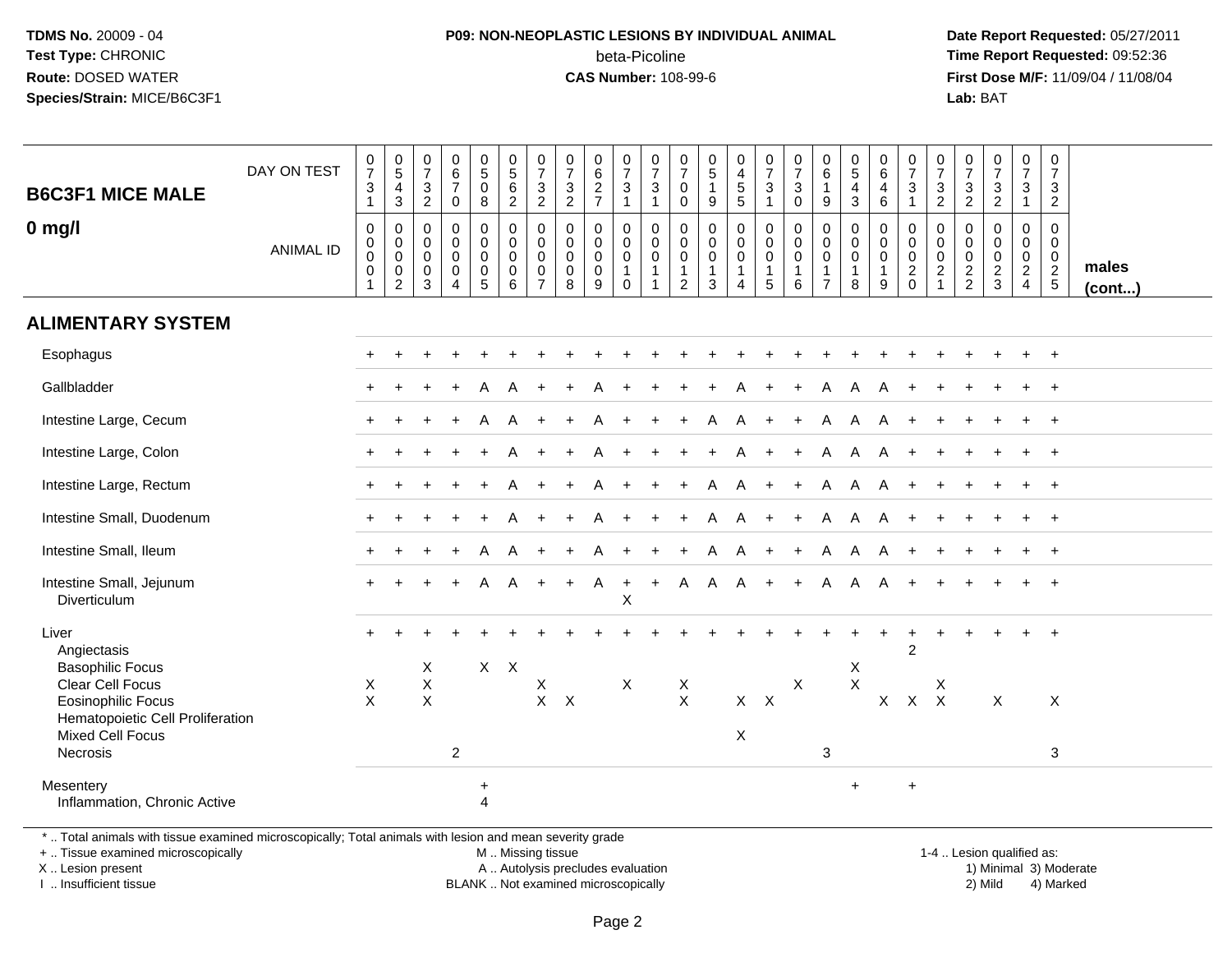# **P09: NON-NEOPLASTIC LESIONS BY INDIVIDUAL ANIMAL**beta-Picoline<br>CAS Number: 108-99-6

 **Date Report Requested:** 05/27/2011 **Time Report Requested:** 09:52:36 **First Dose M/F:** 11/09/04 / 11/08/04<br>Lab: BAT **Lab:** BAT

| <b>B6C3F1 MICE MALE</b>                                                                                                                                             | DAY ON TEST      | $\frac{0}{7}$<br>$\frac{3}{1}$                                                                      | $\begin{array}{c} 0 \\ 5 \end{array}$<br>$\overline{4}$<br>$\mathbf{3}$ | 0<br>$\boldsymbol{7}$<br>$\frac{3}{2}$                        | $\pmb{0}$<br>$\overline{6}$<br>$\overline{7}$<br>$\mathbf 0$            | $\begin{array}{c} 0 \\ 5 \end{array}$<br>$\pmb{0}$<br>$\bf 8$ | $\begin{array}{c} 0 \\ 5 \end{array}$<br>6<br>$\overline{2}$ | $\frac{0}{7}$<br>3<br>$\overline{2}$                                     | $\frac{0}{7}$<br>$\frac{3}{2}$                      | $\begin{array}{c} 0 \\ 6 \end{array}$<br>$\frac{2}{7}$                        | $\begin{array}{c} 0 \\ 7 \end{array}$<br>$\ensuremath{\mathsf{3}}$<br>$\mathbf{1}$ | $\frac{0}{7}$<br>$\frac{3}{1}$                                                | 0<br>$\overline{7}$<br>0<br>$\mathsf 0$                        | 0<br>5<br>$\mathbf 1$<br>9                                     | $_4^{\rm O}$<br>5<br>5                                          | $\begin{smallmatrix}0\\7\end{smallmatrix}$<br>$\ensuremath{\mathsf{3}}$<br>$\mathbf{1}$ | $\frac{0}{7}$<br>$\sqrt{3}$<br>$\pmb{0}$                   | 0<br>6<br>9                                                                | $\begin{array}{c} 0 \\ 5 \end{array}$<br>4<br>$\mathbf 3$    | $\begin{array}{c} 0 \\ 6 \end{array}$<br>4<br>$\,6\,$ | $\frac{0}{7}$<br>$\ensuremath{\mathsf{3}}$<br>$\overline{1}$         | $\frac{0}{7}$<br>$\ensuremath{\mathsf{3}}$<br>$\sqrt{2}$             | $\frac{0}{7}$<br>$\frac{3}{2}$                   | $\frac{0}{7}$<br>$\frac{3}{2}$                   | $\boldsymbol{0}$<br>$\boldsymbol{7}$<br>$\mathbf{3}$<br>$\mathbf{1}$      | $\overline{0}$<br>$\overline{7}$<br>$\mathsf 3$<br>$\overline{2}$ |                        |
|---------------------------------------------------------------------------------------------------------------------------------------------------------------------|------------------|-----------------------------------------------------------------------------------------------------|-------------------------------------------------------------------------|---------------------------------------------------------------|-------------------------------------------------------------------------|---------------------------------------------------------------|--------------------------------------------------------------|--------------------------------------------------------------------------|-----------------------------------------------------|-------------------------------------------------------------------------------|------------------------------------------------------------------------------------|-------------------------------------------------------------------------------|----------------------------------------------------------------|----------------------------------------------------------------|-----------------------------------------------------------------|-----------------------------------------------------------------------------------------|------------------------------------------------------------|----------------------------------------------------------------------------|--------------------------------------------------------------|-------------------------------------------------------|----------------------------------------------------------------------|----------------------------------------------------------------------|--------------------------------------------------|--------------------------------------------------|---------------------------------------------------------------------------|-------------------------------------------------------------------|------------------------|
| $0$ mg/l                                                                                                                                                            | <b>ANIMAL ID</b> | $\mathbf 0$<br>$\begin{smallmatrix}0\0\0\end{smallmatrix}$<br>$\mathsf{O}\xspace$<br>$\overline{1}$ | 0<br>$\mathbf 0$<br>$\overline{0}$<br>$\pmb{0}$<br>$\overline{2}$       | $\mathbf 0$<br>$\mathbf 0$<br>$\mathbf 0$<br>$\mathbf 0$<br>3 | $\mathbf 0$<br>$\Omega$<br>$\mathbf 0$<br>$\mathbf 0$<br>$\overline{A}$ | 0<br>$\mathbf 0$<br>$\pmb{0}$<br>$\pmb{0}$<br>$\sqrt{5}$      | 0<br>$\mathbf 0$<br>$\mathsf{O}\xspace$<br>$\mathbf 0$<br>6  | 0<br>$\mathbf 0$<br>$\mathbf 0$<br>$\mathsf{O}\xspace$<br>$\overline{7}$ | 0<br>$\mathbf 0$<br>$\mathbf 0$<br>$\mathbf 0$<br>8 | $\mathbf 0$<br>$\mathbf 0$<br>$\mathsf{O}\xspace$<br>$\mathsf{O}\xspace$<br>9 | $\mathbf 0$<br>$\mathbf 0$<br>$\mathbf 0$<br>$\mathbf{1}$<br>$\mathbf 0$           | $\mathbf 0$<br>$\mathbf 0$<br>$\mathbf 0$<br>$\overline{1}$<br>$\overline{1}$ | $\mathbf 0$<br>$\mathbf 0$<br>$\mathbf 0$<br>$\mathbf{1}$<br>2 | $\mathbf 0$<br>$\mathbf 0$<br>$\mathbf 0$<br>$\mathbf{1}$<br>3 | 0<br>$\mathbf 0$<br>$\mathsf 0$<br>1<br>$\overline{\mathbf{4}}$ | 0<br>$\mathbf 0$<br>$\mathbf 0$<br>$\mathbf{1}$<br>5                                    | $\mathbf 0$<br>$\pmb{0}$<br>$\pmb{0}$<br>$\mathbf{1}$<br>6 | $\mathbf 0$<br>$\mathbf 0$<br>$\mathbf 0$<br>$\mathbf 1$<br>$\overline{7}$ | $\mathbf 0$<br>$\mathbf 0$<br>$\pmb{0}$<br>$\mathbf{1}$<br>8 | 0<br>$\mathbf{0}$<br>0<br>$\mathbf{1}$<br>9           | $\mathbf 0$<br>$\mathbf 0$<br>$\pmb{0}$<br>$\sqrt{2}$<br>$\mathbf 0$ | $\mathbf 0$<br>$\Omega$<br>$\mathbf 0$<br>$\sqrt{2}$<br>$\mathbf{1}$ | 0<br>$\mathbf 0$<br>$\mathbf 0$<br>$\frac{2}{2}$ | 0<br>$\mathbf 0$<br>$\mathsf 0$<br>$\frac{2}{3}$ | 0<br>$\overline{0}$<br>$\overline{0}$<br>$\overline{2}$<br>$\overline{4}$ | $\mathbf 0$<br>$\mathbf 0$<br>$\frac{0}{2}$                       | males<br>(cont)        |
| Fat, Necrosis                                                                                                                                                       |                  |                                                                                                     |                                                                         |                                                               |                                                                         |                                                               |                                                              |                                                                          |                                                     |                                                                               |                                                                                    |                                                                               |                                                                |                                                                |                                                                 |                                                                                         |                                                            |                                                                            | 2                                                            |                                                       | $\overline{c}$                                                       |                                                                      |                                                  |                                                  |                                                                           |                                                                   |                        |
| Pancreas<br>Atrophy                                                                                                                                                 |                  |                                                                                                     |                                                                         |                                                               |                                                                         |                                                               |                                                              |                                                                          |                                                     |                                                                               |                                                                                    |                                                                               |                                                                |                                                                |                                                                 |                                                                                         |                                                            |                                                                            |                                                              |                                                       |                                                                      |                                                                      |                                                  |                                                  | $\ddot{}$                                                                 | $+$                                                               |                        |
| Salivary Glands                                                                                                                                                     |                  |                                                                                                     |                                                                         |                                                               |                                                                         |                                                               |                                                              |                                                                          |                                                     |                                                                               |                                                                                    |                                                                               |                                                                |                                                                |                                                                 |                                                                                         |                                                            |                                                                            |                                                              |                                                       |                                                                      |                                                                      |                                                  |                                                  |                                                                           | $+$                                                               |                        |
| Stomach, Forestomach<br>Hyperplasia, Squamous<br>Ulcer                                                                                                              |                  |                                                                                                     | 3                                                                       |                                                               |                                                                         |                                                               |                                                              |                                                                          |                                                     |                                                                               |                                                                                    |                                                                               | 2<br>3                                                         |                                                                |                                                                 |                                                                                         |                                                            |                                                                            |                                                              | 2<br>$\overline{1}$                                   |                                                                      |                                                                      |                                                  |                                                  |                                                                           | $\overline{+}$                                                    |                        |
| Stomach, Glandular<br>Ulcer                                                                                                                                         |                  |                                                                                                     |                                                                         |                                                               |                                                                         | Α                                                             |                                                              |                                                                          |                                                     |                                                                               |                                                                                    |                                                                               |                                                                |                                                                |                                                                 |                                                                                         |                                                            | А                                                                          |                                                              |                                                       |                                                                      |                                                                      |                                                  |                                                  |                                                                           | $\ddot{}$                                                         |                        |
| Tooth<br>Dysplasia                                                                                                                                                  |                  | $+$<br>$\mathsf{X}$                                                                                 | $\ddot{}$<br>$X$ $X$                                                    | $\ddot{}$                                                     |                                                                         |                                                               |                                                              | $+$<br>$\mathsf{X}$                                                      |                                                     |                                                                               | $\ddot{}$                                                                          |                                                                               |                                                                | $\ddot{}$<br>$X$ $X$ $X$ $X$ $X$ $X$                           | $+$                                                             | $+$                                                                                     |                                                            |                                                                            |                                                              | $+$                                                   | $X$ $X$ $X$ $X$ $X$                                                  |                                                                      |                                                  | $+$                                              |                                                                           | $\ddot{}$<br>$\mathsf{X}$                                         |                        |
| <b>CARDIOVASCULAR SYSTEM</b>                                                                                                                                        |                  |                                                                                                     |                                                                         |                                                               |                                                                         |                                                               |                                                              |                                                                          |                                                     |                                                                               |                                                                                    |                                                                               |                                                                |                                                                |                                                                 |                                                                                         |                                                            |                                                                            |                                                              |                                                       |                                                                      |                                                                      |                                                  |                                                  |                                                                           |                                                                   |                        |
| Heart<br>Cardiomyopathy<br>Inflammation, Suppurative<br>Mineralization<br>Thrombosis                                                                                |                  | $\ddot{}$                                                                                           |                                                                         |                                                               | $\overline{c}$                                                          |                                                               | $\ddot{}$                                                    | $\ddot{}$<br>$\overline{1}$                                              | $\ddot{}$                                           |                                                                               |                                                                                    | $\overline{\mathbf{1}}$                                                       |                                                                |                                                                |                                                                 |                                                                                         | $\overline{1}$                                             |                                                                            |                                                              | $\ddot{}$                                             | $\ddot{}$                                                            |                                                                      |                                                  |                                                  | $+$                                                                       | $+$                                                               |                        |
| <b>ENDOCRINE SYSTEM</b>                                                                                                                                             |                  |                                                                                                     |                                                                         |                                                               |                                                                         |                                                               |                                                              |                                                                          |                                                     |                                                                               |                                                                                    |                                                                               |                                                                |                                                                |                                                                 |                                                                                         |                                                            |                                                                            |                                                              |                                                       |                                                                      |                                                                      |                                                  |                                                  |                                                                           |                                                                   |                        |
| <b>Adrenal Cortex</b><br>Hyperplasia<br>Hypertrophy                                                                                                                 |                  | 3                                                                                                   |                                                                         |                                                               |                                                                         |                                                               |                                                              | $\overline{2}$                                                           | $\overline{2}$                                      |                                                                               | $\overline{c}$                                                                     |                                                                               | 2                                                              |                                                                |                                                                 | $\overline{c}$                                                                          | $\overline{2}$                                             |                                                                            |                                                              |                                                       | $\overline{c}$<br>$\overline{2}$                                     |                                                                      |                                                  |                                                  |                                                                           |                                                                   |                        |
| *  Total animals with tissue examined microscopically; Total animals with lesion and mean severity grade<br>+  Tissue examined microscopically<br>X  Lesion present |                  |                                                                                                     |                                                                         |                                                               |                                                                         |                                                               | M  Missing tissue<br>A  Autolysis precludes evaluation       |                                                                          |                                                     |                                                                               |                                                                                    |                                                                               |                                                                |                                                                |                                                                 |                                                                                         |                                                            |                                                                            |                                                              |                                                       |                                                                      |                                                                      |                                                  | 1-4  Lesion qualified as:                        |                                                                           |                                                                   | 1) Minimal 3) Moderate |

I .. Insufficient tissue

BLANK .. Not examined microscopically 2) Mild 4) Marked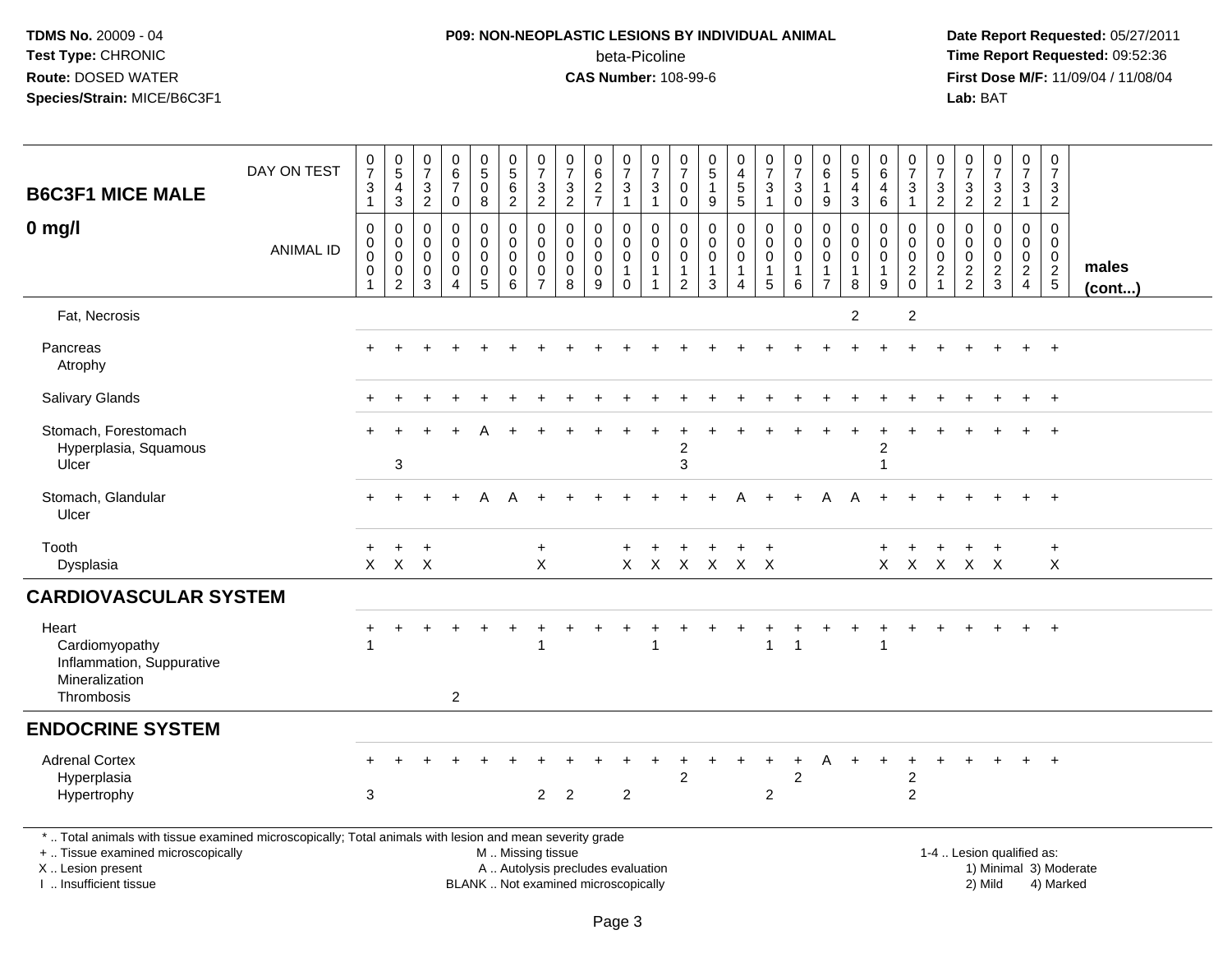# **P09: NON-NEOPLASTIC LESIONS BY INDIVIDUAL ANIMAL**beta-Picoline<br>CAS Number: 108-99-6

 **Date Report Requested:** 05/27/2011 **Time Report Requested:** 09:52:36 **First Dose M/F:** 11/09/04 / 11/08/04<br>Lab: BAT **Lab:** BAT

| <b>B6C3F1 MICE MALE</b>                                            | DAY ON TEST      | $\pmb{0}$<br>$\overline{7}$<br>3                                  | $\pmb{0}$<br>$\mathbf 5$<br>$\overline{4}$<br>3                                          | $\mathbf 0$<br>7<br>$\sqrt{3}$<br>$\overline{2}$        | $\overline{0}$<br>6<br>$\overline{ }$<br>0      | $\begin{array}{c} 0 \\ 5 \end{array}$<br>$\mathbf 0$<br>8 | $\begin{array}{c} 0 \\ 5 \end{array}$<br>$\,6\,$<br>$\overline{2}$          | $\frac{0}{7}$<br>$\mathbf{3}$<br>$\overline{c}$                                                    | $\pmb{0}$<br>$\overline{7}$<br>$\sqrt{3}$<br>$\overline{2}$ | 0<br>6<br>$\overline{\mathbf{c}}$<br>$\overline{ }$ | $\begin{array}{c} 0 \\ 7 \end{array}$<br>$\sqrt{3}$<br>$\overline{A}$ | $\mathbf 0$<br>$\overline{z}$<br>3 | $\overline{ }$<br>0<br>$\mathbf 0$      | $\mathbf 0$<br>$\,$ 5 $\,$<br>$9\,$  | 0<br>4<br>$5\phantom{.0}$<br>5 | $\frac{0}{7}$<br>$\mathbf{3}$<br>1   | $\overline{ }$<br>3<br>$\mathbf 0$ | 6<br>9                                          | 0<br>$\sqrt{5}$<br>4<br>3 | 0<br>6<br>4<br>$6\phantom{1}$      | $\frac{0}{7}$<br>$\sqrt{3}$                                                         | $\mathbf 0$<br>$\overline{7}$<br>$\mathbf{3}$<br>$\overline{2}$ | 7<br>3<br>$\overline{c}$                                                          | 0<br>$\overline{ }$<br>3<br>$\overline{c}$     | $\begin{smallmatrix}0\\7\end{smallmatrix}$<br>$\mathbf{3}$<br>$\overline{A}$ | $\mathbf{0}$<br>$\overline{\phantom{a}}$<br>$\mathbf{3}$<br>$\overline{2}$ |                 |
|--------------------------------------------------------------------|------------------|-------------------------------------------------------------------|------------------------------------------------------------------------------------------|---------------------------------------------------------|-------------------------------------------------|-----------------------------------------------------------|-----------------------------------------------------------------------------|----------------------------------------------------------------------------------------------------|-------------------------------------------------------------|-----------------------------------------------------|-----------------------------------------------------------------------|------------------------------------|-----------------------------------------|--------------------------------------|--------------------------------|--------------------------------------|------------------------------------|-------------------------------------------------|---------------------------|------------------------------------|-------------------------------------------------------------------------------------|-----------------------------------------------------------------|-----------------------------------------------------------------------------------|------------------------------------------------|------------------------------------------------------------------------------|----------------------------------------------------------------------------|-----------------|
| $0$ mg/l                                                           | <b>ANIMAL ID</b> | $\mathbf 0$<br>$\mathsf{O}\xspace$<br>$\pmb{0}$<br>$\overline{0}$ | $\begin{smallmatrix} 0\\0 \end{smallmatrix}$<br>$\pmb{0}$<br>$\pmb{0}$<br>$\overline{2}$ | $\mathbf 0$<br>$\pmb{0}$<br>$\pmb{0}$<br>$\pmb{0}$<br>3 | $\overline{0}$<br>$\mathsf{O}\xspace$<br>0<br>0 | $_{\rm 0}^{\rm 0}$<br>$\mathsf 0$<br>$\pmb{0}$<br>5       | $\begin{smallmatrix} 0\\0 \end{smallmatrix}$<br>$\pmb{0}$<br>$\pmb{0}$<br>6 | $\begin{smallmatrix} 0\\0 \end{smallmatrix}$<br>$\pmb{0}$<br>$\pmb{0}$<br>$\overline{\phantom{0}}$ | $_{\rm 0}^{\rm 0}$<br>$\pmb{0}$<br>$\pmb{0}$<br>8           | 0<br>$\mathbf 0$<br>0<br>0<br>9                     | $\begin{smallmatrix} 0\\0 \end{smallmatrix}$<br>$\pmb{0}$             | $_{\rm 0}^{\rm 0}$<br>$\pmb{0}$    | 0<br>$\mathbf 0$<br>0<br>$\overline{2}$ | $_{\rm 0}^{\rm 0}$<br>$\pmb{0}$<br>3 | $_{\rm 0}^{\rm 0}$<br>0        | $_{\rm 0}^{\rm 0}$<br>$\pmb{0}$<br>5 | 0<br>$\mathbf 0$<br>6              | $\mathbf 0$<br>$\overline{0}$<br>$\overline{ }$ | 0<br>0<br>0<br>8          | 0<br>$\ddot{\mathbf{0}}$<br>0<br>9 | $\begin{smallmatrix} 0\\0 \end{smallmatrix}$<br>$\pmb{0}$<br>$\sqrt{2}$<br>$\Omega$ | $_{\rm 0}^{\rm 0}$<br>$\pmb{0}$<br>$\sqrt{2}$                   | 0<br>$\boldsymbol{0}$<br>$\mathbf 0$<br>$\overline{\mathbf{c}}$<br>$\overline{2}$ | 0<br>$\mathsf{O}\xspace$<br>0<br>$\frac{2}{3}$ | $_{\rm 0}^{\rm 0}$<br>$\pmb{0}$<br>$\sqrt{2}$<br>$\overline{4}$              | 0<br>$\pmb{0}$<br>$\pmb{0}$<br>$\boldsymbol{2}$<br>$\sqrt{5}$              | males<br>(cont) |
| Adrenal Medulla<br>Hyperplasia                                     |                  |                                                                   |                                                                                          |                                                         |                                                 |                                                           |                                                                             |                                                                                                    |                                                             |                                                     |                                                                       |                                    |                                         |                                      |                                |                                      |                                    | A                                               |                           | $\div$                             |                                                                                     |                                                                 |                                                                                   |                                                | $+$                                                                          | $+$                                                                        |                 |
| Islets, Pancreatic                                                 |                  |                                                                   |                                                                                          |                                                         |                                                 |                                                           |                                                                             |                                                                                                    |                                                             |                                                     |                                                                       |                                    |                                         |                                      |                                |                                      |                                    |                                                 |                           |                                    |                                                                                     |                                                                 |                                                                                   |                                                | $+$                                                                          | $+$                                                                        |                 |
| Parathyroid Gland                                                  |                  | $+$                                                               | $\div$                                                                                   | м                                                       | $+$                                             | M                                                         |                                                                             |                                                                                                    |                                                             | м                                                   | M                                                                     | M                                  |                                         |                                      |                                |                                      |                                    | M                                               | $+$                       | M                                  | $+$                                                                                 |                                                                 | $+$                                                                               |                                                | $M + +$                                                                      |                                                                            |                 |
| <b>Pituitary Gland</b><br>Thrombosis<br>Pars Distalis, Hyperplasia |                  | $+$                                                               |                                                                                          |                                                         |                                                 |                                                           |                                                                             |                                                                                                    |                                                             |                                                     | 4                                                                     |                                    |                                         |                                      |                                |                                      |                                    | M                                               | $+$                       | м                                  | $+$                                                                                 |                                                                 |                                                                                   |                                                | $+$                                                                          | $+$                                                                        |                 |
| <b>Thyroid Gland</b>                                               |                  | $+$                                                               |                                                                                          |                                                         |                                                 |                                                           |                                                                             |                                                                                                    |                                                             |                                                     |                                                                       |                                    |                                         |                                      |                                |                                      |                                    |                                                 |                           |                                    |                                                                                     |                                                                 |                                                                                   |                                                | $+$                                                                          | $+$                                                                        |                 |

### **GENERAL BODY SYSTEM**

NONE

| <b>GENITAL SYSTEM</b>                                                                                                                                                                     |           |  |  |  |                                                                                               |  |  |  |  |       |  |  |                                      |   |                                     |
|-------------------------------------------------------------------------------------------------------------------------------------------------------------------------------------------|-----------|--|--|--|-----------------------------------------------------------------------------------------------|--|--|--|--|-------|--|--|--------------------------------------|---|-------------------------------------|
| <b>Coagulating Gland</b><br>Inflammation, Suppurative                                                                                                                                     |           |  |  |  |                                                                                               |  |  |  |  | $\pm$ |  |  |                                      |   |                                     |
| Epididymis                                                                                                                                                                                |           |  |  |  |                                                                                               |  |  |  |  |       |  |  |                                      |   | $+$ $+$                             |
| <b>Preputial Gland</b><br>Inflammation, Chronic Active                                                                                                                                    | $\pm$     |  |  |  |                                                                                               |  |  |  |  |       |  |  | 3                                    | 2 | $+$                                 |
| Prostate<br>Inflammation, Suppurative                                                                                                                                                     | $+$       |  |  |  |                                                                                               |  |  |  |  |       |  |  |                                      |   | $+$                                 |
| <b>Seminal Vesicle</b>                                                                                                                                                                    | $\ddot{}$ |  |  |  |                                                                                               |  |  |  |  |       |  |  |                                      |   | $+$ $+$                             |
| *  Total animals with tissue examined microscopically; Total animals with lesion and mean severity grade<br>+  Tissue examined microscopically<br>X Lesion present<br>Insufficient tissue |           |  |  |  | M  Missing tissue<br>A  Autolysis precludes evaluation<br>BLANK  Not examined microscopically |  |  |  |  |       |  |  | 1-4  Lesion qualified as:<br>2) Mild |   | 1) Minimal 3) Moderate<br>4) Marked |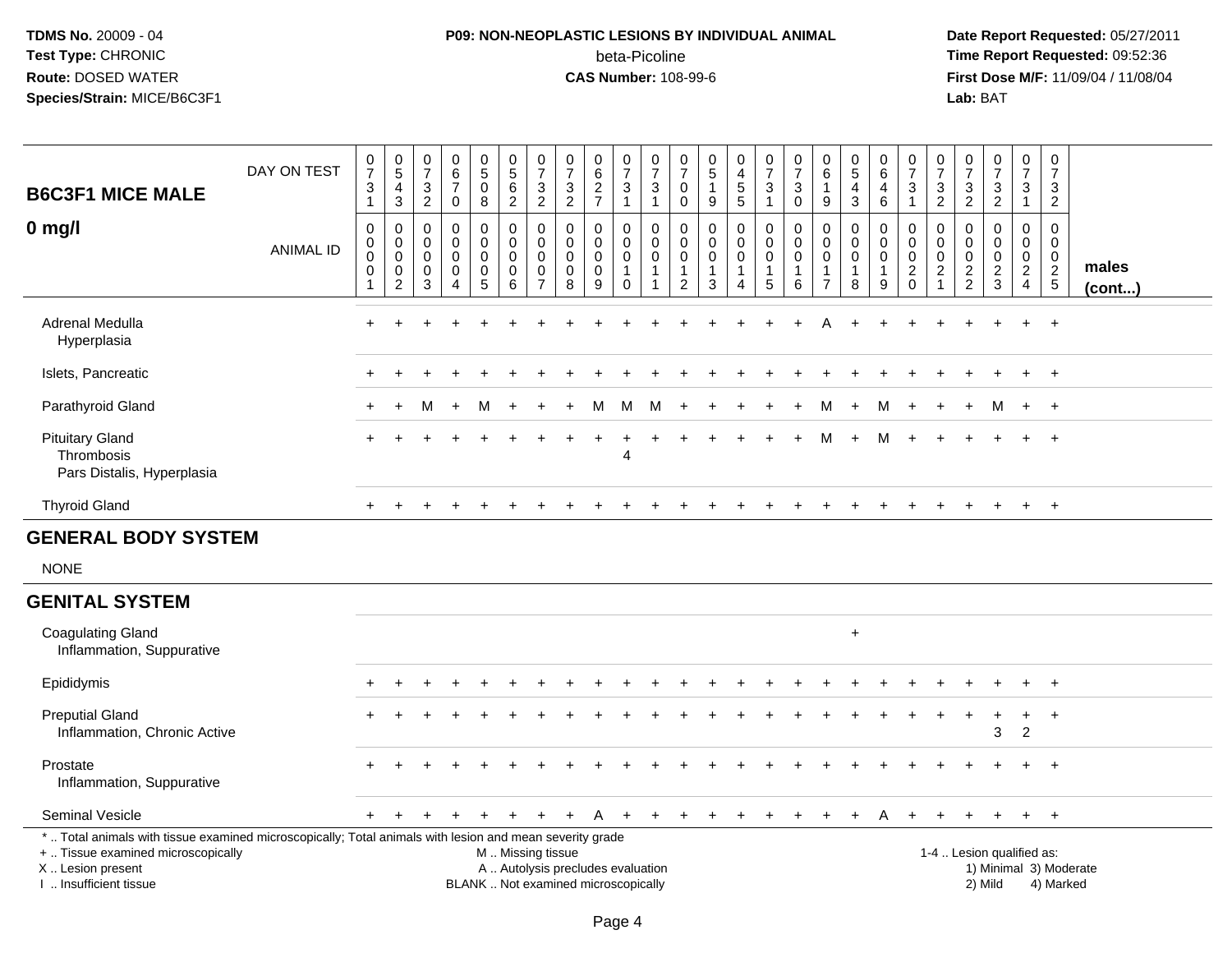#### **P09: NON-NEOPLASTIC LESIONS BY INDIVIDUAL ANIMAL** beta-Picoline**beta-Picoline**<br> **CAS Number:** 108-99-6<br> **CAS Number:** 108-99-6<br> **CAS Number:** 108-99-6

 **Date Report Requested:** 05/27/2011 **First Dose M/F:** 11/09/04 / 11/08/04 Lab: BAT **Lab:** BAT

| <b>B6C3F1 MICE MALE</b>                                                  | DAY ON TEST      | $\frac{0}{7}$<br>3<br>$\mathbf 1$    | $^{\rm 0}_{\rm 5}$<br>$\overline{\mathbf{4}}$<br>$\mathbf{3}$                    | $\frac{0}{7}$<br>$\ensuremath{\mathsf{3}}$<br>$\overline{2}$ | 0<br>$\,6$<br>$\overline{7}$<br>$\mathbf 0$ | $\begin{smallmatrix} 0\\5 \end{smallmatrix}$<br>$\pmb{0}$<br>$\bf8$ | $\begin{array}{c} 0 \\ 5 \\ 6 \end{array}$<br>$\boldsymbol{2}$ | $\frac{0}{7}$<br>$\sqrt{3}$<br>$\sqrt{2}$                            | $\begin{array}{c} 0 \\ 7 \end{array}$<br>3<br>$\boldsymbol{2}$ | $062$<br>$7$                                      | $\frac{0}{7}$<br>$\ensuremath{\mathsf{3}}$<br>$\mathbf{1}$        | $\frac{0}{7}$<br>$\sqrt{3}$<br>$\overline{1}$ | $\frac{0}{7}$<br>0<br>$\mathbf 0$                                   | $\begin{array}{c} 0 \\ 5 \end{array}$<br>$\overline{1}$<br>$\boldsymbol{9}$ | 0<br>$\overline{4}$<br>$\sqrt{5}$<br>$\sqrt{5}$                | $\frac{0}{7}$<br>$\ensuremath{\mathsf{3}}$ | $\begin{array}{c} 0 \\ 7 \\ 3 \end{array}$<br>$\mathbf 0$      | $_{6}^{\rm 0}$<br>$\mathbf{1}$<br>9                                         | $\begin{smallmatrix}0\0\5\end{smallmatrix}$<br>$\overline{4}$<br>$\mathbf{3}$ | $\begin{array}{c} 0 \\ 6 \end{array}$<br>$\overline{4}$<br>$6\phantom{1}$ | $\frac{0}{7}$<br>$\sqrt{3}$<br>$\overline{\mathbf{1}}$             | $\frac{0}{7}$<br>$\frac{3}{2}$                                     | $\frac{0}{7}$<br>$\sqrt{3}$<br>$\overline{2}$ | $\frac{0}{7}$<br>$\frac{3}{2}$                             | $\frac{0}{7}$<br>$\mathbf{3}$<br>$\mathbf{1}$                     | $\frac{0}{7}$<br>$\frac{3}{2}$ |                       |
|--------------------------------------------------------------------------|------------------|--------------------------------------|----------------------------------------------------------------------------------|--------------------------------------------------------------|---------------------------------------------|---------------------------------------------------------------------|----------------------------------------------------------------|----------------------------------------------------------------------|----------------------------------------------------------------|---------------------------------------------------|-------------------------------------------------------------------|-----------------------------------------------|---------------------------------------------------------------------|-----------------------------------------------------------------------------|----------------------------------------------------------------|--------------------------------------------|----------------------------------------------------------------|-----------------------------------------------------------------------------|-------------------------------------------------------------------------------|---------------------------------------------------------------------------|--------------------------------------------------------------------|--------------------------------------------------------------------|-----------------------------------------------|------------------------------------------------------------|-------------------------------------------------------------------|--------------------------------|-----------------------|
| $0$ mg/l                                                                 | <b>ANIMAL ID</b> | 0<br>0<br>$\mathbf 0$<br>$\mathbf 0$ | 0<br>$\mathsf 0$<br>$\ddot{\mathbf{0}}$<br>$\mathsf{O}\xspace$<br>$\overline{c}$ | 0<br>$\mathbf 0$<br>$\mathbf 0$<br>$\,0\,$<br>$\mathbf{3}$   | 0<br>0<br>$\mathbf 0$<br>0<br>4             | $\pmb{0}$<br>$\pmb{0}$<br>$\pmb{0}$<br>$\pmb{0}$<br>5               | 0<br>0<br>$\mathbf 0$<br>0<br>6                                | $\pmb{0}$<br>$\pmb{0}$<br>$\mathbf 0$<br>$\pmb{0}$<br>$\overline{7}$ | 0<br>$\mathbf 0$<br>$\mathbf 0$<br>$\mathbf 0$<br>8            | 0<br>$\mathsf{O}\xspace$<br>$\mathbf 0$<br>0<br>9 | 0<br>$\mathsf{O}\xspace$<br>$\pmb{0}$<br>$\mathbf{1}$<br>$\Omega$ | 0<br>0<br>$\mathbf 0$                         | $\mathbf 0$<br>$\mathbf 0$<br>$\boldsymbol{0}$<br>$\mathbf{1}$<br>2 | 0<br>0<br>$\mathbf 0$<br>$\overline{1}$<br>3                                | $\mathbf 0$<br>$\mathbf 0$<br>$\mathbf 0$<br>$\mathbf{1}$<br>4 | 0<br>0<br>$\mathbf 0$<br>1<br>5            | $\mathbf 0$<br>$\mathbf 0$<br>$\mathbf 0$<br>$\mathbf{1}$<br>6 | $\mathbf 0$<br>$\mathbf 0$<br>$\mathbf 0$<br>$\mathbf{1}$<br>$\overline{7}$ | 0<br>0<br>$\mathbf 0$<br>$\mathbf{1}$<br>8                                    | $\pmb{0}$<br>$\mathbf 0$<br>$\pmb{0}$<br>$\mathbf{1}$<br>9                | 0<br>$\mathbf 0$<br>$\mathbf 0$<br>$\boldsymbol{2}$<br>$\mathbf 0$ | $\boldsymbol{0}$<br>$\mathsf 0$<br>$\overline{0}$<br>$\frac{2}{1}$ | 0<br>0<br>$\mathbf 0$<br>$\frac{2}{2}$        | $\mathbf 0$<br>$\mathbf 0$<br>$\mathbf 0$<br>$\frac{2}{3}$ | 0<br>$\mathbf 0$<br>$\pmb{0}$<br>$\overline{2}$<br>$\overline{4}$ | 0<br>0<br>0<br>$\frac{2}{5}$   | males<br>$($ cont $)$ |
| Inflammation, Suppurative                                                |                  |                                      |                                                                                  |                                                              |                                             |                                                                     |                                                                |                                                                      |                                                                |                                                   |                                                                   |                                               |                                                                     |                                                                             |                                                                |                                            |                                                                |                                                                             |                                                                               |                                                                           |                                                                    |                                                                    |                                               |                                                            |                                                                   |                                |                       |
| <b>Testes</b><br>Atrophy                                                 |                  |                                      |                                                                                  |                                                              | 3                                           |                                                                     |                                                                |                                                                      |                                                                |                                                   |                                                                   |                                               |                                                                     |                                                                             |                                                                |                                            |                                                                |                                                                             |                                                                               |                                                                           |                                                                    |                                                                    |                                               |                                                            |                                                                   |                                |                       |
| <b>HEMATOPOIETIC SYSTEM</b>                                              |                  |                                      |                                                                                  |                                                              |                                             |                                                                     |                                                                |                                                                      |                                                                |                                                   |                                                                   |                                               |                                                                     |                                                                             |                                                                |                                            |                                                                |                                                                             |                                                                               |                                                                           |                                                                    |                                                                    |                                               |                                                            |                                                                   |                                |                       |
| <b>Bone Marrow</b>                                                       |                  |                                      |                                                                                  |                                                              |                                             |                                                                     |                                                                |                                                                      |                                                                |                                                   |                                                                   |                                               |                                                                     |                                                                             |                                                                |                                            |                                                                |                                                                             |                                                                               |                                                                           |                                                                    |                                                                    |                                               |                                                            |                                                                   | $+$                            |                       |
| Lymph Node<br>Renal, Hyperplasia, Lymphoid                               |                  |                                      |                                                                                  |                                                              |                                             |                                                                     |                                                                |                                                                      |                                                                |                                                   |                                                                   |                                               |                                                                     |                                                                             |                                                                |                                            |                                                                |                                                                             |                                                                               |                                                                           | $\ddot{}$<br>4                                                     |                                                                    |                                               |                                                            |                                                                   |                                |                       |
| Lymph Node, Mandibular                                                   |                  |                                      |                                                                                  |                                                              |                                             |                                                                     |                                                                |                                                                      |                                                                |                                                   |                                                                   |                                               |                                                                     |                                                                             |                                                                |                                            |                                                                |                                                                             |                                                                               |                                                                           |                                                                    |                                                                    |                                               |                                                            |                                                                   | $\ddot{}$                      |                       |
| Lymph Node, Mesenteric                                                   |                  | $\ddot{}$                            |                                                                                  |                                                              |                                             |                                                                     | м                                                              |                                                                      |                                                                |                                                   |                                                                   |                                               |                                                                     |                                                                             |                                                                |                                            |                                                                |                                                                             |                                                                               |                                                                           |                                                                    |                                                                    |                                               |                                                            |                                                                   | $+$                            |                       |
| Spleen<br>Hematopoietic Cell Proliferation<br>Hyperplasia, Lymphoid      |                  |                                      |                                                                                  |                                                              |                                             |                                                                     |                                                                |                                                                      |                                                                |                                                   |                                                                   |                                               |                                                                     |                                                                             |                                                                |                                            |                                                                |                                                                             |                                                                               |                                                                           | $\overline{c}$                                                     |                                                                    |                                               |                                                            |                                                                   |                                |                       |
| Thymus                                                                   |                  |                                      |                                                                                  |                                                              |                                             |                                                                     |                                                                |                                                                      |                                                                |                                                   |                                                                   |                                               |                                                                     |                                                                             |                                                                | м                                          | $+$                                                            | A                                                                           |                                                                               |                                                                           |                                                                    |                                                                    |                                               |                                                            | $\pm$                                                             | $+$                            |                       |
| <b>INTEGUMENTARY SYSTEM</b>                                              |                  |                                      |                                                                                  |                                                              |                                             |                                                                     |                                                                |                                                                      |                                                                |                                                   |                                                                   |                                               |                                                                     |                                                                             |                                                                |                                            |                                                                |                                                                             |                                                                               |                                                                           |                                                                    |                                                                    |                                               |                                                            |                                                                   |                                |                       |
| <b>Mammary Gland</b>                                                     |                  | М                                    | M                                                                                | M                                                            | M                                           | M                                                                   | М                                                              | M                                                                    | M                                                              | M                                                 | M                                                                 | M                                             | M                                                                   | M                                                                           |                                                                | M M                                        | M                                                              | M                                                                           |                                                                               | M M                                                                       | M                                                                  | M                                                                  | M                                             |                                                            | M M M                                                             |                                |                       |
| Skin<br><b>Cyst Epithelial Inclusion</b><br>Inflammation, Chronic Active |                  |                                      |                                                                                  |                                                              | 4                                           |                                                                     |                                                                |                                                                      | 4                                                              |                                                   |                                                                   |                                               |                                                                     |                                                                             |                                                                |                                            |                                                                |                                                                             |                                                                               |                                                                           |                                                                    |                                                                    |                                               |                                                            | $+$                                                               | $+$                            |                       |
| <b>MUSCULOSKELETAL SYSTEM</b>                                            |                  |                                      |                                                                                  |                                                              |                                             |                                                                     |                                                                |                                                                      |                                                                |                                                   |                                                                   |                                               |                                                                     |                                                                             |                                                                |                                            |                                                                |                                                                             |                                                                               |                                                                           |                                                                    |                                                                    |                                               |                                                            |                                                                   |                                |                       |

#### \* .. Total animals with tissue examined microscopically; Total animals with lesion and mean severity grade

+ .. Tissue examined microscopically

X .. Lesion present

I .. Insufficient tissue

M .. Missing tissue

A .. Autolysis precludes evaluation

BLANK .. Not examined microscopically 2) Mild 4) Marked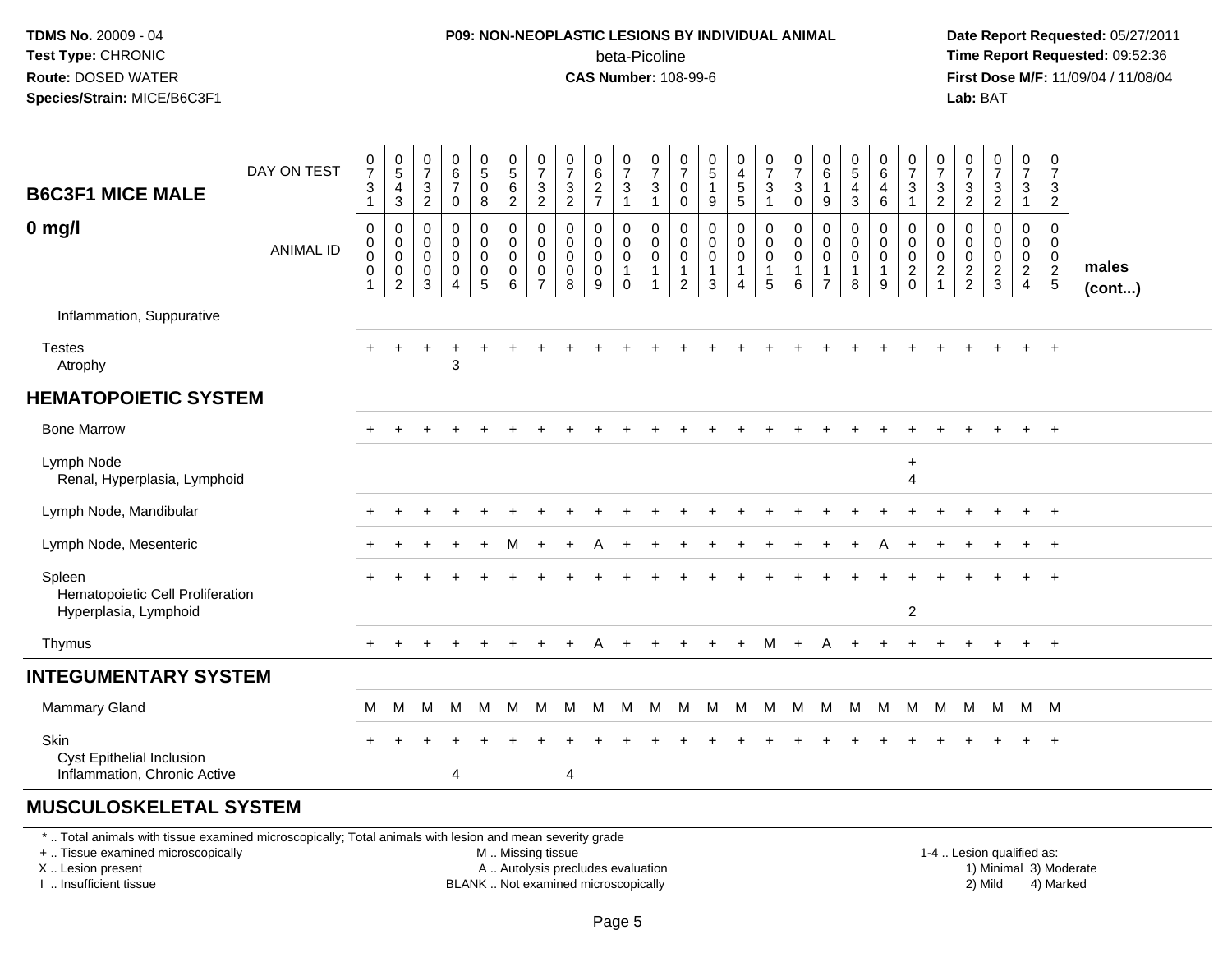# **P09: NON-NEOPLASTIC LESIONS BY INDIVIDUAL ANIMAL**beta-Picoline<br>CAS Number: 108-99-6

 **Date Report Requested:** 05/27/2011 **Time Report Requested:** 09:52:36 **First Dose M/F:** 11/09/04 / 11/08/04<br>Lab: BAT **Lab:** BAT

| <b>B6C3F1 MICE MALE</b>                                                                                                                                                                       | DAY ON TEST      | $\frac{0}{7}$<br>$\ensuremath{\mathsf{3}}$<br>$\mathbf{1}$ | $\frac{0}{5}$<br>$\overline{4}$<br>3                                   | $\frac{0}{7}$<br>$\ensuremath{\mathsf{3}}$<br>$\overline{2}$ | $\begin{array}{c} 0 \\ 6 \\ 7 \end{array}$<br>$\mathbf 0$ | $\begin{matrix} 0 \\ 5 \end{matrix}$<br>$\mathbf 0$<br>8 | $\begin{array}{c} 0 \\ 5 \end{array}$<br>$\,6\,$<br>$\overline{2}$ | 0<br>$\overline{7}$<br>$\mathbf{3}$<br>$\overline{2}$                    | $\frac{0}{7}$<br>$\ensuremath{\mathsf{3}}$<br>$\overline{2}$             | $\begin{matrix} 0 \\ 6 \end{matrix}$<br>$\overline{2}$<br>$\overline{7}$ | $\frac{0}{7}$<br>$\mathbf{3}$<br>$\mathbf{1}$                | 0<br>$\overline{7}$<br>3<br>$\mathbf{1}$               | $\frac{0}{7}$<br>$\pmb{0}$<br>$\mathbf 0$               | $\begin{matrix} 0 \\ 5 \end{matrix}$<br>$\overline{1}$<br>9  | $\boldsymbol{0}$<br>$\overline{4}$<br>$\frac{5}{5}$                           | $\frac{0}{7}$<br>$\sqrt{3}$<br>$\overline{1}$               | $\frac{0}{7}$<br>$\sqrt{3}$<br>$\mathbf 0$                  | $\begin{array}{c} 0 \\ 6 \end{array}$<br>$\mathbf{1}$<br>9                  | $\begin{array}{c} 0 \\ 5 \end{array}$<br>$\overline{\mathbf{4}}$<br>3 | $\begin{matrix} 0 \\ 6 \end{matrix}$<br>$\overline{4}$<br>6 | $\frac{0}{7}$<br>$\ensuremath{\mathsf{3}}$<br>$\mathbf{1}$         | $\frac{0}{7}$<br>$\ensuremath{\mathsf{3}}$<br>2             | $\frac{0}{7}$<br>$\frac{3}{2}$                             | $\frac{0}{7}$<br>$\mathsf 3$<br>$\overline{2}$      | 0<br>$\overline{7}$<br>$\sqrt{3}$<br>$\mathbf{1}$                               | 0<br>$\overline{7}$<br>3<br>$\overline{2}$  |                        |
|-----------------------------------------------------------------------------------------------------------------------------------------------------------------------------------------------|------------------|------------------------------------------------------------|------------------------------------------------------------------------|--------------------------------------------------------------|-----------------------------------------------------------|----------------------------------------------------------|--------------------------------------------------------------------|--------------------------------------------------------------------------|--------------------------------------------------------------------------|--------------------------------------------------------------------------|--------------------------------------------------------------|--------------------------------------------------------|---------------------------------------------------------|--------------------------------------------------------------|-------------------------------------------------------------------------------|-------------------------------------------------------------|-------------------------------------------------------------|-----------------------------------------------------------------------------|-----------------------------------------------------------------------|-------------------------------------------------------------|--------------------------------------------------------------------|-------------------------------------------------------------|------------------------------------------------------------|-----------------------------------------------------|---------------------------------------------------------------------------------|---------------------------------------------|------------------------|
| $0$ mg/l                                                                                                                                                                                      | <b>ANIMAL ID</b> | $\mathbf 0$<br>$\mathbf 0$<br>$\Omega$<br>$\mathbf 0$<br>1 | $\mathbf 0$<br>$\pmb{0}$<br>$\pmb{0}$<br>$\mathbf 0$<br>$\overline{c}$ | 0<br>$\mathbf 0$<br>$\Omega$<br>0<br>3                       | 0<br>$\mathbf 0$<br>$\mathbf 0$<br>$\mathbf 0$<br>4       | 0<br>$\overline{0}$<br>0<br>0<br>5                       | $\mathbf 0$<br>$\mathbf 0$<br>$\mathbf 0$<br>$\mathbf 0$<br>6      | $\mathbf 0$<br>$\Omega$<br>$\mathbf{0}$<br>$\mathbf 0$<br>$\overline{7}$ | $\mathbf 0$<br>$\Omega$<br>$\Omega$<br>$\mathbf 0$<br>8                  | 0<br>$\Omega$<br>$\mathbf 0$<br>$\mathbf 0$<br>9                         | 0<br>$\mathsf{O}$<br>$\mathbf 0$<br>$\mathbf{1}$<br>$\Omega$ | $\mathbf 0$<br>$\Omega$<br>$\mathbf 0$<br>$\mathbf{1}$ | 0<br>$\mathbf 0$<br>0<br>$\mathbf{1}$<br>$\overline{2}$ | $\pmb{0}$<br>$\mathbf 0$<br>$\mathbf 0$<br>$\mathbf{1}$<br>3 | $\mathbf 0$<br>$\mathbf 0$<br>$\mathbf 0$<br>$\overline{1}$<br>$\overline{4}$ | $\mathbf 0$<br>$\Omega$<br>$\mathbf 0$<br>$\mathbf{1}$<br>5 | $\mathbf 0$<br>$\Omega$<br>$\mathbf 0$<br>$\mathbf{1}$<br>6 | $\mathbf 0$<br>$\mathbf 0$<br>$\mathbf 0$<br>$\mathbf{1}$<br>$\overline{7}$ | 0<br>$\mathbf 0$<br>0<br>$\mathbf 1$<br>8                             | 0<br>$\mathbf 0$<br>0<br>$\mathbf{1}$<br>9                  | $\mathbf 0$<br>$\mathbf 0$<br>$\mathsf{O}\xspace$<br>$\frac{2}{0}$ | $\mathbf 0$<br>$\mathbf 0$<br>$\mathbf 0$<br>$\overline{c}$ | $\mathbf 0$<br>$\mathbf 0$<br>$\mathbf 0$<br>$\frac{2}{2}$ | 0<br>$\overline{0}$<br>$\mathbf 0$<br>$\frac{2}{3}$ | $\mathbf 0$<br>$\mathbf 0$<br>$\mathbf 0$<br>$\boldsymbol{2}$<br>$\overline{4}$ | 0<br>$\Omega$<br>0<br>$\frac{2}{5}$         | males<br>(cont)        |
| Bone                                                                                                                                                                                          |                  |                                                            |                                                                        |                                                              |                                                           |                                                          |                                                                    |                                                                          |                                                                          |                                                                          |                                                              |                                                        |                                                         |                                                              |                                                                               |                                                             |                                                             |                                                                             |                                                                       |                                                             |                                                                    |                                                             |                                                            |                                                     |                                                                                 | $\ddot{}$                                   |                        |
| <b>Skeletal Muscle</b>                                                                                                                                                                        |                  |                                                            |                                                                        |                                                              |                                                           |                                                          |                                                                    |                                                                          |                                                                          |                                                                          |                                                              |                                                        |                                                         |                                                              |                                                                               |                                                             |                                                             |                                                                             |                                                                       |                                                             |                                                                    |                                                             |                                                            |                                                     |                                                                                 | $\ddot{}$                                   |                        |
| <b>NERVOUS SYSTEM</b>                                                                                                                                                                         |                  |                                                            |                                                                        |                                                              |                                                           |                                                          |                                                                    |                                                                          |                                                                          |                                                                          |                                                              |                                                        |                                                         |                                                              |                                                                               |                                                             |                                                             |                                                                             |                                                                       |                                                             |                                                                    |                                                             |                                                            |                                                     |                                                                                 |                                             |                        |
| <b>Brain</b><br>Glial Cell, Pigmentation                                                                                                                                                      |                  |                                                            |                                                                        |                                                              |                                                           |                                                          |                                                                    |                                                                          |                                                                          |                                                                          |                                                              |                                                        |                                                         |                                                              |                                                                               |                                                             |                                                             |                                                                             |                                                                       |                                                             |                                                                    |                                                             |                                                            |                                                     |                                                                                 |                                             |                        |
| <b>RESPIRATORY SYSTEM</b>                                                                                                                                                                     |                  |                                                            |                                                                        |                                                              |                                                           |                                                          |                                                                    |                                                                          |                                                                          |                                                                          |                                                              |                                                        |                                                         |                                                              |                                                                               |                                                             |                                                             |                                                                             |                                                                       |                                                             |                                                                    |                                                             |                                                            |                                                     |                                                                                 |                                             |                        |
| Lung<br>Hemorrhage<br>Inflammation, Granulomatous<br>Alveolar Epithelium, Hyperplasia<br>Alveolus, Infiltration Cellular, Histiocyte<br>Bronchiole, Hyperplasia                               |                  | 1                                                          |                                                                        |                                                              |                                                           |                                                          |                                                                    |                                                                          |                                                                          |                                                                          |                                                              |                                                        |                                                         |                                                              |                                                                               |                                                             |                                                             |                                                                             |                                                                       |                                                             |                                                                    |                                                             |                                                            | 3                                                   |                                                                                 |                                             |                        |
| Nose<br>Inflammation, Suppurative<br>Olfactory Epithelium, Atrophy<br>Olfactory Epithelium, Metaplasia, Respiratory<br>Respiratory Epithelium, Hyperplasia                                    |                  | -1                                                         |                                                                        | $\overline{c}$                                               |                                                           |                                                          |                                                                    | 1                                                                        |                                                                          |                                                                          |                                                              |                                                        | 3                                                       |                                                              |                                                                               |                                                             | $\mathbf{1}$                                                |                                                                             |                                                                       | 1<br>$\overline{1}$                                         |                                                                    |                                                             | $\overline{\mathbf{1}}$                                    |                                                     |                                                                                 | $\ddot{}$<br>$\mathbf{1}$<br>$\overline{2}$ |                        |
| Trachea                                                                                                                                                                                       |                  |                                                            |                                                                        |                                                              |                                                           |                                                          |                                                                    |                                                                          |                                                                          |                                                                          |                                                              |                                                        |                                                         |                                                              |                                                                               |                                                             |                                                             |                                                                             |                                                                       |                                                             |                                                                    |                                                             |                                                            |                                                     |                                                                                 | $+$                                         |                        |
| <b>SPECIAL SENSES SYSTEM</b>                                                                                                                                                                  |                  |                                                            |                                                                        |                                                              |                                                           |                                                          |                                                                    |                                                                          |                                                                          |                                                                          |                                                              |                                                        |                                                         |                                                              |                                                                               |                                                             |                                                             |                                                                             |                                                                       |                                                             |                                                                    |                                                             |                                                            |                                                     |                                                                                 |                                             |                        |
| Eye<br>Degeneration                                                                                                                                                                           |                  |                                                            |                                                                        |                                                              |                                                           |                                                          |                                                                    |                                                                          |                                                                          |                                                                          |                                                              |                                                        |                                                         |                                                              |                                                                               |                                                             |                                                             |                                                                             |                                                                       |                                                             |                                                                    |                                                             |                                                            |                                                     |                                                                                 | $+$                                         |                        |
| *  Total animals with tissue examined microscopically; Total animals with lesion and mean severity grade<br>+  Tissue examined microscopically<br>X  Lesion present<br>I  Insufficient tissue |                  |                                                            |                                                                        |                                                              |                                                           |                                                          |                                                                    | M  Missing tissue                                                        | A  Autolysis precludes evaluation<br>BLANK  Not examined microscopically |                                                                          |                                                              |                                                        |                                                         |                                                              |                                                                               |                                                             |                                                             |                                                                             |                                                                       |                                                             |                                                                    |                                                             |                                                            | 1-4  Lesion qualified as:<br>2) Mild                |                                                                                 | 4) Marked                                   | 1) Minimal 3) Moderate |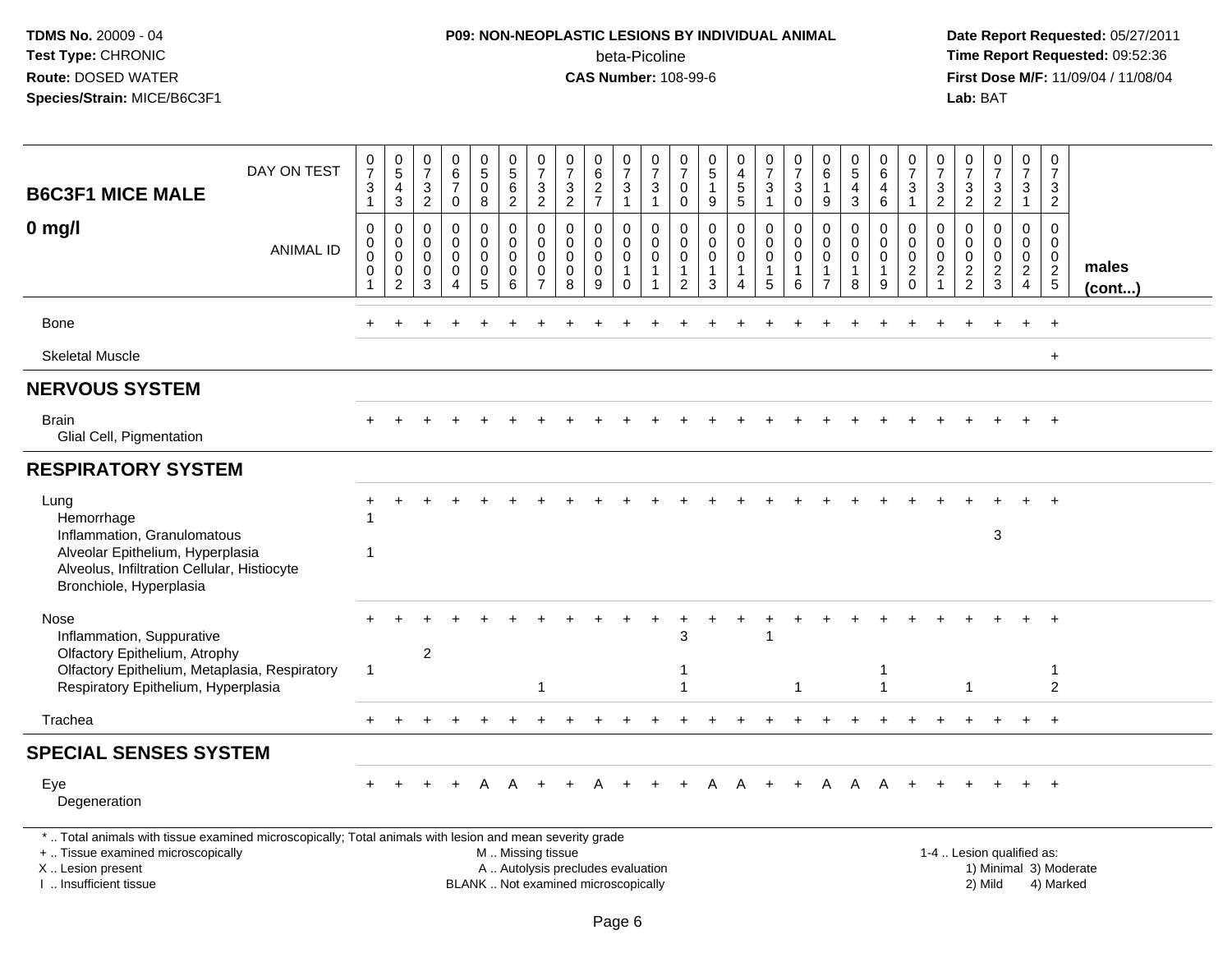#### **P09: NON-NEOPLASTIC LESIONS BY INDIVIDUAL ANIMAL** beta-Picoline**beta-Picoline**<br> **CAS Number:** 108-99-6<br> **CAS Number:** 108-99-6<br> **CAS Number:** 108-99-6

 **Date Report Requested:** 05/27/2011 **First Dose M/F:** 11/09/04 / 11/08/04<br>**Lab:** BAT **Lab:** BAT

| <b>B6C3F1 MICE MALE</b>                                                      | DAY ON TEST      | $\frac{0}{7}$<br>$\sqrt{3}$             | $\begin{array}{c} 0 \\ 5 \end{array}$<br>$\overline{4}$<br>$\mathbf{3}$ | $\frac{0}{7}$<br>$\ensuremath{\mathsf{3}}$<br>$\boldsymbol{2}$ | $\begin{array}{c} 0 \\ 6 \\ 7 \end{array}$<br>0 | $\begin{array}{c} 0 \\ 5 \end{array}$<br>$\pmb{0}$<br>8              | $\frac{0}{5}$<br>6<br>$\overline{a}$                                          | $\frac{0}{7}$<br>$\ensuremath{\mathsf{3}}$<br>$\sqrt{2}$           | $\frac{0}{7}$<br>$\ensuremath{\mathsf{3}}$<br>$\sqrt{2}$ | $\begin{array}{c} 0 \\ 6 \end{array}$<br>$\overline{c}$<br>$\overline{7}$ | $\frac{0}{7}$<br>3                          | $\begin{array}{c} 0 \\ 7 \\ 3 \end{array}$<br>$\overline{1}$                | $\frac{0}{7}$<br>$\pmb{0}$<br>$\mathbf 0$                                 | $\begin{array}{c} 0 \\ 5 \end{array}$<br>9 | $\begin{array}{c} 0 \\ 4 \\ 5 \end{array}$<br>$\sqrt{5}$ | $\frac{0}{7}$<br>$\sqrt{3}$                        | $\frac{0}{7}$<br>$\mathbf{3}$<br>$\mathbf 0$                 | $\begin{array}{c} 0 \\ 6 \end{array}$<br>9      | $\begin{array}{c} 0 \\ 5 \\ 4 \end{array}$<br>$\mathbf{3}$ | $_6^0$<br>$\overline{\mathbf{4}}$<br>6           | $\begin{array}{c} 0 \\ 7 \\ 3 \end{array}$     | $\frac{0}{7}$<br>$\sqrt{3}$<br>$\overline{2}$  | $\frac{0}{7}$<br>$\mathbf{3}$<br>$\overline{2}$ | $\frac{0}{7}$<br>$\sqrt{3}$<br>$\sqrt{2}$    | $\frac{0}{7}$<br>$\mathbf{3}$                  | $\frac{0}{7}$<br>$\mathbf{3}$<br>$\boldsymbol{2}$ |                       |
|------------------------------------------------------------------------------|------------------|-----------------------------------------|-------------------------------------------------------------------------|----------------------------------------------------------------|-------------------------------------------------|----------------------------------------------------------------------|-------------------------------------------------------------------------------|--------------------------------------------------------------------|----------------------------------------------------------|---------------------------------------------------------------------------|---------------------------------------------|-----------------------------------------------------------------------------|---------------------------------------------------------------------------|--------------------------------------------|----------------------------------------------------------|----------------------------------------------------|--------------------------------------------------------------|-------------------------------------------------|------------------------------------------------------------|--------------------------------------------------|------------------------------------------------|------------------------------------------------|-------------------------------------------------|----------------------------------------------|------------------------------------------------|---------------------------------------------------|-----------------------|
| $0$ mg/l                                                                     | <b>ANIMAL ID</b> | 0<br>$\boldsymbol{0}$<br>$\pmb{0}$<br>0 | $\mathbf 0$<br>$\overline{0}$<br>$\mathbf 0$<br>$\overline{2}$          | 0<br>$\mathbf 0$<br>$\pmb{0}$<br>0<br>3                        | 0<br>$\pmb{0}$<br>$\mathbf 0$<br>$\pmb{0}$<br>4 | $\mathbf 0$<br>$\mathsf{O}\xspace$<br>$\pmb{0}$<br>$\mathsf{O}$<br>5 | 0<br>$\overline{0}$<br>$\boldsymbol{0}$<br>$\boldsymbol{0}$<br>$6\phantom{a}$ | $\pmb{0}$<br>$\pmb{0}$<br>$\pmb{0}$<br>$\pmb{0}$<br>$\overline{7}$ | 0<br>$\pmb{0}$<br>$\pmb{0}$<br>$\mathbf 0$<br>8          | 0<br>$\pmb{0}$<br>$\mathbf 0$<br>$\mathbf 0$<br>9                         | 0<br>$\mathbf 0$<br>$\mathsf 0$<br>$\Omega$ | $\begin{smallmatrix} 0\\0 \end{smallmatrix}$<br>$\mathbf 0$<br>$\mathbf{1}$ | 0<br>$\mathsf{O}\xspace$<br>$\mathbf 0$<br>$\mathbf{1}$<br>$\overline{2}$ | 0<br>$\pmb{0}$<br>$\pmb{0}$<br>3           | $\pmb{0}$<br>$\pmb{0}$<br>$\pmb{0}$<br>$\mathbf{1}$<br>4 | 0<br>$\mathsf{O}\xspace$<br>0<br>$\mathbf{1}$<br>5 | $\pmb{0}$<br>$\mathbf 0$<br>$\mathbf 0$<br>$\mathbf{1}$<br>6 | 0<br>$\mathbf 0$<br>$\pmb{0}$<br>$\overline{7}$ | 0<br>$\pmb{0}$<br>$\pmb{0}$<br>$\mathbf{1}$<br>8           | 0<br>$\pmb{0}$<br>$\pmb{0}$<br>$\mathbf{1}$<br>9 | 0<br>$\mathbf 0$<br>$\pmb{0}$<br>$\frac{2}{0}$ | 0<br>$\pmb{0}$<br>$\mathbf 0$<br>$\frac{2}{1}$ | 0<br>$\pmb{0}$<br>$\pmb{0}$<br>$\frac{2}{2}$    | 0<br>$\pmb{0}$<br>$\pmb{0}$<br>$\frac{2}{3}$ | 0<br>$\mathbf 0$<br>$\pmb{0}$<br>$\frac{2}{4}$ | $\mathbf 0$<br>$\mathbf 0$<br>$\frac{0}{2}$       | males<br>$($ cont $)$ |
| Retina, Hemorrhage, Chronic                                                  |                  |                                         |                                                                         |                                                                |                                                 |                                                                      |                                                                               |                                                                    |                                                          |                                                                           |                                             |                                                                             |                                                                           |                                            |                                                          |                                                    |                                                              |                                                 |                                                            |                                                  |                                                |                                                |                                                 |                                              |                                                |                                                   |                       |
| <b>Harderian Gland</b><br>Hyperplasia                                        |                  |                                         |                                                                         |                                                                |                                                 |                                                                      |                                                                               |                                                                    |                                                          |                                                                           |                                             |                                                                             |                                                                           |                                            |                                                          | $+$                                                |                                                              |                                                 |                                                            | A                                                | $\ddot{}$                                      |                                                |                                                 |                                              | $+$                                            | $+$                                               |                       |
| <b>URINARY SYSTEM</b>                                                        |                  |                                         |                                                                         |                                                                |                                                 |                                                                      |                                                                               |                                                                    |                                                          |                                                                           |                                             |                                                                             |                                                                           |                                            |                                                          |                                                    |                                                              |                                                 |                                                            |                                                  |                                                |                                                |                                                 |                                              |                                                |                                                   |                       |
| Kidney<br>Cyst<br>Hydronephrosis                                             |                  |                                         |                                                                         |                                                                |                                                 |                                                                      |                                                                               |                                                                    |                                                          |                                                                           |                                             |                                                                             |                                                                           |                                            | 3                                                        |                                                    |                                                              |                                                 |                                                            |                                                  |                                                |                                                |                                                 |                                              |                                                |                                                   |                       |
| Inflammation, Suppurative<br>Metaplasia, Osseous<br>Mineralization           |                  |                                         |                                                                         |                                                                |                                                 |                                                                      |                                                                               |                                                                    |                                                          |                                                                           |                                             |                                                                             |                                                                           |                                            |                                                          |                                                    |                                                              |                                                 |                                                            |                                                  |                                                |                                                |                                                 |                                              |                                                |                                                   |                       |
| Nephropathy<br>Thrombosis<br>Papilla, Necrosis<br>Renal Tubule, Pigmentation |                  | -1                                      |                                                                         | 3                                                              | 2                                               | 2                                                                    | 3                                                                             | -1                                                                 | $\overline{2}$                                           | 2                                                                         | 3                                           | 3                                                                           | 2                                                                         | $\overline{4}$                             | 2                                                        | 2                                                  | 2                                                            | 2                                               |                                                            |                                                  | $\overline{2}$                                 | 2                                              |                                                 | 3                                            | 3                                              | -3                                                |                       |
|                                                                              |                  |                                         |                                                                         |                                                                |                                                 |                                                                      |                                                                               |                                                                    |                                                          |                                                                           |                                             |                                                                             |                                                                           |                                            |                                                          |                                                    |                                                              |                                                 |                                                            |                                                  |                                                |                                                |                                                 |                                              |                                                |                                                   |                       |
| Urethra<br>Inflammation, Suppurative                                         |                  |                                         |                                                                         |                                                                |                                                 |                                                                      |                                                                               |                                                                    |                                                          |                                                                           |                                             |                                                                             |                                                                           |                                            | $\ddot{}$                                                |                                                    |                                                              |                                                 |                                                            |                                                  |                                                |                                                |                                                 |                                              |                                                |                                                   |                       |
| <b>Urinary Bladder</b><br>Hemorrhage<br>Inflammation, Suppurative            |                  |                                         |                                                                         |                                                                |                                                 |                                                                      |                                                                               |                                                                    |                                                          |                                                                           |                                             |                                                                             |                                                                           |                                            |                                                          |                                                    |                                                              |                                                 | -1                                                         |                                                  |                                                |                                                |                                                 |                                              |                                                |                                                   |                       |

\* .. Total animals with tissue examined microscopically; Total animals with lesion and mean severity grade

+ .. Tissue examined microscopically

X .. Lesion present

I .. Insufficient tissue

M .. Missing tissue

Lesion present A .. Autolysis precludes evaluation 1) Minimal 3) Moderate

BLANK .. Not examined microscopically 2) Mild 4) Marked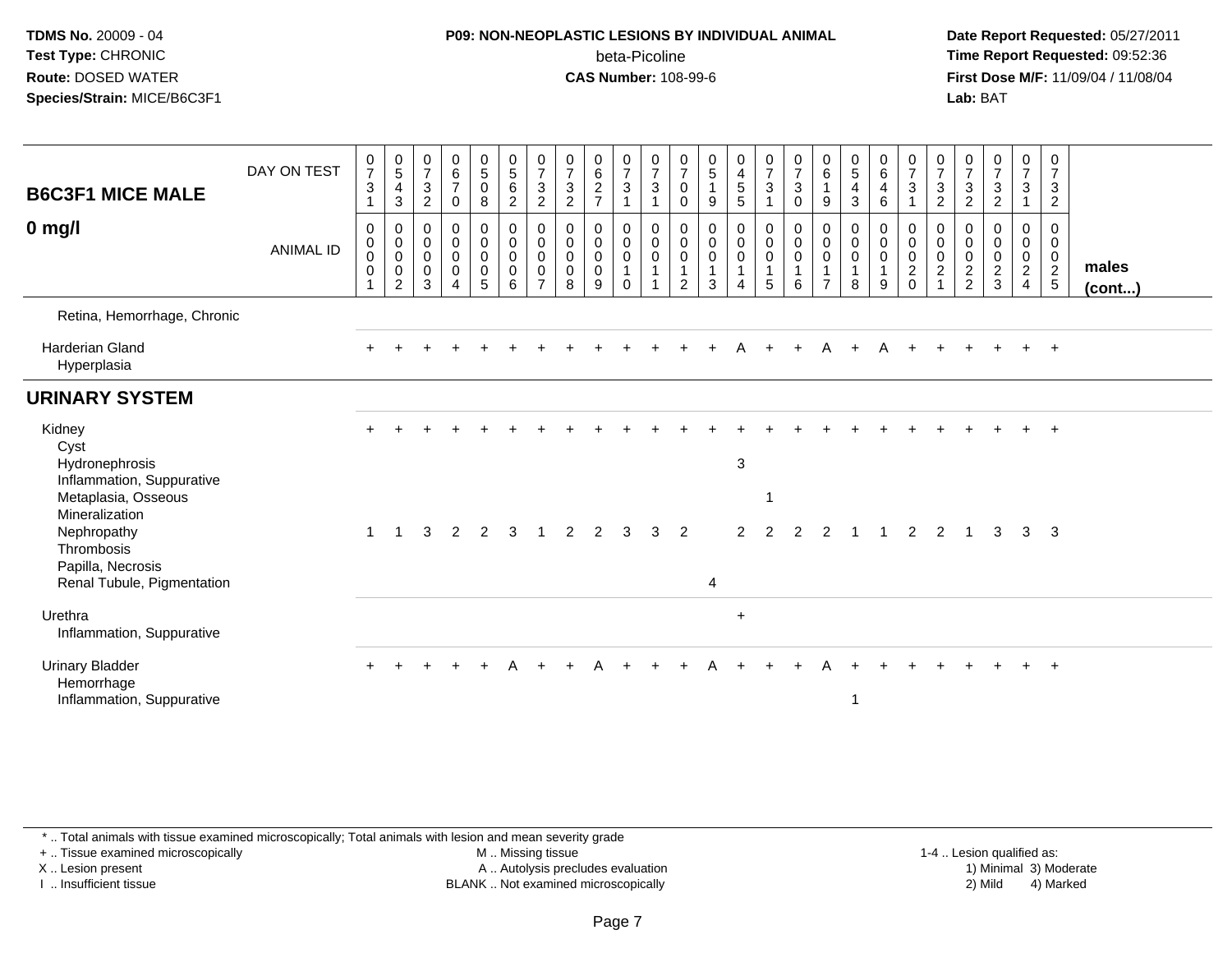#### **P09: NON-NEOPLASTIC LESIONS BY INDIVIDUAL ANIMAL** beta-Picoline**beta-Picoline**<br> **CAS Number:** 108-99-6<br> **CAS Number:** 108-99-6<br> **CAS Number:** 108-99-6

 **Date Report Requested:** 05/27/2011 **First Dose M/F:** 11/09/04 / 11/08/04<br>**Lab:** BAT **Lab:** BAT

| <b>B6C3F1 MICE MALE</b><br>$0$ mg/l                                                                                                                                  | DAY ON TEST<br><b>ANIMAL ID</b> | $\pmb{0}$<br>5<br>$\,6$<br>$\overline{7}$<br>$\boldsymbol{0}$<br>$\mathbf 0$<br>$\mathbf 0$ | $^{\rm 0}_{\rm 5}$<br>9<br>6<br>$\pmb{0}$<br>00027 | $\pmb{0}$<br>$\overline{4}$<br>$\overline{4}$<br>$\mathbf{1}$<br>$\pmb{0}$<br>$\mathsf{O}\xspace$<br>$\ddot{\mathbf{0}}$ | $\begin{array}{c} 0 \\ 5 \end{array}$<br>$\bf 8$<br>$\overline{5}$<br>$\pmb{0}$<br>$\ddot{\mathbf{0}}$<br>$\ddot{\mathbf{0}}$ | $\begin{smallmatrix}0\\4\end{smallmatrix}$<br>$\pmb{0}$<br>$\overline{2}$<br>$\begin{smallmatrix}0\\0\\0\end{smallmatrix}$<br>$\overline{3}$ | $\begin{array}{c} 0 \\ 5 \end{array}$<br>$9\,$<br>$\mathsf{O}\xspace$<br>$\pmb{0}$<br>$\ddot{\mathbf{0}}$<br>$\ddot{\mathbf{0}}$<br>$\overline{3}$ | $\frac{0}{7}$<br>3<br>$\overline{c}$<br>0<br>$\mathbf 0$<br>$\mathbf 0$<br>3 | $_{6}^{\rm 0}$<br>$\mathbf{1}$<br>$\mathfrak{Z}$<br>$\pmb{0}$<br>$\ddot{\mathbf{0}}$<br>$\overline{0}$ | $\frac{0}{7}$<br>$\sqrt{3}$<br>$\overline{2}$<br>$\pmb{0}$<br>$\bar{0}$<br>$\overline{0}$<br>$\overline{3}$ | 0<br>$\boldsymbol{7}$<br>$\sqrt{3}$<br>$\overline{c}$<br>0<br>$\bar{0}$<br>$\overline{0}$ | $\frac{0}{7}$<br>$\sqrt{3}$<br>$\overline{1}$<br>$\pmb{0}$<br>$\ddot{\mathbf{0}}$<br>$\overline{0}$<br>$\overline{3}$ | $\frac{0}{7}$<br>$\mathbf{3}$<br>$\mathbf{1}$<br>0<br>$\mathbf 0$<br>0<br>$\mathbf{3}$ | $\frac{0}{7}$<br>$\ensuremath{\mathsf{3}}$<br>$\mathbf{1}$<br>$\mathbf 0$<br>$\ddot{\mathbf{0}}$<br>$\ddot{\mathbf{0}}$<br>$\sqrt{3}$ | $_6^0$<br>$\overline{4}$<br>8<br>$\mathbf 0$<br>$\bar{0}$<br>$\ddot{\mathbf{0}}$<br>$\mathbf{3}$ | 0<br>$\frac{4}{5}$<br>$\overline{5}$<br>$\pmb{0}$<br>$\ddot{\mathbf{0}}$<br>$\overline{0}$<br>$\overline{4}$ | 0<br>$\overline{\mathbf{4}}$<br>$\,6\,$<br>$\mathbf 0$<br>$_{\rm 0}^{\rm 0}$<br>$\overline{0}$<br>$\overline{4}$ | $\frac{0}{7}$<br>$\mathbf{3}$<br>$\mathbf{1}$<br>$\mathbf 0$<br>$\mathbf 0$<br>$\ddot{\mathbf{0}}$ | $\begin{matrix} 0 \\ 6 \\ 2 \\ 4 \end{matrix}$<br>$\pmb{0}$<br>$\mathbf 0$<br>$\mathbf 0$<br>$\overline{a}$ | $\frac{0}{7}$<br>3<br>$\mathbf{1}$<br>0<br>$\mathbf 0$<br>$\mathbf 0$<br>4 | $\frac{0}{7}$<br>$\ensuremath{\mathsf{3}}$<br>$\mathbf{1}$<br>$\begin{smallmatrix}0\\0\end{smallmatrix}$<br>$\overline{0}$<br>4 | $\begin{array}{c} 0 \\ 5 \end{array}$<br>9<br>$\overline{4}$<br>0<br>$\mathbf 0$<br>$\overline{0}$<br>4 | 0<br>$\overline{7}$<br>$\mathbf{1}$<br>$\overline{7}$<br>$\pmb{0}$<br>$_{\rm 0}^{\rm 0}$ | $\frac{0}{5}$<br>$\frac{2}{4}$<br>$\pmb{0}$<br>$\ddot{\mathbf{0}}$<br>$\overline{0}$<br>$\overline{4}$ | $\begin{array}{c} 0 \\ 5 \end{array}$<br>$\pmb{0}$<br>$5\phantom{.0}$<br>0<br>$\mathbf 0$<br>$\mathbf 0$ | 0<br>$\overline{7}$<br>3<br>$\mathbf{1}$<br>$\mathsf{O}\xspace$<br>$\mathbf 0$<br>$\mathbf 0$<br>$\sqrt{5}$ |                                                                                |
|----------------------------------------------------------------------------------------------------------------------------------------------------------------------|---------------------------------|---------------------------------------------------------------------------------------------|----------------------------------------------------|--------------------------------------------------------------------------------------------------------------------------|-------------------------------------------------------------------------------------------------------------------------------|----------------------------------------------------------------------------------------------------------------------------------------------|----------------------------------------------------------------------------------------------------------------------------------------------------|------------------------------------------------------------------------------|--------------------------------------------------------------------------------------------------------|-------------------------------------------------------------------------------------------------------------|-------------------------------------------------------------------------------------------|-----------------------------------------------------------------------------------------------------------------------|----------------------------------------------------------------------------------------|---------------------------------------------------------------------------------------------------------------------------------------|--------------------------------------------------------------------------------------------------|--------------------------------------------------------------------------------------------------------------|------------------------------------------------------------------------------------------------------------------|----------------------------------------------------------------------------------------------------|-------------------------------------------------------------------------------------------------------------|----------------------------------------------------------------------------|---------------------------------------------------------------------------------------------------------------------------------|---------------------------------------------------------------------------------------------------------|------------------------------------------------------------------------------------------|--------------------------------------------------------------------------------------------------------|----------------------------------------------------------------------------------------------------------|-------------------------------------------------------------------------------------------------------------|--------------------------------------------------------------------------------|
|                                                                                                                                                                      |                                 | $\frac{2}{6}$                                                                               |                                                    | $_{\rm 8}^2$                                                                                                             | $\frac{2}{9}$                                                                                                                 | $\mathbf 0$                                                                                                                                  | $\mathbf{1}$                                                                                                                                       | $\overline{2}$                                                               | $\frac{3}{3}$                                                                                          | $\overline{4}$                                                                                              | $\frac{3}{5}$                                                                             | $\,6\,$                                                                                                               | $\overline{7}$                                                                         | 8                                                                                                                                     | 9                                                                                                | $\mathbf 0$                                                                                                  |                                                                                                                  | $\frac{4}{2}$                                                                                      | 3                                                                                                           | $\overline{4}$                                                             | 5                                                                                                                               | 6                                                                                                       | $\frac{4}{7}$                                                                            | $\,8\,$                                                                                                | $\begin{array}{c} 4 \\ 9 \end{array}$                                                                    | $\overline{0}$                                                                                              | * TOTALS                                                                       |
| <b>ALIMENTARY SYSTEM</b>                                                                                                                                             |                                 |                                                                                             |                                                    |                                                                                                                          |                                                                                                                               |                                                                                                                                              |                                                                                                                                                    |                                                                              |                                                                                                        |                                                                                                             |                                                                                           |                                                                                                                       |                                                                                        |                                                                                                                                       |                                                                                                  |                                                                                                              |                                                                                                                  |                                                                                                    |                                                                                                             |                                                                            |                                                                                                                                 |                                                                                                         |                                                                                          |                                                                                                        |                                                                                                          |                                                                                                             |                                                                                |
| Esophagus                                                                                                                                                            |                                 |                                                                                             |                                                    |                                                                                                                          |                                                                                                                               |                                                                                                                                              |                                                                                                                                                    |                                                                              |                                                                                                        |                                                                                                             |                                                                                           |                                                                                                                       |                                                                                        |                                                                                                                                       |                                                                                                  |                                                                                                              |                                                                                                                  |                                                                                                    |                                                                                                             |                                                                            |                                                                                                                                 |                                                                                                         |                                                                                          |                                                                                                        |                                                                                                          |                                                                                                             | 50                                                                             |
| Gallbladder                                                                                                                                                          |                                 | A                                                                                           | A                                                  | A                                                                                                                        | $\ddot{}$                                                                                                                     | A                                                                                                                                            |                                                                                                                                                    |                                                                              |                                                                                                        |                                                                                                             |                                                                                           |                                                                                                                       |                                                                                        |                                                                                                                                       |                                                                                                  |                                                                                                              |                                                                                                                  |                                                                                                    |                                                                                                             |                                                                            |                                                                                                                                 | А                                                                                                       |                                                                                          |                                                                                                        | $+$                                                                                                      | $+$                                                                                                         | 36                                                                             |
| Intestine Large, Cecum                                                                                                                                               |                                 | A                                                                                           | $\ddot{}$                                          | А                                                                                                                        | $\ddot{}$                                                                                                                     | A                                                                                                                                            | A                                                                                                                                                  | $\ddot{}$                                                                    |                                                                                                        | $\overline{ }$                                                                                              |                                                                                           |                                                                                                                       |                                                                                        |                                                                                                                                       |                                                                                                  |                                                                                                              |                                                                                                                  |                                                                                                    |                                                                                                             |                                                                            |                                                                                                                                 | А                                                                                                       |                                                                                          |                                                                                                        | $+$                                                                                                      | $+$                                                                                                         | 35                                                                             |
| Intestine Large, Colon                                                                                                                                               |                                 | A                                                                                           |                                                    |                                                                                                                          |                                                                                                                               |                                                                                                                                              |                                                                                                                                                    |                                                                              |                                                                                                        |                                                                                                             |                                                                                           |                                                                                                                       |                                                                                        |                                                                                                                                       |                                                                                                  |                                                                                                              |                                                                                                                  |                                                                                                    |                                                                                                             |                                                                            |                                                                                                                                 | A                                                                                                       |                                                                                          |                                                                                                        |                                                                                                          | $\ddot{}$                                                                                                   | 40                                                                             |
| Intestine Large, Rectum                                                                                                                                              |                                 | A                                                                                           |                                                    |                                                                                                                          |                                                                                                                               |                                                                                                                                              |                                                                                                                                                    |                                                                              |                                                                                                        |                                                                                                             |                                                                                           |                                                                                                                       |                                                                                        |                                                                                                                                       |                                                                                                  |                                                                                                              |                                                                                                                  |                                                                                                    |                                                                                                             |                                                                            |                                                                                                                                 |                                                                                                         |                                                                                          |                                                                                                        |                                                                                                          | $\ddot{}$                                                                                                   | 39                                                                             |
| Intestine Small, Duodenum                                                                                                                                            |                                 | A                                                                                           |                                                    |                                                                                                                          |                                                                                                                               | A                                                                                                                                            |                                                                                                                                                    |                                                                              |                                                                                                        |                                                                                                             |                                                                                           |                                                                                                                       |                                                                                        |                                                                                                                                       |                                                                                                  |                                                                                                              |                                                                                                                  |                                                                                                    |                                                                                                             |                                                                            |                                                                                                                                 | Α                                                                                                       |                                                                                          |                                                                                                        |                                                                                                          | $+$                                                                                                         | 36                                                                             |
| Intestine Small, Ileum                                                                                                                                               |                                 | A                                                                                           |                                                    |                                                                                                                          | $\ddot{}$                                                                                                                     | Α                                                                                                                                            | Α                                                                                                                                                  | $\ddot{}$                                                                    |                                                                                                        |                                                                                                             |                                                                                           |                                                                                                                       |                                                                                        |                                                                                                                                       |                                                                                                  |                                                                                                              |                                                                                                                  |                                                                                                    |                                                                                                             |                                                                            |                                                                                                                                 | А                                                                                                       |                                                                                          |                                                                                                        | $\ddot{}$                                                                                                | $\ddot{}$                                                                                                   | 36                                                                             |
| Intestine Small, Jejunum<br>Diverticulum                                                                                                                             |                                 | A                                                                                           | А                                                  |                                                                                                                          |                                                                                                                               |                                                                                                                                              |                                                                                                                                                    |                                                                              |                                                                                                        |                                                                                                             |                                                                                           |                                                                                                                       |                                                                                        |                                                                                                                                       |                                                                                                  |                                                                                                              |                                                                                                                  |                                                                                                    |                                                                                                             |                                                                            |                                                                                                                                 |                                                                                                         |                                                                                          |                                                                                                        |                                                                                                          | $+$                                                                                                         | 35<br>1                                                                        |
| Liver<br>Angiectasis<br><b>Basophilic Focus</b><br>Clear Cell Focus<br><b>Eosinophilic Focus</b><br>Hematopoietic Cell Proliferation<br>Mixed Cell Focus<br>Necrosis |                                 | $\boldsymbol{\mathsf{X}}$                                                                   |                                                    | $\overline{2}$                                                                                                           | $X$ $X$                                                                                                                       | 4                                                                                                                                            | X                                                                                                                                                  |                                                                              | $\mathsf X$<br>$\mathsf X$                                                                             |                                                                                                             | $\pmb{\times}$                                                                            | $\mathsf{X}$                                                                                                          | $\mathsf X$                                                                            | $\mathsf{X}$                                                                                                                          | X<br>$\boldsymbol{\mathsf{X}}$                                                                   |                                                                                                              | $\boldsymbol{\mathsf{X}}$                                                                                        | $\mathsf{X}$                                                                                       | $\overline{c}$                                                                                              | X<br>$\mathsf{X}$                                                          | X<br>$\mathsf{X}$                                                                                                               |                                                                                                         |                                                                                          | X<br>X                                                                                                 | X<br>$\pmb{\times}$                                                                                      | $+$<br>$\mathsf{X}$                                                                                         | 50<br>2.0<br>$\mathbf 1$<br>10<br>15<br>18<br>2.0<br>$\mathbf{1}$<br>5<br>52.8 |
| Mesentery<br>Inflammation, Chronic Active                                                                                                                            |                                 |                                                                                             | $\ddot{}$                                          |                                                                                                                          |                                                                                                                               |                                                                                                                                              |                                                                                                                                                    |                                                                              |                                                                                                        |                                                                                                             |                                                                                           |                                                                                                                       | $\ddot{}$                                                                              |                                                                                                                                       |                                                                                                  |                                                                                                              |                                                                                                                  | $\ddot{}$                                                                                          |                                                                                                             |                                                                            |                                                                                                                                 |                                                                                                         | $+$                                                                                      |                                                                                                        |                                                                                                          |                                                                                                             | $\overline{7}$<br>14.0                                                         |

\* .. Total animals with tissue examined microscopically; Total animals with lesion and mean severity grade

+ .. Tissue examined microscopically

X .. Lesion present

I .. Insufficient tissue

M .. Missing tissue

BLANK .. Not examined microscopically

1-4 .. Lesion qualified as:<br>1) Minimal 3) Moderate A .. Autolysis precludes evaluation 19 (1999) 1999 10: 12 (1999) 1999 10: 12 (1999) A .. Autolysis precludes evaluation 1999 10: 13 (1999) 1999 10: 13 (1999) 1999 10: 13 (1999) 1999 10: 13 (1999) 1999 10: 13 (1999) 1999 10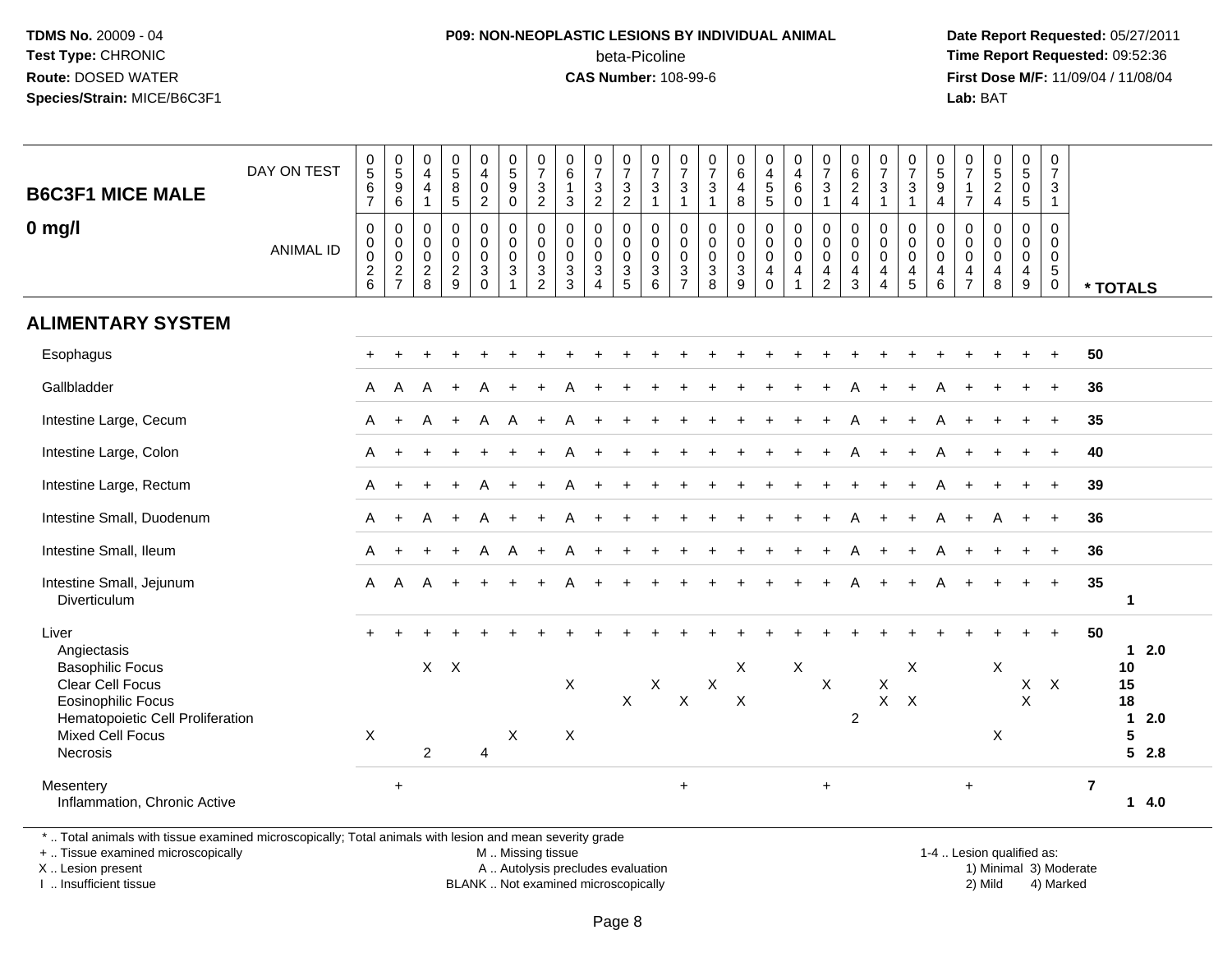# **P09: NON-NEOPLASTIC LESIONS BY INDIVIDUAL ANIMAL**beta-Picoline<br>CAS Number: 108-99-6

 **Date Report Requested:** 05/27/2011 **Time Report Requested:** 09:52:36 **First Dose M/F:** 11/09/04 / 11/08/04<br>Lab: BAT **Lab:** BAT

| <b>B6C3F1 MICE MALE</b>                                                                                                                        | DAY ON TEST      | $\begin{array}{c} 0 \\ 5 \end{array}$<br>6<br>$\overline{7}$ | $\begin{array}{c} 0 \\ 5 \end{array}$<br>9<br>6     | 0<br>$\overline{4}$<br>$\overline{\mathbf{4}}$   | $\begin{array}{c} 0 \\ 5 \end{array}$<br>$\bf 8$<br>$\sqrt{5}$ | 0<br>$\overline{4}$<br>$\pmb{0}$<br>$\overline{2}$                        | $\begin{array}{c} 0 \\ 5 \end{array}$<br>$\boldsymbol{9}$<br>$\mathbf 0$  | $\frac{0}{7}$<br>$\ensuremath{\mathsf{3}}$<br>$\overline{c}$       | 0<br>$\,6\,$<br>$\mathbf{1}$<br>$\mathbf{3}$                                | $\begin{array}{c} 0 \\ 7 \end{array}$<br>$\ensuremath{\mathsf{3}}$<br>$\overline{c}$ | $\begin{array}{c} 0 \\ 7 \end{array}$<br>$\frac{3}{2}$     | $\frac{0}{7}$<br>$\ensuremath{\mathsf{3}}$<br>$\overline{1}$ | $\frac{0}{7}$<br>$\sqrt{3}$<br>$\mathbf{1}$                                                   | $\frac{0}{7}$<br>$\sqrt{3}$<br>$\mathbf{1}$                       | $_6^0$<br>$\overline{4}$<br>8                   | $\begin{smallmatrix}0\0\4\end{smallmatrix}$<br>$\sqrt{5}$<br>$5\phantom{.0}$ | $\begin{smallmatrix}0\\4\end{smallmatrix}$<br>$\,6\,$<br>$\pmb{0}$          | $\frac{0}{7}$<br>$\ensuremath{\mathsf{3}}$<br>$\overline{1}$ | 0<br>$\,6\,$<br>$\sqrt{2}$<br>$\overline{4}$                       | $\frac{0}{7}$<br>$\mathsf 3$<br>$\mathbf{1}$                      | $\frac{0}{7}$<br>$\mathsf 3$<br>$\overline{1}$                                       | $\begin{smallmatrix}0\\5\end{smallmatrix}$<br>$\boldsymbol{9}$<br>$\overline{4}$ | 0<br>$\overline{7}$<br>$\mathbf{1}$<br>$\overline{7}$                      | $\begin{array}{c} 0 \\ 5 \end{array}$<br>$\frac{2}{4}$                            | $\begin{array}{c} 0 \\ 5 \end{array}$<br>$\pmb{0}$<br>$\sqrt{5}$                        | $\pmb{0}$<br>$\overline{7}$<br>3<br>$\mathbf{1}$                 |    |              |                             |
|------------------------------------------------------------------------------------------------------------------------------------------------|------------------|--------------------------------------------------------------|-----------------------------------------------------|--------------------------------------------------|----------------------------------------------------------------|---------------------------------------------------------------------------|---------------------------------------------------------------------------|--------------------------------------------------------------------|-----------------------------------------------------------------------------|--------------------------------------------------------------------------------------|------------------------------------------------------------|--------------------------------------------------------------|-----------------------------------------------------------------------------------------------|-------------------------------------------------------------------|-------------------------------------------------|------------------------------------------------------------------------------|-----------------------------------------------------------------------------|--------------------------------------------------------------|--------------------------------------------------------------------|-------------------------------------------------------------------|--------------------------------------------------------------------------------------|----------------------------------------------------------------------------------|----------------------------------------------------------------------------|-----------------------------------------------------------------------------------|-----------------------------------------------------------------------------------------|------------------------------------------------------------------|----|--------------|-----------------------------|
| $0$ mg/l                                                                                                                                       | <b>ANIMAL ID</b> | $\pmb{0}$<br>$\pmb{0}$<br>$\overline{0}$<br>$\frac{2}{6}$    | 0<br>$\mathbf 0$<br>$\overline{0}$<br>$\frac{2}{7}$ | $\mathbf 0$<br>$\mathbf 0$<br>0<br>$\frac{2}{8}$ | $\mathbf 0$<br>$\pmb{0}$<br>$\overline{0}$<br>$\frac{2}{9}$    | 0<br>0<br>$\ddot{\mathbf{0}}$<br>$\ensuremath{\mathsf{3}}$<br>$\mathbf 0$ | $\pmb{0}$<br>$\mathbf 0$<br>$\mathbf 0$<br>$\overline{3}$<br>$\mathbf{1}$ | 0<br>0<br>$\pmb{0}$<br>$\ensuremath{\mathsf{3}}$<br>$\overline{2}$ | $\mathbf 0$<br>$\mathbf 0$<br>$\mathbf 0$<br>$\ensuremath{\mathsf{3}}$<br>3 | $\mathbf 0$<br>$\mathbf 0$<br>$\pmb{0}$<br>$\overline{3}$<br>$\boldsymbol{\Lambda}$  | $\mathbf 0$<br>$\mathbf 0$<br>$\mathbf 0$<br>$\frac{3}{5}$ | 0<br>$\mathbf 0$<br>$\mathbf 0$<br>$\overline{3}$<br>6       | $\mathbf 0$<br>$\mathbf 0$<br>$\boldsymbol{0}$<br>$\ensuremath{\mathsf{3}}$<br>$\overline{7}$ | $\pmb{0}$<br>$\mathbf 0$<br>$\overline{0}$<br>$\overline{3}$<br>8 | 0<br>0<br>$\overline{0}$<br>$\overline{3}$<br>9 | 0<br>0<br>$\ddot{\mathbf{0}}$<br>$\overline{4}$<br>$\mathbf 0$               | $\mathbf 0$<br>$\mathbf 0$<br>$\pmb{0}$<br>$\overline{4}$<br>$\overline{1}$ | $\mathbf 0$<br>$\mathbf 0$<br>0<br>4<br>$\overline{c}$       | $\mathbf 0$<br>$\Omega$<br>$\boldsymbol{0}$<br>$\overline{4}$<br>3 | 0<br>$\mathbf 0$<br>$\pmb{0}$<br>$\overline{4}$<br>$\overline{4}$ | 0<br>$\mathsf 0$<br>$\ddot{\mathbf{0}}$<br>$\overline{\mathbf{4}}$<br>$\overline{5}$ | $\mathbf 0$<br>$\mathbf 0$<br>$\overline{0}$<br>$\overline{4}$<br>$6\phantom{1}$ | $\mathbf 0$<br>$\Omega$<br>$\mathbf 0$<br>$\overline{4}$<br>$\overline{7}$ | $\mathbf 0$<br>$\mathbf 0$<br>$\mathsf{O}\xspace$<br>$\overline{\mathbf{4}}$<br>8 | $\mathbf 0$<br>$\mathbf 0$<br>$\mathsf{O}\xspace$<br>$\overline{4}$<br>$\boldsymbol{9}$ | 0<br>$\mathbf 0$<br>$\mathbf 0$<br>$\overline{5}$<br>$\mathbf 0$ |    | * TOTALS     |                             |
| Fat, Necrosis                                                                                                                                  |                  |                                                              |                                                     |                                                  |                                                                |                                                                           |                                                                           |                                                                    |                                                                             |                                                                                      |                                                            |                                                              | $\boldsymbol{2}$                                                                              |                                                                   |                                                 |                                                                              |                                                                             | $\boldsymbol{2}$                                             |                                                                    |                                                                   |                                                                                      |                                                                                  | $\boldsymbol{2}$                                                           |                                                                                   |                                                                                         |                                                                  |    |              | 52.0                        |
| Pancreas<br>Atrophy                                                                                                                            |                  |                                                              |                                                     |                                                  |                                                                | A                                                                         | $\ddot{}$                                                                 |                                                                    |                                                                             |                                                                                      |                                                            |                                                              |                                                                                               |                                                                   |                                                 |                                                                              |                                                                             |                                                              |                                                                    |                                                                   |                                                                                      |                                                                                  |                                                                            |                                                                                   |                                                                                         | $\ddot{}$                                                        | 49 |              | 1 1.0                       |
| <b>Salivary Glands</b>                                                                                                                         |                  |                                                              | ÷.                                                  |                                                  |                                                                |                                                                           |                                                                           |                                                                    |                                                                             |                                                                                      |                                                            |                                                              |                                                                                               |                                                                   |                                                 |                                                                              |                                                                             |                                                              |                                                                    |                                                                   |                                                                                      |                                                                                  |                                                                            |                                                                                   |                                                                                         | $\ddot{}$                                                        | 50 |              |                             |
| Stomach, Forestomach<br>Hyperplasia, Squamous<br>Ulcer                                                                                         |                  | $\mathbf{3}$                                                 |                                                     |                                                  | $\mathbf 1$                                                    |                                                                           |                                                                           |                                                                    |                                                                             |                                                                                      |                                                            |                                                              |                                                                                               |                                                                   |                                                 |                                                                              |                                                                             |                                                              |                                                                    |                                                                   |                                                                                      |                                                                                  |                                                                            |                                                                                   |                                                                                         | $\div$                                                           | 47 |              | 2.0<br>52.2                 |
| Stomach, Glandular<br>Ulcer                                                                                                                    |                  | A                                                            |                                                     |                                                  |                                                                | A                                                                         |                                                                           |                                                                    |                                                                             |                                                                                      |                                                            |                                                              |                                                                                               |                                                                   |                                                 |                                                                              |                                                                             |                                                              |                                                                    |                                                                   |                                                                                      |                                                                                  | $\overline{2}$                                                             |                                                                                   |                                                                                         |                                                                  | 42 |              | $12.0$                      |
| Tooth<br>Dysplasia                                                                                                                             |                  | $\ddot{}$<br>$\mathsf{X}$                                    |                                                     | $\mathsf{X}$                                     | $\sf X$                                                        |                                                                           | $\mathsf{X}$                                                              |                                                                    | $X$ $X$                                                                     |                                                                                      | $\pm$<br>X                                                 |                                                              | X                                                                                             | $\mathsf{X}$                                                      | $\mathsf{X}$                                    |                                                                              | $\mathsf{X}$                                                                | X                                                            | $\times$                                                           | $\boldsymbol{\mathsf{X}}$                                         | $\mathsf{X}$                                                                         | X                                                                                | $\mathsf{X}$                                                               | $\boldsymbol{\mathsf{X}}$                                                         |                                                                                         | $+$<br>$\mathsf{X}$                                              | 35 | 35           |                             |
| <b>CARDIOVASCULAR SYSTEM</b>                                                                                                                   |                  |                                                              |                                                     |                                                  |                                                                |                                                                           |                                                                           |                                                                    |                                                                             |                                                                                      |                                                            |                                                              |                                                                                               |                                                                   |                                                 |                                                                              |                                                                             |                                                              |                                                                    |                                                                   |                                                                                      |                                                                                  |                                                                            |                                                                                   |                                                                                         |                                                                  |    |              |                             |
| Heart<br>Cardiomyopathy<br>Inflammation, Suppurative<br>Mineralization<br>Thrombosis                                                           |                  | $+$                                                          |                                                     | $\overline{1}$                                   |                                                                |                                                                           |                                                                           | $\mathbf{1}$                                                       |                                                                             |                                                                                      |                                                            |                                                              | 1                                                                                             | 1                                                                 |                                                 |                                                                              | 4<br>$\mathbf{3}$                                                           |                                                              | -1                                                                 |                                                                   |                                                                                      |                                                                                  |                                                                            |                                                                                   |                                                                                         | $\ddot{}$                                                        | 50 | $\mathbf{1}$ | 12 1.0<br>2.5<br>1.0<br>2.5 |
| <b>ENDOCRINE SYSTEM</b>                                                                                                                        |                  |                                                              |                                                     |                                                  |                                                                |                                                                           |                                                                           |                                                                    |                                                                             |                                                                                      |                                                            |                                                              |                                                                                               |                                                                   |                                                 |                                                                              |                                                                             |                                                              |                                                                    |                                                                   |                                                                                      |                                                                                  |                                                                            |                                                                                   |                                                                                         |                                                                  |    |              |                             |
| <b>Adrenal Cortex</b><br>Hyperplasia<br>Hypertrophy                                                                                            |                  | $\overline{2}$                                               | $\overline{2}$                                      |                                                  |                                                                |                                                                           |                                                                           |                                                                    | $\overline{c}$                                                              |                                                                                      |                                                            |                                                              | $\boldsymbol{2}$                                                                              | $\overline{2}$                                                    |                                                 |                                                                              |                                                                             | $\overline{2}$<br>$\overline{c}$                             |                                                                    | $\mathbf 2$<br>$\overline{c}$                                     | $\overline{2}$                                                                       |                                                                                  | $\overline{2}$                                                             |                                                                                   | $\overline{2}$                                                                          | $\overline{2}$                                                   | 49 |              | 102.0<br>$12$ 2.1           |
| *  Total animals with tissue examined microscopically; Total animals with lesion and mean severity grade<br>+  Tissue examined microscopically |                  |                                                              |                                                     |                                                  |                                                                |                                                                           | M  Missing tissue                                                         |                                                                    |                                                                             |                                                                                      |                                                            |                                                              |                                                                                               |                                                                   |                                                 |                                                                              |                                                                             |                                                              |                                                                    |                                                                   |                                                                                      |                                                                                  |                                                                            | 1-4  Lesion qualified as:                                                         |                                                                                         |                                                                  |    |              |                             |

X .. Lesion present

I .. Insufficient tissue

A .. Autolysis precludes evaluation

BLANK .. Not examined microscopically 2) Mild 4) Marked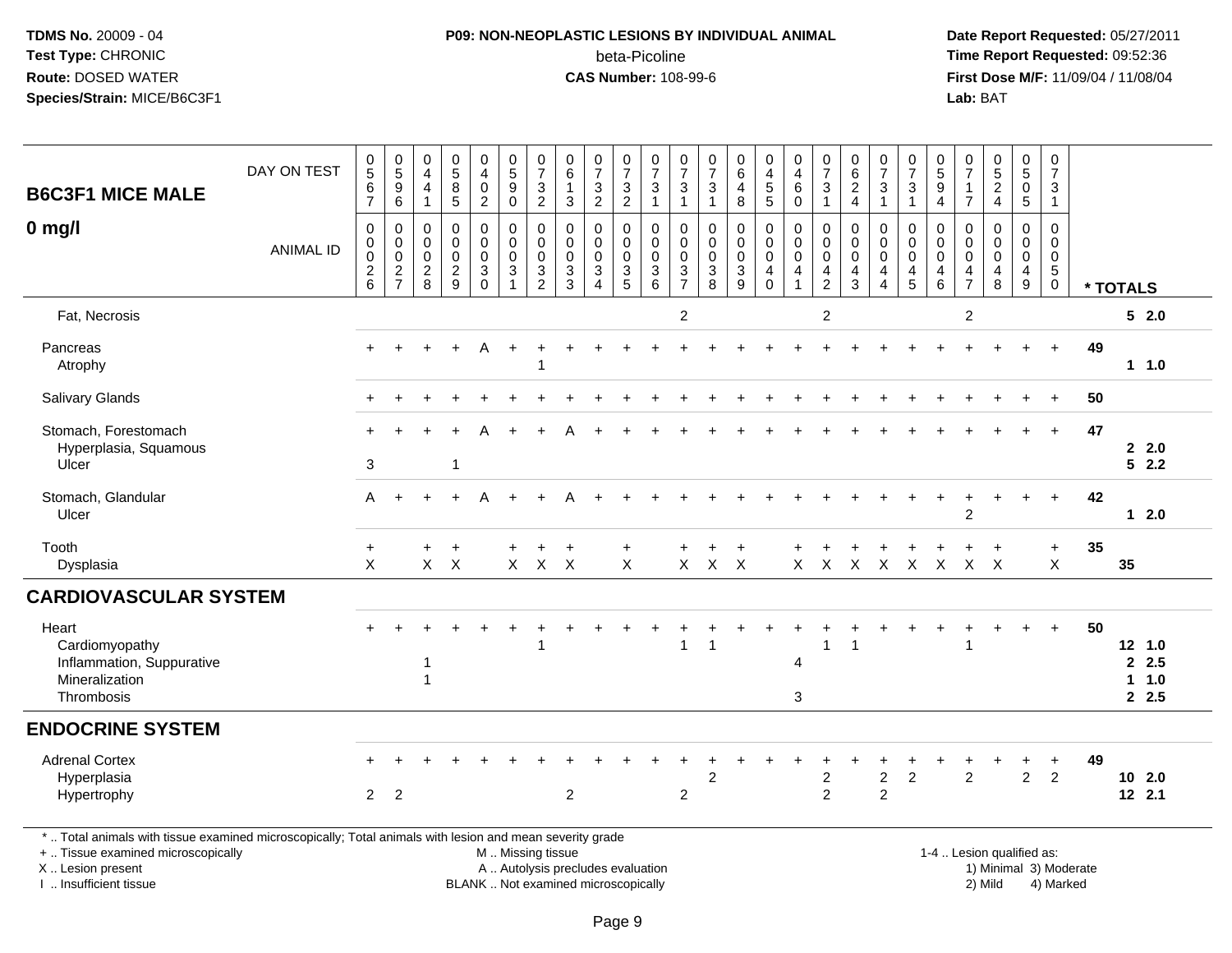# **P09: NON-NEOPLASTIC LESIONS BY INDIVIDUAL ANIMAL**beta-Picoline<br>CAS Number: 108-99-6

 **Date Report Requested:** 05/27/2011 **Time Report Requested:** 09:52:36 **First Dose M/F:** 11/09/04 / 11/08/04<br>Lab: BAT **Lab:** BAT

| <b>B6C3F1 MICE MALE</b>                                            | DAY ON TEST | $\begin{array}{c} 0 \\ 5 \end{array}$<br>$\,6\,$<br>$\overline{z}$ | $\begin{array}{c} 0 \\ 5 \end{array}$<br>9<br>6        | 0<br>$\overline{\mathbf{4}}$<br>$\overline{4}$         | $\begin{array}{c} 0 \\ 5 \end{array}$<br>$\bf 8$<br>5        | 0<br>$\overline{4}$<br>$\pmb{0}$<br>$\overline{c}$                 | $\begin{array}{c} 0 \\ 5 \end{array}$<br>$\boldsymbol{9}$<br>$\pmb{0}$ | $\frac{0}{7}$<br>3<br>$\overline{c}$         | $\begin{array}{c} 0 \\ 6 \end{array}$<br>3               | $\frac{0}{7}$<br>$\mathbf{3}$<br>$\overline{2}$  | $\frac{0}{7}$<br>$\ensuremath{\mathsf{3}}$<br>$\boldsymbol{2}$ | $\frac{0}{7}$<br>$\sqrt{3}$                        | $\frac{0}{7}$<br>3                                            | 0<br>$\boldsymbol{7}$<br>3                                                   | $\overline{0}$<br>6<br>$\overline{4}$<br>8 | $_4^{\rm O}$<br>$\sqrt{5}$<br>$\sqrt{5}$                 | 0<br>$\overline{\mathbf{4}}$<br>$\,6\,$<br>$\pmb{0}$       | $\frac{0}{7}$<br>$\sqrt{3}$                                                        | $\begin{matrix} 0 \\ 6 \\ 2 \end{matrix}$<br>$\overline{4}$           | 0<br>$\overline{7}$<br>3      | $\frac{0}{7}$<br>$\sqrt{3}$             | $\begin{array}{c} 0 \\ 5 \end{array}$<br>$\boldsymbol{9}$<br>4                                | 0<br>$\overline{ }$                                                      | $\begin{array}{c} 0 \\ 5 \\ 2 \end{array}$<br>$\overline{4}$ | 0<br>5<br>0<br>5      | 0<br>$\overline{7}$<br>$\ensuremath{\mathsf{3}}$<br>$\overline{1}$ |    |                                 |
|--------------------------------------------------------------------|-------------|--------------------------------------------------------------------|--------------------------------------------------------|--------------------------------------------------------|--------------------------------------------------------------|--------------------------------------------------------------------|------------------------------------------------------------------------|----------------------------------------------|----------------------------------------------------------|--------------------------------------------------|----------------------------------------------------------------|----------------------------------------------------|---------------------------------------------------------------|------------------------------------------------------------------------------|--------------------------------------------|----------------------------------------------------------|------------------------------------------------------------|------------------------------------------------------------------------------------|-----------------------------------------------------------------------|-------------------------------|-----------------------------------------|-----------------------------------------------------------------------------------------------|--------------------------------------------------------------------------|--------------------------------------------------------------|-----------------------|--------------------------------------------------------------------|----|---------------------------------|
| $0$ mg/l                                                           | ANIMAL ID   | $\pmb{0}$<br>$\mathbf 0$<br>$\mathbf 0$<br>$\frac{2}{6}$           | $\pmb{0}$<br>$\pmb{0}$<br>$\mathbf 0$<br>$\frac{2}{7}$ | $\,0\,$<br>$\mathbf 0$<br>$\mathbf 0$<br>$\frac{2}{8}$ | $\pmb{0}$<br>$\mathbf 0$<br>$\pmb{0}$<br>$\overline{2}$<br>9 | $\mathbf 0$<br>$\pmb{0}$<br>$\pmb{0}$<br>$\sqrt{3}$<br>$\mathbf 0$ | $\pmb{0}$<br>$\pmb{0}$<br>$_{3}^{\rm 0}$                               | 0<br>$\mathbf 0$<br>0<br>3<br>$\overline{2}$ | $\pmb{0}$<br>$\pmb{0}$<br>$\pmb{0}$<br>$\mathbf{3}$<br>3 | 0<br>$\pmb{0}$<br>$\pmb{0}$<br>$\mathbf{3}$<br>4 | 0<br>0<br>0<br>$\sqrt{3}$<br>5                                 | $_{\rm 0}^{\rm 0}$<br>$\pmb{0}$<br>$\sqrt{3}$<br>6 | $\pmb{0}$<br>$\mathbf 0$<br>0<br>$\sqrt{3}$<br>$\overline{ }$ | $\boldsymbol{0}$<br>$\pmb{0}$<br>$\pmb{0}$<br>$\ensuremath{\mathsf{3}}$<br>8 | 0<br>$\boldsymbol{0}$<br>0<br>3<br>9       | $_{\rm 0}^{\rm 0}$<br>$\mathbf 0$<br>$\overline{4}$<br>0 | $_{\rm 0}^{\rm 0}$<br>$\pmb{0}$<br>$\overline{\mathbf{4}}$ | $\begin{smallmatrix} 0\\0 \end{smallmatrix}$<br>$\mathbf 0$<br>4<br>$\overline{2}$ | $\pmb{0}$<br>$\pmb{0}$<br>$\pmb{0}$<br>$\overline{4}$<br>$\mathbf{3}$ | 0<br>$\pmb{0}$<br>0<br>4<br>4 | 0<br>$\pmb{0}$<br>$\mathbf 0$<br>4<br>5 | $\begin{smallmatrix}0\\0\end{smallmatrix}$<br>$\pmb{0}$<br>$\overline{\mathbf{r}}$<br>$\,6\,$ | 0<br>$\pmb{0}$<br>$\pmb{0}$<br>$\overline{\mathbf{4}}$<br>$\overline{ }$ | $\pmb{0}$<br>$\mathbf 0$<br>$\pmb{0}$<br>4<br>8              | 0<br>0<br>0<br>4<br>9 | 0<br>0<br>0<br>$\overline{5}$<br>$\mathbf 0$                       |    | * TOTALS                        |
| Adrenal Medulla<br>Hyperplasia                                     |             | $+$                                                                |                                                        |                                                        |                                                              |                                                                    |                                                                        |                                              |                                                          |                                                  |                                                                |                                                    |                                                               | 2                                                                            |                                            |                                                          |                                                            |                                                                                    |                                                                       |                               |                                         |                                                                                               |                                                                          |                                                              | $\pm$                 | $+$                                                                | 49 | 2.0<br>1.                       |
| Islets, Pancreatic                                                 |             |                                                                    |                                                        |                                                        |                                                              | А                                                                  |                                                                        |                                              |                                                          |                                                  |                                                                |                                                    |                                                               |                                                                              |                                            |                                                          |                                                            |                                                                                    |                                                                       |                               |                                         |                                                                                               |                                                                          |                                                              | $\ddot{}$             | $+$                                                                | 49 |                                 |
| Parathyroid Gland                                                  |             | $+$                                                                | М                                                      | $+$                                                    |                                                              |                                                                    |                                                                        |                                              |                                                          |                                                  |                                                                |                                                    | м                                                             | $+$                                                                          | м                                          | $+$                                                      |                                                            |                                                                                    |                                                                       | м                             | $+$                                     | $+$                                                                                           | м                                                                        | $\ddot{}$                                                    | $+$                   | $+$                                                                | 37 |                                 |
| <b>Pituitary Gland</b><br>Thrombosis<br>Pars Distalis, Hyperplasia |             |                                                                    |                                                        |                                                        |                                                              |                                                                    |                                                                        |                                              |                                                          |                                                  | 3                                                              |                                                    |                                                               |                                                                              |                                            |                                                          |                                                            |                                                                                    |                                                                       |                               |                                         |                                                                                               |                                                                          |                                                              |                       | $+$                                                                | 47 | 4.0<br>-1<br>3.0<br>$\mathbf 1$ |
| <b>Thyroid Gland</b>                                               |             | $\pm$                                                              |                                                        |                                                        |                                                              | Α                                                                  |                                                                        |                                              |                                                          |                                                  |                                                                |                                                    |                                                               |                                                                              |                                            |                                                          |                                                            |                                                                                    |                                                                       |                               |                                         |                                                                                               |                                                                          |                                                              |                       |                                                                    | 49 |                                 |

### **GENERAL BODY SYSTEM**

NONE

### **GENITAL SYSTEM**

| <b>JENIIAL JIJIEM</b>                                                                                                                                                                     |       |       |   |  |                   |   |                                                                          |  |  |  |   |  |   |  |   |         |                           |                                     |    |       |  |
|-------------------------------------------------------------------------------------------------------------------------------------------------------------------------------------------|-------|-------|---|--|-------------------|---|--------------------------------------------------------------------------|--|--|--|---|--|---|--|---|---------|---------------------------|-------------------------------------|----|-------|--|
| <b>Coagulating Gland</b><br>Inflammation, Suppurative                                                                                                                                     |       |       |   |  |                   |   |                                                                          |  |  |  |   |  |   |  | 3 |         |                           |                                     |    | 3.0   |  |
| Epididymis                                                                                                                                                                                |       |       |   |  |                   |   |                                                                          |  |  |  |   |  |   |  |   |         |                           |                                     | 50 |       |  |
| <b>Preputial Gland</b><br>Inflammation, Chronic Active                                                                                                                                    | $\pm$ |       |   |  |                   |   |                                                                          |  |  |  | 3 |  |   |  |   |         |                           | $+$                                 | 50 | 32.7  |  |
| Prostate<br>Inflammation, Suppurative                                                                                                                                                     |       |       | 2 |  |                   | 3 |                                                                          |  |  |  |   |  | 4 |  | 2 |         |                           | $+$                                 | 50 | 4 2.8 |  |
| <b>Seminal Vesicle</b>                                                                                                                                                                    | A     | $\pm$ |   |  |                   |   |                                                                          |  |  |  |   |  |   |  |   |         |                           |                                     | 47 |       |  |
| *  Total animals with tissue examined microscopically; Total animals with lesion and mean severity grade<br>+  Tissue examined microscopically<br>X Lesion present<br>Insufficient tissue |       |       |   |  | M  Missing tissue |   | A  Autolysis precludes evaluation<br>BLANK  Not examined microscopically |  |  |  |   |  |   |  |   | 2) Mild | 1-4  Lesion qualified as: | 1) Minimal 3) Moderate<br>4) Marked |    |       |  |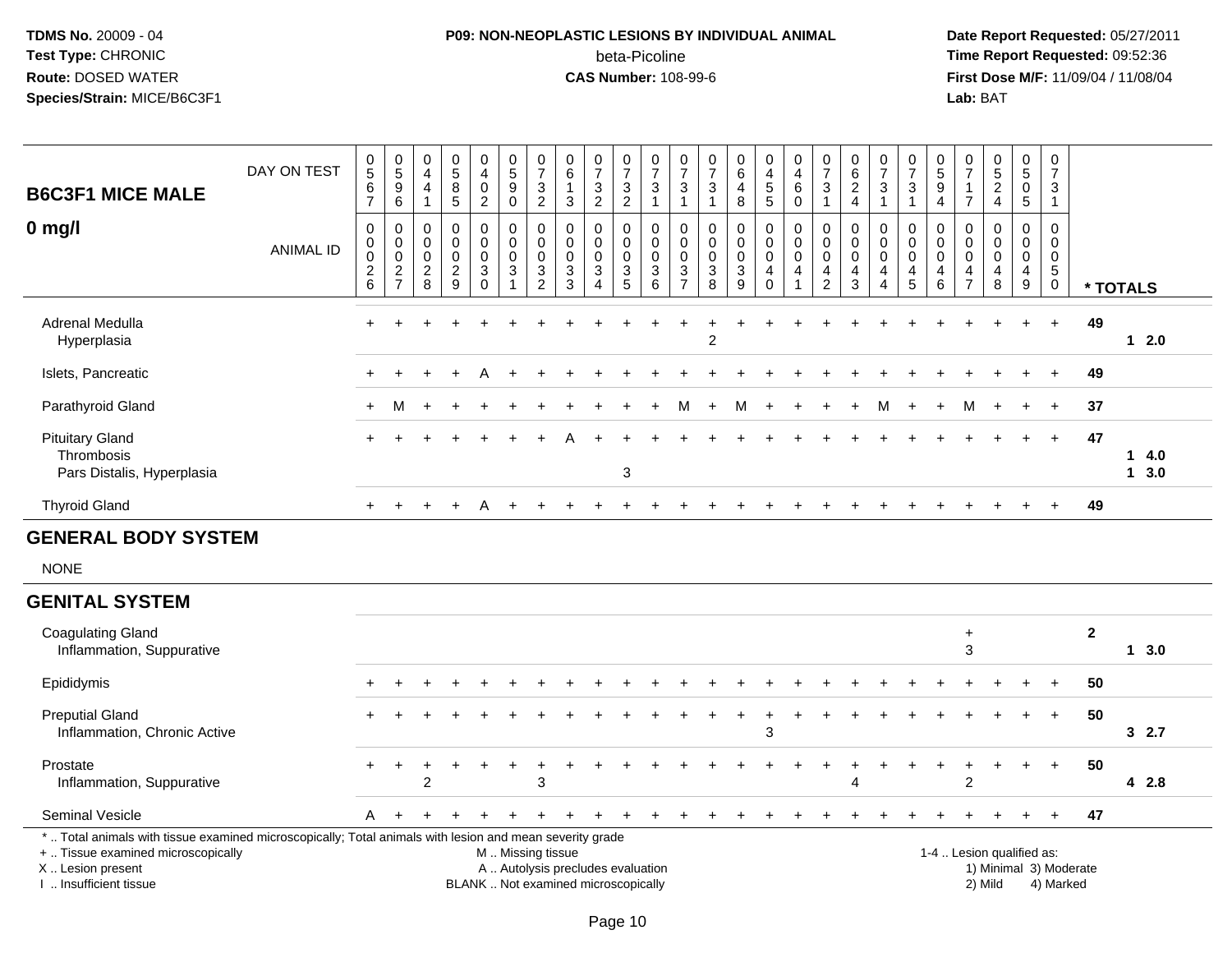#### **P09: NON-NEOPLASTIC LESIONS BY INDIVIDUAL ANIMAL** beta-Picoline**beta-Picoline**<br> **CAS Number:** 108-99-6<br> **CAS Number:** 108-99-6<br> **CAS Number:** 108-99-6

 **Date Report Requested:** 05/27/2011 **First Dose M/F:** 11/09/04 / 11/08/04<br>**Lab:** BAT **Lab:** BAT

|                                                                          | DAY ON TEST      | 0<br>5<br>6                                                  | $\begin{array}{c} 0 \\ 5 \\ 9 \end{array}$       | 0<br>4<br>4                                 | $^{\rm 0}_{\rm 5}$<br>$\bf 8$                          | 0<br>$\overline{4}$<br>$\pmb{0}$                            | $\begin{smallmatrix} 0\\5 \end{smallmatrix}$<br>9 | $\frac{0}{7}$<br>$\sqrt{3}$                            | $\begin{array}{c} 0 \\ 6 \end{array}$<br>$\overline{1}$ | $\frac{0}{7}$<br>$\ensuremath{\mathsf{3}}$                    | $\frac{0}{7}$<br>$\ensuremath{\mathsf{3}}$                      | $\frac{0}{7}$<br>$\ensuremath{\mathsf{3}}$                     | $\frac{0}{7}$<br>3                     | $\frac{0}{7}$<br>3                                      | $_{6}^{\rm 0}$<br>4                              | $\begin{array}{c} 0 \\ 4 \\ 5 \\ 5 \end{array}$                  | 0<br>$\overline{\mathbf{4}}$<br>$\,6$                               | $\pmb{0}$<br>$\overline{7}$<br>$\mathbf{3}$            | 0<br>6<br>$\sqrt{2}$                               | $\frac{0}{7}$<br>3                        | $\frac{0}{7}$<br>$\sqrt{3}$                                          | $\begin{array}{c} 0 \\ 5 \\ 9 \end{array}$              | 0<br>$\overline{7}$                          | $\begin{array}{c} 0 \\ 5 \\ 2 \end{array}$ | 0<br>$\overline{5}$<br>$\mathbf 0$  | 0<br>$\overline{7}$<br>3                                      |              |           |      |
|--------------------------------------------------------------------------|------------------|--------------------------------------------------------------|--------------------------------------------------|---------------------------------------------|--------------------------------------------------------|-------------------------------------------------------------|---------------------------------------------------|--------------------------------------------------------|---------------------------------------------------------|---------------------------------------------------------------|-----------------------------------------------------------------|----------------------------------------------------------------|----------------------------------------|---------------------------------------------------------|--------------------------------------------------|------------------------------------------------------------------|---------------------------------------------------------------------|--------------------------------------------------------|----------------------------------------------------|-------------------------------------------|----------------------------------------------------------------------|---------------------------------------------------------|----------------------------------------------|--------------------------------------------|-------------------------------------|---------------------------------------------------------------|--------------|-----------|------|
| <b>B6C3F1 MICE MALE</b>                                                  |                  | $\overline{7}$                                               | $\,6\,$                                          | 1                                           | $\sqrt{5}$                                             | $\overline{c}$                                              | $\mathsf{O}\xspace$                               | $\overline{2}$                                         | $\mathbf{3}$                                            | $\overline{2}$                                                | $\overline{c}$                                                  | $\mathbf{1}$                                                   | $\mathbf{1}$                           | $\mathbf{1}$                                            | $\bf 8$                                          |                                                                  | $\mathbf 0$                                                         | $\mathbf{1}$                                           | $\overline{\mathbf{4}}$                            |                                           | $\overline{1}$                                                       | $\overline{4}$                                          | $\overline{7}$                               | $\overline{4}$                             | $5\phantom{.0}$                     | $\mathbf{1}$                                                  |              |           |      |
| $0$ mg/l                                                                 | <b>ANIMAL ID</b> | 0<br>0<br>$\pmb{0}$<br>$\begin{array}{c} 2 \\ 6 \end{array}$ | 0<br>$\mathbf 0$<br>$\mathbf 0$<br>$\frac{2}{7}$ | 0<br>0<br>0<br>$\overline{\mathbf{c}}$<br>8 | 0<br>0<br>$\mathsf{O}\xspace$<br>$\boldsymbol{2}$<br>9 | 0<br>$\mathsf 0$<br>$\mathsf 0$<br>$\mathbf{3}$<br>$\Omega$ | 0<br>0<br>0<br>$\sqrt{3}$<br>1                    | $\pmb{0}$<br>$\pmb{0}$<br>$\mathbf 0$<br>$\frac{3}{2}$ | 0<br>$\mathbf 0$<br>$\mathbf 0$<br>3<br>3               | 0<br>$\mathbf 0$<br>$\pmb{0}$<br>$\sqrt{3}$<br>$\overline{4}$ | 0<br>0<br>$\mathsf{O}\xspace$<br>$\ensuremath{\mathsf{3}}$<br>5 | 0<br>$\mathsf 0$<br>$\mathsf{O}\xspace$<br>$\overline{3}$<br>6 | 0<br>0<br>$\mathsf 0$<br>$\frac{3}{7}$ | 0<br>0<br>$\mathbf 0$<br>$\ensuremath{\mathsf{3}}$<br>8 | 0<br>$\mathbf 0$<br>$\pmb{0}$<br>$\sqrt{3}$<br>9 | 0<br>$\mathbf 0$<br>$\mathbf 0$<br>$\overline{4}$<br>$\mathbf 0$ | 0<br>$\mathbf 0$<br>$\mathbf 0$<br>$\overline{4}$<br>$\overline{1}$ | 0<br>$\mathbf 0$<br>$\mathbf 0$<br>4<br>$\overline{2}$ | 0<br>$\mathbf 0$<br>$\mathbf 0$<br>4<br>$\sqrt{3}$ | 0<br>$\mathbf 0$<br>$\mathbf 0$<br>4<br>4 | 0<br>$\mathbf 0$<br>$\mathbf 0$<br>$\overline{4}$<br>$5\phantom{.0}$ | 0<br>$\mathbf 0$<br>$\mathsf{O}\xspace$<br>4<br>$\,6\,$ | 0<br>$\mathbf 0$<br>0<br>4<br>$\overline{7}$ | 0<br>$\pmb{0}$<br>$\mathbf 0$<br>4<br>8    | 0<br>$\mathbf 0$<br>0<br>4<br>$9\,$ | $\mathbf 0$<br>$\mathbf 0$<br>$\mathbf 0$<br>5<br>$\mathbf 0$ |              | * TOTALS  |      |
| Inflammation, Suppurative                                                |                  |                                                              |                                                  |                                             |                                                        |                                                             |                                                   |                                                        |                                                         |                                                               |                                                                 |                                                                |                                        |                                                         |                                                  |                                                                  |                                                                     |                                                        | 4                                                  |                                           |                                                                      |                                                         |                                              |                                            |                                     |                                                               |              | 14.0      |      |
| <b>Testes</b><br>Atrophy                                                 |                  |                                                              |                                                  |                                             |                                                        |                                                             |                                                   |                                                        |                                                         |                                                               |                                                                 |                                                                |                                        |                                                         |                                                  |                                                                  |                                                                     |                                                        |                                                    |                                           |                                                                      |                                                         |                                              |                                            |                                     | $+$                                                           | 50           | 13.0      |      |
| <b>HEMATOPOIETIC SYSTEM</b>                                              |                  |                                                              |                                                  |                                             |                                                        |                                                             |                                                   |                                                        |                                                         |                                                               |                                                                 |                                                                |                                        |                                                         |                                                  |                                                                  |                                                                     |                                                        |                                                    |                                           |                                                                      |                                                         |                                              |                                            |                                     |                                                               |              |           |      |
| <b>Bone Marrow</b>                                                       |                  |                                                              |                                                  |                                             |                                                        |                                                             |                                                   |                                                        |                                                         |                                                               |                                                                 |                                                                |                                        |                                                         |                                                  |                                                                  |                                                                     |                                                        |                                                    |                                           |                                                                      |                                                         |                                              |                                            |                                     | $\ddot{}$                                                     | 50           |           |      |
| Lymph Node<br>Renal, Hyperplasia, Lymphoid                               |                  |                                                              | $\ddot{}$                                        |                                             |                                                        |                                                             |                                                   |                                                        |                                                         |                                                               |                                                                 |                                                                |                                        |                                                         |                                                  |                                                                  |                                                                     |                                                        |                                                    |                                           |                                                                      |                                                         |                                              |                                            |                                     |                                                               | $\mathbf{2}$ | 14.0      |      |
| Lymph Node, Mandibular                                                   |                  |                                                              |                                                  |                                             |                                                        |                                                             |                                                   |                                                        |                                                         |                                                               |                                                                 |                                                                |                                        |                                                         |                                                  |                                                                  |                                                                     |                                                        |                                                    |                                           |                                                                      |                                                         |                                              |                                            |                                     |                                                               | 50           |           |      |
| Lymph Node, Mesenteric                                                   |                  |                                                              |                                                  |                                             |                                                        |                                                             |                                                   |                                                        |                                                         |                                                               |                                                                 |                                                                |                                        |                                                         |                                                  |                                                                  |                                                                     |                                                        |                                                    |                                           |                                                                      |                                                         |                                              |                                            | ÷.                                  | $\ddot{}$                                                     | 45           |           |      |
| Spleen<br>Hematopoietic Cell Proliferation<br>Hyperplasia, Lymphoid      |                  | A                                                            | $\ddot{}$                                        | A                                           |                                                        | A                                                           | $\overline{2}$                                    |                                                        |                                                         |                                                               |                                                                 |                                                                |                                        |                                                         |                                                  |                                                                  |                                                                     |                                                        | 4                                                  |                                           |                                                                      |                                                         |                                              |                                            | $\ddot{}$                           | $+$                                                           | 46           | 2.0       | 14.0 |
| Thymus                                                                   |                  | A                                                            |                                                  |                                             |                                                        | A                                                           | $\ddot{}$                                         |                                                        | A                                                       | M                                                             | M                                                               | $\overline{+}$                                                 | $\ddot{}$                              | м                                                       |                                                  |                                                                  |                                                                     |                                                        |                                                    |                                           |                                                                      |                                                         |                                              |                                            |                                     |                                                               | 41           |           |      |
| <b>INTEGUMENTARY SYSTEM</b>                                              |                  |                                                              |                                                  |                                             |                                                        |                                                             |                                                   |                                                        |                                                         |                                                               |                                                                 |                                                                |                                        |                                                         |                                                  |                                                                  |                                                                     |                                                        |                                                    |                                           |                                                                      |                                                         |                                              |                                            |                                     |                                                               |              |           |      |
| <b>Mammary Gland</b>                                                     |                  | м                                                            | M                                                | M                                           | м                                                      | M                                                           | M                                                 | м                                                      | м                                                       | м                                                             | М                                                               | M                                                              | М                                      | М                                                       | м                                                | м                                                                | м                                                                   | м                                                      | M                                                  | M                                         | M                                                                    | M                                                       | М                                            | M                                          | M                                   | M                                                             | 0            |           |      |
| Skin<br><b>Cyst Epithelial Inclusion</b><br>Inflammation, Chronic Active |                  | $\div$                                                       |                                                  |                                             |                                                        |                                                             |                                                   |                                                        |                                                         |                                                               |                                                                 |                                                                |                                        |                                                         | +<br>2                                           |                                                                  |                                                                     |                                                        |                                                    |                                           |                                                                      |                                                         |                                              |                                            | $\ddot{}$                           | $+$                                                           | 50           | 1<br>24.0 | 2.0  |

\* .. Total animals with tissue examined microscopically; Total animals with lesion and mean severity grade

+ .. Tissue examined microscopically

X .. Lesion present

I .. Insufficient tissue

M .. Missing tissue

A .. Autolysis precludes evaluation

BLANK .. Not examined microscopically 2) Mild 4) Marked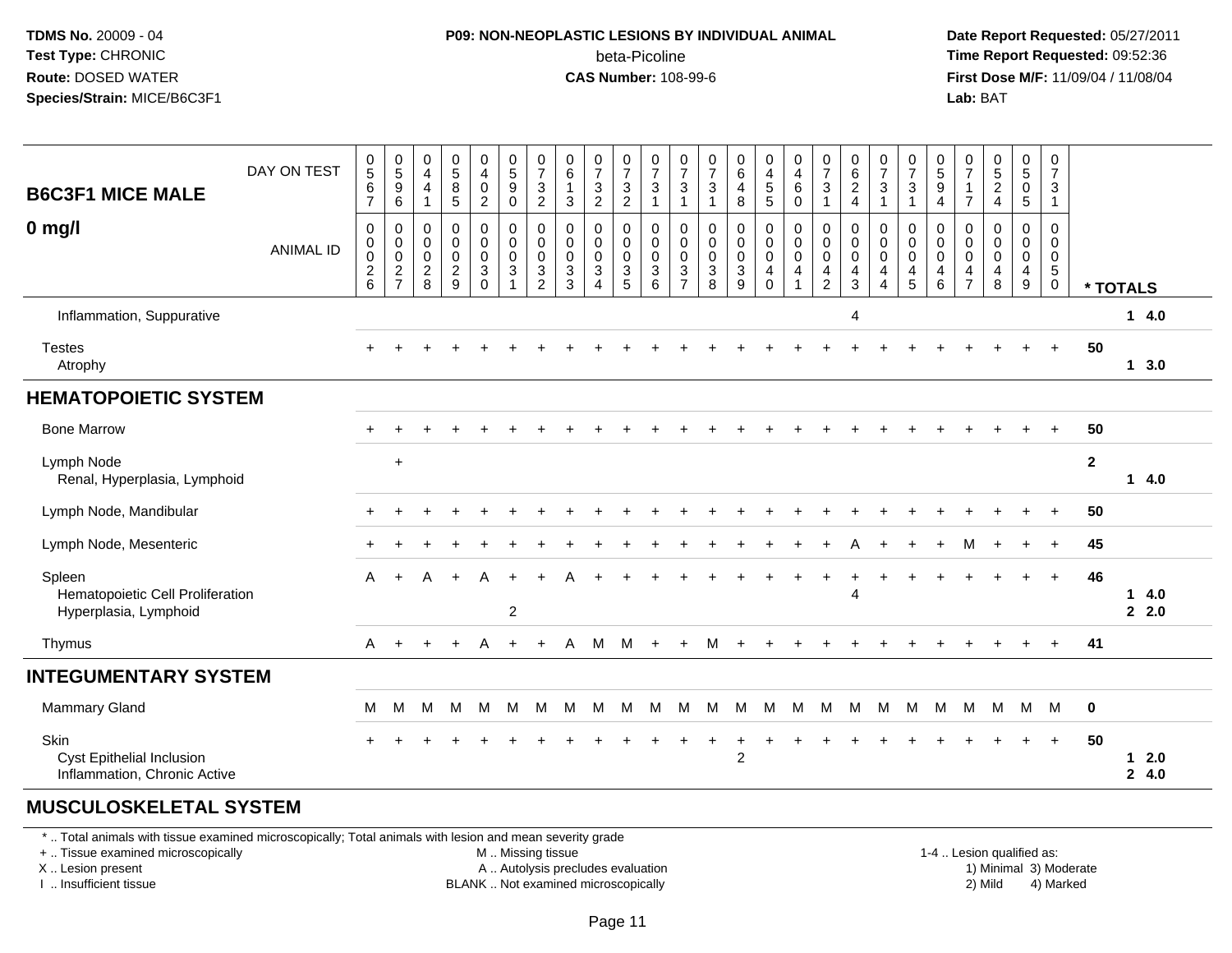# **P09: NON-NEOPLASTIC LESIONS BY INDIVIDUAL ANIMAL**beta-Picoline<br>CAS Number: 108-99-6

 **Date Report Requested:** 05/27/2011 **Time Report Requested:** 09:52:36 **First Dose M/F:** 11/09/04 / 11/08/04<br>Lab: BAT **Lab:** BAT

| <b>B6C3F1 MICE MALE</b>                                                                                                                                                                       | DAY ON TEST      | 0<br>$\overline{5}$<br>6<br>$\overline{7}$          | $\begin{array}{c} 0 \\ 5 \end{array}$<br>$^9$ 6        | $\pmb{0}$<br>$\overline{4}$<br>4<br>$\mathbf{1}$ | $\begin{array}{c} 0 \\ 5 \end{array}$<br>$^8_5$ | $\pmb{0}$<br>$\overline{4}$<br>$\mathbf 0$<br>$\overline{2}$             | 0<br>$\overline{5}$<br>9<br>$\pmb{0}$                         | $\pmb{0}$<br>$\overline{7}$<br>$\mathbf{3}$<br>$\sqrt{2}$                   | 0<br>$6\phantom{a}$<br>$\mathbf{1}$<br>$\mathfrak{Z}$                       | $\frac{0}{7}$<br>$\frac{3}{2}$                         | $\frac{0}{7}$<br>$\frac{3}{2}$                 | $\begin{array}{c} 0 \\ 7 \end{array}$<br>$\mathbf{3}$<br>$\mathbf{1}$ | $\frac{0}{7}$<br>$\mathbf{3}$<br>$\overline{1}$                           | $\frac{0}{7}$<br>$\sqrt{3}$<br>$\overline{1}$                  | $\begin{array}{c} 0 \\ 6 \end{array}$<br>$\overline{\mathbf{4}}$<br>8 | 0<br>$\overline{\mathbf{4}}$<br>$\sqrt{5}$<br>$\overline{5}$ | 0<br>$\overline{4}$<br>6<br>$\pmb{0}$ | $\frac{0}{7}$<br>$\ensuremath{\mathsf{3}}$<br>$\mathbf{1}$          | $_{6}^{\rm 0}$<br>$\overline{c}$<br>$\overline{4}$ | $\frac{0}{7}$<br>$\mathbf 3$<br>$\mathbf{1}$           | $\frac{0}{7}$<br>$\frac{3}{1}$                                                | $\begin{array}{c} 0 \\ 5 \end{array}$<br>$\boldsymbol{9}$<br>$\overline{a}$    | $\frac{0}{7}$<br>$\mathbf{1}$<br>$\overline{7}$                               | $\frac{0}{5}$<br>2<br>4                                | $\pmb{0}$<br>$\overline{5}$<br>0<br>$\overline{5}$                            | 0<br>$\overline{7}$<br>3<br>$\mathbf{1}$                           |             |             |                               |
|-----------------------------------------------------------------------------------------------------------------------------------------------------------------------------------------------|------------------|-----------------------------------------------------|--------------------------------------------------------|--------------------------------------------------|-------------------------------------------------|--------------------------------------------------------------------------|---------------------------------------------------------------|-----------------------------------------------------------------------------|-----------------------------------------------------------------------------|--------------------------------------------------------|------------------------------------------------|-----------------------------------------------------------------------|---------------------------------------------------------------------------|----------------------------------------------------------------|-----------------------------------------------------------------------|--------------------------------------------------------------|---------------------------------------|---------------------------------------------------------------------|----------------------------------------------------|--------------------------------------------------------|-------------------------------------------------------------------------------|--------------------------------------------------------------------------------|-------------------------------------------------------------------------------|--------------------------------------------------------|-------------------------------------------------------------------------------|--------------------------------------------------------------------|-------------|-------------|-------------------------------|
| $0$ mg/l                                                                                                                                                                                      | <b>ANIMAL ID</b> | $\mathbf 0$<br>0<br>$\mathbf 0$<br>$^2\phantom{1}6$ | $\mathbf 0$<br>$\pmb{0}$<br>$\pmb{0}$<br>$\frac{2}{7}$ | 0<br>$\mathbf 0$<br>$\mathbf 0$<br>$\frac{2}{8}$ | 0<br>$\pmb{0}$<br>$\pmb{0}$<br>$\frac{2}{9}$    | $\mathbf 0$<br>$\mathbf 0$<br>$\mathbf 0$<br>$\mathbf{3}$<br>$\mathbf 0$ | 0<br>$\mathbf 0$<br>$\mathbf 0$<br>$\sqrt{3}$<br>$\mathbf{1}$ | $\mathbf 0$<br>$\mathbf 0$<br>$\mathbf 0$<br>$\mathbf{3}$<br>$\overline{c}$ | $\mathbf 0$<br>$\mathbf 0$<br>$\mathbf 0$<br>$\mathbf{3}$<br>$\overline{3}$ | 0<br>$\mathbf 0$<br>$\mathbf 0$<br>3<br>$\overline{4}$ | 0<br>$\boldsymbol{0}$<br>$\mathbf 0$<br>3<br>5 | 0<br>$\pmb{0}$<br>$\mathsf{O}\xspace$<br>$\mathbf{3}$<br>6            | $\mathbf 0$<br>$\mathbf 0$<br>$\mathbf 0$<br>$\sqrt{3}$<br>$\overline{7}$ | $\mathbf 0$<br>$\mathbf 0$<br>$\mathbf 0$<br>$\mathbf{3}$<br>8 | $\mathbf 0$<br>$\mathbf 0$<br>$\mathbf 0$<br>3<br>$\overline{9}$      | 0<br>$\mathbf 0$<br>$\mathbf 0$<br>4<br>$\mathbf 0$          | 0<br>$\pmb{0}$<br>$\pmb{0}$<br>4<br>1 | 0<br>$\mathbf 0$<br>$\mathbf 0$<br>$\overline{4}$<br>$\overline{2}$ | $\mathbf 0$<br>0<br>$\mathbf 0$<br>4<br>3          | 0<br>$\mathbf 0$<br>$\mathbf 0$<br>4<br>$\overline{4}$ | $\mathbf 0$<br>$\mathbf 0$<br>$\mathbf 0$<br>$\overline{4}$<br>$\overline{5}$ | $\mathbf 0$<br>$\mathbf 0$<br>$\mathbf 0$<br>$\overline{4}$<br>$6\phantom{1}6$ | $\mathbf 0$<br>$\mathbf 0$<br>$\mathbf 0$<br>$\overline{4}$<br>$\overline{7}$ | 0<br>$\mathbf 0$<br>$\mathbf 0$<br>$\overline{4}$<br>8 | 0<br>$\mathbf 0$<br>$\mathsf{O}\xspace$<br>$\overline{4}$<br>$\boldsymbol{9}$ | $\mathbf 0$<br>$\mathbf 0$<br>$\pmb{0}$<br>$\sqrt{5}$<br>$\pmb{0}$ |             | * TOTALS    |                               |
| Bone                                                                                                                                                                                          |                  |                                                     |                                                        |                                                  |                                                 |                                                                          |                                                               |                                                                             |                                                                             |                                                        |                                                |                                                                       |                                                                           |                                                                |                                                                       |                                                              |                                       |                                                                     |                                                    |                                                        |                                                                               |                                                                                |                                                                               |                                                        |                                                                               | $\overline{+}$                                                     | 50          |             |                               |
| <b>Skeletal Muscle</b>                                                                                                                                                                        |                  |                                                     |                                                        |                                                  |                                                 |                                                                          |                                                               |                                                                             |                                                                             |                                                        |                                                |                                                                       |                                                                           |                                                                |                                                                       |                                                              |                                       |                                                                     |                                                    |                                                        |                                                                               |                                                                                |                                                                               |                                                        |                                                                               |                                                                    | $\mathbf 1$ |             |                               |
| <b>NERVOUS SYSTEM</b>                                                                                                                                                                         |                  |                                                     |                                                        |                                                  |                                                 |                                                                          |                                                               |                                                                             |                                                                             |                                                        |                                                |                                                                       |                                                                           |                                                                |                                                                       |                                                              |                                       |                                                                     |                                                    |                                                        |                                                                               |                                                                                |                                                                               |                                                        |                                                                               |                                                                    |             |             |                               |
| <b>Brain</b><br>Glial Cell, Pigmentation                                                                                                                                                      |                  |                                                     |                                                        |                                                  |                                                 |                                                                          |                                                               |                                                                             |                                                                             |                                                        |                                                |                                                                       |                                                                           |                                                                |                                                                       |                                                              |                                       |                                                                     |                                                    |                                                        |                                                                               |                                                                                |                                                                               |                                                        |                                                                               |                                                                    | 50          |             | $1 1.0$                       |
| <b>RESPIRATORY SYSTEM</b>                                                                                                                                                                     |                  |                                                     |                                                        |                                                  |                                                 |                                                                          |                                                               |                                                                             |                                                                             |                                                        |                                                |                                                                       |                                                                           |                                                                |                                                                       |                                                              |                                       |                                                                     |                                                    |                                                        |                                                                               |                                                                                |                                                                               |                                                        |                                                                               |                                                                    |             |             |                               |
| Lung<br>Hemorrhage<br>Inflammation, Granulomatous<br>Alveolar Epithelium, Hyperplasia<br>Alveolus, Infiltration Cellular, Histiocyte                                                          |                  |                                                     |                                                        |                                                  |                                                 |                                                                          |                                                               |                                                                             |                                                                             |                                                        |                                                |                                                                       |                                                                           |                                                                |                                                                       | $\overline{2}$                                               | 2                                     | 3                                                                   |                                                    |                                                        |                                                                               |                                                                                | 3                                                                             | -1                                                     | -1                                                                            |                                                                    | 50          | 1.          | 2, 1.5<br>3.0<br>4 1.8<br>2.0 |
| Bronchiole, Hyperplasia                                                                                                                                                                       |                  |                                                     |                                                        |                                                  |                                                 |                                                                          |                                                               |                                                                             | $\overline{1}$                                                              |                                                        |                                                |                                                                       |                                                                           |                                                                |                                                                       |                                                              |                                       |                                                                     |                                                    |                                                        |                                                                               |                                                                                |                                                                               |                                                        |                                                                               |                                                                    |             |             | $1 \t1.0$                     |
| Nose<br>Inflammation, Suppurative<br>Olfactory Epithelium, Atrophy<br>Olfactory Epithelium, Metaplasia, Respiratory<br>Respiratory Epithelium, Hyperplasia                                    |                  | 3                                                   |                                                        | 1                                                |                                                 |                                                                          | $\overline{1}$                                                | 1                                                                           | 3                                                                           |                                                        | 1<br>$\mathbf{1}$                              | -1<br>$\overline{1}$                                                  | $\overline{1}$                                                            | -1<br>$\overline{2}$                                           | $\overline{1}$                                                        |                                                              | $\mathbf 1$                           |                                                                     |                                                    | 1                                                      |                                                                               | 1                                                                              |                                                                               | 1                                                      |                                                                               | -1                                                                 | 50          | 8<br>18 1.3 | 4 1.5<br>3, 1.3<br>1.0        |
| Trachea                                                                                                                                                                                       |                  | A                                                   | $\ddot{}$                                              |                                                  | $\ddot{}$                                       | A                                                                        |                                                               |                                                                             |                                                                             |                                                        |                                                |                                                                       |                                                                           |                                                                |                                                                       |                                                              |                                       |                                                                     |                                                    |                                                        |                                                                               |                                                                                |                                                                               |                                                        |                                                                               | $\ddot{}$                                                          | 47          |             |                               |
| <b>SPECIAL SENSES SYSTEM</b>                                                                                                                                                                  |                  |                                                     |                                                        |                                                  |                                                 |                                                                          |                                                               |                                                                             |                                                                             |                                                        |                                                |                                                                       |                                                                           |                                                                |                                                                       |                                                              |                                       |                                                                     |                                                    |                                                        |                                                                               |                                                                                |                                                                               |                                                        |                                                                               |                                                                    |             |             |                               |
| Eye<br>Degeneration                                                                                                                                                                           |                  | A                                                   | Α                                                      |                                                  |                                                 |                                                                          |                                                               |                                                                             |                                                                             |                                                        |                                                |                                                                       |                                                                           |                                                                |                                                                       |                                                              |                                       |                                                                     |                                                    |                                                        |                                                                               |                                                                                |                                                                               |                                                        | 4                                                                             | $\ddot{}$                                                          | 36          |             | 14.0                          |
| *  Total animals with tissue examined microscopically; Total animals with lesion and mean severity grade<br>+  Tissue examined microscopically<br>X  Lesion present<br>I  Insufficient tissue |                  |                                                     |                                                        |                                                  |                                                 |                                                                          | M  Missing tissue                                             |                                                                             | A  Autolysis precludes evaluation<br>BLANK  Not examined microscopically    |                                                        |                                                |                                                                       |                                                                           |                                                                |                                                                       |                                                              |                                       |                                                                     |                                                    |                                                        |                                                                               |                                                                                |                                                                               | 1-4  Lesion qualified as:<br>2) Mild                   |                                                                               | 1) Minimal 3) Moderate<br>4) Marked                                |             |             |                               |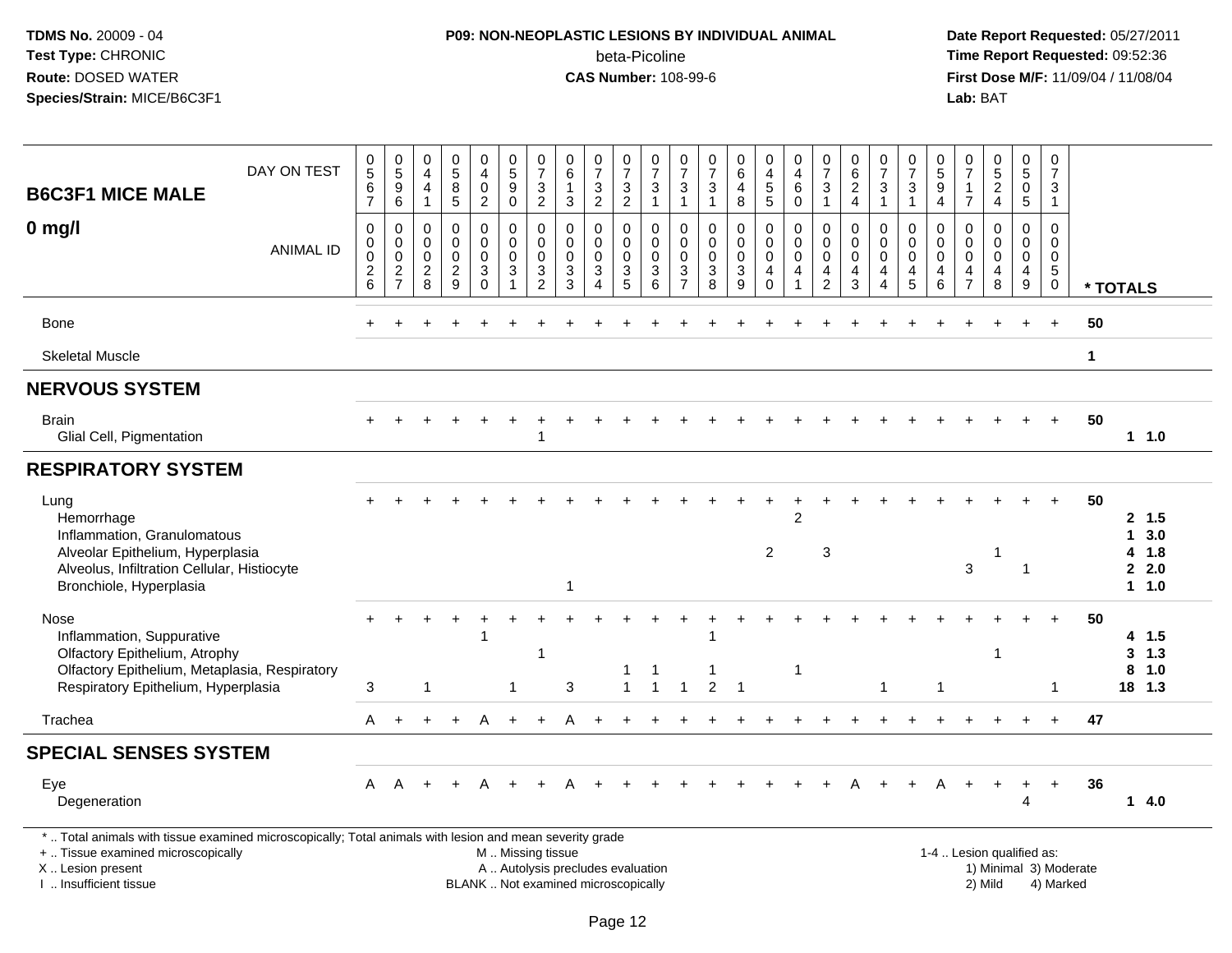#### **P09: NON-NEOPLASTIC LESIONS BY INDIVIDUAL ANIMAL** beta-Picoline**beta-Picoline**<br> **CAS Number:** 108-99-6<br> **CAS Number:** 108-99-6<br> **CAS Number:** 108-99-6

 **Date Report Requested:** 05/27/2011 **First Dose M/F:** 11/09/04 / 11/08/04<br>**Lab:** BAT **Lab:** BAT

| <b>B6C3F1 MICE MALE</b><br>$0$ mg/l                                                                                                                                                    | DAY ON TEST<br><b>ANIMAL ID</b> | 0<br>$\overline{5}$<br>$\,6$<br>$\overline{7}$<br>0<br>0<br>0<br>$\begin{array}{c} 2 \\ 6 \end{array}$ | $\begin{array}{c} 0 \\ 5 \\ 9 \end{array}$<br>$\,6\,$<br>$\boldsymbol{0}$<br>$\overline{0}$<br>$\frac{2}{7}$ | 0<br>$\overline{a}$<br>$\overline{4}$<br>$\mathbf{1}$<br>$\mathbf 0$<br>$\boldsymbol{0}$<br>$\mathbf 0$<br>$\boldsymbol{2}$<br>8 | 0<br>$\overline{5}$<br>8<br>5<br>0<br>$\mathbf 0$<br>$\mathbf 0$<br>$\overline{c}$<br>9 | $\begin{smallmatrix}0\0\4\end{smallmatrix}$<br>0<br>$\overline{c}$<br>0<br>$\mathsf{O}\xspace$<br>$\mathsf{O}$<br>3<br>$\Omega$ | $\begin{array}{c} 0 \\ 5 \\ 9 \end{array}$<br>$\mathsf 0$<br>$\pmb{0}$<br>$\pmb{0}$<br>$\overline{0}$<br>$\mathbf{3}$ | $\frac{0}{7}$<br>$\ensuremath{\mathsf{3}}$<br>$\sqrt{2}$<br>$\pmb{0}$<br>$\pmb{0}$<br>$\pmb{0}$<br>$\ensuremath{\mathsf{3}}$<br>$\overline{c}$ | $\begin{array}{c} 0 \\ 6 \end{array}$<br>$\mathbf{3}$<br>0<br>$\mathbf 0$<br>$\mathbf 0$<br>$\mathbf{3}$<br>3 | $\frac{0}{7}$<br>$\mathbf{3}$<br>$\sqrt{2}$<br>$\pmb{0}$<br>$\pmb{0}$<br>$\pmb{0}$<br>$\sqrt{3}$<br>$\Delta$ | $\frac{0}{7}$<br>$\mathbf{3}$<br>$\overline{c}$<br>0<br>$\mathbf 0$<br>0<br>$\ensuremath{\mathsf{3}}$<br>5 | $\begin{array}{c} 0 \\ 7 \\ 3 \end{array}$<br>0<br>$\mathsf{O}\xspace$<br>$\ddot{\mathbf{0}}$<br>$\sqrt{3}$<br>6 | $\frac{0}{7}$<br>$\mathbf{3}$<br>1<br>0<br>$\boldsymbol{0}$<br>$\overline{0}$<br>$\ensuremath{\mathsf{3}}$<br>$\overline{7}$ | $\frac{0}{7}$<br>$\mathbf{3}$<br>0<br>$\mathbf 0$<br>$\pmb{0}$<br>$\mathbf{3}$<br>8 | $\begin{array}{c} 0 \\ 6 \end{array}$<br>$\overline{4}$<br>8<br>$\mathbf 0$<br>$\pmb{0}$<br>$\overline{0}$<br>$\sqrt{3}$<br>9 | 0<br>$\frac{4}{5}$<br>$\sqrt{5}$<br>0<br>$\pmb{0}$<br>$\pmb{0}$<br>$\overline{\mathbf{4}}$<br>$\Omega$ | 0<br>$\overline{4}$<br>6<br>0<br>$\pmb{0}$<br>$\mathsf{O}\xspace$<br>$\mathbf 0$<br>$\overline{4}$ | $\frac{0}{7}$<br>3<br>0<br>$\mathbf 0$<br>0<br>4<br>$\overline{2}$ | $_{6}^{\rm 0}$<br>$\overline{c}$<br>$\overline{4}$<br>0<br>$\pmb{0}$<br>0<br>$\overline{4}$<br>3 | $\begin{array}{c} 0 \\ 7 \end{array}$<br>$\sqrt{3}$<br>$\mathbf 0$<br>$\pmb{0}$<br>$\pmb{0}$<br>$\overline{\mathbf{4}}$<br>$\overline{4}$ | $\frac{0}{7}$<br>$\ensuremath{\mathsf{3}}$<br>0<br>$\mathbf 0$<br>0<br>4<br>$\sqrt{5}$ | $\begin{array}{c} 0 \\ 5 \\ 9 \end{array}$<br>$\overline{4}$<br>0<br>$\mathbf 0$<br>$\overline{0}$<br>$\overline{\mathbf{4}}$<br>6 | $\frac{0}{7}$<br>$\overline{7}$<br>0<br>$\mathbf 0$<br>$\mathbf 0$<br>4<br>$\overline{ }$ | $\begin{array}{c} 0 \\ 5 \\ 2 \end{array}$<br>4<br>0<br>$\pmb{0}$<br>$\mathbf 0$<br>4<br>8 | $^{\rm 0}_{\rm 5}$<br>$\pmb{0}$<br>$\sqrt{5}$<br>0<br>$\pmb{0}$<br>$\pmb{0}$<br>$\overline{\mathbf{4}}$<br>$\boldsymbol{9}$ | 0<br>$\overline{7}$<br>$\mathsf 3$<br>$\overline{1}$<br>$\mathbf 0$<br>$\mathbf 0$<br>$\mathbf 0$<br>$\sqrt{5}$<br>$\mathbf 0$ |    | * TOTALS                     |                                                             |
|----------------------------------------------------------------------------------------------------------------------------------------------------------------------------------------|---------------------------------|--------------------------------------------------------------------------------------------------------|--------------------------------------------------------------------------------------------------------------|----------------------------------------------------------------------------------------------------------------------------------|-----------------------------------------------------------------------------------------|---------------------------------------------------------------------------------------------------------------------------------|-----------------------------------------------------------------------------------------------------------------------|------------------------------------------------------------------------------------------------------------------------------------------------|---------------------------------------------------------------------------------------------------------------|--------------------------------------------------------------------------------------------------------------|------------------------------------------------------------------------------------------------------------|------------------------------------------------------------------------------------------------------------------|------------------------------------------------------------------------------------------------------------------------------|-------------------------------------------------------------------------------------|-------------------------------------------------------------------------------------------------------------------------------|--------------------------------------------------------------------------------------------------------|----------------------------------------------------------------------------------------------------|--------------------------------------------------------------------|--------------------------------------------------------------------------------------------------|-------------------------------------------------------------------------------------------------------------------------------------------|----------------------------------------------------------------------------------------|------------------------------------------------------------------------------------------------------------------------------------|-------------------------------------------------------------------------------------------|--------------------------------------------------------------------------------------------|-----------------------------------------------------------------------------------------------------------------------------|--------------------------------------------------------------------------------------------------------------------------------|----|------------------------------|-------------------------------------------------------------|
| Retina, Hemorrhage, Chronic                                                                                                                                                            |                                 |                                                                                                        |                                                                                                              |                                                                                                                                  |                                                                                         |                                                                                                                                 |                                                                                                                       | $\mathbf{3}$                                                                                                                                   |                                                                                                               |                                                                                                              |                                                                                                            |                                                                                                                  |                                                                                                                              |                                                                                     |                                                                                                                               |                                                                                                        |                                                                                                    |                                                                    |                                                                                                  |                                                                                                                                           |                                                                                        |                                                                                                                                    |                                                                                           |                                                                                            |                                                                                                                             |                                                                                                                                |    |                              | 13.0                                                        |
| <b>Harderian Gland</b><br>Hyperplasia                                                                                                                                                  |                                 |                                                                                                        |                                                                                                              |                                                                                                                                  |                                                                                         |                                                                                                                                 |                                                                                                                       |                                                                                                                                                |                                                                                                               |                                                                                                              |                                                                                                            |                                                                                                                  |                                                                                                                              |                                                                                     |                                                                                                                               |                                                                                                        |                                                                                                    |                                                                    |                                                                                                  |                                                                                                                                           |                                                                                        |                                                                                                                                    |                                                                                           |                                                                                            | 3                                                                                                                           |                                                                                                                                | 46 |                              | $1 \quad 3.0$                                               |
| <b>URINARY SYSTEM</b>                                                                                                                                                                  |                                 |                                                                                                        |                                                                                                              |                                                                                                                                  |                                                                                         |                                                                                                                                 |                                                                                                                       |                                                                                                                                                |                                                                                                               |                                                                                                              |                                                                                                            |                                                                                                                  |                                                                                                                              |                                                                                     |                                                                                                                               |                                                                                                        |                                                                                                    |                                                                    |                                                                                                  |                                                                                                                                           |                                                                                        |                                                                                                                                    |                                                                                           |                                                                                            |                                                                                                                             |                                                                                                                                |    |                              |                                                             |
| Kidney<br>Cyst<br>Hydronephrosis<br>Inflammation, Suppurative<br>Metaplasia, Osseous<br>Mineralization<br>Nephropathy<br>Thrombosis<br>Papilla, Necrosis<br>Renal Tubule, Pigmentation |                                 |                                                                                                        | $\overline{2}$                                                                                               | $\sqrt{3}$<br>$\overline{\mathbf{c}}$<br>3<br>$\overline{4}$                                                                     | 3<br>3                                                                                  | -1                                                                                                                              | 1                                                                                                                     | 3                                                                                                                                              |                                                                                                               | 3                                                                                                            | 2                                                                                                          | $\mathcal{P}$                                                                                                    | $\overline{2}$<br>2                                                                                                          | $\overline{2}$                                                                      | 4                                                                                                                             | $\overline{2}$                                                                                         |                                                                                                    | 2                                                                  | $\sqrt{3}$                                                                                       | $\overline{2}$                                                                                                                            | $\mathbf{3}$                                                                           |                                                                                                                                    | $\mathbf 1$<br>2                                                                          | $\overline{c}$                                                                             | $\div$<br>$\overline{1}$                                                                                                    | $\ddot{}$<br>2                                                                                                                 | 50 | 1<br>2<br>3<br>43<br>2<br>-1 | 2.0<br>3.0<br>3.0<br>1.3<br>2.0<br>2.0<br>3.0<br>4.0<br>4.0 |
| Urethra<br>Inflammation, Suppurative                                                                                                                                                   |                                 |                                                                                                        |                                                                                                              | $\ddot{}$<br>3                                                                                                                   |                                                                                         |                                                                                                                                 |                                                                                                                       |                                                                                                                                                |                                                                                                               |                                                                                                              |                                                                                                            |                                                                                                                  |                                                                                                                              |                                                                                     |                                                                                                                               |                                                                                                        |                                                                                                    |                                                                    |                                                                                                  |                                                                                                                                           |                                                                                        |                                                                                                                                    |                                                                                           | $+$                                                                                        |                                                                                                                             |                                                                                                                                | 3  |                              | $1 \quad 3.0$                                               |
| <b>Urinary Bladder</b><br>Hemorrhage<br>Inflammation, Suppurative                                                                                                                      |                                 |                                                                                                        |                                                                                                              |                                                                                                                                  |                                                                                         |                                                                                                                                 |                                                                                                                       |                                                                                                                                                | 3                                                                                                             |                                                                                                              |                                                                                                            |                                                                                                                  |                                                                                                                              |                                                                                     |                                                                                                                               |                                                                                                        |                                                                                                    |                                                                    |                                                                                                  |                                                                                                                                           |                                                                                        |                                                                                                                                    |                                                                                           |                                                                                            |                                                                                                                             | ÷                                                                                                                              | 45 | 1<br>1                       | 3.0<br>1.0                                                  |

\* .. Total animals with tissue examined microscopically; Total animals with lesion and mean severity grade

+ .. Tissue examined microscopically

X .. Lesion present

I .. Insufficient tissue

 M .. Missing tissueA .. Autolysis precludes evaluation

 1-4 .. Lesion qualified as: BLANK .. Not examined microscopically 2) Mild 4) Marked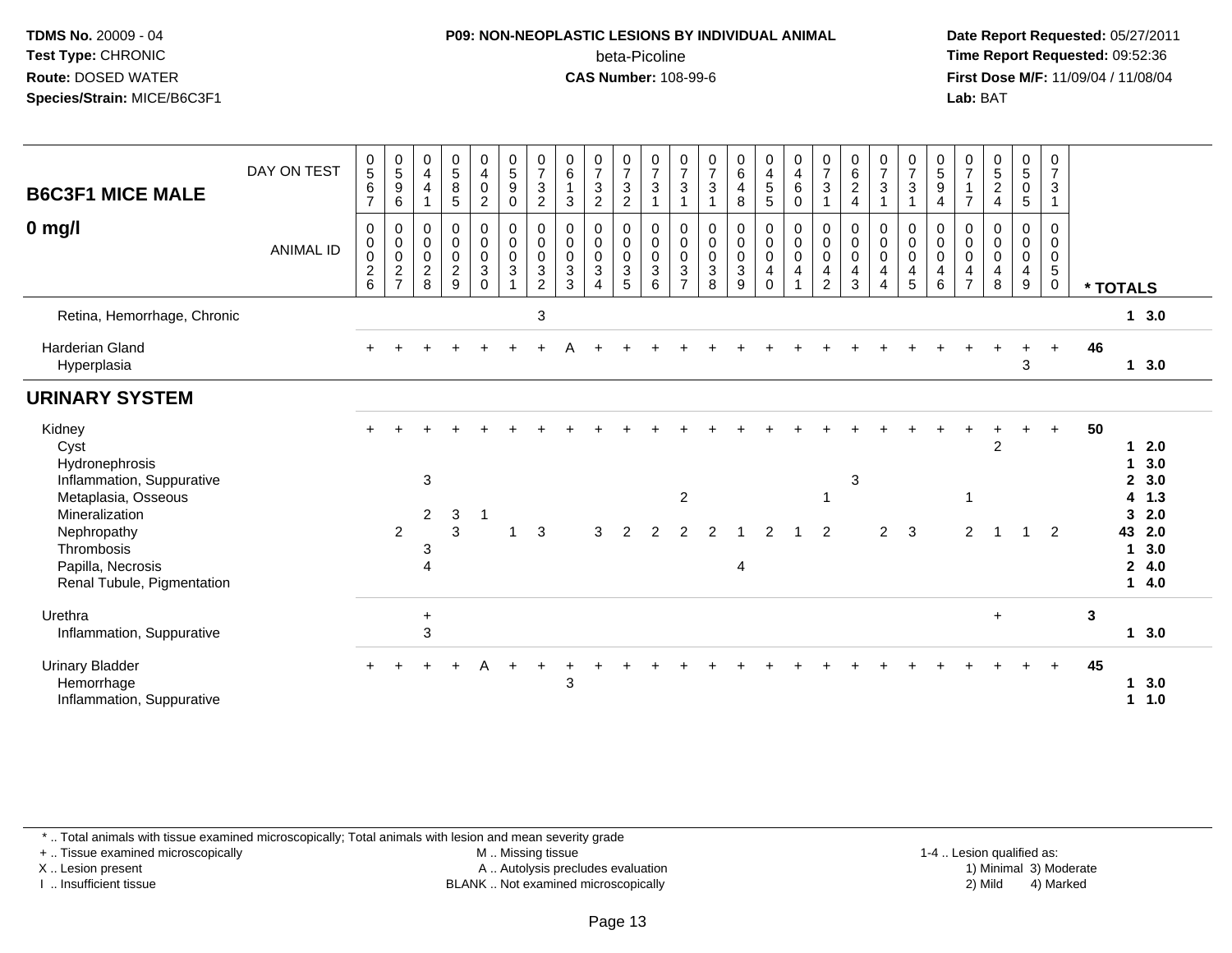#### **P09: NON-NEOPLASTIC LESIONS BY INDIVIDUAL ANIMAL** beta-Picoline**beta-Picoline**<br> **CAS Number:** 108-99-6<br> **CAS Number:** 108-99-6<br> **CAS Number:** 108-99-6

 **Date Report Requested:** 05/27/2011 **First Dose M/F:** 11/09/04 / 11/08/04 Lab: BAT **Lab:** BAT

| DAY ON TEST<br><b>B6C3F1 MICE MALE</b>                                                                                                             | $\frac{0}{7}$<br>$\mathbf{3}$<br>$\overline{c}$ |             | $\begin{array}{c} 0 \\ 6 \end{array}$<br>$\frac{4}{2}$      | $\pmb{0}$<br>$\overline{7}$<br>$\mathbf{3}$<br>$\overline{2}$ | $\pmb{0}$<br>$\boldsymbol{7}$<br>$\mathbf{1}$<br>$\sqrt{5}$               | $\begin{array}{c} 0 \\ 5 \end{array}$<br>$\overline{9}$<br>3 | $\frac{0}{7}$<br>$\frac{3}{2}$                                           | $\frac{0}{7}$<br>$\sqrt{3}$<br>$\mathbf{1}$               | $\pmb{0}$<br>$\overline{7}$<br>$\mathbf{3}$<br>$\overline{2}$ | $\pmb{0}$<br>$\begin{array}{c} 5 \\ 8 \\ 3 \end{array}$           | 0<br>$\boldsymbol{7}$<br>$\sqrt{3}$<br>$\overline{c}$ | $\pmb{0}$<br>$\,6\,$<br>$\frac{2}{7}$                                          | 0<br>$\boldsymbol{7}$<br>$\mathbf{3}$<br>$\mathbf{1}$  | $\frac{0}{7}$<br>$\mathbf 3$<br>$\pmb{0}$                  | $\begin{array}{c} 0 \\ 5 \\ 8 \end{array}$<br>$\mathsf 0$       | $\begin{smallmatrix}0\\7\end{smallmatrix}$<br>$\mathbf{3}$<br>$\mathbf{1}$ | $\frac{0}{7}$<br>$\frac{3}{2}$                             | $\pmb{0}$<br>$\,6$<br>9<br>$\mathbf 0$                       | $\frac{0}{7}$<br>$\mathbf{3}$<br>$\mathbf{1}$                | 0<br>6<br>$\overline{0}$<br>5             | $\frac{0}{5}$<br>$\frac{4}{5}$                                                | 0<br>$\overline{\mathbf{4}}$<br>$\overline{7}$<br>0             | 0<br>$\,6\,$<br>$\overline{3}$<br>8                                                | $\frac{0}{7}$<br>$\frac{3}{2}$                                            | 0<br>$\overline{4}$<br>$\mathbf 0$<br>$\overline{7}$                | $\mathbf 0$<br>$\overline{7}$<br>3<br>0                               |                 |
|----------------------------------------------------------------------------------------------------------------------------------------------------|-------------------------------------------------|-------------|-------------------------------------------------------------|---------------------------------------------------------------|---------------------------------------------------------------------------|--------------------------------------------------------------|--------------------------------------------------------------------------|-----------------------------------------------------------|---------------------------------------------------------------|-------------------------------------------------------------------|-------------------------------------------------------|--------------------------------------------------------------------------------|--------------------------------------------------------|------------------------------------------------------------|-----------------------------------------------------------------|----------------------------------------------------------------------------|------------------------------------------------------------|--------------------------------------------------------------|--------------------------------------------------------------|-------------------------------------------|-------------------------------------------------------------------------------|-----------------------------------------------------------------|------------------------------------------------------------------------------------|---------------------------------------------------------------------------|---------------------------------------------------------------------|-----------------------------------------------------------------------|-----------------|
| 312.5 mg/l<br><b>ANIMAL ID</b>                                                                                                                     | 0<br>0<br>$\sqrt{5}$                            | $\mathbf 0$ | $\pmb{0}$<br>$\begin{matrix} 0 \\ 0 \\ 5 \\ 2 \end{matrix}$ | 0<br>$\mathbf 0$<br>$\mathbf 0$<br>$\,$ 5 $\,$<br>3           | $\mathbf 0$<br>$\mathbf 0$<br>$\mathbf 0$<br>$\sqrt{5}$<br>$\overline{4}$ | $\mathbf 0$<br>$\mathsf 0$<br>$\mathbf 0$<br>$\frac{5}{5}$   | 0<br>$\mathbf 0$<br>$\mathsf{O}\xspace$<br>$\sqrt{5}$<br>$6\overline{6}$ | $\pmb{0}$<br>$\pmb{0}$<br>$\overline{0}$<br>$\frac{5}{7}$ | $\mathbf 0$<br>$\mathbf 0$<br>$\mathbf 0$<br>$\sqrt{5}$<br>8  | $\boldsymbol{0}$<br>$\mathbf 0$<br>$\mathbf 0$<br>$\sqrt{5}$<br>9 | 0<br>$\mathbf 0$<br>$\mathbf 0$<br>6<br>$\mathbf 0$   | $\pmb{0}$<br>$\mathsf{O}\xspace$<br>$\ddot{\mathbf{0}}$<br>6<br>$\overline{1}$ | 0<br>$\mathbf 0$<br>$\mathsf 0$<br>6<br>$\overline{2}$ | $\mathbf 0$<br>0<br>$\mathbf 0$<br>$\,6\,$<br>$\mathbf{3}$ | $\pmb{0}$<br>$\pmb{0}$<br>$\overline{0}$<br>6<br>$\overline{4}$ | $\mathbf 0$<br>$\mathbf 0$<br>$\mathbf 0$<br>$6\over 5$                    | $\pmb{0}$<br>$\mathbf 0$<br>$\mathsf 0$<br>$6\overline{6}$ | 0<br>$\mathbf 0$<br>$\mathbf 0$<br>$\,6\,$<br>$\overline{7}$ | $\boldsymbol{0}$<br>$\mathbf 0$<br>$\mathbf 0$<br>$\,6$<br>8 | 0<br>$\mathbf 0$<br>$\mathbf 0$<br>6<br>9 | 0<br>$\mathbf 0$<br>$\mathsf{O}\xspace$<br>$\boldsymbol{7}$<br>$\overline{0}$ | $\pmb{0}$<br>$\pmb{0}$<br>$\overline{0}$<br>$\overline{7}$<br>1 | $\mathbf 0$<br>$\mathbf 0$<br>$\boldsymbol{0}$<br>$\overline{7}$<br>$\overline{2}$ | $\mathbf 0$<br>$\mathbf 0$<br>$\pmb{0}$<br>$\overline{7}$<br>$\mathbf{3}$ | 0<br>$\mathbf 0$<br>$\mathbf 0$<br>$\overline{7}$<br>$\overline{4}$ | 0<br>$\mathbf 0$<br>$\mathbf 0$<br>$\boldsymbol{7}$<br>$\overline{5}$ | males<br>(cont) |
| <b>ALIMENTARY SYSTEM</b>                                                                                                                           |                                                 |             |                                                             |                                                               |                                                                           |                                                              |                                                                          |                                                           |                                                               |                                                                   |                                                       |                                                                                |                                                        |                                                            |                                                                 |                                                                            |                                                            |                                                              |                                                              |                                           |                                                                               |                                                                 |                                                                                    |                                                                           |                                                                     |                                                                       |                 |
| Esophagus                                                                                                                                          |                                                 |             |                                                             |                                                               |                                                                           |                                                              |                                                                          |                                                           |                                                               |                                                                   |                                                       |                                                                                |                                                        |                                                            |                                                                 |                                                                            |                                                            |                                                              |                                                              |                                           |                                                                               |                                                                 |                                                                                    |                                                                           |                                                                     |                                                                       |                 |
| Gallbladder<br>Degeneration, Hyaline                                                                                                               |                                                 | $+$         | 3                                                           | $+$                                                           | A                                                                         | A                                                            |                                                                          |                                                           |                                                               |                                                                   |                                                       |                                                                                |                                                        |                                                            |                                                                 |                                                                            |                                                            | A                                                            | M                                                            | $\overline{A}$                            | $\overline{A}$                                                                | $+$                                                             | A                                                                                  |                                                                           | A +                                                                 |                                                                       |                 |
| Intestine Large, Cecum                                                                                                                             | $+$                                             |             |                                                             |                                                               | A                                                                         | A                                                            |                                                                          |                                                           |                                                               | А                                                                 | $+$                                                   |                                                                                |                                                        |                                                            |                                                                 |                                                                            |                                                            | A                                                            |                                                              | Α                                         | $\mathsf{A}$                                                                  | $\mathsf{A}$                                                    | $\mathsf{A}$                                                                       | $+$                                                                       | A +                                                                 |                                                                       |                 |
| Intestine Large, Colon                                                                                                                             |                                                 |             |                                                             |                                                               |                                                                           |                                                              |                                                                          |                                                           |                                                               |                                                                   |                                                       |                                                                                |                                                        |                                                            |                                                                 |                                                                            |                                                            |                                                              |                                                              | A                                         | $\ddot{}$                                                                     | A                                                               | A                                                                                  |                                                                           | A +                                                                 |                                                                       |                 |
| Intestine Large, Rectum                                                                                                                            |                                                 |             | A                                                           | $+$                                                           |                                                                           |                                                              |                                                                          |                                                           |                                                               |                                                                   |                                                       |                                                                                |                                                        |                                                            |                                                                 |                                                                            |                                                            | A                                                            | $+$                                                          | A                                         | $+$                                                                           | A                                                               | A                                                                                  | $+$                                                                       | A +                                                                 |                                                                       |                 |
| Intestine Small, Duodenum                                                                                                                          |                                                 | $+$         | A                                                           | $+$                                                           | A                                                                         | A                                                            |                                                                          |                                                           |                                                               | A                                                                 |                                                       |                                                                                |                                                        |                                                            |                                                                 |                                                                            |                                                            | A                                                            | $+$                                                          | A                                         | $+$                                                                           | $\mathsf{A}$                                                    | A                                                                                  | $+$                                                                       | A +                                                                 |                                                                       |                 |
| Intestine Small, Ileum                                                                                                                             |                                                 | $+$         | A                                                           | $+$                                                           |                                                                           | A                                                            |                                                                          |                                                           |                                                               |                                                                   | $\ddot{}$                                             |                                                                                |                                                        |                                                            |                                                                 |                                                                            |                                                            |                                                              | $\ddot{}$                                                    | A                                         | $+$                                                                           | A                                                               | A                                                                                  | $+$                                                                       | A +                                                                 |                                                                       |                 |
| Intestine Small, Jejunum<br>Peyer's Patch, Hyperplasia, Lymphoid                                                                                   |                                                 | $+$         | A                                                           | $+$                                                           | A                                                                         | A                                                            |                                                                          |                                                           |                                                               | A                                                                 | $\ddot{}$                                             |                                                                                |                                                        |                                                            | $+$                                                             | $+$<br>3                                                                   | $+$                                                        | A                                                            | $+$                                                          | $\overline{A}$                            | $+$                                                                           | $\mathsf{A}$                                                    | A                                                                                  | $+$                                                                       | A +                                                                 |                                                                       |                 |
| Liver<br>Angiectasis<br><b>Basophilic Focus</b><br><b>Clear Cell Focus</b><br><b>Eosinophilic Focus</b><br>Fatty Change<br><b>Mixed Cell Focus</b> | X                                               |             |                                                             | $\times$                                                      |                                                                           | X                                                            | $X$ $X$<br>$\mathsf{X}$                                                  | $\boldsymbol{\mathsf{X}}$                                 | X                                                             | $X$ $X$                                                           | $\mathsf X$<br>$\mathsf{X}$                           |                                                                                | X<br>$X$ $X$                                           |                                                            |                                                                 |                                                                            | X<br>X X X                                                 |                                                              |                                                              | X                                         | $\mathsf X$                                                                   | X<br>X                                                          | $\boldsymbol{\mathsf{X}}$                                                          | $\overline{c}$<br>X X X X                                                 | $\ddot{}$<br>X                                                      | $^{+}$                                                                |                 |
| Necrosis                                                                                                                                           |                                                 |             |                                                             |                                                               |                                                                           |                                                              |                                                                          |                                                           |                                                               |                                                                   |                                                       | 3                                                                              |                                                        |                                                            | 3                                                               |                                                                            |                                                            |                                                              |                                                              |                                           |                                                                               |                                                                 |                                                                                    |                                                                           |                                                                     |                                                                       |                 |
| $M$ aaantami                                                                                                                                       |                                                 |             |                                                             |                                                               |                                                                           |                                                              |                                                                          |                                                           |                                                               |                                                                   |                                                       |                                                                                |                                                        |                                                            |                                                                 |                                                                            |                                                            |                                                              |                                                              |                                           |                                                                               |                                                                 |                                                                                    |                                                                           |                                                                     |                                                                       |                 |

Mesentery

\* .. Total animals with tissue examined microscopically; Total animals with lesion and mean severity grade

+ .. Tissue examined microscopically

X .. Lesion present

I .. Insufficient tissue

M .. Missing tissue

A .. Autolysis precludes evaluation

BLANK .. Not examined microscopically 2) Mild 4) Marked

1-4 .. Lesion qualified as:<br>1) Minimal 3) Moderate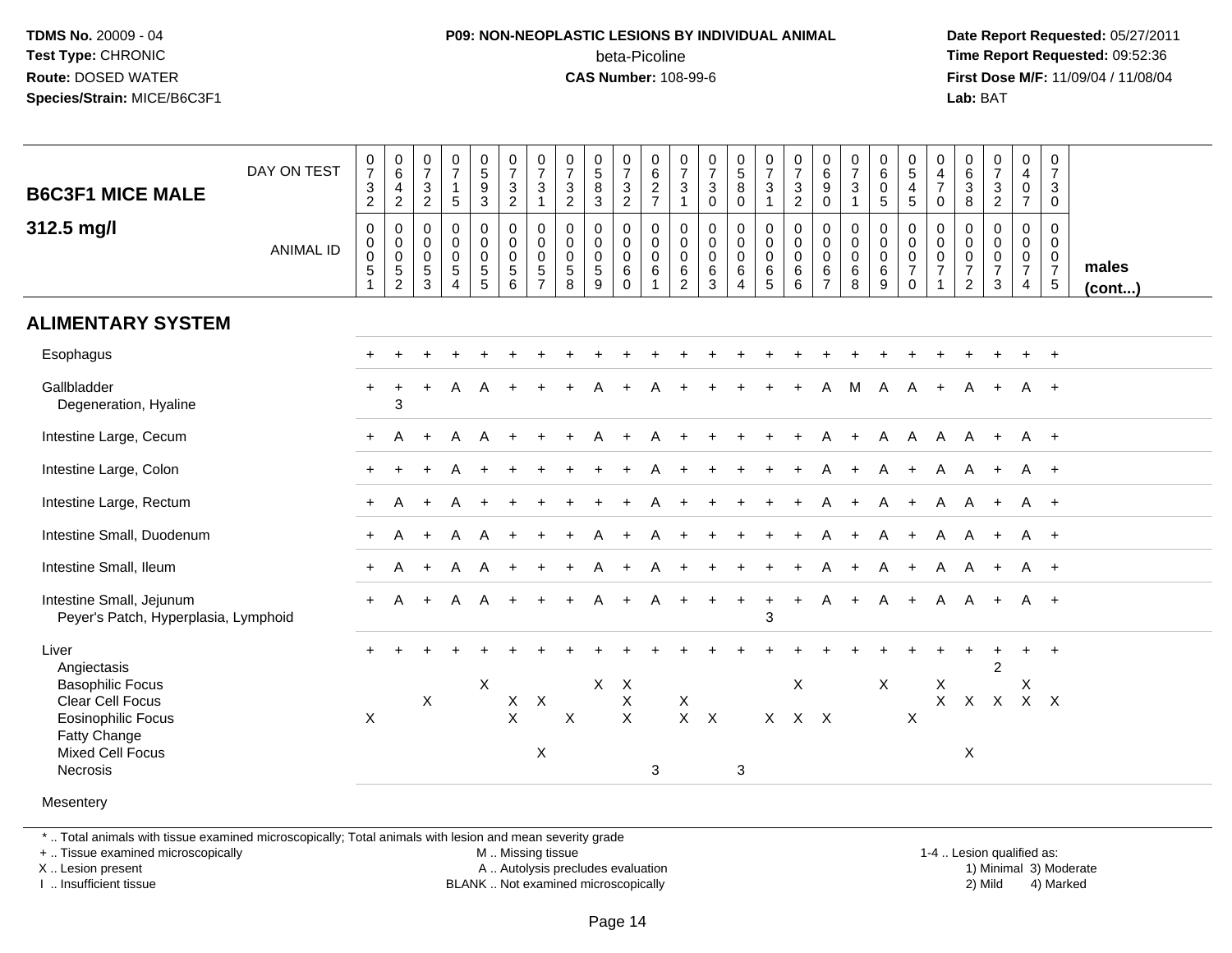# **P09: NON-NEOPLASTIC LESIONS BY INDIVIDUAL ANIMAL**beta-Picoline<br>CAS Number: 108-99-6

 **Date Report Requested:** 05/27/2011 **Time Report Requested:** 09:52:36 **First Dose M/F:** 11/09/04 / 11/08/04<br>**Lab:** BAT **Lab:** BAT

| <b>B6C3F1 MICE MALE</b>                                                                                                                        | DAY ON TEST      | $\pmb{0}$<br>$\overline{7}$<br>$\ensuremath{\mathsf{3}}$<br>$\overline{c}$ | $_{6}^{\rm 0}$<br>4<br>$\overline{2}$                        | 0<br>$\overline{7}$<br>3<br>2                      | $\begin{array}{c} 0 \\ 7 \end{array}$<br>$\mathbf{1}$<br>$\overline{5}$ | $\begin{array}{c} 0 \\ 5 \end{array}$<br>$\frac{9}{3}$          | $\begin{array}{c} 0 \\ 7 \end{array}$<br>$\frac{3}{2}$       | $\frac{0}{7}$<br>3<br>$\mathbf{1}$                           | $\begin{smallmatrix}0\\7\end{smallmatrix}$<br>$\frac{3}{2}$ | $\begin{array}{c} 0 \\ 5 \end{array}$<br>8<br>$\overline{3}$ | 0<br>$\overline{7}$<br>$\frac{3}{2}$                     | $\mathbf 0$<br>$\,6\,$<br>$\frac{2}{7}$                        | 0<br>$\overline{7}$<br>$\mathbf{3}$<br>$\mathbf{1}$ | $\pmb{0}$<br>$\overline{7}$<br>3<br>$\mathbf 0$  | $^{\rm 0}_{\rm 5}$<br>8<br>$\mathbf 0$ | 0<br>$\overline{7}$<br>$\ensuremath{\mathsf{3}}$<br>$\mathbf{1}$ | $\begin{array}{c} 0 \\ 7 \end{array}$<br>$\frac{3}{2}$  | $\begin{array}{c} 0 \\ 6 \end{array}$<br>$\boldsymbol{9}$<br>$\mathbf 0$ | $\frac{0}{7}$<br>$\sqrt{3}$<br>$\mathbf{1}$               | 0<br>6<br>$\mathbf 0$<br>5                    | 0<br>$\,$ 5 $\,$<br>$\frac{4}{5}$                                | 0<br>4<br>$\overline{7}$<br>$\mathbf 0$                         | 0<br>$\,6$<br>$\mathsf 3$<br>8                        | $\begin{array}{c} 0 \\ 7 \end{array}$<br>$\frac{3}{2}$          | 0<br>$\overline{4}$<br>$\mathbf 0$<br>$\overline{7}$                          | $\pmb{0}$<br>$\overline{7}$<br>3<br>$\mathbf 0$                           |                 |
|------------------------------------------------------------------------------------------------------------------------------------------------|------------------|----------------------------------------------------------------------------|--------------------------------------------------------------|----------------------------------------------------|-------------------------------------------------------------------------|-----------------------------------------------------------------|--------------------------------------------------------------|--------------------------------------------------------------|-------------------------------------------------------------|--------------------------------------------------------------|----------------------------------------------------------|----------------------------------------------------------------|-----------------------------------------------------|--------------------------------------------------|----------------------------------------|------------------------------------------------------------------|---------------------------------------------------------|--------------------------------------------------------------------------|-----------------------------------------------------------|-----------------------------------------------|------------------------------------------------------------------|-----------------------------------------------------------------|-------------------------------------------------------|-----------------------------------------------------------------|-------------------------------------------------------------------------------|---------------------------------------------------------------------------|-----------------|
| 312.5 mg/l                                                                                                                                     | <b>ANIMAL ID</b> | $\mathbf 0$<br>$\mathbf 0$<br>$\mathbf 0$<br>5<br>$\mathbf{1}$             | $\mathbf 0$<br>0<br>$\,0\,$<br>$\mathbf 5$<br>$\overline{c}$ | $\mathbf 0$<br>0<br>$\mathbf 0$<br>$\sqrt{5}$<br>3 | $\mathbf 0$<br>0<br>$\pmb{0}$<br>$\sqrt{5}$<br>$\overline{4}$           | $\mathbf 0$<br>0<br>$\mathbf 0$<br>$\sqrt{5}$<br>$\overline{5}$ | $\mathbf 0$<br>$\mathbf 0$<br>$\mathbf 0$<br>$\sqrt{5}$<br>6 | 0<br>$\Omega$<br>$\mathbf 0$<br>$\sqrt{5}$<br>$\overline{7}$ | $\mathbf 0$<br>$\mathbf 0$<br>$\pmb{0}$<br>$\sqrt{5}$<br>8  | $\mathbf 0$<br>0<br>$\mathbf 0$<br>5<br>9                    | 0<br>$\mathbf 0$<br>$\mathsf{O}$<br>$\,6$<br>$\mathbf 0$ | $\mathbf 0$<br>$\mathbf 0$<br>$\mathbf 0$<br>6<br>$\mathbf{1}$ | 0<br>$\Omega$<br>$\mathbf 0$<br>6<br>$\overline{c}$ | $\mathbf 0$<br>$\Omega$<br>$\mathbf 0$<br>6<br>3 | 0<br>$\mathbf 0$<br>0<br>6<br>4        | $\mathbf 0$<br>0<br>$\mathbf 0$<br>$6\phantom{1}6$<br>5          | $\mathbf 0$<br>$\mathbf 0$<br>$\pmb{0}$<br>$\,6\,$<br>6 | 0<br>0<br>$\mathbf 0$<br>6<br>$\overline{7}$                             | $\mathbf 0$<br>$\mathbf 0$<br>$\mathbf 0$<br>$\,6\,$<br>8 | 0<br>$\mathbf 0$<br>$\mathbf 0$<br>$\,6$<br>9 | 0<br>0<br>$\mathbf 0$<br>$\boldsymbol{7}$<br>$\mathsf{O}\xspace$ | 0<br>$\mathbf 0$<br>$\pmb{0}$<br>$\overline{7}$<br>$\mathbf{1}$ | $\mathbf 0$<br>0<br>0<br>$\overline{7}$<br>$\sqrt{2}$ | $\mathbf 0$<br>0<br>$\pmb{0}$<br>$\overline{7}$<br>$\mathbf{3}$ | $\mathbf 0$<br>$\mathbf 0$<br>$\mathbf 0$<br>$\overline{7}$<br>$\overline{4}$ | $\mathbf 0$<br>$\mathbf 0$<br>$\mathbf 0$<br>$\overline{7}$<br>$\sqrt{5}$ | males<br>(cont) |
| Pancreas                                                                                                                                       |                  |                                                                            |                                                              |                                                    | А                                                                       |                                                                 |                                                              |                                                              |                                                             |                                                              |                                                          |                                                                |                                                     |                                                  |                                        |                                                                  |                                                         |                                                                          |                                                           |                                               |                                                                  |                                                                 |                                                       |                                                                 | Α                                                                             | $+$                                                                       |                 |
| <b>Salivary Glands</b>                                                                                                                         |                  |                                                                            |                                                              |                                                    |                                                                         |                                                                 |                                                              |                                                              |                                                             |                                                              |                                                          |                                                                |                                                     |                                                  |                                        |                                                                  |                                                         |                                                                          |                                                           |                                               |                                                                  |                                                                 |                                                       |                                                                 |                                                                               | $+$                                                                       |                 |
| Stomach, Forestomach<br>Hyperplasia, Squamous<br>Ulcer                                                                                         |                  |                                                                            |                                                              |                                                    |                                                                         |                                                                 |                                                              |                                                              | 3<br>$\overline{2}$                                         |                                                              |                                                          |                                                                |                                                     |                                                  |                                        |                                                                  |                                                         |                                                                          |                                                           |                                               |                                                                  |                                                                 |                                                       |                                                                 | A                                                                             | $+$                                                                       |                 |
| Stomach, Glandular<br>Mineralization<br>Ulcer                                                                                                  |                  | $+$                                                                        | A                                                            | $+$                                                | A                                                                       | $+$                                                             | $\ddot{}$                                                    | $\ddot{}$                                                    |                                                             | $\ddot{}$                                                    | $\ddot{}$                                                | A                                                              | $\ddot{}$                                           |                                                  | $\ddot{}$<br>$\overline{c}$            |                                                                  | ÷                                                       | А                                                                        |                                                           | $\ddot{}$                                     | $\pm$                                                            | $+$                                                             | $\div$                                                | $\ddot{}$                                                       |                                                                               | $A +$                                                                     |                 |
| Tooth<br>Dysplasia                                                                                                                             |                  | $\ddot{}$<br>$\times$                                                      |                                                              | $\ddot{}$<br>X                                     |                                                                         | +<br>$X -$                                                      | $\mathsf{X}$                                                 |                                                              | $X$ $X$                                                     |                                                              | X X X                                                    |                                                                |                                                     | X X X                                            |                                        | +<br>X X X X                                                     | $\ddot{}$                                               | +                                                                        | $\overline{+}$                                            |                                               |                                                                  |                                                                 |                                                       | $\ddot{}$<br>X X X X X X                                        | $\ddot{}$                                                                     | $+$                                                                       |                 |
| <b>CARDIOVASCULAR SYSTEM</b>                                                                                                                   |                  |                                                                            |                                                              |                                                    |                                                                         |                                                                 |                                                              |                                                              |                                                             |                                                              |                                                          |                                                                |                                                     |                                                  |                                        |                                                                  |                                                         |                                                                          |                                                           |                                               |                                                                  |                                                                 |                                                       |                                                                 |                                                                               |                                                                           |                 |
| Heart<br>Cardiomyopathy<br>Mineralization<br>Necrosis<br>Thrombosis                                                                            |                  | $\overline{1}$                                                             |                                                              |                                                    |                                                                         | +                                                               | $\overline{1}$                                               |                                                              |                                                             | +                                                            |                                                          | $\overline{2}$                                                 | 1                                                   | $\overline{2}$<br>4                              |                                        |                                                                  |                                                         |                                                                          | $\mathbf{1}$                                              |                                               |                                                                  | +                                                               |                                                       |                                                                 | $+$                                                                           | $+$                                                                       |                 |
| <b>ENDOCRINE SYSTEM</b>                                                                                                                        |                  |                                                                            |                                                              |                                                    |                                                                         |                                                                 |                                                              |                                                              |                                                             |                                                              |                                                          |                                                                |                                                     |                                                  |                                        |                                                                  |                                                         |                                                                          |                                                           |                                               |                                                                  |                                                                 |                                                       |                                                                 |                                                                               |                                                                           |                 |
| <b>Adrenal Cortex</b><br>Atrophy<br>Hyperplasia<br>Hypertrophy<br>Subcapsular, Hyperplasia                                                     |                  | $\overline{c}$                                                             |                                                              |                                                    |                                                                         |                                                                 | $\overline{c}$<br>$\overline{2}$                             | $\overline{2}$                                               |                                                             |                                                              |                                                          |                                                                | $\overline{2}$                                      |                                                  |                                        | $\overline{c}$<br>$\overline{2}$                                 |                                                         |                                                                          |                                                           |                                               |                                                                  |                                                                 | $\overline{2}$                                        | $\overline{c}$                                                  |                                                                               | $\overline{2}$                                                            |                 |
| *  Total animals with tissue examined microscopically; Total animals with lesion and mean severity grade<br>+  Tissue examined microscopically |                  |                                                                            |                                                              |                                                    |                                                                         |                                                                 | M  Missing tissue                                            |                                                              |                                                             |                                                              |                                                          |                                                                |                                                     |                                                  |                                        |                                                                  |                                                         |                                                                          |                                                           |                                               |                                                                  |                                                                 |                                                       | 1-4  Lesion qualified as:                                       |                                                                               |                                                                           |                 |

X .. Lesion present

I .. Insufficient tissue

 M .. Missing tissueA .. Autolysis precludes evaluation

BLANK .. Not examined microscopically 2) Mild 4) Marked

1-4 .. Lesion qualified as:<br>1) Minimal 3) Moderate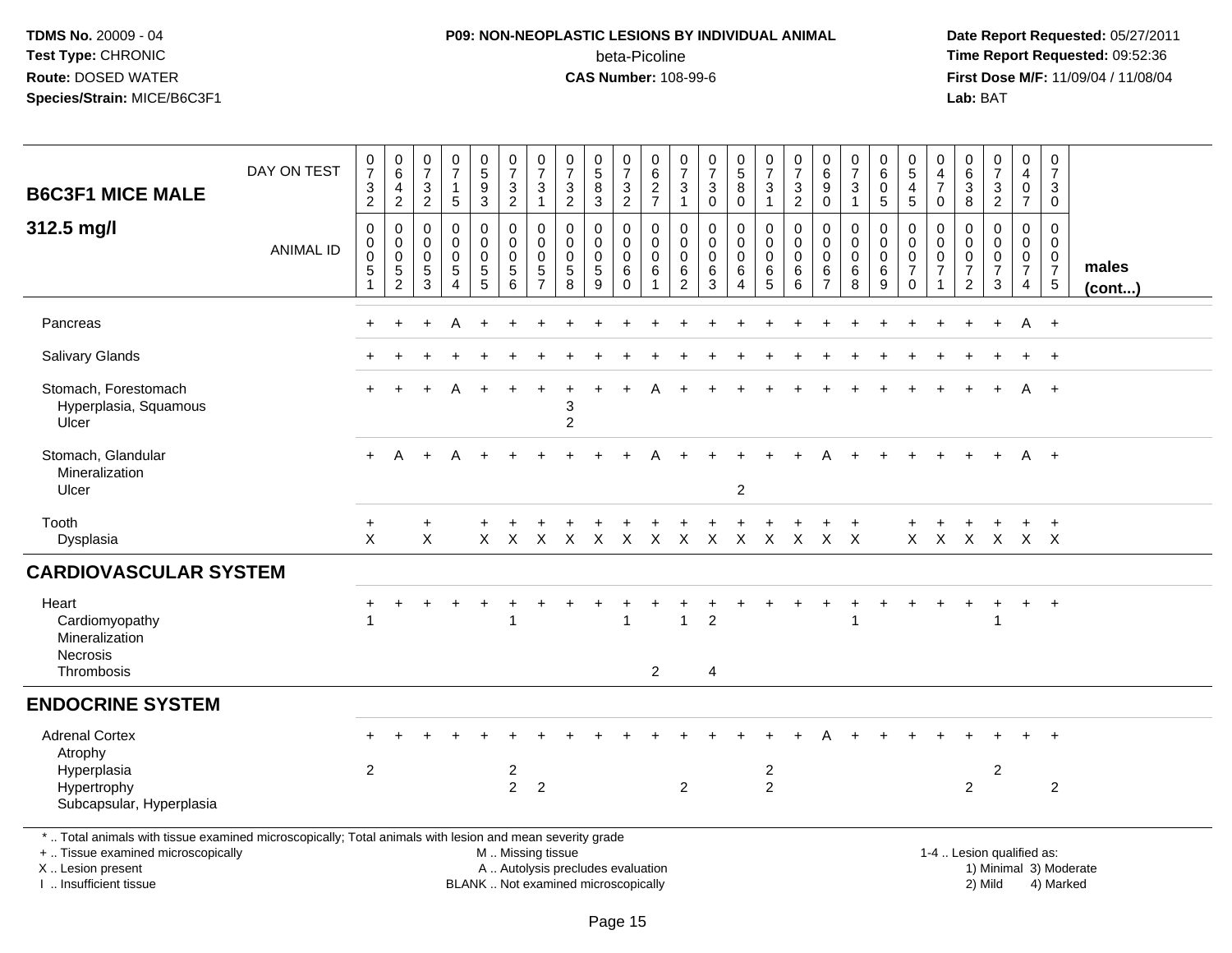# **P09: NON-NEOPLASTIC LESIONS BY INDIVIDUAL ANIMAL**beta-Picoline<br>CAS Number: 108-99-6

 **Date Report Requested:** 05/27/2011 **Time Report Requested:** 09:52:36 **First Dose M/F:** 11/09/04 / 11/08/04<br>Lab: BAT **Lab:** BAT

| <b>B6C3F1 MICE MALE</b>                                                                                                                                                                      | DAY ON TEST      | 0<br>$\overline{7}$<br>$\sqrt{3}$<br>$\sqrt{2}$                       | 0<br>6<br>4<br>$\overline{c}$                        | 0<br>$\overline{7}$<br>3<br>$\overline{2}$ | $\frac{0}{7}$<br>$\mathbf{1}$<br>5        | $\begin{array}{c} 0 \\ 5 \end{array}$<br>9<br>3          | 0<br>$\overline{7}$<br>3<br>$\overline{2}$                       | 0<br>$\overline{7}$<br>3<br>$\mathbf{1}$                                  | 0<br>$\overline{7}$<br>3<br>$\overline{c}$                    | 0<br>$\overline{5}$<br>8<br>$\mathbf{3}$                                 | 0<br>$\overline{7}$<br>3<br>$\overline{2}$ | 0<br>$\,6\,$<br>$\overline{2}$<br>$\overline{7}$                   | 0<br>$\overline{7}$<br>3<br>$\overline{1}$                           | $\pmb{0}$<br>$\overline{7}$<br>$\mathbf{3}$<br>$\mathbf 0$ | $\begin{array}{c} 0 \\ 5 \end{array}$<br>8<br>$\mathbf 0$ | 0<br>$\overline{7}$<br>$\mathbf{3}$<br>$\mathbf{1}$                          | 0<br>$\overline{7}$<br>$\mathbf{3}$<br>$\overline{c}$ | 0<br>$\,6\,$<br>9<br>0                       | $\frac{0}{7}$<br>$\mathbf{3}$<br>$\overline{1}$         | 0<br>$\,6\,$<br>$\mathbf 0$<br>5        | 0<br>$\sqrt{5}$<br>$\overline{4}$<br>$\overline{5}$                          | 0<br>4<br>$\overline{7}$<br>$\mathbf 0$ | 0<br>$\,6\,$<br>3<br>$\bf 8$                    | $\begin{array}{c} 0 \\ 7 \end{array}$<br>$\sqrt{3}$<br>$\overline{2}$ | $\mathbf 0$<br>4<br>$\mathbf 0$<br>$\overline{7}$                             | $\mathbf 0$<br>$\overline{7}$<br>3<br>$\mathbf 0$                         |                 |
|----------------------------------------------------------------------------------------------------------------------------------------------------------------------------------------------|------------------|-----------------------------------------------------------------------|------------------------------------------------------|--------------------------------------------|-------------------------------------------|----------------------------------------------------------|------------------------------------------------------------------|---------------------------------------------------------------------------|---------------------------------------------------------------|--------------------------------------------------------------------------|--------------------------------------------|--------------------------------------------------------------------|----------------------------------------------------------------------|------------------------------------------------------------|-----------------------------------------------------------|------------------------------------------------------------------------------|-------------------------------------------------------|----------------------------------------------|---------------------------------------------------------|-----------------------------------------|------------------------------------------------------------------------------|-----------------------------------------|-------------------------------------------------|-----------------------------------------------------------------------|-------------------------------------------------------------------------------|---------------------------------------------------------------------------|-----------------|
| 312.5 mg/l                                                                                                                                                                                   | <b>ANIMAL ID</b> | $\pmb{0}$<br>$\mathbf 0$<br>$\mathbf 0$<br>$\sqrt{5}$<br>$\mathbf{1}$ | $\mathbf 0$<br>0<br>$\pmb{0}$<br>5<br>$\overline{c}$ | 0<br>$\mathbf 0$<br>0<br>$\sqrt{5}$<br>3   | 0<br>$\mathbf 0$<br>$\mathbf 0$<br>5<br>4 | 0<br>0<br>$\pmb{0}$<br>$5\phantom{.0}$<br>$\overline{5}$ | $\mathbf 0$<br>$\mathbf 0$<br>$\pmb{0}$<br>$\sqrt{5}$<br>$\,6\,$ | $\mathbf 0$<br>$\mathbf 0$<br>$\mathbf 0$<br>$\sqrt{5}$<br>$\overline{7}$ | $\mathbf 0$<br>$\mathbf 0$<br>$\mathbf 0$<br>$\mathbf 5$<br>8 | $\mathbf 0$<br>$\mathbf 0$<br>$\pmb{0}$<br>$\sqrt{5}$<br>9               | 0<br>0<br>$\mathbf 0$<br>$\,6\,$<br>0      | $\mathbf 0$<br>$\mathbf 0$<br>$\pmb{0}$<br>$\,6\,$<br>$\mathbf{1}$ | $\mathbf 0$<br>0<br>$\mathbf 0$<br>$6\phantom{1}6$<br>$\overline{2}$ | $\pmb{0}$<br>$\mathbf 0$<br>$\mathbf 0$<br>$\,6\,$<br>3    | 0<br>0<br>$\pmb{0}$<br>$\,6\,$<br>4                       | $\mathbf 0$<br>$\mathbf 0$<br>$\ddot{\mathbf{0}}$<br>$\,6$<br>$\overline{5}$ | $\mathbf 0$<br>0<br>$\mathsf{O}\xspace$<br>6<br>6     | 0<br>$\mathbf 0$<br>0<br>6<br>$\overline{7}$ | $\mathbf 0$<br>$\mathbf 0$<br>$\pmb{0}$<br>$\,6\,$<br>8 | 0<br>0<br>$\pmb{0}$<br>$\,6\,$<br>$9\,$ | $\mathbf 0$<br>$\mathbf 0$<br>$\mathbf 0$<br>$\boldsymbol{7}$<br>$\mathbf 0$ | 0<br>0<br>0<br>$\overline{7}$<br>1      | 0<br>0<br>0<br>$\overline{7}$<br>$\overline{2}$ | $\pmb{0}$<br>$\mathbf 0$<br>$\pmb{0}$<br>$\overline{7}$<br>3          | $\mathbf 0$<br>$\mathbf 0$<br>$\mathbf 0$<br>$\overline{7}$<br>$\overline{4}$ | $\mathbf 0$<br>$\mathbf 0$<br>$\mathbf 0$<br>$\overline{7}$<br>$\sqrt{5}$ | males<br>(cont) |
| Adrenal Medulla<br>Hyperplasia                                                                                                                                                               |                  | $+$                                                                   | ÷<br>$\overline{c}$                                  |                                            |                                           |                                                          |                                                                  |                                                                           |                                                               |                                                                          |                                            |                                                                    |                                                                      |                                                            |                                                           |                                                                              |                                                       |                                              |                                                         |                                         |                                                                              |                                         |                                                 |                                                                       |                                                                               | $\div$                                                                    |                 |
| Islets, Pancreatic<br>Hyperplasia                                                                                                                                                            |                  |                                                                       |                                                      |                                            |                                           |                                                          |                                                                  |                                                                           |                                                               |                                                                          |                                            |                                                                    |                                                                      |                                                            |                                                           |                                                                              |                                                       |                                              |                                                         |                                         |                                                                              |                                         |                                                 |                                                                       | A                                                                             | $+$                                                                       |                 |
| Parathyroid Gland                                                                                                                                                                            |                  | $\ddot{}$                                                             | М                                                    | M                                          | $\ddot{}$                                 | $\ddot{}$                                                | $+$                                                              | M                                                                         | $\ddot{}$                                                     | $\ddot{}$                                                                | $\ddot{}$                                  | $\div$                                                             | $\ddot{}$                                                            | М                                                          | M                                                         | $+$                                                                          | $\ddot{}$                                             | $\pm$                                        | $\ddot{}$                                               | $\ddot{}$                               | M                                                                            | M                                       | $+$                                             | $+$                                                                   | $+$                                                                           | M                                                                         |                 |
| <b>Pituitary Gland</b>                                                                                                                                                                       |                  |                                                                       |                                                      |                                            |                                           |                                                          |                                                                  |                                                                           |                                                               |                                                                          |                                            |                                                                    |                                                                      |                                                            |                                                           |                                                                              |                                                       |                                              |                                                         |                                         |                                                                              |                                         |                                                 |                                                                       | A                                                                             | $^{+}$                                                                    |                 |
| <b>Thyroid Gland</b>                                                                                                                                                                         |                  |                                                                       |                                                      |                                            |                                           |                                                          |                                                                  |                                                                           |                                                               |                                                                          |                                            |                                                                    |                                                                      |                                                            |                                                           |                                                                              |                                                       |                                              |                                                         |                                         |                                                                              |                                         |                                                 |                                                                       | $+$                                                                           | $+$                                                                       |                 |
| <b>GENERAL BODY SYSTEM</b>                                                                                                                                                                   |                  |                                                                       |                                                      |                                            |                                           |                                                          |                                                                  |                                                                           |                                                               |                                                                          |                                            |                                                                    |                                                                      |                                                            |                                                           |                                                                              |                                                       |                                              |                                                         |                                         |                                                                              |                                         |                                                 |                                                                       |                                                                               |                                                                           |                 |
| <b>NONE</b>                                                                                                                                                                                  |                  |                                                                       |                                                      |                                            |                                           |                                                          |                                                                  |                                                                           |                                                               |                                                                          |                                            |                                                                    |                                                                      |                                                            |                                                           |                                                                              |                                                       |                                              |                                                         |                                         |                                                                              |                                         |                                                 |                                                                       |                                                                               |                                                                           |                 |
| <b>GENITAL SYSTEM</b>                                                                                                                                                                        |                  |                                                                       |                                                      |                                            |                                           |                                                          |                                                                  |                                                                           |                                                               |                                                                          |                                            |                                                                    |                                                                      |                                                            |                                                           |                                                                              |                                                       |                                              |                                                         |                                         |                                                                              |                                         |                                                 |                                                                       |                                                                               |                                                                           |                 |
| Epididymis<br>Granuloma Sperm                                                                                                                                                                |                  |                                                                       |                                                      |                                            |                                           |                                                          |                                                                  |                                                                           |                                                               |                                                                          |                                            |                                                                    |                                                                      |                                                            |                                                           |                                                                              |                                                       |                                              |                                                         |                                         |                                                                              |                                         |                                                 |                                                                       |                                                                               | $\ddot{}$                                                                 |                 |
| <b>Preputial Gland</b><br>Inflammation, Chronic Active                                                                                                                                       |                  |                                                                       |                                                      |                                            |                                           |                                                          |                                                                  |                                                                           |                                                               | 3                                                                        |                                            |                                                                    |                                                                      |                                                            |                                                           |                                                                              |                                                       |                                              |                                                         |                                         |                                                                              |                                         |                                                 |                                                                       |                                                                               | $\ddot{}$                                                                 |                 |
| Prostate<br>Hyperplasia                                                                                                                                                                      |                  |                                                                       |                                                      |                                            |                                           |                                                          |                                                                  |                                                                           |                                                               |                                                                          |                                            |                                                                    |                                                                      |                                                            |                                                           |                                                                              |                                                       |                                              |                                                         |                                         |                                                                              | 2                                       |                                                 |                                                                       |                                                                               | $+$                                                                       |                 |
| <b>Seminal Vesicle</b><br>Inflammation, Chronic Active                                                                                                                                       |                  |                                                                       |                                                      |                                            |                                           |                                                          |                                                                  |                                                                           |                                                               |                                                                          |                                            |                                                                    |                                                                      |                                                            |                                                           |                                                                              |                                                       |                                              |                                                         |                                         |                                                                              |                                         |                                                 |                                                                       |                                                                               |                                                                           |                 |
| <b>Testes</b>                                                                                                                                                                                |                  |                                                                       |                                                      |                                            |                                           |                                                          |                                                                  |                                                                           |                                                               |                                                                          |                                            |                                                                    |                                                                      |                                                            |                                                           |                                                                              |                                                       |                                              |                                                         |                                         |                                                                              |                                         |                                                 |                                                                       | $\ddot{}$                                                                     | $+$                                                                       |                 |
| *  Total animals with tissue examined microscopically; Total animals with lesion and mean severity grade<br>+  Tissue examined microscopically<br>X Lesion present<br>I. Insufficient tissue |                  |                                                                       |                                                      |                                            |                                           |                                                          |                                                                  | M  Missing tissue                                                         |                                                               | A  Autolysis precludes evaluation<br>BLANK  Not examined microscopically |                                            |                                                                    |                                                                      |                                                            |                                                           |                                                                              |                                                       |                                              |                                                         |                                         |                                                                              |                                         |                                                 | 1-4  Lesion qualified as:<br>2) Mild                                  |                                                                               | 1) Minimal 3) Moderate<br>4) Marked                                       |                 |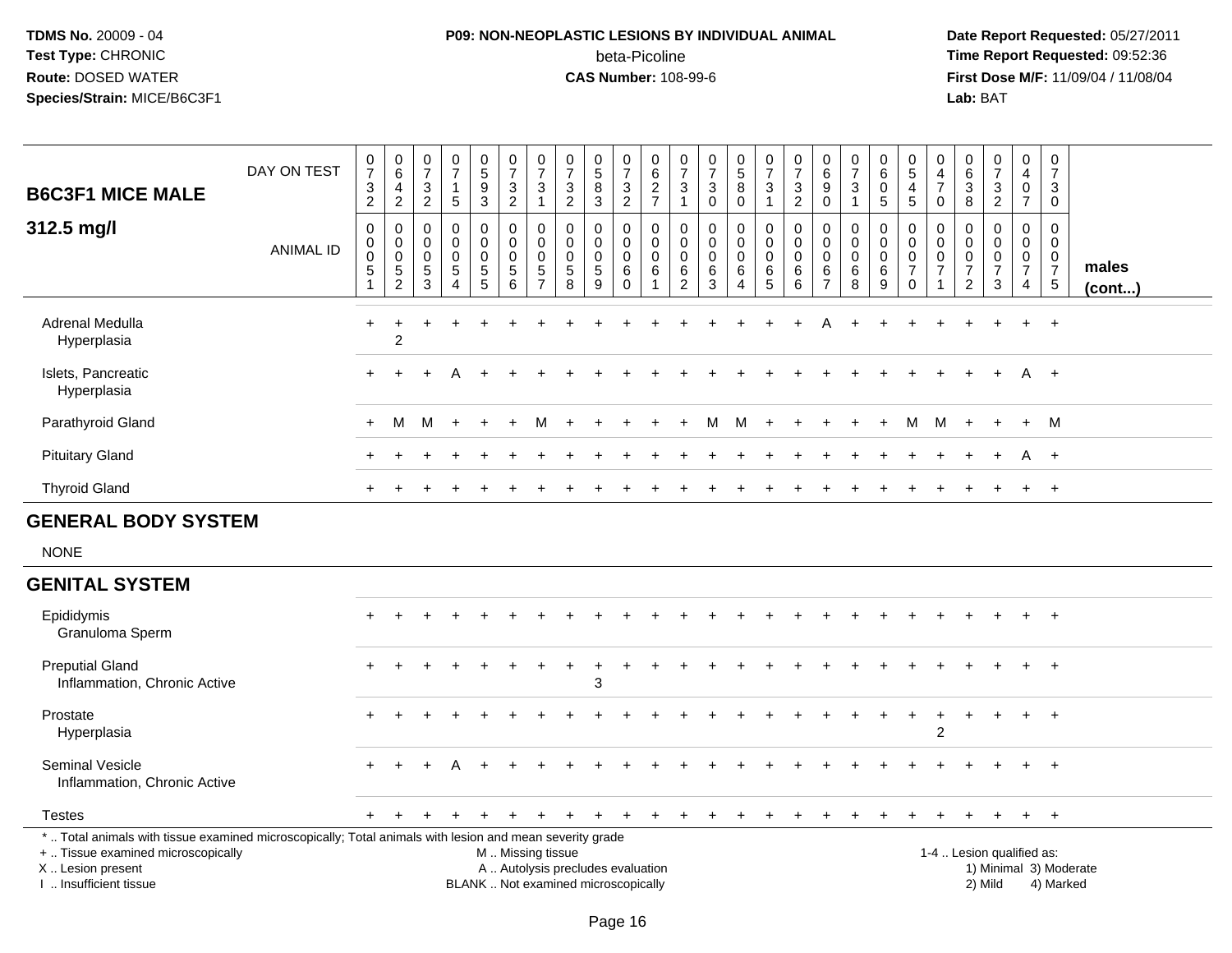# **P09: NON-NEOPLASTIC LESIONS BY INDIVIDUAL ANIMAL**beta-Picoline<br>CAS Number: 108-99-6

 **Date Report Requested:** 05/27/2011 **Time Report Requested:** 09:52:36 **First Dose M/F:** 11/09/04 / 11/08/04<br>Lab: BAT **Lab:** BAT

| <b>B6C3F1 MICE MALE</b>                                                                                                                                                                      | DAY ON TEST      | $\frac{0}{7}$<br>$\ensuremath{\mathsf{3}}$<br>$\overline{2}$ | $\boldsymbol{0}$<br>$6\phantom{a}$<br>$\overline{4}$<br>$\sqrt{2}$ | $\frac{0}{7}$<br>$\sqrt{3}$<br>$\overline{2}$    | $\frac{0}{7}$<br>1<br>$\,$ 5 $\,$                                         | $\pmb{0}$<br>$\,$ 5 $\,$<br>$\boldsymbol{9}$<br>$\sqrt{3}$ | $\frac{0}{7}$<br>$\ensuremath{\mathsf{3}}$<br>$\boldsymbol{2}$   | 0<br>$\overline{7}$<br>3<br>$\mathbf{1}$                       | $\frac{0}{7}$<br>$\ensuremath{\mathsf{3}}$<br>$\overline{2}$ | $\begin{array}{c} 0 \\ 5 \\ 8 \end{array}$<br>3                          | $\frac{0}{7}$<br>$\mathbf{3}$<br>$\overline{c}$   | 0<br>$\,6\,$<br>$\frac{2}{7}$                                     | $\frac{0}{7}$<br>3<br>$\overline{1}$             | $\frac{0}{7}$<br>$\sqrt{3}$<br>$\mathbf 0$                    | $\begin{array}{c} 0 \\ 5 \\ 8 \end{array}$<br>$\pmb{0}$          | $\frac{0}{7}$<br>$\ensuremath{\mathsf{3}}$<br>$\mathbf{1}$ | 0<br>$\overline{7}$<br>3<br>$\overline{c}$      | 0<br>$\,6\,$<br>9<br>$\mathbf 0$                   | $\begin{array}{c} 0 \\ 7 \end{array}$<br>3<br>$\mathbf{1}$   | 0<br>$6\phantom{1}$<br>$\mathbf 0$<br>$\sqrt{5}$        | 0<br>$\overline{5}$<br>$\overline{4}$<br>$\overline{5}$                       | 0<br>$\overline{4}$<br>$\overline{7}$<br>$\mathbf 0$ | 0<br>$\,6\,$<br>$\sqrt{3}$<br>8                                              | $\frac{0}{7}$<br>3<br>$\overline{2}$                | 0<br>$\overline{4}$<br>$\mathbf 0$<br>$\overline{7}$                  | $\mathbf 0$<br>$\overline{7}$<br>3<br>$\mathbf 0$        |                        |
|----------------------------------------------------------------------------------------------------------------------------------------------------------------------------------------------|------------------|--------------------------------------------------------------|--------------------------------------------------------------------|--------------------------------------------------|---------------------------------------------------------------------------|------------------------------------------------------------|------------------------------------------------------------------|----------------------------------------------------------------|--------------------------------------------------------------|--------------------------------------------------------------------------|---------------------------------------------------|-------------------------------------------------------------------|--------------------------------------------------|---------------------------------------------------------------|------------------------------------------------------------------|------------------------------------------------------------|-------------------------------------------------|----------------------------------------------------|--------------------------------------------------------------|---------------------------------------------------------|-------------------------------------------------------------------------------|------------------------------------------------------|------------------------------------------------------------------------------|-----------------------------------------------------|-----------------------------------------------------------------------|----------------------------------------------------------|------------------------|
| 312.5 mg/l                                                                                                                                                                                   | <b>ANIMAL ID</b> | 0<br>0<br>$\pmb{0}$<br>$\frac{5}{1}$                         | 0<br>$\pmb{0}$<br>$\pmb{0}$<br>$\frac{5}{2}$                       | $\mathbf 0$<br>0<br>$\mathbf 0$<br>$\frac{5}{3}$ | $\mathbf 0$<br>$\mathbf 0$<br>$\mathbf 0$<br>$\sqrt{5}$<br>$\overline{4}$ | 0<br>$\mathbf 0$<br>$\mathbf 0$<br>$\frac{5}{5}$           | $\Omega$<br>$\mathbf 0$<br>$\mathbf 0$<br>$\mathbf 5$<br>$\,6\,$ | 0<br>$\pmb{0}$<br>$\mathbf 0$<br>$\,$ 5 $\,$<br>$\overline{7}$ | $\mathbf 0$<br>$\mathbf 0$<br>0<br>$\sqrt{5}$<br>8           | 0<br>$\mathbf 0$<br>$\mathbf 0$<br>5<br>9                                | 0<br>$\mathbf 0$<br>$\mathsf 0$<br>6<br>$\pmb{0}$ | $\mathbf 0$<br>$\mathbf 0$<br>$\Omega$<br>$\,6$<br>$\overline{1}$ | $\mathbf 0$<br>0<br>$\mathbf 0$<br>$\frac{6}{2}$ | $\mathbf 0$<br>$\mathbf 0$<br>$\Omega$<br>6<br>$\overline{3}$ | 0<br>$\pmb{0}$<br>$\mathsf{O}\xspace$<br>$\,6$<br>$\overline{4}$ | 0<br>$\mathbf 0$<br>$\mathbf 0$<br>6<br>$\overline{5}$     | $\mathbf 0$<br>$\mathbf 0$<br>0<br>6<br>$\,6\,$ | 0<br>0<br>$\mathbf 0$<br>$\,6\,$<br>$\overline{7}$ | $\mathbf 0$<br>$\pmb{0}$<br>$\pmb{0}$<br>6<br>$\overline{8}$ | $\mathbf{0}$<br>$\overline{0}$<br>$\mathbf 0$<br>6<br>9 | $\mathbf 0$<br>$\boldsymbol{0}$<br>$\mathbf 0$<br>$\overline{7}$<br>$\pmb{0}$ | 0<br>0<br>$\Omega$<br>7                              | $\Omega$<br>$\mathbf 0$<br>$\mathbf 0$<br>$\boldsymbol{7}$<br>$\overline{2}$ | $\Omega$<br>$\mathbf 0$<br>0<br>$\overline{7}$<br>3 | 0<br>$\mathbf 0$<br>$\mathbf 0$<br>$\boldsymbol{7}$<br>$\overline{4}$ | $\Omega$<br>0<br>0<br>$\boldsymbol{7}$<br>$\overline{5}$ | males<br>(cont)        |
| Atrophy<br>Interstitial Cell, Hyperplasia                                                                                                                                                    |                  |                                                              |                                                                    |                                                  |                                                                           |                                                            |                                                                  |                                                                |                                                              |                                                                          |                                                   |                                                                   |                                                  |                                                               |                                                                  |                                                            |                                                 |                                                    |                                                              |                                                         | $\overline{c}$<br>$\overline{2}$                                              |                                                      |                                                                              |                                                     |                                                                       |                                                          |                        |
| <b>HEMATOPOIETIC SYSTEM</b>                                                                                                                                                                  |                  |                                                              |                                                                    |                                                  |                                                                           |                                                            |                                                                  |                                                                |                                                              |                                                                          |                                                   |                                                                   |                                                  |                                                               |                                                                  |                                                            |                                                 |                                                    |                                                              |                                                         |                                                                               |                                                      |                                                                              |                                                     |                                                                       |                                                          |                        |
| <b>Bone Marrow</b>                                                                                                                                                                           |                  |                                                              |                                                                    |                                                  |                                                                           |                                                            |                                                                  |                                                                |                                                              |                                                                          |                                                   |                                                                   |                                                  |                                                               |                                                                  |                                                            |                                                 |                                                    |                                                              |                                                         |                                                                               |                                                      |                                                                              |                                                     |                                                                       | $+$                                                      |                        |
| Lymph Node                                                                                                                                                                                   |                  |                                                              |                                                                    |                                                  |                                                                           |                                                            |                                                                  |                                                                |                                                              |                                                                          |                                                   |                                                                   |                                                  |                                                               |                                                                  |                                                            |                                                 |                                                    |                                                              |                                                         |                                                                               |                                                      |                                                                              |                                                     |                                                                       |                                                          |                        |
| Lymph Node, Mandibular                                                                                                                                                                       |                  | $\ddot{}$                                                    | $\overline{1}$                                                     |                                                  |                                                                           |                                                            |                                                                  |                                                                |                                                              |                                                                          |                                                   |                                                                   |                                                  |                                                               |                                                                  |                                                            |                                                 |                                                    |                                                              |                                                         |                                                                               |                                                      |                                                                              |                                                     |                                                                       | $^{+}$                                                   |                        |
| Lymph Node, Mesenteric                                                                                                                                                                       |                  | $\ddot{}$                                                    |                                                                    |                                                  |                                                                           |                                                            |                                                                  |                                                                |                                                              |                                                                          |                                                   |                                                                   |                                                  |                                                               |                                                                  |                                                            |                                                 |                                                    |                                                              |                                                         |                                                                               |                                                      |                                                                              |                                                     |                                                                       | $\ddot{}$                                                |                        |
| Spleen<br>Hematopoietic Cell Proliferation                                                                                                                                                   |                  |                                                              |                                                                    |                                                  |                                                                           |                                                            |                                                                  |                                                                |                                                              |                                                                          |                                                   |                                                                   |                                                  |                                                               |                                                                  |                                                            |                                                 |                                                    |                                                              |                                                         |                                                                               |                                                      |                                                                              |                                                     | A                                                                     | $+$                                                      |                        |
| Thymus                                                                                                                                                                                       |                  | $+$                                                          | $\ddot{}$                                                          | $\pm$                                            |                                                                           | $\overline{+}$                                             |                                                                  |                                                                |                                                              |                                                                          |                                                   |                                                                   |                                                  |                                                               |                                                                  |                                                            |                                                 | A                                                  | $+$                                                          | M                                                       | $+$                                                                           |                                                      |                                                                              |                                                     |                                                                       | $+$                                                      |                        |
| <b>INTEGUMENTARY SYSTEM</b>                                                                                                                                                                  |                  |                                                              |                                                                    |                                                  |                                                                           |                                                            |                                                                  |                                                                |                                                              |                                                                          |                                                   |                                                                   |                                                  |                                                               |                                                                  |                                                            |                                                 |                                                    |                                                              |                                                         |                                                                               |                                                      |                                                                              |                                                     |                                                                       |                                                          |                        |
| <b>Mammary Gland</b>                                                                                                                                                                         |                  | M                                                            | м                                                                  | м                                                | м                                                                         | м                                                          | M                                                                | M                                                              | M                                                            | M                                                                        | M                                                 | м                                                                 | М                                                | M                                                             | M                                                                | M                                                          | M                                               | M                                                  | M                                                            | M                                                       | M                                                                             | M                                                    | M                                                                            | M                                                   |                                                                       | M M                                                      |                        |
| Skin<br>Inflammation, Chronic Active                                                                                                                                                         |                  | $+$                                                          | $\div$                                                             |                                                  | 4                                                                         |                                                            |                                                                  |                                                                |                                                              |                                                                          |                                                   |                                                                   |                                                  |                                                               |                                                                  |                                                            |                                                 |                                                    |                                                              |                                                         |                                                                               |                                                      |                                                                              |                                                     |                                                                       | $^{+}$                                                   |                        |
| <b>MUSCULOSKELETAL SYSTEM</b>                                                                                                                                                                |                  |                                                              |                                                                    |                                                  |                                                                           |                                                            |                                                                  |                                                                |                                                              |                                                                          |                                                   |                                                                   |                                                  |                                                               |                                                                  |                                                            |                                                 |                                                    |                                                              |                                                         |                                                                               |                                                      |                                                                              |                                                     |                                                                       |                                                          |                        |
| Bone                                                                                                                                                                                         |                  |                                                              |                                                                    |                                                  |                                                                           |                                                            |                                                                  |                                                                |                                                              |                                                                          |                                                   |                                                                   |                                                  |                                                               |                                                                  |                                                            |                                                 |                                                    |                                                              |                                                         |                                                                               |                                                      |                                                                              |                                                     | $+$                                                                   | $+$                                                      |                        |
| <b>NERVOUS SYSTEM</b>                                                                                                                                                                        |                  |                                                              |                                                                    |                                                  |                                                                           |                                                            |                                                                  |                                                                |                                                              |                                                                          |                                                   |                                                                   |                                                  |                                                               |                                                                  |                                                            |                                                 |                                                    |                                                              |                                                         |                                                                               |                                                      |                                                                              |                                                     |                                                                       |                                                          |                        |
| <b>Brain</b>                                                                                                                                                                                 |                  | $+$                                                          |                                                                    |                                                  |                                                                           | $\ddot{}$                                                  |                                                                  | $\ddot{}$                                                      | $+$                                                          | $\ddot{}$                                                                | $+$                                               | $+$                                                               | $+$                                              | $+$                                                           | $+$                                                              |                                                            | $\ddot{}$                                       |                                                    | $\ddot{}$                                                    | $\ddot{}$                                               |                                                                               | $\ddot{}$                                            |                                                                              | $\ddot{}$                                           | $+$                                                                   | $+$                                                      |                        |
| *  Total animals with tissue examined microscopically; Total animals with lesion and mean severity grade<br>+  Tissue examined microscopically<br>X Lesion present<br>I. Insufficient tissue |                  |                                                              |                                                                    |                                                  |                                                                           |                                                            | M  Missing tissue                                                |                                                                |                                                              | A  Autolysis precludes evaluation<br>BLANK  Not examined microscopically |                                                   |                                                                   |                                                  |                                                               |                                                                  |                                                            |                                                 |                                                    |                                                              |                                                         |                                                                               |                                                      |                                                                              | 1-4  Lesion qualified as:<br>2) Mild                |                                                                       | 4) Marked                                                | 1) Minimal 3) Moderate |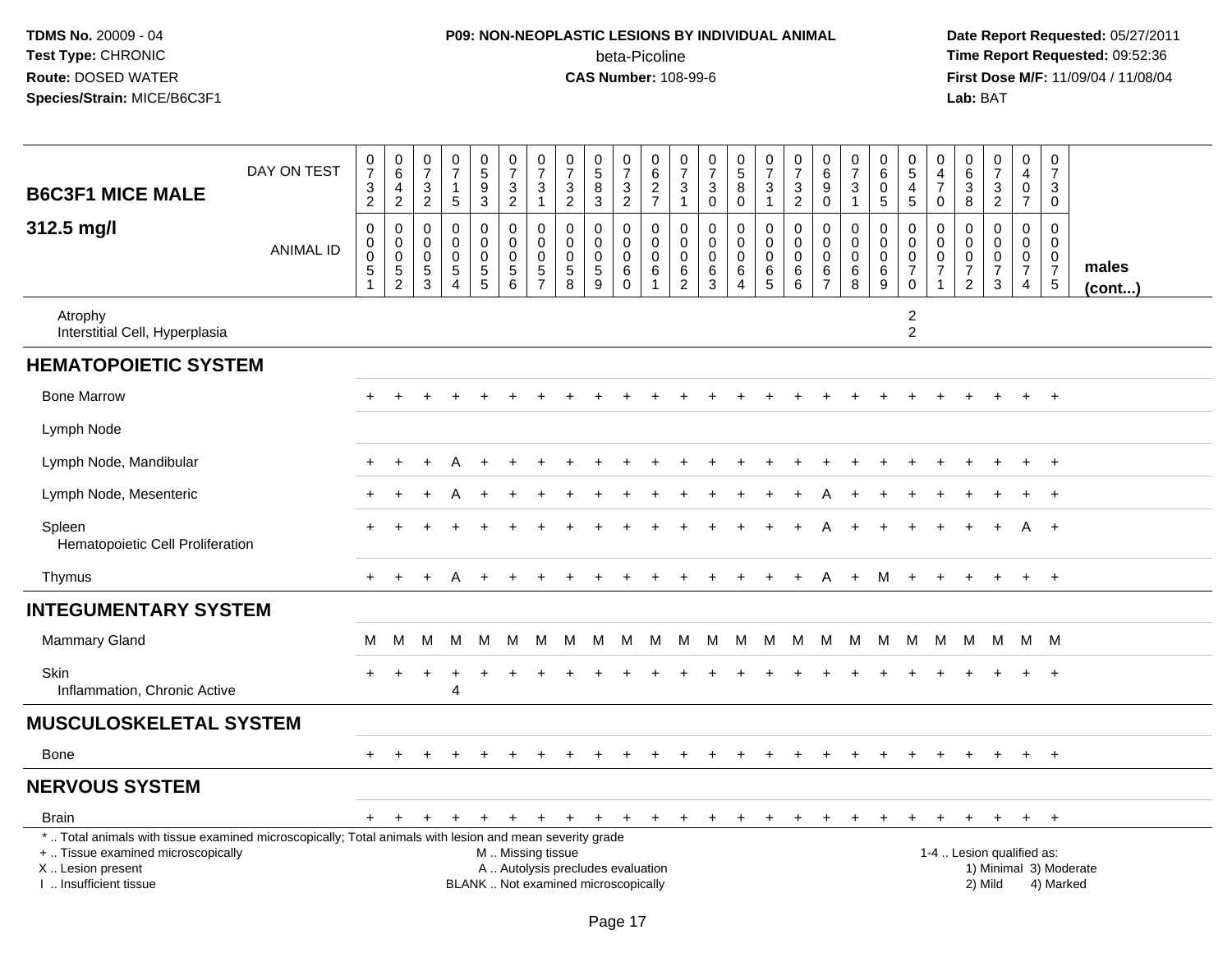#### **P09: NON-NEOPLASTIC LESIONS BY INDIVIDUAL ANIMAL** beta-Picoline**beta-Picoline**<br> **CAS Number:** 108-99-6<br> **CAS Number:** 108-99-6<br> **CAS Number:** 108-99-6

 **Date Report Requested:** 05/27/2011 **First Dose M/F:** 11/09/04 / 11/08/04 Lab: BAT **Lab:** BAT

| <b>B6C3F1 MICE MALE</b><br>312.5 mg/l                                                                                                                             | DAY ON TEST<br><b>ANIMAL ID</b> | $\frac{0}{7}$<br>$\frac{3}{2}$<br>$\pmb{0}$<br>$\pmb{0}$<br>$\mathbf 0$<br>$\overline{5}$ | $_{6}^{\rm 0}$<br>$\overline{4}$<br>$\overline{2}$<br>$\pmb{0}$<br>$\pmb{0}$<br>$\mathsf{O}\xspace$<br>$\,$ 5 $\,$<br>$\overline{2}$ | $\frac{0}{7}$<br>$\frac{3}{2}$<br>$\mathbf 0$<br>0<br>$\mathsf 0$<br>$\,$ 5 $\,$<br>$\mathbf{3}$ | $\begin{smallmatrix}0\\7\end{smallmatrix}$<br>$\mathbf{1}$<br>$\sqrt{5}$<br>$\mathbf 0$<br>$\ddot{\mathbf{0}}$<br>$\pmb{0}$<br>$\overline{5}$<br>$\boldsymbol{\Lambda}$ | $\begin{array}{c} 0 \\ 5 \end{array}$<br>9<br>$\overline{3}$<br>0<br>$\mathbf 0$<br>$\pmb{0}$<br>$\overline{5}$<br>5 | $\begin{array}{c} 0 \\ 7 \end{array}$<br>$\frac{3}{2}$<br>$\pmb{0}$<br>$\overline{0}$<br>$\mathbf 0$<br>$\overline{5}$<br>6 | $\frac{0}{7}$<br>3<br>$\mathbf 0$<br>0<br>$\Omega$<br>5<br>$\overline{7}$ | $\frac{0}{7}$<br>$\frac{3}{2}$<br>$\pmb{0}$<br>$\pmb{0}$<br>$\pmb{0}$<br>$\overline{5}$<br>8 | $\begin{array}{c} 0 \\ 5 \\ 8 \end{array}$<br>$\overline{3}$<br>0<br>$\pmb{0}$<br>$\pmb{0}$<br>5<br>9 | $\frac{0}{7}$<br>$\frac{3}{2}$<br>0<br>$\mathbf 0$<br>$\mathbf 0$<br>6<br>$\mathbf 0$ | 0627<br>$\mathbf 0$<br>$\mathbf 0$<br>$\mathbf 0$<br>$\,6\,$<br>$\overline{1}$ | $\frac{0}{7}$<br>$\ensuremath{\mathsf{3}}$<br>$\overline{1}$<br>0<br>0<br>$\mathbf 0$<br>6<br>$\overline{2}$ | $\begin{array}{c} 0 \\ 7 \end{array}$<br>$\sqrt{3}$<br>$\mathbf 0$<br>$\pmb{0}$<br>$\pmb{0}$<br>$\mathbf 0$<br>$\,6\,$<br>3 | $\begin{array}{c} 0 \\ 5 \end{array}$<br>8<br>$\pmb{0}$<br>$\mathbf 0$<br>$\mathbf 0$<br>$\mathbf 0$<br>6<br>$\overline{4}$ | $\frac{0}{7}$<br>$\frac{3}{1}$<br>$\pmb{0}$<br>$\ddot{\mathbf{0}}$<br>$\pmb{0}$<br>$6\phantom{a}$<br>5 | $\begin{array}{c} 0 \\ 7 \end{array}$<br>$\frac{3}{2}$<br>$\mathbf 0$<br>$\ddot{\mathbf{0}}$<br>$\mathsf{O}\xspace$<br>6<br>6 | $\begin{array}{c} 0 \\ 6 \end{array}$<br>$\boldsymbol{9}$<br>0<br>0<br>0<br>$\mathbf 0$<br>6<br>$\overline{7}$ | $\begin{array}{c} 0 \\ 7 \end{array}$<br>$\ensuremath{\mathsf{3}}$<br>$\mathbf{1}$<br>$\mathbf 0$<br>$\ddot{\mathbf{0}}$<br>$\mathbf 0$<br>$\,6\,$<br>8 | $\begin{array}{c} 0 \\ 6 \end{array}$<br>$\pmb{0}$<br>$\overline{5}$<br>0<br>$\mathbf 0$<br>$\mathbf 0$<br>$\,6$<br>9 | 0,5,4,5<br>$\boldsymbol{0}$<br>$\pmb{0}$<br>$\mathbf 0$<br>$\overline{7}$<br>$\mathbf 0$ | 0<br>4<br>$\overline{7}$<br>0<br>$\mathbf 0$<br>0<br>$\mathsf 0$<br>$\overline{7}$ | 0<br>6<br>3<br>8<br>0<br>$\mathbf 0$<br>$\mathbf 0$<br>$\frac{7}{2}$ | $\frac{0}{7}$<br>$\frac{3}{2}$<br>$\mathbf 0$<br>$\mathbf 0$<br>$\pmb{0}$<br>$\overline{7}$<br>3 | $\begin{smallmatrix}0\\4\end{smallmatrix}$<br>$\frac{0}{7}$<br>0<br>$\overline{0}$<br>$\begin{smallmatrix}0\\7\end{smallmatrix}$<br>4 | $\frac{0}{7}$<br>$\sqrt{3}$<br>$\mathbf 0$<br>0<br>$\mathbf 0$<br>$\mathbf 0$<br>$\overline{7}$<br>$5\phantom{.0}$ | males<br>$($ cont $)$ |
|-------------------------------------------------------------------------------------------------------------------------------------------------------------------|---------------------------------|-------------------------------------------------------------------------------------------|--------------------------------------------------------------------------------------------------------------------------------------|--------------------------------------------------------------------------------------------------|-------------------------------------------------------------------------------------------------------------------------------------------------------------------------|----------------------------------------------------------------------------------------------------------------------|-----------------------------------------------------------------------------------------------------------------------------|---------------------------------------------------------------------------|----------------------------------------------------------------------------------------------|-------------------------------------------------------------------------------------------------------|---------------------------------------------------------------------------------------|--------------------------------------------------------------------------------|--------------------------------------------------------------------------------------------------------------|-----------------------------------------------------------------------------------------------------------------------------|-----------------------------------------------------------------------------------------------------------------------------|--------------------------------------------------------------------------------------------------------|-------------------------------------------------------------------------------------------------------------------------------|----------------------------------------------------------------------------------------------------------------|---------------------------------------------------------------------------------------------------------------------------------------------------------|-----------------------------------------------------------------------------------------------------------------------|------------------------------------------------------------------------------------------|------------------------------------------------------------------------------------|----------------------------------------------------------------------|--------------------------------------------------------------------------------------------------|---------------------------------------------------------------------------------------------------------------------------------------|--------------------------------------------------------------------------------------------------------------------|-----------------------|
| Hemorrhage                                                                                                                                                        |                                 |                                                                                           |                                                                                                                                      |                                                                                                  |                                                                                                                                                                         |                                                                                                                      |                                                                                                                             |                                                                           |                                                                                              |                                                                                                       |                                                                                       |                                                                                |                                                                                                              |                                                                                                                             |                                                                                                                             |                                                                                                        |                                                                                                                               |                                                                                                                |                                                                                                                                                         |                                                                                                                       |                                                                                          |                                                                                    |                                                                      |                                                                                                  |                                                                                                                                       |                                                                                                                    |                       |
| <b>RESPIRATORY SYSTEM</b>                                                                                                                                         |                                 |                                                                                           |                                                                                                                                      |                                                                                                  |                                                                                                                                                                         |                                                                                                                      |                                                                                                                             |                                                                           |                                                                                              |                                                                                                       |                                                                                       |                                                                                |                                                                                                              |                                                                                                                             |                                                                                                                             |                                                                                                        |                                                                                                                               |                                                                                                                |                                                                                                                                                         |                                                                                                                       |                                                                                          |                                                                                    |                                                                      |                                                                                                  |                                                                                                                                       |                                                                                                                    |                       |
| Lung<br>Hemorrhage<br>Inflammation, Suppurative<br>Inflammation, Granulomatous<br>Alveolar Epithelium, Hyperplasia<br>Alveolus, Infiltration Cellular, Histiocyte |                                 |                                                                                           |                                                                                                                                      | $\mathbf{1}$                                                                                     |                                                                                                                                                                         |                                                                                                                      | $\overline{2}$                                                                                                              |                                                                           |                                                                                              |                                                                                                       |                                                                                       |                                                                                |                                                                                                              |                                                                                                                             |                                                                                                                             | 1                                                                                                      |                                                                                                                               |                                                                                                                |                                                                                                                                                         |                                                                                                                       |                                                                                          |                                                                                    |                                                                      | 3                                                                                                |                                                                                                                                       |                                                                                                                    |                       |
| Nose<br>Inflammation, Suppurative<br>Olfactory Epithelium, Atrophy<br>Olfactory Epithelium, Metaplasia, Respiratory<br>Respiratory Epithelium, Hyperplasia        |                                 |                                                                                           | $\overline{1}$                                                                                                                       |                                                                                                  |                                                                                                                                                                         | -1<br>$\overline{ }$                                                                                                 | 1<br>$\overline{2}$                                                                                                         | -1<br>$\overline{1}$                                                      |                                                                                              | $\mathbf{1}$                                                                                          | $\overline{\phantom{0}}$                                                              |                                                                                | 2<br>$\overline{\mathbf{1}}$                                                                                 |                                                                                                                             |                                                                                                                             | $\overline{2}$                                                                                         | $\overline{1}$                                                                                                                | 2                                                                                                              | $\overline{1}$                                                                                                                                          |                                                                                                                       | 2                                                                                        | $\mathbf{1}$                                                                       | $\mathcal{P}$                                                        |                                                                                                  |                                                                                                                                       |                                                                                                                    |                       |
| Pleura                                                                                                                                                            |                                 |                                                                                           |                                                                                                                                      |                                                                                                  |                                                                                                                                                                         |                                                                                                                      |                                                                                                                             |                                                                           |                                                                                              |                                                                                                       |                                                                                       |                                                                                |                                                                                                              |                                                                                                                             |                                                                                                                             |                                                                                                        |                                                                                                                               |                                                                                                                |                                                                                                                                                         |                                                                                                                       |                                                                                          |                                                                                    |                                                                      |                                                                                                  |                                                                                                                                       |                                                                                                                    |                       |
| Trachea                                                                                                                                                           |                                 |                                                                                           |                                                                                                                                      |                                                                                                  |                                                                                                                                                                         |                                                                                                                      |                                                                                                                             |                                                                           |                                                                                              |                                                                                                       |                                                                                       |                                                                                |                                                                                                              |                                                                                                                             |                                                                                                                             |                                                                                                        |                                                                                                                               |                                                                                                                |                                                                                                                                                         |                                                                                                                       |                                                                                          |                                                                                    |                                                                      | $+$                                                                                              | A +                                                                                                                                   |                                                                                                                    |                       |
| <b>SPECIAL SENSES SYSTEM</b>                                                                                                                                      |                                 |                                                                                           |                                                                                                                                      |                                                                                                  |                                                                                                                                                                         |                                                                                                                      |                                                                                                                             |                                                                           |                                                                                              |                                                                                                       |                                                                                       |                                                                                |                                                                                                              |                                                                                                                             |                                                                                                                             |                                                                                                        |                                                                                                                               |                                                                                                                |                                                                                                                                                         |                                                                                                                       |                                                                                          |                                                                                    |                                                                      |                                                                                                  |                                                                                                                                       |                                                                                                                    |                       |
| Eye<br>Degeneration                                                                                                                                               |                                 |                                                                                           |                                                                                                                                      |                                                                                                  |                                                                                                                                                                         |                                                                                                                      |                                                                                                                             |                                                                           |                                                                                              |                                                                                                       |                                                                                       |                                                                                |                                                                                                              |                                                                                                                             |                                                                                                                             |                                                                                                        |                                                                                                                               | А                                                                                                              |                                                                                                                                                         | A                                                                                                                     | $+$                                                                                      | $\mathsf{A}$                                                                       | $\mathsf{A}$                                                         | $+$                                                                                              | A +                                                                                                                                   |                                                                                                                    |                       |
| Harderian Gland<br>Hyperplasia                                                                                                                                    |                                 | $+$                                                                                       | $+$                                                                                                                                  | $+$                                                                                              | A                                                                                                                                                                       | $+$<br>$\overline{2}$                                                                                                |                                                                                                                             |                                                                           |                                                                                              |                                                                                                       |                                                                                       |                                                                                |                                                                                                              |                                                                                                                             |                                                                                                                             |                                                                                                        |                                                                                                                               |                                                                                                                |                                                                                                                                                         |                                                                                                                       |                                                                                          |                                                                                    |                                                                      |                                                                                                  |                                                                                                                                       | $+$                                                                                                                |                       |

### **URINARY SYSTEM**

\* .. Total animals with tissue examined microscopically; Total animals with lesion and mean severity grade

+ .. Tissue examined microscopically

X .. Lesion present

I .. Insufficient tissue

M .. Missing tissue

A .. Autolysis precludes evaluation

BLANK .. Not examined microscopically 2) Mild 4) Marked

1-4 .. Lesion qualified as:<br>1) Minimal 3) Moderate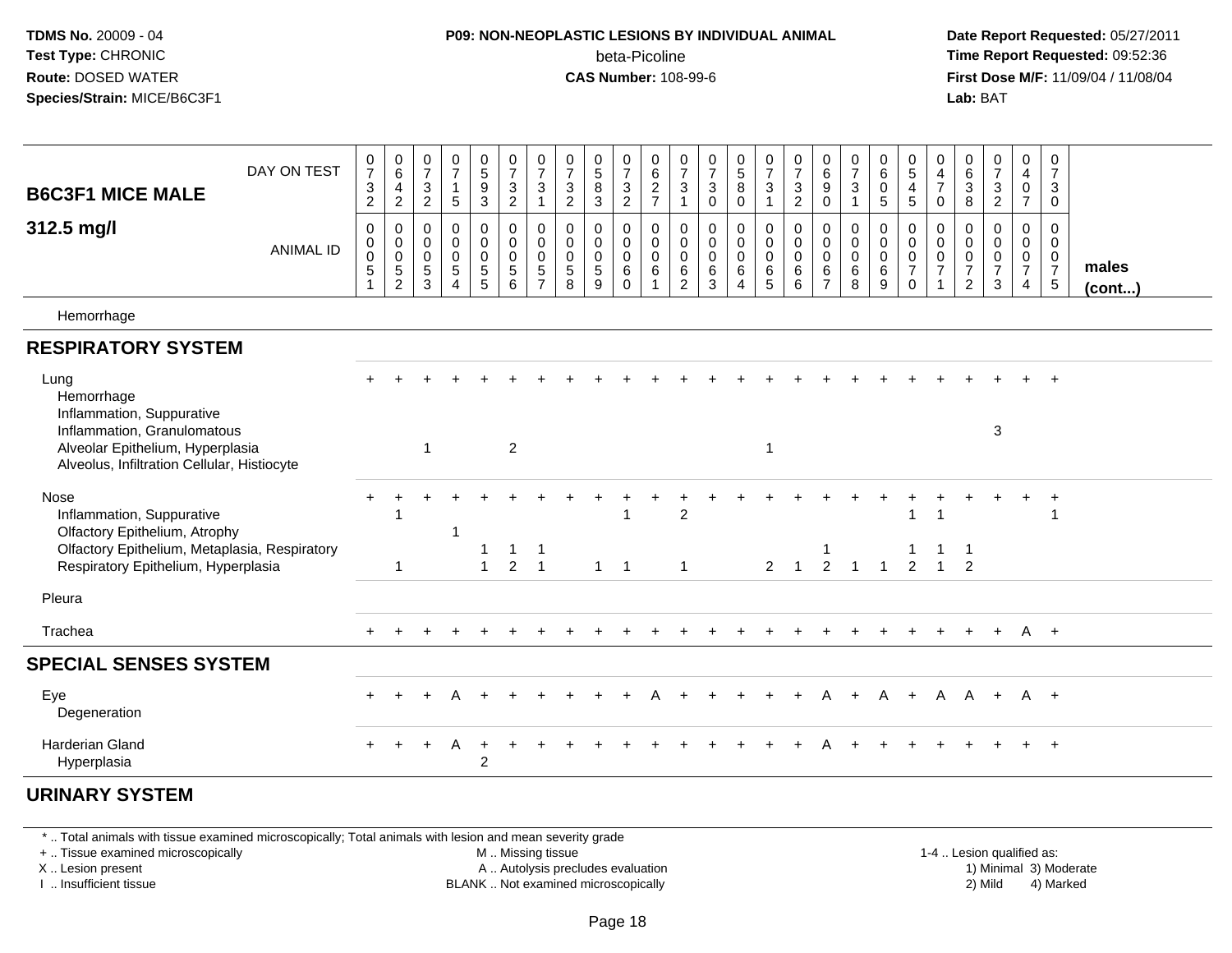#### **P09: NON-NEOPLASTIC LESIONS BY INDIVIDUAL ANIMAL** beta-Picoline**beta-Picoline**<br> **CAS Number:** 108-99-6<br> **CAS Number:** 108-99-6<br> **CAS Number:** 108-99-6

 **Date Report Requested:** 05/27/2011 **First Dose M/F:** 11/09/04 / 11/08/04<br>**Lab:** BAT **Lab:** BAT

| <b>B6C3F1 MICE MALE</b>                                                                            | DAY ON TEST      | $\frac{0}{7}$<br>$\sqrt{3}$<br>$\overline{c}$ | $\begin{array}{c} 0 \\ 6 \end{array}$<br>$\overline{4}$<br>$\overline{c}$ | $\boldsymbol{7}$<br>$\mathbf{3}$<br>$\overline{2}$                        | $\frac{0}{7}$<br>5                                                | $\begin{array}{c} 0 \\ 5 \end{array}$<br>9<br>3 | $\frac{0}{7}$<br>$\sqrt{3}$<br>$\overline{2}$                    | $\frac{0}{7}$<br>3                                              | $\overline{\mathcal{I}}$<br>$\ensuremath{\mathsf{3}}$<br>2     | $\begin{array}{c} 0 \\ 5 \end{array}$<br>8<br>3 | $\begin{array}{c} 0 \\ 7 \\ 3 \end{array}$<br>$\overline{2}$ | $_{6}^{\rm 0}$<br>$\boldsymbol{2}$<br>$\overline{ }$ | $\frac{0}{7}$<br>$\mathbf{3}$ | $\begin{array}{c} 0 \\ 7 \\ 3 \end{array}$<br>$\mathbf 0$      | $\begin{smallmatrix}0\5\8\end{smallmatrix}$<br>$\Omega$ | $\frac{0}{7}$<br>$\sqrt{3}$                                   | $\frac{0}{7}$<br>$\ensuremath{\mathsf{3}}$<br>$\overline{c}$ | 6<br>$\boldsymbol{9}$<br>$\Omega$          | $\begin{array}{c} 0 \\ 7 \\ 3 \end{array}$  | $\begin{matrix} 0 \ 6 \ 0 \end{matrix}$<br>5 | 0<br>$\overline{5}$<br>4<br>5                                                 | $\frac{4}{7}$<br>$\Omega$                     | $\begin{matrix} 0 \\ 6 \\ 3 \end{matrix}$<br>8                                  | $\frac{0}{7}$<br>$\sqrt{3}$<br>$\overline{c}$ | $\begin{smallmatrix}0\0\4\end{smallmatrix}$<br>$\mathbf 0$<br>$\overline{7}$                                 | 0<br>$\overline{7}$<br>$\sqrt{3}$<br>$\mathbf 0$ |                       |
|----------------------------------------------------------------------------------------------------|------------------|-----------------------------------------------|---------------------------------------------------------------------------|---------------------------------------------------------------------------|-------------------------------------------------------------------|-------------------------------------------------|------------------------------------------------------------------|-----------------------------------------------------------------|----------------------------------------------------------------|-------------------------------------------------|--------------------------------------------------------------|------------------------------------------------------|-------------------------------|----------------------------------------------------------------|---------------------------------------------------------|---------------------------------------------------------------|--------------------------------------------------------------|--------------------------------------------|---------------------------------------------|----------------------------------------------|-------------------------------------------------------------------------------|-----------------------------------------------|---------------------------------------------------------------------------------|-----------------------------------------------|--------------------------------------------------------------------------------------------------------------|--------------------------------------------------|-----------------------|
| 312.5 mg/l                                                                                         | <b>ANIMAL ID</b> | 0<br>0<br>$\pmb{0}$<br>$\overline{5}$         | 0<br>$\mathbf 0$<br>$\pmb{0}$<br>5<br>2                                   | $\boldsymbol{0}$<br>$\boldsymbol{0}$<br>$\overline{0}$<br>$\sqrt{5}$<br>3 | $\begin{smallmatrix}0\0\0\0\5\end{smallmatrix}$<br>$\overline{4}$ | $_{0}^{0}$<br>0<br>5<br>5                       | $_{\rm 0}^{\rm 0}$<br>$\pmb{0}$<br>$\sqrt{5}$<br>$6\phantom{1}6$ | $_{\rm 0}^{\rm 0}$<br>$\pmb{0}$<br>$\sqrt{5}$<br>$\overline{ }$ | $\boldsymbol{0}$<br>$\pmb{0}$<br>$\pmb{0}$<br>$\mathbf 5$<br>8 | 0<br>0<br>0<br>5<br>9                           | 0<br>$\overline{0}$<br>0<br>6<br>$\Omega$                    | 0<br>$\mathbf 0$<br>$\mathbf 0$<br>6                 | 0<br>0<br>0<br>0<br>0<br>2    | $\begin{matrix} 0 \\ 0 \\ 0 \\ 6 \end{matrix}$<br>$\mathbf{3}$ | $_{0}^{0}$<br>$\mathbf 0$<br>$\,6\,$<br>$\overline{4}$  | $\begin{smallmatrix}0\\0\\0\end{smallmatrix}$<br>$\,6\,$<br>5 | $\begin{smallmatrix}0\0\0\0\end{smallmatrix}$<br>6<br>6      | 0<br>0<br>$\pmb{0}$<br>6<br>$\overline{ }$ | 0<br>$\pmb{0}$<br>$\pmb{0}$<br>$\,6\,$<br>8 | 0<br>$\mathsf 0$<br>$\pmb{0}$<br>6<br>9      | $\mathbf 0$<br>$\boldsymbol{0}$<br>$\pmb{0}$<br>$\overline{7}$<br>$\mathbf 0$ | 0<br>$\pmb{0}$<br>$\pmb{0}$<br>$\overline{7}$ | 0<br>$\begin{matrix} 0 \\ 0 \end{matrix}$<br>$\boldsymbol{7}$<br>$\overline{2}$ | $_0^0$<br>$\pmb{0}$<br>$\overline{ }$<br>3    | $\begin{smallmatrix} 0\\0 \end{smallmatrix}$<br>$\begin{smallmatrix}0\\7\end{smallmatrix}$<br>$\overline{4}$ | 0<br>$\mathbf 0$<br>$\frac{0}{7}$<br>$\sqrt{5}$  | males<br>$($ cont $)$ |
| Kidney<br>Hydronephrosis<br>Infarct<br>Metaplasia, Osseous                                         |                  |                                               |                                                                           |                                                                           |                                                                   |                                                 |                                                                  |                                                                 |                                                                |                                                 |                                                              |                                                      |                               |                                                                |                                                         |                                                               |                                                              |                                            |                                             |                                              |                                                                               |                                               |                                                                                 |                                               | $\ddot{}$                                                                                                    | $+$                                              |                       |
| Mineralization<br>Nephropathy<br>Artery, Inflammation, Chronic Active<br>Renal Tubule, Hypertrophy |                  | $\overline{2}$                                | 3                                                                         |                                                                           |                                                                   |                                                 |                                                                  |                                                                 |                                                                |                                                 | 2                                                            |                                                      | $\overline{2}$                | 3<br>3                                                         | $\overline{1}$                                          | 2                                                             | $\overline{1}$                                               |                                            | $\mathbf{3}$                                | $\mathbf{3}$                                 | 2                                                                             |                                               | $\overline{2}$                                                                  | $\mathcal{P}$                                 | $\sim$                                                                                                       |                                                  |                       |
| Urethra<br>Inflammation, Suppurative                                                               |                  |                                               |                                                                           |                                                                           |                                                                   |                                                 |                                                                  |                                                                 |                                                                |                                                 |                                                              |                                                      |                               |                                                                |                                                         |                                                               |                                                              |                                            |                                             |                                              | $+$<br>$\overline{2}$                                                         | $\overline{ }$<br>3                           |                                                                                 |                                               |                                                                                                              |                                                  |                       |
| <b>Urinary Bladder</b><br>Hemorrhage                                                               |                  |                                               |                                                                           |                                                                           | A                                                                 | $\div$                                          |                                                                  |                                                                 |                                                                |                                                 |                                                              |                                                      |                               |                                                                |                                                         |                                                               | $\ddot{}$                                                    | A                                          |                                             | $+$                                          | $+$                                                                           | $\mathsf{A}$                                  | $+$                                                                             | $+$                                           | A +                                                                                                          |                                                  |                       |

\* .. Total animals with tissue examined microscopically; Total animals with lesion and mean severity grade

+ .. Tissue examined microscopically

X .. Lesion present

I .. Insufficient tissue

 M .. Missing tissueLesion present A .. Autolysis precludes evaluation 1) Minimal 3) Moderate

BLANK .. Not examined microscopically 2) Mild 4) Marked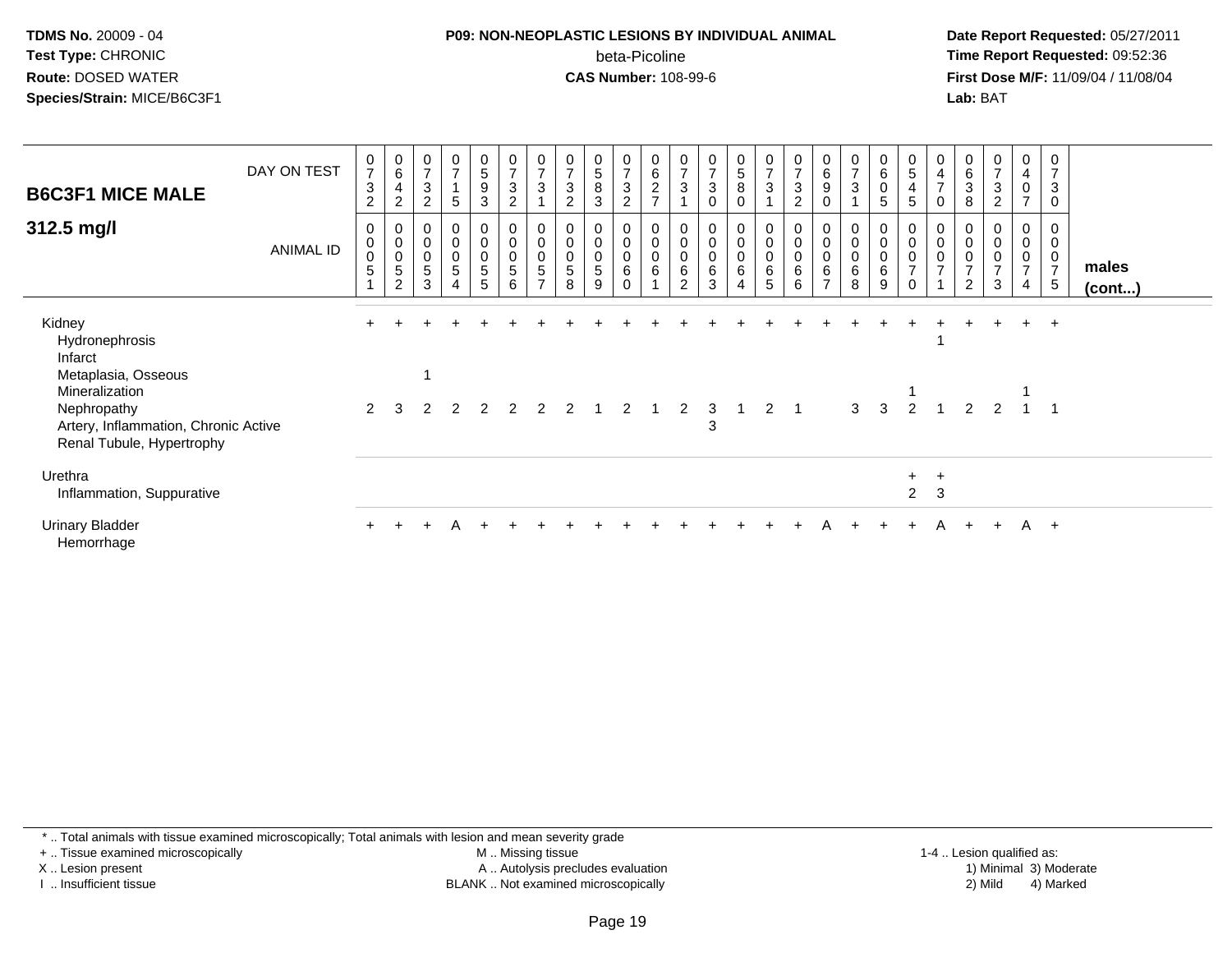### **P09: NON-NEOPLASTIC LESIONS BY INDIVIDUAL ANIMAL** beta-Picoline**beta-Picoline**<br> **CAS Number:** 108-99-6<br> **CAS Number:** 108-99-6<br> **CAS Number:** 108-99-6

 **Date Report Requested:** 05/27/2011 **First Dose M/F:** 11/09/04 / 11/08/04<br>Lab: BAT **Lab:** BAT

| <b>B6C3F1 MICE MALE</b>                                                                                                                                        | DAY ON TEST      | $\frac{0}{7}$<br>$\ensuremath{\mathsf{3}}$<br>$\overline{c}$   | $\frac{0}{7}$<br>$\ensuremath{\mathsf{3}}$<br>$\mathbf{1}$                  | $\frac{0}{7}$<br>3<br>$\mathbf{1}$                               | 0<br>$\overline{7}$<br>$\mathbf{3}$<br>$\overline{2}$ | $_{6}^{\rm 0}$<br>$\frac{2}{7}$                                | $\begin{array}{c} 0 \\ 7 \end{array}$<br>$\sqrt{3}$<br>$\boldsymbol{2}$ | $\frac{0}{7}$<br>$\frac{3}{2}$                        | $_{6}^{\rm 0}$<br>1<br>$\overline{4}$               | $\frac{0}{7}$<br>$\mathbf{3}$<br>$\overline{1}$            | $\frac{0}{7}$<br>3<br>$\mathbf{1}$                     | $\begin{array}{c} 0 \\ 5 \end{array}$<br>8<br>$\overline{5}$ | $\frac{0}{7}$<br>$\frac{3}{2}$                 | 0<br>$\overline{7}$<br>0<br>$\overline{4}$                | $\pmb{0}$<br>$\,6\,$<br>$\frac{2}{7}$                 | $\frac{0}{7}$<br>$\sqrt{3}$<br>$\overline{2}$                         | $\begin{array}{c} 0 \\ 5 \end{array}$<br>$\mathbf{1}$<br>$\overline{2}$               | $\begin{array}{c} 0 \\ 5 \end{array}$<br>$\boldsymbol{9}$<br>$\mathbf{3}$ | $\begin{array}{c} 0 \\ 7 \end{array}$<br>$\frac{3}{2}$     | $\begin{array}{c} 0 \\ 6 \end{array}$<br>$\overline{7}$<br>$\sqrt{5}$ | $\frac{0}{7}$<br>$\frac{2}{2}$                                        | $\frac{0}{7}$<br>0<br>$\overline{2}$                   | $\frac{0}{7}$<br>3<br>$\mathbf{1}$                         | $_{6}^{\rm 0}$<br>$\ensuremath{\mathsf{3}}$<br>$\overline{c}$ | $\begin{array}{c} 0 \\ 6 \end{array}$<br>$\overline{2}$<br>$\mathbf{1}$   | $\frac{0}{7}$<br>$\ensuremath{\mathsf{3}}$<br>$\sqrt{2}$           |              |                                                                    |  |
|----------------------------------------------------------------------------------------------------------------------------------------------------------------|------------------|----------------------------------------------------------------|-----------------------------------------------------------------------------|------------------------------------------------------------------|-------------------------------------------------------|----------------------------------------------------------------|-------------------------------------------------------------------------|-------------------------------------------------------|-----------------------------------------------------|------------------------------------------------------------|--------------------------------------------------------|--------------------------------------------------------------|------------------------------------------------|-----------------------------------------------------------|-------------------------------------------------------|-----------------------------------------------------------------------|---------------------------------------------------------------------------------------|---------------------------------------------------------------------------|------------------------------------------------------------|-----------------------------------------------------------------------|-----------------------------------------------------------------------|--------------------------------------------------------|------------------------------------------------------------|---------------------------------------------------------------|---------------------------------------------------------------------------|--------------------------------------------------------------------|--------------|--------------------------------------------------------------------|--|
| 312.5 mg/l                                                                                                                                                     | <b>ANIMAL ID</b> | $\mathbf 0$<br>$\pmb{0}$<br>$\mathbf 0$<br>$\overline{7}$<br>6 | $\pmb{0}$<br>$\pmb{0}$<br>$\mathbf 0$<br>$\boldsymbol{7}$<br>$\overline{7}$ | $\mathbf 0$<br>$\mathbf 0$<br>$\mathbf 0$<br>$\overline{7}$<br>8 | 0<br>$\pmb{0}$<br>$\pmb{0}$<br>$\boldsymbol{7}$<br>9  | $\mathbf 0$<br>$\pmb{0}$<br>$\pmb{0}$<br>$\, 8$<br>$\mathbf 0$ | 0<br>$\mathsf{O}\xspace$<br>$\pmb{0}$<br>$\bf 8$<br>$\overline{1}$      | $\pmb{0}$<br>$\pmb{0}$<br>$\pmb{0}$<br>$\frac{8}{2}$  | $\mathbf 0$<br>$\mathbf 0$<br>$\mathbf 0$<br>8<br>3 | 0<br>$\pmb{0}$<br>$\mathbf 0$<br>$\bf 8$<br>$\overline{4}$ | 0<br>$\mathsf{O}\xspace$<br>$\pmb{0}$<br>$\frac{8}{5}$ | 0<br>$\mathbf 0$<br>$\mathbf 0$<br>$\bf 8$<br>$6^{\circ}$    | $\mathbf 0$<br>$\overline{0}$<br>$\frac{8}{7}$ | $\mathbf 0$<br>$\mathbf 0$<br>$\mathbf 0$<br>$\bf 8$<br>8 | $\mathbf 0$<br>$\pmb{0}$<br>$\pmb{0}$<br>$\bf 8$<br>9 | $\mathbf 0$<br>$\pmb{0}$<br>$\pmb{0}$<br>$\boldsymbol{9}$<br>$\Omega$ | $\mathsf 0$<br>$\pmb{0}$<br>$\mathsf{O}\xspace$<br>$\boldsymbol{9}$<br>$\overline{1}$ | $\pmb{0}$<br>$\pmb{0}$<br>$\pmb{0}$<br>$\frac{9}{2}$                      | $\mathbf 0$<br>$\mathbf 0$<br>$\mathbf 0$<br>$\frac{9}{3}$ | $\pmb{0}$<br>$\pmb{0}$<br>$\mathbf 0$<br>$9\,$<br>$\overline{4}$      | 0<br>$\mathbf 0$<br>$\mathbf 0$<br>$\boldsymbol{9}$<br>$\overline{5}$ | 0<br>$\mathbf 0$<br>$\pmb{0}$<br>$\boldsymbol{9}$<br>6 | $\mathbf 0$<br>$\mathbf 0$<br>$\mathbf 0$<br>$\frac{9}{7}$ | 0<br>$\mathsf 0$<br>$\mathsf{O}\xspace$<br>$\frac{9}{8}$      | $\pmb{0}$<br>$\pmb{0}$<br>$\pmb{0}$<br>$\boldsymbol{9}$<br>$\overline{9}$ | $\pmb{0}$<br>$\pmb{0}$<br>$\mathbf{1}$<br>$\pmb{0}$<br>$\mathbf 0$ | * TOTALS     |                                                                    |  |
| <b>ALIMENTARY SYSTEM</b>                                                                                                                                       |                  |                                                                |                                                                             |                                                                  |                                                       |                                                                |                                                                         |                                                       |                                                     |                                                            |                                                        |                                                              |                                                |                                                           |                                                       |                                                                       |                                                                                       |                                                                           |                                                            |                                                                       |                                                                       |                                                        |                                                            |                                                               |                                                                           |                                                                    |              |                                                                    |  |
| Esophagus                                                                                                                                                      |                  | ÷                                                              |                                                                             |                                                                  |                                                       |                                                                |                                                                         |                                                       |                                                     |                                                            |                                                        |                                                              |                                                |                                                           |                                                       |                                                                       |                                                                                       |                                                                           |                                                            |                                                                       |                                                                       |                                                        |                                                            |                                                               |                                                                           |                                                                    | 50           |                                                                    |  |
| Gallbladder<br>Degeneration, Hyaline                                                                                                                           |                  |                                                                |                                                                             |                                                                  |                                                       |                                                                |                                                                         |                                                       |                                                     |                                                            |                                                        |                                                              |                                                |                                                           |                                                       |                                                                       |                                                                                       |                                                                           |                                                            |                                                                       |                                                                       |                                                        |                                                            | A                                                             | A                                                                         | $+$                                                                | 33           | $1 \quad 3.0$                                                      |  |
| Intestine Large, Cecum                                                                                                                                         |                  |                                                                |                                                                             |                                                                  |                                                       |                                                                |                                                                         |                                                       |                                                     |                                                            |                                                        |                                                              |                                                | A                                                         | A                                                     | $\ddot{}$                                                             | A                                                                                     | $\ddot{+}$                                                                |                                                            |                                                                       | $\div$                                                                |                                                        |                                                            |                                                               | A                                                                         | $+$                                                                | 34           |                                                                    |  |
| Intestine Large, Colon                                                                                                                                         |                  |                                                                |                                                                             |                                                                  |                                                       |                                                                |                                                                         |                                                       |                                                     |                                                            |                                                        |                                                              |                                                |                                                           |                                                       | $\ddot{}$                                                             | A                                                                                     |                                                                           |                                                            |                                                                       |                                                                       |                                                        |                                                            |                                                               | A                                                                         | $+$                                                                | 40           |                                                                    |  |
| Intestine Large, Rectum                                                                                                                                        |                  | $\div$                                                         |                                                                             |                                                                  |                                                       |                                                                |                                                                         |                                                       |                                                     |                                                            |                                                        |                                                              |                                                |                                                           |                                                       | $\ddot{}$                                                             | A                                                                                     | $\ddot{}$                                                                 |                                                            |                                                                       |                                                                       |                                                        |                                                            |                                                               | A                                                                         | $+$                                                                | 38           |                                                                    |  |
| Intestine Small, Duodenum                                                                                                                                      |                  | ÷                                                              |                                                                             |                                                                  |                                                       |                                                                |                                                                         |                                                       |                                                     |                                                            |                                                        |                                                              |                                                | A                                                         | A                                                     | $+$                                                                   | A                                                                                     | A                                                                         | $+$                                                        |                                                                       | A                                                                     | A                                                      | $\ddot{}$                                                  | A                                                             | A                                                                         | $+$                                                                | 31           |                                                                    |  |
| Intestine Small, Ileum                                                                                                                                         |                  | $\div$                                                         |                                                                             |                                                                  |                                                       |                                                                |                                                                         |                                                       |                                                     |                                                            |                                                        |                                                              |                                                | A                                                         | A                                                     | $\ddot{}$                                                             | A                                                                                     | $+$                                                                       |                                                            |                                                                       |                                                                       |                                                        |                                                            |                                                               | A                                                                         | $+$                                                                | 35           |                                                                    |  |
| Intestine Small, Jejunum<br>Peyer's Patch, Hyperplasia, Lymphoid                                                                                               |                  | $+$                                                            |                                                                             |                                                                  |                                                       |                                                                |                                                                         |                                                       |                                                     |                                                            |                                                        | $\ddot{}$                                                    | $\ddot{}$                                      | A                                                         | A                                                     | $+$                                                                   | A                                                                                     | $\ddot{}$                                                                 | $+$                                                        | $\ddot{}$                                                             | A                                                                     | A                                                      | $+$                                                        | $\mathsf{A}$                                                  | $\mathsf{A}$                                                              | $+$                                                                | 32           | $1 \quad 3.0$                                                      |  |
| Liver<br>Angiectasis<br><b>Basophilic Focus</b><br><b>Clear Cell Focus</b><br><b>Eosinophilic Focus</b><br>Fatty Change<br><b>Mixed Cell Focus</b><br>Necrosis |                  | $+$<br>X<br>$\mathsf{X}$                                       |                                                                             | $\ensuremath{\mathsf{3}}$<br>$\sf X$                             | X<br>$\pmb{\times}$                                   | $\overline{1}$                                                 | X                                                                       | $\mathsf{X}$<br>$\times$<br>$\boldsymbol{\mathsf{X}}$ |                                                     |                                                            | $X$ $X$                                                |                                                              | X                                              | $\boldsymbol{\mathsf{X}}$                                 |                                                       | X                                                                     | 3<br>$\mathsf X$                                                                      | $\pmb{\times}$<br>$\overline{4}$                                          | X                                                          | 4                                                                     |                                                                       | X                                                      | $\mathsf X$                                                | X                                                             | 3                                                                         | $\ddot{}$<br>$\overline{2}$<br>X<br>$\times$                       | 50           | 2.3<br>3<br>12<br>19<br>16<br>$\mathbf{1}$<br>3.0<br>4<br>6<br>3.0 |  |
| Mesentery                                                                                                                                                      |                  |                                                                |                                                                             |                                                                  |                                                       |                                                                |                                                                         |                                                       |                                                     |                                                            |                                                        |                                                              |                                                |                                                           |                                                       |                                                                       |                                                                                       |                                                                           |                                                            |                                                                       |                                                                       |                                                        | $\ddot{}$                                                  |                                                               |                                                                           |                                                                    | $\mathbf{1}$ |                                                                    |  |
| *  Total animals with tissue examined microscopically; Total animals with lesion and mean severity grade                                                       |                  |                                                                |                                                                             |                                                                  |                                                       |                                                                |                                                                         |                                                       |                                                     |                                                            |                                                        |                                                              |                                                |                                                           |                                                       |                                                                       |                                                                                       |                                                                           |                                                            |                                                                       |                                                                       |                                                        |                                                            |                                                               |                                                                           |                                                                    |              |                                                                    |  |

+ .. Tissue examined microscopically

X .. Lesion present

I .. Insufficient tissue

M .. Missing tissue

BLANK .. Not examined microscopically

1-4 .. Lesion qualified as:<br>1) Minimal 3) Moderate A .. Autolysis precludes evaluation 19 and 10 minimal 3) Moderate 1 and 20 minimal 3) Moderate 19 minimal 3) Moderat<br>19 and 19 and 19 and 19 and 19 and 19 and 19 and 19 and 19 and 19 and 19 and 19 and 19 and 19 and 19 and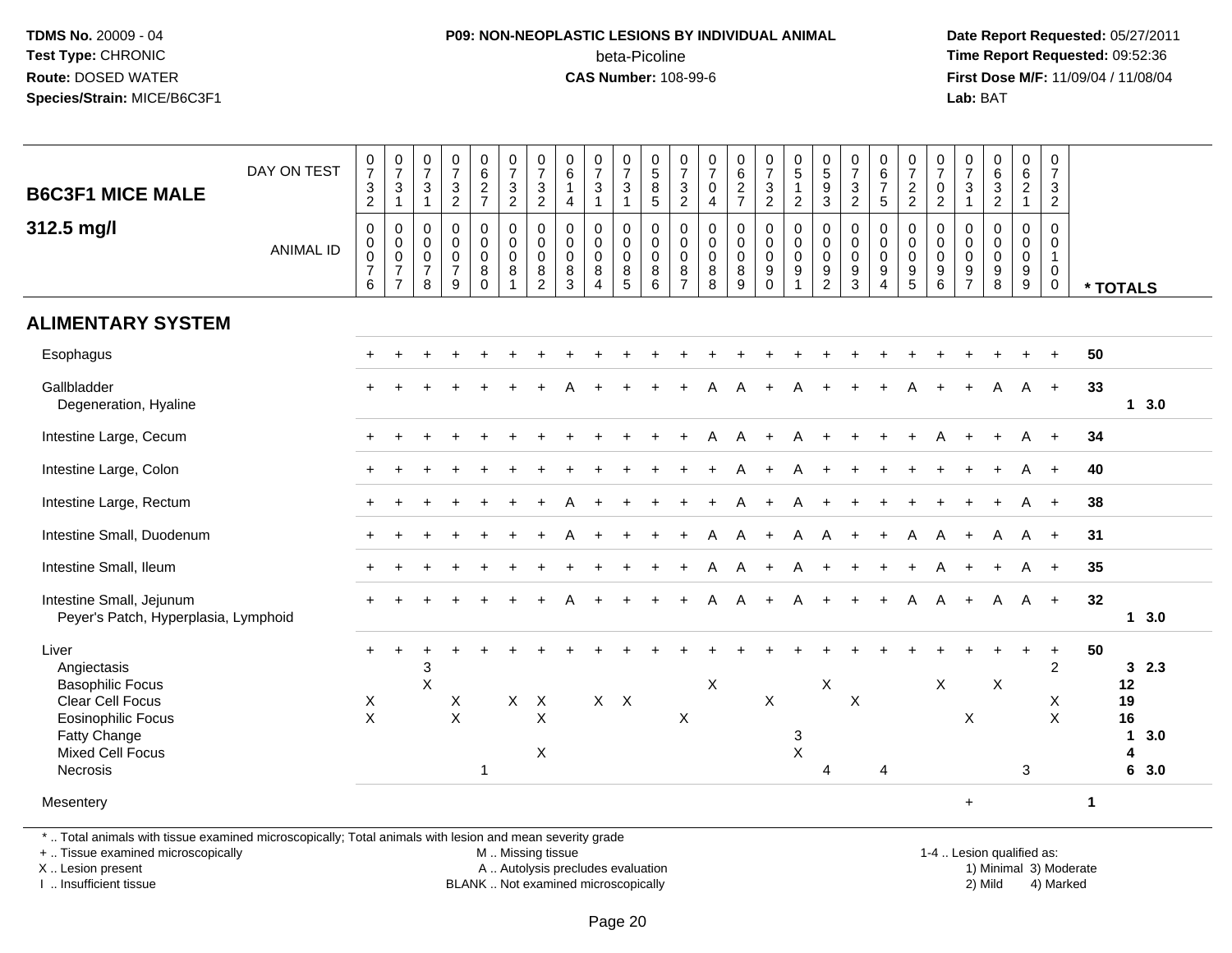# **P09: NON-NEOPLASTIC LESIONS BY INDIVIDUAL ANIMAL**beta-Picoline<br>CAS Number: 108-99-6

 **Date Report Requested:** 05/27/2011 **Time Report Requested:** 09:52:36 **First Dose M/F:** 11/09/04 / 11/08/04<br>Lab: BAT **Lab:** BAT

| <b>B6C3F1 MICE MALE</b>                                                                                                                        | DAY ON TEST      | $\frac{0}{7}$<br>$\ensuremath{\mathsf{3}}$<br>$\overline{2}$        | $\begin{array}{c} 0 \\ 7 \end{array}$<br>3<br>$\mathbf{1}$          | $\frac{0}{7}$<br>$\sqrt{3}$<br>$\mathbf{1}$            | $\begin{array}{c} 0 \\ 7 \end{array}$<br>$\frac{3}{2}$         | $_{\rm 6}^{\rm 0}$<br>$\overline{2}$<br>$\overline{7}$ | $\pmb{0}$<br>$\overline{7}$<br>$\ensuremath{\mathsf{3}}$<br>$\overline{2}$ | $\frac{0}{7}$<br>$\ensuremath{\mathsf{3}}$<br>$\overline{2}$ | 0<br>$6\phantom{a}$<br>$\mathbf{1}$<br>$\overline{4}$ | $\frac{0}{7}$<br>$\ensuremath{\mathsf{3}}$                     | $\begin{array}{c} 0 \\ 7 \end{array}$<br>$\ensuremath{\mathsf{3}}$<br>$\mathbf{1}$ | 0<br>$\overline{5}$<br>$\, 8$<br>$\overline{5}$     | 0<br>$\overline{7}$<br>$\sqrt{3}$<br>$\sqrt{2}$                  | $\frac{0}{7}$<br>$\pmb{0}$<br>$\overline{\mathbf{4}}$ | 0<br>6<br>2<br>$\overline{7}$   | $\frac{0}{7}$<br>$\ensuremath{\mathsf{3}}$<br>$\overline{2}$               | $\begin{array}{c} 0 \\ 5 \end{array}$<br>$\mathbf{1}$<br>$\overline{2}$ | $\begin{array}{c} 0 \\ 5 \end{array}$<br>$\boldsymbol{9}$<br>$\mathfrak{Z}$ | 0<br>$\overline{7}$<br>$\mathbf{3}$<br>$\overline{2}$ | 0<br>$\overline{6}$<br>$\overline{7}$<br>5   | 0<br>$\overline{7}$<br>$\frac{2}{2}$                                | $\frac{0}{7}$<br>$\,0\,$<br>$\overline{2}$             | $\begin{array}{c} 0 \\ 7 \end{array}$<br>$\mathbf{3}$<br>$\mathbf{1}$ | $\begin{array}{c} 0 \\ 6 \end{array}$<br>$\ensuremath{\mathsf{3}}$<br>$\sqrt{2}$ | $\begin{array}{c} 0 \\ 6 \end{array}$<br>$\overline{2}$<br>$\mathbf{1}$ | 0<br>$\overline{7}$<br>3<br>$\overline{c}$                               |    |                             |                                  |
|------------------------------------------------------------------------------------------------------------------------------------------------|------------------|---------------------------------------------------------------------|---------------------------------------------------------------------|--------------------------------------------------------|----------------------------------------------------------------|--------------------------------------------------------|----------------------------------------------------------------------------|--------------------------------------------------------------|-------------------------------------------------------|----------------------------------------------------------------|------------------------------------------------------------------------------------|-----------------------------------------------------|------------------------------------------------------------------|-------------------------------------------------------|---------------------------------|----------------------------------------------------------------------------|-------------------------------------------------------------------------|-----------------------------------------------------------------------------|-------------------------------------------------------|----------------------------------------------|---------------------------------------------------------------------|--------------------------------------------------------|-----------------------------------------------------------------------|----------------------------------------------------------------------------------|-------------------------------------------------------------------------|--------------------------------------------------------------------------|----|-----------------------------|----------------------------------|
| 312.5 mg/l                                                                                                                                     | <b>ANIMAL ID</b> | $\pmb{0}$<br>$_{\rm 0}^{\rm 0}$<br>$\overline{7}$<br>$6\phantom{1}$ | 0<br>$\mathbf 0$<br>$\mathbf 0$<br>$\overline{7}$<br>$\overline{7}$ | $\mathbf 0$<br>$\mathbf 0$<br>0<br>$\overline{7}$<br>8 | $\mathbf 0$<br>$\mathbf 0$<br>$\pmb{0}$<br>$\overline{7}$<br>9 | 0<br>$\boldsymbol{0}$<br>0<br>8<br>$\Omega$            | $\pmb{0}$<br>$\mathbf 0$<br>$\mathbf 0$<br>8<br>$\mathbf{1}$               | 0<br>0<br>$\mathbf 0$<br>8<br>$\overline{2}$                 | $\Omega$<br>$\mathbf 0$<br>$\mathbf 0$<br>8<br>3      | $\mathbf 0$<br>$\mathbf 0$<br>0<br>8<br>$\boldsymbol{\Lambda}$ | $\mathbf 0$<br>$\mathbf 0$<br>$\mathbf 0$<br>$\bf 8$<br>$\overline{5}$             | $\mathbf 0$<br>$\mathbf 0$<br>$\mathbf 0$<br>8<br>6 | $\mathbf 0$<br>$\mathbf 0$<br>$\mathbf 0$<br>8<br>$\overline{7}$ | $\mathbf 0$<br>$\mathbf 0$<br>$\mathbf 0$<br>8<br>8   | 0<br>$\mathbf 0$<br>0<br>8<br>9 | 0<br>$\mathbf 0$<br>$\mathbf 0$<br>$\boldsymbol{9}$<br>$\ddot{\mathbf{0}}$ | $\pmb{0}$<br>$\pmb{0}$<br>$\pmb{0}$<br>$\boldsymbol{9}$<br>$\mathbf{1}$ | $\mathbf 0$<br>$\mathbf 0$<br>0<br>9<br>$\overline{2}$                      | $\mathbf 0$<br>$\Omega$<br>$\mathbf 0$<br>9<br>3      | 0<br>$\mathbf 0$<br>0<br>9<br>$\overline{4}$ | 0<br>$\mathsf 0$<br>$\pmb{0}$<br>$\boldsymbol{9}$<br>$\overline{5}$ | $\mathbf 0$<br>0<br>$\pmb{0}$<br>$\boldsymbol{9}$<br>6 | $\mathbf 0$<br>$\Omega$<br>0<br>$\frac{9}{7}$                         | $\mathbf 0$<br>$\Omega$<br>$\mathbf 0$<br>$9\,$<br>8                             | 0<br>0<br>$\mathbf 0$<br>$\boldsymbol{9}$<br>$\overline{9}$             | $\mathbf 0$<br>$\mathbf 0$<br>$\mathbf{1}$<br>$\mathbf 0$<br>$\mathbf 0$ |    | <b>* TOTALS</b>             |                                  |
| Pancreas                                                                                                                                       |                  |                                                                     |                                                                     |                                                        |                                                                |                                                        |                                                                            |                                                              |                                                       |                                                                |                                                                                    |                                                     |                                                                  |                                                       |                                 |                                                                            |                                                                         |                                                                             |                                                       |                                              |                                                                     |                                                        |                                                                       |                                                                                  |                                                                         |                                                                          | 48 |                             |                                  |
| Salivary Glands                                                                                                                                |                  |                                                                     |                                                                     |                                                        |                                                                |                                                        |                                                                            |                                                              |                                                       |                                                                |                                                                                    |                                                     |                                                                  |                                                       |                                 |                                                                            |                                                                         |                                                                             |                                                       |                                              |                                                                     |                                                        |                                                                       |                                                                                  |                                                                         | $\ddot{}$                                                                | 50 |                             |                                  |
| Stomach, Forestomach<br>Hyperplasia, Squamous<br>Ulcer                                                                                         |                  | $+$                                                                 | $\ddot{}$<br>3                                                      |                                                        |                                                                |                                                        |                                                                            |                                                              |                                                       | $\overline{c}$                                                 |                                                                                    | 3                                                   |                                                                  |                                                       |                                 |                                                                            |                                                                         |                                                                             |                                                       | 3                                            |                                                                     |                                                        |                                                                       |                                                                                  |                                                                         | $+$                                                                      | 47 |                             | 42.3<br>32.7                     |
| Stomach, Glandular<br>Mineralization<br>Ulcer                                                                                                  |                  |                                                                     |                                                                     |                                                        |                                                                |                                                        |                                                                            | -1                                                           |                                                       |                                                                |                                                                                    |                                                     |                                                                  |                                                       |                                 |                                                                            |                                                                         |                                                                             |                                                       |                                              |                                                                     | -1                                                     |                                                                       |                                                                                  |                                                                         | $\ddot{}$                                                                | 45 |                             | 2 1.0<br>2, 1.5                  |
| Tooth<br>Dysplasia                                                                                                                             |                  | $\mathsf{X}$                                                        | $\ddot{}$                                                           | $\ddot{}$                                              | $\ddot{}$<br>X X X X                                           | $\ddot{}$                                              |                                                                            | $\ddot{}$<br>$\pmb{\times}$                                  |                                                       | $+$<br>X                                                       |                                                                                    | +<br>$\mathsf{X}$                                   | $\ddot{}$                                                        | $\ddot{}$<br>$X$ $X$                                  |                                 | $+$                                                                        | $\ddot{}$<br>$X$ $X$                                                    |                                                                             |                                                       | $X$ $X$                                      | $\ddot{}$<br>$\mathsf{X}$                                           | $\ddot{}$<br>$\mathsf{X}$                              | +                                                                     | $\div$<br>$X$ $X$                                                                |                                                                         | $\ddot{}$<br>X                                                           | 41 | 41                          |                                  |
| <b>CARDIOVASCULAR SYSTEM</b>                                                                                                                   |                  |                                                                     |                                                                     |                                                        |                                                                |                                                        |                                                                            |                                                              |                                                       |                                                                |                                                                                    |                                                     |                                                                  |                                                       |                                 |                                                                            |                                                                         |                                                                             |                                                       |                                              |                                                                     |                                                        |                                                                       |                                                                                  |                                                                         |                                                                          |    |                             |                                  |
| Heart<br>Cardiomyopathy<br>Mineralization<br>Necrosis<br>Thrombosis                                                                            |                  |                                                                     |                                                                     |                                                        |                                                                |                                                        |                                                                            |                                                              | $\overline{c}$                                        |                                                                |                                                                                    | $\overline{2}$                                      |                                                                  |                                                       |                                 |                                                                            |                                                                         |                                                                             | 1                                                     |                                              |                                                                     | $\overline{c}$                                         | 1                                                                     | $\overline{1}$                                                                   | $\overline{2}$                                                          |                                                                          | 50 | $\mathbf 1$<br>$\mathbf{1}$ | $17$ 1.2<br>2.0<br>2.0<br>2, 3.0 |
| <b>ENDOCRINE SYSTEM</b>                                                                                                                        |                  |                                                                     |                                                                     |                                                        |                                                                |                                                        |                                                                            |                                                              |                                                       |                                                                |                                                                                    |                                                     |                                                                  |                                                       |                                 |                                                                            |                                                                         |                                                                             |                                                       |                                              |                                                                     |                                                        |                                                                       |                                                                                  |                                                                         |                                                                          |    |                             |                                  |
| <b>Adrenal Cortex</b><br>Atrophy<br>Hyperplasia<br>Hypertrophy<br>Subcapsular, Hyperplasia                                                     |                  | $\overline{2}$                                                      |                                                                     |                                                        | $\overline{2}$                                                 |                                                        | $\overline{\mathbf{c}}$<br>$\overline{2}$                                  | $\overline{2}$                                               |                                                       | $\overline{c}$                                                 |                                                                                    | $\overline{2}$                                      | $\overline{2}$                                                   |                                                       |                                 | $\overline{c}$                                                             |                                                                         |                                                                             | $\overline{2}$                                        |                                              | 3                                                                   | $\overline{2}$                                         | 2                                                                     |                                                                                  |                                                                         | $\overline{2}$                                                           | 48 | $\mathbf 1$<br>8            | 3.0<br>2.0<br>14 2.0<br>$12.0$   |
| *  Total animals with tissue examined microscopically; Total animals with lesion and mean severity grade<br>+  Tissue examined microscopically |                  |                                                                     |                                                                     |                                                        |                                                                |                                                        |                                                                            | M  Missing tissue                                            |                                                       |                                                                |                                                                                    |                                                     |                                                                  |                                                       |                                 |                                                                            |                                                                         |                                                                             |                                                       |                                              |                                                                     |                                                        |                                                                       | 1-4  Lesion qualified as:                                                        |                                                                         |                                                                          |    |                             |                                  |

X .. Lesion present

I .. Insufficient tissue

A .. Autolysis precludes evaluation

BLANK .. Not examined microscopically 2) Mild 4) Marked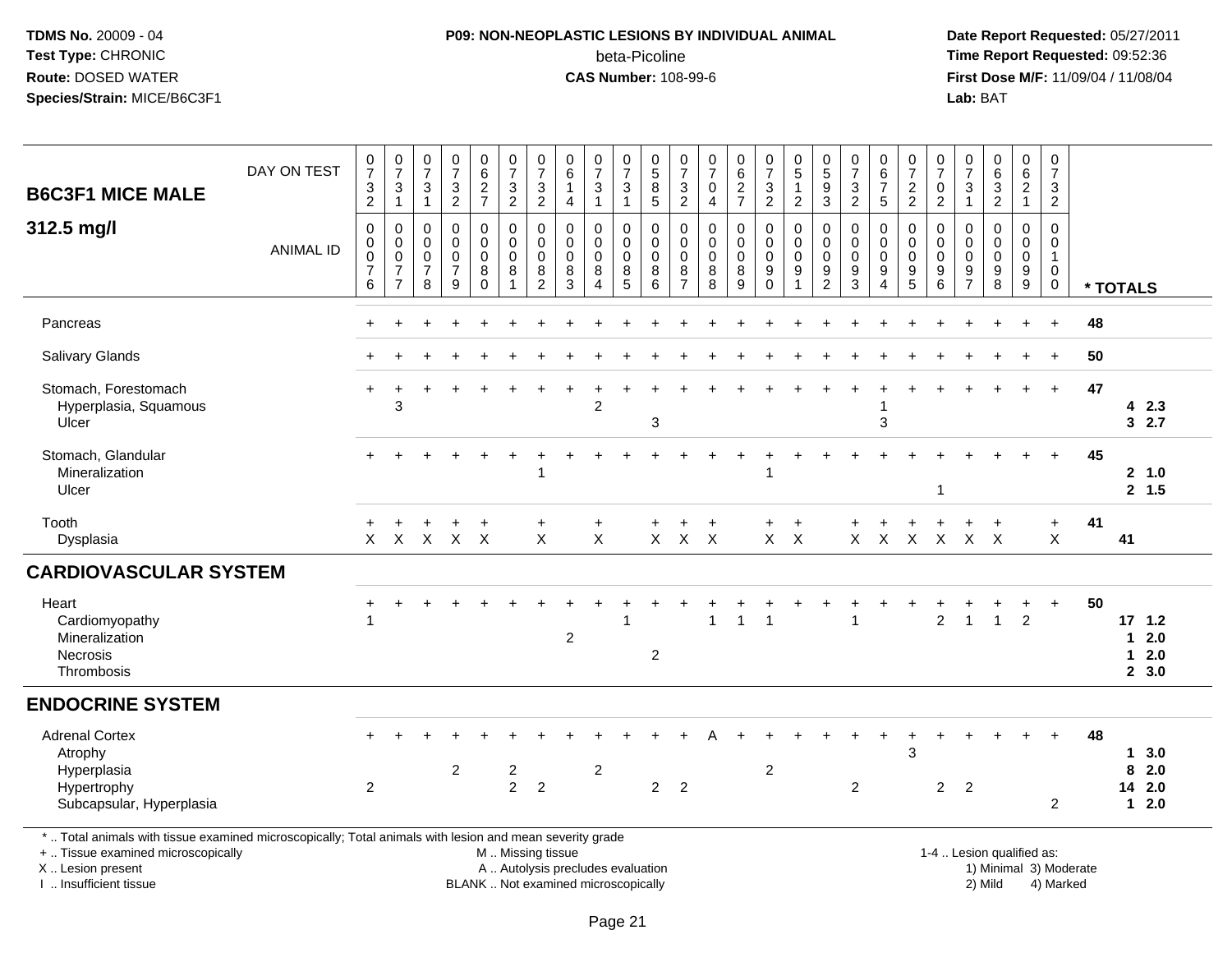# **P09: NON-NEOPLASTIC LESIONS BY INDIVIDUAL ANIMAL**beta-Picoline<br>CAS Number: 108-99-6

 **Date Report Requested:** 05/27/2011 **Time Report Requested:** 09:52:36 **First Dose M/F:** 11/09/04 / 11/08/04<br>Lab: BAT **Lab:** BAT

| <b>B6C3F1 MICE MALE</b>                                                                                                                                                                      | DAY ON TEST      | $\frac{0}{7}$<br>$\overline{3}$<br>$\sqrt{2}$              | $\frac{0}{7}$<br>$\ensuremath{\mathsf{3}}$<br>$\mathbf{1}$ | $\begin{smallmatrix}0\\7\end{smallmatrix}$<br>$\sqrt{3}$<br>$\mathbf{1}$ | $\frac{0}{7}$<br>$\ensuremath{\mathsf{3}}$<br>$\overline{c}$     | 0627                                                                | $\frac{0}{7}$<br>$\sqrt{3}$<br>$\overline{2}$                  | 0<br>$\overline{7}$<br>$\mathbf{3}$<br>$\overline{c}$      | 0<br>$\,6\,$<br>$\mathbf{1}$<br>$\overline{4}$       | $\frac{0}{7}$<br>$\sqrt{3}$<br>$\mathbf{1}$                              | $\begin{array}{c} 0 \\ 7 \end{array}$<br>$\sqrt{3}$<br>$\mathbf{1}$ | $\pmb{0}$<br>$\overline{5}$<br>$\, 8$<br>5                     | $\pmb{0}$<br>$\overline{7}$<br>$\sqrt{3}$<br>$\boldsymbol{2}$ | $\frac{0}{7}$<br>$\mathbf 0$<br>4                   | $\begin{matrix} 0 \\ 6 \\ 2 \end{matrix}$<br>$\overline{7}$ | $\frac{0}{7}$<br>$\ensuremath{\mathsf{3}}$<br>$\overline{2}$ | $\begin{array}{c} 0 \\ 5 \end{array}$<br>$\overline{1}$<br>$\overline{2}$ | 0<br>$\sqrt{5}$<br>9<br>$\mathbf{3}$                   | $\begin{array}{c} 0 \\ 7 \end{array}$<br>$\sqrt{3}$<br>2 | 0<br>$\frac{6}{7}$<br>$\sqrt{5}$                                             | $\begin{array}{c} 0 \\ 7 \end{array}$<br>$\frac{2}{2}$             | $\frac{0}{7}$<br>$\pmb{0}$<br>$\overline{2}$              | $\frac{0}{7}$<br>$\mathbf{3}$<br>$\overline{1}$        | $\pmb{0}$<br>$\frac{6}{3}$<br>$\overline{2}$  | $\pmb{0}$<br>6<br>$\overline{2}$<br>$\mathbf{1}$                   | 0<br>$\overline{7}$<br>$\mathbf{3}$<br>$\overline{2}$          |                        |          |
|----------------------------------------------------------------------------------------------------------------------------------------------------------------------------------------------|------------------|------------------------------------------------------------|------------------------------------------------------------|--------------------------------------------------------------------------|------------------------------------------------------------------|---------------------------------------------------------------------|----------------------------------------------------------------|------------------------------------------------------------|------------------------------------------------------|--------------------------------------------------------------------------|---------------------------------------------------------------------|----------------------------------------------------------------|---------------------------------------------------------------|-----------------------------------------------------|-------------------------------------------------------------|--------------------------------------------------------------|---------------------------------------------------------------------------|--------------------------------------------------------|----------------------------------------------------------|------------------------------------------------------------------------------|--------------------------------------------------------------------|-----------------------------------------------------------|--------------------------------------------------------|-----------------------------------------------|--------------------------------------------------------------------|----------------------------------------------------------------|------------------------|----------|
| 312.5 mg/l                                                                                                                                                                                   | <b>ANIMAL ID</b> | $\mathbf 0$<br>0<br>$\pmb{0}$<br>$\overline{7}$<br>$\,6\,$ | 0<br>0<br>$\pmb{0}$<br>7<br>$\overline{7}$                 | $\mathbf 0$<br>0<br>0<br>$\overline{7}$<br>8                             | $\mathbf 0$<br>$\mathbf 0$<br>$\mathbf 0$<br>$\overline{7}$<br>9 | $\mathbf 0$<br>$\pmb{0}$<br>$\mathsf{O}\xspace$<br>8<br>$\mathbf 0$ | $\mathbf 0$<br>$\mathbf 0$<br>$\mathbf 0$<br>8<br>$\mathbf{1}$ | $\Omega$<br>$\mathbf 0$<br>$\Omega$<br>8<br>$\overline{2}$ | $\mathbf 0$<br>$\mathbf 0$<br>0<br>8<br>$\mathbf{3}$ | $\mathbf 0$<br>$\mathbf 0$<br>0<br>8<br>$\overline{4}$                   | 0<br>$\mathbf 0$<br>0<br>8<br>$\sqrt{5}$                            | $\Omega$<br>$\mathbf 0$<br>$\mathsf{O}\xspace$<br>8<br>$\,6\,$ | 0<br>$\mathbf 0$<br>$\mathbf 0$<br>8<br>$\overline{7}$        | $\mathbf 0$<br>$\mathbf 0$<br>$\mathbf 0$<br>8<br>8 | $\mathbf 0$<br>0<br>0<br>8<br>9                             | $\mathbf 0$<br>$\mathbf 0$<br>$\mathbf 0$<br>9<br>$\pmb{0}$  | $\mathbf 0$<br>$\mathbf 0$<br>$\mathbf 0$<br>9<br>$\overline{1}$          | 0<br>$\mathbf 0$<br>$\mathbf 0$<br>9<br>$\overline{c}$ | $\Omega$<br>$\mathbf 0$<br>$\Omega$<br>9<br>3            | $\Omega$<br>$\mathbf 0$<br>$\mathbf 0$<br>$\boldsymbol{9}$<br>$\overline{4}$ | $\mathbf 0$<br>$\mathsf{O}\xspace$<br>$\mathbf 0$<br>$\frac{9}{5}$ | $\mathbf 0$<br>$\mathbf 0$<br>$\mathsf 0$<br>9<br>$\,6\,$ | $\mathbf 0$<br>0<br>$\mathbf 0$<br>9<br>$\overline{7}$ | $\Omega$<br>$\mathbf 0$<br>$\Omega$<br>9<br>8 | $\mathbf 0$<br>$\mathbf 0$<br>$\mathbf 0$<br>9<br>$\boldsymbol{9}$ | $\mathbf 0$<br>$\mathbf 0$<br>$\mathbf{1}$<br>0<br>$\mathsf 0$ |                        | * TOTALS |
| Adrenal Medulla<br>Hyperplasia                                                                                                                                                               |                  |                                                            |                                                            |                                                                          |                                                                  |                                                                     |                                                                |                                                            |                                                      |                                                                          |                                                                     |                                                                |                                                               |                                                     |                                                             |                                                              |                                                                           |                                                        |                                                          |                                                                              |                                                                    |                                                           |                                                        |                                               |                                                                    | $+$                                                            | 47                     | $12.0$   |
| Islets, Pancreatic<br>Hyperplasia                                                                                                                                                            |                  | ÷<br>3                                                     |                                                            |                                                                          |                                                                  |                                                                     |                                                                |                                                            |                                                      |                                                                          |                                                                     |                                                                |                                                               |                                                     |                                                             |                                                              |                                                                           |                                                        |                                                          |                                                                              |                                                                    |                                                           |                                                        |                                               |                                                                    | $\ddot{}$                                                      | 48                     | 1, 3.0   |
| Parathyroid Gland                                                                                                                                                                            |                  |                                                            |                                                            |                                                                          |                                                                  |                                                                     | м                                                              | $\ddot{}$                                                  |                                                      |                                                                          |                                                                     |                                                                | М                                                             | $\ddot{}$                                           | M                                                           | $+$                                                          |                                                                           |                                                        |                                                          |                                                                              |                                                                    |                                                           |                                                        |                                               |                                                                    | $\ddot{}$                                                      | 39                     |          |
| <b>Pituitary Gland</b>                                                                                                                                                                       |                  |                                                            |                                                            |                                                                          |                                                                  |                                                                     |                                                                |                                                            |                                                      |                                                                          |                                                                     |                                                                |                                                               |                                                     |                                                             |                                                              |                                                                           |                                                        |                                                          |                                                                              |                                                                    |                                                           |                                                        |                                               |                                                                    |                                                                | 49                     |          |
| <b>Thyroid Gland</b>                                                                                                                                                                         |                  |                                                            |                                                            |                                                                          |                                                                  |                                                                     |                                                                |                                                            |                                                      |                                                                          |                                                                     |                                                                |                                                               |                                                     |                                                             |                                                              |                                                                           |                                                        |                                                          |                                                                              |                                                                    |                                                           |                                                        |                                               |                                                                    |                                                                | 50                     |          |
| <b>GENERAL BODY SYSTEM</b>                                                                                                                                                                   |                  |                                                            |                                                            |                                                                          |                                                                  |                                                                     |                                                                |                                                            |                                                      |                                                                          |                                                                     |                                                                |                                                               |                                                     |                                                             |                                                              |                                                                           |                                                        |                                                          |                                                                              |                                                                    |                                                           |                                                        |                                               |                                                                    |                                                                |                        |          |
| <b>NONE</b>                                                                                                                                                                                  |                  |                                                            |                                                            |                                                                          |                                                                  |                                                                     |                                                                |                                                            |                                                      |                                                                          |                                                                     |                                                                |                                                               |                                                     |                                                             |                                                              |                                                                           |                                                        |                                                          |                                                                              |                                                                    |                                                           |                                                        |                                               |                                                                    |                                                                |                        |          |
| <b>GENITAL SYSTEM</b>                                                                                                                                                                        |                  |                                                            |                                                            |                                                                          |                                                                  |                                                                     |                                                                |                                                            |                                                      |                                                                          |                                                                     |                                                                |                                                               |                                                     |                                                             |                                                              |                                                                           |                                                        |                                                          |                                                                              |                                                                    |                                                           |                                                        |                                               |                                                                    |                                                                |                        |          |
| Epididymis<br>Granuloma Sperm                                                                                                                                                                |                  |                                                            |                                                            |                                                                          |                                                                  |                                                                     |                                                                |                                                            |                                                      |                                                                          |                                                                     |                                                                |                                                               |                                                     |                                                             |                                                              |                                                                           |                                                        |                                                          |                                                                              | $\ddot{}$<br>3                                                     |                                                           |                                                        |                                               |                                                                    | $\ddot{}$                                                      | 50                     | 13.0     |
| <b>Preputial Gland</b><br>Inflammation, Chronic Active                                                                                                                                       |                  |                                                            |                                                            |                                                                          |                                                                  |                                                                     |                                                                |                                                            |                                                      |                                                                          |                                                                     |                                                                |                                                               |                                                     |                                                             |                                                              |                                                                           |                                                        |                                                          |                                                                              |                                                                    | 3                                                         |                                                        |                                               |                                                                    | $\ddot{}$<br>3                                                 | 50                     | 3, 3.0   |
| Prostate<br>Hyperplasia                                                                                                                                                                      |                  |                                                            |                                                            |                                                                          |                                                                  |                                                                     |                                                                |                                                            |                                                      |                                                                          |                                                                     |                                                                |                                                               |                                                     |                                                             |                                                              |                                                                           |                                                        |                                                          |                                                                              |                                                                    |                                                           |                                                        |                                               |                                                                    | $+$                                                            | 50                     | $12.0$   |
| Seminal Vesicle<br>Inflammation, Chronic Active                                                                                                                                              |                  |                                                            |                                                            |                                                                          |                                                                  |                                                                     |                                                                |                                                            |                                                      |                                                                          |                                                                     |                                                                |                                                               |                                                     |                                                             |                                                              |                                                                           |                                                        |                                                          |                                                                              |                                                                    |                                                           | $\overline{c}$                                         |                                               | A                                                                  | $+$                                                            | 48                     | $12.0$   |
| <b>Testes</b>                                                                                                                                                                                |                  |                                                            |                                                            |                                                                          |                                                                  |                                                                     |                                                                |                                                            |                                                      |                                                                          |                                                                     |                                                                |                                                               |                                                     |                                                             |                                                              |                                                                           |                                                        |                                                          |                                                                              |                                                                    |                                                           |                                                        |                                               |                                                                    | $\ddot{}$                                                      | 50                     |          |
| *  Total animals with tissue examined microscopically; Total animals with lesion and mean severity grade<br>+  Tissue examined microscopically<br>X Lesion present<br>I  Insufficient tissue |                  |                                                            |                                                            |                                                                          |                                                                  |                                                                     | M  Missing tissue                                              |                                                            |                                                      | A  Autolysis precludes evaluation<br>BLANK  Not examined microscopically |                                                                     |                                                                |                                                               |                                                     |                                                             |                                                              |                                                                           |                                                        |                                                          |                                                                              |                                                                    |                                                           |                                                        | 1-4  Lesion qualified as:<br>2) Mild          |                                                                    | 4) Marked                                                      | 1) Minimal 3) Moderate |          |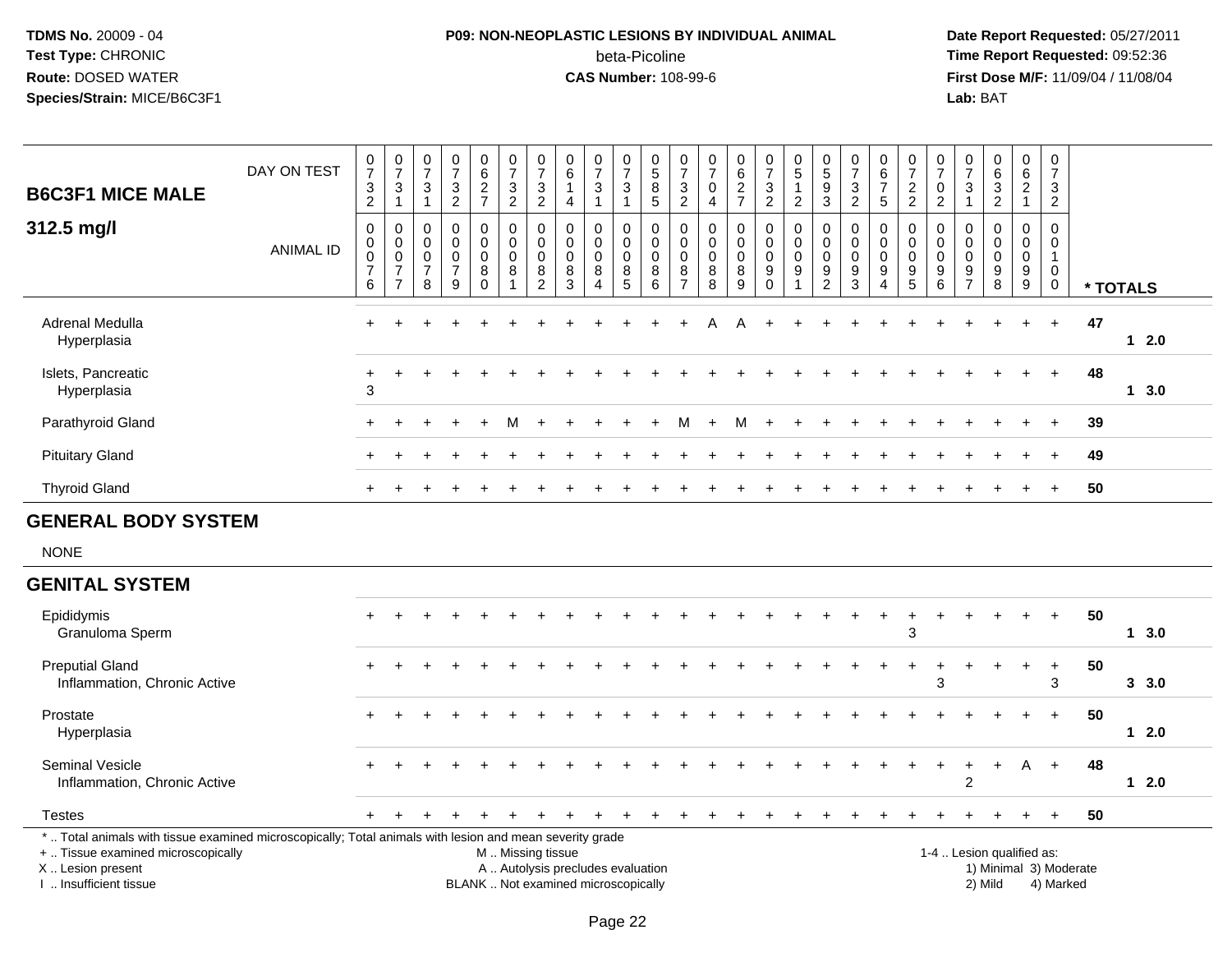# **P09: NON-NEOPLASTIC LESIONS BY INDIVIDUAL ANIMAL**beta-Picoline<br>CAS Number: 108-99-6

 **Date Report Requested:** 05/27/2011 **Time Report Requested:** 09:52:36 **First Dose M/F:** 11/09/04 / 11/08/04<br>Lab: BAT **Lab:** BAT

| <b>B6C3F1 MICE MALE</b>                                                                                                                                                                      | DAY ON TEST      | $\frac{0}{7}$<br>3<br>$\sqrt{2}$                   | $\frac{0}{7}$<br>$\sqrt{3}$<br>$\overline{1}$              | $\frac{0}{7}$<br>$\ensuremath{\mathsf{3}}$<br>$\mathbf{1}$ | $\frac{0}{7}$<br>$\frac{3}{2}$                                          | 0627                                                                | $\begin{array}{c} 0 \\ 7 \end{array}$<br>$\frac{3}{2}$                                        | $\frac{0}{7}$<br>$\frac{3}{2}$                                                   | 0<br>$\,6\,$<br>$\overline{1}$<br>$\overline{4}$         | $\frac{0}{7}$<br>$\ensuremath{\mathsf{3}}$<br>$\overline{1}$               | $\frac{0}{7}$<br>$\sqrt{3}$<br>$\mathbf{1}$ | 0<br>5<br>8<br>5                               | $\begin{array}{c} 0 \\ 7 \end{array}$<br>$\frac{3}{2}$             | 0<br>$\overline{7}$<br>$\pmb{0}$<br>$\overline{4}$ | 0627                                                       | $\frac{0}{7}$<br>$\ensuremath{\mathsf{3}}$<br>$\boldsymbol{2}$ | $\begin{array}{c} 0 \\ 5 \end{array}$<br>$\mathbf{1}$<br>$\overline{2}$     | $\begin{smallmatrix}0\0\5\end{smallmatrix}$<br>$\boldsymbol{9}$<br>$\mathbf{3}$ | $\frac{0}{7}$<br>$\frac{3}{2}$                   | $_6^0$<br>$\overline{7}$<br>5                                    | $\frac{0}{7}$<br>$\frac{2}{2}$                                  | $\begin{array}{c} 0 \\ 7 \end{array}$<br>$^{\rm 0}_{\rm 2}$                     | $\frac{0}{7}$<br>$\sqrt{3}$<br>$\mathbf{1}$ | $\begin{array}{c} 0 \\ 6 \\ 3 \\ 2 \end{array}$                                 | $\begin{array}{c} 0 \\ 6 \end{array}$<br>$\boldsymbol{2}$<br>1 | 0<br>$\overline{7}$<br>$\sqrt{3}$<br>$\overline{2}$                      |             |                  |
|----------------------------------------------------------------------------------------------------------------------------------------------------------------------------------------------|------------------|----------------------------------------------------|------------------------------------------------------------|------------------------------------------------------------|-------------------------------------------------------------------------|---------------------------------------------------------------------|-----------------------------------------------------------------------------------------------|----------------------------------------------------------------------------------|----------------------------------------------------------|----------------------------------------------------------------------------|---------------------------------------------|------------------------------------------------|--------------------------------------------------------------------|----------------------------------------------------|------------------------------------------------------------|----------------------------------------------------------------|-----------------------------------------------------------------------------|---------------------------------------------------------------------------------|--------------------------------------------------|------------------------------------------------------------------|-----------------------------------------------------------------|---------------------------------------------------------------------------------|---------------------------------------------|---------------------------------------------------------------------------------|----------------------------------------------------------------|--------------------------------------------------------------------------|-------------|------------------|
| 312.5 mg/l                                                                                                                                                                                   | <b>ANIMAL ID</b> | 0<br>$\pmb{0}$<br>0<br>$\boldsymbol{7}$<br>$\,6\,$ | $\mathbf 0$<br>$\mathbf 0$<br>$\mathbf 0$<br>$\frac{7}{7}$ | $\mathbf 0$<br>$\mathbf 0$<br>0<br>$\overline{7}$<br>8     | 0<br>$\mathbf 0$<br>$\mathbf 0$<br>$\boldsymbol{7}$<br>$\boldsymbol{9}$ | $\mathsf 0$<br>$\mathbf 0$<br>$\mathbf 0$<br>$\bar{8}$ <sup>0</sup> | 0<br>$\mathbf 0$<br>$\mathbf 0$<br>8                                                          | $\pmb{0}$<br>$\mathbf 0$<br>$\mathbf 0$<br>$\begin{array}{c} 8 \\ 2 \end{array}$ | 0<br>$\mathbf{0}$<br>$\Omega$<br>$\bf 8$<br>$\mathbf{3}$ | $\mathbf 0$<br>$\Omega$<br>$\mathbf 0$<br>$\, 8$<br>$\boldsymbol{\Lambda}$ | 0<br>$\Omega$<br>$\mathbf 0$<br>$^8_5$      | 0<br>$\mathbf 0$<br>$\pmb{0}$<br>$\frac{8}{6}$ | $\mathsf{O}\xspace$<br>$\mathbf 0$<br>$\mathbf 0$<br>$\frac{8}{7}$ | $\mathbf 0$<br>$\mathbf 0$<br>0<br>$_{8}^8$        | $\mathbf 0$<br>$\mathbf 0$<br>$\mathbf 0$<br>$\frac{8}{9}$ | 0<br>$\mathbf 0$<br>0<br>$\boldsymbol{9}$<br>$\mathbf 0$       | $\pmb{0}$<br>$\mathbf 0$<br>$\mathbf 0$<br>$\boldsymbol{9}$<br>$\mathbf{1}$ | 0<br>$\mathbf 0$<br>$\mathbf 0$<br>$\boldsymbol{9}$<br>$\overline{c}$           | 0<br>$\mathbf 0$<br>$\mathbf 0$<br>$\frac{9}{3}$ | $\mathbf 0$<br>$\mathbf 0$<br>$\mathbf 0$<br>9<br>$\overline{4}$ | 0<br>$\mathsf{O}$<br>0<br>$\begin{array}{c} 9 \\ 5 \end{array}$ | $\mathbf 0$<br>$\mathbf 0$<br>$\mathbf 0$<br>$\boldsymbol{9}$<br>$\overline{6}$ | 0<br>$\Omega$<br>0<br>$\frac{9}{7}$         | $\mathbf 0$<br>$\Omega$<br>$\mathbf 0$<br>$\begin{array}{c} 9 \\ 8 \end{array}$ | $\mathbf 0$<br>$\Omega$<br>0<br>$^9_9$                         | $\mathbf 0$<br>$\mathbf 0$<br>$\mathbf{1}$<br>$\mathbf 0$<br>$\mathbf 0$ |             | * TOTALS         |
| Atrophy<br>Interstitial Cell, Hyperplasia                                                                                                                                                    |                  |                                                    |                                                            |                                                            |                                                                         |                                                                     |                                                                                               |                                                                                  |                                                          |                                                                            |                                             |                                                |                                                                    |                                                    | $\overline{4}$                                             |                                                                |                                                                             |                                                                                 |                                                  |                                                                  |                                                                 |                                                                                 |                                             |                                                                                 |                                                                |                                                                          |             | 2, 3.0<br>$12.0$ |
| <b>HEMATOPOIETIC SYSTEM</b>                                                                                                                                                                  |                  |                                                    |                                                            |                                                            |                                                                         |                                                                     |                                                                                               |                                                                                  |                                                          |                                                                            |                                             |                                                |                                                                    |                                                    |                                                            |                                                                |                                                                             |                                                                                 |                                                  |                                                                  |                                                                 |                                                                                 |                                             |                                                                                 |                                                                |                                                                          |             |                  |
| <b>Bone Marrow</b>                                                                                                                                                                           |                  |                                                    |                                                            |                                                            |                                                                         |                                                                     |                                                                                               |                                                                                  |                                                          |                                                                            |                                             |                                                |                                                                    |                                                    |                                                            |                                                                |                                                                             |                                                                                 |                                                  |                                                                  |                                                                 |                                                                                 |                                             |                                                                                 |                                                                |                                                                          | 50          |                  |
| Lymph Node                                                                                                                                                                                   |                  |                                                    |                                                            |                                                            |                                                                         |                                                                     |                                                                                               |                                                                                  |                                                          |                                                                            |                                             |                                                |                                                                    |                                                    |                                                            |                                                                |                                                                             |                                                                                 |                                                  |                                                                  |                                                                 | $\ddot{}$                                                                       |                                             |                                                                                 |                                                                |                                                                          | $\mathbf 1$ |                  |
| Lymph Node, Mandibular                                                                                                                                                                       |                  |                                                    |                                                            |                                                            |                                                                         |                                                                     |                                                                                               |                                                                                  |                                                          |                                                                            |                                             |                                                |                                                                    |                                                    |                                                            |                                                                |                                                                             |                                                                                 |                                                  |                                                                  |                                                                 |                                                                                 |                                             |                                                                                 |                                                                |                                                                          | 49          |                  |
| Lymph Node, Mesenteric                                                                                                                                                                       |                  |                                                    |                                                            |                                                            |                                                                         |                                                                     |                                                                                               |                                                                                  |                                                          |                                                                            |                                             |                                                |                                                                    |                                                    |                                                            |                                                                |                                                                             |                                                                                 |                                                  |                                                                  |                                                                 |                                                                                 |                                             |                                                                                 | A                                                              |                                                                          | 45          |                  |
| Spleen<br>Hematopoietic Cell Proliferation                                                                                                                                                   |                  |                                                    |                                                            |                                                            |                                                                         |                                                                     |                                                                                               |                                                                                  |                                                          |                                                                            |                                             |                                                |                                                                    |                                                    |                                                            |                                                                |                                                                             |                                                                                 |                                                  |                                                                  |                                                                 |                                                                                 | $\ddot{}$                                   | $\overline{2}$                                                                  | $\ddot{}$                                                      | $+$                                                                      | 48          | $12.0$           |
| Thymus                                                                                                                                                                                       |                  | $+$                                                | $\ddot{}$                                                  | $\ddot{}$                                                  | м                                                                       | $+$                                                                 |                                                                                               |                                                                                  |                                                          |                                                                            | м                                           | $+$                                            | M                                                                  | M A                                                |                                                            | $+$                                                            | $\ddot{}$                                                                   |                                                                                 |                                                  |                                                                  |                                                                 |                                                                                 |                                             |                                                                                 |                                                                |                                                                          | 42          |                  |
| <b>INTEGUMENTARY SYSTEM</b>                                                                                                                                                                  |                  |                                                    |                                                            |                                                            |                                                                         |                                                                     |                                                                                               |                                                                                  |                                                          |                                                                            |                                             |                                                |                                                                    |                                                    |                                                            |                                                                |                                                                             |                                                                                 |                                                  |                                                                  |                                                                 |                                                                                 |                                             |                                                                                 |                                                                |                                                                          |             |                  |
| Mammary Gland                                                                                                                                                                                |                  | м                                                  | M                                                          | м                                                          | м                                                                       | M                                                                   | M                                                                                             | м                                                                                | м                                                        | M                                                                          | M                                           | M                                              | M                                                                  |                                                    | M M                                                        | M                                                              | M                                                                           | M                                                                               | M                                                | M                                                                | M                                                               | M                                                                               | м                                           | M                                                                               | M                                                              | M                                                                        | $\mathbf 0$ |                  |
| Skin<br>Inflammation, Chronic Active                                                                                                                                                         |                  |                                                    |                                                            |                                                            |                                                                         |                                                                     |                                                                                               |                                                                                  |                                                          |                                                                            |                                             |                                                |                                                                    |                                                    |                                                            |                                                                |                                                                             |                                                                                 |                                                  |                                                                  |                                                                 |                                                                                 |                                             |                                                                                 |                                                                | $\ddot{}$                                                                | 50          | 14.0             |
| <b>MUSCULOSKELETAL SYSTEM</b>                                                                                                                                                                |                  |                                                    |                                                            |                                                            |                                                                         |                                                                     |                                                                                               |                                                                                  |                                                          |                                                                            |                                             |                                                |                                                                    |                                                    |                                                            |                                                                |                                                                             |                                                                                 |                                                  |                                                                  |                                                                 |                                                                                 |                                             |                                                                                 |                                                                |                                                                          |             |                  |
| Bone                                                                                                                                                                                         |                  |                                                    |                                                            |                                                            |                                                                         |                                                                     |                                                                                               |                                                                                  |                                                          |                                                                            |                                             |                                                |                                                                    |                                                    |                                                            |                                                                |                                                                             |                                                                                 |                                                  |                                                                  |                                                                 |                                                                                 |                                             |                                                                                 |                                                                |                                                                          | 50          |                  |
| <b>NERVOUS SYSTEM</b>                                                                                                                                                                        |                  |                                                    |                                                            |                                                            |                                                                         |                                                                     |                                                                                               |                                                                                  |                                                          |                                                                            |                                             |                                                |                                                                    |                                                    |                                                            |                                                                |                                                                             |                                                                                 |                                                  |                                                                  |                                                                 |                                                                                 |                                             |                                                                                 |                                                                |                                                                          |             |                  |
| <b>Brain</b>                                                                                                                                                                                 |                  | $+$                                                |                                                            |                                                            |                                                                         |                                                                     | $+$                                                                                           | $+$                                                                              | $+$                                                      | $+$                                                                        | $+$                                         | $+$                                            | $+$                                                                | $+$                                                | $+$                                                        | $+$                                                            | $\ddot{}$                                                                   | $\ddot{}$                                                                       | $+$                                              | $\ddot{}$                                                        | $\ddot{}$                                                       |                                                                                 |                                             |                                                                                 | $+$                                                            | $+$                                                                      | 50          |                  |
| *  Total animals with tissue examined microscopically; Total animals with lesion and mean severity grade<br>+  Tissue examined microscopically<br>X Lesion present<br>I. Insufficient tissue |                  |                                                    |                                                            |                                                            |                                                                         |                                                                     | M  Missing tissue<br>A  Autolysis precludes evaluation<br>BLANK  Not examined microscopically |                                                                                  |                                                          |                                                                            |                                             |                                                |                                                                    |                                                    |                                                            |                                                                |                                                                             |                                                                                 |                                                  |                                                                  |                                                                 |                                                                                 |                                             | 1-4  Lesion qualified as:<br>2) Mild                                            |                                                                | 1) Minimal 3) Moderate<br>4) Marked                                      |             |                  |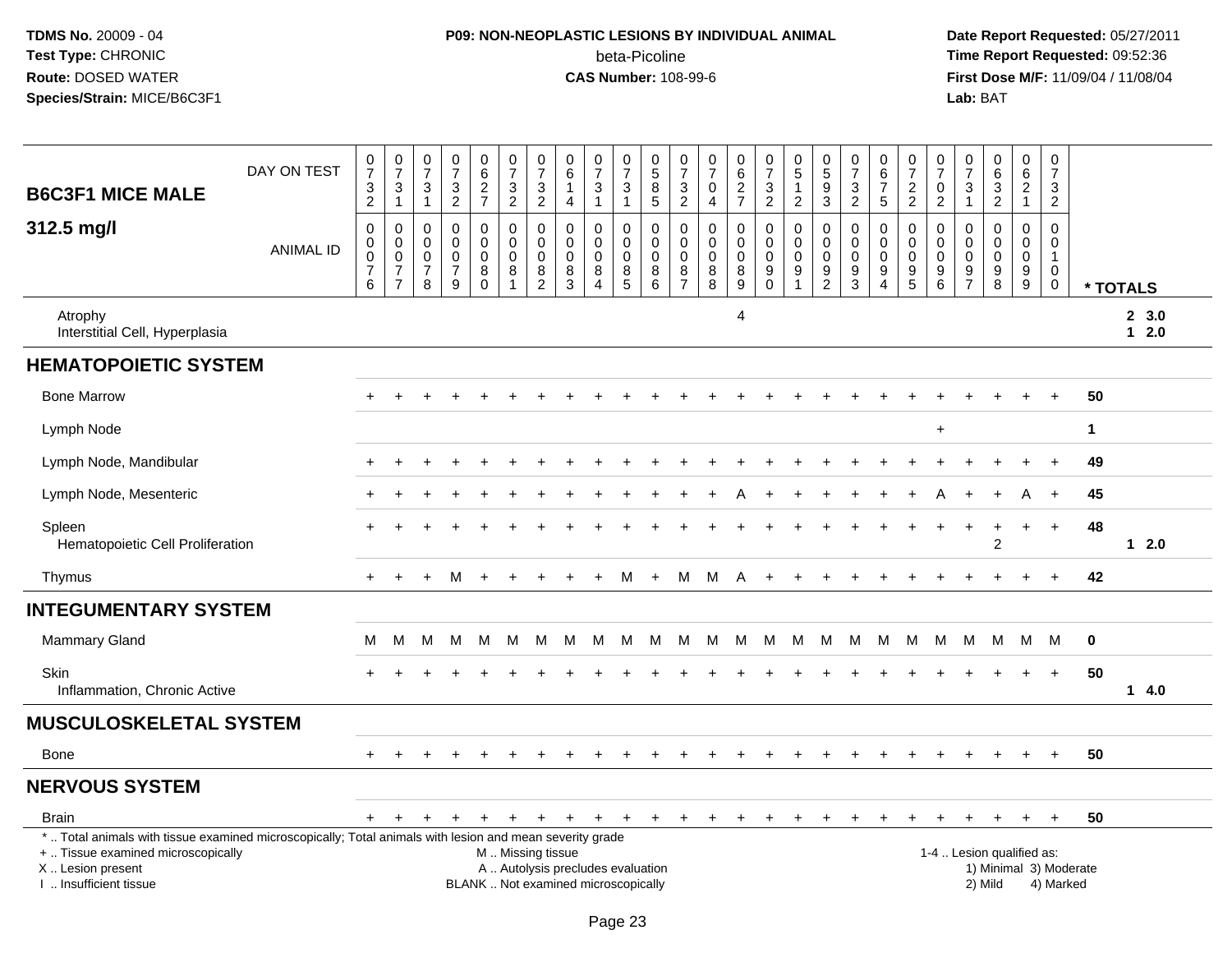#### **P09: NON-NEOPLASTIC LESIONS BY INDIVIDUAL ANIMAL** beta-Picoline**beta-Picoline**<br> **CAS Number:** 108-99-6<br> **CAS Number:** 108-99-6<br> **CAS Number:** 108-99-6

 **Date Report Requested:** 05/27/2011 **First Dose M/F:** 11/09/04 / 11/08/04 Lab: BAT **Lab:** BAT

| <b>B6C3F1 MICE MALE</b>                                                                                                                                           | DAY ON TEST      | $\frac{0}{7}$<br>$\frac{3}{2}$                                 | $\frac{0}{7}$<br>$\sqrt{3}$<br>$\mathbf{1}$                                         | $\frac{0}{7}$<br>3<br>$\mathbf{1}$                            | $\frac{0}{7}$<br>$\frac{3}{2}$                               | 0627                                                                 | $\frac{0}{7}$<br>$\ensuremath{\mathsf{3}}$<br>$\overline{2}$ | $\frac{0}{7}$<br>$\frac{3}{2}$                                              | 0<br>$6\phantom{a}$<br>$\overline{1}$<br>$\overline{4}$ | $\frac{0}{7}$<br>$\mathbf{3}$<br>$\mathbf{1}$                            | $\frac{0}{7}$<br>3                             | 0<br>5<br>5<br>5                                                  | $\frac{0}{7}$<br>$\frac{3}{2}$                                                        | $\frac{0}{7}$<br>0<br>$\overline{4}$               | 0627                                                         | $\frac{0}{7}$<br>$\sqrt{3}$<br>$\overline{2}$                 | $\begin{array}{c} 0 \\ 5 \end{array}$<br>$\mathbf{1}$<br>$\overline{2}$    | $\begin{smallmatrix}0\0\5\end{smallmatrix}$<br>$\frac{9}{3}$                | $\frac{0}{7}$<br>$\sqrt{3}$<br>$\overline{2}$         | $\begin{array}{c} 0 \\ 6 \end{array}$<br>$\overline{7}$<br>5             | $\frac{0}{7}$<br>$\frac{2}{2}$                                                    | 0<br>$\overline{7}$<br>$\mathsf 0$<br>$\overline{2}$            | $\frac{0}{7}$<br>$\sqrt{3}$<br>$\mathbf{1}$                                  | $\begin{matrix} 0 \\ 6 \end{matrix}$<br>$\frac{3}{2}$           | $_6^0$<br>$\overline{a}$<br>$\mathbf{1}$                   | 0<br>$\overline{7}$<br>$\mathbf{3}$<br>$\overline{2}$        |              |                                                           |                                         |  |
|-------------------------------------------------------------------------------------------------------------------------------------------------------------------|------------------|----------------------------------------------------------------|-------------------------------------------------------------------------------------|---------------------------------------------------------------|--------------------------------------------------------------|----------------------------------------------------------------------|--------------------------------------------------------------|-----------------------------------------------------------------------------|---------------------------------------------------------|--------------------------------------------------------------------------|------------------------------------------------|-------------------------------------------------------------------|---------------------------------------------------------------------------------------|----------------------------------------------------|--------------------------------------------------------------|---------------------------------------------------------------|----------------------------------------------------------------------------|-----------------------------------------------------------------------------|-------------------------------------------------------|--------------------------------------------------------------------------|-----------------------------------------------------------------------------------|-----------------------------------------------------------------|------------------------------------------------------------------------------|-----------------------------------------------------------------|------------------------------------------------------------|--------------------------------------------------------------|--------------|-----------------------------------------------------------|-----------------------------------------|--|
| 312.5 mg/l                                                                                                                                                        | <b>ANIMAL ID</b> | $\mathbf 0$<br>$\pmb{0}$<br>$\mathbf 0$<br>$\overline{7}$<br>6 | $\mathbf 0$<br>$\pmb{0}$<br>$\begin{array}{c} 0 \\ 7 \end{array}$<br>$\overline{7}$ | $\Omega$<br>$\mathbf 0$<br>$\mathbf 0$<br>$\overline{7}$<br>8 | $\mathbf 0$<br>$\pmb{0}$<br>$\pmb{0}$<br>$\overline{7}$<br>9 | $\mathsf{O}$<br>$\bar{0}$<br>$\pmb{0}$<br>$\overline{8}$<br>$\Omega$ | 0<br>$\mathsf{O}\xspace$<br>$\mathsf{O}\xspace$<br>$\bf 8$   | $\mathbf 0$<br>$\pmb{0}$<br>$\mathbf 0$<br>$\overline{8}$<br>$\overline{2}$ | $\Omega$<br>$\mathbf 0$<br>0<br>8<br>3                  | $\Omega$<br>$\pmb{0}$<br>$\pmb{0}$<br>$\, 8$<br>$\boldsymbol{\varDelta}$ | $\Omega$<br>$\mathbf 0$<br>$\pmb{0}$<br>8<br>5 | $\mathbf 0$<br>$\overline{0}$ <sub>0</sub><br>$\overline{8}$<br>6 | $\mathbf 0$<br>$\mathsf{O}\xspace$<br>$\mathbf 0$<br>$\overline{8}$<br>$\overline{7}$ | $\Omega$<br>$\pmb{0}$<br>$\pmb{0}$<br>$\bf 8$<br>8 | $\mathbf 0$<br>$\pmb{0}$<br>$\pmb{0}$<br>$\overline{8}$<br>9 | 0<br>$\pmb{0}$<br>$\mathsf 0$<br>$\boldsymbol{9}$<br>$\Omega$ | $\Omega$<br>$\mathbf 0$<br>$\mathbf 0$<br>$\boldsymbol{9}$<br>$\mathbf{1}$ | $\mathbf 0$<br>$\pmb{0}$<br>$\pmb{0}$<br>$\boldsymbol{9}$<br>$\overline{2}$ | $\Omega$<br>$\mathbf 0$<br>0<br>$\boldsymbol{9}$<br>3 | $\Omega$<br>0<br>$\pmb{0}$<br>$\boldsymbol{9}$<br>$\boldsymbol{\Lambda}$ | $\mathbf 0$<br>$\mathbf 0$<br>$\mathsf{O}\xspace$<br>$\overline{9}$<br>$\sqrt{5}$ | $\Omega$<br>$\mathsf 0$<br>$\mathbf 0$<br>$\boldsymbol{9}$<br>6 | $\Omega$<br>$\mathbf 0$<br>$\mathbf 0$<br>$\boldsymbol{9}$<br>$\overline{7}$ | $\Omega$<br>$\mathbf 0$<br>$\mathbf 0$<br>$\boldsymbol{9}$<br>8 | $\Omega$<br>0<br>$\boldsymbol{0}$<br>$\boldsymbol{9}$<br>9 | $\mathbf 0$<br>$\mathsf 0$<br>$\mathbf{1}$<br>$\pmb{0}$<br>0 |              | * TOTALS                                                  |                                         |  |
| Hemorrhage                                                                                                                                                        |                  |                                                                |                                                                                     |                                                               |                                                              |                                                                      |                                                              |                                                                             |                                                         |                                                                          |                                                |                                                                   |                                                                                       |                                                    |                                                              |                                                               |                                                                            |                                                                             |                                                       |                                                                          |                                                                                   | $\overline{c}$                                                  |                                                                              |                                                                 |                                                            |                                                              |              |                                                           | $12.0$                                  |  |
| <b>RESPIRATORY SYSTEM</b>                                                                                                                                         |                  |                                                                |                                                                                     |                                                               |                                                              |                                                                      |                                                              |                                                                             |                                                         |                                                                          |                                                |                                                                   |                                                                                       |                                                    |                                                              |                                                               |                                                                            |                                                                             |                                                       |                                                                          |                                                                                   |                                                                 |                                                                              |                                                                 |                                                            |                                                              |              |                                                           |                                         |  |
| Lung<br>Hemorrhage<br>Inflammation, Suppurative<br>Inflammation, Granulomatous<br>Alveolar Epithelium, Hyperplasia<br>Alveolus, Infiltration Cellular, Histiocyte |                  |                                                                |                                                                                     |                                                               |                                                              |                                                                      |                                                              | -1                                                                          |                                                         |                                                                          |                                                | 4                                                                 |                                                                                       |                                                    |                                                              |                                                               |                                                                            | $\mathbf{1}$                                                                |                                                       |                                                                          |                                                                                   | $\mathbf{3}$                                                    |                                                                              |                                                                 |                                                            |                                                              | 50           | $\blacktriangleleft$<br>$\mathbf{1}$<br>6<br>$\mathbf{1}$ | $1 \t1.0$<br>4.0<br>3.0<br>$1.2$<br>3.0 |  |
| Nose<br>Inflammation, Suppurative<br>Olfactory Epithelium, Atrophy<br>Olfactory Epithelium, Metaplasia, Respiratory<br>Respiratory Epithelium, Hyperplasia        |                  |                                                                |                                                                                     |                                                               | 1                                                            | $\overline{1}$                                                       |                                                              |                                                                             | $\overline{1}$                                          | 1<br>$\overline{1}$                                                      | $\mathbf 1$<br>$\overline{1}$                  |                                                                   | 2<br>$\overline{c}$                                                                   |                                                    |                                                              |                                                               |                                                                            |                                                                             |                                                       | 1<br>1                                                                   |                                                                                   |                                                                 | $\overline{c}$                                                               | $\overline{1}$                                                  |                                                            | $\ddot{}$                                                    | 50           | 4<br>12                                                   | 9, 1.1<br>1.3<br>1.1<br>23 1.3          |  |
| Pleura                                                                                                                                                            |                  |                                                                |                                                                                     |                                                               |                                                              | $+$                                                                  |                                                              |                                                                             |                                                         |                                                                          |                                                |                                                                   |                                                                                       |                                                    |                                                              |                                                               |                                                                            |                                                                             |                                                       |                                                                          |                                                                                   |                                                                 |                                                                              |                                                                 |                                                            |                                                              | $\mathbf{1}$ |                                                           |                                         |  |
| Trachea                                                                                                                                                           |                  |                                                                |                                                                                     |                                                               |                                                              |                                                                      |                                                              |                                                                             |                                                         |                                                                          |                                                |                                                                   |                                                                                       |                                                    |                                                              |                                                               |                                                                            |                                                                             |                                                       |                                                                          |                                                                                   |                                                                 |                                                                              |                                                                 |                                                            |                                                              | 49           |                                                           |                                         |  |
| <b>SPECIAL SENSES SYSTEM</b>                                                                                                                                      |                  |                                                                |                                                                                     |                                                               |                                                              |                                                                      |                                                              |                                                                             |                                                         |                                                                          |                                                |                                                                   |                                                                                       |                                                    |                                                              |                                                               |                                                                            |                                                                             |                                                       |                                                                          |                                                                                   |                                                                 |                                                                              |                                                                 |                                                            |                                                              |              |                                                           |                                         |  |
| Eye<br>Degeneration                                                                                                                                               |                  |                                                                |                                                                                     |                                                               |                                                              |                                                                      |                                                              |                                                                             |                                                         |                                                                          |                                                |                                                                   |                                                                                       |                                                    |                                                              |                                                               |                                                                            |                                                                             |                                                       |                                                                          | A                                                                                 | $\ddot{}$<br>Δ                                                  |                                                                              |                                                                 | A                                                          | $+$                                                          | 39           |                                                           | 14.0                                    |  |
| <b>Harderian Gland</b><br>Hyperplasia                                                                                                                             |                  | $\ddot{}$                                                      |                                                                                     |                                                               |                                                              |                                                                      |                                                              |                                                                             |                                                         |                                                                          |                                                |                                                                   |                                                                                       |                                                    |                                                              |                                                               |                                                                            |                                                                             |                                                       |                                                                          |                                                                                   |                                                                 |                                                                              |                                                                 |                                                            | $+$                                                          | 47           |                                                           | 12.0                                    |  |
|                                                                                                                                                                   |                  |                                                                |                                                                                     |                                                               |                                                              |                                                                      |                                                              |                                                                             |                                                         |                                                                          |                                                |                                                                   |                                                                                       |                                                    |                                                              |                                                               |                                                                            |                                                                             |                                                       |                                                                          |                                                                                   |                                                                 |                                                                              |                                                                 |                                                            |                                                              |              |                                                           |                                         |  |

### **URINARY SYSTEM**

\* .. Total animals with tissue examined microscopically; Total animals with lesion and mean severity grade

+ .. Tissue examined microscopically

X .. Lesion present

I .. Insufficient tissue

M .. Missing tissue

A .. Autolysis precludes evaluation

BLANK .. Not examined microscopically 2) Mild 4) Marked

1-4 .. Lesion qualified as:<br>1) Minimal 3) Moderate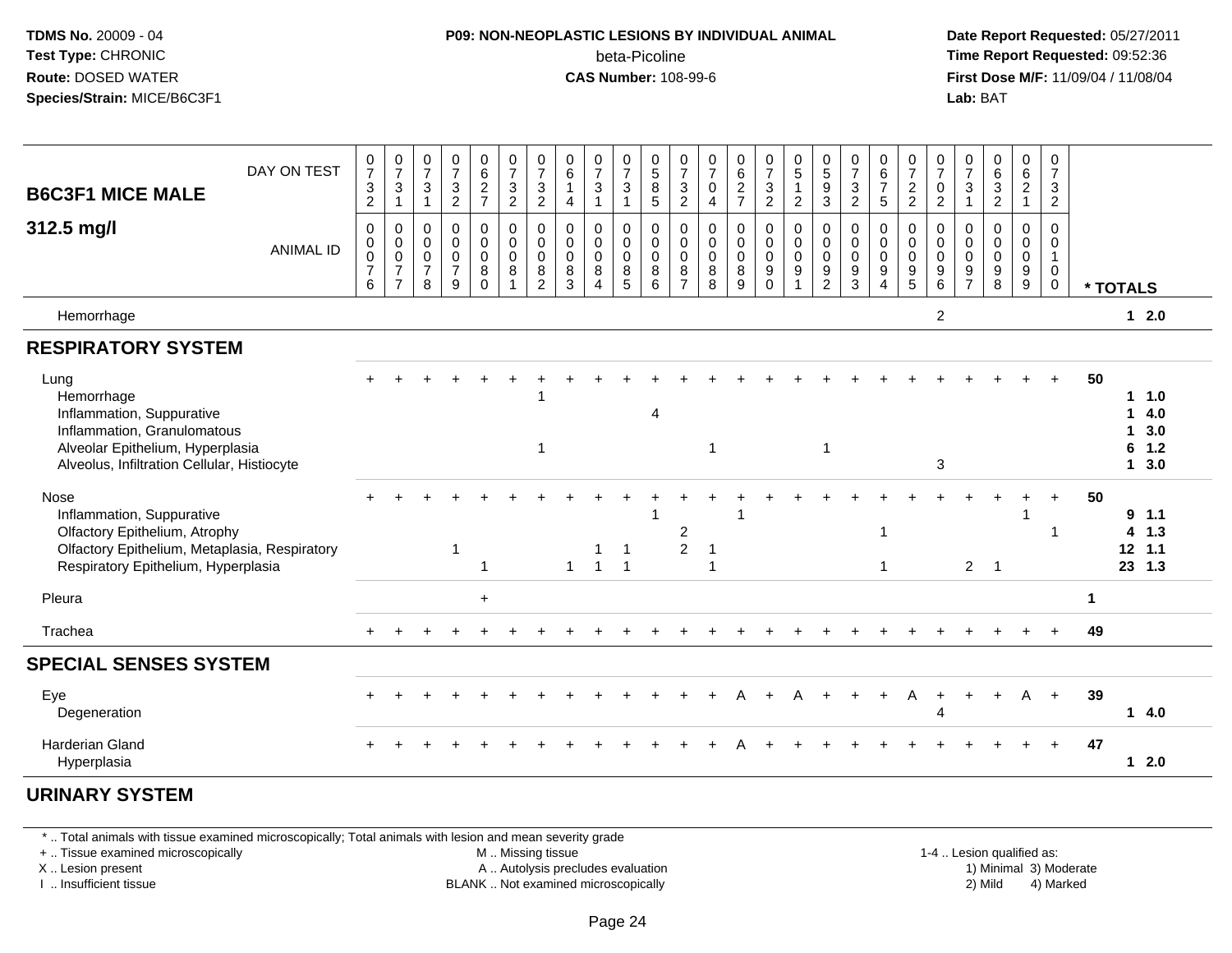#### **P09: NON-NEOPLASTIC LESIONS BY INDIVIDUAL ANIMAL** beta-Picoline**beta-Picoline**<br> **CAS Number:** 108-99-6<br> **CAS Number:** 108-99-6<br> **CAS Number:** 108-99-6

 **Date Report Requested:** 05/27/2011 **First Dose M/F:** 11/09/04 / 11/08/04<br>**Lab:** BAT **Lab:** BAT

| <b>B6C3F1 MICE MALE</b>                                                                                                                                          | DAY ON TEST | $\frac{0}{7}$<br>$\sqrt{3}$<br>$\overline{c}$                       | $\frac{0}{7}$<br>3                                        | $\frac{0}{7}$<br>3                              | $\begin{array}{c} 0 \\ 7 \end{array}$<br>$\sqrt{3}$<br>$\overline{2}$ | $_6^0$<br>$\frac{2}{7}$            | $\pmb{0}$<br>$\overline{7}$<br>$\ensuremath{\mathsf{3}}$<br>$\overline{2}$ | $\frac{0}{7}$<br>3<br>$\overline{2}$    | $\begin{array}{c} 0 \\ 6 \end{array}$<br>$\overline{4}$ | $\frac{0}{7}$<br>$\sqrt{3}$                                      | $\frac{0}{7}$<br>3                  | $\begin{array}{c} 0 \\ 5 \end{array}$<br>$\bf 8$<br>5              | 0<br>$\overline{7}$<br>3<br>$\overline{c}$                   | $\frac{0}{7}$<br>$\mathbf 0$<br>$\overline{4}$ | $\begin{matrix} 0 \\ 6 \\ 2 \end{matrix}$<br>$\overline{ }$ | $\frac{0}{7}$<br>$\sqrt{3}$<br>$\overline{2}$                                 | $\begin{array}{c} 0 \\ 5 \end{array}$<br>$\overline{1}$<br>$\overline{2}$ | $\begin{array}{c} 0 \\ 5 \end{array}$<br>9<br>3                   | $\frac{0}{7}$<br>3<br>$\overline{c}$ | $\begin{array}{c} 0 \\ 6 \\ 7 \end{array}$<br>$\sqrt{5}$            | $\frac{0}{7}$<br>$\sqrt{2}$<br>$\overline{c}$        | $\frac{0}{7}$<br>0<br>$\overline{c}$                   | $\frac{0}{7}$<br>3                                 | $\begin{matrix} 0 \\ 6 \\ 3 \end{matrix}$<br>$\overline{2}$ | $_6^0$<br>$\overline{2}$<br>1         | 0<br>$\overline{z}$<br>$\mathbf{3}$<br>$\overline{2}$ |               |                                                  |
|------------------------------------------------------------------------------------------------------------------------------------------------------------------|-------------|---------------------------------------------------------------------|-----------------------------------------------------------|-------------------------------------------------|-----------------------------------------------------------------------|------------------------------------|----------------------------------------------------------------------------|-----------------------------------------|---------------------------------------------------------|------------------------------------------------------------------|-------------------------------------|--------------------------------------------------------------------|--------------------------------------------------------------|------------------------------------------------|-------------------------------------------------------------|-------------------------------------------------------------------------------|---------------------------------------------------------------------------|-------------------------------------------------------------------|--------------------------------------|---------------------------------------------------------------------|------------------------------------------------------|--------------------------------------------------------|----------------------------------------------------|-------------------------------------------------------------|---------------------------------------|-------------------------------------------------------|---------------|--------------------------------------------------|
| 312.5 mg/l                                                                                                                                                       | ANIMAL ID   | $\mathbf 0$<br>$\pmb{0}$<br>$\boldsymbol{0}$<br>$\overline{7}$<br>6 | 0<br>0<br>$\mathsf 0$<br>$\overline{ }$<br>$\overline{ }$ | $\pmb{0}$<br>$\mathbf 0$<br>$\overline{7}$<br>8 | $\begin{smallmatrix}0\\0\\0\end{smallmatrix}$<br>$\overline{7}$<br>9  | 0<br>0<br>0<br>$\bf 8$<br>$\Omega$ | $\pmb{0}$<br>$\pmb{0}$<br>$\pmb{0}$<br>8                                   | 0<br>$\pmb{0}$<br>$\mathbf 0$<br>8<br>2 | $\mathsf 0$<br>$\pmb{0}$<br>$\, 8$<br>3                 | $\pmb{0}$<br>$\pmb{0}$<br>$\pmb{0}$<br>$\bf 8$<br>$\overline{4}$ | 0<br>$\pmb{0}$<br>0<br>$\,8\,$<br>5 | $\begin{smallmatrix}0\0\0\end{smallmatrix}$<br>$\overline{8}$<br>6 | $\boldsymbol{0}$<br>$\mathbf 0$<br>$\bf 8$<br>$\overline{ }$ | $\pmb{0}$<br>$\mbox{O}$<br>$\bf8$<br>8         | 0<br>0<br>$\mathsf 0$<br>8<br>9                             | $\begin{smallmatrix}0\\0\\0\end{smallmatrix}$<br>$\boldsymbol{9}$<br>$\Omega$ | $\begin{smallmatrix}0\\0\\0\end{smallmatrix}$<br>$\boldsymbol{9}$         | 0<br>$\pmb{0}$<br>$\pmb{0}$<br>$\boldsymbol{9}$<br>$\overline{2}$ | $\pmb{0}$<br>$\mathbf 0$<br>9<br>3   | 0<br>$\pmb{0}$<br>$\mathsf 0$<br>$\boldsymbol{9}$<br>$\overline{4}$ | 0<br>$\pmb{0}$<br>$\pmb{0}$<br>$\boldsymbol{9}$<br>5 | 0<br>$\pmb{0}$<br>$\mathbf 0$<br>$\boldsymbol{9}$<br>6 | 0<br>$\pmb{0}$<br>$\pmb{0}$<br>9<br>$\overline{ }$ | $\pmb{0}$<br>$\overline{0}$<br>$\boldsymbol{9}$<br>8        | $\pmb{0}$<br>$\pmb{0}$<br>0<br>9<br>9 | 0<br>0<br>0<br>0                                      | * TOTALS      |                                                  |
| Kidney<br>Hydronephrosis<br>Infarct<br>Metaplasia, Osseous<br>Mineralization<br>Nephropathy<br>Artery, Inflammation, Chronic Active<br>Renal Tubule, Hypertrophy |             | $\mathcal{P}$                                                       |                                                           | 2                                               | 2                                                                     | 3                                  |                                                                            |                                         | $\overline{2}$<br>3                                     |                                                                  | 2                                   |                                                                    |                                                              |                                                | 3                                                           | 2                                                                             |                                                                           |                                                                   |                                      | 2                                                                   | 2                                                    |                                                        | 2                                                  | 2                                                           | $\ddot{}$<br>2                        | $+$<br>2                                              | 50<br>2<br>49 | 22.0<br>2.0<br>4 1.0<br>1.0<br>1.9<br>3.0<br>2.0 |
| Urethra<br>Inflammation, Suppurative                                                                                                                             |             |                                                                     |                                                           |                                                 |                                                                       |                                    |                                                                            |                                         |                                                         |                                                                  |                                     |                                                                    |                                                              |                                                |                                                             |                                                                               | $+$<br>$\overline{2}$                                                     |                                                                   |                                      |                                                                     |                                                      |                                                        |                                                    |                                                             |                                       |                                                       | 3             | 32.3                                             |
| <b>Urinary Bladder</b><br>Hemorrhage                                                                                                                             |             |                                                                     |                                                           |                                                 |                                                                       |                                    |                                                                            |                                         |                                                         |                                                                  |                                     |                                                                    |                                                              |                                                |                                                             |                                                                               | $\overline{c}$                                                            |                                                                   |                                      |                                                                     |                                                      |                                                        |                                                    |                                                             | A                                     | $+$                                                   | 45            | 2.0                                              |

\* .. Total animals with tissue examined microscopically; Total animals with lesion and mean severity grade

+ .. Tissue examined microscopically

X .. Lesion present

I .. Insufficient tissue

 M .. Missing tissueA .. Autolysis precludes evaluation

 1-4 .. Lesion qualified as: BLANK .. Not examined microscopically 2) Mild 4) Marked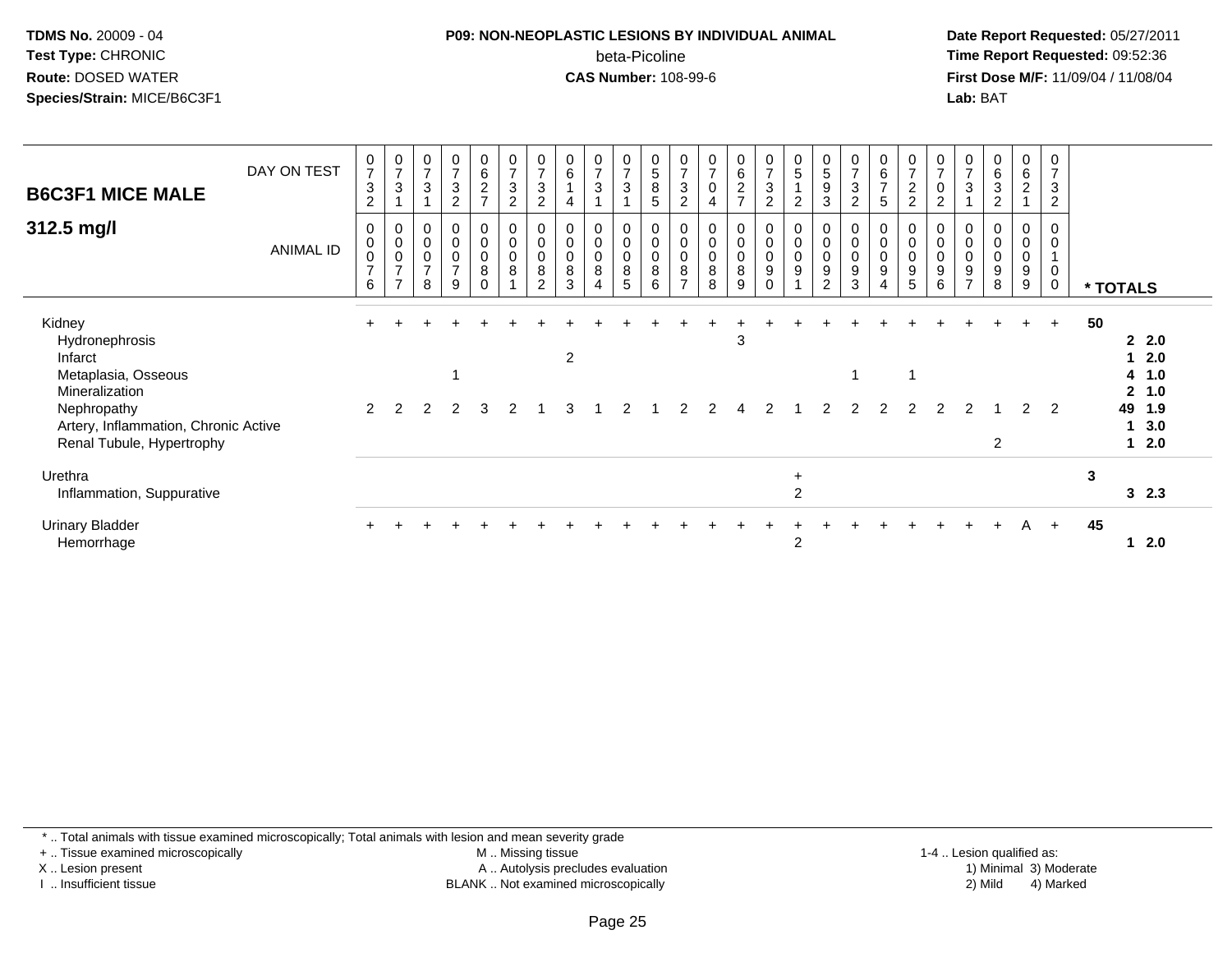#### **P09: NON-NEOPLASTIC LESIONS BY INDIVIDUAL ANIMAL** beta-Picoline**beta-Picoline**<br> **CAS Number:** 108-99-6<br> **CAS Number:** 108-99-6<br> **CAS Number:** 108-99-6

 **Date Report Requested:** 05/27/2011 **First Dose M/F:** 11/09/04 / 11/08/04<br>**Lab:** BAT **Lab:** BAT

| <b>B6C3F1 MICE MALE</b>                                                | DAY ON TEST      | $\begin{array}{c} 0 \\ 5 \end{array}$<br>$\sqrt{5}$<br>$\mathbf{1}$<br>$\mathbf 0$ | $\frac{0}{7}$<br>$\mathbf{3}$<br>$\mathbf{1}$<br>$\mathbf 0$ | $\frac{0}{7}$<br>$\mathbf{3}$<br>$\overline{2}$<br>$\mathbf 0$ | $\begin{array}{c} 0 \\ 5 \end{array}$<br>$\overline{4}$<br>8<br>$\mathbf 0$ | $\begin{array}{c} 0 \\ 6 \end{array}$<br>$\boldsymbol{9}$<br>$\overline{4}$<br>$\mathbf 0$ | $\begin{array}{c} 0 \\ 5 \\ 6 \end{array}$<br>9<br>$\mathsf 0$    | 0<br>$\boldsymbol{7}$<br>$\mathbf{3}$<br>$\mathbf{2}$<br>$\mathbf 0$ | $\pmb{0}$<br>$\overline{4}$<br>$\sqrt{5}$<br>$\,6\,$<br>$\mathbf 0$ | $\frac{0}{7}$<br>$\ensuremath{\mathsf{3}}$<br>$\overline{2}$<br>$\mathbf 0$ | $\frac{0}{7}$<br>$\sqrt{3}$<br>$\mathbf{1}$<br>$\mathbf 0$ | 0<br>$\boldsymbol{7}$<br>$\sqrt{3}$<br>$\boldsymbol{2}$<br>$\mathbf 0$ | $\frac{0}{7}$<br>$\mathbf{3}$<br>$\mathbf{1}$<br>$\mathbf 0$ | $\frac{0}{7}$<br>$\mathbf{3}$<br>$\mathbf 0$<br>$\mathbf 0$ | $\begin{array}{c} 0 \\ 5 \\ 6 \end{array}$<br>$\mathsf{O}$<br>$\pmb{0}$ | $\begin{array}{c} 0 \\ 5 \\ 5 \end{array}$<br>$\,6\,$<br>$\mathbf 0$ | $\mathbf 0$<br>$\boldsymbol{7}$<br>$\mathbf{3}$<br>$\overline{2}$<br>$\mathbf 0$ | $\frac{0}{7}$<br>$\sqrt{3}$<br>$\boldsymbol{0}$<br>$\mathbf 0$     | $\frac{0}{7}$<br>$\mathbf 0$<br>$\mathbf 0$<br>0 | $\frac{0}{7}$<br>$\sqrt{3}$<br>$\overline{1}$<br>$\mathbf 0$ | 0<br>$\overline{7}$<br>3<br>$\mathsf 0$<br>0      | $\frac{0}{7}$<br>$\mathbf 3$<br>$\overline{1}$<br>$\mathbf 0$   | 0628<br>0                                  | $\frac{0}{5}$<br>$\frac{2}{4}$<br>0        | $\pmb{0}$<br>$\overline{4}$<br>$\overline{7}$<br>$\mathbf 0$<br>$\mathbf 0$ | $\mathbf 0$<br>$\overline{7}$<br>3<br>$\overline{1}$<br>0 |                 |
|------------------------------------------------------------------------|------------------|------------------------------------------------------------------------------------|--------------------------------------------------------------|----------------------------------------------------------------|-----------------------------------------------------------------------------|--------------------------------------------------------------------------------------------|-------------------------------------------------------------------|----------------------------------------------------------------------|---------------------------------------------------------------------|-----------------------------------------------------------------------------|------------------------------------------------------------|------------------------------------------------------------------------|--------------------------------------------------------------|-------------------------------------------------------------|-------------------------------------------------------------------------|----------------------------------------------------------------------|----------------------------------------------------------------------------------|--------------------------------------------------------------------|--------------------------------------------------|--------------------------------------------------------------|---------------------------------------------------|-----------------------------------------------------------------|--------------------------------------------|--------------------------------------------|-----------------------------------------------------------------------------|-----------------------------------------------------------|-----------------|
| 625 mg/l                                                               | <b>ANIMAL ID</b> | $\begin{smallmatrix}0\\1\end{smallmatrix}$<br>0<br>$\overline{1}$                  | $\pmb{0}$<br>$\mathbf{1}$<br>$\mathbf 0$<br>2                | $\mathbf 0$<br>$\mathbf{1}$<br>$\boldsymbol{0}$<br>3           | $\pmb{0}$<br>$\mathbf{1}$<br>$\mathbf 0$<br>4                               | $\pmb{0}$<br>$\mathbf{1}$<br>$\pmb{0}$<br>5                                                | $\pmb{0}$<br>$\mathbf{1}$<br>$\begin{matrix} 0 \\ 6 \end{matrix}$ | 0<br>$\mathbf{1}$<br>0<br>$\overline{7}$                             | $\pmb{0}$<br>$\mathbf{1}$<br>$\pmb{0}$<br>8                         | 0<br>$\overline{1}$<br>0<br>9                                               | $\overline{0}$<br>1<br>$\mathbf{1}$<br>$\Omega$            | 0<br>1<br>1                                                            | $\,0\,$<br>$\mathbf{1}$<br>$\mathbf{1}$<br>$\overline{2}$    | 0<br>$\mathbf{1}$<br>$\mathbf{1}$<br>3                      | $\pmb{0}$<br>$\mathbf{1}$<br>$\mathbf{1}$<br>4                          | $\pmb{0}$<br>$\mathbf{1}$<br>5                                       | 0<br>$\overline{1}$<br>$\mathbf 1$<br>6                                          | $\boldsymbol{0}$<br>$\mathbf{1}$<br>$\mathbf{1}$<br>$\overline{7}$ | $\pmb{0}$<br>$\mathbf{1}$<br>1<br>8              | $\boldsymbol{0}$<br>$\overline{1}$<br>$\mathbf{1}$<br>9      | 0<br>$\mathbf{1}$<br>$\boldsymbol{2}$<br>$\Omega$ | $\pmb{0}$<br>$\mathbf{1}$<br>$\boldsymbol{2}$<br>$\overline{1}$ | $\pmb{0}$<br>$\mathbf{1}$<br>$\frac{2}{2}$ | $\pmb{0}$<br>$\mathbf{1}$<br>$\frac{2}{3}$ | $\pmb{0}$<br>$\mathbf{1}$<br>$\overline{c}$<br>$\overline{4}$               | 0<br>$\overline{1}$<br>$\frac{2}{5}$                      | males<br>(cont) |
| <b>ALIMENTARY SYSTEM</b>                                               |                  |                                                                                    |                                                              |                                                                |                                                                             |                                                                                            |                                                                   |                                                                      |                                                                     |                                                                             |                                                            |                                                                        |                                                              |                                                             |                                                                         |                                                                      |                                                                                  |                                                                    |                                                  |                                                              |                                                   |                                                                 |                                            |                                            |                                                                             |                                                           |                 |
| Esophagus                                                              |                  |                                                                                    |                                                              |                                                                |                                                                             |                                                                                            |                                                                   |                                                                      |                                                                     |                                                                             |                                                            |                                                                        |                                                              |                                                             |                                                                         |                                                                      |                                                                                  |                                                                    |                                                  |                                                              |                                                   |                                                                 |                                            |                                            |                                                                             |                                                           |                 |
| Gallbladder<br>Inflammation, Chronic Active                            |                  | A                                                                                  |                                                              |                                                                |                                                                             | Α                                                                                          | A                                                                 | $\ddot{}$                                                            | $\mathbf{3}$                                                        |                                                                             |                                                            |                                                                        |                                                              |                                                             |                                                                         |                                                                      |                                                                                  |                                                                    |                                                  |                                                              |                                                   |                                                                 |                                            |                                            |                                                                             |                                                           |                 |
| Intestine Large, Cecum                                                 |                  |                                                                                    |                                                              |                                                                | A                                                                           | A                                                                                          | A                                                                 |                                                                      |                                                                     |                                                                             |                                                            |                                                                        |                                                              |                                                             | А                                                                       | А                                                                    |                                                                                  |                                                                    |                                                  |                                                              |                                                   |                                                                 | $\div$                                     | A                                          | $\ddot{}$                                                                   | $+$                                                       |                 |
| Intestine Large, Colon                                                 |                  |                                                                                    |                                                              |                                                                |                                                                             |                                                                                            |                                                                   |                                                                      |                                                                     |                                                                             |                                                            |                                                                        |                                                              |                                                             |                                                                         |                                                                      |                                                                                  |                                                                    |                                                  |                                                              |                                                   |                                                                 |                                            |                                            |                                                                             | $\div$                                                    |                 |
| Intestine Large, Rectum                                                |                  | $\ddot{}$                                                                          |                                                              |                                                                |                                                                             |                                                                                            |                                                                   |                                                                      |                                                                     |                                                                             |                                                            |                                                                        |                                                              |                                                             |                                                                         |                                                                      |                                                                                  |                                                                    |                                                  |                                                              |                                                   |                                                                 |                                            |                                            |                                                                             | $+$                                                       |                 |
| Intestine Small, Duodenum                                              |                  | A                                                                                  |                                                              |                                                                |                                                                             | A                                                                                          |                                                                   |                                                                      |                                                                     |                                                                             |                                                            |                                                                        |                                                              |                                                             |                                                                         |                                                                      |                                                                                  |                                                                    |                                                  |                                                              |                                                   |                                                                 | A                                          |                                            |                                                                             | $\overline{+}$                                            |                 |
| Intestine Small, Ileum                                                 |                  | A                                                                                  |                                                              |                                                                |                                                                             | A                                                                                          | Α                                                                 |                                                                      |                                                                     |                                                                             |                                                            |                                                                        |                                                              |                                                             |                                                                         |                                                                      |                                                                                  |                                                                    |                                                  |                                                              |                                                   |                                                                 |                                            |                                            |                                                                             |                                                           |                 |
| Intestine Small, Jejunum                                               |                  | A                                                                                  |                                                              |                                                                | A                                                                           | A                                                                                          | A                                                                 |                                                                      |                                                                     |                                                                             |                                                            |                                                                        |                                                              |                                                             | А                                                                       |                                                                      |                                                                                  |                                                                    |                                                  |                                                              |                                                   |                                                                 |                                            |                                            |                                                                             | $+$                                                       |                 |
| Liver<br>Angiectasis<br><b>Basophilic Focus</b>                        |                  | $\div$                                                                             |                                                              |                                                                |                                                                             |                                                                                            |                                                                   | X                                                                    |                                                                     | X                                                                           |                                                            |                                                                        |                                                              |                                                             | X                                                                       |                                                                      |                                                                                  |                                                                    |                                                  |                                                              |                                                   | $\mathsf X$                                                     | $\boldsymbol{\mathsf{X}}$                  |                                            |                                                                             |                                                           |                 |
| Clear Cell Focus<br><b>Eosinophilic Focus</b><br>Inflammation, Chronic |                  | $\boldsymbol{\mathsf{X}}$                                                          | $\boldsymbol{\mathsf{X}}$                                    |                                                                |                                                                             |                                                                                            | $\pmb{\times}$                                                    |                                                                      |                                                                     |                                                                             | $\mathsf X$                                                | 1                                                                      | $\mathsf{X}$                                                 | $X$ $X$                                                     |                                                                         | $X$ $X$                                                              | $X$ $X$                                                                          |                                                                    |                                                  |                                                              | $\sf X$                                           | $\mathsf X$<br>$\mathsf{X}$                                     |                                            |                                            | $X$ $X$                                                                     |                                                           |                 |
| Mineralization<br><b>Mixed Cell Focus</b><br>Necrosis                  |                  | $\overline{2}$                                                                     |                                                              |                                                                | X                                                                           | 3                                                                                          |                                                                   |                                                                      |                                                                     |                                                                             |                                                            |                                                                        |                                                              |                                                             | X                                                                       |                                                                      |                                                                                  |                                                                    |                                                  |                                                              |                                                   |                                                                 | X                                          | $\overline{2}$<br>3                        |                                                                             |                                                           |                 |

#### Mesentery

\* .. Total animals with tissue examined microscopically; Total animals with lesion and mean severity grade

+ .. Tissue examined microscopically

X .. Lesion present

I .. Insufficient tissue

M .. Missing tissue

 Lesion present A .. Autolysis precludes evaluation 1) Minimal 3) ModerateBLANK .. Not examined microscopically 2) Mild 4) Marked

1-4 .. Lesion qualified as:<br>1) Minimal 3) Moderate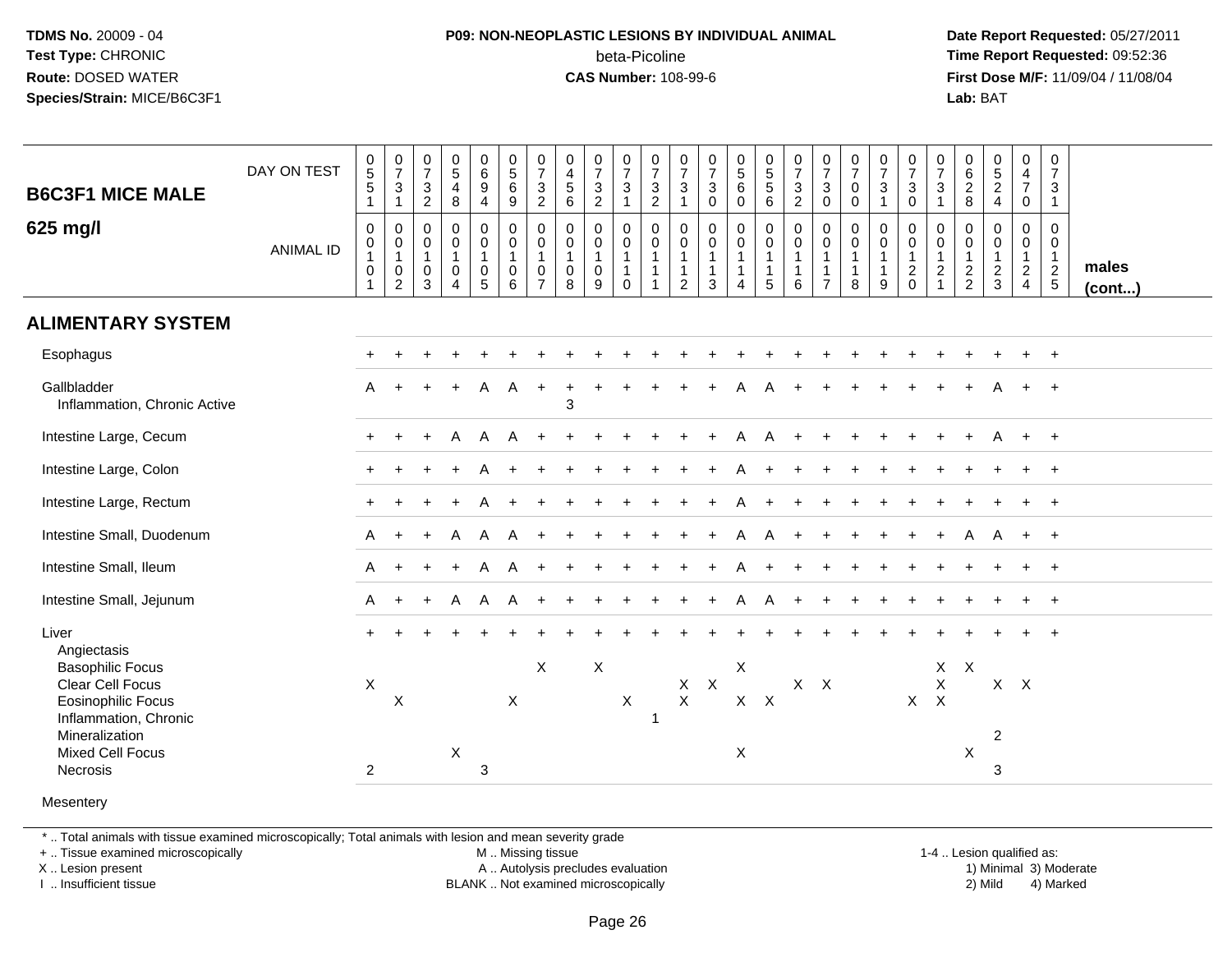# **P09: NON-NEOPLASTIC LESIONS BY INDIVIDUAL ANIMAL**beta-Picoline<br>CAS Number: 108-99-6

 **Date Report Requested:** 05/27/2011 **Time Report Requested:** 09:52:36 **First Dose M/F:** 11/09/04 / 11/08/04<br>Lab: BAT **Lab:** BAT

| <b>B6C3F1 MICE MALE</b>                                                                                                                                                                       | DAY ON TEST      | $\begin{array}{c} 0 \\ 5 \\ 5 \end{array}$<br>$\mathbf{1}$          | $\begin{array}{c} 0 \\ 7 \end{array}$<br>3<br>$\mathbf{1}$ | 0<br>$\overline{7}$<br>$\ensuremath{\mathsf{3}}$<br>$\overline{c}$ | $\begin{array}{c} 0 \\ 5 \end{array}$<br>$\overline{4}$<br>$\bf 8$      | $\begin{array}{c} 0 \\ 6 \end{array}$<br>$\boldsymbol{9}$<br>4                      | $\begin{array}{c} 0 \\ 5 \end{array}$<br>$\,6\,$<br>9                        | 0<br>$\overline{7}$<br>$\ensuremath{\mathsf{3}}$<br>$\overline{2}$ | $\pmb{0}$<br>$\overline{4}$<br>$\overline{5}$<br>6                       | $\frac{0}{7}$<br>$\frac{3}{2}$                             | $\frac{0}{7}$<br>$\ensuremath{\mathsf{3}}$<br>$\mathbf{1}$    | $\frac{0}{7}$<br>$\frac{3}{2}$                                | 0<br>$\overline{7}$<br>$\ensuremath{\mathsf{3}}$<br>$\overline{1}$   | $\frac{0}{7}$<br>$\sqrt{3}$<br>$\mathbf 0$                                 | $\begin{array}{c} 0 \\ 5 \end{array}$<br>6<br>0 | $\begin{array}{c} 0 \\ 5 \\ 5 \end{array}$<br>6                    | $\begin{array}{c} 0 \\ 7 \end{array}$<br>$\ensuremath{\mathsf{3}}$<br>$\overline{2}$ | $\frac{0}{7}$<br>$\sqrt{3}$<br>0         | $\begin{array}{c} 0 \\ 7 \end{array}$<br>$\mathbf 0$<br>$\mathbf 0$ | 0<br>$\overline{7}$<br>$\ensuremath{\mathsf{3}}$<br>$\mathbf{1}$ | $\frac{0}{7}$<br>$\sqrt{3}$<br>$\mathbf 0$                   | 0<br>$\overline{7}$<br>3<br>$\mathbf{1}$                                              | $\begin{array}{c} 0 \\ 6 \end{array}$<br>$\boldsymbol{2}$<br>8 | $\begin{array}{c} 0 \\ 5 \\ 2 \end{array}$<br>$\overline{4}$ | 0<br>$\overline{\mathbf{4}}$<br>$\overline{7}$<br>0  | $\mathbf 0$<br>$\overline{7}$<br>$\mathbf{3}$<br>$\mathbf{1}$ |                        |
|-----------------------------------------------------------------------------------------------------------------------------------------------------------------------------------------------|------------------|---------------------------------------------------------------------|------------------------------------------------------------|--------------------------------------------------------------------|-------------------------------------------------------------------------|-------------------------------------------------------------------------------------|------------------------------------------------------------------------------|--------------------------------------------------------------------|--------------------------------------------------------------------------|------------------------------------------------------------|---------------------------------------------------------------|---------------------------------------------------------------|----------------------------------------------------------------------|----------------------------------------------------------------------------|-------------------------------------------------|--------------------------------------------------------------------|--------------------------------------------------------------------------------------|------------------------------------------|---------------------------------------------------------------------|------------------------------------------------------------------|--------------------------------------------------------------|---------------------------------------------------------------------------------------|----------------------------------------------------------------|--------------------------------------------------------------|------------------------------------------------------|---------------------------------------------------------------|------------------------|
| 625 mg/l                                                                                                                                                                                      | <b>ANIMAL ID</b> | $\pmb{0}$<br>$\pmb{0}$<br>$\mathbf{1}$<br>$\pmb{0}$<br>$\mathbf{1}$ | 0<br>$\mathbf 0$<br>$\mathbf{1}$<br>0<br>$\overline{2}$    | $\mathbf 0$<br>$\pmb{0}$<br>$\mathbf{1}$<br>$\pmb{0}$<br>3         | $\pmb{0}$<br>$\pmb{0}$<br>$\mathbf{1}$<br>$\mathsf 0$<br>$\overline{4}$ | $\mathbf 0$<br>$\mathbf 0$<br>$\mathbf{1}$<br>$\begin{array}{c} 0 \\ 5 \end{array}$ | $\mathbf 0$<br>$\mathbf 0$<br>$\overline{1}$<br>$\pmb{0}$<br>$6\phantom{1}6$ | 0<br>$\mathbf 0$<br>0<br>$\overline{7}$                            | 0<br>$\mathbf 0$<br>$\mathbf{1}$<br>$\pmb{0}$<br>8                       | $\mathbf 0$<br>$\pmb{0}$<br>$\mathbf{1}$<br>$\pmb{0}$<br>9 | 0<br>$\mathsf{O}\xspace$<br>$\mathbf{1}$<br>$\mathbf{1}$<br>0 | $\mathbf 0$<br>$\pmb{0}$<br>$\mathbf{1}$<br>$\mathbf{1}$<br>1 | 0<br>$\mathbf 0$<br>$\overline{1}$<br>$\mathbf{1}$<br>$\overline{2}$ | $\mathbf 0$<br>$\mathbf 0$<br>$\mathbf{1}$<br>$\mathbf{1}$<br>$\mathbf{3}$ | 0<br>$\mathbf 0$<br>$\mathbf{1}$<br>4           | 0<br>$\mathbf 0$<br>$\mathbf{1}$<br>$\mathbf{1}$<br>$\overline{5}$ | $\mathbf 0$<br>$\pmb{0}$<br>$\mathbf{1}$<br>1<br>6                                   | 0<br>$\mathbf 0$<br>-1<br>$\overline{7}$ | $\mathbf 0$<br>$\mathbf 0$<br>$\mathbf{1}$<br>$\mathbf 1$<br>8      | 0<br>$\mathbf 0$<br>$\mathbf{1}$<br>1<br>9                       | $\mathbf 0$<br>$\mathbf 0$<br>$\overline{1}$<br>$^2_{\rm 0}$ | $\mathbf 0$<br>$\mathbf 0$<br>$\mathbf{1}$<br>$\overline{\mathbf{c}}$<br>$\mathbf{1}$ | 0<br>$\mathbf 0$<br>$\mathbf{1}$<br>$\frac{2}{2}$              | 0<br>$\pmb{0}$<br>$\mathbf{1}$<br>$\frac{2}{3}$              | $\mathbf 0$<br>$\mathbf 0$<br>$\mathbf{1}$<br>$_4^2$ | $\mathbf 0$<br>$\mathbf 0$<br>$\mathbf{1}$<br>$\frac{2}{5}$   | males<br>$($ cont $)$  |
| Fat, Necrosis                                                                                                                                                                                 |                  |                                                                     |                                                            |                                                                    |                                                                         |                                                                                     |                                                                              |                                                                    |                                                                          |                                                            |                                                               |                                                               |                                                                      |                                                                            |                                                 |                                                                    |                                                                                      |                                          |                                                                     |                                                                  |                                                              |                                                                                       |                                                                |                                                              |                                                      |                                                               |                        |
| Pancreas                                                                                                                                                                                      |                  |                                                                     |                                                            |                                                                    |                                                                         |                                                                                     |                                                                              |                                                                    |                                                                          |                                                            |                                                               |                                                               |                                                                      |                                                                            |                                                 |                                                                    |                                                                                      |                                          |                                                                     |                                                                  |                                                              |                                                                                       |                                                                |                                                              |                                                      | $+$                                                           |                        |
| Salivary Glands                                                                                                                                                                               |                  |                                                                     |                                                            |                                                                    |                                                                         |                                                                                     |                                                                              |                                                                    |                                                                          |                                                            |                                                               |                                                               |                                                                      |                                                                            |                                                 |                                                                    |                                                                                      |                                          |                                                                     |                                                                  |                                                              |                                                                                       |                                                                |                                                              |                                                      | $\overline{+}$                                                |                        |
| Stomach, Forestomach<br>Hyperplasia, Squamous<br>Ulcer                                                                                                                                        |                  |                                                                     |                                                            |                                                                    |                                                                         |                                                                                     |                                                                              |                                                                    | 4<br>3                                                                   | 3<br>3                                                     |                                                               |                                                               |                                                                      |                                                                            |                                                 |                                                                    |                                                                                      |                                          |                                                                     |                                                                  |                                                              |                                                                                       |                                                                | $\mathbf{3}$                                                 | 3                                                    | $\overline{+}$                                                |                        |
| Stomach, Glandular<br><b>Necrosis</b>                                                                                                                                                         |                  |                                                                     |                                                            | $\ddot{}$                                                          | A                                                                       | A                                                                                   |                                                                              |                                                                    |                                                                          |                                                            |                                                               |                                                               |                                                                      |                                                                            |                                                 |                                                                    |                                                                                      |                                          |                                                                     |                                                                  |                                                              |                                                                                       |                                                                | А                                                            | $+$                                                  | $+$                                                           |                        |
| Tooth<br>Dysplasia                                                                                                                                                                            |                  | $\times$                                                            |                                                            |                                                                    |                                                                         |                                                                                     | X X X X X X                                                                  |                                                                    |                                                                          |                                                            | X X X X                                                       |                                                               | $\ddot{}$                                                            |                                                                            |                                                 |                                                                    |                                                                                      |                                          |                                                                     |                                                                  |                                                              |                                                                                       |                                                                | X X X X X X X X X X X                                        |                                                      | $\overline{+}$                                                |                        |
| <b>CARDIOVASCULAR SYSTEM</b>                                                                                                                                                                  |                  |                                                                     |                                                            |                                                                    |                                                                         |                                                                                     |                                                                              |                                                                    |                                                                          |                                                            |                                                               |                                                               |                                                                      |                                                                            |                                                 |                                                                    |                                                                                      |                                          |                                                                     |                                                                  |                                                              |                                                                                       |                                                                |                                                              |                                                      |                                                               |                        |
| Heart<br>Cardiomyopathy<br>Mineralization<br><b>Necrosis</b>                                                                                                                                  |                  |                                                                     |                                                            |                                                                    |                                                                         | $\overline{c}$                                                                      |                                                                              |                                                                    |                                                                          |                                                            |                                                               |                                                               |                                                                      |                                                                            |                                                 |                                                                    |                                                                                      |                                          |                                                                     | 1                                                                |                                                              |                                                                                       |                                                                | $\overline{2}$                                               |                                                      | $+$                                                           |                        |
| Thrombosis<br>Artery, Inflammation, Chronic Active                                                                                                                                            |                  |                                                                     |                                                            |                                                                    |                                                                         |                                                                                     |                                                                              |                                                                    |                                                                          | $\overline{2}$                                             |                                                               |                                                               |                                                                      |                                                                            |                                                 |                                                                    |                                                                                      |                                          |                                                                     |                                                                  |                                                              | 3                                                                                     |                                                                |                                                              |                                                      |                                                               |                        |
| <b>ENDOCRINE SYSTEM</b>                                                                                                                                                                       |                  |                                                                     |                                                            |                                                                    |                                                                         |                                                                                     |                                                                              |                                                                    |                                                                          |                                                            |                                                               |                                                               |                                                                      |                                                                            |                                                 |                                                                    |                                                                                      |                                          |                                                                     |                                                                  |                                                              |                                                                                       |                                                                |                                                              |                                                      |                                                               |                        |
| <b>Adrenal Cortex</b><br>Hyperplasia<br>Hypertrophy                                                                                                                                           |                  |                                                                     |                                                            |                                                                    |                                                                         |                                                                                     |                                                                              | $\overline{c}$                                                     |                                                                          | $\overline{c}$<br>$\overline{c}$                           | $\overline{2}$                                                | $\overline{2}$                                                | $\overline{c}$                                                       |                                                                            | $\overline{2}$                                  |                                                                    |                                                                                      |                                          |                                                                     | $\overline{2}$                                                   | 2                                                            | $\overline{c}$                                                                        | $\overline{2}$                                                 |                                                              |                                                      | $\overline{2}$                                                |                        |
| *  Total animals with tissue examined microscopically; Total animals with lesion and mean severity grade<br>+  Tissue examined microscopically<br>X  Lesion present<br>I  Insufficient tissue |                  |                                                                     |                                                            |                                                                    |                                                                         |                                                                                     | M  Missing tissue                                                            |                                                                    | A  Autolysis precludes evaluation<br>BLANK  Not examined microscopically |                                                            |                                                               |                                                               |                                                                      |                                                                            |                                                 |                                                                    |                                                                                      |                                          |                                                                     |                                                                  |                                                              |                                                                                       |                                                                | 1-4  Lesion qualified as:<br>2) Mild                         |                                                      | 4) Marked                                                     | 1) Minimal 3) Moderate |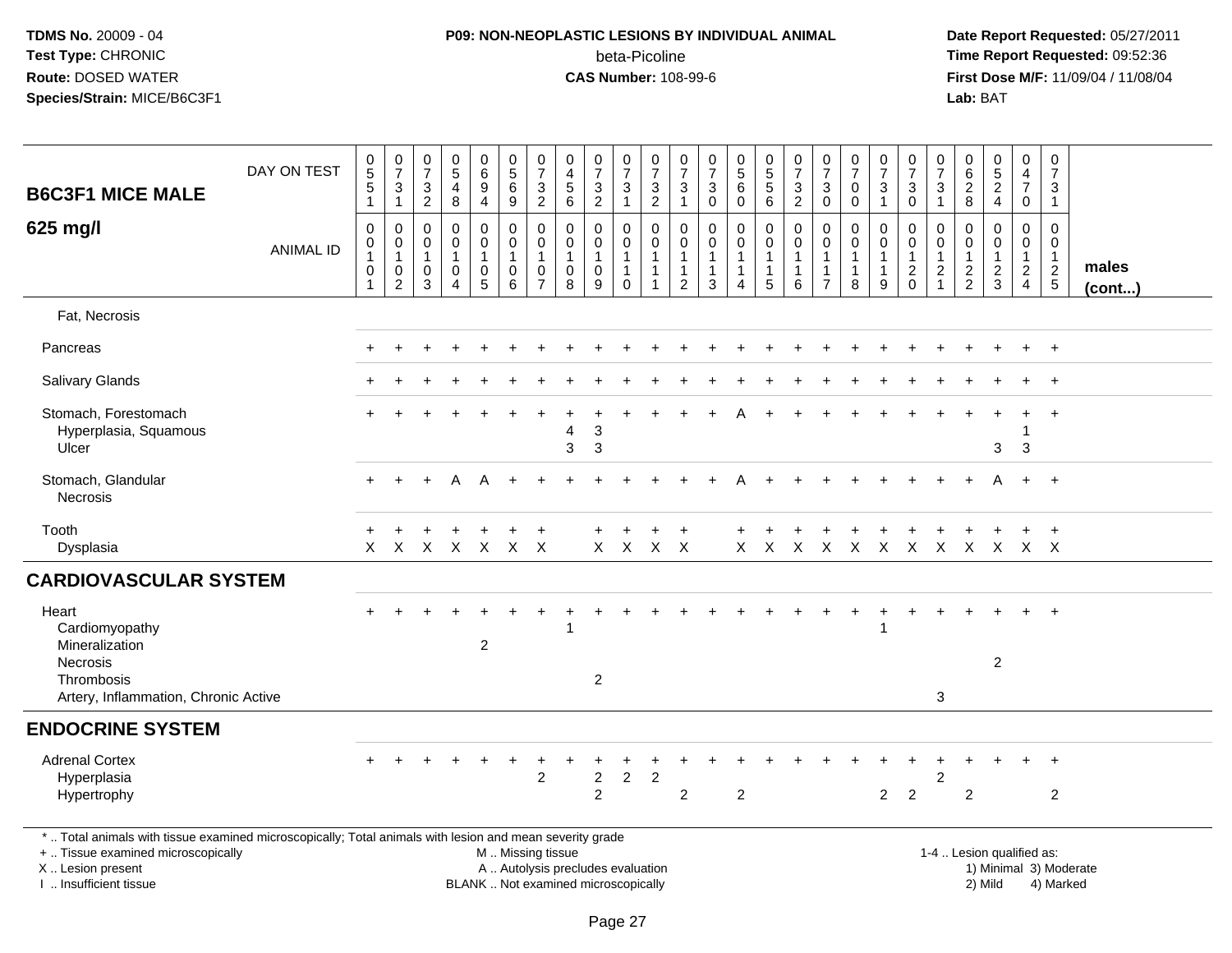#### **P09: NON-NEOPLASTIC LESIONS BY INDIVIDUAL ANIMAL** beta-Picoline**beta-Picoline**<br> **CAS Number:** 108-99-6<br> **CAS Number:** 108-99-6<br> **CAS Number:** 108-99-6

 **Date Report Requested:** 05/27/2011 **First Dose M/F:** 11/09/04 / 11/08/04 Lab: BAT **Lab:** BAT

| <b>B6C3F1 MICE MALE</b><br>625 mg/l                                   | DAY ON TEST<br><b>ANIMAL ID</b> | $\begin{array}{c} 0 \\ 5 \\ 5 \end{array}$<br>$\mathbf{1}$<br>$\pmb{0}$<br>$\pmb{0}$<br>$\mathbf{1}$<br>$\mathbf 0$<br>$\mathbf{1}$ | $\frac{0}{7}$<br>$\sqrt{3}$<br>$\mathbf{1}$<br>$\mathsf 0$<br>$\,0\,$<br>$\mathbf{1}$<br>$\pmb{0}$<br>$\sqrt{2}$ | $\frac{0}{7}$<br>$\mathsf 3$<br>$\overline{2}$<br>$\mathbf 0$<br>$\boldsymbol{0}$<br>$\overline{1}$<br>$\mathbf 0$<br>3 | $\begin{array}{c} 0 \\ 5 \end{array}$<br>$\overline{\mathbf{4}}$<br>8<br>$\mathbf 0$<br>$\mathbf 0$<br>$\mathbf{1}$<br>$\mathsf 0$<br>4 | $\begin{array}{c} 0 \\ 6 \end{array}$<br>$\boldsymbol{9}$<br>4<br>0<br>$\mathsf{O}\xspace$<br>$\mathbf{1}$<br>$\pmb{0}$<br>5 | $\begin{array}{c} 0 \\ 5 \\ 6 \end{array}$<br>$\boldsymbol{9}$<br>$\begin{smallmatrix} 0\\0 \end{smallmatrix}$<br>$\mathbf{1}$<br>$\mathsf{O}\xspace$<br>6 | $\frac{0}{7}$<br>$\mathbf{3}$<br>$\boldsymbol{2}$<br>$\mathbf 0$<br>$\mathbf 0$<br>$\mathbf{1}$<br>$\mathbf 0$<br>$\overline{7}$ | $\begin{smallmatrix}0\\4\end{smallmatrix}$<br>$\sqrt{5}$<br>$\,6\,$<br>$\mathbf 0$<br>$\mathbf 0$<br>$\mathbf{1}$<br>$\mathsf{O}\xspace$<br>8 | $\frac{0}{7}$<br>$\frac{3}{2}$<br>$\mathbf 0$<br>$\mathbf 0$<br>$\mathbf{1}$<br>$\mathbf 0$<br>9 | $\frac{0}{7}$<br>$\mathsf 3$<br>$\overline{1}$<br>$\boldsymbol{0}$<br>$\mathbf 0$<br>$\mathbf{1}$<br>$\overline{1}$<br>$\mathbf 0$ | $\frac{0}{7}$<br>$\mathbf{3}$<br>$\overline{2}$<br>0<br>$\mathbf 0$<br>$\mathbf{1}$<br>$\mathbf{1}$<br>$\mathbf{1}$ | $\frac{0}{7}$<br>$\mathbf{3}$<br>$\mathbf{1}$<br>$\mathbf 0$<br>$\pmb{0}$<br>1<br>$\mathbf{1}$<br>$\overline{2}$ | $\frac{0}{7}$<br>$\mathsf 3$<br>$\pmb{0}$<br>$\pmb{0}$<br>$\pmb{0}$<br>$\mathbf 1$<br>$\overline{1}$<br>3 | $\begin{array}{c} 0 \\ 5 \\ 6 \end{array}$<br>$\mathbf 0$<br>0<br>$\mathbf 0$<br>$\mathbf{1}$<br>$\mathbf{1}$<br>4 | 0<br>5<br>5<br>6<br>$\pmb{0}$<br>$\mathsf{O}\xspace$<br>$\mathbf{1}$<br>$\mathbf{1}$<br>$\overline{5}$ | $\begin{smallmatrix}0\\7\end{smallmatrix}$<br>$\frac{3}{2}$<br>$\mathbf 0$<br>$\pmb{0}$<br>$\overline{1}$<br>$\overline{1}$<br>6 | $\frac{0}{7}$<br>$\mathbf{3}$<br>$\mathbf 0$<br>0<br>$\boldsymbol{0}$<br>-1<br>$\overline{1}$<br>$\overline{7}$ | $\frac{0}{7}$<br>$\mathbf 0$<br>$\mathbf 0$<br>$\mathbf 0$<br>$\mathbf 0$<br>$\mathbf{1}$<br>$\mathbf{1}$<br>8 | $\frac{0}{7}$<br>3<br>$\mathbf{1}$<br>0<br>$\mathbf 0$<br>1<br>1<br>9 | $\frac{0}{7}$<br>$_{0}^{3}$<br>$\begin{smallmatrix} 0\\0 \end{smallmatrix}$<br>$\mathbf{1}$<br>$\overline{2}$<br>$\mathbf 0$ | $\frac{0}{7}$<br>3<br>$\mathbf{1}$<br>$\mathbf 0$<br>$\mathbf 0$<br>$\mathbf{1}$<br>$\overline{c}$<br>$\mathbf{1}$ | 0628<br>$\mathbf 0$<br>0<br>$\mathbf{1}$<br>$\overline{2}$<br>$\overline{2}$ | $\begin{array}{c} 0 \\ 5 \\ 2 \end{array}$<br>$\overline{4}$<br>0<br>$\mathbf 0$<br>1<br>$\overline{c}$<br>$\mathfrak{Z}$ | $\boldsymbol{0}$<br>$\frac{4}{7}$<br>$\mathbf 0$<br>$\pmb{0}$<br>$\mathbf 0$<br>$\overline{1}$<br>$\overline{2}$<br>$\overline{4}$ | $\pmb{0}$<br>$\overline{7}$<br>$\mathbf{3}$<br>$\mathbf{1}$<br>$\mathbf 0$<br>$\boldsymbol{0}$<br>$\mathbf{1}$<br>$\overline{2}$<br>$\sqrt{5}$ | males  |
|-----------------------------------------------------------------------|---------------------------------|-------------------------------------------------------------------------------------------------------------------------------------|------------------------------------------------------------------------------------------------------------------|-------------------------------------------------------------------------------------------------------------------------|-----------------------------------------------------------------------------------------------------------------------------------------|------------------------------------------------------------------------------------------------------------------------------|------------------------------------------------------------------------------------------------------------------------------------------------------------|----------------------------------------------------------------------------------------------------------------------------------|-----------------------------------------------------------------------------------------------------------------------------------------------|--------------------------------------------------------------------------------------------------|------------------------------------------------------------------------------------------------------------------------------------|---------------------------------------------------------------------------------------------------------------------|------------------------------------------------------------------------------------------------------------------|-----------------------------------------------------------------------------------------------------------|--------------------------------------------------------------------------------------------------------------------|--------------------------------------------------------------------------------------------------------|----------------------------------------------------------------------------------------------------------------------------------|-----------------------------------------------------------------------------------------------------------------|----------------------------------------------------------------------------------------------------------------|-----------------------------------------------------------------------|------------------------------------------------------------------------------------------------------------------------------|--------------------------------------------------------------------------------------------------------------------|------------------------------------------------------------------------------|---------------------------------------------------------------------------------------------------------------------------|------------------------------------------------------------------------------------------------------------------------------------|------------------------------------------------------------------------------------------------------------------------------------------------|--------|
|                                                                       |                                 |                                                                                                                                     |                                                                                                                  |                                                                                                                         |                                                                                                                                         |                                                                                                                              |                                                                                                                                                            |                                                                                                                                  |                                                                                                                                               |                                                                                                  |                                                                                                                                    |                                                                                                                     |                                                                                                                  |                                                                                                           |                                                                                                                    |                                                                                                        |                                                                                                                                  |                                                                                                                 |                                                                                                                |                                                                       |                                                                                                                              |                                                                                                                    |                                                                              |                                                                                                                           |                                                                                                                                    |                                                                                                                                                | (cont) |
| <b>Adrenal Medulla</b><br>Hyperplasia                                 |                                 |                                                                                                                                     |                                                                                                                  |                                                                                                                         |                                                                                                                                         |                                                                                                                              |                                                                                                                                                            |                                                                                                                                  |                                                                                                                                               |                                                                                                  |                                                                                                                                    |                                                                                                                     |                                                                                                                  |                                                                                                           |                                                                                                                    |                                                                                                        |                                                                                                                                  |                                                                                                                 |                                                                                                                |                                                                       |                                                                                                                              |                                                                                                                    |                                                                              |                                                                                                                           |                                                                                                                                    | $\ddot{+}$                                                                                                                                     |        |
| Islets, Pancreatic<br>Hyperplasia                                     |                                 |                                                                                                                                     |                                                                                                                  |                                                                                                                         |                                                                                                                                         |                                                                                                                              |                                                                                                                                                            |                                                                                                                                  |                                                                                                                                               |                                                                                                  |                                                                                                                                    |                                                                                                                     | 2                                                                                                                |                                                                                                           |                                                                                                                    |                                                                                                        |                                                                                                                                  |                                                                                                                 |                                                                                                                |                                                                       |                                                                                                                              |                                                                                                                    |                                                                              |                                                                                                                           |                                                                                                                                    | $+$                                                                                                                                            |        |
| Parathyroid Gland                                                     |                                 |                                                                                                                                     |                                                                                                                  |                                                                                                                         |                                                                                                                                         |                                                                                                                              |                                                                                                                                                            |                                                                                                                                  |                                                                                                                                               |                                                                                                  |                                                                                                                                    |                                                                                                                     |                                                                                                                  |                                                                                                           |                                                                                                                    | $\div$                                                                                                 | м                                                                                                                                | $+$                                                                                                             | м                                                                                                              | $\ddot{}$                                                             | $\ddot{}$                                                                                                                    | $\ddot{}$                                                                                                          |                                                                              |                                                                                                                           | $+$                                                                                                                                | M                                                                                                                                              |        |
| <b>Pituitary Gland</b><br>Pars Distalis, Hyperplasia                  |                                 |                                                                                                                                     |                                                                                                                  |                                                                                                                         |                                                                                                                                         |                                                                                                                              |                                                                                                                                                            |                                                                                                                                  |                                                                                                                                               |                                                                                                  |                                                                                                                                    | $\mathbf{3}$                                                                                                        |                                                                                                                  |                                                                                                           |                                                                                                                    |                                                                                                        |                                                                                                                                  |                                                                                                                 |                                                                                                                |                                                                       |                                                                                                                              | $\overline{c}$                                                                                                     |                                                                              |                                                                                                                           | $\ddot{}$                                                                                                                          | $\overline{+}$                                                                                                                                 |        |
| <b>Thyroid Gland</b>                                                  |                                 | $+$                                                                                                                                 | $\ddot{}$                                                                                                        |                                                                                                                         |                                                                                                                                         |                                                                                                                              |                                                                                                                                                            |                                                                                                                                  |                                                                                                                                               |                                                                                                  |                                                                                                                                    |                                                                                                                     |                                                                                                                  |                                                                                                           |                                                                                                                    |                                                                                                        |                                                                                                                                  |                                                                                                                 |                                                                                                                |                                                                       |                                                                                                                              |                                                                                                                    |                                                                              |                                                                                                                           | $+$                                                                                                                                | $+$                                                                                                                                            |        |
| <b>GENERAL BODY SYSTEM</b>                                            |                                 |                                                                                                                                     |                                                                                                                  |                                                                                                                         |                                                                                                                                         |                                                                                                                              |                                                                                                                                                            |                                                                                                                                  |                                                                                                                                               |                                                                                                  |                                                                                                                                    |                                                                                                                     |                                                                                                                  |                                                                                                           |                                                                                                                    |                                                                                                        |                                                                                                                                  |                                                                                                                 |                                                                                                                |                                                                       |                                                                                                                              |                                                                                                                    |                                                                              |                                                                                                                           |                                                                                                                                    |                                                                                                                                                |        |
| <b>NONE</b>                                                           |                                 |                                                                                                                                     |                                                                                                                  |                                                                                                                         |                                                                                                                                         |                                                                                                                              |                                                                                                                                                            |                                                                                                                                  |                                                                                                                                               |                                                                                                  |                                                                                                                                    |                                                                                                                     |                                                                                                                  |                                                                                                           |                                                                                                                    |                                                                                                        |                                                                                                                                  |                                                                                                                 |                                                                                                                |                                                                       |                                                                                                                              |                                                                                                                    |                                                                              |                                                                                                                           |                                                                                                                                    |                                                                                                                                                |        |
| <b>GENITAL SYSTEM</b>                                                 |                                 |                                                                                                                                     |                                                                                                                  |                                                                                                                         |                                                                                                                                         |                                                                                                                              |                                                                                                                                                            |                                                                                                                                  |                                                                                                                                               |                                                                                                  |                                                                                                                                    |                                                                                                                     |                                                                                                                  |                                                                                                           |                                                                                                                    |                                                                                                        |                                                                                                                                  |                                                                                                                 |                                                                                                                |                                                                       |                                                                                                                              |                                                                                                                    |                                                                              |                                                                                                                           |                                                                                                                                    |                                                                                                                                                |        |
| Epididymis                                                            |                                 |                                                                                                                                     |                                                                                                                  |                                                                                                                         |                                                                                                                                         |                                                                                                                              |                                                                                                                                                            |                                                                                                                                  |                                                                                                                                               |                                                                                                  |                                                                                                                                    |                                                                                                                     |                                                                                                                  |                                                                                                           |                                                                                                                    |                                                                                                        |                                                                                                                                  |                                                                                                                 |                                                                                                                |                                                                       |                                                                                                                              |                                                                                                                    |                                                                              |                                                                                                                           |                                                                                                                                    | $+$                                                                                                                                            |        |
| <b>Preputial Gland</b><br>Inflammation, Chronic Active                |                                 |                                                                                                                                     |                                                                                                                  |                                                                                                                         |                                                                                                                                         |                                                                                                                              |                                                                                                                                                            |                                                                                                                                  |                                                                                                                                               |                                                                                                  |                                                                                                                                    |                                                                                                                     |                                                                                                                  |                                                                                                           |                                                                                                                    |                                                                                                        | 3                                                                                                                                |                                                                                                                 |                                                                                                                |                                                                       | 3                                                                                                                            |                                                                                                                    |                                                                              |                                                                                                                           |                                                                                                                                    | $+$                                                                                                                                            |        |
| Prostate<br>Inflammation, Suppurative<br>Inflammation, Chronic Active |                                 | $\ddot{}$                                                                                                                           |                                                                                                                  |                                                                                                                         |                                                                                                                                         |                                                                                                                              |                                                                                                                                                            |                                                                                                                                  |                                                                                                                                               |                                                                                                  |                                                                                                                                    |                                                                                                                     |                                                                                                                  |                                                                                                           |                                                                                                                    |                                                                                                        |                                                                                                                                  |                                                                                                                 |                                                                                                                | $\ddot{}$                                                             | 3                                                                                                                            |                                                                                                                    |                                                                              | 3                                                                                                                         | $+$                                                                                                                                | $+$                                                                                                                                            |        |
| Seminal Vesicle<br>Amyloid Deposition                                 |                                 |                                                                                                                                     |                                                                                                                  |                                                                                                                         |                                                                                                                                         |                                                                                                                              |                                                                                                                                                            |                                                                                                                                  |                                                                                                                                               |                                                                                                  |                                                                                                                                    |                                                                                                                     |                                                                                                                  |                                                                                                           |                                                                                                                    |                                                                                                        |                                                                                                                                  |                                                                                                                 |                                                                                                                |                                                                       |                                                                                                                              |                                                                                                                    |                                                                              |                                                                                                                           |                                                                                                                                    | $+$                                                                                                                                            |        |

\* .. Total animals with tissue examined microscopically; Total animals with lesion and mean severity grade

+ .. Tissue examined microscopically

X .. Lesion present

I .. Insufficient tissue

 M .. Missing tissueA .. Autolysis precludes evaluation

 1-4 .. Lesion qualified as: BLANK .. Not examined microscopically 2) Mild 4) Marked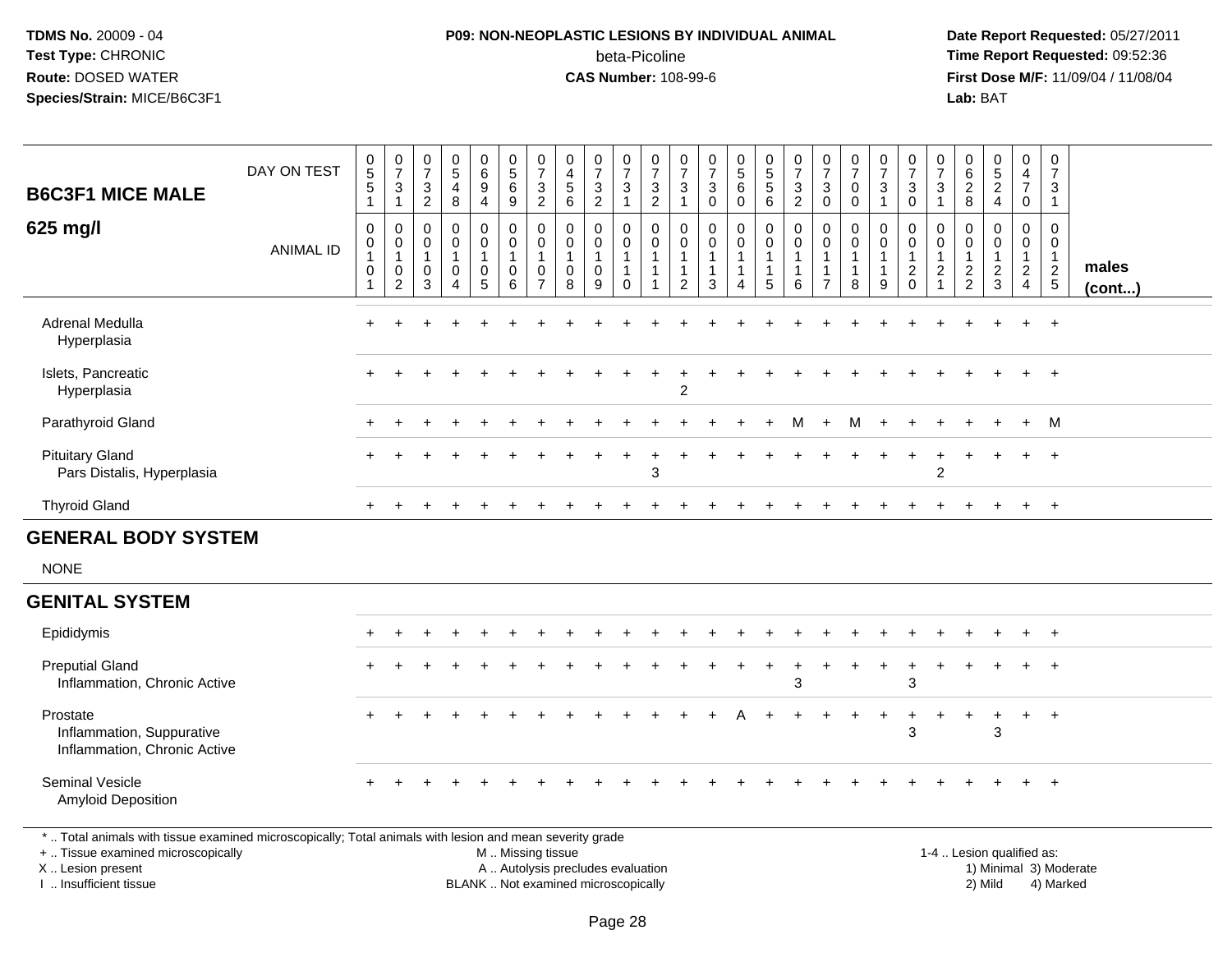### **P09: NON-NEOPLASTIC LESIONS BY INDIVIDUAL ANIMAL** beta-Picoline**beta-Picoline**<br> **CAS Number:** 108-99-6<br> **CAS Number:** 108-99-6<br> **CAS Number:** 108-99-6

 **Date Report Requested:** 05/27/2011 **First Dose M/F:** 11/09/04 / 11/08/04<br>Lab: BAT **Lab:** BAT

| <b>B6C3F1 MICE MALE</b>                                                                                         | DAY ON TEST      | $\begin{array}{c} 0 \\ 5 \end{array}$<br>$\overline{5}$<br>$\mathbf{1}$ | $\frac{0}{7}$<br>$\mathbf{3}$<br>$\overline{1}$      | 0<br>$\overline{7}$<br>3<br>$\overline{2}$             | $\begin{array}{c} 0 \\ 5 \end{array}$<br>4<br>8                | $_{6}^{\rm 0}$<br>9<br>4         | $\begin{array}{c} 0 \\ 5 \end{array}$<br>6<br>$\overline{9}$ | $\frac{0}{7}$<br>$\frac{3}{2}$                                              | $\mathbf 0$<br>$\overline{4}$<br>$\begin{array}{c} 5 \\ 6 \end{array}$ | $\begin{array}{c} 0 \\ 7 \end{array}$<br>$\frac{3}{2}$         | $\frac{0}{7}$<br>$\mathbf{3}$<br>$\mathbf{1}$                          | $\frac{0}{7}$<br>$\frac{3}{2}$                        | 0<br>$\overline{7}$<br>3<br>$\mathbf{1}$                 | 0<br>$\overline{7}$<br>$\mathbf{3}$<br>$\mathbf 0$    | $\begin{array}{c} 0 \\ 5 \end{array}$<br>$6\phantom{a}$<br>$\mathbf 0$ | $\begin{array}{c} 0 \\ 5 \\ 5 \end{array}$<br>6                        | $\frac{0}{7}$<br>$\frac{3}{2}$                                    | $\frac{0}{7}$<br>3<br>$\mathbf 0$ | $\frac{0}{7}$<br>$\mathbf 0$<br>$\mathbf 0$                     | $\frac{0}{7}$<br>3<br>1                                | $\frac{0}{7}$<br>$\mathbf{3}$<br>$\ddot{\mathbf{0}}$              | $\frac{0}{7}$<br>$\ensuremath{\mathsf{3}}$<br>$\mathbf{1}$   | $\begin{array}{c} 0 \\ 6 \end{array}$<br>$\frac{2}{8}$        | $\begin{array}{c} 0 \\ 5 \end{array}$<br>$\overline{2}$<br>$\overline{4}$ | 0<br>$\overline{4}$<br>$\overline{7}$<br>$\mathbf 0$         | $\pmb{0}$<br>$\overline{7}$<br>$\mathbf{3}$<br>$\mathbf{1}$ |                       |
|-----------------------------------------------------------------------------------------------------------------|------------------|-------------------------------------------------------------------------|------------------------------------------------------|--------------------------------------------------------|----------------------------------------------------------------|----------------------------------|--------------------------------------------------------------|-----------------------------------------------------------------------------|------------------------------------------------------------------------|----------------------------------------------------------------|------------------------------------------------------------------------|-------------------------------------------------------|----------------------------------------------------------|-------------------------------------------------------|------------------------------------------------------------------------|------------------------------------------------------------------------|-------------------------------------------------------------------|-----------------------------------|-----------------------------------------------------------------|--------------------------------------------------------|-------------------------------------------------------------------|--------------------------------------------------------------|---------------------------------------------------------------|---------------------------------------------------------------------------|--------------------------------------------------------------|-------------------------------------------------------------|-----------------------|
| 625 mg/l                                                                                                        | <b>ANIMAL ID</b> | 0<br>$\boldsymbol{0}$<br>$\overline{1}$<br>$\mathbf 0$                  | 0<br>$\mathbf 0$<br>$\mathbf{1}$<br>$\mathbf 0$<br>2 | $\mathbf 0$<br>0<br>$\overline{1}$<br>$\mathbf 0$<br>3 | $\mathbf 0$<br>$\mathbf 0$<br>$\mathbf{1}$<br>$\mathbf 0$<br>4 | 0<br>0<br>$\mathbf{1}$<br>0<br>5 | $\pmb{0}$<br>$\mathbf 0$<br>$\mathbf{1}$<br>$\pmb{0}$<br>6   | $\mathbf 0$<br>$\mathbf 0$<br>$\overline{1}$<br>$\pmb{0}$<br>$\overline{7}$ | $\mathbf 0$<br>$\mathbf 0$<br>$\overline{1}$<br>0<br>8                 | $\mathbf 0$<br>$\mathbf 0$<br>$\mathbf{1}$<br>$\mathbf 0$<br>9 | $\mathbf 0$<br>$\mathbf 0$<br>$\mathbf{1}$<br>$\mathbf{1}$<br>$\Omega$ | 0<br>$\mathbf 0$<br>$\mathbf{1}$<br>$\mathbf{1}$<br>1 | 0<br>0<br>$\mathbf{1}$<br>$\mathbf{1}$<br>$\overline{2}$ | $\mathbf 0$<br>0<br>$\mathbf{1}$<br>$\mathbf{1}$<br>3 | 0<br>0<br>$\mathbf{1}$<br>$\mathbf{1}$<br>$\boldsymbol{\Lambda}$       | $\mathbf 0$<br>$\overline{0}$<br>$\overline{1}$<br>$\overline{1}$<br>5 | $\mathbf 0$<br>$\mathbf 0$<br>$\overline{1}$<br>$\mathbf{1}$<br>6 | 0<br>0<br>1<br>$\overline{7}$     | $\mathbf 0$<br>$\mathbf 0$<br>$\mathbf{1}$<br>$\mathbf{1}$<br>8 | $\mathbf{0}$<br>0<br>$\mathbf{1}$<br>$\mathbf{1}$<br>9 | 0<br>$\mathbf 0$<br>$\mathbf{1}$<br>$\overline{a}$<br>$\mathbf 0$ | $\mathbf 0$<br>$\mathbf 0$<br>$\mathbf{1}$<br>$\overline{c}$ | $\mathbf 0$<br>$\mathbf 0$<br>$\overline{1}$<br>$\frac{2}{2}$ | $\mathbf 0$<br>$\mathbf 0$<br>$\mathbf{1}$<br>$\frac{2}{3}$               | 0<br>$\overline{0}$<br>1<br>$\overline{2}$<br>$\overline{4}$ | 0<br>$\mathbf 0$<br>$\mathbf{1}$<br>$\frac{2}{5}$           | males<br>$($ cont $)$ |
| Inflammation, Chronic Active                                                                                    |                  |                                                                         |                                                      |                                                        |                                                                |                                  |                                                              |                                                                             |                                                                        |                                                                |                                                                        |                                                       |                                                          |                                                       |                                                                        |                                                                        |                                                                   | $\mathbf 3$                       |                                                                 |                                                        | $\overline{4}$                                                    |                                                              |                                                               |                                                                           |                                                              |                                                             |                       |
| <b>Testes</b><br>Atrophy<br>Mineralization                                                                      |                  |                                                                         |                                                      |                                                        |                                                                |                                  |                                                              |                                                                             |                                                                        |                                                                |                                                                        |                                                       | $\overline{2}$                                           |                                                       |                                                                        |                                                                        |                                                                   |                                   |                                                                 |                                                        |                                                                   |                                                              | 2                                                             |                                                                           |                                                              |                                                             |                       |
| <b>HEMATOPOIETIC SYSTEM</b>                                                                                     |                  |                                                                         |                                                      |                                                        |                                                                |                                  |                                                              |                                                                             |                                                                        |                                                                |                                                                        |                                                       |                                                          |                                                       |                                                                        |                                                                        |                                                                   |                                   |                                                                 |                                                        |                                                                   |                                                              |                                                               |                                                                           |                                                              |                                                             |                       |
| <b>Bone Marrow</b><br>Angiectasis                                                                               |                  | $+$                                                                     | $\ddot{}$                                            | 3                                                      |                                                                |                                  |                                                              |                                                                             |                                                                        |                                                                |                                                                        |                                                       |                                                          |                                                       |                                                                        |                                                                        |                                                                   |                                   |                                                                 |                                                        |                                                                   |                                                              |                                                               |                                                                           |                                                              | $\overline{+}$                                              |                       |
| Lymph Node, Mandibular<br>Infiltration Cellular, Plasma Cell                                                    |                  |                                                                         |                                                      |                                                        |                                                                |                                  |                                                              |                                                                             |                                                                        |                                                                |                                                                        |                                                       |                                                          |                                                       |                                                                        |                                                                        |                                                                   |                                   |                                                                 |                                                        |                                                                   |                                                              |                                                               |                                                                           |                                                              |                                                             |                       |
| Lymph Node, Mesenteric<br>Inflammation, Chronic                                                                 |                  | $+$                                                                     |                                                      |                                                        |                                                                |                                  |                                                              |                                                                             |                                                                        |                                                                |                                                                        |                                                       |                                                          |                                                       | A                                                                      | $+$                                                                    | $+$                                                               | $\ddot{}$<br>4                    |                                                                 |                                                        |                                                                   |                                                              |                                                               |                                                                           |                                                              | $\overline{ }$                                              |                       |
| Spleen                                                                                                          |                  | $+$                                                                     |                                                      |                                                        |                                                                | A                                |                                                              |                                                                             |                                                                        |                                                                |                                                                        |                                                       |                                                          |                                                       |                                                                        |                                                                        |                                                                   |                                   |                                                                 |                                                        |                                                                   |                                                              |                                                               |                                                                           | $\ddot{}$                                                    | $\overline{+}$                                              |                       |
| Thymus                                                                                                          |                  |                                                                         |                                                      |                                                        |                                                                |                                  |                                                              |                                                                             |                                                                        |                                                                |                                                                        |                                                       |                                                          |                                                       |                                                                        |                                                                        |                                                                   |                                   |                                                                 |                                                        |                                                                   |                                                              |                                                               |                                                                           |                                                              | $\overline{1}$                                              |                       |
| <b>INTEGUMENTARY SYSTEM</b>                                                                                     |                  |                                                                         |                                                      |                                                        |                                                                |                                  |                                                              |                                                                             |                                                                        |                                                                |                                                                        |                                                       |                                                          |                                                       |                                                                        |                                                                        |                                                                   |                                   |                                                                 |                                                        |                                                                   |                                                              |                                                               |                                                                           |                                                              |                                                             |                       |
| <b>Mammary Gland</b>                                                                                            |                  | м                                                                       | M                                                    | М                                                      | M                                                              | M                                | M                                                            | м                                                                           | м                                                                      | M                                                              | M                                                                      | M                                                     | М                                                        | M                                                     | M                                                                      | М                                                                      | M                                                                 | M                                 | M                                                               | M                                                      | M                                                                 | M                                                            | М                                                             | M                                                                         | M M                                                          |                                                             |                       |
| Skin                                                                                                            |                  |                                                                         |                                                      |                                                        |                                                                |                                  |                                                              |                                                                             |                                                                        |                                                                |                                                                        |                                                       |                                                          |                                                       |                                                                        |                                                                        |                                                                   |                                   |                                                                 |                                                        |                                                                   |                                                              |                                                               |                                                                           | $\ddot{}$                                                    | $+$                                                         |                       |
| <b>MUSCULOSKELETAL SYSTEM</b>                                                                                   |                  |                                                                         |                                                      |                                                        |                                                                |                                  |                                                              |                                                                             |                                                                        |                                                                |                                                                        |                                                       |                                                          |                                                       |                                                                        |                                                                        |                                                                   |                                   |                                                                 |                                                        |                                                                   |                                                              |                                                               |                                                                           |                                                              |                                                             |                       |
| Bone<br>* Total animals with tissue examined microscopically: Total animals with lesion and mean severity grade |                  |                                                                         |                                                      |                                                        |                                                                |                                  |                                                              |                                                                             |                                                                        |                                                                |                                                                        |                                                       |                                                          |                                                       |                                                                        |                                                                        |                                                                   |                                   |                                                                 |                                                        |                                                                   |                                                              |                                                               |                                                                           |                                                              | $\overline{1}$                                              |                       |

\* .. Total animals with tissue examined microscopically; Total animals with lesion and mean severity grade

+ .. Tissue examined microscopically

X .. Lesion present

I .. Insufficient tissue

M .. Missing tissue

BLANK .. Not examined microscopically

 1-4 .. Lesion qualified as: A .. Autolysis precludes evaluation 19 and 10 minimal 3) Moderate 1 and 20 minimal 3) Moderate 19 minimal 3) Moderat<br>19 and 19 and 19 and 19 and 19 and 19 and 19 and 19 and 19 and 19 and 19 and 19 and 19 and 19 and 19 and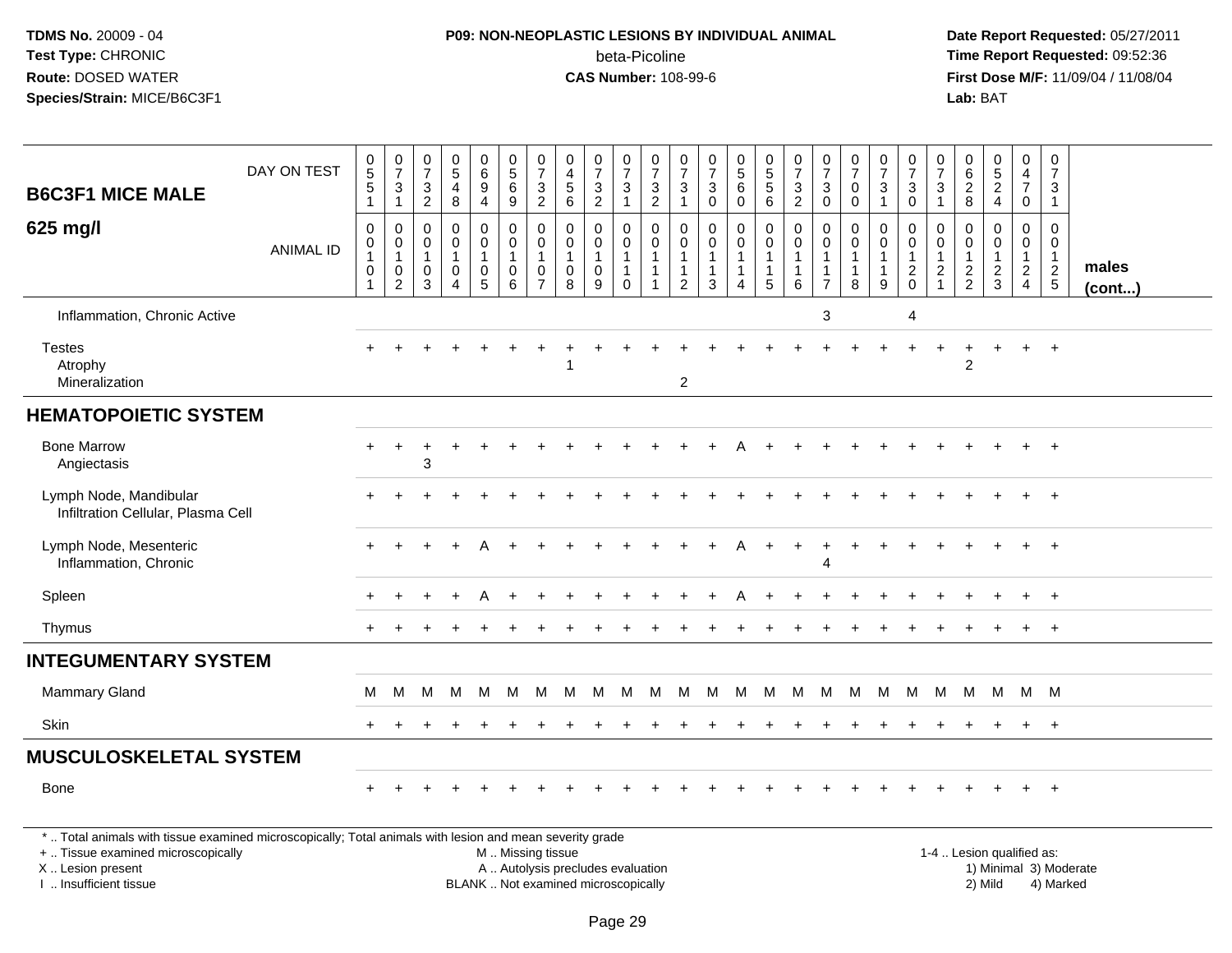#### **P09: NON-NEOPLASTIC LESIONS BY INDIVIDUAL ANIMAL** beta-Picoline**beta-Picoline**<br> **CAS Number:** 108-99-6<br> **CAS Number:** 108-99-6<br> **CAS Number:** 108-99-6

 **Date Report Requested:** 05/27/2011 **First Dose M/F:** 11/09/04 / 11/08/04<br>**Lab:** BAT **Lab:** BAT

| <b>B6C3F1 MICE MALE</b>                                                                                                                                    | DAY ON TEST      | $\begin{matrix}0\\5\end{matrix}$<br>$\sqrt{5}$<br>-1      | $\frac{0}{7}$<br>3<br>$\mathbf{1}$                             | $\frac{0}{7}$<br>$\mathsf 3$<br>$\overline{2}$       | $\begin{array}{c} 0 \\ 5 \end{array}$<br>$\overline{4}$<br>8 | $\begin{array}{c} 0 \\ 6 \end{array}$<br>$9\,$<br>$\overline{4}$          | $\begin{smallmatrix} 0\\5 \end{smallmatrix}$<br>$\,6\,$<br>9 | $\frac{0}{7}$<br>3<br>$\overline{2}$                                           | $\begin{smallmatrix}0\0\4\end{smallmatrix}$<br>$\overline{5}$<br>6 | $\frac{0}{7}$<br>3<br>$\overline{2}$                 | $\frac{0}{7}$<br>$\mathbf{3}$<br>$\mathbf{1}$                                           | $\frac{0}{7}$<br>$\ensuremath{\mathsf{3}}$<br>$\overline{2}$ | $\frac{0}{7}$<br>3             | $\frac{0}{7}$<br>$\mathsf 3$<br>$\mathbf 0$                     | $\begin{array}{c} 0 \\ 5 \\ 6 \end{array}$<br>$\mathbf 0$ | $\begin{array}{c} 0 \\ 5 \\ 5 \end{array}$<br>6                   | $\frac{0}{7}$<br>$\mathbf{3}$<br>$\overline{c}$ | $\frac{0}{7}$<br>$\mathbf{3}$<br>$\mathbf 0$                           | $\frac{0}{7}$<br>0<br>$\Omega$ | $\frac{0}{7}$<br>$\ensuremath{\mathsf{3}}$<br>$\overline{1}$ | $\frac{0}{7}$<br>$\mathbf{3}$<br>$\mathbf 0$      | $\frac{0}{7}$<br>3<br>$\mathbf{1}$                                 | 0628                                              | $\begin{array}{c} 0 \\ 5 \\ 2 \end{array}$<br>$\overline{4}$ | 0<br>$\overline{\mathbf{4}}$<br>$\overline{7}$<br>$\mathbf 0$ | 0<br>$\overline{7}$<br>3<br>$\overline{1}$                  |                       |
|------------------------------------------------------------------------------------------------------------------------------------------------------------|------------------|-----------------------------------------------------------|----------------------------------------------------------------|------------------------------------------------------|--------------------------------------------------------------|---------------------------------------------------------------------------|--------------------------------------------------------------|--------------------------------------------------------------------------------|--------------------------------------------------------------------|------------------------------------------------------|-----------------------------------------------------------------------------------------|--------------------------------------------------------------|--------------------------------|-----------------------------------------------------------------|-----------------------------------------------------------|-------------------------------------------------------------------|-------------------------------------------------|------------------------------------------------------------------------|--------------------------------|--------------------------------------------------------------|---------------------------------------------------|--------------------------------------------------------------------|---------------------------------------------------|--------------------------------------------------------------|---------------------------------------------------------------|-------------------------------------------------------------|-----------------------|
| 625 mg/l                                                                                                                                                   | <b>ANIMAL ID</b> | $\mathbf 0$<br>$\mathbf 0$<br>$\mathbf{1}$<br>$\mathbf 0$ | $\mathbf 0$<br>$\mathbf 0$<br>$\mathbf{1}$<br>$\mathbf 0$<br>2 | $\mathbf 0$<br>$\mathbf 0$<br>$\mathbf{1}$<br>0<br>3 | 0<br>$\mathbf 0$<br>$\mathbf{1}$<br>0<br>4                   | $\pmb{0}$<br>$\mathbf 0$<br>$\mathbf{1}$<br>$\mathbf 0$<br>$\overline{5}$ | $\mathbf 0$<br>$\pmb{0}$<br>$\mathbf{1}$<br>0<br>6           | $\mathbf 0$<br>$\mathbf 0$<br>$\overline{1}$<br>$\mathbf{0}$<br>$\overline{7}$ | $\mathbf 0$<br>$\mathbf 0$<br>$\mathbf{1}$<br>$\mathbf 0$<br>8     | 0<br>$\mathbf 0$<br>$\mathbf{1}$<br>$\mathbf 0$<br>9 | $\begin{smallmatrix}0\0\0\end{smallmatrix}$<br>$\mathbf{1}$<br>$\mathbf{1}$<br>$\Omega$ | $\mathbf 0$<br>$\mathbf 0$<br>$\mathbf{1}$<br>$\mathbf{1}$   | 0<br>0<br>$\mathbf 1$<br>2     | $\mathbf 0$<br>$\mathbf 0$<br>$\mathbf{1}$<br>$\mathbf{1}$<br>3 | 0<br>$\mathbf 0$<br>$\mathbf{1}$<br>$\mathbf{1}$<br>4     | $\mathbf 0$<br>$\mathbf 0$<br>$\mathbf{1}$<br>$\overline{1}$<br>5 | 0<br>0<br>$\mathbf{1}$<br>$\mathbf{1}$<br>6     | 0<br>$\mathbf 0$<br>$\overline{1}$<br>$\overline{1}$<br>$\overline{7}$ | $\mathbf 0$<br>0<br>8          | 0<br>$\mathbf 0$<br>$\overline{1}$<br>$\overline{1}$<br>9    | 0<br>$\mathbf 0$<br>$\mathbf{1}$<br>2<br>$\Omega$ | 0<br>$\mathbf 0$<br>$\mathbf{1}$<br>$\overline{2}$<br>$\mathbf{1}$ | 0<br>$\mathbf 0$<br>$\mathbf{1}$<br>$\frac{2}{2}$ | 0<br>$\mathbf 0$<br>$\mathbf{1}$<br>$\frac{2}{3}$            | 0<br>$\mathbf 0$<br>$\mathbf{1}$<br>$rac{2}{4}$               | $\mathbf 0$<br>$\mathbf 0$<br>$\mathbf{1}$<br>$\frac{2}{5}$ | males<br>$($ cont $)$ |
| <b>NERVOUS SYSTEM</b>                                                                                                                                      |                  |                                                           |                                                                |                                                      |                                                              |                                                                           |                                                              |                                                                                |                                                                    |                                                      |                                                                                         |                                                              |                                |                                                                 |                                                           |                                                                   |                                                 |                                                                        |                                |                                                              |                                                   |                                                                    |                                                   |                                                              |                                                               |                                                             |                       |
| <b>Brain</b>                                                                                                                                               |                  |                                                           |                                                                |                                                      |                                                              |                                                                           |                                                              |                                                                                |                                                                    |                                                      |                                                                                         |                                                              |                                |                                                                 |                                                           |                                                                   |                                                 |                                                                        |                                |                                                              |                                                   |                                                                    |                                                   | $+$                                                          | $+$                                                           | $+$                                                         |                       |
| <b>RESPIRATORY SYSTEM</b>                                                                                                                                  |                  |                                                           |                                                                |                                                      |                                                              |                                                                           |                                                              |                                                                                |                                                                    |                                                      |                                                                                         |                                                              |                                |                                                                 |                                                           |                                                                   |                                                 |                                                                        |                                |                                                              |                                                   |                                                                    |                                                   |                                                              |                                                               |                                                             |                       |
| Lung<br>Thrombosis<br>Alveolar Epithelium, Hyperplasia<br>Alveolus, Infiltration Cellular, Histiocyte<br>Bronchiole, Hyperplasia                           |                  |                                                           |                                                                |                                                      |                                                              |                                                                           |                                                              | $\overline{4}$                                                                 | 2                                                                  |                                                      | 2                                                                                       |                                                              |                                | $\overline{2}$                                                  |                                                           |                                                                   |                                                 |                                                                        |                                |                                                              |                                                   |                                                                    | $\overline{2}$                                    |                                                              |                                                               | $+$                                                         |                       |
| Nose<br>Inflammation, Suppurative<br>Olfactory Epithelium, Atrophy<br>Olfactory Epithelium, Metaplasia, Respiratory<br>Respiratory Epithelium, Hyperplasia |                  | $\blacktriangleleft$                                      | 2                                                              | 2<br>$\overline{2}$                                  | $\overline{2}$<br>$\overline{2}$                             | $\mathbf 1$                                                               |                                                              |                                                                                | 1                                                                  | $\overline{1}$                                       | - 1                                                                                     |                                                              | $\mathbf{1}$<br>$\overline{2}$ | 2<br>$\overline{2}$<br>$\overline{1}$                           | $\overline{c}$<br>$\overline{2}$                          | $\overline{2}$                                                    |                                                 |                                                                        |                                |                                                              | -1                                                | -1                                                                 | $\overline{2}$<br>$\mathbf{1}$                    | -1                                                           |                                                               | $\mathbf{1}$<br>2                                           |                       |
| Trachea                                                                                                                                                    |                  |                                                           |                                                                |                                                      |                                                              |                                                                           |                                                              |                                                                                |                                                                    |                                                      |                                                                                         |                                                              |                                |                                                                 | A                                                         |                                                                   |                                                 |                                                                        |                                |                                                              |                                                   | $\div$                                                             | A                                                 | $+$                                                          | $+$                                                           | $+$                                                         |                       |
| <b>SPECIAL SENSES SYSTEM</b>                                                                                                                               |                  |                                                           |                                                                |                                                      |                                                              |                                                                           |                                                              |                                                                                |                                                                    |                                                      |                                                                                         |                                                              |                                |                                                                 |                                                           |                                                                   |                                                 |                                                                        |                                |                                                              |                                                   |                                                                    |                                                   |                                                              |                                                               |                                                             |                       |
| Eye<br>Degeneration<br>Cornea, Inflammation, Chronic Active<br>Retina, Hemorrhage, Chronic                                                                 |                  |                                                           |                                                                |                                                      |                                                              | А                                                                         |                                                              |                                                                                |                                                                    |                                                      | 4                                                                                       |                                                              |                                |                                                                 |                                                           |                                                                   |                                                 |                                                                        |                                |                                                              |                                                   |                                                                    |                                                   | $\overline{c}$                                               |                                                               |                                                             |                       |
| Harderian Gland<br>Inflammation, Chronic                                                                                                                   |                  |                                                           |                                                                |                                                      |                                                              |                                                                           |                                                              |                                                                                |                                                                    |                                                      |                                                                                         |                                                              |                                |                                                                 |                                                           |                                                                   |                                                 |                                                                        |                                |                                                              |                                                   |                                                                    |                                                   |                                                              |                                                               |                                                             |                       |

\* .. Total animals with tissue examined microscopically; Total animals with lesion and mean severity grade

+ .. Tissue examined microscopically

X .. Lesion present

I .. Insufficient tissue

 M .. Missing tissueA .. Autolysis precludes evaluation

 1-4 .. Lesion qualified as: BLANK .. Not examined microscopically 2) Mild 4) Marked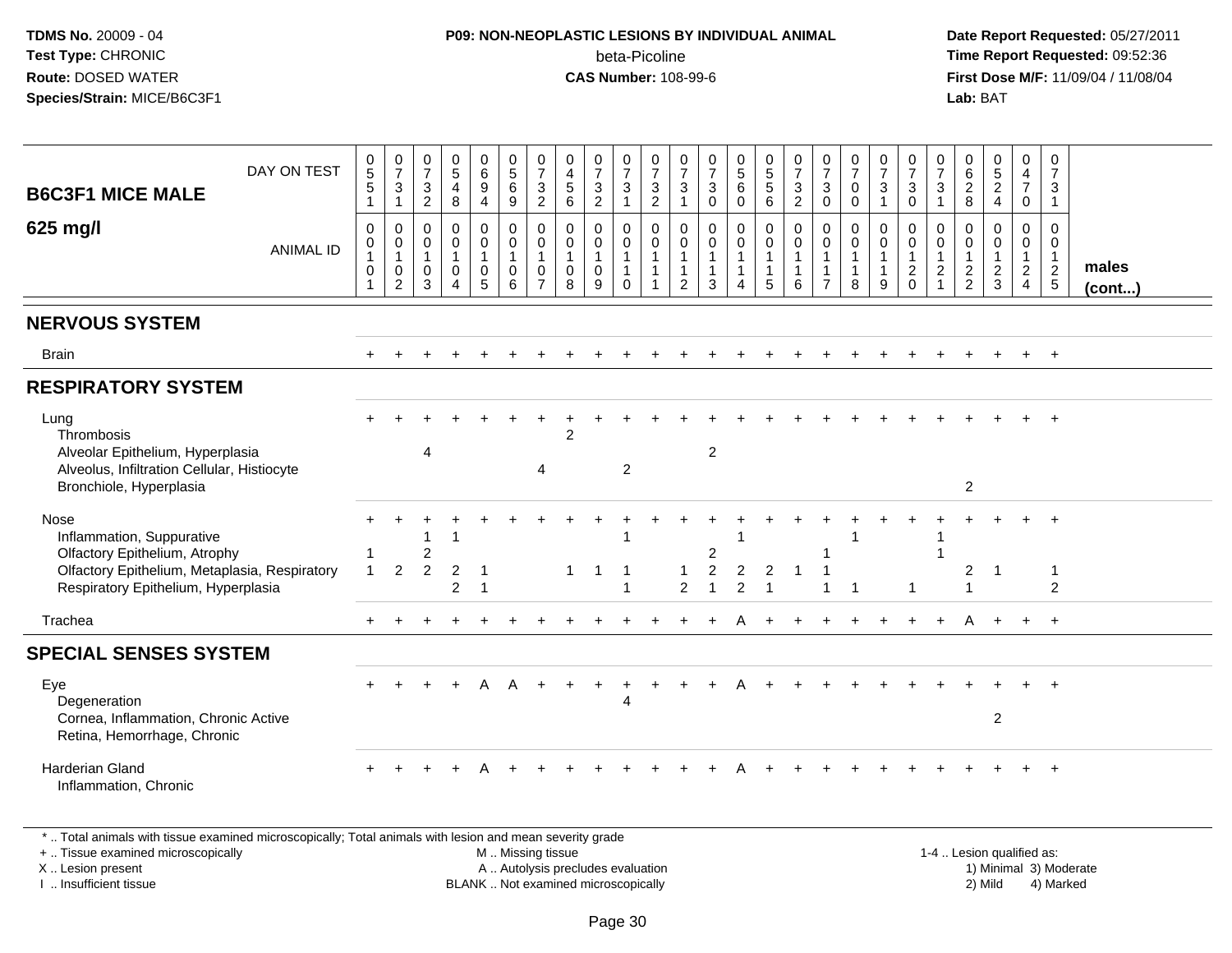#### **P09: NON-NEOPLASTIC LESIONS BY INDIVIDUAL ANIMAL** beta-Picoline**beta-Picoline**<br> **CAS Number:** 108-99-6<br> **CAS Number:** 108-99-6<br> **CAS Number:** 108-99-6

 **Date Report Requested:** 05/27/2011 **First Dose M/F:** 11/09/04 / 11/08/04 Lab: BAT **Lab:** BAT

| <b>B6C3F1 MICE MALE</b>                                                                                           | DAY ON TEST | $\pmb{0}$<br>$\,$ 5 $\,$<br>5 | $\frac{0}{7}$<br>$\mathbf{3}$                 | $\frac{0}{7}$<br>$\sqrt{3}$<br>$\overline{c}$ | $\begin{array}{c} 0 \\ 5 \end{array}$<br>$\overline{4}$<br>8 | $\begin{matrix} 0 \\ 6 \end{matrix}$<br>$\boldsymbol{9}$<br>$\overline{4}$ | $\begin{array}{c} 0 \\ 5 \\ 6 \end{array}$<br>9 | $\frac{0}{7}$<br>$\mathbf{3}$<br>$\overline{2}$ | $\pmb{0}$<br>$\overline{\mathbf{4}}$<br>$\sqrt{5}$<br>6 | $\frac{0}{7}$<br>$\mathbf{3}$<br>$\overline{c}$ | $\begin{array}{c} 0 \\ 7 \\ 3 \end{array}$ | $\frac{0}{7}$<br>$\ensuremath{\mathsf{3}}$<br>$\overline{2}$ | $\frac{0}{7}$<br>$\mathbf{3}$ | $\begin{smallmatrix}0\\7\end{smallmatrix}$<br>$\ensuremath{\mathsf{3}}$<br>$\mathbf 0$ | $\begin{matrix}0\5\6\end{matrix}$<br>$\Omega$ | $\begin{array}{c} 0 \\ 5 \\ 5 \end{array}$<br>$\,6\,$ | $\frac{0}{7}$<br>3<br>$\overline{c}$ | $\begin{matrix} 0 \\ 7 \\ 3 \end{matrix}$<br>$\mathbf 0$ | $\frac{0}{7}$<br>$\pmb{0}$<br>$\Omega$ | $\frac{0}{7}$<br>$\mathbf{3}$ | $\frac{0}{7}$<br>$\sqrt{3}$<br>$\boldsymbol{0}$ | $\frac{0}{7}$<br>$\mathbf{3}$ | $\begin{matrix} 0 \\ 6 \\ 2 \end{matrix}$<br>8 | $\begin{array}{c} 0 \\ 5 \\ 2 \end{array}$<br>$\overline{4}$ | $\pmb{0}$<br>$\overline{\mathbf{4}}$<br>$\overline{7}$<br>$\mathbf 0$ | 0<br>$\overline{7}$<br>3                                              |                       |
|-------------------------------------------------------------------------------------------------------------------|-------------|-------------------------------|-----------------------------------------------|-----------------------------------------------|--------------------------------------------------------------|----------------------------------------------------------------------------|-------------------------------------------------|-------------------------------------------------|---------------------------------------------------------|-------------------------------------------------|--------------------------------------------|--------------------------------------------------------------|-------------------------------|----------------------------------------------------------------------------------------|-----------------------------------------------|-------------------------------------------------------|--------------------------------------|----------------------------------------------------------|----------------------------------------|-------------------------------|-------------------------------------------------|-------------------------------|------------------------------------------------|--------------------------------------------------------------|-----------------------------------------------------------------------|-----------------------------------------------------------------------|-----------------------|
| 625 mg/l                                                                                                          | ANIMAL ID   | $\pmb{0}$<br>$\mathbf 0$<br>0 | 0<br>$\pmb{0}$<br>$\pmb{0}$<br>$\overline{2}$ | 0<br>$\mbox{O}$<br>$\mathbf 0$<br>3           | 0<br>$\mathbf 0$<br>$\pmb{0}$<br>$\boldsymbol{\Lambda}$      | 0<br>$\pmb{0}$<br>$\mathbf 0$<br>5                                         | $_{\rm 0}^{\rm 0}$<br>$\pmb{0}$<br>6            | 0<br>$\pmb{0}$<br>0<br>$\overline{ }$           | $\boldsymbol{0}$<br>$\pmb{0}$<br>0<br>8                 | 0<br>$\pmb{0}$<br>0<br>9                        | $\begin{smallmatrix}0\\0\end{smallmatrix}$ | $_{\rm 0}^{\rm 0}$                                           | 2                             | $\pmb{0}$<br>$\pmb{0}$<br>3                                                            | 0<br>$\pmb{0}$                                | $\begin{smallmatrix} 0\\0 \end{smallmatrix}$<br>5     | 0<br>$\mathbf 0$<br>6                | $_0^0$                                                   | 0<br>$\pmb{0}$<br>8                    | 0<br>$\mathbf 0$<br>9         | 0<br>$\mathbf 0$<br>$\overline{c}$<br>$\Omega$  | 0<br>0<br>$\overline{c}$      | 0<br>$\mathbf 0$<br>$\frac{2}{2}$              | 0<br>0<br>$\overline{a}$<br>3                                | $\pmb{0}$<br>$\mathsf 0$<br>$\mathbf{1}$<br>$\frac{2}{4}$             | 0<br>$\mathbf 0$<br>$\mathbf{1}$<br>$\overline{2}$<br>$5\phantom{.0}$ | males<br>$($ cont $)$ |
| <b>URINARY SYSTEM</b>                                                                                             |             |                               |                                               |                                               |                                                              |                                                                            |                                                 |                                                 |                                                         |                                                 |                                            |                                                              |                               |                                                                                        |                                               |                                                       |                                      |                                                          |                                        |                               |                                                 |                               |                                                |                                                              |                                                                       |                                                                       |                       |
| Kidney<br>Amyloid Deposition<br>Hydronephrosis<br>Infarct                                                         |             |                               |                                               |                                               |                                                              |                                                                            |                                                 |                                                 |                                                         |                                                 |                                            |                                                              |                               |                                                                                        |                                               |                                                       |                                      |                                                          |                                        |                               |                                                 |                               |                                                | 3                                                            |                                                                       | $\overline{ }$                                                        |                       |
| Metaplasia, Osseous<br>Mineralization<br>Nephropathy<br>Artery, Inflammation, Chronic Active<br>Papilla, Necrosis |             |                               | $\mathcal{P}$                                 | $\mathcal{P}$                                 |                                                              | 3                                                                          | 3                                               | 2                                               | 3                                                       | $\mathcal{P}$                                   | $\mathcal{P}$                              | $\mathcal{P}$                                                | $\mathfrak{p}$                | $\mathcal{P}$                                                                          |                                               | $\mathcal{P}$                                         |                                      | 3                                                        | 3                                      | $\overline{2}$                | 3                                               |                               | $\overline{2}$                                 | 2                                                            | 3                                                                     | $\overline{2}$                                                        |                       |
| Renal Tubule, Hyperplasia                                                                                         |             |                               |                                               |                                               |                                                              |                                                                            |                                                 |                                                 |                                                         |                                                 | $\overline{2}$                             |                                                              |                               |                                                                                        |                                               |                                                       |                                      |                                                          |                                        |                               |                                                 |                               |                                                |                                                              |                                                                       |                                                                       |                       |
| Urethra<br>Inflammation, Suppurative                                                                              |             |                               |                                               |                                               | $+$<br>$\overline{c}$                                        |                                                                            |                                                 |                                                 |                                                         |                                                 |                                            |                                                              |                               |                                                                                        |                                               |                                                       |                                      |                                                          |                                        |                               |                                                 |                               |                                                | $\ddot{}$<br>3                                               |                                                                       |                                                                       |                       |
| <b>Urinary Bladder</b><br>Inflammation, Chronic                                                                   |             |                               |                                               |                                               |                                                              |                                                                            |                                                 |                                                 |                                                         |                                                 |                                            |                                                              |                               |                                                                                        |                                               |                                                       |                                      |                                                          |                                        |                               |                                                 |                               |                                                |                                                              |                                                                       | $\overline{ }$                                                        |                       |

\* .. Total animals with tissue examined microscopically; Total animals with lesion and mean severity grade

+ .. Tissue examined microscopically

X .. Lesion present

I .. Insufficient tissue

M .. Missing tissue

A .. Autolysis precludes evaluation

BLANK .. Not examined microscopically 2) Mild 4) Marked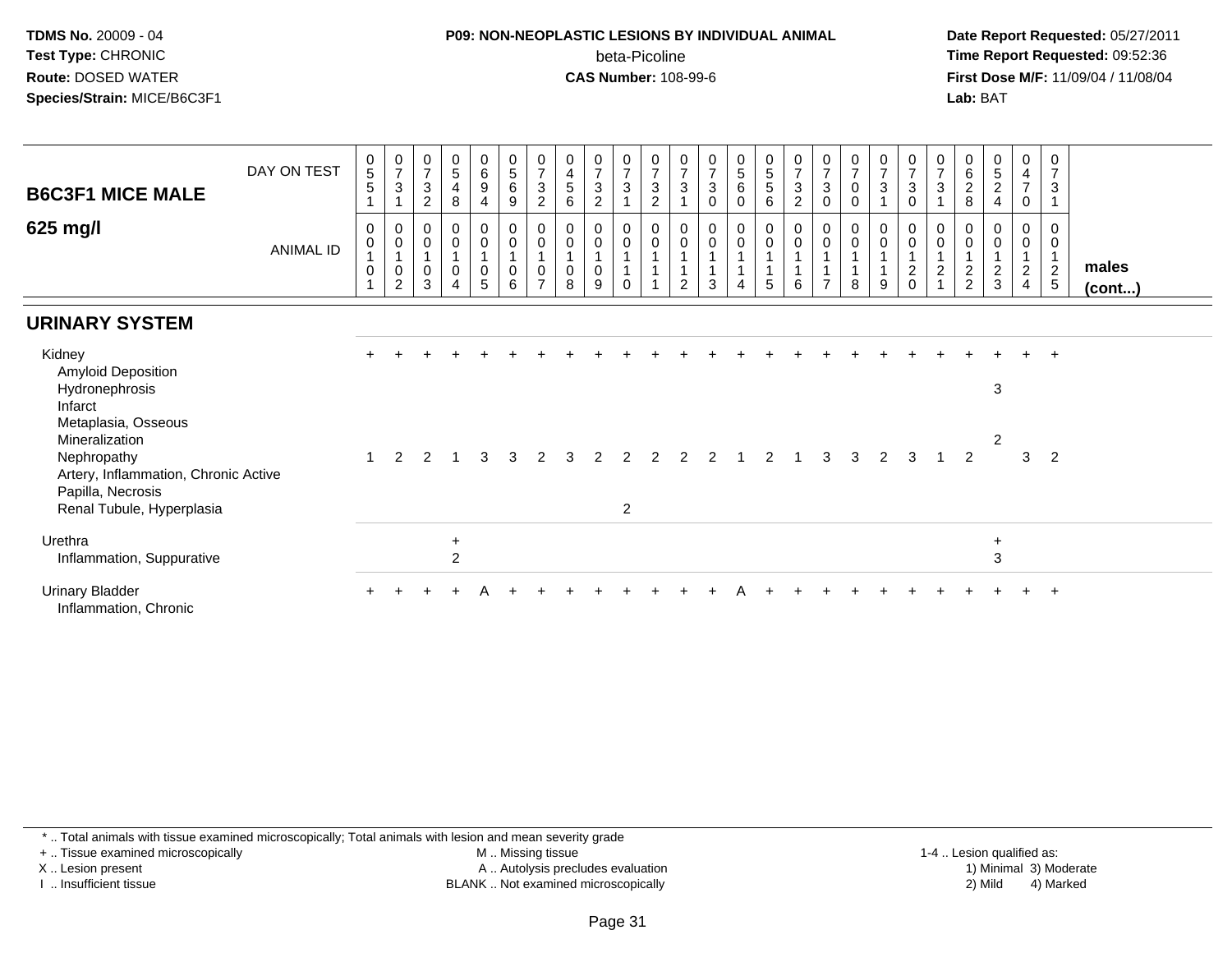### **P09: NON-NEOPLASTIC LESIONS BY INDIVIDUAL ANIMAL** beta-Picoline**beta-Picoline**<br> **CAS Number:** 108-99-6<br> **CAS Number:** 108-99-6<br> **CAS Number:** 108-99-6

 **Date Report Requested:** 05/27/2011 **First Dose M/F:** 11/09/04 / 11/08/04 Lab: BAT **Lab:** BAT

| <b>B6C3F1 MICE MALE</b>                                                                                                                                                                                                                                                                                                                                                                                   | DAY ON TEST                                                                                                                                                                                                                   | $\pmb{0}$<br>$\overline{7}$<br>$\ensuremath{\mathsf{3}}$<br>$\mathbf{1}$ | $\pmb{0}$<br>6<br>6<br>$\overline{1}$                                          | $\frac{0}{7}$<br>$\mathbf{3}$<br>$\mathbf 1$               | $\pmb{0}$<br>$\boldsymbol{7}$<br>$\mathbf{1}$<br>5            | $\frac{0}{7}$<br>$\mathbf{3}$<br>$\overline{c}$                      | $\begin{array}{c} 0 \\ 5 \\ 1 \end{array}$<br>9                            | $\frac{0}{7}$<br>$\pmb{0}$<br>$\overline{7}$                               | $\begin{array}{c} 0 \\ 6 \end{array}$<br>$\overline{7}$<br>$\mathbf 0$ | $\begin{array}{c} 0 \\ 7 \end{array}$<br>$\frac{3}{2}$                                | $\frac{0}{7}$<br>3<br>$\mathbf 1$          | $\frac{0}{7}$<br>$\mathbf{3}$<br>$\mathbf{1}$                       | $\,0\,$<br>$\overline{4}$<br>$\boldsymbol{9}$<br>$6\phantom{1}$                         | $\frac{0}{7}$<br>3<br>-1                               | $\pmb{0}$<br>$6\phantom{a}$<br>$\sqrt{5}$<br>9              | $\frac{0}{7}$<br>$\mathbf{3}$<br>$\overline{2}$                | $\begin{smallmatrix}0\\7\end{smallmatrix}$<br>$\mathbf{3}$<br>$\overline{2}$ | $\frac{0}{7}$<br>$\ensuremath{\mathsf{3}}$<br>$\mathbf 1$                    | $\begin{array}{c} 0 \\ 7 \end{array}$<br>$\ensuremath{\mathsf{3}}$<br>$\overline{2}$ | $\begin{array}{c} 0 \\ 7 \end{array}$<br>$\mathbf 0$<br>$\overline{4}$         | $\,0\,$<br>$\,6\,$<br>$\sqrt{3}$<br>$\mathbf{1}$                 | 0<br>$\overline{7}$<br>$\mathsf 3$<br>$\overline{2}$         | $\frac{0}{7}$<br>$\sqrt{3}$<br>$\mathbf 0$                                     | $\pmb{0}$<br>6<br>$\frac{2}{7}$               | $0$<br>$5$<br>$2$<br>$6$                                         | $\begin{array}{c} 0 \\ 6 \end{array}$<br>$\frac{8}{5}$                |                                    |               |
|-----------------------------------------------------------------------------------------------------------------------------------------------------------------------------------------------------------------------------------------------------------------------------------------------------------------------------------------------------------------------------------------------------------|-------------------------------------------------------------------------------------------------------------------------------------------------------------------------------------------------------------------------------|--------------------------------------------------------------------------|--------------------------------------------------------------------------------|------------------------------------------------------------|---------------------------------------------------------------|----------------------------------------------------------------------|----------------------------------------------------------------------------|----------------------------------------------------------------------------|------------------------------------------------------------------------|---------------------------------------------------------------------------------------|--------------------------------------------|---------------------------------------------------------------------|-----------------------------------------------------------------------------------------|--------------------------------------------------------|-------------------------------------------------------------|----------------------------------------------------------------|------------------------------------------------------------------------------|------------------------------------------------------------------------------|--------------------------------------------------------------------------------------|--------------------------------------------------------------------------------|------------------------------------------------------------------|--------------------------------------------------------------|--------------------------------------------------------------------------------|-----------------------------------------------|------------------------------------------------------------------|-----------------------------------------------------------------------|------------------------------------|---------------|
| 625 mg/l                                                                                                                                                                                                                                                                                                                                                                                                  | <b>ANIMAL ID</b>                                                                                                                                                                                                              | 0<br>0<br>$\mathbf{1}$<br>$\sqrt{2}$<br>$6\phantom{a}$                   | $\mathbf 0$<br>$\mathbf 0$<br>$\mathbf{1}$<br>$\overline{c}$<br>$\overline{7}$ | 0<br>$\mathsf{O}$<br>$\mathbf{1}$<br>$\boldsymbol{2}$<br>8 | $\mathbf 0$<br>$\mathbf 0$<br>$\mathbf{1}$<br>$\sqrt{2}$<br>9 | $\mathbf 0$<br>$\pmb{0}$<br>$\mathbf{1}$<br>$\mathbf{3}$<br>$\Omega$ | $\mathbf 0$<br>$\mathbf 0$<br>$\mathbf{1}$<br>$\sqrt{3}$<br>$\overline{1}$ | $\mathbf 0$<br>$\mathbf 0$<br>$\mathbf{1}$<br>$\sqrt{3}$<br>$\overline{2}$ | 0<br>$\pmb{0}$<br>$\mathbf{1}$<br>$\ensuremath{\mathsf{3}}$<br>3       | $\pmb{0}$<br>$\pmb{0}$<br>$\mathbf{1}$<br>$\ensuremath{\mathsf{3}}$<br>$\overline{4}$ | 0<br>$\mathbf 0$<br>$\mathbf{1}$<br>3<br>5 | 0<br>$\mathsf{O}$<br>$\mathbf{1}$<br>$\ensuremath{\mathsf{3}}$<br>6 | $\mathbf 0$<br>$\pmb{0}$<br>$\mathbf{1}$<br>$\ensuremath{\mathsf{3}}$<br>$\overline{7}$ | $\mathbf 0$<br>0<br>$\overline{1}$<br>$\mathbf 3$<br>8 | $\mathbf 0$<br>$\pmb{0}$<br>$\mathbf{1}$<br>$\sqrt{3}$<br>9 | 0<br>$\mathbf 0$<br>$\mathbf{1}$<br>$\overline{4}$<br>$\Omega$ | $\mathsf{O}$<br>$\mathbf 0$<br>$\mathbf{1}$<br>4<br>1                        | $\mathbf 0$<br>$\pmb{0}$<br>$\mathbf{1}$<br>$\overline{4}$<br>$\overline{c}$ | $\mathbf 0$<br>0<br>$\overline{1}$<br>$\overline{\mathbf{4}}$<br>3                   | $\mathbf 0$<br>$\mathbf 0$<br>$\mathbf{1}$<br>$\overline{4}$<br>$\overline{4}$ | 0<br>$\mathbf 0$<br>$\mathbf{1}$<br>$\overline{4}$<br>$\sqrt{5}$ | 0<br>0<br>$\mathbf{1}$<br>$\overline{\mathbf{4}}$<br>$\,6\,$ | 0<br>$\mathsf{O}$<br>$\mathbf{1}$<br>$\overline{\mathbf{4}}$<br>$\overline{7}$ | 0<br>0<br>$\mathbf{1}$<br>$\overline{4}$<br>8 | $\mathbf 0$<br>0<br>$\mathbf{1}$<br>$\overline{\mathbf{4}}$<br>9 | $\mathbf 0$<br>$\mathbf 0$<br>$\mathbf{1}$<br>$\sqrt{5}$<br>$\pmb{0}$ | * TOTALS                           |               |
| <b>ALIMENTARY SYSTEM</b>                                                                                                                                                                                                                                                                                                                                                                                  |                                                                                                                                                                                                                               |                                                                          |                                                                                |                                                            |                                                               |                                                                      |                                                                            |                                                                            |                                                                        |                                                                                       |                                            |                                                                     |                                                                                         |                                                        |                                                             |                                                                |                                                                              |                                                                              |                                                                                      |                                                                                |                                                                  |                                                              |                                                                                |                                               |                                                                  |                                                                       |                                    |               |
| Esophagus                                                                                                                                                                                                                                                                                                                                                                                                 |                                                                                                                                                                                                                               |                                                                          |                                                                                |                                                            |                                                               |                                                                      |                                                                            |                                                                            |                                                                        |                                                                                       |                                            |                                                                     |                                                                                         |                                                        |                                                             |                                                                |                                                                              |                                                                              |                                                                                      |                                                                                |                                                                  |                                                              |                                                                                |                                               |                                                                  |                                                                       | 50                                 |               |
| Gallbladder<br>Inflammation, Chronic Active                                                                                                                                                                                                                                                                                                                                                               |                                                                                                                                                                                                                               | $\ddot{}$                                                                |                                                                                |                                                            |                                                               |                                                                      |                                                                            |                                                                            |                                                                        |                                                                                       |                                            |                                                                     |                                                                                         |                                                        |                                                             |                                                                |                                                                              |                                                                              |                                                                                      |                                                                                |                                                                  |                                                              |                                                                                |                                               | A                                                                | $+$                                                                   | 39                                 | $1 \quad 3.0$ |
| Intestine Large, Cecum                                                                                                                                                                                                                                                                                                                                                                                    |                                                                                                                                                                                                                               | $+$                                                                      | A                                                                              | $\ddot{}$                                                  | A                                                             | $+$                                                                  | A                                                                          | A                                                                          | A                                                                      |                                                                                       |                                            | $+$                                                                 | A                                                                                       |                                                        |                                                             |                                                                |                                                                              |                                                                              |                                                                                      |                                                                                |                                                                  |                                                              |                                                                                |                                               | A                                                                | A                                                                     | 36                                 |               |
| Intestine Large, Colon                                                                                                                                                                                                                                                                                                                                                                                    |                                                                                                                                                                                                                               | $\ddot{}$                                                                | A                                                                              | $\ddot{}$                                                  |                                                               |                                                                      | $+$                                                                        | A                                                                          | A                                                                      |                                                                                       |                                            | $\ddot{}$                                                           | A                                                                                       |                                                        |                                                             |                                                                |                                                                              |                                                                              |                                                                                      |                                                                                |                                                                  |                                                              |                                                                                |                                               | A                                                                | A                                                                     | 41                                 |               |
| Intestine Large, Rectum                                                                                                                                                                                                                                                                                                                                                                                   |                                                                                                                                                                                                                               | $+$                                                                      | A                                                                              | $\ddot{}$                                                  | A                                                             |                                                                      | $+$                                                                        | A                                                                          | A                                                                      |                                                                                       |                                            | $\ddot{}$                                                           | A                                                                                       |                                                        |                                                             |                                                                |                                                                              |                                                                              |                                                                                      |                                                                                |                                                                  |                                                              |                                                                                |                                               | $\ddot{}$                                                        | A                                                                     | 42                                 |               |
| Intestine Small, Duodenum                                                                                                                                                                                                                                                                                                                                                                                 |                                                                                                                                                                                                                               | $\ddot{}$                                                                | A                                                                              | $\ddot{}$                                                  | A                                                             | $\ddot{}$                                                            | $+$                                                                        | A                                                                          | Α                                                                      |                                                                                       | $\ddot{}$                                  | $\ddot{}$                                                           | A                                                                                       |                                                        |                                                             |                                                                |                                                                              |                                                                              |                                                                                      |                                                                                |                                                                  |                                                              |                                                                                |                                               | A                                                                | - A                                                                   | 35                                 |               |
| Intestine Small, Ileum                                                                                                                                                                                                                                                                                                                                                                                    |                                                                                                                                                                                                                               | $+$                                                                      | A                                                                              |                                                            | А                                                             |                                                                      |                                                                            | A                                                                          | А                                                                      |                                                                                       |                                            |                                                                     | A                                                                                       |                                                        |                                                             |                                                                |                                                                              |                                                                              |                                                                                      |                                                                                |                                                                  |                                                              |                                                                                |                                               | A                                                                | $\overline{A}$                                                        | 39                                 |               |
| Intestine Small, Jejunum                                                                                                                                                                                                                                                                                                                                                                                  |                                                                                                                                                                                                                               | $\ddot{}$                                                                |                                                                                |                                                            | А                                                             |                                                                      | $+$                                                                        | A                                                                          | Α                                                                      |                                                                                       | $\overline{1}$                             | $\ddot{}$                                                           | A                                                                                       |                                                        |                                                             |                                                                |                                                                              |                                                                              |                                                                                      |                                                                                |                                                                  |                                                              |                                                                                |                                               | A                                                                | A                                                                     | 37                                 |               |
| Liver<br>Angiectasis                                                                                                                                                                                                                                                                                                                                                                                      |                                                                                                                                                                                                                               | $\ddot{}$                                                                |                                                                                |                                                            |                                                               |                                                                      |                                                                            |                                                                            |                                                                        | $\overline{2}$                                                                        |                                            |                                                                     |                                                                                         |                                                        |                                                             | $\overline{2}$                                                 |                                                                              |                                                                              |                                                                                      |                                                                                |                                                                  |                                                              |                                                                                |                                               |                                                                  | $+$                                                                   | 50<br>$\mathbf{2}$                 | 2.0           |
| <b>Basophilic Focus</b><br>Clear Cell Focus                                                                                                                                                                                                                                                                                                                                                               |                                                                                                                                                                                                                               | X<br>X                                                                   | $\mathsf{X}$                                                                   | $\mathsf{X}$<br>Χ                                          |                                                               |                                                                      | $X$ $X$                                                                    | X                                                                          |                                                                        |                                                                                       | X                                          | X                                                                   | $\mathsf{X}$                                                                            | X                                                      | $\mathsf{X}$                                                |                                                                | X                                                                            |                                                                              | X                                                                                    |                                                                                | X                                                                |                                                              | X<br>$\overline{\mathsf{X}}$                                                   |                                               |                                                                  |                                                                       | 15<br>16                           |               |
| <b>Eosinophilic Focus</b><br>Inflammation, Chronic<br>Mineralization                                                                                                                                                                                                                                                                                                                                      |                                                                                                                                                                                                                               | $\mathsf{X}$                                                             |                                                                                | $\mathsf{X}$                                               | $\mathsf X$                                                   | $\mathsf X$                                                          |                                                                            |                                                                            |                                                                        | 2                                                                                     | $\mathsf X$                                | $\mathsf{X}$                                                        |                                                                                         | $\boldsymbol{\mathsf{X}}$                              |                                                             |                                                                | X                                                                            | X                                                                            | $X$ $X$                                                                              |                                                                                |                                                                  |                                                              |                                                                                |                                               |                                                                  |                                                                       | 19<br>$\mathbf{2}$<br>$\mathbf{1}$ | 1.5<br>2.0    |
| Mixed Cell Focus<br>Necrosis                                                                                                                                                                                                                                                                                                                                                                              |                                                                                                                                                                                                                               |                                                                          | $\ensuremath{\mathsf{3}}$                                                      |                                                            |                                                               | X                                                                    |                                                                            |                                                                            |                                                                        |                                                                                       |                                            |                                                                     |                                                                                         |                                                        |                                                             |                                                                |                                                                              |                                                                              |                                                                                      |                                                                                |                                                                  |                                                              |                                                                                | $\overline{c}$                                | X<br>3                                                           |                                                                       | 5                                  | 62.7          |
|                                                                                                                                                                                                                                                                                                                                                                                                           |                                                                                                                                                                                                                               |                                                                          |                                                                                |                                                            |                                                               |                                                                      |                                                                            |                                                                            |                                                                        |                                                                                       |                                            |                                                                     |                                                                                         |                                                        |                                                             |                                                                |                                                                              |                                                                              |                                                                                      |                                                                                |                                                                  |                                                              |                                                                                |                                               |                                                                  |                                                                       |                                    |               |
| Mesentery<br>$\Phi = -\frac{1}{2} \frac{1}{2} \frac{1}{2} \frac{1}{2} \frac{1}{2} \frac{1}{2} \frac{1}{2} \frac{1}{2} \frac{1}{2} \frac{1}{2} \frac{1}{2} \frac{1}{2} \frac{1}{2} \frac{1}{2} \frac{1}{2} \frac{1}{2} \frac{1}{2} \frac{1}{2} \frac{1}{2} \frac{1}{2} \frac{1}{2} \frac{1}{2} \frac{1}{2} \frac{1}{2} \frac{1}{2} \frac{1}{2} \frac{1}{2} \frac{1}{2} \frac{1}{2} \frac{1}{2} \frac{1}{2$ | the control throughout the control of the control of the control of the control of the control of the control of the control of the control of the control of the control of the control of the control of the control of the |                                                                          |                                                                                |                                                            |                                                               | $\ddot{}$                                                            |                                                                            |                                                                            |                                                                        |                                                                                       |                                            |                                                                     |                                                                                         |                                                        |                                                             |                                                                |                                                                              |                                                                              |                                                                                      |                                                                                |                                                                  |                                                              |                                                                                |                                               |                                                                  |                                                                       | $\mathbf{1}$                       |               |

\* .. Total animals with tissue examined microscopically; Total animals with lesion and mean severity grade

+ .. Tissue examined microscopically

X .. Lesion present

I .. Insufficient tissue

M .. Missing tissue

A .. Autolysis precludes evaluation

BLANK .. Not examined microscopically 2) Mild 4) Marked

1-4 .. Lesion qualified as:<br>1) Minimal 3) Moderate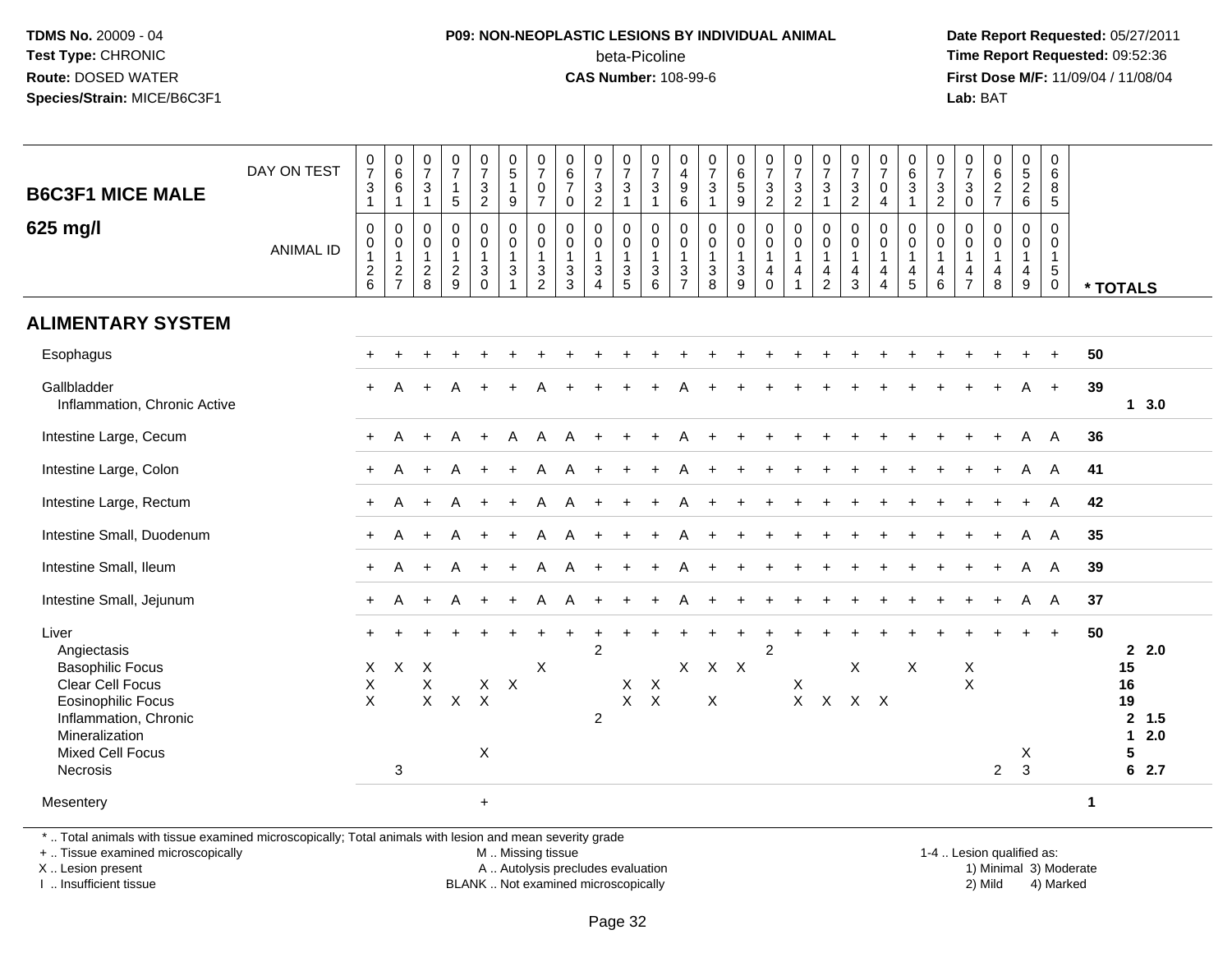# **P09: NON-NEOPLASTIC LESIONS BY INDIVIDUAL ANIMAL**beta-Picoline<br>CAS Number: 108-99-6

 **Date Report Requested:** 05/27/2011 **Time Report Requested:** 09:52:36 **First Dose M/F:** 11/09/04 / 11/08/04<br>Lab: BAT **Lab:** BAT

|                                                                                                                                                                     | DAY ON TEST      | $\frac{0}{7}$                                              | $\begin{array}{c} 0 \\ 6 \end{array}$                     | 0<br>$\overline{7}$                               | $\begin{array}{c} 0 \\ 7 \end{array}$                       | $\frac{0}{7}$                                                 | 0<br>$\overline{5}$                                             | $\frac{0}{7}$                                                                  | $\begin{array}{c} 0 \\ 6 \end{array}$             | $\frac{0}{7}$                                 | $\begin{smallmatrix}0\\7\end{smallmatrix}$                                   | 0<br>$\overline{7}$                                            | 0<br>$\overline{4}$                                                        | $\pmb{0}$<br>$\boldsymbol{7}$                                     | $_6^0$                                                               | $\frac{0}{7}$                                                          | $\frac{0}{7}$                                                     | $\frac{0}{7}$                                                                 | $\frac{0}{7}$                                                                         | $\frac{0}{7}$                | 0<br>$6\overline{6}$                                              | $\frac{0}{7}$                                                     | 0<br>$\overline{7}$                         | 0627                                                 | $\begin{array}{c} 0 \\ 5 \end{array}$                         | 0<br>$\,6\,$                                                          |                        |                       |                                      |
|---------------------------------------------------------------------------------------------------------------------------------------------------------------------|------------------|------------------------------------------------------------|-----------------------------------------------------------|---------------------------------------------------|-------------------------------------------------------------|---------------------------------------------------------------|-----------------------------------------------------------------|--------------------------------------------------------------------------------|---------------------------------------------------|-----------------------------------------------|------------------------------------------------------------------------------|----------------------------------------------------------------|----------------------------------------------------------------------------|-------------------------------------------------------------------|----------------------------------------------------------------------|------------------------------------------------------------------------|-------------------------------------------------------------------|-------------------------------------------------------------------------------|---------------------------------------------------------------------------------------|------------------------------|-------------------------------------------------------------------|-------------------------------------------------------------------|---------------------------------------------|------------------------------------------------------|---------------------------------------------------------------|-----------------------------------------------------------------------|------------------------|-----------------------|--------------------------------------|
| <b>B6C3F1 MICE MALE</b>                                                                                                                                             |                  | 3<br>$\mathbf{1}$                                          | $\,6\,$<br>$\mathbf{1}$                                   | 3<br>$\mathbf{1}$                                 | $\mathbf{1}$<br>$\sqrt{5}$                                  | $\mathbf{3}$<br>$\overline{2}$                                | 1<br>$\boldsymbol{9}$                                           | $\pmb{0}$<br>$\overline{7}$                                                    | $\overline{7}$<br>$\mathbf 0$                     | $\frac{3}{2}$                                 | $\mathsf 3$<br>$\mathbf{1}$                                                  | $\sqrt{3}$<br>$\overline{1}$                                   | $\boldsymbol{9}$<br>$\,6\,$                                                | $\ensuremath{\mathsf{3}}$<br>$\mathbf{1}$                         | $\frac{5}{9}$                                                        | $\frac{3}{2}$                                                          | $\frac{3}{2}$                                                     | $\sqrt{3}$<br>$\overline{1}$                                                  | $\frac{3}{2}$                                                                         | 0<br>$\overline{4}$          | $\ensuremath{\mathsf{3}}$<br>$\mathbf{1}$                         | $\frac{3}{2}$                                                     | $\ensuremath{\mathsf{3}}$<br>$\mathbf 0$    |                                                      | $\frac{2}{6}$                                                 | 8<br>$\overline{5}$                                                   |                        |                       |                                      |
| 625 mg/l                                                                                                                                                            | <b>ANIMAL ID</b> | $\pmb{0}$<br>$\mathsf{O}$<br>$\mathbf{1}$<br>$\frac{2}{6}$ | $\pmb{0}$<br>$\mathbf 0$<br>$\mathbf{1}$<br>$\frac{2}{7}$ | 0<br>$\mathbf 0$<br>$\mathbf{1}$<br>$\frac{2}{8}$ | $\mathbf 0$<br>$\mathbf 0$<br>$\mathbf{1}$<br>$\frac{2}{9}$ | 0<br>$\mathbf 0$<br>$\mathbf{1}$<br>$\sqrt{3}$<br>$\mathbf 0$ | $\mathbf 0$<br>$\mathbf 0$<br>1<br>$\sqrt{3}$<br>$\overline{ }$ | $\mathbf 0$<br>$\mathbf 0$<br>1<br>$\ensuremath{\mathsf{3}}$<br>$\overline{2}$ | $\Omega$<br>0<br>$\mathbf{1}$<br>$\mathsf 3$<br>3 | $\mathbf 0$<br>$\mathbf 0$<br>$\sqrt{3}$<br>4 | $\mathbf 0$<br>$\mathbf 0$<br>$\mathbf{1}$<br>$\ensuremath{\mathsf{3}}$<br>5 | $\mathbf 0$<br>$\Omega$<br>$\overline{1}$<br>$\mathbf{3}$<br>6 | $\mathbf 0$<br>$\mathbf 0$<br>$\mathbf{1}$<br>$\sqrt{3}$<br>$\overline{7}$ | $\mathbf 0$<br>$\mathbf 0$<br>1<br>$\ensuremath{\mathsf{3}}$<br>8 | $\mathbf 0$<br>$\overline{0}$<br>$\mathbf{1}$<br>3<br>$\overline{9}$ | 0<br>$\boldsymbol{0}$<br>$\mathbf{1}$<br>$\overline{4}$<br>$\mathbf 0$ | $\mathbf 0$<br>$\mathbf 0$<br>$\mathbf{1}$<br>$\overline{4}$<br>1 | $\mathbf 0$<br>$\mathbf 0$<br>$\mathbf 1$<br>$\overline{4}$<br>$\overline{2}$ | $\mathbf 0$<br>$\mathbf 0$<br>$\mathbf{1}$<br>$\overline{\mathbf{4}}$<br>$\mathbf{3}$ | 0<br>$\Omega$<br>1<br>4<br>4 | $\mathbf 0$<br>$\mathbf 0$<br>$\mathbf{1}$<br>$\overline{4}$<br>5 | $\mathbf 0$<br>$\mathbf 0$<br>$\mathbf{1}$<br>4<br>$6\phantom{a}$ | $\Omega$<br>$\Omega$<br>4<br>$\overline{7}$ | $\mathbf 0$<br>$\mathbf 0$<br>$\mathbf{1}$<br>4<br>8 | $\Omega$<br>$\Omega$<br>$\mathbf{1}$<br>4<br>$\boldsymbol{9}$ | $\Omega$<br>$\mathbf{0}$<br>$\mathbf{1}$<br>$\sqrt{5}$<br>$\mathbf 0$ |                        | * TOTALS              |                                      |
| Fat, Necrosis                                                                                                                                                       |                  |                                                            |                                                           |                                                   |                                                             | $\overline{\mathbf{c}}$                                       |                                                                 |                                                                                |                                                   |                                               |                                                                              |                                                                |                                                                            |                                                                   |                                                                      |                                                                        |                                                                   |                                                                               |                                                                                       |                              |                                                                   |                                                                   |                                             |                                                      |                                                               |                                                                       |                        |                       | $12.0$                               |
| Pancreas                                                                                                                                                            |                  |                                                            |                                                           |                                                   |                                                             |                                                               |                                                                 |                                                                                |                                                   |                                               |                                                                              |                                                                |                                                                            |                                                                   |                                                                      |                                                                        |                                                                   |                                                                               |                                                                                       |                              |                                                                   |                                                                   |                                             |                                                      |                                                               |                                                                       | 48                     |                       |                                      |
| Salivary Glands                                                                                                                                                     |                  |                                                            |                                                           |                                                   |                                                             |                                                               |                                                                 |                                                                                |                                                   |                                               |                                                                              |                                                                |                                                                            |                                                                   |                                                                      |                                                                        |                                                                   |                                                                               |                                                                                       |                              |                                                                   |                                                                   |                                             |                                                      |                                                               | $\ddot{}$                                                             | 50                     |                       |                                      |
| Stomach, Forestomach<br>Hyperplasia, Squamous<br>Ulcer                                                                                                              |                  |                                                            |                                                           |                                                   |                                                             |                                                               |                                                                 |                                                                                |                                                   |                                               |                                                                              |                                                                |                                                                            |                                                                   |                                                                      |                                                                        |                                                                   |                                                                               |                                                                                       |                              |                                                                   |                                                                   |                                             |                                                      |                                                               | $\ddot{}$                                                             | 47                     |                       | 32.7<br>4 3.0                        |
| Stomach, Glandular<br>Necrosis                                                                                                                                      |                  | $+$                                                        | A                                                         | $+$                                               | A                                                           | $+$                                                           |                                                                 |                                                                                |                                                   |                                               |                                                                              |                                                                | А                                                                          |                                                                   |                                                                      |                                                                        |                                                                   |                                                                               |                                                                                       |                              |                                                                   |                                                                   |                                             |                                                      | $+$                                                           | $+$                                                                   | 43                     |                       | 11.0                                 |
| Tooth<br>Dysplasia                                                                                                                                                  |                  | $\ddot{}$                                                  | $\ddot{}$<br>$X$ $X$ $X$                                  | $\ddot{}$                                         |                                                             | +                                                             | +<br>$X$ $X$ $X$                                                | $\ddot{}$                                                                      |                                                   | $\ddot{}$                                     | $\ddot{}$<br>$X$ $X$                                                         |                                                                |                                                                            | X X X X X X                                                       | $\ddot{}$                                                            | $\ddot{}$                                                              | $\ddot{}$                                                         | $\ddot{}$                                                                     |                                                                                       | +                            |                                                                   | $\ddot{}$<br>$X$ $X$ $X$ $X$                                      | $\ddot{}$                                   |                                                      |                                                               | $+$<br>$\mathsf{X}$                                                   | 42                     | 42                    |                                      |
| <b>CARDIOVASCULAR SYSTEM</b>                                                                                                                                        |                  |                                                            |                                                           |                                                   |                                                             |                                                               |                                                                 |                                                                                |                                                   |                                               |                                                                              |                                                                |                                                                            |                                                                   |                                                                      |                                                                        |                                                                   |                                                                               |                                                                                       |                              |                                                                   |                                                                   |                                             |                                                      |                                                               |                                                                       |                        |                       |                                      |
| Heart<br>Cardiomyopathy<br>Mineralization<br><b>Necrosis</b><br>Thrombosis<br>Artery, Inflammation, Chronic Active                                                  |                  |                                                            | ÷                                                         |                                                   |                                                             |                                                               |                                                                 |                                                                                |                                                   |                                               |                                                                              |                                                                |                                                                            |                                                                   | -1                                                                   |                                                                        |                                                                   |                                                                               |                                                                                       |                              |                                                                   |                                                                   |                                             |                                                      |                                                               | $+$                                                                   | 50                     | 1<br>$\mathbf 1$<br>1 | $7$ 1.0<br>2.0<br>2.0<br>2.0<br>13.0 |
| <b>ENDOCRINE SYSTEM</b>                                                                                                                                             |                  |                                                            |                                                           |                                                   |                                                             |                                                               |                                                                 |                                                                                |                                                   |                                               |                                                                              |                                                                |                                                                            |                                                                   |                                                                      |                                                                        |                                                                   |                                                                               |                                                                                       |                              |                                                                   |                                                                   |                                             |                                                      |                                                               |                                                                       |                        |                       |                                      |
| <b>Adrenal Cortex</b><br>Hyperplasia<br>Hypertrophy                                                                                                                 |                  |                                                            | $\ddot{}$                                                 | $\overline{\mathbf{c}}$<br>$\overline{2}$         |                                                             | 2<br>$\overline{2}$                                           |                                                                 |                                                                                | $\overline{2}$                                    | $\sqrt{2}$                                    | $\overline{2}$                                                               | 3                                                              |                                                                            |                                                                   | $\overline{2}$                                                       |                                                                        |                                                                   | $2^{\circ}$                                                                   | $\overline{2}$                                                                        |                              |                                                                   |                                                                   | +<br>$\overline{c}$                         |                                                      | $\ddot{}$                                                     | $+$                                                                   | 50                     | 14 2.1                | 102.0                                |
| *  Total animals with tissue examined microscopically; Total animals with lesion and mean severity grade<br>+  Tissue examined microscopically<br>X  Lesion present |                  |                                                            |                                                           |                                                   |                                                             |                                                               | M. Missing tissue                                               |                                                                                | A  Autolysis precludes evaluation                 |                                               |                                                                              |                                                                |                                                                            |                                                                   |                                                                      |                                                                        |                                                                   |                                                                               |                                                                                       |                              |                                                                   |                                                                   |                                             | 1-4  Lesion qualified as:                            |                                                               |                                                                       | 1) Minimal 3) Moderate |                       |                                      |

I .. Insufficient tissue

BLANK .. Not examined microscopically 2) Mild 4) Marked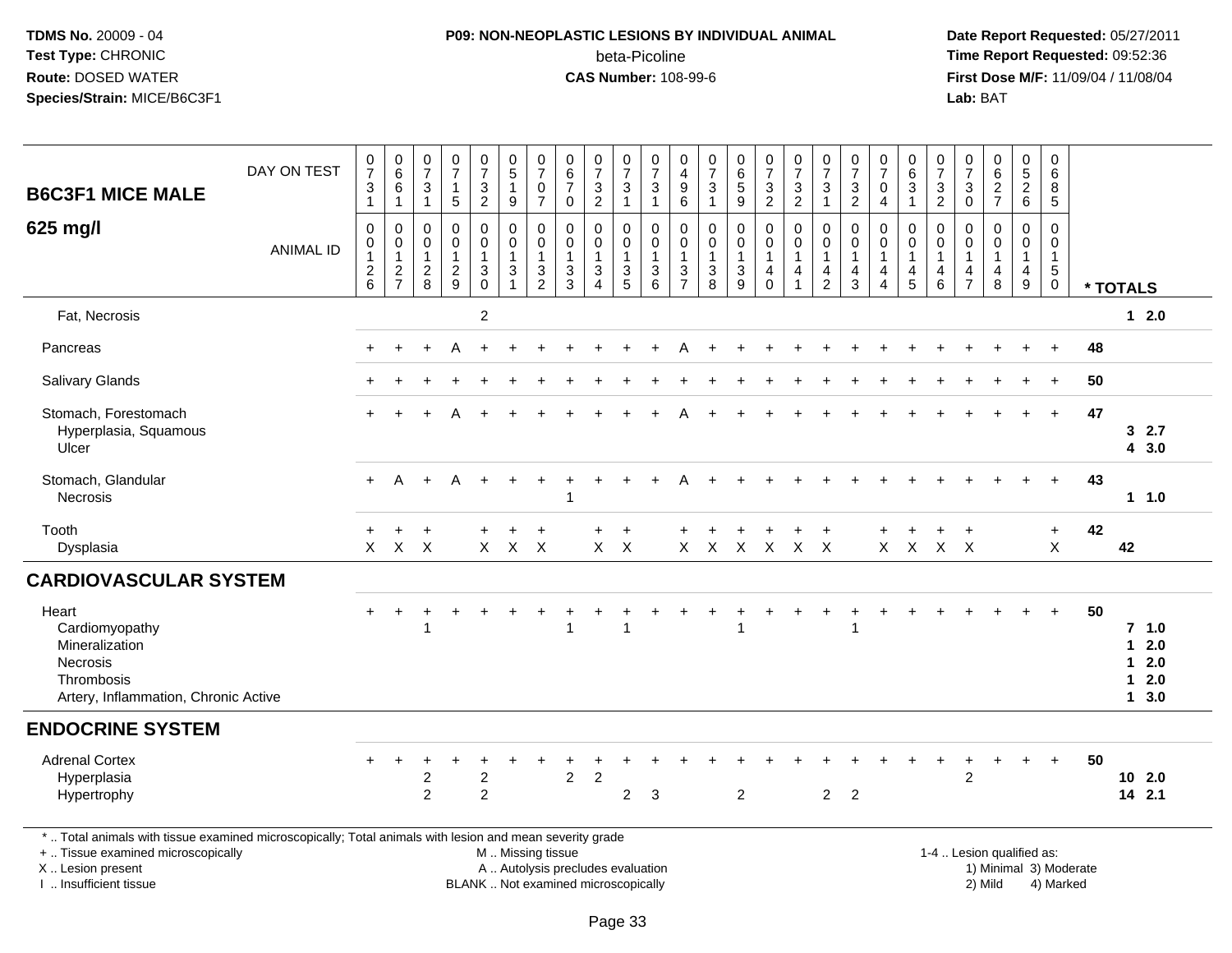#### **P09: NON-NEOPLASTIC LESIONS BY INDIVIDUAL ANIMAL** beta-Picoline**beta-Picoline**<br> **CAS Number:** 108-99-6<br> **CAS Number:** 108-99-6<br> **CAS Number:** 108-99-6

 **Date Report Requested:** 05/27/2011 **First Dose M/F:** 11/09/04 / 11/08/04<br>**Lab:** BAT **Lab:** BAT

| <b>B6C3F1 MICE MALE</b>                              | DAY ON TEST      | $\frac{0}{7}$<br>$\sqrt{3}$<br>$\mathbf{1}$                                       | $\begin{array}{c} 0 \\ 6 \end{array}$<br>6 | $\frac{0}{7}$<br>$\mathbf{3}$<br>$\overline{\mathbf{A}}$ | $\frac{0}{7}$<br>$\overline{1}$<br>5                    | $\frac{0}{7}$<br>$\mathbf{3}$<br>$\overline{c}$ | $\begin{array}{c} 0 \\ 5 \end{array}$<br>$\overline{1}$<br>$\boldsymbol{9}$ | $\frac{0}{7}$<br>$\mathbf 0$<br>$\overline{7}$                | $\begin{array}{c} 0 \\ 6 \\ 7 \end{array}$<br>$\mathbf 0$                | $\frac{0}{7}$<br>3<br>$\overline{2}$     | $\begin{array}{c} 0 \\ 7 \\ 3 \end{array}$<br>$\overline{ }$ | $\frac{0}{7}$<br>$\mathbf{3}$                                                | $\boldsymbol{0}$<br>$\overline{4}$<br>9<br>6               | $\frac{0}{7}$<br>$\mathbf{3}$<br>$\overline{1}$                         | $0$<br>6<br>5<br>9                    | $\begin{array}{c} 0 \\ 7 \\ 3 \end{array}$<br>$\overline{c}$ | $\frac{0}{7}$<br>$\mathsf 3$<br>$\boldsymbol{2}$ | $\frac{0}{7}$<br>$\overline{3}$                                      | $\frac{0}{7}$<br>$\mathbf{3}$<br>$\overline{2}$                           | $\frac{0}{7}$<br>$\pmb{0}$<br>4                      | $\begin{matrix} 0 \\ 6 \\ 3 \end{matrix}$<br>$\mathbf{1}$              | $\frac{0}{7}$<br>3<br>$\overline{2}$     | 0<br>$\overline{7}$<br>$\mathbf{3}$<br>$\mathbf 0$ | 062                      | $0$<br>5<br>2<br>6                                                | $\mathbf 0$<br>$\,6\,$<br>8<br>$\sqrt{5}$                      |    |               |  |
|------------------------------------------------------|------------------|-----------------------------------------------------------------------------------|--------------------------------------------|----------------------------------------------------------|---------------------------------------------------------|-------------------------------------------------|-----------------------------------------------------------------------------|---------------------------------------------------------------|--------------------------------------------------------------------------|------------------------------------------|--------------------------------------------------------------|------------------------------------------------------------------------------|------------------------------------------------------------|-------------------------------------------------------------------------|---------------------------------------|--------------------------------------------------------------|--------------------------------------------------|----------------------------------------------------------------------|---------------------------------------------------------------------------|------------------------------------------------------|------------------------------------------------------------------------|------------------------------------------|----------------------------------------------------|--------------------------|-------------------------------------------------------------------|----------------------------------------------------------------|----|---------------|--|
| 625 mg/l                                             | <b>ANIMAL ID</b> | $\mathbf 0$<br>$\pmb{0}$<br>$\mathbf{1}$<br>$\begin{array}{c} 2 \\ 6 \end{array}$ | 0<br>$\pmb{0}$<br>1<br>$\frac{2}{7}$       | $\pmb{0}$<br>$\pmb{0}$<br>$\mathbf{1}$<br>$^2_{\bf 8}$   | $\pmb{0}$<br>$\pmb{0}$<br>$\mathbf{1}$<br>$\frac{2}{9}$ | 0<br>0<br>3<br>$\Omega$                         | $\pmb{0}$<br>$\mathbf 0$<br>$\overline{1}$<br>$\mathbf{3}$                  | $\pmb{0}$<br>$\pmb{0}$<br>$\mathbf{1}$<br>3<br>$\overline{2}$ | $\pmb{0}$<br>$\pmb{0}$<br>$\mathbf{1}$<br>$\ensuremath{\mathsf{3}}$<br>3 | 0<br>$\mathsf{O}$<br>3<br>$\overline{4}$ | $\pmb{0}$<br>$\mathbf 0$<br>$\mathbf{1}$<br>$\frac{3}{5}$    | $\pmb{0}$<br>$\mathsf 0$<br>$\overline{1}$<br>$\mathbf{3}$<br>$6\phantom{1}$ | 0<br>0<br>$\overline{1}$<br>$\mathbf{3}$<br>$\overline{7}$ | $\pmb{0}$<br>$\pmb{0}$<br>$\mathbf 1$<br>$\ensuremath{\mathsf{3}}$<br>8 | $\mathbf 0$<br>$\mathsf{O}$<br>3<br>9 | 0<br>0<br>$\overline{1}$<br>4<br>$\Omega$                    | $\pmb{0}$<br>$\pmb{0}$<br>$\overline{A}$<br>4    | 0<br>$\pmb{0}$<br>$\overline{1}$<br>$\overline{4}$<br>$\overline{2}$ | 0<br>$\pmb{0}$<br>$\mathbf{1}$<br>$\overline{\mathbf{4}}$<br>$\mathbf{3}$ | 0<br>$\mathbf 0$<br>$\overline{4}$<br>$\overline{4}$ | $\pmb{0}$<br>$\pmb{0}$<br>$\mathbf{1}$<br>$\overline{\mathbf{4}}$<br>5 | 0<br>$\pmb{0}$<br>$\mathbf{1}$<br>4<br>6 | 0<br>0<br>4<br>$\overline{7}$                      | 0<br>$\pmb{0}$<br>4<br>8 | 0<br>$\mathsf{O}$<br>$\mathbf{1}$<br>$\overline{\mathbf{4}}$<br>9 | $\mathbf 0$<br>$\mathbf 0$<br>$\mathbf{1}$<br>5<br>$\mathbf 0$ |    | * TOTALS      |  |
| Adrenal Medulla<br>Hyperplasia                       |                  | $+$                                                                               |                                            |                                                          |                                                         |                                                 |                                                                             |                                                               | $\overline{2}$                                                           |                                          |                                                              |                                                                              |                                                            |                                                                         |                                       |                                                              |                                                  |                                                                      |                                                                           |                                                      |                                                                        |                                          |                                                    |                          |                                                                   | $+$                                                            | 50 | $1 \quad 2.0$ |  |
| Islets, Pancreatic<br>Hyperplasia                    |                  | $+$                                                                               | ÷                                          |                                                          | A                                                       |                                                 |                                                                             |                                                               |                                                                          |                                          |                                                              |                                                                              |                                                            |                                                                         |                                       |                                                              |                                                  |                                                                      |                                                                           |                                                      |                                                                        |                                          |                                                    |                          | $\ddot{}$                                                         | $\ddot{}$<br>$\overline{2}$                                    | 48 | 2.0           |  |
| Parathyroid Gland                                    |                  |                                                                                   |                                            |                                                          |                                                         |                                                 |                                                                             |                                                               | м                                                                        |                                          |                                                              |                                                                              | М                                                          |                                                                         |                                       |                                                              |                                                  |                                                                      |                                                                           |                                                      |                                                                        |                                          |                                                    | м                        | $+$                                                               | $+$                                                            | 44 |               |  |
| <b>Pituitary Gland</b><br>Pars Distalis, Hyperplasia |                  |                                                                                   |                                            |                                                          |                                                         |                                                 |                                                                             |                                                               |                                                                          |                                          |                                                              |                                                                              |                                                            |                                                                         |                                       |                                                              |                                                  |                                                                      |                                                                           |                                                      |                                                                        |                                          |                                                    |                          | $\ddot{}$                                                         | $+$                                                            | 49 | 2.5           |  |
| <b>Thyroid Gland</b>                                 |                  |                                                                                   |                                            |                                                          |                                                         |                                                 |                                                                             |                                                               |                                                                          |                                          |                                                              |                                                                              |                                                            |                                                                         |                                       |                                                              |                                                  |                                                                      |                                                                           |                                                      |                                                                        |                                          |                                                    |                          |                                                                   |                                                                | 49 |               |  |
| <b>GENERAL BODY SYSTEM</b>                           |                  |                                                                                   |                                            |                                                          |                                                         |                                                 |                                                                             |                                                               |                                                                          |                                          |                                                              |                                                                              |                                                            |                                                                         |                                       |                                                              |                                                  |                                                                      |                                                                           |                                                      |                                                                        |                                          |                                                    |                          |                                                                   |                                                                |    |               |  |
| <b>NONE</b>                                          |                  |                                                                                   |                                            |                                                          |                                                         |                                                 |                                                                             |                                                               |                                                                          |                                          |                                                              |                                                                              |                                                            |                                                                         |                                       |                                                              |                                                  |                                                                      |                                                                           |                                                      |                                                                        |                                          |                                                    |                          |                                                                   |                                                                |    |               |  |
| <b>GENITAL SYSTEM</b>                                |                  |                                                                                   |                                            |                                                          |                                                         |                                                 |                                                                             |                                                               |                                                                          |                                          |                                                              |                                                                              |                                                            |                                                                         |                                       |                                                              |                                                  |                                                                      |                                                                           |                                                      |                                                                        |                                          |                                                    |                          |                                                                   |                                                                |    |               |  |
| Epididymis                                           |                  |                                                                                   |                                            |                                                          |                                                         |                                                 |                                                                             |                                                               |                                                                          |                                          |                                                              |                                                                              |                                                            |                                                                         |                                       |                                                              |                                                  |                                                                      |                                                                           |                                                      |                                                                        |                                          |                                                    |                          | $\div$                                                            | $+$                                                            | 50 |               |  |
| <b>Preputial Gland</b>                               |                  |                                                                                   |                                            |                                                          |                                                         |                                                 |                                                                             |                                                               |                                                                          |                                          |                                                              |                                                                              |                                                            |                                                                         |                                       |                                                              |                                                  |                                                                      |                                                                           |                                                      |                                                                        |                                          |                                                    |                          |                                                                   | $\ddot{}$                                                      | 50 |               |  |

| Inflammation, Chronic Active                                          |  |  |  |  |  |  |  |  |  |  |  |  |  |  |  |  |  |  |  |  |  |  |  |  | 4 3.5          |
|-----------------------------------------------------------------------|--|--|--|--|--|--|--|--|--|--|--|--|--|--|--|--|--|--|--|--|--|--|--|--|----------------|
| Prostate<br>Inflammation, Suppurative<br>Inflammation, Chronic Active |  |  |  |  |  |  |  |  |  |  |  |  |  |  |  |  |  |  |  |  |  |  |  |  | 2, 3.0<br>12.0 |
| Seminal Vesicle<br><b>Amyloid Deposition</b>                          |  |  |  |  |  |  |  |  |  |  |  |  |  |  |  |  |  |  |  |  |  |  |  |  | 2, 3.0         |

\* .. Total animals with tissue examined microscopically; Total animals with lesion and mean severity grade

+ .. Tissue examined microscopically

X .. Lesion present

I .. Insufficient tissue

 M .. Missing tissueA .. Autolysis precludes evaluation

 1-4 .. Lesion qualified as: BLANK .. Not examined microscopically 2) Mild 4) Marked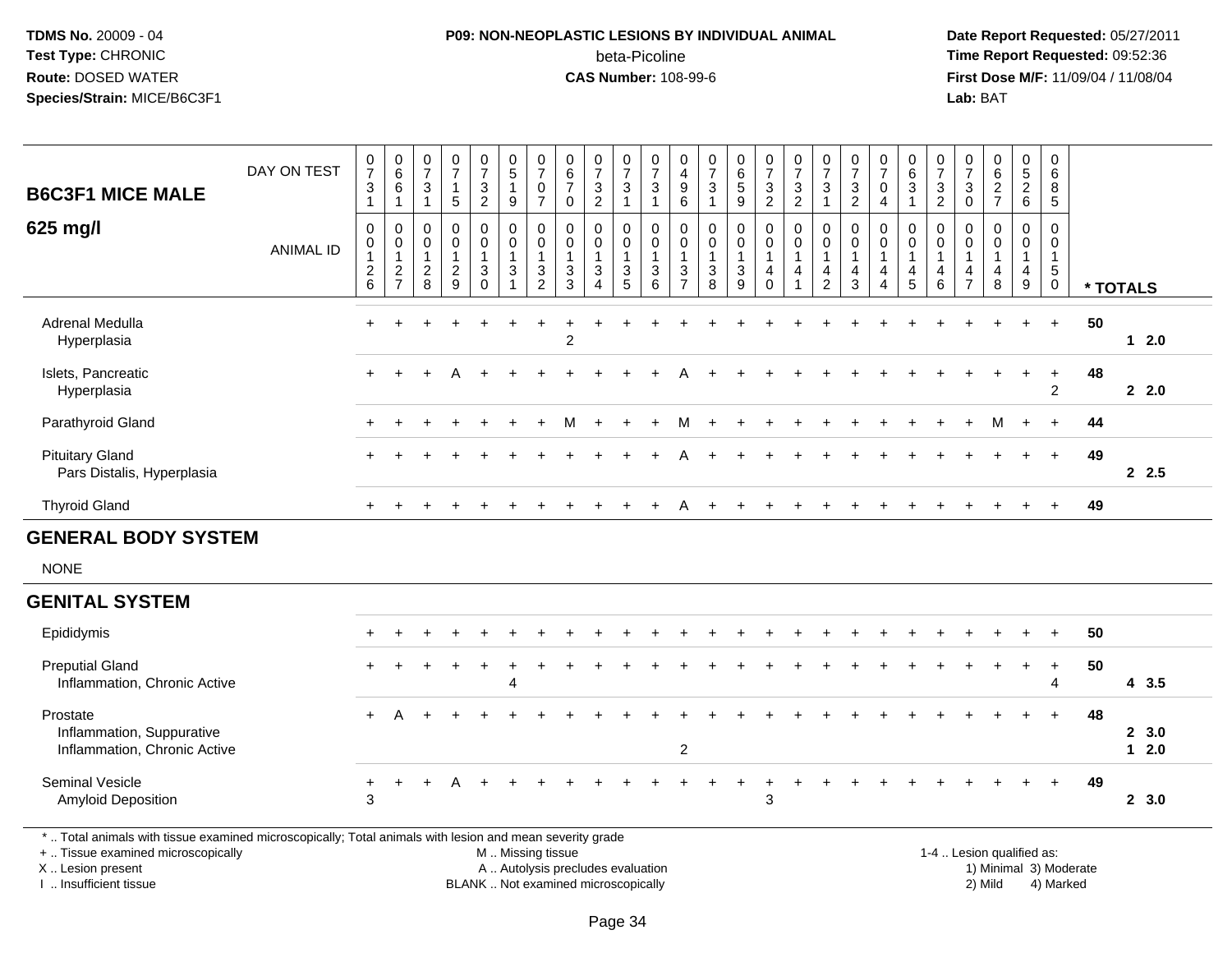#### **P09: NON-NEOPLASTIC LESIONS BY INDIVIDUAL ANIMAL** beta-Picoline**beta-Picoline**<br> **CAS Number:** 108-99-6<br> **CAS Number:** 108-99-6<br> **CAS Number:** 108-99-6

 **Date Report Requested:** 05/27/2011 **First Dose M/F:** 11/09/04 / 11/08/04<br>**Lab:** BAT **Lab:** BAT

| <b>B6C3F1 MICE MALE</b>                                      | DAY ON TEST      | $\begin{smallmatrix}0\\7\end{smallmatrix}$<br>$\mathsf 3$<br>$\mathbf{1}$ | $\begin{array}{c} 0 \\ 6 \end{array}$<br>$\,6$<br>$\mathbf{1}$ | $\frac{0}{7}$<br>3<br>$\mathbf{1}$                            | $\frac{0}{7}$<br>$\mathbf{1}$<br>5                                     | $\frac{0}{7}$<br>3<br>$\overline{2}$                              | $\begin{array}{c} 0 \\ 5 \end{array}$<br>$\mathbf{1}$<br>$\boldsymbol{9}$      | $\frac{0}{7}$<br>$\mathbf 0$<br>$\overline{7}$                              | $\begin{array}{c} 0 \\ 6 \\ 7 \end{array}$<br>$\mathbf 0$ | $\frac{0}{7}$<br>$\frac{3}{2}$                                             | $\frac{0}{7}$<br>$\mathbf{3}$<br>$\mathbf{1}$                | $\begin{matrix} 0 \\ 7 \\ 3 \end{matrix}$<br>$\mathbf{1}$                    | 0<br>$\overline{4}$<br>9<br>6                           | $\frac{0}{7}$<br>$\mathbf 3$<br>$\mathbf{1}$                       | $\begin{array}{c} 0 \\ 6 \\ 5 \end{array}$<br>$9\,$                                     | $\frac{0}{7}$<br>$\sqrt{3}$<br>$\overline{2}$                                     | $\frac{0}{7}$<br>$\frac{3}{2}$                                                     | $\frac{0}{7}$<br>3<br>$\mathbf{1}$                                | $\frac{0}{7}$<br>$\frac{3}{2}$                              | $\frac{0}{7}$<br>$\mathsf{O}$<br>$\overline{4}$                                          | $\begin{matrix} 0 \\ 6 \\ 3 \end{matrix}$<br>$\mathbf{1}$     | $\frac{0}{7}$<br>$\frac{3}{2}$                                  | $\frac{0}{7}$<br>$\sqrt{3}$<br>$\mathsf{O}\xspace$      | 0627                                                                       | $0$<br>52<br>6                                          | $_6^0$<br>8<br>$\overline{5}$                                                         |    |             |               |
|--------------------------------------------------------------|------------------|---------------------------------------------------------------------------|----------------------------------------------------------------|---------------------------------------------------------------|------------------------------------------------------------------------|-------------------------------------------------------------------|--------------------------------------------------------------------------------|-----------------------------------------------------------------------------|-----------------------------------------------------------|----------------------------------------------------------------------------|--------------------------------------------------------------|------------------------------------------------------------------------------|---------------------------------------------------------|--------------------------------------------------------------------|-----------------------------------------------------------------------------------------|-----------------------------------------------------------------------------------|------------------------------------------------------------------------------------|-------------------------------------------------------------------|-------------------------------------------------------------|------------------------------------------------------------------------------------------|---------------------------------------------------------------|-----------------------------------------------------------------|---------------------------------------------------------|----------------------------------------------------------------------------|---------------------------------------------------------|---------------------------------------------------------------------------------------|----|-------------|---------------|
| 625 mg/l                                                     | <b>ANIMAL ID</b> | $\mathbf 0$<br>0<br>$\overline{1}$<br>$^2\phantom{1}6$                    | 0<br>$\mathsf{O}\xspace$<br>$\mathbf{1}$<br>$\frac{2}{7}$      | $\mathbf 0$<br>$\mathbf 0$<br>$\mathbf{1}$<br>$\sqrt{2}$<br>8 | $\pmb{0}$<br>$\pmb{0}$<br>$\mathbf{1}$<br>$\sqrt{2}$<br>$\overline{9}$ | $\mathsf{O}$<br>$\boldsymbol{0}$<br>$\mathbf{1}$<br>3<br>$\Omega$ | $\pmb{0}$<br>$\ddot{\mathbf{0}}$<br>$\mathbf{1}$<br>$\sqrt{3}$<br>$\mathbf{1}$ | $\pmb{0}$<br>$\overline{0}$<br>$\mathbf{1}$<br>$\sqrt{3}$<br>$\overline{2}$ | $\mathbf 0$<br>$\mathbf 0$<br>$\overline{1}$<br>3<br>3    | $\pmb{0}$<br>$\mathbf 0$<br>$\mathbf{1}$<br>$\mathbf{3}$<br>$\overline{a}$ | 0<br>$\mathbf 0$<br>$\mathbf{1}$<br>$\sqrt{3}$<br>$\sqrt{5}$ | $\boldsymbol{0}$<br>$\ddot{\mathbf{0}}$<br>$\mathbf{1}$<br>$\mathbf{3}$<br>6 | $\mathbf 0$<br>0<br>$\mathbf{1}$<br>3<br>$\overline{7}$ | $\mathbf 0$<br>0<br>$\mathbf{1}$<br>$\ensuremath{\mathsf{3}}$<br>8 | $\mathbf 0$<br>$\pmb{0}$<br>$\mathbf{1}$<br>$\ensuremath{\mathsf{3}}$<br>$\overline{9}$ | $\pmb{0}$<br>$\mathsf{O}\xspace$<br>$\mathbf{1}$<br>$\overline{4}$<br>$\mathbf 0$ | $\pmb{0}$<br>$\ddot{\mathbf{0}}$<br>$\mathbf{1}$<br>$\overline{a}$<br>$\mathbf{1}$ | $\mathbf 0$<br>$\mathbf 0$<br>$\mathbf{1}$<br>4<br>$\overline{c}$ | $\pmb{0}$<br>$\pmb{0}$<br>$\mathbf{1}$<br>4<br>$\mathbf{3}$ | $\mathbf{0}$<br>$\mathsf{O}$<br>$\mathbf{1}$<br>$\overline{4}$<br>$\boldsymbol{\Lambda}$ | $\pmb{0}$<br>$\bar{0}$<br>$\mathbf{1}$<br>$\overline{4}$<br>5 | $\mathbf 0$<br>$\pmb{0}$<br>$\mathbf{1}$<br>$\overline{4}$<br>6 | $\mathbf 0$<br>0<br>$\mathbf{1}$<br>4<br>$\overline{7}$ | $\mathbf 0$<br>$\mathbf 0$<br>$\mathbf{1}$<br>$\overline{\mathbf{4}}$<br>8 | 0<br>$\mathbf 0$<br>$\mathbf{1}$<br>$\overline{4}$<br>9 | $\mathbf 0$<br>$\boldsymbol{0}$<br>$\mathbf{1}$<br>$\overline{5}$<br>$\boldsymbol{0}$ |    | * TOTALS    |               |
| Inflammation, Chronic Active                                 |                  |                                                                           |                                                                |                                                               |                                                                        |                                                                   |                                                                                |                                                                             |                                                           |                                                                            |                                                              |                                                                              |                                                         |                                                                    |                                                                                         | $\mathbf{3}$                                                                      |                                                                                    |                                                                   |                                                             |                                                                                          |                                                               |                                                                 |                                                         |                                                                            |                                                         |                                                                                       |    |             | 3.3.3         |
| <b>Testes</b><br>Atrophy<br>Mineralization                   |                  | $+$                                                                       |                                                                |                                                               |                                                                        |                                                                   |                                                                                |                                                                             |                                                           |                                                                            |                                                              |                                                                              |                                                         |                                                                    |                                                                                         |                                                                                   |                                                                                    |                                                                   |                                                             |                                                                                          |                                                               |                                                                 |                                                         |                                                                            |                                                         | $\ddot{}$                                                                             | 50 | $\mathbf 1$ | 2, 1.5<br>2.0 |
| <b>HEMATOPOIETIC SYSTEM</b>                                  |                  |                                                                           |                                                                |                                                               |                                                                        |                                                                   |                                                                                |                                                                             |                                                           |                                                                            |                                                              |                                                                              |                                                         |                                                                    |                                                                                         |                                                                                   |                                                                                    |                                                                   |                                                             |                                                                                          |                                                               |                                                                 |                                                         |                                                                            |                                                         |                                                                                       |    |             |               |
| <b>Bone Marrow</b><br>Angiectasis                            |                  | $+$                                                                       |                                                                |                                                               |                                                                        |                                                                   |                                                                                |                                                                             |                                                           |                                                                            |                                                              |                                                                              |                                                         |                                                                    |                                                                                         |                                                                                   |                                                                                    |                                                                   |                                                             |                                                                                          |                                                               |                                                                 |                                                         |                                                                            |                                                         | $+$                                                                                   | 48 |             | 13.0          |
| Lymph Node, Mandibular<br>Infiltration Cellular, Plasma Cell |                  |                                                                           |                                                                |                                                               |                                                                        |                                                                   |                                                                                |                                                                             |                                                           |                                                                            |                                                              |                                                                              |                                                         |                                                                    |                                                                                         |                                                                                   |                                                                                    |                                                                   |                                                             | 3                                                                                        |                                                               |                                                                 |                                                         |                                                                            |                                                         | $\ddot{}$                                                                             | 49 |             | 13.0          |
| Lymph Node, Mesenteric<br>Inflammation, Chronic              |                  | $+$                                                                       | A                                                              |                                                               |                                                                        |                                                                   |                                                                                |                                                                             |                                                           |                                                                            |                                                              |                                                                              |                                                         |                                                                    |                                                                                         |                                                                                   |                                                                                    |                                                                   |                                                             |                                                                                          |                                                               |                                                                 |                                                         |                                                                            | $\ddot{}$                                               | $+$                                                                                   | 43 |             | 14.0          |
| Spleen                                                       |                  | $+$                                                                       |                                                                |                                                               |                                                                        |                                                                   |                                                                                |                                                                             |                                                           |                                                                            |                                                              |                                                                              | А                                                       |                                                                    |                                                                                         |                                                                                   |                                                                                    |                                                                   |                                                             |                                                                                          |                                                               |                                                                 |                                                         |                                                                            |                                                         | $+$                                                                                   | 47 |             |               |
| Thymus                                                       |                  | $+$                                                                       |                                                                |                                                               |                                                                        |                                                                   |                                                                                |                                                                             |                                                           |                                                                            |                                                              |                                                                              |                                                         |                                                                    |                                                                                         |                                                                                   |                                                                                    |                                                                   |                                                             | M                                                                                        | $\pm$                                                         | $\overline{+}$                                                  | $+$                                                     |                                                                            | M +                                                     | $+$                                                                                   | 48 |             |               |
| <b>INTEGUMENTARY SYSTEM</b>                                  |                  |                                                                           |                                                                |                                                               |                                                                        |                                                                   |                                                                                |                                                                             |                                                           |                                                                            |                                                              |                                                                              |                                                         |                                                                    |                                                                                         |                                                                                   |                                                                                    |                                                                   |                                                             |                                                                                          |                                                               |                                                                 |                                                         |                                                                            |                                                         |                                                                                       |    |             |               |
| Mammary Gland                                                |                  | м                                                                         | м                                                              | м                                                             | M                                                                      | м                                                                 | M                                                                              | M                                                                           | м                                                         | м                                                                          | M                                                            | M                                                                            | M                                                       | M                                                                  | M                                                                                       | M                                                                                 | M                                                                                  | M                                                                 | M                                                           | M                                                                                        | M                                                             | M                                                               | м                                                       | M                                                                          | M M                                                     |                                                                                       | 0  |             |               |
| Skin                                                         |                  |                                                                           |                                                                |                                                               |                                                                        |                                                                   |                                                                                |                                                                             |                                                           |                                                                            |                                                              |                                                                              |                                                         |                                                                    |                                                                                         |                                                                                   |                                                                                    |                                                                   |                                                             |                                                                                          |                                                               |                                                                 |                                                         |                                                                            |                                                         | $\ddot{}$                                                                             | 50 |             |               |
| <b>MUSCULOSKELETAL SYSTEM</b>                                |                  |                                                                           |                                                                |                                                               |                                                                        |                                                                   |                                                                                |                                                                             |                                                           |                                                                            |                                                              |                                                                              |                                                         |                                                                    |                                                                                         |                                                                                   |                                                                                    |                                                                   |                                                             |                                                                                          |                                                               |                                                                 |                                                         |                                                                            |                                                         |                                                                                       |    |             |               |
| Bone                                                         |                  |                                                                           |                                                                |                                                               |                                                                        |                                                                   |                                                                                |                                                                             |                                                           |                                                                            |                                                              |                                                                              |                                                         |                                                                    |                                                                                         |                                                                                   |                                                                                    |                                                                   |                                                             |                                                                                          |                                                               |                                                                 |                                                         |                                                                            |                                                         |                                                                                       | 50 |             |               |

\* .. Total animals with tissue examined microscopically; Total animals with lesion and mean severity grade

+ .. Tissue examined microscopically

X .. Lesion present

I .. Insufficient tissue

 M .. Missing tissueA .. Autolysis precludes evaluation

BLANK .. Not examined microscopically 2) Mild 4) Marked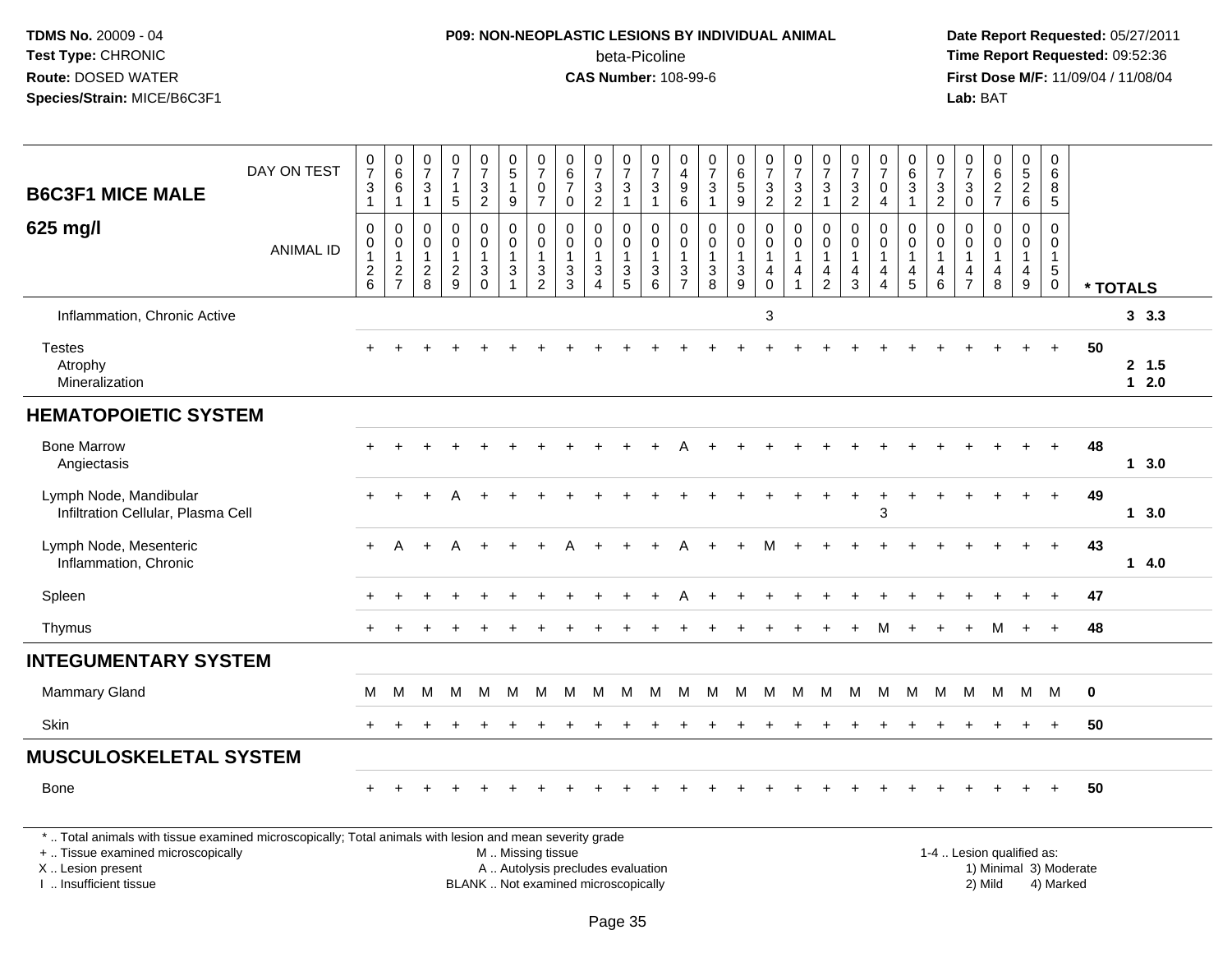# **P09: NON-NEOPLASTIC LESIONS BY INDIVIDUAL ANIMAL**beta-Picoline<br>CAS Number: 108-99-6

 **Date Report Requested:** 05/27/2011 **Time Report Requested:** 09:52:36 **First Dose M/F:** 11/09/04 / 11/08/04<br>Lab: BAT **Lab:** BAT

| <b>B6C3F1 MICE MALE</b>                                                                                                                                    | DAY ON TEST      | $\frac{0}{7}$<br>$\mathbf{3}$<br>$\mathbf{1}$                   | $\begin{array}{c} 0 \\ 6 \end{array}$<br>6<br>$\mathbf{1}$           | $\frac{0}{7}$<br>$\sqrt{3}$<br>$\overline{1}$           | $\frac{0}{7}$<br>$\mathbf{1}$<br>$\sqrt{5}$                       | $\frac{0}{7}$<br>$\mathbf{3}$<br>$\overline{2}$                           | $\begin{array}{c} 0 \\ 5 \end{array}$<br>$\mathbf{1}$<br>9                | $\frac{0}{7}$<br>$\pmb{0}$<br>$\overline{7}$                     | $\begin{array}{c} 0 \\ 6 \end{array}$<br>$\overline{7}$<br>$\mathbf 0$ | $\frac{0}{7}$<br>$\ensuremath{\mathsf{3}}$<br>$\overline{2}$         | $\frac{0}{7}$<br>$\mathsf 3$<br>$\overline{1}$                             | $\frac{0}{7}$<br>$\mathbf{3}$<br>$\overline{1}$                   | 0<br>$\overline{4}$<br>$\boldsymbol{9}$<br>6                    | $\frac{0}{7}$<br>$\mathbf{3}$<br>$\mathbf{1}$               | $\begin{matrix} 0 \\ 6 \\ 5 \end{matrix}$<br>9 | $\frac{0}{7}$<br>$\frac{3}{2}$                            | $\frac{0}{7}$<br>$\frac{3}{2}$                                               | $\frac{0}{7}$<br>$\mathbf{3}$<br>$\overline{1}$ | $\frac{0}{7}$<br>$\mathbf{3}$<br>$\overline{2}$                  | $\frac{0}{7}$<br>$\mathbf 0$<br>$\overline{4}$          | $\begin{array}{c} 0 \\ 6 \end{array}$<br>$\sqrt{3}$<br>$\overline{1}$ | $\frac{0}{7}$<br>$\ensuremath{\mathsf{3}}$<br>$\overline{2}$ | $\frac{0}{7}$<br>$\mathsf 3$<br>$\mathbf 0$             | $\begin{matrix} 0 \\ 6 \\ 2 \end{matrix}$<br>$\overline{7}$       | 0<br>$\frac{5}{2}$<br>$6\phantom{1}$       | 0<br>6<br>8<br>$\sqrt{5}$                                          |          |                     |                               |
|------------------------------------------------------------------------------------------------------------------------------------------------------------|------------------|-----------------------------------------------------------------|----------------------------------------------------------------------|---------------------------------------------------------|-------------------------------------------------------------------|---------------------------------------------------------------------------|---------------------------------------------------------------------------|------------------------------------------------------------------|------------------------------------------------------------------------|----------------------------------------------------------------------|----------------------------------------------------------------------------|-------------------------------------------------------------------|-----------------------------------------------------------------|-------------------------------------------------------------|------------------------------------------------|-----------------------------------------------------------|------------------------------------------------------------------------------|-------------------------------------------------|------------------------------------------------------------------|---------------------------------------------------------|-----------------------------------------------------------------------|--------------------------------------------------------------|---------------------------------------------------------|-------------------------------------------------------------------|--------------------------------------------|--------------------------------------------------------------------|----------|---------------------|-------------------------------|
| 625 mg/l                                                                                                                                                   | <b>ANIMAL ID</b> | $\mathbf 0$<br>$\pmb{0}$<br>$\mathbf{1}$<br>$\overline{c}$<br>6 | 0<br>$\mathbf 0$<br>$\mathbf{1}$<br>$\overline{c}$<br>$\overline{7}$ | $\mathbf 0$<br>0<br>$\mathbf{1}$<br>$\overline{c}$<br>8 | $\mathbf 0$<br>$\mathbf 0$<br>$\mathbf{1}$<br>$\overline{c}$<br>9 | 0<br>$\mathsf 0$<br>$\mathbf{1}$<br>$\ensuremath{\mathsf{3}}$<br>$\Omega$ | $\Omega$<br>$\mathbf 0$<br>$\mathbf{1}$<br>$\mathbf{3}$<br>$\overline{1}$ | 0<br>$\pmb{0}$<br>$\mathbf{1}$<br>$\mathbf{3}$<br>$\overline{2}$ | $\mathbf 0$<br>$\mathbf 0$<br>$\mathbf{1}$<br>$\sqrt{3}$<br>3          | 0<br>$\mathsf{O}\xspace$<br>$\mathbf{1}$<br>$\mathbf{3}$<br>$\Delta$ | 0<br>$\mathsf{O}\xspace$<br>$\mathbf{1}$<br>$\ensuremath{\mathsf{3}}$<br>5 | $\mathbf 0$<br>$\mathbf 0$<br>$\overline{1}$<br>$\mathbf{3}$<br>6 | $\mathbf 0$<br>$\pmb{0}$<br>$\mathbf{1}$<br>3<br>$\overline{7}$ | $\mathbf 0$<br>$\pmb{0}$<br>$\mathbf{1}$<br>$\sqrt{3}$<br>8 | 0<br>$\pmb{0}$<br>$\mathbf{1}$<br>3<br>9       | 0<br>$\mathsf{O}\xspace$<br>$\mathbf{1}$<br>4<br>$\Omega$ | $\mathbf 0$<br>$\pmb{0}$<br>$\overline{1}$<br>$\overline{4}$<br>$\mathbf{1}$ | 0<br>0<br>$\overline{1}$<br>4<br>$\overline{2}$ | $\Omega$<br>$\mathbf 0$<br>$\overline{1}$<br>$\overline{4}$<br>3 | 0<br>$\mathbf 0$<br>$\mathbf{1}$<br>$\overline{4}$<br>4 | $\mathbf 0$<br>$\mathbf 0$<br>$\mathbf{1}$<br>$\overline{a}$<br>5     | $\mathbf 0$<br>$\pmb{0}$<br>$\mathbf{1}$<br>4<br>6           | $\mathbf 0$<br>0<br>$\mathbf{1}$<br>4<br>$\overline{7}$ | $\mathbf 0$<br>$\mathbf 0$<br>$\mathbf{1}$<br>$\overline{4}$<br>8 | 0<br>$\mathbf 0$<br>$\mathbf{1}$<br>4<br>9 | $\mathbf 0$<br>0<br>$\mathbf{1}$<br>$5\phantom{.0}$<br>$\mathbf 0$ | * TOTALS |                     |                               |
| <b>NERVOUS SYSTEM</b>                                                                                                                                      |                  |                                                                 |                                                                      |                                                         |                                                                   |                                                                           |                                                                           |                                                                  |                                                                        |                                                                      |                                                                            |                                                                   |                                                                 |                                                             |                                                |                                                           |                                                                              |                                                 |                                                                  |                                                         |                                                                       |                                                              |                                                         |                                                                   |                                            |                                                                    |          |                     |                               |
| <b>Brain</b>                                                                                                                                               |                  |                                                                 |                                                                      |                                                         |                                                                   |                                                                           |                                                                           |                                                                  |                                                                        |                                                                      |                                                                            |                                                                   |                                                                 |                                                             |                                                |                                                           |                                                                              |                                                 |                                                                  |                                                         |                                                                       |                                                              |                                                         |                                                                   |                                            |                                                                    | 50       |                     |                               |
| <b>RESPIRATORY SYSTEM</b>                                                                                                                                  |                  |                                                                 |                                                                      |                                                         |                                                                   |                                                                           |                                                                           |                                                                  |                                                                        |                                                                      |                                                                            |                                                                   |                                                                 |                                                             |                                                |                                                           |                                                                              |                                                 |                                                                  |                                                         |                                                                       |                                                              |                                                         |                                                                   |                                            |                                                                    |          |                     |                               |
| Lung<br>Thrombosis<br>Alveolar Epithelium, Hyperplasia<br>Alveolus, Infiltration Cellular, Histiocyte<br>Bronchiole, Hyperplasia                           |                  |                                                                 |                                                                      |                                                         |                                                                   |                                                                           |                                                                           |                                                                  | 3                                                                      |                                                                      |                                                                            | $\boldsymbol{2}$<br>$\overline{c}$                                |                                                                 | 3                                                           | $\overline{2}$                                 |                                                           |                                                                              |                                                 |                                                                  |                                                         |                                                                       |                                                              |                                                         |                                                                   |                                            |                                                                    | 50       | 1.                  | 2.0<br>62.7<br>32.7<br>$12.0$ |
| Nose<br>Inflammation, Suppurative<br>Olfactory Epithelium, Atrophy<br>Olfactory Epithelium, Metaplasia, Respiratory<br>Respiratory Epithelium, Hyperplasia |                  | 3                                                               | $\mathbf{1}$                                                         |                                                         | -1                                                                | 2<br>$\sqrt{2}$                                                           | $\overline{2}$                                                            | $\mathbf{1}$<br>$\mathbf{1}$                                     |                                                                        | $\overline{2}$                                                       | $\overline{1}$                                                             |                                                                   | 1<br>$\overline{c}$                                             | $\mathbf{1}$                                                | -1                                             | -1<br>$\overline{1}$                                      |                                                                              | $\overline{2}$                                  |                                                                  | 1<br>1                                                  |                                                                       | $\mathbf 1$<br>$\overline{2}$                                | $\overline{1}$                                          |                                                                   | 1                                          | $\overline{1}$                                                     | 50       | $30$ 1.3<br>23, 1.3 | 9, 1.0<br>$8$ 1.5             |
| Trachea                                                                                                                                                    |                  | $+$                                                             | A                                                                    |                                                         |                                                                   |                                                                           |                                                                           |                                                                  |                                                                        |                                                                      |                                                                            |                                                                   |                                                                 |                                                             |                                                |                                                           |                                                                              |                                                 |                                                                  |                                                         |                                                                       |                                                              |                                                         |                                                                   |                                            |                                                                    | 45       |                     |                               |
| <b>SPECIAL SENSES SYSTEM</b>                                                                                                                               |                  |                                                                 |                                                                      |                                                         |                                                                   |                                                                           |                                                                           |                                                                  |                                                                        |                                                                      |                                                                            |                                                                   |                                                                 |                                                             |                                                |                                                           |                                                                              |                                                 |                                                                  |                                                         |                                                                       |                                                              |                                                         |                                                                   |                                            |                                                                    |          |                     |                               |
| Eye<br>Degeneration<br>Cornea, Inflammation, Chronic Active<br>Retina, Hemorrhage, Chronic                                                                 |                  | $+$                                                             | A                                                                    | $+$                                                     |                                                                   |                                                                           |                                                                           |                                                                  |                                                                        |                                                                      |                                                                            |                                                                   |                                                                 |                                                             | 3                                              |                                                           |                                                                              |                                                 |                                                                  |                                                         |                                                                       |                                                              |                                                         |                                                                   | А                                          | $+$                                                                | 43       | $\mathbf 1$<br>1    | 4.0<br>2.0<br>13.0            |
| Harderian Gland<br>Inflammation, Chronic                                                                                                                   |                  | $+$                                                             | A                                                                    | $+$                                                     |                                                                   |                                                                           |                                                                           |                                                                  |                                                                        | 3                                                                    |                                                                            |                                                                   |                                                                 |                                                             |                                                |                                                           |                                                                              |                                                 |                                                                  |                                                         |                                                                       |                                                              |                                                         |                                                                   |                                            | $\ddot{}$                                                          | 46       |                     | 13.0                          |

+ .. Tissue examined microscopically

X .. Lesion present

I .. Insufficient tissue

M .. Missing tissue

BLANK .. Not examined microscopically

 1-4 .. Lesion qualified as: A .. Autolysis precludes evaluation 19 and 10 minimal 3) Moderate 1 and 20 minimal 3) Moderate 19 minimal 3) Moderat<br>19 and 19 and 19 and 19 and 19 and 19 and 19 and 19 and 19 and 19 and 19 and 19 and 19 and 19 and 19 and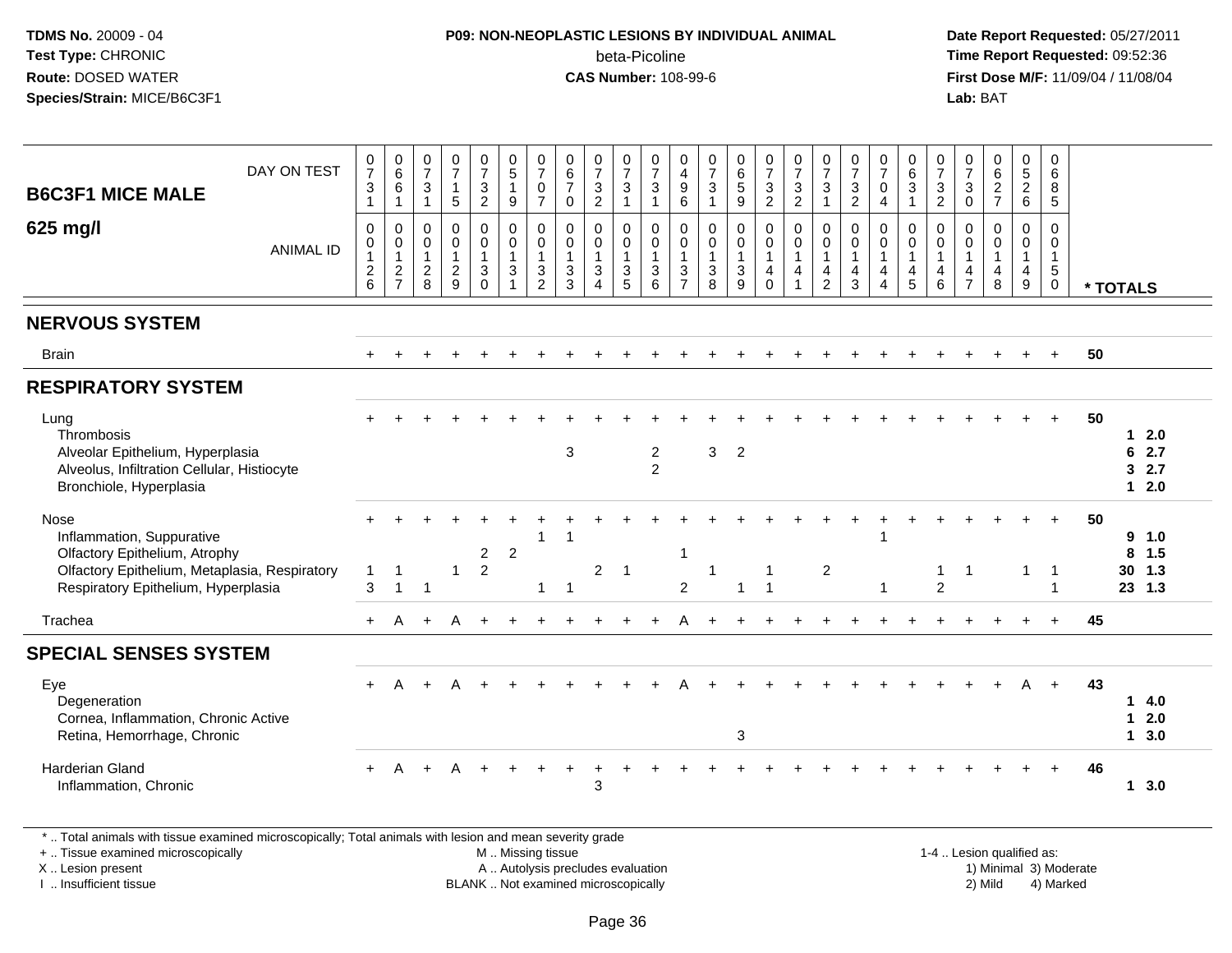#### **P09: NON-NEOPLASTIC LESIONS BY INDIVIDUAL ANIMAL** beta-Picoline**beta-Picoline**<br> **CAS Number:** 108-99-6<br> **CAS Number:** 108-99-6<br> **CAS Number:** 108-99-6

 **Date Report Requested:** 05/27/2011 **First Dose M/F:** 11/09/04 / 11/08/04<br>Lab: BAT **Lab:** BAT

| <b>B6C3F1 MICE MALE</b><br>625 mg/l                                                                               | DAY ON TEST<br><b>ANIMAL ID</b> | $\frac{0}{7}$<br>3<br>0<br>$\pmb{0}$ | $_{\rm 6}^{\rm 0}$<br>$\,6\,$<br>0<br>$\mathbf 0$<br>$\overline{1}$ | $\begin{smallmatrix}0\\7\end{smallmatrix}$<br>$\mathbf{3}$<br>0<br>$\,0\,$ | $\frac{0}{7}$<br>$\overline{1}$<br>$\sqrt{5}$<br>$\pmb{0}$<br>$\pmb{0}$ | $\begin{array}{c} 0 \\ 7 \\ 3 \end{array}$<br>$\overline{2}$<br>$\mathbf 0$<br>$\pmb{0}$ | $\begin{array}{c} 0 \\ 5 \\ 1 \end{array}$<br>9<br>$\mathbf 0$<br>$\mathbf 0$ | $\frac{0}{7}$<br>0<br>$\overline{7}$<br>0<br>$\pmb{0}$ | $\begin{array}{c} 0 \\ 6 \\ 7 \end{array}$<br>0<br>0<br>$\mathbf 0$ | $\begin{array}{c} 0 \\ 7 \\ 3 \end{array}$<br>$\overline{2}$<br>$\mathbf 0$<br>$\mathsf{O}\xspace$ | $\begin{array}{c} 0 \\ 7 \\ 3 \end{array}$<br>$_{\rm 0}^{\rm 0}$ | $\begin{matrix} 0 \\ 7 \\ 3 \end{matrix}$<br>$\mathbf{1}$<br>$\mathbf 0$<br>$\pmb{0}$ | $\begin{array}{c} 0 \\ 4 \\ 9 \end{array}$<br>6<br>0<br>$\pmb{0}$ | $\begin{array}{c} 0 \\ 7 \\ 3 \end{array}$<br>$\mathbf 0$<br>$\pmb{0}$ | $\begin{array}{c} 0 \\ 6 \\ 5 \end{array}$<br>9<br>$\mathbf 0$<br>$\pmb{0}$ | $\begin{array}{c} 0 \\ 7 \\ 3 \end{array}$<br>$\boldsymbol{2}$<br>0<br>$\mathsf{O}$ | $\begin{smallmatrix}0\\7\end{smallmatrix}$<br>$\overline{3}$<br>$\overline{2}$<br>$\mathbf 0$<br>$\pmb{0}$ | $\frac{0}{7}$<br>$\sqrt{3}$<br>0<br>0 | $\begin{array}{c} 0 \\ 7 \\ 3 \end{array}$<br>$\overline{2}$<br>0<br>$\pmb{0}$ | $\frac{0}{7}$<br>$\mathbf 0$<br>4<br>0<br>$\mathbf 0$ | $\begin{matrix} 0 \\ 6 \\ 3 \end{matrix}$<br>$_{0}^{0}$ | $\begin{array}{c} 0 \\ 7 \\ 3 \end{array}$<br>$\overline{2}$<br>0<br>$\mathbf 0$ | $\frac{0}{7}$<br>$\sqrt{3}$<br>0<br>0<br>0 | 062<br>0<br>$\pmb{0}$        | 0<br>5<br>2<br>6<br>0<br>$\boldsymbol{0}$ | 0<br>$\,6\,$<br>8<br>5<br>0<br>$\mathbf 0$  |                 |                                   |                                        |
|-------------------------------------------------------------------------------------------------------------------|---------------------------------|--------------------------------------|---------------------------------------------------------------------|----------------------------------------------------------------------------|-------------------------------------------------------------------------|------------------------------------------------------------------------------------------|-------------------------------------------------------------------------------|--------------------------------------------------------|---------------------------------------------------------------------|----------------------------------------------------------------------------------------------------|------------------------------------------------------------------|---------------------------------------------------------------------------------------|-------------------------------------------------------------------|------------------------------------------------------------------------|-----------------------------------------------------------------------------|-------------------------------------------------------------------------------------|------------------------------------------------------------------------------------------------------------|---------------------------------------|--------------------------------------------------------------------------------|-------------------------------------------------------|---------------------------------------------------------|----------------------------------------------------------------------------------|--------------------------------------------|------------------------------|-------------------------------------------|---------------------------------------------|-----------------|-----------------------------------|----------------------------------------|
|                                                                                                                   |                                 | $\mathbf{1}$<br>$\frac{2}{6}$        | $\frac{2}{7}$                                                       | $\overline{1}$<br>$\frac{2}{8}$                                            | $\overline{1}$<br>$\overline{2}$<br>9                                   | $\mathbf{1}$<br>$\sqrt{3}$<br>$\mathbf 0$                                                | $\mathbf{1}$<br>$\mathbf{3}$<br>$\overline{A}$                                | $\mathbf{1}$<br>3<br>$\overline{2}$                    | $\overline{1}$<br>$\mathbf{3}$<br>3                                 | $\mathbf{1}$<br>$\mathbf{3}$<br>$\overline{4}$                                                     | $\overline{1}$<br>$\mathsf 3$<br>$\sqrt{5}$                      | $\mathbf{1}$<br>$\sqrt{3}$<br>6                                                       | 3<br>$\overline{7}$                                               | $\mathbf{1}$<br>$\mathbf{3}$<br>8                                      | $\mathbf{1}$<br>$\mathbf{3}$<br>9                                           | 4<br>0                                                                              | $\overline{1}$<br>$\overline{4}$                                                                           | 4<br>$\overline{2}$                   | $\mathbf{1}$<br>4<br>3                                                         | 4<br>$\overline{4}$                                   | $\mathbf{1}$<br>4<br>5                                  | $\mathbf{1}$<br>$\overline{\mathbf{4}}$<br>6                                     | $\overline{7}$                             | $\overline{\mathbf{4}}$<br>8 | $\mathbf{1}$<br>4<br>9                    | $\overline{1}$<br>$\sqrt{5}$<br>$\mathbf 0$ | * TOTALS        |                                   |                                        |
| <b>URINARY SYSTEM</b>                                                                                             |                                 |                                      |                                                                     |                                                                            |                                                                         |                                                                                          |                                                                               |                                                        |                                                                     |                                                                                                    |                                                                  |                                                                                       |                                                                   |                                                                        |                                                                             |                                                                                     |                                                                                                            |                                       |                                                                                |                                                       |                                                         |                                                                                  |                                            |                              |                                           |                                             |                 |                                   |                                        |
| Kidney<br>Amyloid Deposition<br>Hydronephrosis<br>Infarct<br>Metaplasia, Osseous<br>Mineralization<br>Nephropathy |                                 | $\overline{2}$                       | $\overline{2}$<br>2                                                 | 2                                                                          | з                                                                       |                                                                                          | -1                                                                            |                                                        |                                                                     |                                                                                                    |                                                                  |                                                                                       | 3                                                                 |                                                                        | 2                                                                           |                                                                                     |                                                                                                            |                                       |                                                                                | 3<br>З                                                | 2<br>$\sim$                                             |                                                                                  |                                            | 3                            | 2                                         | $\overline{2}$                              | 50              | 1<br>1<br>1<br>$\mathbf{2}$<br>49 | 2.0<br>3.0<br>3.0<br>1.0<br>2.0<br>2.2 |
| Artery, Inflammation, Chronic Active<br>Papilla, Necrosis<br>Renal Tubule, Hyperplasia                            |                                 |                                      | 3                                                                   |                                                                            |                                                                         |                                                                                          |                                                                               |                                                        |                                                                     |                                                                                                    |                                                                  |                                                                                       |                                                                   |                                                                        |                                                                             |                                                                                     |                                                                                                            |                                       |                                                                                |                                                       | 3                                                       |                                                                                  |                                            |                              |                                           |                                             |                 | 1<br>1                            | 3.0<br>3.0<br>$1 \quad 2.0$            |
| Urethra<br>Inflammation, Suppurative                                                                              |                                 |                                      |                                                                     |                                                                            |                                                                         |                                                                                          | $\ddot{}$                                                                     |                                                        |                                                                     |                                                                                                    |                                                                  |                                                                                       | $\ddot{}$                                                         |                                                                        |                                                                             |                                                                                     |                                                                                                            |                                       |                                                                                |                                                       | $\ddot{}$<br>2                                          |                                                                                  |                                            |                              |                                           |                                             | $5\phantom{.0}$ | 32.3                              |                                        |
| <b>Urinary Bladder</b><br>Inflammation, Chronic                                                                   |                                 | $+$                                  | A                                                                   | $+$                                                                        | A                                                                       |                                                                                          |                                                                               |                                                        |                                                                     |                                                                                                    |                                                                  |                                                                                       |                                                                   |                                                                        |                                                                             |                                                                                     |                                                                                                            |                                       |                                                                                |                                                       |                                                         |                                                                                  |                                            |                              |                                           |                                             | 45              | 1.                                | 1.0                                    |

\* .. Total animals with tissue examined microscopically; Total animals with lesion and mean severity grade

+ .. Tissue examined microscopically

X .. Lesion present

I .. Insufficient tissue

 M .. Missing tissueA .. Autolysis precludes evaluation

1-4 .. Lesion qualified as:<br>1) Minimal 3) Moderate BLANK .. Not examined microscopically 2) Mild 4) Marked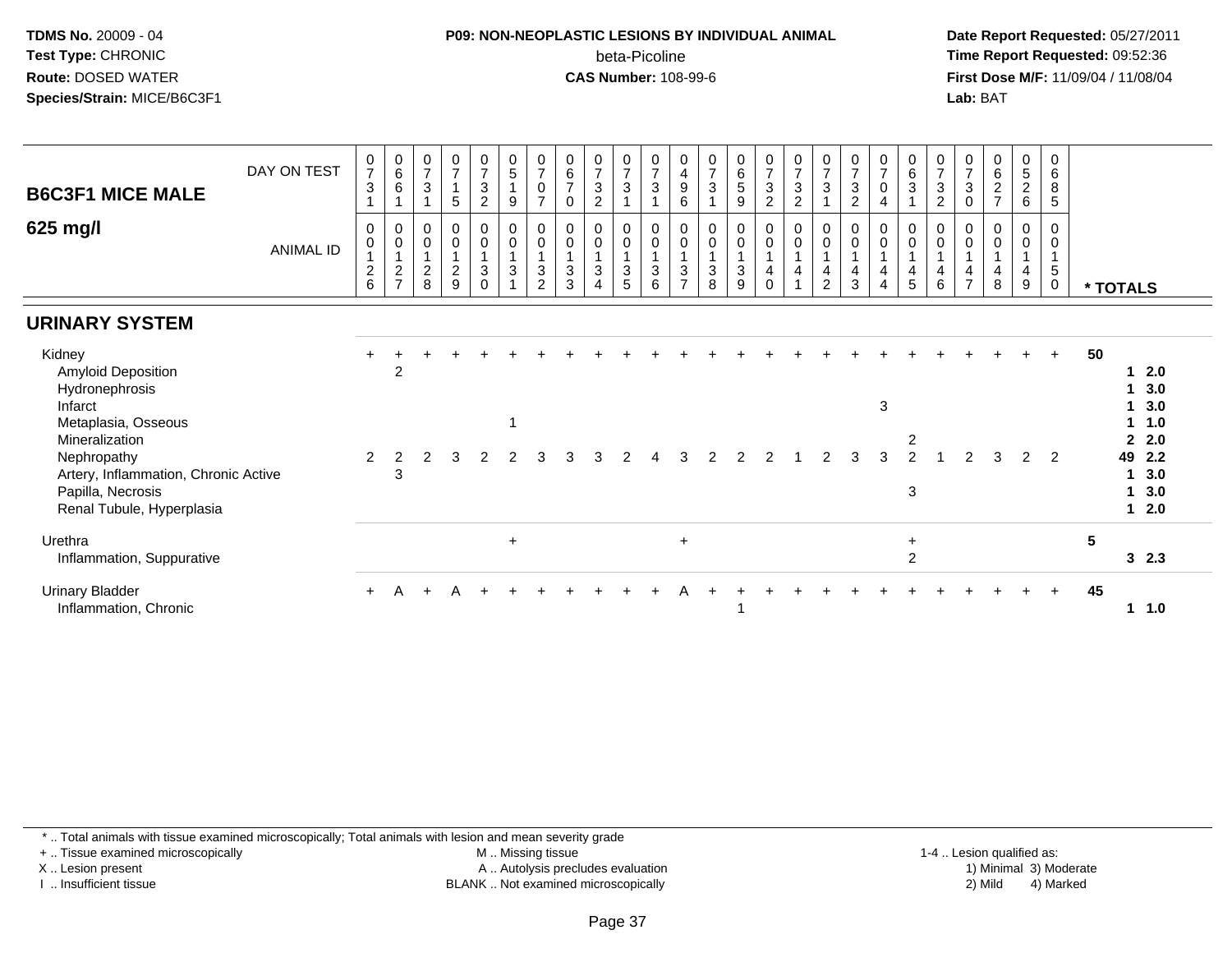# **P09: NON-NEOPLASTIC LESIONS BY INDIVIDUAL ANIMAL**beta-Picoline<br>CAS Number: 108-99-6

 **Date Report Requested:** 05/27/2011 **Time Report Requested:** 09:52:36 **First Dose M/F:** 11/09/04 / 11/08/04<br>Lab: BAT **Lab:** BAT

| <b>B6C3F1 MICE MALE</b>                                                                                                                                                                       | DAY ON TEST      | $\begin{array}{c} 0 \\ 7 \\ 3 \end{array}$<br>$\pmb{0}$ | $\frac{0}{7}$<br>$\frac{3}{2}$          | $\begin{array}{c} 0 \\ 5 \\ 3 \end{array}$<br>$\overline{4}$ | $\begin{array}{c} 0 \\ 7 \end{array}$<br>$\mathbf{3}$<br>$\overline{2}$ | $\begin{smallmatrix}0\0\4\end{smallmatrix}$<br>6<br>$\overline{5}$                  | $\frac{0}{7}$<br>$\ensuremath{\mathsf{3}}$<br>$\overline{2}$ | $\pmb{0}$<br>$\overline{7}$<br>3<br>$\mathbf{1}$        | $\begin{array}{c} 0 \\ 7 \end{array}$<br>3<br>$\mathbf 0$                           | $\frac{0}{7}$<br>3<br>$\mathbf 0$                 | $\begin{array}{c} 0 \\ 7 \end{array}$<br>$\mathbf 1$<br>$\overline{5}$ | 0<br>$\,6$<br>$\overline{7}$<br>5                             | 0<br>$\overline{7}$<br>3<br>$\mathbf{1}$             | $\begin{array}{c} 0 \\ 5 \end{array}$<br>3<br>$\overline{4}$                    | $\pmb{0}$<br>$\,6\,$<br>8<br>$\overline{7}$                   | $0$<br>52<br>2                                                   | $\begin{array}{c} 0 \\ 7 \end{array}$<br>3<br>$\mathbf{1}$ | $\frac{0}{7}$<br>$\mathbf{3}$<br>$\overline{2}$                | $\frac{0}{7}$<br>0<br>9                                     | 0<br>$\overline{7}$<br>3<br>$\mathbf{1}$ | $\frac{0}{7}$<br>$\overline{1}$<br>$\mathbf 0$                              | 0<br>$\overline{7}$<br>3<br>$\overline{c}$ | $\frac{0}{7}$<br>3<br>$\mathbf{1}$                                                   | $\frac{0}{7}$<br>3<br>$\overline{a}$              | $\pmb{0}$<br>$6\overline{6}$<br>9<br>$\mathbf 0$                  | $\pmb{0}$<br>5<br>$\overline{7}$<br>$\mathbf{1}$                           |                        |
|-----------------------------------------------------------------------------------------------------------------------------------------------------------------------------------------------|------------------|---------------------------------------------------------|-----------------------------------------|--------------------------------------------------------------|-------------------------------------------------------------------------|-------------------------------------------------------------------------------------|--------------------------------------------------------------|---------------------------------------------------------|-------------------------------------------------------------------------------------|---------------------------------------------------|------------------------------------------------------------------------|---------------------------------------------------------------|------------------------------------------------------|---------------------------------------------------------------------------------|---------------------------------------------------------------|------------------------------------------------------------------|------------------------------------------------------------|----------------------------------------------------------------|-------------------------------------------------------------|------------------------------------------|-----------------------------------------------------------------------------|--------------------------------------------|--------------------------------------------------------------------------------------|---------------------------------------------------|-------------------------------------------------------------------|----------------------------------------------------------------------------|------------------------|
| 1250 mg/l                                                                                                                                                                                     | <b>ANIMAL ID</b> | 0<br>0<br>$\mathbf{1}$<br>$\frac{5}{1}$                 | 0<br>0<br>$\mathbf{1}$<br>$\frac{5}{2}$ | $\mathbf 0$<br>0<br>$\mathbf{1}$<br>$\frac{5}{3}$            | $\mathbf 0$<br>0<br>$\mathbf{1}$<br>$\frac{5}{4}$                       | $\mathbf 0$<br>$\mathbf 0$<br>$\mathbf{1}$<br>$\begin{array}{c} 5 \\ 5 \end{array}$ | $\mathbf 0$<br>0<br>$\mathbf{1}$<br>$\sqrt{5}$<br>6          | $\mathbf 0$<br>0<br>$\mathbf{1}$<br>5<br>$\overline{7}$ | $\mathbf 0$<br>$\mathbf 0$<br>$\mathbf{1}$<br>$\begin{array}{c} 5 \\ 8 \end{array}$ | 0<br>$\mathbf 0$<br>$\mathbf{1}$<br>$\frac{5}{9}$ | $\mathbf 0$<br>$\mathbf 0$<br>$\mathbf{1}$<br>6<br>$\overline{0}$      | $\mathbf 0$<br>0<br>$\mathbf{1}$<br>$\,6\,$<br>$\overline{1}$ | $\Omega$<br>0<br>$\mathbf{1}$<br>6<br>$\overline{2}$ | $\mathbf 0$<br>$\mathsf{O}\xspace$<br>$\mathbf{1}$<br>$\,6\,$<br>$\overline{3}$ | 0<br>$\mathbf 0$<br>$\mathbf{1}$<br>$\,6\,$<br>$\overline{4}$ | $\Omega$<br>$\pmb{0}$<br>$\mathbf{1}$<br>$\,6$<br>$\overline{5}$ | $\mathbf 0$<br>0<br>1<br>6<br>$\overline{6}$               | $\Omega$<br>$\mathbf 0$<br>$\mathbf{1}$<br>6<br>$\overline{7}$ | $\mathbf 0$<br>0<br>$\mathbf{1}$<br>$\,6$<br>$\overline{8}$ | 0<br>$\overline{0}$<br>6<br>9            | $\mathbf 0$<br>$\mathbf 0$<br>$\mathbf{1}$<br>$\overline{7}$<br>$\mathbf 0$ | $\Omega$<br>0<br>$\mathbf 1$<br>7          | $\Omega$<br>$\Omega$<br>$\overline{1}$<br>$\overline{\mathcal{I}}$<br>$\overline{2}$ | $\mathbf 0$<br>$\mathbf 0$<br>$\overline{7}$<br>3 | $\mathbf 0$<br>$\mathbf 0$<br>$\mathbf{1}$<br>$\overline{7}$<br>4 | $\mathbf 0$<br>$\mathbf 0$<br>$\mathbf{1}$<br>$\overline{7}$<br>$\sqrt{5}$ | males<br>(cont)        |
| <b>ALIMENTARY SYSTEM</b>                                                                                                                                                                      |                  |                                                         |                                         |                                                              |                                                                         |                                                                                     |                                                              |                                                         |                                                                                     |                                                   |                                                                        |                                                               |                                                      |                                                                                 |                                                               |                                                                  |                                                            |                                                                |                                                             |                                          |                                                                             |                                            |                                                                                      |                                                   |                                                                   |                                                                            |                        |
| Esophagus                                                                                                                                                                                     |                  |                                                         |                                         |                                                              |                                                                         |                                                                                     |                                                              |                                                         |                                                                                     |                                                   |                                                                        |                                                               |                                                      |                                                                                 |                                                               |                                                                  |                                                            |                                                                |                                                             |                                          |                                                                             |                                            |                                                                                      |                                                   |                                                                   | $\overline{+}$                                                             |                        |
| Gallbladder                                                                                                                                                                                   |                  |                                                         |                                         |                                                              |                                                                         |                                                                                     |                                                              |                                                         |                                                                                     |                                                   |                                                                        |                                                               |                                                      |                                                                                 | A                                                             |                                                                  |                                                            |                                                                |                                                             |                                          |                                                                             |                                            |                                                                                      |                                                   | $+$                                                               | A                                                                          |                        |
| Intestine Large, Cecum                                                                                                                                                                        |                  |                                                         |                                         |                                                              |                                                                         |                                                                                     |                                                              |                                                         |                                                                                     |                                                   | A                                                                      | A                                                             |                                                      |                                                                                 | A                                                             | A                                                                | $\ddot{}$                                                  |                                                                | A                                                           |                                          |                                                                             |                                            |                                                                                      | $\ddot{}$                                         | A                                                                 | A                                                                          |                        |
| Intestine Large, Colon                                                                                                                                                                        |                  |                                                         |                                         |                                                              |                                                                         |                                                                                     |                                                              |                                                         |                                                                                     |                                                   |                                                                        | А                                                             |                                                      |                                                                                 | A                                                             | A                                                                |                                                            |                                                                |                                                             |                                          |                                                                             |                                            |                                                                                      |                                                   | A                                                                 | A                                                                          |                        |
| Intestine Large, Rectum                                                                                                                                                                       |                  |                                                         |                                         |                                                              |                                                                         |                                                                                     |                                                              |                                                         |                                                                                     |                                                   | A                                                                      | A                                                             | $\ddot{}$                                            | $\div$                                                                          | A                                                             | $\ddot{}$                                                        | $\ddot{}$                                                  |                                                                | A                                                           |                                          |                                                                             |                                            |                                                                                      | $\ddot{}$                                         | A                                                                 | - A                                                                        |                        |
| Intestine Small, Duodenum                                                                                                                                                                     |                  |                                                         |                                         |                                                              |                                                                         |                                                                                     |                                                              |                                                         |                                                                                     |                                                   | A                                                                      | A                                                             | $\ddot{}$                                            | $+$                                                                             | Α                                                             | A                                                                | $\ddot{}$                                                  |                                                                | А                                                           |                                          |                                                                             |                                            |                                                                                      |                                                   | A                                                                 | A                                                                          |                        |
| Intestine Small, Ileum                                                                                                                                                                        |                  |                                                         |                                         |                                                              |                                                                         |                                                                                     |                                                              |                                                         |                                                                                     |                                                   | A                                                                      | A                                                             |                                                      | $\ddot{}$                                                                       | A                                                             | A                                                                | $\ddot{}$                                                  |                                                                | A                                                           |                                          |                                                                             |                                            |                                                                                      |                                                   | A                                                                 | A                                                                          |                        |
| Intestine Small, Jejunum                                                                                                                                                                      |                  |                                                         |                                         |                                                              |                                                                         |                                                                                     |                                                              |                                                         |                                                                                     |                                                   | A                                                                      | A                                                             | $\pm$                                                | $\ddot{}$                                                                       | A                                                             | A                                                                | $\ddot{}$                                                  |                                                                | Α                                                           |                                          |                                                                             |                                            |                                                                                      |                                                   | A                                                                 | A                                                                          |                        |
| Liver<br>Angiectasis<br><b>Basophilic Focus</b><br>Clear Cell Focus<br>Congestion                                                                                                             |                  |                                                         |                                         |                                                              |                                                                         | $\mathsf{X}$                                                                        | X                                                            | X                                                       |                                                                                     | $\sf X$                                           |                                                                        |                                                               |                                                      |                                                                                 |                                                               |                                                                  | $\pmb{\times}$                                             |                                                                |                                                             |                                          |                                                                             | 4                                          | $\overline{c}$<br>$\boldsymbol{\mathsf{X}}$                                          | $\ddot{}$                                         | $+$                                                               | $+$                                                                        |                        |
| Cyst<br><b>Eosinophilic Focus</b><br>Inflammation, Chronic                                                                                                                                    |                  | $\overline{2}$                                          |                                         |                                                              |                                                                         |                                                                                     |                                                              | X                                                       |                                                                                     |                                                   |                                                                        |                                                               |                                                      |                                                                                 | $\sf X$                                                       |                                                                  |                                                            | X                                                              |                                                             |                                          |                                                                             |                                            | $X$ $X$ $X$                                                                          |                                                   |                                                                   |                                                                            |                        |
| Inflammation, Chronic Active<br><b>Mixed Cell Focus</b><br>Necrosis                                                                                                                           |                  | 1                                                       |                                         |                                                              |                                                                         |                                                                                     |                                                              | $\mathbf{1}$                                            |                                                                                     |                                                   |                                                                        |                                                               | $\overline{4}$                                       |                                                                                 |                                                               |                                                                  | $\boldsymbol{\mathsf{X}}$                                  |                                                                |                                                             |                                          |                                                                             |                                            |                                                                                      |                                                   |                                                                   | X                                                                          |                        |
| Mesentery                                                                                                                                                                                     |                  |                                                         |                                         |                                                              |                                                                         |                                                                                     |                                                              |                                                         |                                                                                     | $\ddot{}$                                         |                                                                        |                                                               |                                                      |                                                                                 |                                                               |                                                                  |                                                            |                                                                |                                                             |                                          |                                                                             |                                            |                                                                                      |                                                   |                                                                   |                                                                            |                        |
| *  Total animals with tissue examined microscopically; Total animals with lesion and mean severity grade<br>+  Tissue examined microscopically<br>X  Lesion present<br>I  Insufficient tissue |                  |                                                         |                                         |                                                              |                                                                         |                                                                                     | M  Missing tissue                                            |                                                         | A  Autolysis precludes evaluation<br>BLANK  Not examined microscopically            |                                                   |                                                                        |                                                               |                                                      |                                                                                 |                                                               |                                                                  |                                                            |                                                                |                                                             |                                          |                                                                             |                                            | 1-4  Lesion qualified as:                                                            | 2) Mild                                           |                                                                   | 4) Marked                                                                  | 1) Minimal 3) Moderate |

I .. Insufficient tissue

Page 38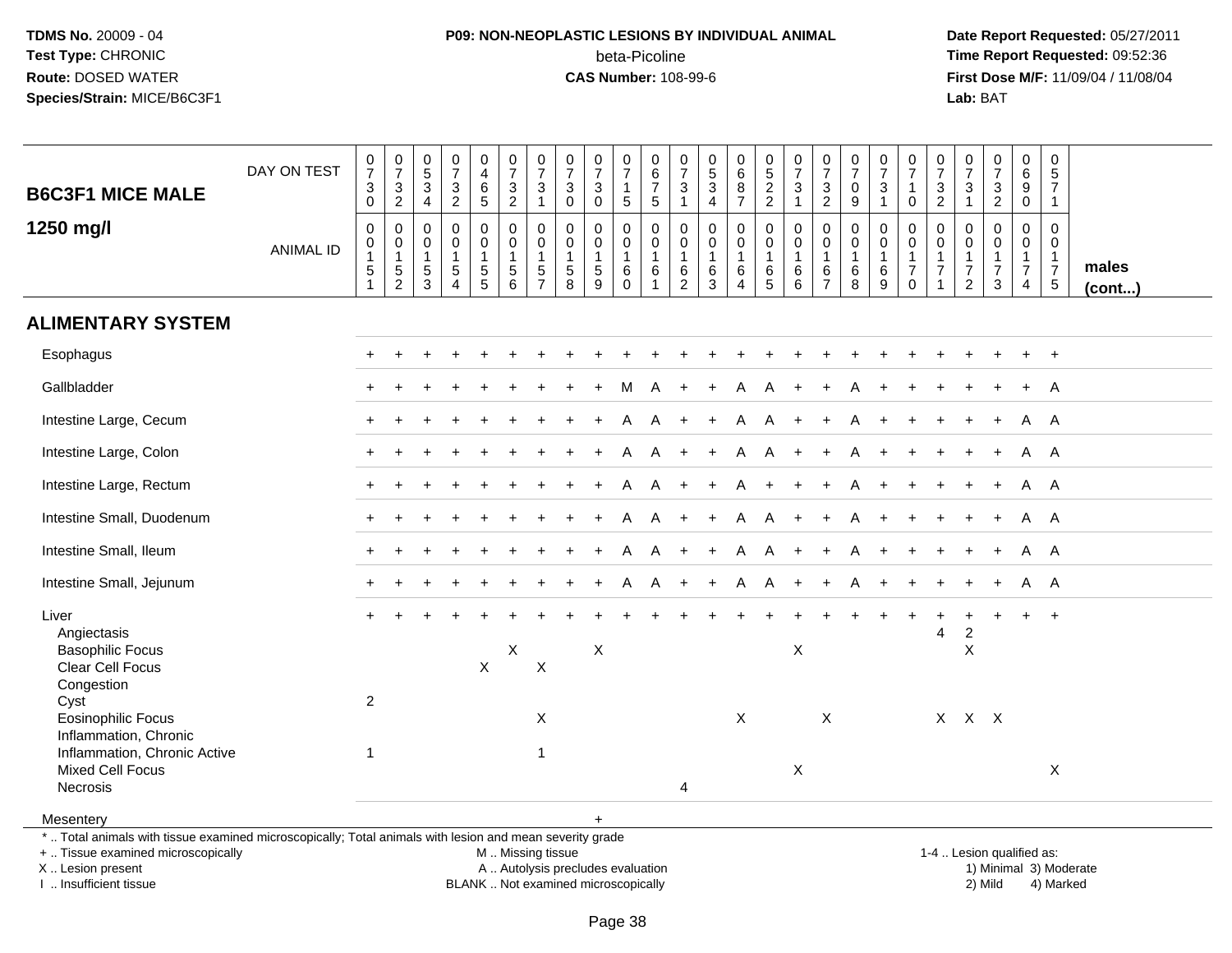### **P09: NON-NEOPLASTIC LESIONS BY INDIVIDUAL ANIMAL**beta-Picoline<br>CAS Number: 108-99-6

| <b>B6C3F1 MICE MALE</b>                                                                                                                                                                       | DAY ON TEST      | $\frac{0}{7}$<br>$\mathbf 3$<br>$\overline{0}$    | $\frac{0}{7}$<br>$\frac{3}{2}$                            | $\begin{array}{c} 0 \\ 5 \\ 3 \end{array}$<br>$\overline{4}$ | $\frac{0}{7}$<br>$\ensuremath{\mathsf{3}}$<br>$\overline{2}$               | $_4^{\rm 0}$<br>$\,6\,$<br>$\overline{5}$                 | $\begin{smallmatrix} 0\\7 \end{smallmatrix}$<br>$\frac{3}{2}$ | $\frac{0}{7}$<br>$\ensuremath{\mathsf{3}}$<br>$\mathbf{1}$ | $\frac{0}{7}$<br>$\sqrt{3}$<br>0                                          | $\frac{0}{7}$<br>$\sqrt{3}$<br>$\mathbf 0$                               | $\begin{array}{c} 0 \\ 7 \end{array}$<br>-1<br>$\sqrt{5}$ | $\,0\,$<br>$6\phantom{1}6$<br>$\boldsymbol{7}$<br>5                       | 0<br>$\overline{7}$<br>3<br>1                | $\begin{array}{c} 0 \\ 5 \end{array}$<br>$\ensuremath{\mathsf{3}}$<br>$\overline{4}$ | $\begin{matrix}0\6\8\end{matrix}$<br>$\overline{7}$     | $0$<br>$5$<br>$2$<br>$2$                                   | $\begin{array}{c} 0 \\ 7 \end{array}$<br>$\sqrt{3}$<br>$\mathbf{1}$        | $\frac{0}{7}$<br>$\ensuremath{\mathsf{3}}$<br>$\sqrt{2}$ | $\begin{array}{c} 0 \\ 7 \end{array}$<br>$\pmb{0}$<br>$\boldsymbol{9}$ | $\frac{0}{7}$<br>$\mathbf{3}$<br>$\mathbf{1}$ | $\begin{array}{c} 0 \\ 7 \end{array}$<br>$\mathbf{1}$<br>0                    | $\frac{0}{7}$<br>$\frac{3}{2}$                                               | $\frac{0}{7}$<br>$\sqrt{3}$<br>$\mathbf{1}$                          | $\begin{array}{c} 0 \\ 7 \end{array}$<br>$\frac{3}{2}$            | $\pmb{0}$<br>$6\overline{6}$<br>$\boldsymbol{9}$<br>$\pmb{0}$ | $\mathbf 0$<br>$\overline{5}$<br>$\overline{7}$<br>$\mathbf{1}$            |                 |
|-----------------------------------------------------------------------------------------------------------------------------------------------------------------------------------------------|------------------|---------------------------------------------------|-----------------------------------------------------------|--------------------------------------------------------------|----------------------------------------------------------------------------|-----------------------------------------------------------|---------------------------------------------------------------|------------------------------------------------------------|---------------------------------------------------------------------------|--------------------------------------------------------------------------|-----------------------------------------------------------|---------------------------------------------------------------------------|----------------------------------------------|--------------------------------------------------------------------------------------|---------------------------------------------------------|------------------------------------------------------------|----------------------------------------------------------------------------|----------------------------------------------------------|------------------------------------------------------------------------|-----------------------------------------------|-------------------------------------------------------------------------------|------------------------------------------------------------------------------|----------------------------------------------------------------------|-------------------------------------------------------------------|---------------------------------------------------------------|----------------------------------------------------------------------------|-----------------|
| 1250 mg/l                                                                                                                                                                                     | <b>ANIMAL ID</b> | $\mathbf 0$<br>0<br>$\mathbf{1}$<br>$\frac{5}{1}$ | $\mathbf 0$<br>$\pmb{0}$<br>$\mathbf{1}$<br>$\frac{5}{2}$ | $\mathbf 0$<br>0<br>$\overline{1}$<br>$\frac{5}{3}$          | $\mathbf 0$<br>$\mathbf 0$<br>$\mathbf{1}$<br>$\sqrt{5}$<br>$\overline{A}$ | $\mathbf 0$<br>$\pmb{0}$<br>$\mathbf{1}$<br>$\frac{5}{5}$ | $\mathbf 0$<br>$\mathbf 0$<br>$\mathbf{1}$<br>$\frac{5}{6}$   | $\mathbf 0$<br>0<br>$\mathbf{1}$<br>$\frac{5}{7}$          | $\mathbf 0$<br>0<br>$\mathbf{1}$<br>$\begin{array}{c} 5 \\ 8 \end{array}$ | $\mathbf 0$<br>$\pmb{0}$<br>$\mathbf{1}$<br>$\frac{5}{9}$                | $\mathbf 0$<br>0<br>$\mathbf{1}$<br>6<br>$\mathbf 0$      | $\mathbf 0$<br>$\mathbf 0$<br>$\overline{1}$<br>$\,6\,$<br>$\overline{1}$ | $\mathbf 0$<br>0<br>1<br>6<br>$\overline{2}$ | $\mathbf 0$<br>$\mathbf 0$<br>$\mathbf{1}$<br>$\,6\,$<br>$\mathbf{3}$                | $\mathbf 0$<br>0<br>$\mathbf{1}$<br>6<br>$\overline{4}$ | $\mathbf 0$<br>$\mathbf 0$<br>$\overline{1}$<br>$6\over 5$ | $\mathbf 0$<br>$\mathbf 0$<br>$\overline{1}$<br>$\,6\,$<br>$6\phantom{1}6$ | $\mathbf 0$<br>0<br>$\mathbf{1}$<br>6<br>$\overline{7}$  | $\mathbf 0$<br>$\mathbf 0$<br>$\mathbf{1}$<br>6<br>$\overline{8}$      | 0<br>$\mathbf 0$<br>$\mathbf{1}$<br>$^6_9$    | $\mathbf 0$<br>$\mathbf 0$<br>$\mathbf{1}$<br>$\boldsymbol{7}$<br>$\mathbf 0$ | $\mathbf 0$<br>$\mathbf 0$<br>$\mathbf{1}$<br>$\overline{7}$<br>$\mathbf{1}$ | $\mathbf 0$<br>0<br>$\mathbf{1}$<br>$\overline{7}$<br>$\overline{2}$ | $\mathbf 0$<br>$\mathbf 0$<br>$\mathbf{1}$<br>$\overline{7}$<br>3 | $\mathbf 0$<br>$\mathbf 0$<br>1<br>$\overline{7}$<br>4        | $\mathbf 0$<br>$\mathbf 0$<br>$\mathbf{1}$<br>$\overline{7}$<br>$\sqrt{5}$ | males<br>(cont) |
| Fat, Necrosis                                                                                                                                                                                 |                  |                                                   |                                                           |                                                              |                                                                            |                                                           |                                                               |                                                            |                                                                           | $\overline{c}$                                                           |                                                           |                                                                           |                                              |                                                                                      |                                                         |                                                            |                                                                            |                                                          |                                                                        |                                               |                                                                               |                                                                              |                                                                      |                                                                   |                                                               |                                                                            |                 |
| Pancreas<br><b>Necrosis</b>                                                                                                                                                                   |                  |                                                   |                                                           |                                                              |                                                                            |                                                           |                                                               |                                                            |                                                                           |                                                                          |                                                           |                                                                           |                                              |                                                                                      |                                                         |                                                            |                                                                            |                                                          |                                                                        |                                               |                                                                               |                                                                              |                                                                      |                                                                   |                                                               |                                                                            |                 |
| Salivary Glands                                                                                                                                                                               |                  |                                                   |                                                           |                                                              |                                                                            |                                                           |                                                               |                                                            |                                                                           |                                                                          |                                                           |                                                                           |                                              |                                                                                      |                                                         |                                                            |                                                                            |                                                          |                                                                        |                                               |                                                                               |                                                                              |                                                                      |                                                                   |                                                               | $+$                                                                        |                 |
| Stomach, Forestomach<br>Hyperplasia, Squamous<br>Ulcer                                                                                                                                        |                  |                                                   |                                                           |                                                              |                                                                            |                                                           |                                                               |                                                            |                                                                           |                                                                          |                                                           | $\overline{c}$                                                            |                                              |                                                                                      |                                                         |                                                            |                                                                            |                                                          |                                                                        |                                               |                                                                               |                                                                              |                                                                      |                                                                   | A                                                             | $+$                                                                        |                 |
|                                                                                                                                                                                               |                  |                                                   |                                                           |                                                              |                                                                            |                                                           |                                                               |                                                            |                                                                           |                                                                          |                                                           |                                                                           |                                              |                                                                                      |                                                         |                                                            |                                                                            |                                                          |                                                                        |                                               |                                                                               |                                                                              |                                                                      |                                                                   |                                                               |                                                                            |                 |
| Stomach, Glandular                                                                                                                                                                            |                  |                                                   |                                                           |                                                              |                                                                            |                                                           |                                                               |                                                            |                                                                           |                                                                          |                                                           |                                                                           |                                              |                                                                                      |                                                         |                                                            |                                                                            |                                                          |                                                                        |                                               |                                                                               |                                                                              |                                                                      |                                                                   | A                                                             | - A                                                                        |                 |
| Tooth<br>Dysplasia                                                                                                                                                                            |                  |                                                   | X                                                         | $\sf X$                                                      | $\mathsf{X}$                                                               | $\mathsf{X}$                                              | $\boldsymbol{\mathsf{X}}$                                     | $\boldsymbol{\mathsf{X}}$                                  | $\sf X$                                                                   | $\mathsf{X}$                                                             | $\boldsymbol{\mathsf{X}}$                                 |                                                                           |                                              | X X X X X                                                                            |                                                         |                                                            | $\mathsf{X}$                                                               |                                                          | X X X X                                                                |                                               |                                                                               |                                                                              |                                                                      | X X X X                                                           |                                                               | $+$                                                                        |                 |
| <b>CARDIOVASCULAR SYSTEM</b>                                                                                                                                                                  |                  |                                                   |                                                           |                                                              |                                                                            |                                                           |                                                               |                                                            |                                                                           |                                                                          |                                                           |                                                                           |                                              |                                                                                      |                                                         |                                                            |                                                                            |                                                          |                                                                        |                                               |                                                                               |                                                                              |                                                                      |                                                                   |                                                               |                                                                            |                 |
| Heart<br>Cardiomyopathy<br>Mineralization<br>Artery, Inflammation, Chronic Active                                                                                                             |                  |                                                   |                                                           |                                                              |                                                                            |                                                           |                                                               |                                                            |                                                                           |                                                                          |                                                           |                                                                           |                                              |                                                                                      |                                                         |                                                            |                                                                            |                                                          |                                                                        |                                               |                                                                               |                                                                              |                                                                      |                                                                   |                                                               | $\ddot{}$<br>$\overline{1}$                                                |                 |
| <b>ENDOCRINE SYSTEM</b>                                                                                                                                                                       |                  |                                                   |                                                           |                                                              |                                                                            |                                                           |                                                               |                                                            |                                                                           |                                                                          |                                                           |                                                                           |                                              |                                                                                      |                                                         |                                                            |                                                                            |                                                          |                                                                        |                                               |                                                                               |                                                                              |                                                                      |                                                                   |                                                               |                                                                            |                 |
| <b>Adrenal Cortex</b><br>Hyperplasia<br>Hypertrophy                                                                                                                                           |                  |                                                   |                                                           |                                                              |                                                                            |                                                           |                                                               | 2                                                          |                                                                           | 2<br>$\overline{2}$                                                      |                                                           |                                                                           | $\overline{2}$                               |                                                                                      |                                                         |                                                            | -1                                                                         |                                                          |                                                                        |                                               |                                                                               | $\overline{2}$                                                               |                                                                      | $\overline{\mathbf{c}}$                                           |                                                               |                                                                            |                 |
| Adrenal Medulla                                                                                                                                                                               |                  |                                                   |                                                           |                                                              |                                                                            |                                                           |                                                               |                                                            |                                                                           |                                                                          |                                                           |                                                                           |                                              |                                                                                      |                                                         |                                                            |                                                                            |                                                          |                                                                        |                                               |                                                                               |                                                                              |                                                                      |                                                                   |                                                               | $\ddot{}$                                                                  |                 |
| *  Total animals with tissue examined microscopically; Total animals with lesion and mean severity grade<br>+  Tissue examined microscopically<br>X  Lesion present<br>I. Insufficient tissue |                  |                                                   |                                                           |                                                              |                                                                            |                                                           | M  Missing tissue                                             |                                                            |                                                                           | A  Autolysis precludes evaluation<br>BLANK  Not examined microscopically |                                                           |                                                                           |                                              |                                                                                      |                                                         |                                                            |                                                                            |                                                          |                                                                        |                                               |                                                                               |                                                                              |                                                                      | 1-4  Lesion qualified as:<br>2) Mild                              |                                                               | 1) Minimal 3) Moderate<br>4) Marked                                        |                 |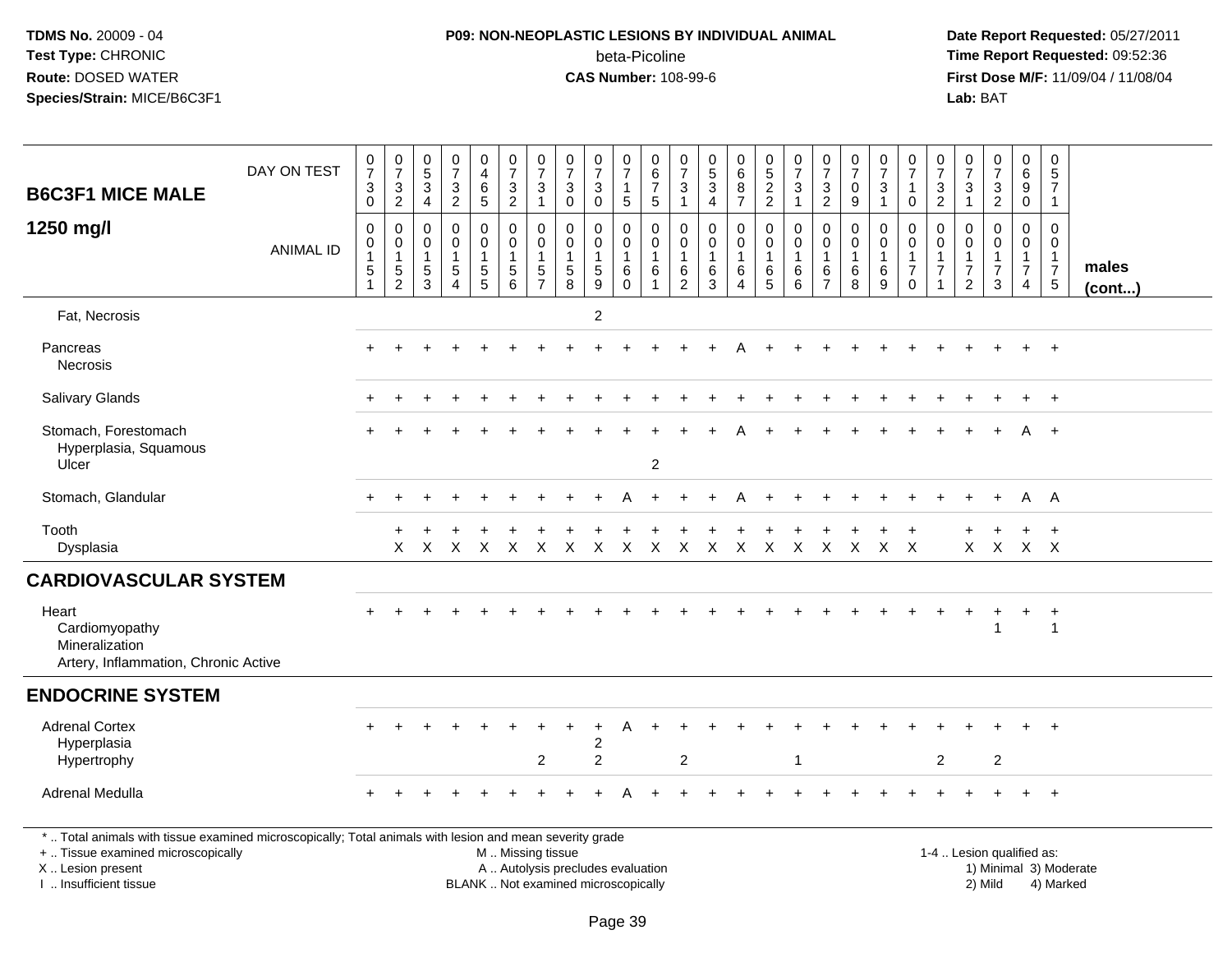# **P09: NON-NEOPLASTIC LESIONS BY INDIVIDUAL ANIMAL**beta-Picoline<br>CAS Number: 108-99-6

| <b>B6C3F1 MICE MALE</b>                                                                                                                                                                       | DAY ON TEST      | 0<br>$\overline{7}$<br>3<br>0                   | $\frac{0}{7}$<br>$\mathbf{3}$<br>$\overline{c}$           | 0<br>$\overline{5}$<br>3<br>4                                 | $\mathbf 0$<br>$\overline{7}$<br>3<br>$\sqrt{2}$                 | 0<br>$\overline{4}$<br>$\,6\,$<br>$\sqrt{5}$                     | 0<br>$\overline{7}$<br>$\mathbf{3}$<br>$\overline{2}$         | 0<br>$\overline{7}$<br>3<br>$\mathbf{1}$      | 0<br>$\overline{7}$<br>$\mathbf{3}$<br>0            | $\frac{0}{7}$<br>3<br>0                                                  | $\pmb{0}$<br>$\overline{7}$<br>1<br>$\sqrt{5}$   | $\mathbf 0$<br>$\,6\,$<br>$\overline{7}$<br>$\overline{5}$        | 0<br>$\overline{7}$<br>3<br>$\mathbf{1}$             | 0<br>$\sqrt{5}$<br>3<br>4                                | 0<br>$6\phantom{a}$<br>8<br>$\overline{7}$   | $\pmb{0}$<br>$\overline{5}$<br>$\overline{2}$<br>$\overline{2}$ | $\frac{0}{7}$<br>$\mathbf{3}$<br>$\mathbf{1}$                   | 0<br>$\overline{7}$<br>3<br>$\overline{2}$    | $\frac{0}{7}$<br>$\mathbf 0$<br>9                          | 0<br>$\overline{7}$<br>3<br>$\mathbf{1}$     | 0<br>$\overline{7}$<br>$\overline{1}$<br>$\mathbf 0$                          | 0<br>$\overline{7}$<br>3<br>$\overline{c}$ | 0<br>$\overline{7}$<br>3<br>$\mathbf{1}$                             | $\frac{0}{7}$<br>3<br>$\overline{2}$          | $\mathbf 0$<br>$\,6\,$<br>9<br>$\mathbf 0$                             | 0<br>$\sqrt{5}$<br>$\overline{7}$<br>$\mathbf{1}$                            |                        |
|-----------------------------------------------------------------------------------------------------------------------------------------------------------------------------------------------|------------------|-------------------------------------------------|-----------------------------------------------------------|---------------------------------------------------------------|------------------------------------------------------------------|------------------------------------------------------------------|---------------------------------------------------------------|-----------------------------------------------|-----------------------------------------------------|--------------------------------------------------------------------------|--------------------------------------------------|-------------------------------------------------------------------|------------------------------------------------------|----------------------------------------------------------|----------------------------------------------|-----------------------------------------------------------------|-----------------------------------------------------------------|-----------------------------------------------|------------------------------------------------------------|----------------------------------------------|-------------------------------------------------------------------------------|--------------------------------------------|----------------------------------------------------------------------|-----------------------------------------------|------------------------------------------------------------------------|------------------------------------------------------------------------------|------------------------|
| 1250 mg/l                                                                                                                                                                                     | <b>ANIMAL ID</b> | 0<br>0<br>$\overline{1}$<br>5<br>$\overline{1}$ | $\mathbf 0$<br>$\pmb{0}$<br>$\mathbf{1}$<br>$\frac{5}{2}$ | $\mathbf 0$<br>$\mathbf 0$<br>$\mathbf{1}$<br>$\sqrt{5}$<br>3 | $\mathbf 0$<br>$\mathbf 0$<br>-1<br>$\sqrt{5}$<br>$\overline{4}$ | 0<br>$\mathbf 0$<br>$\mathbf{1}$<br>$\sqrt{5}$<br>$\overline{5}$ | $\mathbf 0$<br>$\mathbf 0$<br>$\mathbf{1}$<br>$\sqrt{5}$<br>6 | 0<br>0<br>$\mathbf{1}$<br>5<br>$\overline{7}$ | $\mathbf 0$<br>0<br>$\mathbf{1}$<br>$\sqrt{5}$<br>8 | $\mathbf 0$<br>0<br>$\mathbf{1}$<br>$\sqrt{5}$<br>9                      | $\mathbf 0$<br>$\mathsf{O}$<br>$\,6$<br>$\Omega$ | $\mathbf 0$<br>$\mathbf 0$<br>$\overline{1}$<br>6<br>$\mathbf{1}$ | $\mathbf 0$<br>$\mathbf 0$<br>$\mathbf{1}$<br>6<br>2 | $\mathbf 0$<br>$\mathbf 0$<br>$\mathbf{1}$<br>$\,6$<br>3 | 0<br>$\mathbf 0$<br>1<br>6<br>$\overline{4}$ | 0<br>0<br>$\mathbf{1}$<br>$\,6\,$<br>$\overline{5}$             | $\mathbf 0$<br>$\pmb{0}$<br>$\mathbf{1}$<br>6<br>$6\phantom{a}$ | $\mathbf 0$<br>0<br>-1<br>6<br>$\overline{7}$ | $\mathbf 0$<br>$\mathbf 0$<br>$\overline{1}$<br>$\,6$<br>8 | 0<br>0<br>$\overline{1}$<br>$\,6\,$<br>$9\,$ | $\mathbf 0$<br>$\mathbf 0$<br>$\overline{1}$<br>$\overline{7}$<br>$\mathbf 0$ | 0<br>0<br>1<br>$\overline{7}$              | 0<br>$\mathbf 0$<br>$\mathbf{1}$<br>$\overline{7}$<br>$\overline{2}$ | 0<br>0<br>$\mathbf{1}$<br>$\overline{7}$<br>3 | 0<br>$\mathbf 0$<br>$\mathbf{1}$<br>$\boldsymbol{7}$<br>$\overline{4}$ | $\mathbf 0$<br>$\mathbf 0$<br>$\overline{1}$<br>$\overline{7}$<br>$\sqrt{5}$ | males<br>(cont)        |
| Islets, Pancreatic                                                                                                                                                                            |                  |                                                 |                                                           |                                                               |                                                                  |                                                                  |                                                               |                                               |                                                     |                                                                          |                                                  |                                                                   |                                                      |                                                          |                                              |                                                                 |                                                                 |                                               |                                                            |                                              |                                                                               |                                            |                                                                      |                                               | $\ddot{}$                                                              | $+$                                                                          |                        |
| Parathyroid Gland                                                                                                                                                                             |                  | М                                               |                                                           |                                                               |                                                                  | M                                                                | M                                                             |                                               |                                                     |                                                                          |                                                  |                                                                   | м                                                    | M                                                        | M                                            | $+$                                                             | M                                                               | $+$                                           | M                                                          | $+$                                          | M                                                                             |                                            |                                                                      | M                                             | M +                                                                    |                                                                              |                        |
| <b>Pituitary Gland</b>                                                                                                                                                                        |                  |                                                 |                                                           |                                                               |                                                                  |                                                                  |                                                               |                                               |                                                     |                                                                          |                                                  |                                                                   |                                                      |                                                          | M                                            | $\div$                                                          |                                                                 |                                               |                                                            |                                              |                                                                               |                                            |                                                                      |                                               |                                                                        | $^{+}$                                                                       |                        |
| <b>Thyroid Gland</b>                                                                                                                                                                          |                  | $+$                                             |                                                           |                                                               |                                                                  |                                                                  |                                                               |                                               |                                                     |                                                                          |                                                  |                                                                   |                                                      |                                                          |                                              |                                                                 |                                                                 |                                               |                                                            |                                              |                                                                               |                                            |                                                                      |                                               | $\ddot{}$                                                              | $+$                                                                          |                        |
| <b>GENERAL BODY SYSTEM</b>                                                                                                                                                                    |                  |                                                 |                                                           |                                                               |                                                                  |                                                                  |                                                               |                                               |                                                     |                                                                          |                                                  |                                                                   |                                                      |                                                          |                                              |                                                                 |                                                                 |                                               |                                                            |                                              |                                                                               |                                            |                                                                      |                                               |                                                                        |                                                                              |                        |
| <b>NONE</b>                                                                                                                                                                                   |                  |                                                 |                                                           |                                                               |                                                                  |                                                                  |                                                               |                                               |                                                     |                                                                          |                                                  |                                                                   |                                                      |                                                          |                                              |                                                                 |                                                                 |                                               |                                                            |                                              |                                                                               |                                            |                                                                      |                                               |                                                                        |                                                                              |                        |
| <b>GENITAL SYSTEM</b>                                                                                                                                                                         |                  |                                                 |                                                           |                                                               |                                                                  |                                                                  |                                                               |                                               |                                                     |                                                                          |                                                  |                                                                   |                                                      |                                                          |                                              |                                                                 |                                                                 |                                               |                                                            |                                              |                                                                               |                                            |                                                                      |                                               |                                                                        |                                                                              |                        |
| Epididymis<br>Granuloma Sperm<br>Mineralization                                                                                                                                               |                  |                                                 |                                                           |                                                               |                                                                  |                                                                  |                                                               |                                               |                                                     |                                                                          |                                                  |                                                                   |                                                      |                                                          |                                              |                                                                 |                                                                 |                                               |                                                            |                                              |                                                                               |                                            | $\overline{2}$                                                       |                                               |                                                                        |                                                                              |                        |
| <b>Preputial Gland</b><br>Cyst<br>Inflammation, Chronic Active                                                                                                                                |                  |                                                 |                                                           |                                                               |                                                                  |                                                                  |                                                               |                                               |                                                     |                                                                          |                                                  |                                                                   |                                                      |                                                          |                                              |                                                                 |                                                                 |                                               |                                                            |                                              | 3                                                                             |                                            |                                                                      |                                               |                                                                        | $\overline{+}$                                                               |                        |
| Prostate<br>Inflammation, Suppurative                                                                                                                                                         |                  |                                                 |                                                           |                                                               |                                                                  |                                                                  |                                                               |                                               |                                                     |                                                                          |                                                  |                                                                   |                                                      |                                                          | $\div$                                       | $\ddot{}$<br>$\overline{c}$                                     |                                                                 |                                               |                                                            |                                              |                                                                               |                                            |                                                                      |                                               |                                                                        | $^{+}$                                                                       |                        |
| <b>Seminal Vesicle</b><br><b>Amyloid Deposition</b><br>Inflammation, Chronic Active                                                                                                           |                  |                                                 |                                                           |                                                               |                                                                  |                                                                  |                                                               |                                               |                                                     |                                                                          |                                                  |                                                                   |                                                      |                                                          |                                              | 3                                                               |                                                                 |                                               |                                                            |                                              |                                                                               |                                            |                                                                      | 3<br>$\overline{2}$                           | $+$                                                                    | $+$                                                                          |                        |
| <b>Testes</b>                                                                                                                                                                                 |                  |                                                 |                                                           |                                                               |                                                                  |                                                                  |                                                               |                                               |                                                     |                                                                          |                                                  |                                                                   |                                                      |                                                          |                                              |                                                                 |                                                                 |                                               |                                                            |                                              |                                                                               |                                            |                                                                      |                                               |                                                                        | $+$                                                                          |                        |
| *  Total animals with tissue examined microscopically; Total animals with lesion and mean severity grade<br>+  Tissue examined microscopically<br>X  Lesion present<br>I. Insufficient tissue |                  |                                                 |                                                           |                                                               |                                                                  |                                                                  | M. Missing tissue                                             |                                               |                                                     | A  Autolysis precludes evaluation<br>BLANK  Not examined microscopically |                                                  |                                                                   |                                                      |                                                          |                                              |                                                                 |                                                                 |                                               |                                                            |                                              |                                                                               |                                            |                                                                      | 1-4  Lesion qualified as:<br>2) Mild          |                                                                        | 4) Marked                                                                    | 1) Minimal 3) Moderate |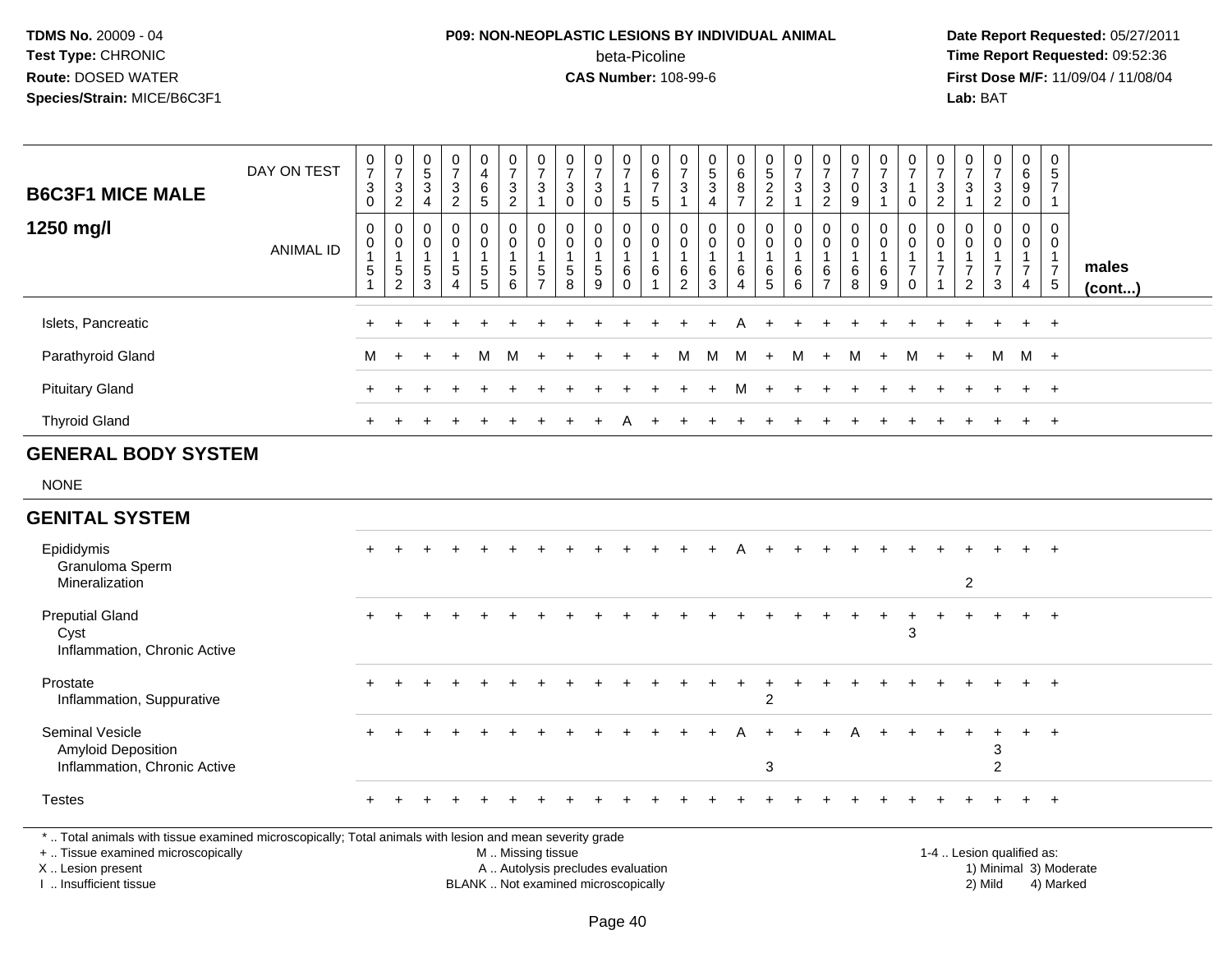#### **P09: NON-NEOPLASTIC LESIONS BY INDIVIDUAL ANIMAL** beta-Picoline**beta-Picoline**<br> **CAS Number:** 108-99-6<br> **CAS Number:** 108-99-6<br> **CAS Number:** 108-99-6

 **Date Report Requested:** 05/27/2011 **First Dose M/F:** 11/09/04 / 11/08/04<br>**Lab:** BAT **Lab:** BAT

| <b>B6C3F1 MICE MALE</b>                         | DAY ON TEST      | $\frac{0}{7}$<br>$\ensuremath{\mathsf{3}}$<br>$\mathbf 0$ | $\frac{0}{7}$<br>$\frac{3}{2}$                                        | $\begin{matrix} 0 \\ 5 \end{matrix}$<br>$\mathbf{3}$<br>$\overline{4}$ | $\frac{0}{7}$<br>$\frac{3}{2}$                                           | $\frac{0}{4}$<br>$\,6$<br>5                               | $\frac{0}{7}$<br>$\sqrt{3}$<br>$\overline{2}$           | $\frac{0}{7}$<br>$\ensuremath{\mathsf{3}}$<br>$\mathbf{1}$                   | $\frac{0}{7}$<br>$\mathbf{3}$<br>$\mathbf 0$                 | $\frac{0}{7}$<br>$\mathbf{3}$<br>$\mathbf 0$              | 0<br>$\overline{7}$<br>5                          | 0<br>6<br>7<br>5                                                      | $\frac{0}{7}$<br>$\mathbf{3}$<br>$\mathbf{1}$                           | $\begin{array}{c} 0 \\ 5 \end{array}$<br>$\ensuremath{\mathsf{3}}$<br>4 | $\begin{matrix}0\\6\\8\end{matrix}$<br>$\overline{7}$                           | $\frac{0}{5}$<br>2<br>2                            | $\frac{0}{7}$<br>$\overline{3}$<br>$\overline{1}$            | $\frac{0}{7}$<br>$\mathbf{3}$<br>$\overline{c}$ | $\frac{0}{7}$<br>$\mathbf 0$<br>9              | $\frac{0}{7}$<br>$\mathbf{3}$<br>$\mathbf{1}$         | $\frac{0}{7}$<br>$\mathbf{1}$<br>0                                        | $\frac{0}{7}$<br>$\frac{3}{2}$                                               | $\frac{0}{7}$<br>$\mathbf{3}$<br>$\overline{1}$                          | $\frac{0}{7}$<br>$\sqrt{3}$<br>$\overline{2}$                     | 0<br>$6\overline{6}$<br>9<br>$\mathbf 0$                                       | $\begin{array}{c} 0 \\ 5 \\ 7 \end{array}$<br>$\mathbf{1}$     |                       |
|-------------------------------------------------|------------------|-----------------------------------------------------------|-----------------------------------------------------------------------|------------------------------------------------------------------------|--------------------------------------------------------------------------|-----------------------------------------------------------|---------------------------------------------------------|------------------------------------------------------------------------------|--------------------------------------------------------------|-----------------------------------------------------------|---------------------------------------------------|-----------------------------------------------------------------------|-------------------------------------------------------------------------|-------------------------------------------------------------------------|---------------------------------------------------------------------------------|----------------------------------------------------|--------------------------------------------------------------|-------------------------------------------------|------------------------------------------------|-------------------------------------------------------|---------------------------------------------------------------------------|------------------------------------------------------------------------------|--------------------------------------------------------------------------|-------------------------------------------------------------------|--------------------------------------------------------------------------------|----------------------------------------------------------------|-----------------------|
| 1250 mg/l                                       | <b>ANIMAL ID</b> | 0<br>0<br>$\overline{1}$<br>$\sqrt{5}$<br>$\overline{1}$  | $\boldsymbol{0}$<br>$\overline{0}$<br>$\overline{1}$<br>$\frac{5}{2}$ | $\mathbf 0$<br>0<br>$\mathbf{1}$<br>$\sqrt{5}$<br>3                    | $\mathbf 0$<br>$\pmb{0}$<br>$\mathbf{1}$<br>$\sqrt{5}$<br>$\overline{4}$ | $\mathsf 0$<br>$\pmb{0}$<br>$\mathbf{1}$<br>$\frac{5}{5}$ | 0<br>$\mathbf 0$<br>$\mathbf{1}$<br>$\overline{5}$<br>6 | $\pmb{0}$<br>$\overline{0}$<br>$\mathbf{1}$<br>$\,$ 5 $\,$<br>$\overline{7}$ | $\Omega$<br>$\mathbf 0$<br>$\overline{1}$<br>$\sqrt{5}$<br>8 | $\mathbf 0$<br>$\boldsymbol{0}$<br>$\mathbf{1}$<br>5<br>9 | 0<br>$\mathbf 0$<br>$\mathbf{1}$<br>6<br>$\Omega$ | 0<br>$\ddot{\mathbf{0}}$<br>$\mathbf{1}$<br>$\,6\,$<br>$\overline{1}$ | $\mathbf 0$<br>$\mathbf 0$<br>$\mathbf{1}$<br>$\,6\,$<br>$\overline{2}$ | $\mathbf 0$<br>0<br>$\mathbf{1}$<br>$\,6\,$<br>3                        | $\mathbf 0$<br>$\mathsf{O}\xspace$<br>$\mathbf{1}$<br>$\,6\,$<br>$\overline{4}$ | 0<br>$\mathbf 0$<br>$\overline{1}$<br>$\,6\,$<br>5 | $\mathbf 0$<br>$\ddot{\mathbf{0}}$<br>$\mathbf{1}$<br>6<br>6 | 0<br>$\mathbf 0$<br>1<br>6<br>$\overline{7}$    | 0<br>$\pmb{0}$<br>$\mathbf{1}$<br>$\,6\,$<br>8 | $\mathbf 0$<br>$\mathsf{O}$<br>$\mathbf{1}$<br>6<br>9 | 0<br>$\mathsf{O}\xspace$<br>$\mathbf{1}$<br>$\overline{7}$<br>$\mathbf 0$ | $\mathbf 0$<br>$\mathbf 0$<br>$\mathbf{1}$<br>$\overline{7}$<br>$\mathbf{1}$ | $\Omega$<br>$\Omega$<br>$\mathbf{1}$<br>$\overline{7}$<br>$\overline{2}$ | $\mathbf 0$<br>$\mathbf 0$<br>$\mathbf{1}$<br>$\overline{7}$<br>3 | $\mathbf 0$<br>$\mathbf 0$<br>$\mathbf{1}$<br>$\overline{7}$<br>$\overline{4}$ | 0<br>$\mathbf 0$<br>$\begin{array}{c} 1 \\ 7 \\ 5 \end{array}$ | males<br>$($ cont $)$ |
| Mineralization                                  |                  |                                                           |                                                                       |                                                                        |                                                                          |                                                           |                                                         |                                                                              |                                                              |                                                           |                                                   |                                                                       |                                                                         |                                                                         |                                                                                 |                                                    |                                                              |                                                 |                                                |                                                       |                                                                           |                                                                              | $\overline{c}$                                                           |                                                                   |                                                                                |                                                                |                       |
| <b>HEMATOPOIETIC SYSTEM</b>                     |                  |                                                           |                                                                       |                                                                        |                                                                          |                                                           |                                                         |                                                                              |                                                              |                                                           |                                                   |                                                                       |                                                                         |                                                                         |                                                                                 |                                                    |                                                              |                                                 |                                                |                                                       |                                                                           |                                                                              |                                                                          |                                                                   |                                                                                |                                                                |                       |
| <b>Bone Marrow</b>                              |                  |                                                           |                                                                       |                                                                        |                                                                          |                                                           |                                                         |                                                                              |                                                              |                                                           |                                                   |                                                                       |                                                                         |                                                                         |                                                                                 |                                                    |                                                              |                                                 |                                                |                                                       |                                                                           |                                                                              |                                                                          |                                                                   | $\pm$                                                                          | $\overline{+}$                                                 |                       |
| Lymph Node                                      |                  |                                                           |                                                                       |                                                                        |                                                                          |                                                           |                                                         |                                                                              |                                                              |                                                           |                                                   |                                                                       |                                                                         |                                                                         |                                                                                 |                                                    |                                                              |                                                 |                                                | $+$                                                   |                                                                           |                                                                              |                                                                          |                                                                   |                                                                                |                                                                |                       |
| Lymph Node, Mandibular                          |                  | $\ddot{}$                                                 |                                                                       |                                                                        |                                                                          |                                                           |                                                         |                                                                              |                                                              |                                                           |                                                   |                                                                       |                                                                         |                                                                         |                                                                                 |                                                    |                                                              |                                                 |                                                |                                                       |                                                                           |                                                                              |                                                                          |                                                                   |                                                                                | $+$                                                            |                       |
| Lymph Node, Mesenteric<br>Hyperplasia, Lymphoid |                  | $\ddot{}$<br>4                                            |                                                                       |                                                                        |                                                                          |                                                           |                                                         |                                                                              |                                                              |                                                           | А                                                 |                                                                       |                                                                         |                                                                         | м                                                                               | $\ddot{}$                                          |                                                              |                                                 | А                                              | $\ddot{}$                                             | $\ddot{}$                                                                 |                                                                              |                                                                          |                                                                   | A                                                                              | $+$                                                            |                       |
| Spleen                                          |                  | ÷                                                         |                                                                       |                                                                        |                                                                          |                                                           |                                                         |                                                                              |                                                              |                                                           |                                                   |                                                                       |                                                                         |                                                                         |                                                                                 | $\ddot{}$                                          |                                                              |                                                 |                                                |                                                       |                                                                           |                                                                              |                                                                          |                                                                   | $\div$                                                                         | $+$                                                            |                       |
| Thymus                                          |                  | $+$                                                       |                                                                       |                                                                        |                                                                          |                                                           |                                                         |                                                                              |                                                              |                                                           |                                                   |                                                                       |                                                                         |                                                                         |                                                                                 |                                                    |                                                              |                                                 |                                                |                                                       |                                                                           |                                                                              | м                                                                        | $+$                                                               | M +                                                                            |                                                                |                       |
| <b>INTEGUMENTARY SYSTEM</b>                     |                  |                                                           |                                                                       |                                                                        |                                                                          |                                                           |                                                         |                                                                              |                                                              |                                                           |                                                   |                                                                       |                                                                         |                                                                         |                                                                                 |                                                    |                                                              |                                                 |                                                |                                                       |                                                                           |                                                                              |                                                                          |                                                                   |                                                                                |                                                                |                       |
| <b>Mammary Gland</b>                            |                  | M                                                         | м                                                                     | M                                                                      | м                                                                        | М                                                         | м                                                       | м                                                                            | м                                                            | M                                                         | M                                                 | M                                                                     | M                                                                       | M                                                                       | M                                                                               | M                                                  | M                                                            | M                                               | M                                              | M                                                     | M                                                                         | M                                                                            | M                                                                        | M                                                                 |                                                                                | M M                                                            |                       |
| Skin                                            |                  |                                                           |                                                                       |                                                                        |                                                                          |                                                           |                                                         |                                                                              |                                                              |                                                           |                                                   |                                                                       |                                                                         |                                                                         |                                                                                 |                                                    |                                                              |                                                 |                                                |                                                       |                                                                           |                                                                              |                                                                          |                                                                   |                                                                                | $+$                                                            |                       |
| <b>MUSCULOSKELETAL SYSTEM</b>                   |                  |                                                           |                                                                       |                                                                        |                                                                          |                                                           |                                                         |                                                                              |                                                              |                                                           |                                                   |                                                                       |                                                                         |                                                                         |                                                                                 |                                                    |                                                              |                                                 |                                                |                                                       |                                                                           |                                                                              |                                                                          |                                                                   |                                                                                |                                                                |                       |
| <b>Bone</b>                                     |                  | $+$                                                       |                                                                       |                                                                        |                                                                          | +                                                         |                                                         |                                                                              |                                                              |                                                           |                                                   |                                                                       |                                                                         |                                                                         |                                                                                 |                                                    |                                                              |                                                 |                                                | $\div$                                                | $\pm$                                                                     |                                                                              |                                                                          | $\pm$                                                             | $+$                                                                            | $+$                                                            |                       |
| <b>NERVOUS SYSTEM</b>                           |                  |                                                           |                                                                       |                                                                        |                                                                          |                                                           |                                                         |                                                                              |                                                              |                                                           |                                                   |                                                                       |                                                                         |                                                                         |                                                                                 |                                                    |                                                              |                                                 |                                                |                                                       |                                                                           |                                                                              |                                                                          |                                                                   |                                                                                |                                                                |                       |
| <b>Brain</b>                                    |                  | $\ddot{}$                                                 |                                                                       |                                                                        |                                                                          |                                                           |                                                         |                                                                              |                                                              |                                                           |                                                   |                                                                       |                                                                         |                                                                         |                                                                                 |                                                    |                                                              |                                                 |                                                |                                                       |                                                                           |                                                                              |                                                                          |                                                                   |                                                                                | $\overline{+}$                                                 |                       |

\* .. Total animals with tissue examined microscopically; Total animals with lesion and mean severity grade

+ .. Tissue examined microscopically

X .. Lesion present

I .. Insufficient tissue

 M .. Missing tissueA .. Autolysis precludes evaluation

BLANK .. Not examined microscopically 2) Mild 4) Marked

1-4 .. Lesion qualified as: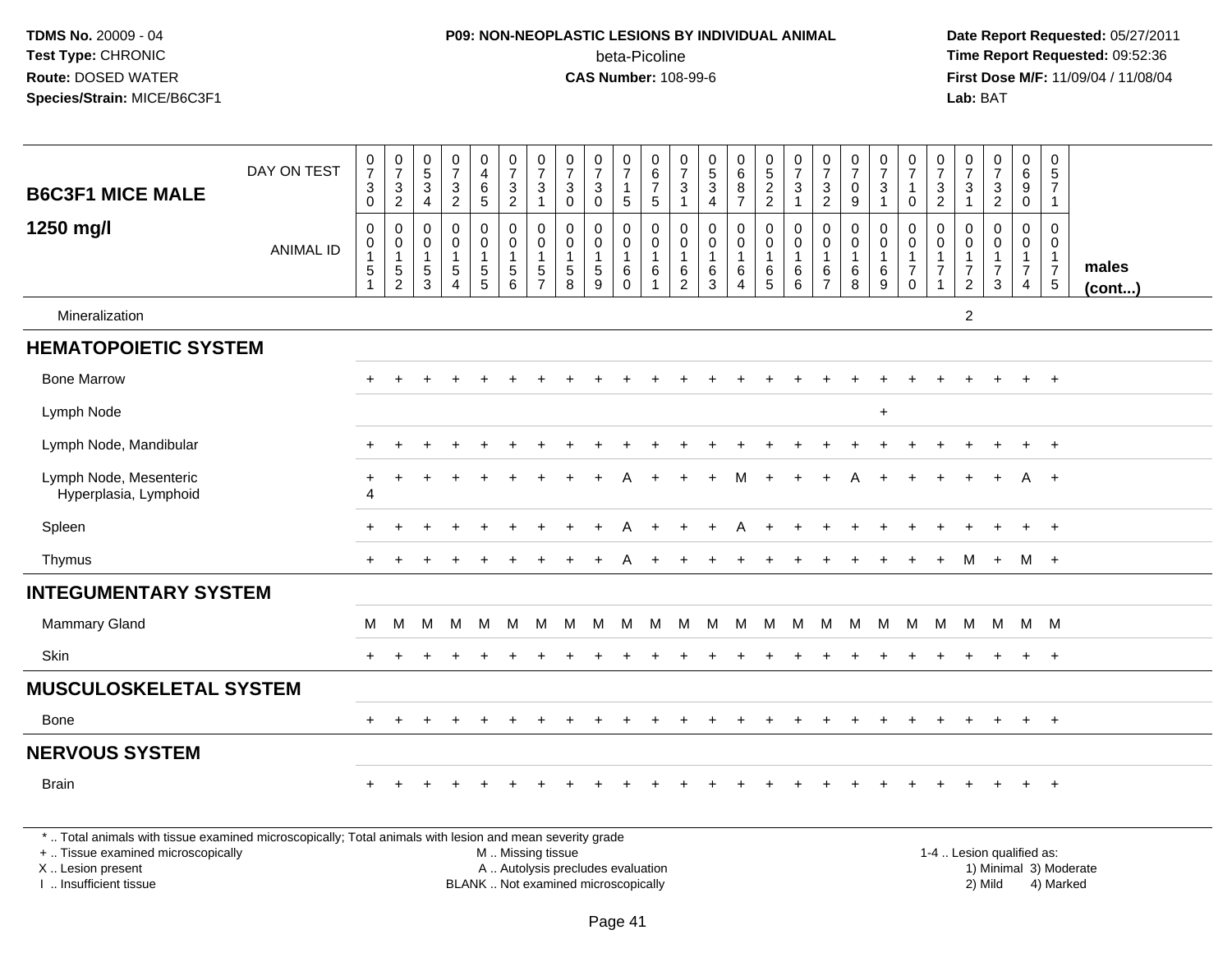### **P09: NON-NEOPLASTIC LESIONS BY INDIVIDUAL ANIMAL**beta-Picoline<br>CAS Number: 108-99-6

| <b>B6C3F1 MICE MALE</b><br>1250 mg/l                                                                                                                                                          | DAY ON TEST<br><b>ANIMAL ID</b> | $\frac{0}{7}$<br>3<br>$\mathbf 0$<br>$\mathbf 0$<br>0<br>$\mathbf{1}$<br>$\mathbf 5$ | $\frac{0}{7}$<br>$\mathbf{3}$<br>$\overline{2}$<br>$\pmb{0}$<br>$\pmb{0}$<br>$\overline{1}$<br>$\mathbf 5$ | $\pmb{0}$<br>$\overline{5}$<br>$\sqrt{3}$<br>$\overline{4}$<br>0<br>$\mathbf 0$<br>$\mathbf{1}$<br>$\,$ 5 $\,$ | $\begin{array}{c} 0 \\ 7 \end{array}$<br>$\frac{3}{2}$<br>$\mathbf 0$<br>$\mathbf 0$<br>$\mathbf 1$<br>$\sqrt{5}$ | 0<br>$\overline{4}$<br>$\,6\,$<br>$\overline{5}$<br>0<br>$\mathbf 0$<br>$\mathbf{1}$<br>$\sqrt{5}$ | 0<br>$\overline{7}$<br>$\frac{3}{2}$<br>$\Omega$<br>$\mathbf 0$<br>1<br>$\sqrt{5}$ | $\frac{0}{7}$<br>3<br>$\mathbf{1}$<br>$\mathsf{O}\xspace$<br>$\mathbf 0$<br>$\mathbf{1}$<br>$\frac{5}{7}$ | 0<br>$\overline{7}$<br>$\mathfrak{S}$<br>$\mathbf 0$<br>$\Omega$<br>$\mathbf 0$<br>$\overline{1}$<br>$\overline{5}$ | $\begin{array}{c} 0 \\ 7 \end{array}$<br>$\sqrt{3}$<br>$\mathbf 0$<br>$\Omega$<br>0<br>$\mathbf 1$<br>$\sqrt{5}$ | $\mathbf 0$<br>$\overline{7}$<br>$\mathbf{1}$<br>$\sqrt{5}$<br>$\Omega$<br>$\mathbf 0$<br>$\mathbf{1}$<br>6 | $\mathbf 0$<br>6<br>$\overline{7}$<br>5<br>$\Omega$<br>$\mathbf 0$<br>$\overline{1}$<br>$\,6$ | 0<br>$\overline{7}$<br>$\ensuremath{\mathsf{3}}$<br>$\mathbf{1}$<br>$\Omega$<br>$\mathbf 0$<br>$\overline{1}$<br>$6\phantom{1}6$ | $\mathbf 0$<br>$\overline{5}$<br>$\ensuremath{\mathsf{3}}$<br>$\overline{4}$<br>$\pmb{0}$<br>$\mathbf 0$<br>$\mathbf{1}$<br>6 | $_{6}^{\rm 0}$<br>8<br>$\overline{7}$<br>$\mathsf{O}$<br>$\mathbf 0$<br>$\mathbf{1}$<br>6 | $\frac{0}{5}$<br>2<br>2<br>$\mathsf 0$<br>$\mathbf 0$<br>$\mathbf{1}$<br>$^6$ 5 | $\frac{0}{7}$<br>$\sqrt{3}$<br>$\mathbf{1}$<br>$\mathbf 0$<br>$\mathbf 0$<br>$\overline{1}$<br>$\,6$ | $\begin{array}{c} 0 \\ 7 \end{array}$<br>$\ensuremath{\mathsf{3}}$<br>2<br>$\mathsf{O}\xspace$<br>$\mathbf 0$<br>$\overline{1}$<br>6 | $\frac{0}{7}$<br>$\pmb{0}$<br>9<br>$\Omega$<br>$\mathbf 0$<br>$\mathbf{1}$<br>$\,6\,$ | $\frac{0}{7}$<br>$\ensuremath{\mathsf{3}}$<br>$\mathbf{1}$<br>0<br>$\mathbf 0$<br>$\,6\,$ | $\frac{0}{7}$<br>$\mathbf{1}$<br>$\mathsf{O}\xspace$<br>0<br>$\mathsf{O}\xspace$<br>$\mathbf{1}$<br>$\boldsymbol{7}$ | $\frac{0}{7}$<br>$\frac{3}{2}$<br>$\mathsf{O}\xspace$<br>$\mathbf 0$<br>$\mathbf{1}$<br>$\overline{7}$ | 0<br>$\overline{7}$<br>$\sqrt{3}$<br>$\mathbf{1}$<br>$\Omega$<br>$\Omega$<br>$\overline{7}$ | $\begin{array}{c} 0 \\ 7 \end{array}$<br>$\frac{3}{2}$<br>$\mathbf 0$<br>$\mathbf 0$<br>$\mathbf{1}$<br>$\overline{7}$ | 0<br>6<br>$\boldsymbol{9}$<br>$\mathbf 0$<br>0<br>$\mathbf 0$<br>$\mathbf{1}$<br>$\overline{7}$ | $\mathbf 0$<br>$\overline{5}$<br>$\overline{7}$<br>$\mathbf{1}$<br>$\Omega$<br>$\Omega$<br>$\overline{1}$<br>$\overline{7}$ | males                  |
|-----------------------------------------------------------------------------------------------------------------------------------------------------------------------------------------------|---------------------------------|--------------------------------------------------------------------------------------|------------------------------------------------------------------------------------------------------------|----------------------------------------------------------------------------------------------------------------|-------------------------------------------------------------------------------------------------------------------|----------------------------------------------------------------------------------------------------|------------------------------------------------------------------------------------|-----------------------------------------------------------------------------------------------------------|---------------------------------------------------------------------------------------------------------------------|------------------------------------------------------------------------------------------------------------------|-------------------------------------------------------------------------------------------------------------|-----------------------------------------------------------------------------------------------|----------------------------------------------------------------------------------------------------------------------------------|-------------------------------------------------------------------------------------------------------------------------------|-------------------------------------------------------------------------------------------|---------------------------------------------------------------------------------|------------------------------------------------------------------------------------------------------|--------------------------------------------------------------------------------------------------------------------------------------|---------------------------------------------------------------------------------------|-------------------------------------------------------------------------------------------|----------------------------------------------------------------------------------------------------------------------|--------------------------------------------------------------------------------------------------------|---------------------------------------------------------------------------------------------|------------------------------------------------------------------------------------------------------------------------|-------------------------------------------------------------------------------------------------|-----------------------------------------------------------------------------------------------------------------------------|------------------------|
|                                                                                                                                                                                               |                                 | $\overline{1}$                                                                       | $\overline{2}$                                                                                             | 3                                                                                                              | $\Delta$                                                                                                          | $\overline{5}$                                                                                     | 6                                                                                  |                                                                                                           | $\overline{8}$                                                                                                      | 9                                                                                                                | $\Omega$                                                                                                    | $\overline{1}$                                                                                | $\overline{2}$                                                                                                                   | $\overline{3}$                                                                                                                | $\overline{4}$                                                                            |                                                                                 | $6\phantom{1}6$                                                                                      | $\overline{7}$                                                                                                                       | 8                                                                                     | 9                                                                                         | $\mathbf 0$                                                                                                          | $\mathbf{1}$                                                                                           | $\overline{2}$                                                                              | 3                                                                                                                      | $\overline{4}$                                                                                  | $\sqrt{5}$                                                                                                                  | $($ cont $)$           |
| <b>RESPIRATORY SYSTEM</b>                                                                                                                                                                     |                                 |                                                                                      |                                                                                                            |                                                                                                                |                                                                                                                   |                                                                                                    |                                                                                    |                                                                                                           |                                                                                                                     |                                                                                                                  |                                                                                                             |                                                                                               |                                                                                                                                  |                                                                                                                               |                                                                                           |                                                                                 |                                                                                                      |                                                                                                                                      |                                                                                       |                                                                                           |                                                                                                                      |                                                                                                        |                                                                                             |                                                                                                                        |                                                                                                 |                                                                                                                             |                        |
| Lung<br>Thrombosis<br>Alveolar Epithelium, Hyperplasia<br>Alveolus, Infiltration Cellular, Histiocyte                                                                                         |                                 |                                                                                      |                                                                                                            |                                                                                                                |                                                                                                                   |                                                                                                    |                                                                                    |                                                                                                           |                                                                                                                     |                                                                                                                  |                                                                                                             | $\overline{2}$                                                                                | 2                                                                                                                                |                                                                                                                               |                                                                                           |                                                                                 |                                                                                                      |                                                                                                                                      |                                                                                       | 2                                                                                         |                                                                                                                      |                                                                                                        |                                                                                             |                                                                                                                        |                                                                                                 | $\ddot{}$                                                                                                                   |                        |
| Nose<br>Inflammation, Suppurative<br>Olfactory Epithelium, Atrophy<br>Olfactory Epithelium, Metaplasia, Respiratory<br>Respiratory Epithelium, Hyperplasia                                    |                                 |                                                                                      | 2                                                                                                          | 2                                                                                                              |                                                                                                                   | 1                                                                                                  | $\overline{2}$                                                                     | $\overline{1}$                                                                                            | $\overline{1}$                                                                                                      |                                                                                                                  | $\mathbf{1}$                                                                                                | $\overline{\mathbf{1}}$                                                                       |                                                                                                                                  | 2<br>$\overline{c}$<br>2                                                                                                      | $\overline{1}$                                                                            | 1                                                                               | 2                                                                                                    | 3                                                                                                                                    | 2<br>$\overline{2}$<br>-1                                                             | $\overline{2}$                                                                            |                                                                                                                      | 3                                                                                                      | $\mathbf{1}$                                                                                | 2                                                                                                                      | $\overline{1}$<br>1                                                                             | $\overline{1}$                                                                                                              |                        |
|                                                                                                                                                                                               |                                 |                                                                                      |                                                                                                            |                                                                                                                |                                                                                                                   |                                                                                                    |                                                                                    |                                                                                                           |                                                                                                                     |                                                                                                                  |                                                                                                             |                                                                                               |                                                                                                                                  |                                                                                                                               |                                                                                           |                                                                                 |                                                                                                      |                                                                                                                                      |                                                                                       |                                                                                           |                                                                                                                      |                                                                                                        |                                                                                             |                                                                                                                        |                                                                                                 |                                                                                                                             |                        |
| Pleura                                                                                                                                                                                        |                                 |                                                                                      |                                                                                                            |                                                                                                                |                                                                                                                   |                                                                                                    |                                                                                    |                                                                                                           |                                                                                                                     |                                                                                                                  |                                                                                                             |                                                                                               |                                                                                                                                  |                                                                                                                               | $\ddot{}$                                                                                 |                                                                                 |                                                                                                      |                                                                                                                                      |                                                                                       |                                                                                           |                                                                                                                      |                                                                                                        |                                                                                             |                                                                                                                        |                                                                                                 |                                                                                                                             |                        |
| Trachea                                                                                                                                                                                       |                                 |                                                                                      |                                                                                                            |                                                                                                                |                                                                                                                   |                                                                                                    |                                                                                    |                                                                                                           |                                                                                                                     |                                                                                                                  |                                                                                                             |                                                                                               |                                                                                                                                  |                                                                                                                               |                                                                                           |                                                                                 |                                                                                                      |                                                                                                                                      |                                                                                       |                                                                                           |                                                                                                                      |                                                                                                        |                                                                                             |                                                                                                                        | $\ddot{}$                                                                                       | $+$                                                                                                                         |                        |
| <b>SPECIAL SENSES SYSTEM</b>                                                                                                                                                                  |                                 |                                                                                      |                                                                                                            |                                                                                                                |                                                                                                                   |                                                                                                    |                                                                                    |                                                                                                           |                                                                                                                     |                                                                                                                  |                                                                                                             |                                                                                               |                                                                                                                                  |                                                                                                                               |                                                                                           |                                                                                 |                                                                                                      |                                                                                                                                      |                                                                                       |                                                                                           |                                                                                                                      |                                                                                                        |                                                                                             |                                                                                                                        |                                                                                                 |                                                                                                                             |                        |
| Eye<br>Degeneration<br>Inflammation, Suppurative                                                                                                                                              |                                 |                                                                                      |                                                                                                            |                                                                                                                |                                                                                                                   |                                                                                                    |                                                                                    |                                                                                                           |                                                                                                                     |                                                                                                                  |                                                                                                             |                                                                                               |                                                                                                                                  |                                                                                                                               | А                                                                                         |                                                                                 |                                                                                                      |                                                                                                                                      |                                                                                       |                                                                                           |                                                                                                                      |                                                                                                        |                                                                                             |                                                                                                                        |                                                                                                 | AA                                                                                                                          |                        |
| Harderian Gland<br>Hyperplasia                                                                                                                                                                |                                 |                                                                                      | 2                                                                                                          |                                                                                                                |                                                                                                                   | $\ddot{}$                                                                                          |                                                                                    |                                                                                                           |                                                                                                                     |                                                                                                                  |                                                                                                             |                                                                                               |                                                                                                                                  |                                                                                                                               |                                                                                           |                                                                                 |                                                                                                      |                                                                                                                                      |                                                                                       |                                                                                           |                                                                                                                      |                                                                                                        |                                                                                             |                                                                                                                        |                                                                                                 | A +                                                                                                                         |                        |
| <b>URINARY SYSTEM</b>                                                                                                                                                                         |                                 |                                                                                      |                                                                                                            |                                                                                                                |                                                                                                                   |                                                                                                    |                                                                                    |                                                                                                           |                                                                                                                     |                                                                                                                  |                                                                                                             |                                                                                               |                                                                                                                                  |                                                                                                                               |                                                                                           |                                                                                 |                                                                                                      |                                                                                                                                      |                                                                                       |                                                                                           |                                                                                                                      |                                                                                                        |                                                                                             |                                                                                                                        |                                                                                                 |                                                                                                                             |                        |
| Kidney<br>Hydronephrosis<br>Inflammation, Suppurative                                                                                                                                         |                                 |                                                                                      |                                                                                                            |                                                                                                                |                                                                                                                   |                                                                                                    |                                                                                    |                                                                                                           |                                                                                                                     |                                                                                                                  |                                                                                                             |                                                                                               |                                                                                                                                  |                                                                                                                               |                                                                                           | 3                                                                               |                                                                                                      |                                                                                                                                      | 3                                                                                     |                                                                                           |                                                                                                                      |                                                                                                        |                                                                                             |                                                                                                                        | +<br>$\overline{c}$                                                                             | $\overline{+}$                                                                                                              |                        |
| *  Total animals with tissue examined microscopically; Total animals with lesion and mean severity grade<br>+  Tissue examined microscopically<br>X  Lesion present<br>I. Insufficient tissue |                                 |                                                                                      |                                                                                                            |                                                                                                                |                                                                                                                   |                                                                                                    |                                                                                    | M. Missing tissue                                                                                         |                                                                                                                     | A  Autolysis precludes evaluation<br>BLANK  Not examined microscopically                                         |                                                                                                             |                                                                                               |                                                                                                                                  |                                                                                                                               |                                                                                           |                                                                                 |                                                                                                      |                                                                                                                                      |                                                                                       |                                                                                           |                                                                                                                      |                                                                                                        |                                                                                             | 1-4  Lesion qualified as:<br>2) Mild                                                                                   |                                                                                                 | 4) Marked                                                                                                                   | 1) Minimal 3) Moderate |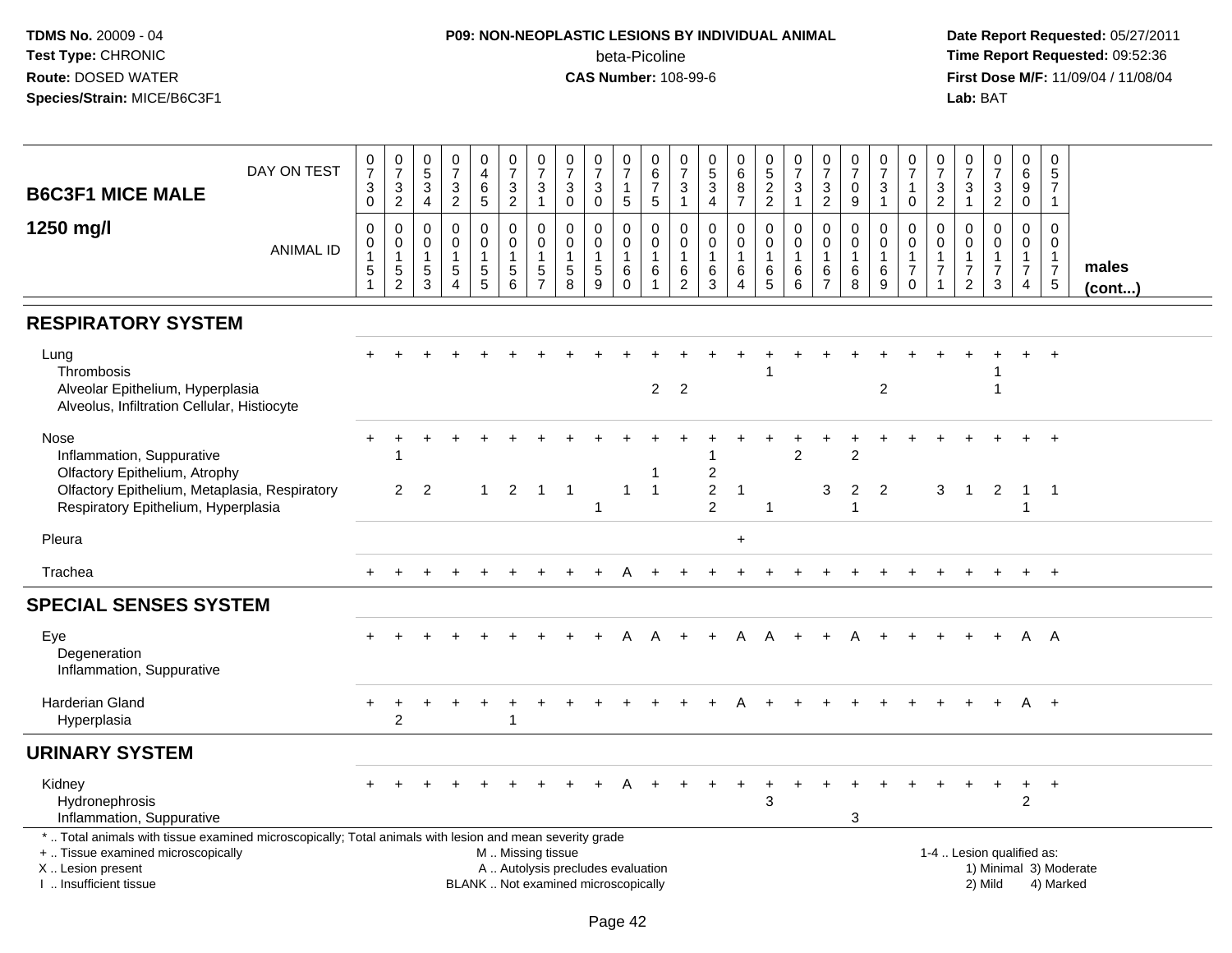#### **P09: NON-NEOPLASTIC LESIONS BY INDIVIDUAL ANIMAL** beta-Picoline**beta-Picoline**<br> **CAS Number:** 108-99-6<br> **CAS Number:** 108-99-6<br> **CAS Number:** 108-99-6

 **Date Report Requested:** 05/27/2011 **First Dose M/F:** 11/09/04 / 11/08/04<br>**Lab:** BAT **Lab:** BAT

| <b>B6C3F1 MICE MALE</b>                                                                                 | DAY ON TEST      | $\boldsymbol{0}$<br>$\overline{7}$<br>3 | $\frac{0}{7}$<br>$\ensuremath{\mathsf{3}}$<br>2 | $\begin{array}{c} 0 \\ 5 \end{array}$<br>$\ensuremath{\mathsf{3}}$ | $\frac{0}{7}$<br>$\ensuremath{\mathsf{3}}$<br>2         | $\begin{smallmatrix}0\0\4\end{smallmatrix}$<br>$\,6\,$<br>$5\phantom{.0}$ | $\frac{0}{7}$<br>$\frac{3}{2}$                                  | $\mathbf 0$<br>$\overline{ }$<br>3                          | $\frac{0}{7}$<br>$\sqrt{3}$            | $\frac{0}{7}$<br>$\sqrt{3}$ | $\frac{0}{7}$<br>5                           | $\begin{array}{c} 0 \\ 6 \\ 7 \end{array}$<br>5 | $\frac{0}{7}$<br>3             | $\begin{array}{c} 0 \\ 5 \\ 3 \end{array}$     | $\begin{matrix}0\\6\\8\end{matrix}$<br>$\overline{ }$ | $\begin{array}{c} 0 \\ 5 \end{array}$<br>$\overline{a}$<br>$\overline{2}$ | $\frac{0}{7}$<br>$\mathbf{3}$            | $\frac{0}{7}$<br>$\sqrt{3}$<br>$\overline{2}$         | $\overline{7}$<br>$\pmb{0}$<br>9           | $\frac{0}{7}$<br>$\mathbf{3}$ | $\frac{0}{7}$                 | $\frac{0}{7}$<br>$\ensuremath{\mathsf{3}}$<br>$\overline{2}$ | $\frac{0}{7}$<br>$\mathbf{3}$                          | $\frac{0}{7}$<br>$\sqrt{3}$<br>$\overline{2}$ | $\mathbf 0$<br>6<br>9                      | 0<br>$\sqrt{5}$<br>$\overline{7}$ |                 |
|---------------------------------------------------------------------------------------------------------|------------------|-----------------------------------------|-------------------------------------------------|--------------------------------------------------------------------|---------------------------------------------------------|---------------------------------------------------------------------------|-----------------------------------------------------------------|-------------------------------------------------------------|----------------------------------------|-----------------------------|----------------------------------------------|-------------------------------------------------|--------------------------------|------------------------------------------------|-------------------------------------------------------|---------------------------------------------------------------------------|------------------------------------------|-------------------------------------------------------|--------------------------------------------|-------------------------------|-------------------------------|--------------------------------------------------------------|--------------------------------------------------------|-----------------------------------------------|--------------------------------------------|-----------------------------------|-----------------|
| 1250 mg/l                                                                                               | <b>ANIMAL ID</b> | 0<br>$\mathbf 0$<br>5                   | 0<br>$\pmb{0}$<br>$\,$ 5 $\,$<br>$\overline{2}$ | $\boldsymbol{0}$<br>$\mathbf 0$<br>$\,$ 5 $\,$<br>3                | $\pmb{0}$<br>$\pmb{0}$<br>$\,$ 5 $\,$<br>$\overline{4}$ | $\mathbf 0$<br>$\mathsf{O}\xspace$<br>$\frac{5}{5}$                       | $\begin{smallmatrix} 0\\0 \end{smallmatrix}$<br>$\sqrt{5}$<br>6 | $\mathbf 0$<br>$\pmb{0}$<br>$\overline{5}$<br>$\rightarrow$ | $_{\rm 0}^{\rm 0}$<br>$\mathbf 5$<br>8 | 0<br>0<br>5<br>9            | 0<br>$\mathsf{O}\xspace$<br>6<br>$\mathbf 0$ | $\pmb{0}$<br>$\mathsf 0$<br>$\,6\,$             | 0<br>$\mathbf 0$<br>$\,6$<br>2 | $\begin{matrix} 0 \\ 0 \end{matrix}$<br>6<br>3 | $_0^0$<br>6<br>4                                      | 0<br>0<br>$\begin{array}{c} 6 \\ 5 \end{array}$                           | $_{\rm 0}^{\rm 0}$<br>$\,6\,$<br>$\,6\,$ | $\pmb{0}$<br>$\mathsf 0$<br>$\,6\,$<br>$\overline{ }$ | $\mathbf 0$<br>$\mathbf 0$<br>$\,6\,$<br>8 | 0<br>0<br>6<br>9              | $_0^0$<br>$\overline{7}$<br>0 | 0<br>$\mathbf 0$                                             | $_{\rm 0}^{\rm 0}$<br>$\overline{ }$<br>$\overline{2}$ | $_{\rm 0}^{\rm 0}$<br>$\overline{ }$<br>3     | $\overline{0}$<br>0<br>$\overline{ }$<br>4 | 0<br>$\overline{ }$<br>$\sqrt{5}$ | males<br>(cont) |
| Metaplasia, Osseous<br>Mineralization<br>Nephropathy<br>Papilla, Necrosis<br>Renal Tubule, Pigmentation |                  | $\overline{2}$                          | -3                                              | 2                                                                  | 3                                                       |                                                                           |                                                                 |                                                             | 2 2 2 2 3                              | 3                           |                                              | $\mathbf{3}$                                    | - 3                            | $\mathcal{P}$                                  | $\overline{2}$                                        | 2<br>$\mathcal{P}$<br>3                                                   |                                          | $\mathcal{P}$                                         | $\mathcal{P}$                              | $\mathcal{P}$                 |                               | $2\quad 2\quad 2$                                            |                                                        | $\overline{4}$                                | $3\quad 2$                                 |                                   |                 |
| Urethra<br>Inflammation, Suppurative                                                                    |                  |                                         |                                                 |                                                                    |                                                         | $+$                                                                       |                                                                 |                                                             |                                        |                             |                                              |                                                 |                                |                                                |                                                       | $\ddot{}$<br>2                                                            |                                          |                                                       |                                            |                               |                               |                                                              |                                                        |                                               |                                            |                                   |                 |
| <b>Urinary Bladder</b>                                                                                  |                  |                                         |                                                 |                                                                    |                                                         |                                                                           |                                                                 |                                                             |                                        |                             |                                              |                                                 |                                |                                                | А                                                     |                                                                           |                                          |                                                       |                                            |                               |                               |                                                              |                                                        |                                               |                                            | $\div$                            |                 |

\* .. Total animals with tissue examined microscopically; Total animals with lesion and mean severity grade

+ .. Tissue examined microscopically

X .. Lesion present

I .. Insufficient tissue

 M .. Missing tissueA .. Autolysis precludes evaluation

BLANK .. Not examined microscopically 2) Mild 4) Marked

1-4 .. Lesion qualified as: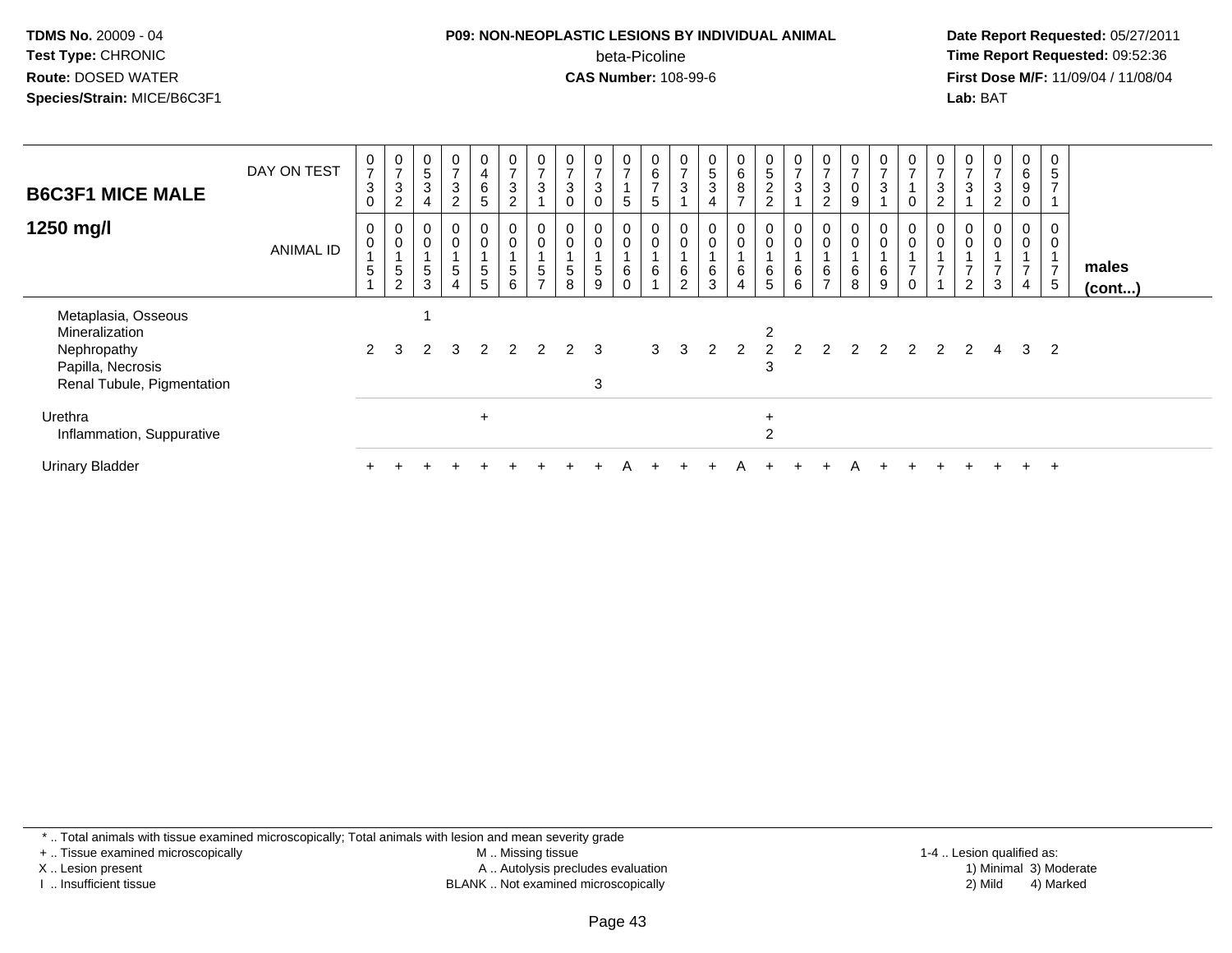## **P09: NON-NEOPLASTIC LESIONS BY INDIVIDUAL ANIMAL**beta-Picoline<br>CAS Number: 108-99-6

 **Date Report Requested:** 05/27/2011 **Time Report Requested:** 09:52:36 **First Dose M/F:** 11/09/04 / 11/08/04<br>**Lab:** BAT **Lab:** BAT

| <b>B6C3F1 MICE MALE</b><br>1250 mg/l                                                                                                                                | DAY ON TEST<br><b>ANIMAL ID</b> | $\begin{smallmatrix}0\\7\end{smallmatrix}$<br>$\frac{3}{2}$<br>$\pmb{0}$<br>$\mathbf 0$ | $\frac{0}{7}$<br>$\mathbf{1}$<br>$\mathbf{3}$<br>0<br>$\mathbf 0$ | $\begin{array}{c} 0 \\ 7 \end{array}$<br>$\frac{2}{4}$<br>0<br>$\mathbf 0$ | $\begin{array}{c} 0 \\ 7 \end{array}$<br>$\mathbf{3}$<br>$\mathbf 0$<br>$\mathbf 0$<br>$\mathbf 0$ | $\frac{0}{7}$<br>$\mathbf{3}$<br>$\mathsf 0$<br>$\pmb{0}$<br>$\mathbf 0$ | $\frac{0}{7}$<br>3<br>$\mathbf 0$<br>0<br>$\mathbf 0$ | $\frac{0}{7}$<br>$\frac{3}{2}$<br>$\pmb{0}$<br>$\pmb{0}$         | $\begin{array}{c} 0 \\ 7 \end{array}$<br>$\mathbf{3}$<br>$\mathbf{1}$<br>0<br>$\mathbf 0$ | $\begin{array}{c} 0 \\ 7 \end{array}$<br>$\sqrt{3}$<br>$\overline{2}$<br>$\Omega$<br>$\mathbf 0$ | $\pmb{0}$<br>$\overline{4}$<br>$\frac{2}{5}$<br>$\mathbf 0$<br>$\mathbf 0$ | $\begin{array}{c} 0 \\ 7 \end{array}$<br>$\ensuremath{\mathsf{3}}$<br>$\overline{0}$<br>$\mathbf 0$<br>$\mathbf 0$ | $\frac{0}{7}$<br>$\sqrt{3}$<br>$\mathbf{1}$<br>$\mathbf 0$<br>$\mathsf 0$ | $\begin{array}{c} 0 \\ 3 \\ 9 \end{array}$<br>$\mathbf 0$<br>$\mathbf 0$ | $\frac{0}{7}$<br>$\sqrt{3}$<br>$\overline{1}$<br>$\mathbf 0$<br>$\mathbf 0$ | $\frac{0}{7}$<br>3<br>$\pmb{0}$<br>0<br>$\mathbf 0$ | $\frac{0}{7}$<br>$_{0}^{3}$<br>$\pmb{0}$<br>$\mathsf{O}\xspace$ | $\begin{array}{c} 0 \\ 7 \end{array}$<br>$\mathbf{3}$<br>$\mathbf{1}$<br>$\mathbf 0$<br>$\mathbf 0$ | $\frac{0}{7}$<br>$\sqrt{3}$<br>$\overline{2}$<br>$\Omega$<br>$\mathbf 0$ | $\begin{smallmatrix}0\5\3\end{smallmatrix}$<br>$\overline{4}$<br>$\mathbf 0$<br>$\mathbf 0$ | $\frac{0}{7}$<br>$\frac{3}{2}$<br>0<br>$\mathbf 0$ | $\begin{array}{c} 0 \\ 7 \end{array}$<br>$\overline{1}$<br>$\overline{7}$<br>$\mathbf 0$<br>$\mathbf 0$ | 0<br>$\overline{7}$<br>$\mathbf{3}$<br>$\overline{2}$<br>$\Omega$<br>$\mathbf 0$ | $\frac{0}{7}$<br>$\frac{3}{2}$<br>$\Omega$<br>$\mathbf 0$ | $\frac{0}{7}$<br>$\frac{3}{1}$<br>$\mathbf 0$<br>$\mathbf 0$ | $\begin{smallmatrix} 0\\7 \end{smallmatrix}$<br>$\frac{3}{1}$<br>$\overline{0}$<br>$\mathbf 0$ |                                                 |
|---------------------------------------------------------------------------------------------------------------------------------------------------------------------|---------------------------------|-----------------------------------------------------------------------------------------|-------------------------------------------------------------------|----------------------------------------------------------------------------|----------------------------------------------------------------------------------------------------|--------------------------------------------------------------------------|-------------------------------------------------------|------------------------------------------------------------------|-------------------------------------------------------------------------------------------|--------------------------------------------------------------------------------------------------|----------------------------------------------------------------------------|--------------------------------------------------------------------------------------------------------------------|---------------------------------------------------------------------------|--------------------------------------------------------------------------|-----------------------------------------------------------------------------|-----------------------------------------------------|-----------------------------------------------------------------|-----------------------------------------------------------------------------------------------------|--------------------------------------------------------------------------|---------------------------------------------------------------------------------------------|----------------------------------------------------|---------------------------------------------------------------------------------------------------------|----------------------------------------------------------------------------------|-----------------------------------------------------------|--------------------------------------------------------------|------------------------------------------------------------------------------------------------|-------------------------------------------------|
|                                                                                                                                                                     |                                 | $\mathbf{1}$<br>$\boldsymbol{7}$<br>$6\phantom{1}6$                                     | $\mathbf{1}$<br>$\overline{7}$<br>$\overline{7}$                  | 1<br>$\overline{7}$<br>8                                                   | $\mathbf{1}$<br>$\boldsymbol{7}$<br>9                                                              | $\mathbf{1}$<br>8<br>$\Omega$                                            | 1<br>8                                                | $\overline{1}$<br>$\begin{smallmatrix} 8 \\ 2 \end{smallmatrix}$ | $\overline{1}$<br>8<br>3                                                                  | $\mathbf{1}$<br>$\, 8$<br>$\overline{4}$                                                         | 8<br>$\overline{5}$                                                        | $\mathbf{1}$<br>8<br>$\overline{6}$                                                                                | $\mathbf{1}$<br>$\frac{8}{7}$                                             | $\mathbf{1}$<br>$_{8}^8$                                                 | $\mathbf{1}$<br>$\bf 8$<br>9                                                | 1<br>$\boldsymbol{9}$<br>$\bar{0}$                  | $\mathbf{1}$<br>$\frac{9}{1}$                                   | $\mathbf{1}$<br>$\frac{9}{2}$                                                                       | $\frac{9}{3}$                                                            | $\mathbf{1}$<br>$\boldsymbol{9}$<br>$\overline{4}$                                          | $\overline{1}$<br>9<br>$\overline{5}$              | $\overline{1}$<br>$\boldsymbol{9}$<br>6                                                                 | $\mathbf{1}$<br>9<br>$\overline{7}$                                              | $\overline{1}$<br>$\boldsymbol{9}$<br>$\overline{8}$      | $\mathbf{1}$<br>$\boldsymbol{9}$<br>$\overline{9}$           | $^2_{\rm 0}$<br>$\mathbf 0$                                                                    | * TOTALS                                        |
| <b>ALIMENTARY SYSTEM</b>                                                                                                                                            |                                 |                                                                                         |                                                                   |                                                                            |                                                                                                    |                                                                          |                                                       |                                                                  |                                                                                           |                                                                                                  |                                                                            |                                                                                                                    |                                                                           |                                                                          |                                                                             |                                                     |                                                                 |                                                                                                     |                                                                          |                                                                                             |                                                    |                                                                                                         |                                                                                  |                                                           |                                                              |                                                                                                |                                                 |
| Esophagus                                                                                                                                                           |                                 | $\pm$                                                                                   |                                                                   |                                                                            |                                                                                                    |                                                                          |                                                       |                                                                  |                                                                                           |                                                                                                  |                                                                            |                                                                                                                    |                                                                           |                                                                          |                                                                             |                                                     |                                                                 |                                                                                                     |                                                                          |                                                                                             |                                                    |                                                                                                         |                                                                                  |                                                           |                                                              | $+$                                                                                            | 50                                              |
| Gallbladder                                                                                                                                                         |                                 |                                                                                         |                                                                   |                                                                            |                                                                                                    |                                                                          |                                                       |                                                                  |                                                                                           |                                                                                                  |                                                                            |                                                                                                                    |                                                                           |                                                                          |                                                                             |                                                     |                                                                 |                                                                                                     |                                                                          |                                                                                             |                                                    |                                                                                                         |                                                                                  |                                                           |                                                              | $+$                                                                                            | 42                                              |
| Intestine Large, Cecum                                                                                                                                              |                                 | $\ddot{}$                                                                               |                                                                   |                                                                            |                                                                                                    |                                                                          |                                                       |                                                                  |                                                                                           |                                                                                                  |                                                                            |                                                                                                                    |                                                                           |                                                                          |                                                                             |                                                     |                                                                 |                                                                                                     |                                                                          |                                                                                             |                                                    |                                                                                                         |                                                                                  |                                                           |                                                              | $\ddot{}$                                                                                      | 40                                              |
| Intestine Large, Colon                                                                                                                                              |                                 | $\pm$                                                                                   | A                                                                 |                                                                            |                                                                                                    |                                                                          |                                                       |                                                                  |                                                                                           |                                                                                                  |                                                                            |                                                                                                                    |                                                                           | A                                                                        |                                                                             |                                                     |                                                                 |                                                                                                     |                                                                          |                                                                                             |                                                    |                                                                                                         |                                                                                  |                                                           |                                                              |                                                                                                | 40                                              |
| Intestine Large, Rectum                                                                                                                                             |                                 |                                                                                         | A                                                                 |                                                                            |                                                                                                    |                                                                          |                                                       |                                                                  |                                                                                           |                                                                                                  |                                                                            |                                                                                                                    |                                                                           |                                                                          |                                                                             |                                                     |                                                                 |                                                                                                     |                                                                          |                                                                                             |                                                    |                                                                                                         |                                                                                  |                                                           |                                                              | $\ddot{}$                                                                                      | 41                                              |
| Intestine Small, Duodenum                                                                                                                                           |                                 | $+$                                                                                     | A                                                                 |                                                                            |                                                                                                    |                                                                          |                                                       |                                                                  |                                                                                           |                                                                                                  |                                                                            | $\ddot{}$                                                                                                          | $\ddot{}$                                                                 |                                                                          |                                                                             |                                                     |                                                                 |                                                                                                     |                                                                          |                                                                                             |                                                    |                                                                                                         |                                                                                  |                                                           | $\ddot{}$                                                    | $+$                                                                                            | 40                                              |
| Intestine Small, Ileum                                                                                                                                              |                                 | $+$                                                                                     | A                                                                 | $\ddot{}$                                                                  |                                                                                                    | $\div$                                                                   |                                                       |                                                                  |                                                                                           |                                                                                                  | A                                                                          | $\ddot{}$                                                                                                          | $\ddot{}$                                                                 | A                                                                        | $\ddot{}$                                                                   | $\ddot{}$                                           |                                                                 |                                                                                                     |                                                                          |                                                                                             |                                                    |                                                                                                         |                                                                                  |                                                           | $\ddot{}$                                                    | $+$                                                                                            | 40                                              |
| Intestine Small, Jejunum                                                                                                                                            |                                 | $\ddot{}$                                                                               | A                                                                 |                                                                            |                                                                                                    |                                                                          |                                                       |                                                                  |                                                                                           |                                                                                                  |                                                                            |                                                                                                                    |                                                                           |                                                                          |                                                                             |                                                     |                                                                 |                                                                                                     |                                                                          |                                                                                             |                                                    |                                                                                                         |                                                                                  |                                                           |                                                              |                                                                                                | 40                                              |
| Liver<br>Angiectasis<br><b>Basophilic Focus</b>                                                                                                                     |                                 | $+$                                                                                     | $\ddot{}$                                                         | $\overline{2}$                                                             | X                                                                                                  |                                                                          |                                                       |                                                                  |                                                                                           |                                                                                                  |                                                                            | $X$ $X$                                                                                                            |                                                                           |                                                                          |                                                                             |                                                     |                                                                 |                                                                                                     |                                                                          |                                                                                             |                                                    |                                                                                                         |                                                                                  |                                                           |                                                              | $\ddot{+}$                                                                                     | 50<br>3<br>2.7<br>$\overline{\mathbf{r}}$       |
| Clear Cell Focus<br>Congestion<br>Cyst                                                                                                                              |                                 |                                                                                         |                                                                   |                                                                            |                                                                                                    |                                                                          | X                                                     |                                                                  | $\overline{2}$                                                                            |                                                                                                  |                                                                            |                                                                                                                    |                                                                           |                                                                          |                                                                             |                                                     |                                                                 |                                                                                                     | X X X X                                                                  |                                                                                             |                                                    |                                                                                                         | X                                                                                |                                                           |                                                              | X                                                                                              | 9<br>$\mathbf{1}$<br>2.0<br>2.0<br>$\mathbf{1}$ |
| <b>Eosinophilic Focus</b><br>Inflammation, Chronic<br>Inflammation, Chronic Active                                                                                  |                                 |                                                                                         |                                                                   |                                                                            |                                                                                                    | X                                                                        |                                                       |                                                                  |                                                                                           |                                                                                                  | X                                                                          |                                                                                                                    |                                                                           |                                                                          |                                                                             |                                                     |                                                                 |                                                                                                     |                                                                          |                                                                                             |                                                    |                                                                                                         |                                                                                  | $\overline{4}$                                            | X                                                            | $\mathsf{X}$                                                                                   | 10<br>4.0<br>-1<br>$\mathbf{2}$<br>1.0          |
| <b>Mixed Cell Focus</b><br>Necrosis                                                                                                                                 |                                 |                                                                                         |                                                                   |                                                                            |                                                                                                    |                                                                          |                                                       |                                                                  |                                                                                           |                                                                                                  |                                                                            |                                                                                                                    |                                                                           |                                                                          |                                                                             | $\overline{2}$                                      | X                                                               |                                                                                                     |                                                                          |                                                                                             |                                                    |                                                                                                         | $\mathbf{3}$                                                                     | 3                                                         |                                                              | X                                                                                              | 4<br>4 3.0                                      |
| Mesentery                                                                                                                                                           |                                 |                                                                                         |                                                                   |                                                                            |                                                                                                    |                                                                          |                                                       |                                                                  |                                                                                           |                                                                                                  |                                                                            |                                                                                                                    |                                                                           |                                                                          |                                                                             |                                                     |                                                                 |                                                                                                     |                                                                          |                                                                                             |                                                    |                                                                                                         |                                                                                  |                                                           |                                                              |                                                                                                | $\blacktriangleleft$                            |
| *  Total animals with tissue examined microscopically; Total animals with lesion and mean severity grade<br>+  Tissue examined microscopically<br>X  Lesion present |                                 |                                                                                         |                                                                   |                                                                            |                                                                                                    |                                                                          | M  Missing tissue                                     |                                                                  |                                                                                           | A  Autolysis precludes evaluation                                                                |                                                                            |                                                                                                                    |                                                                           |                                                                          |                                                                             |                                                     |                                                                 |                                                                                                     |                                                                          |                                                                                             |                                                    |                                                                                                         |                                                                                  | 1-4  Lesion qualified as:                                 |                                                              | 1) Minimal 3) Moderate                                                                         |                                                 |

I .. Insufficient tissue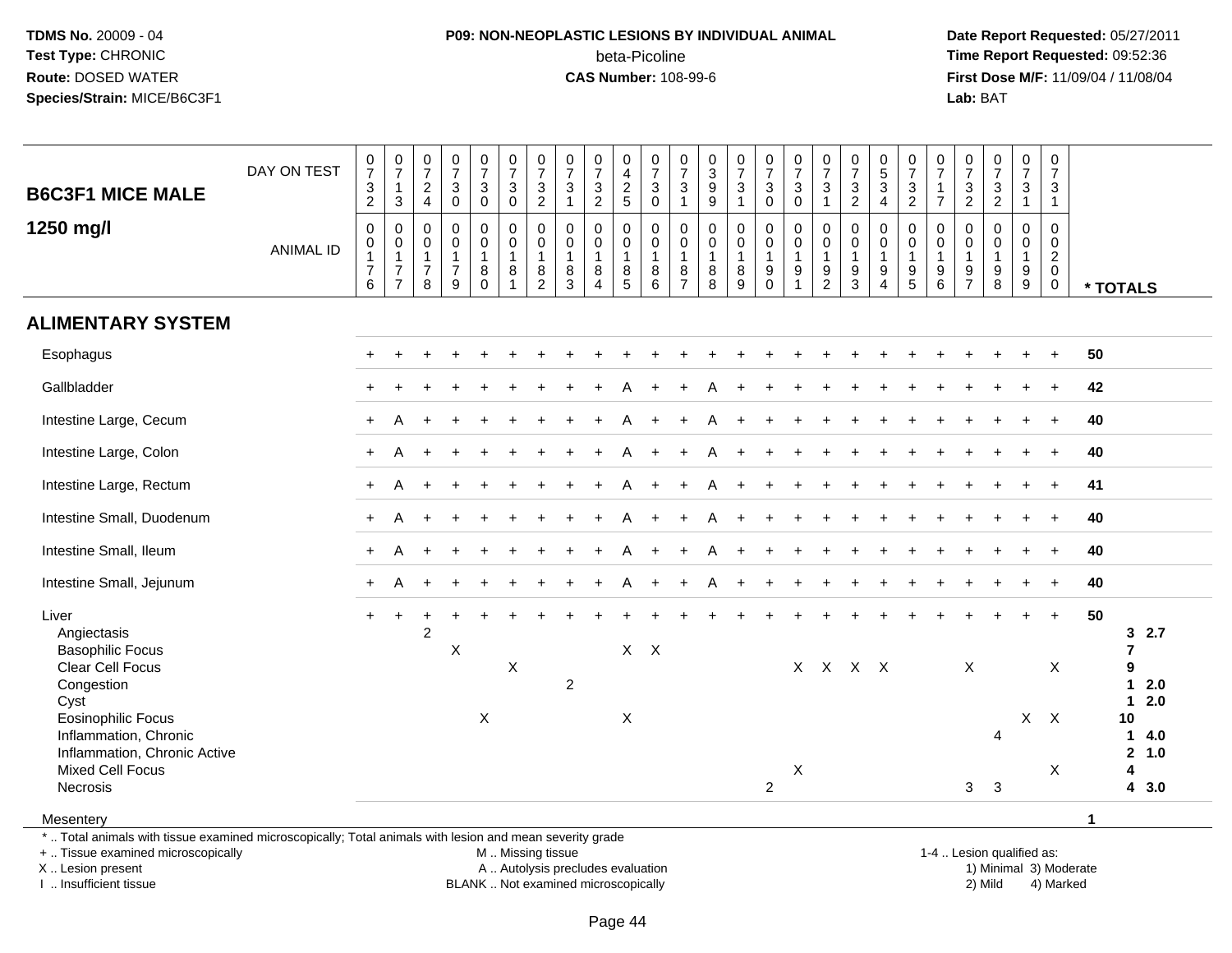### **P09: NON-NEOPLASTIC LESIONS BY INDIVIDUAL ANIMAL**beta-Picoline<br>CAS Number: 108-99-6

 **Date Report Requested:** 05/27/2011 **Time Report Requested:** 09:52:36 **First Dose M/F:** 11/09/04 / 11/08/04<br>**Lab:** BAT **Lab:** BAT

| <b>B6C3F1 MICE MALE</b>                                                                                                                                             | DAY ON TEST      | $\frac{0}{7}$<br>$\frac{3}{2}$                                          | $\frac{0}{7}$<br>$\mathbf{1}$<br>$\mathbf{3}$                        | $\frac{0}{7}$<br>$\frac{2}{4}$                                    | $\begin{smallmatrix}0\\7\end{smallmatrix}$<br>$\ensuremath{\mathsf{3}}$<br>$\mathbf 0$ | $\frac{0}{7}$<br>3<br>$\mathbf 0$         | $\frac{0}{7}$<br>$_0^3$                                             | $\frac{0}{7}$<br>$\frac{3}{2}$                                    | 0<br>$\overline{7}$<br>$\mathbf{3}$<br>$\mathbf{1}$ | $\frac{0}{7}$<br>$\frac{3}{2}$                                    | 0<br>$\overline{4}$<br>$\frac{2}{5}$                | $\frac{0}{7}$<br>$\mathsf 3$<br>$\mathbf 0$                     | 0<br>$\overline{7}$<br>3<br>$\mathbf{1}$               | 0<br>$\overline{3}$<br>9<br>9                          | $\frac{0}{7}$<br>$\mathbf{3}$<br>$\mathbf{1}$ | $\frac{0}{7}$<br>3<br>$\mathbf 0$                    | $\frac{0}{7}$<br>$\ensuremath{\mathsf{3}}$<br>$\mathbf 0$                          | $\frac{0}{7}$<br>3<br>$\mathbf{1}$                                    | $\frac{0}{7}$<br>$\frac{3}{2}$                                      | $\begin{smallmatrix}0\0\5\end{smallmatrix}$<br>3<br>4 | $\frac{0}{7}$<br>$\frac{3}{2}$                                                    | $\frac{0}{7}$<br>$\overline{7}$                           | $\frac{0}{7}$<br>$\frac{3}{2}$                                            | $\begin{smallmatrix}0\\7\end{smallmatrix}$<br>$\frac{3}{2}$ | $\frac{0}{7}$<br>3<br>$\mathbf{1}$                                                 | 0<br>$\boldsymbol{7}$<br>3<br>$\mathbf{1}$                 |                        |             |                          |
|---------------------------------------------------------------------------------------------------------------------------------------------------------------------|------------------|-------------------------------------------------------------------------|----------------------------------------------------------------------|-------------------------------------------------------------------|----------------------------------------------------------------------------------------|-------------------------------------------|---------------------------------------------------------------------|-------------------------------------------------------------------|-----------------------------------------------------|-------------------------------------------------------------------|-----------------------------------------------------|-----------------------------------------------------------------|--------------------------------------------------------|--------------------------------------------------------|-----------------------------------------------|------------------------------------------------------|------------------------------------------------------------------------------------|-----------------------------------------------------------------------|---------------------------------------------------------------------|-------------------------------------------------------|-----------------------------------------------------------------------------------|-----------------------------------------------------------|---------------------------------------------------------------------------|-------------------------------------------------------------|------------------------------------------------------------------------------------|------------------------------------------------------------|------------------------|-------------|--------------------------|
| 1250 mg/l                                                                                                                                                           | <b>ANIMAL ID</b> | $\pmb{0}$<br>$\mathsf{O}\xspace$<br>$\mathbf{1}$<br>$\overline{7}$<br>6 | 0<br>$\mathsf 0$<br>$\mathbf{1}$<br>$\overline{7}$<br>$\overline{7}$ | $\mathbf 0$<br>$\mathbf 0$<br>$\mathbf{1}$<br>$\overline{7}$<br>8 | $\mathbf 0$<br>$\mathbf 0$<br>$\mathbf{1}$<br>$\overline{7}$<br>9                      | 0<br>$\mathbf 0$<br>1<br>8<br>$\mathbf 0$ | 0<br>$\mathsf{O}\xspace$<br>$\mathbf{1}$<br>$\,8\,$<br>$\mathbf{1}$ | $\mathbf 0$<br>$\mathbf 0$<br>$\mathbf{1}$<br>8<br>$\overline{2}$ | $\mathbf 0$<br>$\mathbf 0$<br>$\mathbf 1$<br>8<br>3 | $\mathbf 0$<br>$\mathbf 0$<br>$\mathbf{1}$<br>8<br>$\overline{4}$ | 0<br>$\mathbf 0$<br>$\mathbf{1}$<br>8<br>$\sqrt{5}$ | $\mathbf 0$<br>$\mathbf 0$<br>$\mathbf{1}$<br>$\, 8$<br>$\,6\,$ | $\mathbf 0$<br>$\mathbf 0$<br>1<br>8<br>$\overline{7}$ | $\mathbf 0$<br>$\mathbf 0$<br>$\overline{1}$<br>8<br>8 | 0<br>$\mathbf 0$<br>1<br>8<br>9               | 0<br>$\mathbf 0$<br>$\mathbf{1}$<br>9<br>$\mathbf 0$ | $\mathbf 0$<br>$\mathbf 0$<br>$\overline{1}$<br>$\boldsymbol{9}$<br>$\overline{1}$ | $\mathbf 0$<br>$\mathbf 0$<br>$\mathbf{1}$<br>$9\,$<br>$\overline{c}$ | $\mathbf 0$<br>$\mathbf 0$<br>$\mathbf{1}$<br>$\boldsymbol{9}$<br>3 | 0<br>$\mathbf 0$<br>9<br>4                            | $\mathbf 0$<br>$\mathbf 0$<br>$\mathbf{1}$<br>$\boldsymbol{9}$<br>$5\phantom{.0}$ | $\mathbf 0$<br>$\mathbf 0$<br>$\mathbf 1$<br>9<br>$\,6\,$ | $\mathbf 0$<br>$\Omega$<br>$\overline{\mathbf{1}}$<br>9<br>$\overline{7}$ | $\mathbf 0$<br>$\Omega$<br>$\mathbf{1}$<br>9<br>8           | $\mathbf 0$<br>$\mathbf 0$<br>$\mathbf{1}$<br>$\boldsymbol{9}$<br>$\boldsymbol{9}$ | $\mathsf 0$<br>$\mathbf 0$<br>$\frac{2}{0}$<br>$\mathbf 0$ |                        | * TOTALS    |                          |
| Fat, Necrosis                                                                                                                                                       |                  |                                                                         |                                                                      |                                                                   |                                                                                        |                                           |                                                                     |                                                                   |                                                     |                                                                   |                                                     |                                                                 |                                                        |                                                        |                                               |                                                      |                                                                                    |                                                                       |                                                                     |                                                       |                                                                                   |                                                           |                                                                           |                                                             |                                                                                    |                                                            |                        |             | $12.0$                   |
| Pancreas<br><b>Necrosis</b>                                                                                                                                         |                  |                                                                         |                                                                      |                                                                   |                                                                                        |                                           |                                                                     |                                                                   |                                                     |                                                                   |                                                     |                                                                 |                                                        | $\overline{2}$                                         |                                               |                                                      |                                                                                    |                                                                       |                                                                     |                                                       |                                                                                   |                                                           |                                                                           |                                                             |                                                                                    |                                                            | 49                     |             | $12.0$                   |
| Salivary Glands                                                                                                                                                     |                  |                                                                         |                                                                      |                                                                   |                                                                                        |                                           |                                                                     |                                                                   |                                                     |                                                                   |                                                     |                                                                 |                                                        |                                                        |                                               |                                                      |                                                                                    |                                                                       |                                                                     |                                                       |                                                                                   |                                                           |                                                                           |                                                             |                                                                                    |                                                            | 50                     |             |                          |
| Stomach, Forestomach<br>Hyperplasia, Squamous<br>Ulcer                                                                                                              |                  |                                                                         |                                                                      |                                                                   |                                                                                        |                                           |                                                                     |                                                                   |                                                     |                                                                   |                                                     |                                                                 |                                                        |                                                        |                                               |                                                      |                                                                                    |                                                                       |                                                                     |                                                       |                                                                                   |                                                           |                                                                           |                                                             |                                                                                    | $\ddot{}$                                                  | 47                     |             | 14.0<br>$12.0$           |
| Stomach, Glandular                                                                                                                                                  |                  |                                                                         |                                                                      |                                                                   |                                                                                        |                                           |                                                                     |                                                                   |                                                     |                                                                   |                                                     |                                                                 |                                                        |                                                        |                                               |                                                      |                                                                                    |                                                                       |                                                                     |                                                       |                                                                                   |                                                           |                                                                           |                                                             |                                                                                    |                                                            | 45                     |             |                          |
| Tooth<br>Dysplasia                                                                                                                                                  |                  |                                                                         | +<br>X X X X                                                         | +                                                                 | $\ddot{}$                                                                              |                                           |                                                                     | $\ddot{}$                                                         | $\ddot{}$<br>$X$ $X$                                |                                                                   |                                                     |                                                                 | $\ddot{}$<br>$X$ $X$                                   |                                                        | $+$                                           |                                                      | X X X X X                                                                          | $\ddot{}$                                                             | $\ddot{}$                                                           |                                                       |                                                                                   |                                                           |                                                                           | ÷<br>X X X X X                                              | $\overline{+}$                                                                     |                                                            | 41                     | 41          |                          |
| <b>CARDIOVASCULAR SYSTEM</b>                                                                                                                                        |                  |                                                                         |                                                                      |                                                                   |                                                                                        |                                           |                                                                     |                                                                   |                                                     |                                                                   |                                                     |                                                                 |                                                        |                                                        |                                               |                                                      |                                                                                    |                                                                       |                                                                     |                                                       |                                                                                   |                                                           |                                                                           |                                                             |                                                                                    |                                                            |                        |             |                          |
| Heart<br>Cardiomyopathy<br>Mineralization<br>Artery, Inflammation, Chronic Active                                                                                   |                  |                                                                         |                                                                      | 1                                                                 |                                                                                        |                                           |                                                                     |                                                                   |                                                     |                                                                   | $\overline{c}$<br>3                                 |                                                                 |                                                        |                                                        | -1                                            |                                                      |                                                                                    |                                                                       |                                                                     |                                                       |                                                                                   |                                                           |                                                                           |                                                             | 3                                                                                  |                                                            | 50                     | $\mathbf 1$ | $4$ 1.3<br>1.0<br>2, 3.0 |
| <b>ENDOCRINE SYSTEM</b>                                                                                                                                             |                  |                                                                         |                                                                      |                                                                   |                                                                                        |                                           |                                                                     |                                                                   |                                                     |                                                                   |                                                     |                                                                 |                                                        |                                                        |                                               |                                                      |                                                                                    |                                                                       |                                                                     |                                                       |                                                                                   |                                                           |                                                                           |                                                             |                                                                                    |                                                            |                        |             |                          |
| <b>Adrenal Cortex</b><br>Hyperplasia<br>Hypertrophy                                                                                                                 |                  | $+$<br>2                                                                | A                                                                    |                                                                   | $\div$                                                                                 | $\ddot{}$<br>2                            | 3                                                                   |                                                                   | $\overline{2}$                                      | $\overline{2}$                                                    |                                                     |                                                                 | 2                                                      |                                                        |                                               | $\overline{2}$                                       | 2<br>$\overline{2}$                                                                | $\overline{c}$                                                        | $\overline{2}$                                                      |                                                       |                                                                                   | $\overline{2}$                                            |                                                                           | $\overline{2}$                                              | 2                                                                                  | $\overline{2}$                                             | 48                     |             | 52.2<br>17 1.9           |
| Adrenal Medulla                                                                                                                                                     |                  | $+$                                                                     | A                                                                    |                                                                   |                                                                                        |                                           |                                                                     |                                                                   |                                                     |                                                                   |                                                     |                                                                 |                                                        |                                                        |                                               |                                                      |                                                                                    |                                                                       |                                                                     |                                                       |                                                                                   |                                                           |                                                                           |                                                             |                                                                                    |                                                            | 48                     |             |                          |
| *  Total animals with tissue examined microscopically; Total animals with lesion and mean severity grade<br>+  Tissue examined microscopically<br>X  Lesion present |                  |                                                                         |                                                                      |                                                                   |                                                                                        |                                           | M  Missing tissue<br>A  Autolysis precludes evaluation              |                                                                   |                                                     |                                                                   |                                                     |                                                                 |                                                        |                                                        |                                               |                                                      |                                                                                    |                                                                       |                                                                     |                                                       |                                                                                   |                                                           |                                                                           | 1-4  Lesion qualified as:                                   |                                                                                    |                                                            | 1) Minimal 3) Moderate |             |                          |

I .. Insufficient tissue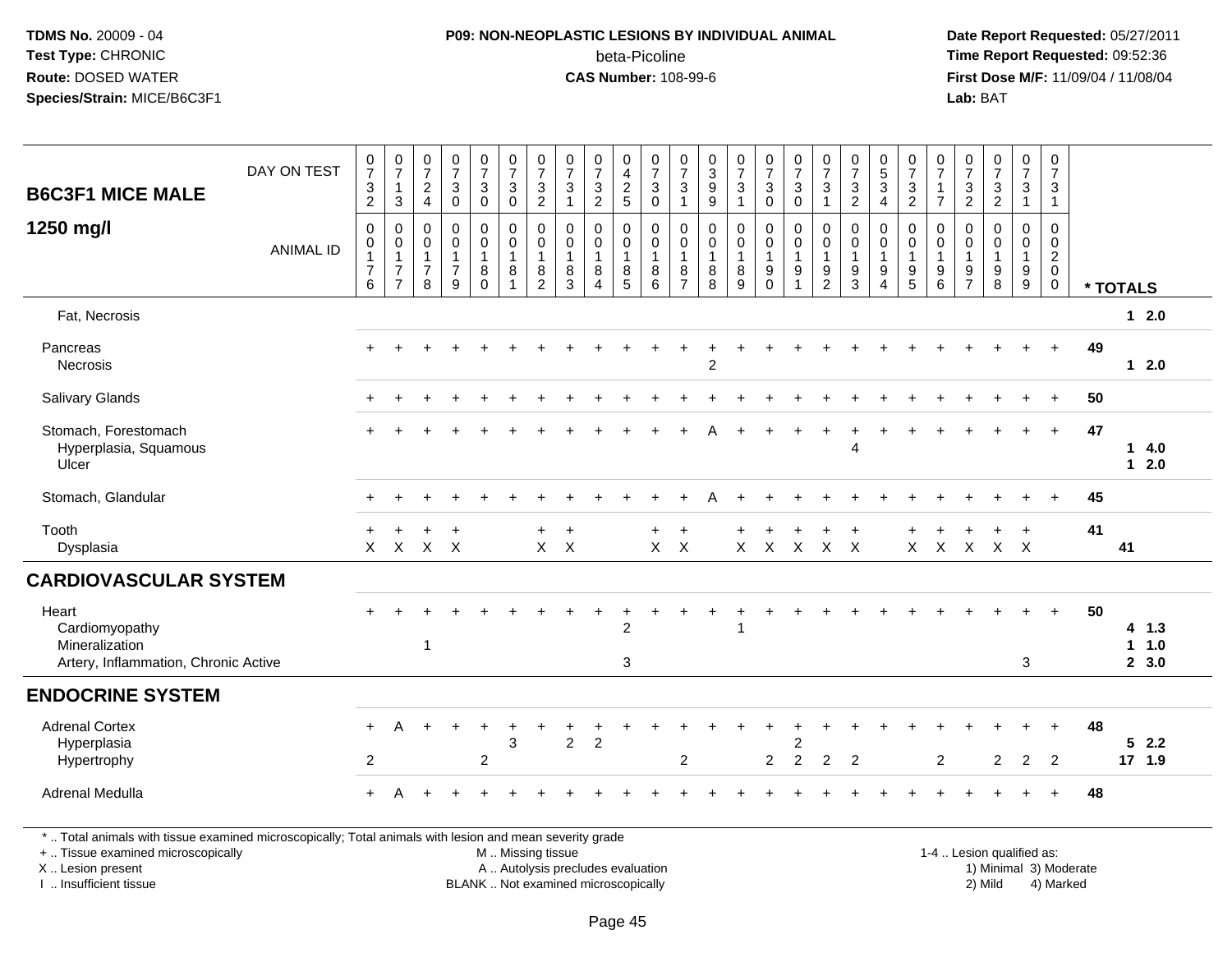#### **P09: NON-NEOPLASTIC LESIONS BY INDIVIDUAL ANIMAL** beta-Picoline**beta-Picoline**<br> **CAS Number:** 108-99-6<br> **CAS Number:** 108-99-6<br> **CAS Number:** 108-99-6

 **Date Report Requested:** 05/27/2011 **First Dose M/F:** 11/09/04 / 11/08/04 Lab: BAT **Lab:** BAT

| <b>B6C3F1 MICE MALE</b>                                        | DAY ON TEST      | $\begin{smallmatrix}0\\7\end{smallmatrix}$<br>$\mathsf 3$<br>$\overline{2}$ | $\begin{array}{c} 0 \\ 7 \end{array}$<br>$\mathbf{1}$<br>$\mathbf{3}$      | $\pmb{0}$<br>$\boldsymbol{7}$<br>$\sqrt{2}$<br>$\overline{4}$ | $\begin{smallmatrix}0\\7\end{smallmatrix}$<br>$\mathbf{3}$<br>$\pmb{0}$ | $\frac{0}{7}$<br>3<br>$\mathbf 0$                            | $\begin{array}{c} 0 \\ 7 \\ 3 \end{array}$<br>$\pmb{0}$                                | $\frac{0}{7}$<br>$\sqrt{3}$<br>$\overline{2}$                       | $\frac{0}{7}$<br>$\sqrt{3}$<br>$\overline{1}$              | $\begin{array}{c} 0 \\ 7 \\ 3 \end{array}$<br>$\overline{2}$ | $\begin{array}{c} 0 \\ 4 \\ 2 \\ 5 \end{array}$                 | $\begin{matrix}0\\7\end{matrix}$<br>3<br>$\mathsf 0$ | $\frac{0}{7}$<br>$\mathbf{3}$                         | $\begin{smallmatrix}0\3\9\end{smallmatrix}$<br>$\boldsymbol{9}$ | $\frac{0}{7}$<br>$\sqrt{3}$                            | $\frac{0}{7}$<br>$\mathsf 3$<br>$\mathbf 0$                                   | $\frac{0}{7}$<br>$\sqrt{3}$<br>$\mathbf 0$                                     | $\frac{0}{7}$<br>$\sqrt{3}$<br>$\mathbf{1}$           | $\frac{0}{7}$<br>$\sqrt{3}$<br>$\overline{c}$                   | $\begin{array}{c} 0 \\ 5 \\ 3 \end{array}$<br>$\overline{4}$                 | $\begin{array}{c} 0 \\ 7 \\ 3 \end{array}$<br>$\overline{2}$                      | $\frac{0}{7}$<br>$\mathbf{1}$<br>$\overline{7}$    | 0<br>$\boldsymbol{7}$<br>$\sqrt{3}$<br>$\sqrt{2}$ | $\begin{array}{c} 0 \\ 7 \\ 3 \end{array}$<br>$\overline{2}$              | $\frac{0}{7}$<br>$\mathfrak{Z}$<br>$\overline{1}$ | $\mathbf 0$<br>$\boldsymbol{7}$<br>$\ensuremath{\mathsf{3}}$<br>1              |    |                   |                  |
|----------------------------------------------------------------|------------------|-----------------------------------------------------------------------------|----------------------------------------------------------------------------|---------------------------------------------------------------|-------------------------------------------------------------------------|--------------------------------------------------------------|----------------------------------------------------------------------------------------|---------------------------------------------------------------------|------------------------------------------------------------|--------------------------------------------------------------|-----------------------------------------------------------------|------------------------------------------------------|-------------------------------------------------------|-----------------------------------------------------------------|--------------------------------------------------------|-------------------------------------------------------------------------------|--------------------------------------------------------------------------------|-------------------------------------------------------|-----------------------------------------------------------------|------------------------------------------------------------------------------|-----------------------------------------------------------------------------------|----------------------------------------------------|---------------------------------------------------|---------------------------------------------------------------------------|---------------------------------------------------|--------------------------------------------------------------------------------|----|-------------------|------------------|
| 1250 mg/l                                                      | <b>ANIMAL ID</b> | 0<br>$\pmb{0}$<br>$\overline{1}$<br>$\overline{7}$<br>6                     | $\pmb{0}$<br>$\pmb{0}$<br>$\mathbf{1}$<br>$\overline{7}$<br>$\overline{7}$ | 0<br>$\pmb{0}$<br>$\mathbf{1}$<br>$\overline{7}$<br>8         | $\pmb{0}$<br>$\pmb{0}$<br>$\mathbf{1}$<br>$\overline{7}$<br>9           | 0<br>$\mathsf{O}\xspace$<br>$\mathbf{1}$<br>8<br>$\mathbf 0$ | $\begin{smallmatrix}0\0\0\end{smallmatrix}$<br>$\mathbf{1}$<br>$\bf 8$<br>$\mathbf{1}$ | $\pmb{0}$<br>$\pmb{0}$<br>$\mathbf{1}$<br>$\bf 8$<br>$\overline{2}$ | $\mathbf 0$<br>$\pmb{0}$<br>$\overline{1}$<br>$\,8\,$<br>3 | $\mathbf 0$<br>$\pmb{0}$<br>$\mathbf{1}$<br>8<br>$\Delta$    | $\pmb{0}$<br>$\mathbf 0$<br>$\mathbf{1}$<br>8<br>$\overline{5}$ | $\pmb{0}$<br>$\mathsf 0$<br>$\mathbf{1}$<br>8<br>6   | 0<br>$\pmb{0}$<br>$\mathbf{1}$<br>8<br>$\overline{7}$ | 0<br>$\pmb{0}$<br>$\mathbf{1}$<br>$\bf 8$<br>8                  | $\pmb{0}$<br>$\pmb{0}$<br>$\mathbf{1}$<br>$\bf 8$<br>9 | 0<br>$\mathsf{O}\xspace$<br>$\overline{1}$<br>$\boldsymbol{9}$<br>$\mathbf 0$ | $\pmb{0}$<br>$\pmb{0}$<br>$\overline{1}$<br>$\boldsymbol{9}$<br>$\overline{1}$ | 0<br>$\pmb{0}$<br>$\mathbf{1}$<br>9<br>$\overline{2}$ | $\pmb{0}$<br>$\pmb{0}$<br>$\mathbf{1}$<br>$\boldsymbol{9}$<br>3 | 0<br>$\mathsf{O}\xspace$<br>$\mathbf{1}$<br>$9\,$<br>$\overline{\mathbf{4}}$ | 0<br>$\mathsf{O}\xspace$<br>$\mathbf{1}$<br>$\begin{array}{c} 9 \\ 5 \end{array}$ | $\pmb{0}$<br>$\mathbf 0$<br>$\mathbf{1}$<br>$^9_6$ | 0<br>0<br>$\mathbf{1}$<br>$\frac{9}{7}$           | $\mathbf 0$<br>$\mathbf 0$<br>$\mathbf{1}$<br>$\boldsymbol{9}$<br>$\,8\,$ | 0<br>$\pmb{0}$<br>$\mathbf{1}$<br>$9\,$<br>9      | $\mathbf 0$<br>$\mathsf{O}\xspace$<br>$\sqrt{2}$<br>$\mathbf 0$<br>$\mathbf 0$ |    | * TOTALS          |                  |
| Islets, Pancreatic                                             |                  | $\ddot{}$                                                                   |                                                                            |                                                               |                                                                         |                                                              |                                                                                        |                                                                     |                                                            |                                                              |                                                                 |                                                      |                                                       |                                                                 |                                                        |                                                                               |                                                                                |                                                       |                                                                 |                                                                              |                                                                                   |                                                    |                                                   |                                                                           |                                                   | $+$                                                                            | 49 |                   |                  |
| Parathyroid Gland                                              |                  | $+$                                                                         | М                                                                          | $\ddot{}$                                                     |                                                                         |                                                              |                                                                                        |                                                                     |                                                            | м                                                            | $+$                                                             | м                                                    | м                                                     | м                                                               | $\div$                                                 |                                                                               |                                                                                | M                                                     | M                                                               | $\ddot{+}$                                                                   | М                                                                                 |                                                    |                                                   |                                                                           | $\ddot{}$                                         | $+$                                                                            | 31 |                   |                  |
| <b>Pituitary Gland</b>                                         |                  |                                                                             |                                                                            |                                                               |                                                                         |                                                              |                                                                                        |                                                                     |                                                            |                                                              |                                                                 |                                                      |                                                       |                                                                 |                                                        |                                                                               |                                                                                |                                                       |                                                                 |                                                                              |                                                                                   |                                                    |                                                   |                                                                           | $\ddot{}$                                         | $+$                                                                            | 49 |                   |                  |
| <b>Thyroid Gland</b>                                           |                  |                                                                             |                                                                            |                                                               |                                                                         |                                                              |                                                                                        |                                                                     |                                                            |                                                              |                                                                 |                                                      |                                                       |                                                                 |                                                        |                                                                               |                                                                                |                                                       |                                                                 |                                                                              |                                                                                   |                                                    |                                                   |                                                                           |                                                   | $+$                                                                            | 49 |                   |                  |
| <b>GENERAL BODY SYSTEM</b>                                     |                  |                                                                             |                                                                            |                                                               |                                                                         |                                                              |                                                                                        |                                                                     |                                                            |                                                              |                                                                 |                                                      |                                                       |                                                                 |                                                        |                                                                               |                                                                                |                                                       |                                                                 |                                                                              |                                                                                   |                                                    |                                                   |                                                                           |                                                   |                                                                                |    |                   |                  |
| <b>NONE</b>                                                    |                  |                                                                             |                                                                            |                                                               |                                                                         |                                                              |                                                                                        |                                                                     |                                                            |                                                              |                                                                 |                                                      |                                                       |                                                                 |                                                        |                                                                               |                                                                                |                                                       |                                                                 |                                                                              |                                                                                   |                                                    |                                                   |                                                                           |                                                   |                                                                                |    |                   |                  |
| <b>GENITAL SYSTEM</b>                                          |                  |                                                                             |                                                                            |                                                               |                                                                         |                                                              |                                                                                        |                                                                     |                                                            |                                                              |                                                                 |                                                      |                                                       |                                                                 |                                                        |                                                                               |                                                                                |                                                       |                                                                 |                                                                              |                                                                                   |                                                    |                                                   |                                                                           |                                                   |                                                                                |    |                   |                  |
| Epididymis<br>Granuloma Sperm<br>Mineralization                |                  | $+$                                                                         | $\ddot{}$                                                                  |                                                               |                                                                         |                                                              |                                                                                        |                                                                     |                                                            |                                                              |                                                                 |                                                      |                                                       |                                                                 |                                                        |                                                                               |                                                                                | $\overline{2}$                                        |                                                                 |                                                                              |                                                                                   |                                                    |                                                   |                                                                           |                                                   | $+$                                                                            | 49 |                   | 2, 1.5<br>$12.0$ |
| <b>Preputial Gland</b><br>Cyst<br>Inflammation, Chronic Active |                  | -1                                                                          |                                                                            |                                                               |                                                                         |                                                              |                                                                                        |                                                                     |                                                            |                                                              |                                                                 |                                                      |                                                       |                                                                 |                                                        |                                                                               |                                                                                |                                                       |                                                                 |                                                                              |                                                                                   |                                                    |                                                   |                                                                           |                                                   | $+$                                                                            | 50 | 1<br>$\mathbf{1}$ | 3.0<br>1.0       |
| Prostate<br>Inflammation, Suppurative                          |                  |                                                                             |                                                                            |                                                               |                                                                         |                                                              |                                                                                        |                                                                     |                                                            |                                                              |                                                                 |                                                      |                                                       |                                                                 |                                                        |                                                                               |                                                                                |                                                       |                                                                 |                                                                              |                                                                                   |                                                    |                                                   |                                                                           | $\div$                                            | $+$                                                                            | 50 |                   | $12.0$           |

Testes<sup>+</sup>

\* .. Total animals with tissue examined microscopically; Total animals with lesion and mean severity grade

+ .. Tissue examined microscopically

X .. Lesion present

I .. Insufficient tissue

 M .. Missing tissueA .. Autolysis precludes evaluation BLANK .. Not examined microscopically 2) Mild 4) Marked

<sup>+</sup> <sup>+</sup> <sup>+</sup> <sup>+</sup> <sup>+</sup> <sup>+</sup> <sup>+</sup> <sup>+</sup> <sup>A</sup>

1-4 .. Lesion qualified as:

 $2.5$ 

<sup>+</sup> <sup>+</sup> <sup>+</sup> <sup>+</sup> <sup>+</sup> <sup>+</sup> <sup>+</sup> <sup>+</sup> <sup>+</sup> <sup>+</sup> <sup>+</sup> <sup>+</sup> <sup>+</sup> <sup>+</sup> <sup>+</sup> **<sup>47</sup>**

<sup>+</sup> <sup>+</sup> <sup>+</sup> <sup>+</sup> <sup>+</sup> <sup>+</sup> <sup>+</sup> <sup>+</sup> <sup>+</sup> <sup>+</sup> <sup>+</sup> <sup>+</sup> <sup>+</sup> <sup>+</sup> <sup>+</sup> <sup>+</sup> <sup>+</sup> <sup>+</sup> <sup>+</sup> <sup>+</sup> <sup>+</sup> <sup>+</sup> <sup>+</sup> <sup>+</sup> **<sup>50</sup>**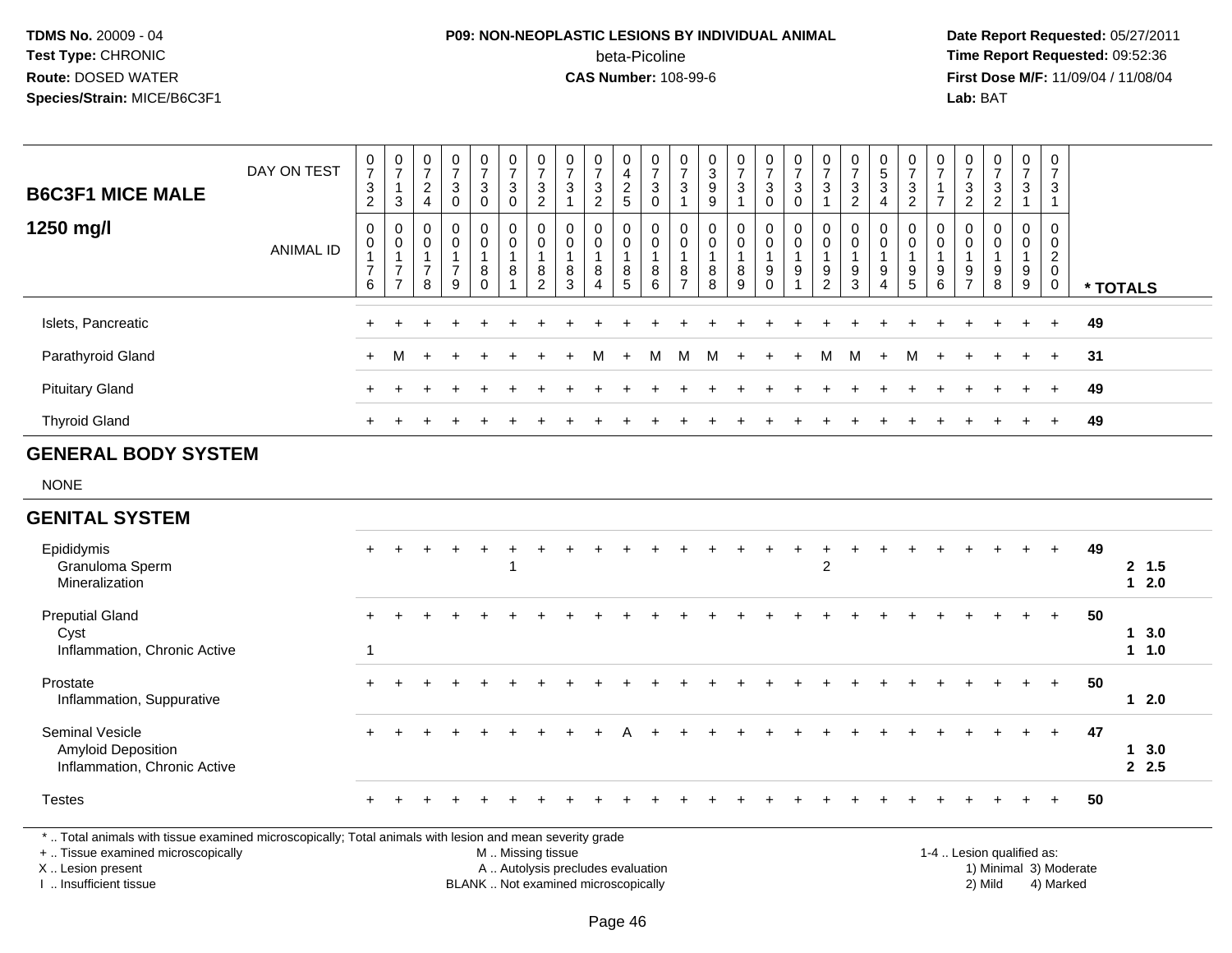#### **P09: NON-NEOPLASTIC LESIONS BY INDIVIDUAL ANIMAL** beta-Picoline**beta-Picoline**<br> **CAS Number:** 108-99-6<br> **CAS Number:** 108-99-6<br> **CAS Number:** 108-99-6

 **Date Report Requested:** 05/27/2011 **First Dose M/F:** 11/09/04 / 11/08/04<br>**Lab:** BAT **Lab:** BAT

| <b>B6C3F1 MICE MALE</b>                         | DAY ON TEST      | $\frac{0}{7}$<br>$\frac{3}{2}$                                                            | $\frac{0}{7}$<br>$\overline{1}$<br>$\mathbf{3}$                                  | $\frac{0}{7}$<br>$\sqrt{2}$<br>$\overline{4}$                     | $\frac{0}{7}$<br>$\mathbf{3}$<br>$\mathsf 0$                    | $\frac{0}{7}$<br>3<br>0                                      | $\begin{smallmatrix}0\\7\end{smallmatrix}$<br>$\mathbf{3}$<br>$\ddot{\mathbf{0}}$ | $\frac{0}{7}$<br>$\frac{3}{2}$                                      | $\frac{0}{7}$<br>$\mathbf{3}$<br>$\overline{1}$                 | $\frac{0}{7}$<br>$\sqrt{3}$<br>$\overline{2}$                             | 0<br>$\overline{4}$<br>$rac{2}{5}$            | $\frac{0}{7}$<br>$\mathbf{3}$<br>$\overline{0}$                             | $\frac{0}{7}$<br>3<br>$\mathbf{1}$            | 0<br>$\ensuremath{\mathsf{3}}$<br>$\frac{9}{9}$ | $\frac{0}{7}$<br>$\sqrt{3}$<br>$\overline{1}$                         | $\frac{0}{7}$<br>$\sqrt{3}$<br>$\pmb{0}$             | $\frac{0}{7}$<br>$\sqrt{3}$<br>$\overline{0}$                       | $\frac{0}{7}$<br>3<br>1                                                | $\frac{0}{7}$<br>$\frac{3}{2}$                                         | $\begin{array}{c} 0 \\ 5 \\ 3 \end{array}$<br>$\overline{4}$ | 0<br>$\overline{7}$<br>$\frac{3}{2}$                                      | $\frac{0}{7}$<br>$\overline{1}$<br>$\overline{7}$                           | $\frac{0}{7}$<br>$\ensuremath{\mathsf{3}}$<br>$\overline{c}$ | $\frac{0}{7}$<br>$\sqrt{3}$<br>$\overline{2}$                          | $\frac{0}{7}$<br>$\mathbf{3}$<br>$\mathbf{1}$ | $\frac{0}{7}$<br>$\mathbf{3}$<br>$\mathbf{1}$                                    |              |          |
|-------------------------------------------------|------------------|-------------------------------------------------------------------------------------------|----------------------------------------------------------------------------------|-------------------------------------------------------------------|-----------------------------------------------------------------|--------------------------------------------------------------|-----------------------------------------------------------------------------------|---------------------------------------------------------------------|-----------------------------------------------------------------|---------------------------------------------------------------------------|-----------------------------------------------|-----------------------------------------------------------------------------|-----------------------------------------------|-------------------------------------------------|-----------------------------------------------------------------------|------------------------------------------------------|---------------------------------------------------------------------|------------------------------------------------------------------------|------------------------------------------------------------------------|--------------------------------------------------------------|---------------------------------------------------------------------------|-----------------------------------------------------------------------------|--------------------------------------------------------------|------------------------------------------------------------------------|-----------------------------------------------|----------------------------------------------------------------------------------|--------------|----------|
| 1250 mg/l                                       | <b>ANIMAL ID</b> | $\mathbf 0$<br>$\mathbf 0$<br>$\overline{\mathbf{1}}$<br>$\overline{7}$<br>$6\phantom{1}$ | $\mathbf 0$<br>$\mathbf 0$<br>$\overline{1}$<br>$\overline{7}$<br>$\overline{7}$ | $\mathbf 0$<br>$\mathbf 0$<br>$\mathbf{1}$<br>$\overline{7}$<br>8 | $\pmb{0}$<br>$\mathbf 0$<br>$\mathbf{1}$<br>$\overline{7}$<br>9 | $\mathbf 0$<br>$\mathsf{O}$<br>$\mathbf{1}$<br>8<br>$\Omega$ | $\pmb{0}$<br>$\mathbf 0$<br>$\mathbf{1}$<br>8<br>$\mathbf{1}$                     | $\pmb{0}$<br>$\pmb{0}$<br>$\mathbf{1}$<br>$\bf 8$<br>$\overline{2}$ | $\mathbf 0$<br>$\mathbf 0$<br>$\mathbf{1}$<br>8<br>$\mathbf{3}$ | $\mathbf 0$<br>$\mathbf 0$<br>$\overline{1}$<br>$\,8\,$<br>$\overline{4}$ | 0<br>0<br>$\mathbf{1}$<br>8<br>$\overline{5}$ | $\boldsymbol{0}$<br>$\mathbf 0$<br>$\mathbf{1}$<br>$\bf8$<br>$\overline{6}$ | 0<br>0<br>$\mathbf{1}$<br>8<br>$\overline{7}$ | 0<br>0<br>$\mathbf{1}$<br>8<br>$\overline{8}$   | $\pmb{0}$<br>$\mathbf 0$<br>$\mathbf{1}$<br>$\bf 8$<br>$\overline{9}$ | 0<br>$\mathbf 0$<br>$\mathbf{1}$<br>9<br>$\mathbf 0$ | $\pmb{0}$<br>$\mathbf 0$<br>$\overline{1}$<br>$9\,$<br>$\mathbf{1}$ | 0<br>$\mathbf 0$<br>$\mathbf{1}$<br>$\boldsymbol{9}$<br>$\overline{c}$ | $\mathbf 0$<br>0<br>$\mathbf{1}$<br>$\boldsymbol{9}$<br>$\mathfrak{Z}$ | 0<br>0<br>$\mathbf{1}$<br>9<br>$\overline{4}$                | 0<br>$\mathbf 0$<br>$\mathbf{1}$<br>$\begin{array}{c} 9 \\ 5 \end{array}$ | $\mathbf 0$<br>$\mathbf 0$<br>$\overline{1}$<br>$\boldsymbol{9}$<br>$\,6\,$ | 0<br>$\Omega$<br>$\mathbf{1}$<br>9<br>$\overline{7}$         | $\mathbf 0$<br>$\Omega$<br>$\mathbf{1}$<br>$\boldsymbol{9}$<br>$\,8\,$ | 0<br>$\mathbf 0$<br>$\mathbf{1}$<br>9<br>9    | $\mathbf 0$<br>$\mathbf 0$<br>$\overline{c}$<br>$\mathsf{O}\xspace$<br>$\pmb{0}$ |              | * TOTALS |
| Mineralization                                  |                  |                                                                                           |                                                                                  |                                                                   |                                                                 |                                                              |                                                                                   |                                                                     |                                                                 |                                                                           |                                               |                                                                             |                                               |                                                 |                                                                       |                                                      |                                                                     |                                                                        |                                                                        |                                                              |                                                                           |                                                                             |                                                              |                                                                        |                                               |                                                                                  |              | $12.0$   |
| <b>HEMATOPOIETIC SYSTEM</b>                     |                  |                                                                                           |                                                                                  |                                                                   |                                                                 |                                                              |                                                                                   |                                                                     |                                                                 |                                                                           |                                               |                                                                             |                                               |                                                 |                                                                       |                                                      |                                                                     |                                                                        |                                                                        |                                                              |                                                                           |                                                                             |                                                              |                                                                        |                                               |                                                                                  |              |          |
| <b>Bone Marrow</b>                              |                  |                                                                                           |                                                                                  |                                                                   |                                                                 |                                                              |                                                                                   |                                                                     |                                                                 |                                                                           |                                               |                                                                             |                                               |                                                 |                                                                       |                                                      |                                                                     |                                                                        |                                                                        |                                                              |                                                                           |                                                                             |                                                              |                                                                        |                                               | $+$                                                                              | 50           |          |
| Lymph Node                                      |                  |                                                                                           |                                                                                  |                                                                   |                                                                 |                                                              |                                                                                   |                                                                     |                                                                 |                                                                           |                                               |                                                                             |                                               |                                                 |                                                                       |                                                      |                                                                     |                                                                        |                                                                        |                                                              |                                                                           | $\ddot{}$                                                                   |                                                              |                                                                        |                                               |                                                                                  | $\mathbf{2}$ |          |
| Lymph Node, Mandibular                          |                  | $\pm$                                                                                     |                                                                                  |                                                                   |                                                                 |                                                              |                                                                                   |                                                                     |                                                                 |                                                                           |                                               |                                                                             |                                               |                                                 |                                                                       |                                                      |                                                                     |                                                                        |                                                                        |                                                              |                                                                           |                                                                             |                                                              |                                                                        |                                               | $\ddot{}$                                                                        | 50           |          |
| Lymph Node, Mesenteric<br>Hyperplasia, Lymphoid |                  |                                                                                           |                                                                                  |                                                                   |                                                                 |                                                              |                                                                                   |                                                                     |                                                                 |                                                                           |                                               |                                                                             |                                               |                                                 |                                                                       |                                                      |                                                                     |                                                                        |                                                                        |                                                              |                                                                           |                                                                             |                                                              |                                                                        | $\ddot{}$                                     | $+$                                                                              | 45           | 14.0     |
| Spleen                                          |                  | $+$                                                                                       | A                                                                                |                                                                   |                                                                 |                                                              |                                                                                   |                                                                     |                                                                 |                                                                           |                                               |                                                                             |                                               |                                                 |                                                                       |                                                      |                                                                     |                                                                        |                                                                        |                                                              |                                                                           |                                                                             |                                                              |                                                                        |                                               | $\ddot{}$                                                                        | 46           |          |
| Thymus                                          |                  |                                                                                           |                                                                                  |                                                                   |                                                                 |                                                              |                                                                                   |                                                                     |                                                                 |                                                                           |                                               |                                                                             |                                               |                                                 |                                                                       |                                                      |                                                                     |                                                                        |                                                                        |                                                              |                                                                           |                                                                             |                                                              |                                                                        |                                               | $\ddot{}$                                                                        | 47           |          |
| <b>INTEGUMENTARY SYSTEM</b>                     |                  |                                                                                           |                                                                                  |                                                                   |                                                                 |                                                              |                                                                                   |                                                                     |                                                                 |                                                                           |                                               |                                                                             |                                               |                                                 |                                                                       |                                                      |                                                                     |                                                                        |                                                                        |                                                              |                                                                           |                                                                             |                                                              |                                                                        |                                               |                                                                                  |              |          |
| <b>Mammary Gland</b>                            |                  | м                                                                                         | м                                                                                | м                                                                 | м                                                               | м                                                            | M                                                                                 | м                                                                   | м                                                               | м                                                                         | М                                             | M                                                                           | М                                             | M                                               | M                                                                     | M                                                    | M                                                                   | M                                                                      | M                                                                      | M                                                            | M                                                                         | M                                                                           | M                                                            | M                                                                      | M                                             | M                                                                                | $\mathbf 0$  |          |
| Skin                                            |                  | $+$                                                                                       |                                                                                  |                                                                   |                                                                 |                                                              |                                                                                   |                                                                     |                                                                 |                                                                           |                                               |                                                                             | $\ddot{}$                                     |                                                 |                                                                       | ÷                                                    |                                                                     |                                                                        |                                                                        | $\div$                                                       | ÷                                                                         |                                                                             | $\ddot{}$                                                    | $\ddot{}$                                                              | $\ddot{}$                                     | $\ddot{}$                                                                        | 50           |          |
| <b>MUSCULOSKELETAL SYSTEM</b>                   |                  |                                                                                           |                                                                                  |                                                                   |                                                                 |                                                              |                                                                                   |                                                                     |                                                                 |                                                                           |                                               |                                                                             |                                               |                                                 |                                                                       |                                                      |                                                                     |                                                                        |                                                                        |                                                              |                                                                           |                                                                             |                                                              |                                                                        |                                               |                                                                                  |              |          |
| <b>Bone</b>                                     |                  | $+$                                                                                       |                                                                                  |                                                                   |                                                                 |                                                              |                                                                                   |                                                                     |                                                                 |                                                                           |                                               |                                                                             |                                               |                                                 |                                                                       |                                                      |                                                                     |                                                                        |                                                                        |                                                              |                                                                           |                                                                             |                                                              |                                                                        | $\pm$                                         | $+$                                                                              | 50           |          |
| <b>NERVOUS SYSTEM</b>                           |                  |                                                                                           |                                                                                  |                                                                   |                                                                 |                                                              |                                                                                   |                                                                     |                                                                 |                                                                           |                                               |                                                                             |                                               |                                                 |                                                                       |                                                      |                                                                     |                                                                        |                                                                        |                                                              |                                                                           |                                                                             |                                                              |                                                                        |                                               |                                                                                  |              |          |
| <b>Brain</b>                                    |                  | $+$                                                                                       | $\ddot{}$                                                                        | $\ddot{}$                                                         |                                                                 | $\div$                                                       | $\ddot{}$                                                                         |                                                                     |                                                                 |                                                                           |                                               |                                                                             |                                               |                                                 |                                                                       |                                                      |                                                                     |                                                                        |                                                                        |                                                              |                                                                           |                                                                             |                                                              |                                                                        | $\ddot{}$                                     | $\ddot{}$                                                                        | 50           |          |

\* .. Total animals with tissue examined microscopically; Total animals with lesion and mean severity grade

+ .. Tissue examined microscopically

X .. Lesion present

I .. Insufficient tissue

 M .. Missing tissueA .. Autolysis precludes evaluation

BLANK .. Not examined microscopically 2) Mild 4) Marked

1-4 .. Lesion qualified as: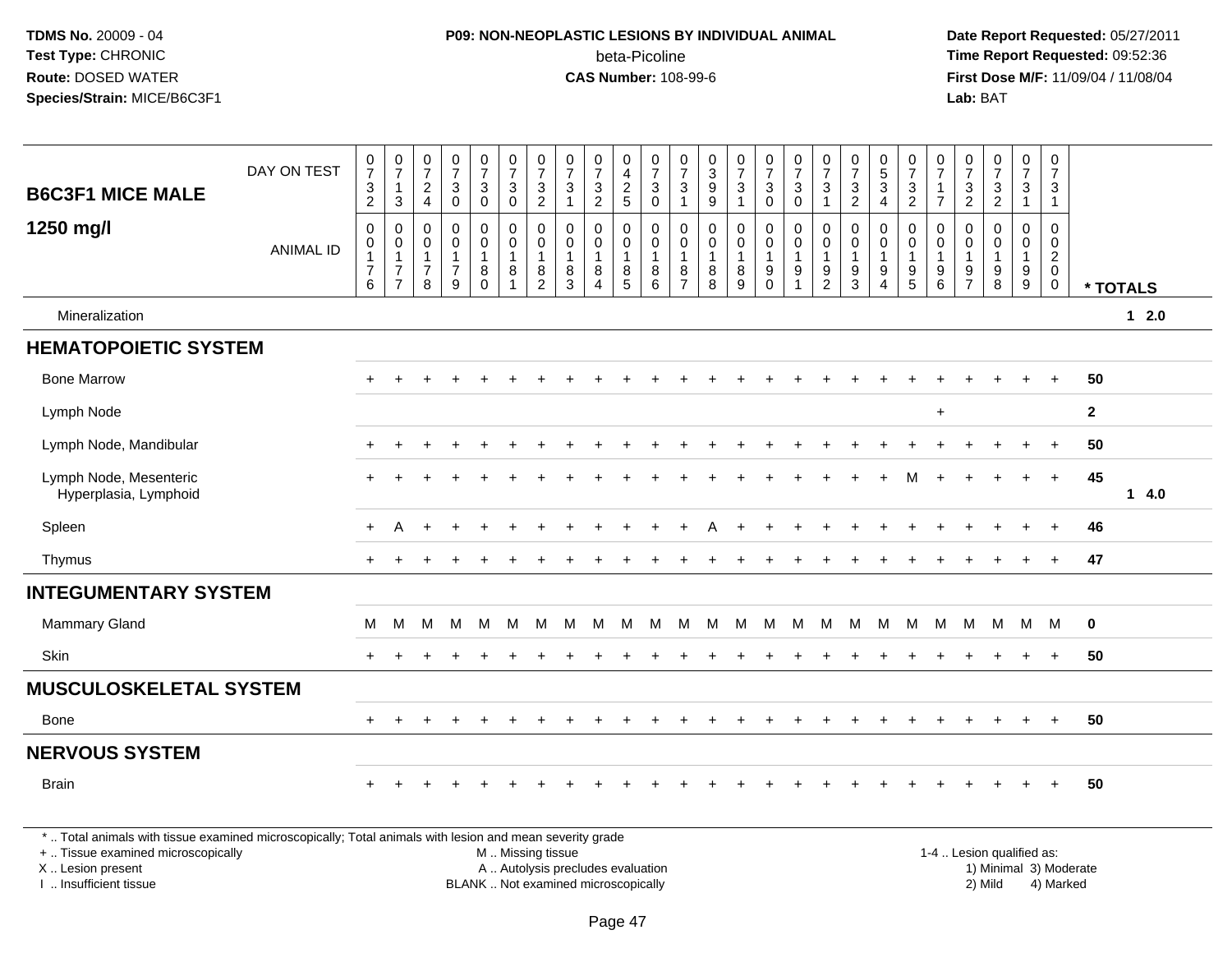### **P09: NON-NEOPLASTIC LESIONS BY INDIVIDUAL ANIMAL**beta-Picoline<br>CAS Number: 108-99-6

| <b>B6C3F1 MICE MALE</b>                                                                                                                                                                       | DAY ON TEST      | $\frac{0}{7}$<br>$\ensuremath{\mathsf{3}}$<br>$\overline{2}$ | $\begin{array}{c} 0 \\ 7 \end{array}$<br>$\mathbf{1}$<br>$\mathbf{3}$ | $\frac{0}{7}$<br>$\boldsymbol{2}$<br>$\overline{4}$               | $\frac{0}{7}$<br>$\ensuremath{\mathsf{3}}$<br>$\mathbf 0$         | $\frac{0}{7}$<br>$\sqrt{3}$<br>$\mathbf 0$                      | $\frac{0}{7}$<br>$\mathbf{3}$<br>$\mathsf{O}\xspace$                | $\frac{0}{7}$<br>$\ensuremath{\mathsf{3}}$<br>$\overline{c}$                                  | $\frac{0}{7}$<br>$\sqrt{3}$<br>$\mathbf{1}$            | $\frac{0}{7}$<br>$\ensuremath{\mathsf{3}}$<br>$\overline{2}$         | 0<br>$\overline{4}$<br>$\frac{2}{5}$               | $\frac{0}{7}$<br>$\sqrt{3}$<br>$\mathbf 0$                   | $\frac{0}{7}$<br>3<br>$\overline{1}$                      | $\begin{smallmatrix}0\3\9\end{smallmatrix}$<br>$\overline{9}$ | $\frac{0}{7}$<br>3<br>$\mathbf{1}$                   | $\frac{0}{7}$<br>$\mathbf{3}$<br>$\mathbf 0$                                               | $\frac{0}{7}$<br>3<br>$\mathbf 0$            | $\frac{0}{7}$<br>$\mathbf{3}$<br>$\mathbf{1}$               | $\frac{0}{7}$<br>$\ensuremath{\mathsf{3}}$<br>$\overline{2}$ | $\begin{array}{c} 0 \\ 5 \end{array}$<br>$\overline{3}$<br>$\overline{4}$ | $\frac{0}{7}$<br>$\frac{3}{2}$                                        | 0<br>$\overline{7}$<br>$\mathbf{1}$<br>$\overline{7}$ | $\frac{0}{7}$<br>$\ensuremath{\mathsf{3}}$<br>$\overline{2}$               | $\frac{0}{7}$<br>3<br>$\overline{2}$       | $\frac{0}{7}$<br>3<br>$\mathbf{1}$                   | 0<br>$\overline{7}$<br>3<br>$\mathbf{1}$                      |                        |          |                                                 |
|-----------------------------------------------------------------------------------------------------------------------------------------------------------------------------------------------|------------------|--------------------------------------------------------------|-----------------------------------------------------------------------|-------------------------------------------------------------------|-------------------------------------------------------------------|-----------------------------------------------------------------|---------------------------------------------------------------------|-----------------------------------------------------------------------------------------------|--------------------------------------------------------|----------------------------------------------------------------------|----------------------------------------------------|--------------------------------------------------------------|-----------------------------------------------------------|---------------------------------------------------------------|------------------------------------------------------|--------------------------------------------------------------------------------------------|----------------------------------------------|-------------------------------------------------------------|--------------------------------------------------------------|---------------------------------------------------------------------------|-----------------------------------------------------------------------|-------------------------------------------------------|----------------------------------------------------------------------------|--------------------------------------------|------------------------------------------------------|---------------------------------------------------------------|------------------------|----------|-------------------------------------------------|
| 1250 mg/l                                                                                                                                                                                     | <b>ANIMAL ID</b> | 0<br>0<br>$\mathbf{1}$<br>$\overline{7}$<br>$6\phantom{1}$   | 0<br>$\mathbf 0$<br>$\mathbf{1}$<br>$\overline{7}$<br>$\overline{7}$  | 0<br>$\mathsf{O}\xspace$<br>$\overline{1}$<br>$\overline{7}$<br>8 | $\mathbf 0$<br>$\mathbf 0$<br>$\mathbf{1}$<br>$\overline{7}$<br>9 | $\mathbf 0$<br>$\pmb{0}$<br>$\mathbf{1}$<br>$\,8\,$<br>$\Omega$ | 0<br>$\mathsf{O}\xspace$<br>$\mathbf{1}$<br>$\,8\,$<br>$\mathbf{1}$ | $\mathbf 0$<br>$\pmb{0}$<br>$\mathbf{1}$<br>8<br>$\overline{2}$                               | $\Omega$<br>$\mathbf 0$<br>$\mathbf{1}$<br>$\bf8$<br>3 | $\mathbf 0$<br>$\pmb{0}$<br>$\mathbf{1}$<br>$\bf8$<br>$\overline{4}$ | 0<br>$\mathbf 0$<br>$\overline{1}$<br>$\bf 8$<br>5 | $\mathbf 0$<br>$\mathbf 0$<br>$\overline{1}$<br>$\bf 8$<br>6 | 0<br>$\mathbf 0$<br>$\overline{1}$<br>8<br>$\overline{7}$ | $\mathbf 0$<br>$\mathbf 0$<br>$\mathbf{1}$<br>$\,8\,$<br>8    | $\mathbf 0$<br>$\mathbf 0$<br>$\mathbf{1}$<br>8<br>9 | $\boldsymbol{0}$<br>$\mathsf{O}\xspace$<br>$\mathbf{1}$<br>$\boldsymbol{9}$<br>$\mathbf 0$ | $\Omega$<br>$\mathbf 0$<br>$\mathbf{1}$<br>9 | $\mathbf 0$<br>$\mathbf 0$<br>$\mathbf{1}$<br>$\frac{9}{2}$ | $\mathbf 0$<br>$\mathbf 0$<br>$\boldsymbol{9}$<br>3          | 0<br>$\mathbf 0$<br>$\mathbf{1}$<br>9<br>$\overline{4}$                   | $\mathbf 0$<br>$\mathbf 0$<br>$\overline{1}$<br>$\boldsymbol{9}$<br>5 | $\Omega$<br>$\Omega$<br>$\mathbf{1}$<br>9<br>6        | $\Omega$<br>$\Omega$<br>$\mathbf{1}$<br>$\boldsymbol{9}$<br>$\overline{7}$ | $\mathbf{0}$<br>$\mathbf 0$<br>1<br>9<br>8 | $\mathbf 0$<br>$\mathbf 0$<br>$\mathbf{1}$<br>$^9_9$ | $\Omega$<br>$\mathbf 0$<br>$\overline{c}$<br>$\mathbf 0$<br>0 |                        | * TOTALS |                                                 |
| <b>RESPIRATORY SYSTEM</b>                                                                                                                                                                     |                  |                                                              |                                                                       |                                                                   |                                                                   |                                                                 |                                                                     |                                                                                               |                                                        |                                                                      |                                                    |                                                              |                                                           |                                                               |                                                      |                                                                                            |                                              |                                                             |                                                              |                                                                           |                                                                       |                                                       |                                                                            |                                            |                                                      |                                                               |                        |          |                                                 |
| Lung<br>Thrombosis<br>Alveolar Epithelium, Hyperplasia<br>Alveolus, Infiltration Cellular, Histiocyte                                                                                         |                  |                                                              |                                                                       |                                                                   |                                                                   |                                                                 |                                                                     |                                                                                               |                                                        |                                                                      |                                                    |                                                              |                                                           |                                                               |                                                      |                                                                                            | $\overline{1}$                               | 3                                                           | 2                                                            |                                                                           | 3                                                                     |                                                       |                                                                            |                                            |                                                      | $\mathbf 1$                                                   | 50                     |          | 2, 1.0<br>7.1.7<br>2.5                          |
| Nose<br>Inflammation, Suppurative<br>Olfactory Epithelium, Atrophy<br>Olfactory Epithelium, Metaplasia, Respiratory<br>Respiratory Epithelium, Hyperplasia                                    |                  | $\overline{2}$                                               | 2<br>$\overline{2}$                                                   | $\overline{2}$                                                    | 2                                                                 | $\mathbf 1$                                                     | $\overline{2}$<br>$\overline{2}$<br>$\overline{2}$                  | 2<br>$\overline{2}$                                                                           |                                                        |                                                                      |                                                    | 2                                                            | 1                                                         | $\overline{2}$                                                | $\mathbf{1}$                                         | 2<br>$\mathbf{1}$                                                                          | 2<br>3                                       | 2<br>$\overline{2}$                                         | 3<br>3                                                       |                                                                           | 2<br>$\overline{2}$                                                   | $\overline{2}$<br>3                                   | 2<br>$\overline{2}$<br>$\overline{2}$                                      | 2<br>$\overline{1}$                        | $\overline{2}$                                       | $\overline{2}$                                                | 50                     |          | $6$ 1.7<br>7 <sub>1.6</sub><br>41 1.7<br>17 1.6 |
| Pleura                                                                                                                                                                                        |                  |                                                              |                                                                       |                                                                   |                                                                   |                                                                 |                                                                     |                                                                                               |                                                        |                                                                      |                                                    |                                                              |                                                           |                                                               |                                                      |                                                                                            |                                              |                                                             |                                                              |                                                                           |                                                                       |                                                       |                                                                            |                                            |                                                      |                                                               | $\mathbf 1$            |          |                                                 |
| Trachea                                                                                                                                                                                       |                  |                                                              |                                                                       |                                                                   |                                                                   |                                                                 |                                                                     |                                                                                               |                                                        |                                                                      |                                                    |                                                              |                                                           |                                                               |                                                      |                                                                                            |                                              |                                                             |                                                              |                                                                           |                                                                       |                                                       |                                                                            |                                            |                                                      |                                                               | 49                     |          |                                                 |
| <b>SPECIAL SENSES SYSTEM</b>                                                                                                                                                                  |                  |                                                              |                                                                       |                                                                   |                                                                   |                                                                 |                                                                     |                                                                                               |                                                        |                                                                      |                                                    |                                                              |                                                           |                                                               |                                                      |                                                                                            |                                              |                                                             |                                                              |                                                                           |                                                                       |                                                       |                                                                            |                                            |                                                      |                                                               |                        |          |                                                 |
| Eye<br>Degeneration<br>Inflammation, Suppurative                                                                                                                                              |                  | $+$                                                          |                                                                       |                                                                   |                                                                   |                                                                 |                                                                     |                                                                                               |                                                        |                                                                      |                                                    |                                                              |                                                           |                                                               |                                                      |                                                                                            | $\ddot{}$                                    |                                                             |                                                              | 3                                                                         |                                                                       |                                                       |                                                                            |                                            |                                                      |                                                               | 40                     |          | 14.0<br>13.0                                    |
| <b>Harderian Gland</b><br>Hyperplasia                                                                                                                                                         |                  | $+$                                                          | A                                                                     | $\overline{2}$                                                    |                                                                   |                                                                 |                                                                     |                                                                                               |                                                        |                                                                      |                                                    |                                                              |                                                           |                                                               |                                                      |                                                                                            |                                              |                                                             |                                                              |                                                                           |                                                                       |                                                       |                                                                            |                                            |                                                      |                                                               | 47                     |          | 4 1.5                                           |
| <b>URINARY SYSTEM</b>                                                                                                                                                                         |                  |                                                              |                                                                       |                                                                   |                                                                   |                                                                 |                                                                     |                                                                                               |                                                        |                                                                      |                                                    |                                                              |                                                           |                                                               |                                                      |                                                                                            |                                              |                                                             |                                                              |                                                                           |                                                                       |                                                       |                                                                            |                                            |                                                      |                                                               |                        |          |                                                 |
| Kidney<br>Hydronephrosis<br>Inflammation, Suppurative                                                                                                                                         |                  |                                                              |                                                                       |                                                                   |                                                                   |                                                                 |                                                                     |                                                                                               |                                                        |                                                                      |                                                    |                                                              |                                                           |                                                               |                                                      |                                                                                            |                                              |                                                             |                                                              |                                                                           |                                                                       |                                                       |                                                                            |                                            |                                                      |                                                               | 49                     |          | 2.5<br>13.0                                     |
| *  Total animals with tissue examined microscopically; Total animals with lesion and mean severity grade<br>+  Tissue examined microscopically<br>X  Lesion present<br>I. Insufficient tissue |                  |                                                              |                                                                       |                                                                   |                                                                   |                                                                 |                                                                     | M  Missing tissue<br>A  Autolysis precludes evaluation<br>BLANK  Not examined microscopically |                                                        |                                                                      |                                                    |                                                              |                                                           |                                                               |                                                      |                                                                                            |                                              |                                                             |                                                              |                                                                           |                                                                       |                                                       |                                                                            | 1-4  Lesion qualified as:<br>2) Mild       |                                                      | 4) Marked                                                     | 1) Minimal 3) Moderate |          |                                                 |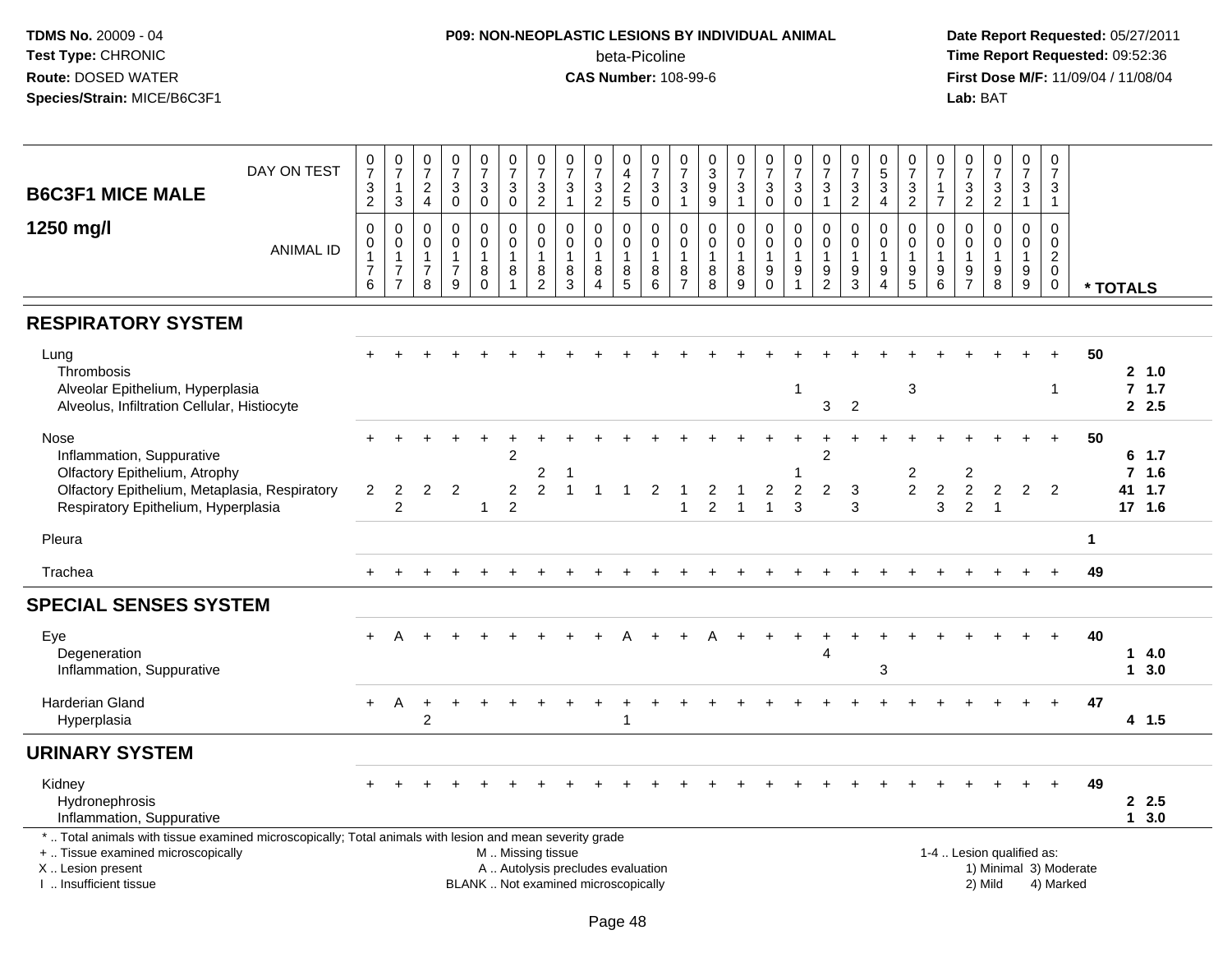#### **P09: NON-NEOPLASTIC LESIONS BY INDIVIDUAL ANIMAL** beta-Picoline**beta-Picoline**<br> **CAS Number:** 108-99-6<br> **CAS Number:** 108-99-6<br> **CAS Number:** 108-99-6

 **Date Report Requested:** 05/27/2011 **First Dose M/F:** 11/09/04 / 11/08/04<br>**Lab:** BAT **Lab:** BAT

| <b>B6C3F1 MICE MALE</b>                                                                                 | DAY ON TEST      | $\boldsymbol{0}$<br>$\overline{7}$<br>3<br>$\overline{2}$ | $\frac{0}{7}$<br>3                    | 0<br>$\overline{7}$<br>$\sqrt{2}$<br>$\overline{4}$ | 0<br>$\rightarrow$<br>$\ensuremath{\mathsf{3}}$<br>$\mathbf 0$   | $\frac{0}{7}$<br>$\mathbf{3}$<br>$\mathbf 0$ | $\frac{0}{7}$<br>$\mathbf{3}$<br>$\mathbf 0$ | $\mathbf{0}$<br>$\rightarrow$<br>3<br>$\overline{c}$  | 0<br>$\overline{z}$<br>$\sqrt{3}$  | 0<br>$\rightarrow$<br>$\sqrt{3}$<br>2 | 0<br>4<br>$\frac{2}{5}$             | $\frac{0}{7}$<br>$\sqrt{3}$<br>0 | $\frac{0}{7}$<br>3                    | $\frac{0}{3}$<br>$\boldsymbol{9}$<br>9          | $\frac{0}{7}$<br>$\mathbf{3}$      | $\frac{0}{7}$<br>3<br>0 | $\frac{0}{7}$<br>$\sqrt{3}$<br>$\pmb{0}$ | $\frac{0}{7}$<br>3                    | $\overline{ }$<br>$\ensuremath{\mathsf{3}}$<br>$\overline{c}$ | 0<br>5<br>3<br>4 | $\frac{0}{7}$<br>$\ensuremath{\mathsf{3}}$<br>$\sqrt{2}$    | $\frac{0}{7}$                                   | $\frac{0}{7}$<br>$\sqrt{3}$<br>$\overline{c}$ | $\mathbf 0$<br>$\overline{7}$<br>3<br>$\overline{2}$     | $\mathbf 0$<br>$\overline{ }$<br>3 | 0<br>$\overline{7}$<br>3              |          |                                            |  |
|---------------------------------------------------------------------------------------------------------|------------------|-----------------------------------------------------------|---------------------------------------|-----------------------------------------------------|------------------------------------------------------------------|----------------------------------------------|----------------------------------------------|-------------------------------------------------------|------------------------------------|---------------------------------------|-------------------------------------|----------------------------------|---------------------------------------|-------------------------------------------------|------------------------------------|-------------------------|------------------------------------------|---------------------------------------|---------------------------------------------------------------|------------------|-------------------------------------------------------------|-------------------------------------------------|-----------------------------------------------|----------------------------------------------------------|------------------------------------|---------------------------------------|----------|--------------------------------------------|--|
| 1250 mg/l                                                                                               | <b>ANIMAL ID</b> | $\mathbf 0$<br>$\mathbf 0$<br>7<br>6                      | 0<br>$\pmb{0}$<br>$\overline{ }$<br>⇁ | 0<br>$\mathbf 0$<br>$\overline{7}$<br>8             | $\mathbf 0$<br>$\mathbf 0$<br>$\overline{ }$<br>$\boldsymbol{9}$ | $\mathbf 0$<br>$\mathsf 0$<br>8<br>0         | $_{\rm 0}^{\rm 0}$<br>$\,8\,$                | $\mathbf 0$<br>$\pmb{0}$<br>$\bf 8$<br>$\overline{2}$ | $\pmb{0}$<br>$\mathbf 0$<br>8<br>3 | 0<br>0<br>8<br>4                      | 0<br>$\mathbf 0$<br>8<br>$\sqrt{5}$ | 0<br>$\pmb{0}$<br>$\bf 8$<br>6   | 0<br>$\pmb{0}$<br>8<br>$\overline{ }$ | $\mathbf 0$<br>$\boldsymbol{0}$<br>$\bf 8$<br>8 | $\mathbf 0$<br>$\pmb{0}$<br>8<br>9 | 0<br>0<br>9<br>0        | $_{\rm 0}^{\rm 0}$<br>$\boldsymbol{9}$   | 0<br>$\pmb{0}$<br>9<br>$\overline{2}$ | $\mathbf 0$<br>$\mathbf 0$<br>$\boldsymbol{9}$<br>3           | 0<br>0<br>9<br>4 | $_{\rm 0}^{\rm 0}$<br>$\begin{array}{c} 9 \\ 5 \end{array}$ | 0<br>$\mathbf 0$<br>$\boldsymbol{9}$<br>$\,6\,$ | 0<br>$\pmb{0}$<br>9<br>$\overline{z}$         | $\mathbf 0$<br>$\mathbf 0$<br>$\boldsymbol{9}$<br>$\bf8$ | $\mathbf 0$<br>0<br>9<br>9         | 0<br>0<br>$\overline{c}$<br>$\pmb{0}$ | * TOTALS |                                            |  |
| Metaplasia, Osseous<br>Mineralization<br>Nephropathy<br>Papilla, Necrosis<br>Renal Tubule, Pigmentation |                  | 3                                                         | 2                                     | 2                                                   | 2                                                                | 2                                            |                                              |                                                       | $\mathcal{P}$                      | $\mathcal{P}$                         |                                     |                                  |                                       | 3                                               |                                    |                         | 2                                        | 2                                     | 2                                                             | $\mathcal{P}$    | 2                                                           | $\overline{4}$                                  |                                               | 2                                                        |                                    | $2 \quad 2$                           |          | 4 1.0<br>2.0<br>49<br>2.1<br>2, 3.0<br>3.0 |  |
| Urethra<br>Inflammation, Suppurative                                                                    |                  |                                                           |                                       |                                                     |                                                                  |                                              |                                              |                                                       |                                    |                                       |                                     |                                  |                                       | $\ddot{}$                                       |                                    |                         |                                          |                                       |                                                               |                  |                                                             |                                                 |                                               |                                                          |                                    |                                       | 3        | 2.0                                        |  |
| <b>Urinary Bladder</b>                                                                                  |                  |                                                           |                                       |                                                     |                                                                  |                                              |                                              |                                                       |                                    |                                       |                                     |                                  |                                       |                                                 |                                    |                         |                                          |                                       |                                                               |                  |                                                             |                                                 |                                               |                                                          |                                    |                                       | 46       |                                            |  |

\*\*\* END OF MALE DATA \*\*\*

\* .. Total animals with tissue examined microscopically; Total animals with lesion and mean severity grade

+ .. Tissue examined microscopically

X .. Lesion present

I .. Insufficient tissue

 M .. Missing tissueA .. Autolysis precludes evaluation

1-4 .. Lesion qualified as:<br>1) Minimal 3) Moderate BLANK .. Not examined microscopically 2) Mild 4) Marked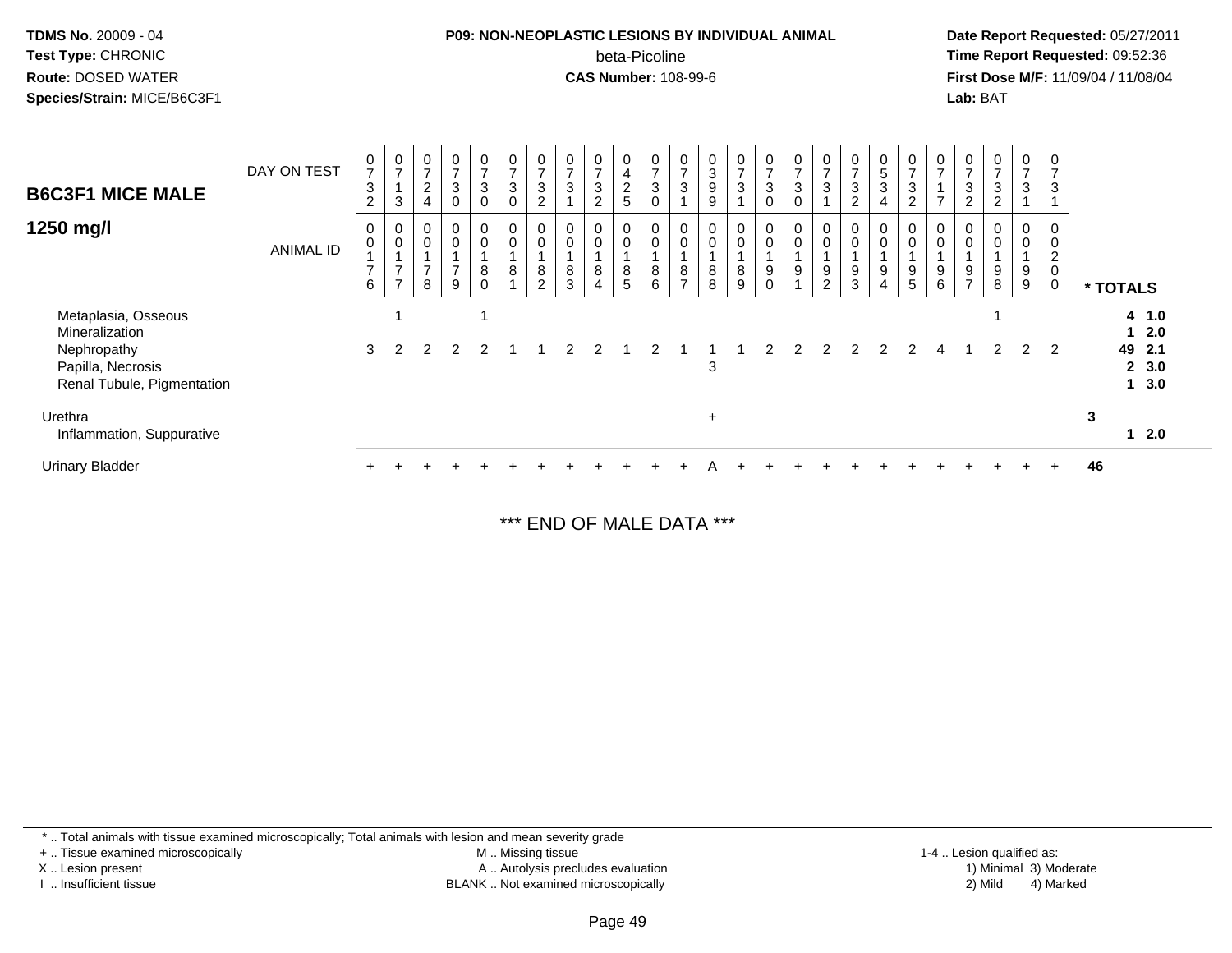# **P09: NON-NEOPLASTIC LESIONS BY INDIVIDUAL ANIMAL**beta-Picoline<br>CAS Number: 108-99-6

 **Date Report Requested:** 05/27/2011 **Time Report Requested:** 09:52:36 **First Dose M/F:** 11/09/04 / 11/08/04<br>Lab: BAT **Lab:** BAT

| <b>B6C3F1 MICE FEMALE</b>                                                                                                                                                                     | DAY ON TEST      | $\frac{0}{7}$<br>$\ensuremath{\mathsf{3}}$<br>$\mathbf{1}$ | $\frac{0}{7}$<br>$\ensuremath{\mathsf{3}}$<br>$\mathbf{1}$ | $_{3}^{\rm 0}$<br>$\overline{7}$<br>$\overline{2}$                            | $\begin{array}{c} 0 \\ 6 \end{array}$<br>8<br>$\mathbf 0$                     | $\begin{array}{c} 0 \\ 7 \end{array}$<br>$\overline{c}$<br>$9\,$ | $_{6}^{\rm 0}$<br>$\boldsymbol{7}$<br>$\overline{4}$                                          | 0<br>$\overline{6}$<br>$\overline{9}$<br>8                          | 0<br>$\overline{7}$<br>$\mathbf{3}$<br>$\mathbf{1}$    | $\frac{0}{7}$<br>$\frac{2}{9}$                             | $\frac{0}{7}$<br>$\ensuremath{\mathsf{3}}$<br>$\mathbf 0$     | $\begin{array}{c} 0 \\ 7 \end{array}$<br>$\sqrt{3}$<br>$\mathbf{1}$              | $\frac{0}{7}$<br>$^2\phantom{1}6$                         | $\frac{0}{7}$<br>$\ensuremath{\mathsf{3}}$<br>$\mathbf{1}$      | $_{3}^{\rm 0}$<br>$\overline{\mathbf{4}}$<br>$\overline{7}$                | $\begin{smallmatrix}0\\7\end{smallmatrix}$<br>$\mathsf 3$<br>$\mathsf{O}\xspace$ | $\frac{0}{7}$<br>$\boldsymbol{2}$<br>9                        | $\begin{array}{c} 0 \\ 7 \end{array}$<br>3<br>$\mathbf 0$                      | $\frac{0}{7}$<br>$\ensuremath{\mathsf{3}}$<br>$\mathbf{1}$        | $_6^0$<br>6<br>8                                        | $\begin{smallmatrix}0\\7\end{smallmatrix}$<br>$\frac{2}{9}$ | $\frac{0}{7}$<br>$\sqrt{3}$<br>$\mathbf 0$        | $\frac{0}{7}$<br>3<br>$\mathbf 0$         | $\begin{array}{c} 0 \\ 6 \end{array}$<br>$\,6\,$<br>9 | $\begin{smallmatrix}0\\7\end{smallmatrix}$<br>$\mathbf{3}$<br>$\mathbf{1}$ | $\begin{array}{c} 0 \\ 7 \end{array}$<br>$\overline{a}$<br>9                 |                        |
|-----------------------------------------------------------------------------------------------------------------------------------------------------------------------------------------------|------------------|------------------------------------------------------------|------------------------------------------------------------|-------------------------------------------------------------------------------|-------------------------------------------------------------------------------|------------------------------------------------------------------|-----------------------------------------------------------------------------------------------|---------------------------------------------------------------------|--------------------------------------------------------|------------------------------------------------------------|---------------------------------------------------------------|----------------------------------------------------------------------------------|-----------------------------------------------------------|-----------------------------------------------------------------|----------------------------------------------------------------------------|----------------------------------------------------------------------------------|---------------------------------------------------------------|--------------------------------------------------------------------------------|-------------------------------------------------------------------|---------------------------------------------------------|-------------------------------------------------------------|---------------------------------------------------|-------------------------------------------|-------------------------------------------------------|----------------------------------------------------------------------------|------------------------------------------------------------------------------|------------------------|
| $0$ mg/l                                                                                                                                                                                      | <b>ANIMAL ID</b> | $\pmb{0}$<br>$\frac{0}{2}$<br>-1                           | $\,0\,$<br>$\frac{0}{2}$<br>$\overline{c}$                 | $\mathbf 0$<br>$\begin{smallmatrix} 0\\2 \end{smallmatrix}$<br>$\pmb{0}$<br>3 | $\mathbf 0$<br>$\mathbf 0$<br>$\overline{2}$<br>$\mathbf 0$<br>$\overline{4}$ | 0<br>$\mathbf 0$<br>$\sqrt{2}$<br>$\pmb{0}$<br>$\overline{5}$    | $\pmb{0}$<br>$\frac{0}{2}$<br>$\mathbf 0$<br>6                                                | 0<br>$\mathbf 0$<br>$\overline{c}$<br>$\mathbf 0$<br>$\overline{7}$ | 0<br>$\mathbf 0$<br>$\overline{2}$<br>$\mathbf 0$<br>8 | $\mathbf 0$<br>$\mathbf 0$<br>$\sqrt{2}$<br>$\pmb{0}$<br>9 | 0<br>$\mathbf 0$<br>$\sqrt{2}$<br>$\mathbf{1}$<br>$\mathbf 0$ | $\mathbf 0$<br>$\mathbf 0$<br>$\overline{c}$<br>$\overline{1}$<br>$\overline{1}$ | 0<br>$\mathbf 0$<br>$\overline{c}$<br>1<br>$\overline{2}$ | $\pmb{0}$<br>$\mathbf 0$<br>$\overline{c}$<br>$\mathbf{1}$<br>3 | $\pmb{0}$<br>$\pmb{0}$<br>$\overline{c}$<br>$\mathbf{1}$<br>$\overline{4}$ | $\mathbf 0$<br>$\mathbf 0$<br>$\sqrt{2}$<br>$\mathbf{1}$<br>$\sqrt{5}$           | 0<br>$\mathbf 0$<br>$\overline{c}$<br>$\mathbf{1}$<br>$\,6\,$ | $\mathbf 0$<br>$\mathbf 0$<br>$\overline{2}$<br>$\mathbf{1}$<br>$\overline{7}$ | $\mathbf 0$<br>$\mathbf 0$<br>$\overline{c}$<br>$\mathbf{1}$<br>8 | 0<br>$\mathbf 0$<br>$\overline{c}$<br>$\mathbf{1}$<br>9 | 0<br>$\begin{array}{c} 0 \\ 2 \\ 2 \\ 0 \end{array}$        | 0<br>$\mathbf 0$<br>$\frac{2}{2}$<br>$\mathbf{1}$ | 0<br>$\mathsf{O}\xspace$<br>$\frac{2}{2}$ | $\mathbf 0$<br>$\mathbf 0$<br>$\frac{2}{3}$           | 0<br>$\mathbf 0$<br>$\frac{2}{2}$<br>$\overline{4}$                        | $\mathbf 0$<br>$\mathbf 0$<br>$\overline{2}$<br>$\sqrt{2}$<br>$\overline{5}$ | females<br>(cont)      |
| <b>ALIMENTARY SYSTEM</b>                                                                                                                                                                      |                  |                                                            |                                                            |                                                                               |                                                                               |                                                                  |                                                                                               |                                                                     |                                                        |                                                            |                                                               |                                                                                  |                                                           |                                                                 |                                                                            |                                                                                  |                                                               |                                                                                |                                                                   |                                                         |                                                             |                                                   |                                           |                                                       |                                                                            |                                                                              |                        |
| Esophagus                                                                                                                                                                                     |                  |                                                            |                                                            |                                                                               |                                                                               |                                                                  |                                                                                               |                                                                     |                                                        |                                                            |                                                               |                                                                                  |                                                           |                                                                 |                                                                            |                                                                                  |                                                               |                                                                                |                                                                   |                                                         |                                                             |                                                   |                                           |                                                       |                                                                            | $\div$                                                                       |                        |
| Gallbladder                                                                                                                                                                                   |                  | $+$                                                        | $\ddot{}$                                                  |                                                                               |                                                                               |                                                                  |                                                                                               |                                                                     |                                                        |                                                            |                                                               |                                                                                  |                                                           |                                                                 | А                                                                          |                                                                                  |                                                               |                                                                                |                                                                   |                                                         |                                                             |                                                   |                                           |                                                       |                                                                            | $\ddot{}$                                                                    |                        |
| Intestine Large, Cecum                                                                                                                                                                        |                  | $+$                                                        |                                                            |                                                                               |                                                                               |                                                                  |                                                                                               |                                                                     |                                                        |                                                            |                                                               |                                                                                  |                                                           |                                                                 |                                                                            |                                                                                  |                                                               |                                                                                |                                                                   |                                                         |                                                             |                                                   |                                           |                                                       |                                                                            | $\ddot{}$                                                                    |                        |
| Intestine Large, Colon                                                                                                                                                                        |                  |                                                            |                                                            |                                                                               |                                                                               |                                                                  |                                                                                               |                                                                     |                                                        |                                                            |                                                               |                                                                                  |                                                           |                                                                 |                                                                            |                                                                                  |                                                               |                                                                                |                                                                   |                                                         |                                                             |                                                   |                                           |                                                       |                                                                            |                                                                              |                        |
| Intestine Large, Rectum                                                                                                                                                                       |                  | $+$                                                        | $\ddot{}$                                                  | A                                                                             |                                                                               |                                                                  |                                                                                               |                                                                     |                                                        |                                                            |                                                               |                                                                                  |                                                           |                                                                 | А                                                                          |                                                                                  |                                                               |                                                                                |                                                                   |                                                         |                                                             |                                                   |                                           |                                                       |                                                                            | $\pm$                                                                        |                        |
| Intestine Small, Duodenum                                                                                                                                                                     |                  | $\ddot{}$                                                  | $\ddot{}$                                                  | A                                                                             |                                                                               | $\ddot{}$                                                        | A                                                                                             | A                                                                   |                                                        |                                                            |                                                               |                                                                                  | A                                                         |                                                                 | A                                                                          |                                                                                  |                                                               |                                                                                |                                                                   |                                                         |                                                             |                                                   |                                           |                                                       |                                                                            | $\div$                                                                       |                        |
| Intestine Small, Ileum                                                                                                                                                                        |                  | $+$                                                        | $\ddot{}$                                                  | А                                                                             |                                                                               | $+$                                                              |                                                                                               |                                                                     |                                                        |                                                            |                                                               |                                                                                  |                                                           |                                                                 |                                                                            |                                                                                  |                                                               |                                                                                |                                                                   |                                                         |                                                             |                                                   |                                           |                                                       |                                                                            | $\ddot{}$                                                                    |                        |
| Intestine Small, Jejunum                                                                                                                                                                      |                  | $+$                                                        | $\ddot{}$                                                  |                                                                               |                                                                               | $\ddot{}$                                                        |                                                                                               |                                                                     |                                                        |                                                            |                                                               |                                                                                  |                                                           |                                                                 | A                                                                          | +                                                                                |                                                               |                                                                                |                                                                   |                                                         |                                                             |                                                   |                                           |                                                       |                                                                            | $\ddot{}$                                                                    |                        |
| Liver<br>Angiectasis<br><b>Basophilic Focus</b>                                                                                                                                               |                  | $\ddot{}$<br>$\mathsf X$                                   |                                                            |                                                                               |                                                                               |                                                                  |                                                                                               | $\ddot{}$                                                           | ÷<br>3                                                 |                                                            |                                                               |                                                                                  |                                                           |                                                                 |                                                                            |                                                                                  |                                                               |                                                                                |                                                                   |                                                         |                                                             |                                                   |                                           |                                                       |                                                                            |                                                                              |                        |
| Clear Cell Focus<br><b>Eosinophilic Focus</b><br><b>Necrosis</b><br><b>Tension Lipidosis</b>                                                                                                  |                  |                                                            |                                                            |                                                                               |                                                                               | $\overline{4}$                                                   | $\overline{4}$                                                                                |                                                                     | X                                                      |                                                            | X                                                             |                                                                                  |                                                           |                                                                 |                                                                            |                                                                                  | $\boldsymbol{\mathsf{X}}$                                     |                                                                                | $X$ $X$                                                           |                                                         |                                                             |                                                   | $\times$                                  |                                                       |                                                                            |                                                                              |                        |
| Mesentery<br>Fat, Necrosis                                                                                                                                                                    |                  |                                                            |                                                            |                                                                               |                                                                               |                                                                  |                                                                                               | $\ddot{}$<br>$\overline{c}$                                         |                                                        |                                                            |                                                               |                                                                                  |                                                           |                                                                 |                                                                            |                                                                                  |                                                               |                                                                                |                                                                   |                                                         |                                                             |                                                   |                                           |                                                       | $\ddot{}$<br>2                                                             |                                                                              |                        |
| Pancreas<br>Atrophy                                                                                                                                                                           |                  |                                                            |                                                            |                                                                               |                                                                               |                                                                  |                                                                                               |                                                                     |                                                        |                                                            |                                                               |                                                                                  |                                                           |                                                                 |                                                                            |                                                                                  |                                                               |                                                                                |                                                                   |                                                         |                                                             |                                                   |                                           |                                                       |                                                                            |                                                                              |                        |
| *  Total animals with tissue examined microscopically; Total animals with lesion and mean severity grade<br>+  Tissue examined microscopically<br>X  Lesion present<br>I  Insufficient tissue |                  |                                                            |                                                            |                                                                               |                                                                               |                                                                  | M  Missing tissue<br>A  Autolysis precludes evaluation<br>BLANK  Not examined microscopically |                                                                     |                                                        |                                                            |                                                               |                                                                                  |                                                           |                                                                 |                                                                            |                                                                                  |                                                               |                                                                                |                                                                   |                                                         |                                                             |                                                   |                                           | 1-4  Lesion qualified as:<br>2) Mild                  |                                                                            | 4) Marked                                                                    | 1) Minimal 3) Moderate |

I .. Insufficient tissue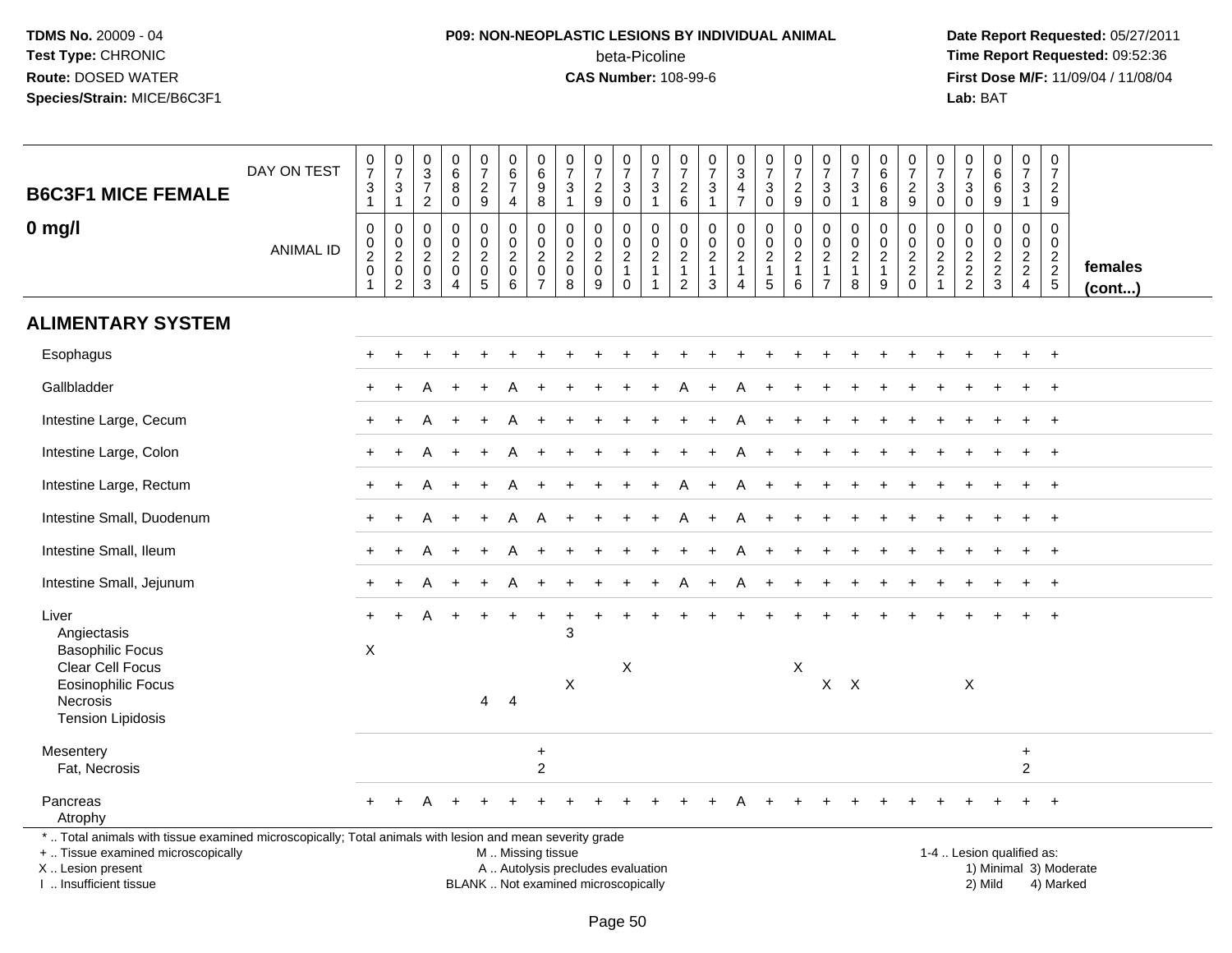# **P09: NON-NEOPLASTIC LESIONS BY INDIVIDUAL ANIMAL**beta-Picoline<br>CAS Number: 108-99-6

 **Date Report Requested:** 05/27/2011 **Time Report Requested:** 09:52:36 **First Dose M/F:** 11/09/04 / 11/08/04<br>Lab: BAT **Lab:** BAT

| <b>B6C3F1 MICE FEMALE</b>                                                                                                                                           | DAY ON TEST      | $\begin{smallmatrix}0\\7\end{smallmatrix}$<br>3<br>$\mathbf{1}$               | $\begin{array}{c} 0 \\ 7 \end{array}$<br>$\mathbf{3}$<br>$\mathbf{1}$        | $_{3}^{\rm 0}$<br>$\boldsymbol{7}$<br>$\overline{2}$                            | $_{6}^{\rm 0}$<br>8<br>$\mathbf 0$                                          | $\frac{0}{7}$<br>$\frac{2}{9}$                                    | 0<br>6<br>$\overline{7}$<br>$\overline{4}$                      | $\pmb{0}$<br>6<br>$\boldsymbol{9}$<br>8                                       | $\frac{0}{7}$<br>$\mathbf{3}$<br>$\mathbf{1}$                | $\frac{0}{7}$<br>$\overline{c}$<br>9  | $\frac{0}{7}$<br>$\sqrt{3}$<br>$\mathbf 0$              | 0<br>$\overline{7}$<br>$\sqrt{3}$<br>$\overline{1}$                         | $\pmb{0}$<br>$\overline{7}$<br>$\overline{2}$<br>6                            | $\frac{0}{7}$<br>3<br>$\overline{1}$                             | $_3^0$<br>$\overline{\mathbf{4}}$<br>$\overline{7}$     | $\frac{0}{7}$<br>$\mathbf{3}$<br>$\mathbf 0$            | $\frac{0}{7}$<br>$\sqrt{2}$<br>9                                  | $\frac{0}{7}$<br>3<br>$\mathbf 0$                                               | 0<br>$\overline{7}$<br>$\sqrt{3}$<br>$\overline{1}$        | 0<br>$6\phantom{a}$<br>$\,6\,$<br>8           | 0<br>$\overline{7}$<br>$\overline{a}$<br>9 | $\frac{0}{7}$<br>$\sqrt{3}$<br>$\mathbf 0$          | $\frac{0}{7}$<br>$\sqrt{3}$<br>$\mathbf 0$  | 0<br>6<br>$\,6\,$<br>9                   | 0<br>$\overline{7}$<br>3<br>$\mathbf{1}$            | 0<br>$\overline{7}$<br>$\overline{2}$<br>9 |                         |
|---------------------------------------------------------------------------------------------------------------------------------------------------------------------|------------------|-------------------------------------------------------------------------------|------------------------------------------------------------------------------|---------------------------------------------------------------------------------|-----------------------------------------------------------------------------|-------------------------------------------------------------------|-----------------------------------------------------------------|-------------------------------------------------------------------------------|--------------------------------------------------------------|---------------------------------------|---------------------------------------------------------|-----------------------------------------------------------------------------|-------------------------------------------------------------------------------|------------------------------------------------------------------|---------------------------------------------------------|---------------------------------------------------------|-------------------------------------------------------------------|---------------------------------------------------------------------------------|------------------------------------------------------------|-----------------------------------------------|--------------------------------------------|-----------------------------------------------------|---------------------------------------------|------------------------------------------|-----------------------------------------------------|--------------------------------------------|-------------------------|
| $0$ mg/l                                                                                                                                                            | <b>ANIMAL ID</b> | $\mathbf 0$<br>$\mathbf 0$<br>$\boldsymbol{2}$<br>$\mathbf 0$<br>$\mathbf{1}$ | 0<br>$\mathbf 0$<br>$\overline{\mathbf{c}}$<br>$\mathbf 0$<br>$\overline{2}$ | $\mathbf 0$<br>$\mathbf 0$<br>$\boldsymbol{2}$<br>$\mathbf 0$<br>$\overline{3}$ | 0<br>$\mathsf 0$<br>$\overline{c}$<br>$\mathsf 0$<br>$\boldsymbol{\Lambda}$ | 0<br>0<br>$\overline{c}$<br>$\mathsf{O}\xspace$<br>$\overline{5}$ | 0<br>$\mathbf 0$<br>$\overline{\mathbf{c}}$<br>$\mathbf 0$<br>6 | $\mathbf 0$<br>$\mathbf 0$<br>$\overline{c}$<br>$\mathbf 0$<br>$\overline{7}$ | $\mathbf 0$<br>$\mathbf 0$<br>$^2_{\rm 0}$<br>$\overline{8}$ | 0<br>$\mathbf 0$<br>$^2_{\rm 0}$<br>9 | 0<br>0<br>$\overline{c}$<br>$\mathbf{1}$<br>$\mathbf 0$ | 0<br>$\boldsymbol{0}$<br>$\overline{c}$<br>$\overline{1}$<br>$\overline{1}$ | $\Omega$<br>$\mathbf 0$<br>$\boldsymbol{2}$<br>$\mathbf{1}$<br>$\overline{2}$ | $\Omega$<br>$\mathbf 0$<br>$\overline{c}$<br>$\overline{1}$<br>3 | 0<br>$\mathbf 0$<br>$\overline{a}$<br>$\mathbf{1}$<br>4 | 0<br>$\mathbf 0$<br>$\overline{a}$<br>$\mathbf{1}$<br>5 | 0<br>$\mathbf 0$<br>$\sqrt{2}$<br>$\mathbf{1}$<br>$6\phantom{1}6$ | $\mathbf{0}$<br>$\mathbf 0$<br>$\overline{c}$<br>$\mathbf{1}$<br>$\overline{7}$ | $\Omega$<br>$\mathbf 0$<br>$\sqrt{2}$<br>$\mathbf{1}$<br>8 | 0<br>0<br>$\overline{2}$<br>$\mathbf{1}$<br>9 | 0<br>0<br>$\frac{2}{2}$<br>$\mathbf 0$     | 0<br>$\mathbf 0$<br>$\frac{2}{2}$<br>$\overline{1}$ | $\mathbf 0$<br>$\mathbf 0$<br>$\frac{2}{2}$ | $\Omega$<br>$\mathbf 0$<br>$\frac{2}{3}$ | $\mathbf 0$<br>0<br>$\frac{2}{2}$<br>$\overline{4}$ | $\Omega$<br>$\mathbf 0$<br>$\frac{2}{2}$   | females<br>$($ cont $)$ |
| Duct, Cyst                                                                                                                                                          |                  |                                                                               |                                                                              |                                                                                 |                                                                             |                                                                   |                                                                 |                                                                               |                                                              |                                       |                                                         |                                                                             |                                                                               |                                                                  |                                                         |                                                         |                                                                   |                                                                                 |                                                            |                                               |                                            |                                                     |                                             |                                          |                                                     |                                            |                         |
| Salivary Glands<br>Necrosis                                                                                                                                         |                  |                                                                               |                                                                              |                                                                                 |                                                                             |                                                                   | $\overline{\mathbf{4}}$                                         |                                                                               |                                                              |                                       |                                                         |                                                                             |                                                                               |                                                                  |                                                         |                                                         |                                                                   |                                                                                 |                                                            |                                               |                                            |                                                     |                                             |                                          |                                                     |                                            |                         |
| Stomach, Forestomach                                                                                                                                                |                  |                                                                               |                                                                              |                                                                                 | $\ddot{}$                                                                   |                                                                   |                                                                 |                                                                               |                                                              |                                       |                                                         |                                                                             |                                                                               |                                                                  |                                                         |                                                         |                                                                   |                                                                                 |                                                            |                                               |                                            |                                                     |                                             |                                          |                                                     | $\ddot{}$                                  |                         |
| Stomach, Glandular<br>Mineralization                                                                                                                                |                  |                                                                               |                                                                              |                                                                                 |                                                                             |                                                                   |                                                                 |                                                                               |                                                              |                                       |                                                         |                                                                             |                                                                               |                                                                  |                                                         |                                                         |                                                                   |                                                                                 |                                                            |                                               |                                            |                                                     |                                             |                                          |                                                     | $\ddot{}$                                  |                         |
| <b>CARDIOVASCULAR SYSTEM</b>                                                                                                                                        |                  |                                                                               |                                                                              |                                                                                 |                                                                             |                                                                   |                                                                 |                                                                               |                                                              |                                       |                                                         |                                                                             |                                                                               |                                                                  |                                                         |                                                         |                                                                   |                                                                                 |                                                            |                                               |                                            |                                                     |                                             |                                          |                                                     |                                            |                         |
| <b>Blood Vessel</b><br>Mineralization                                                                                                                               |                  |                                                                               |                                                                              |                                                                                 |                                                                             |                                                                   |                                                                 |                                                                               |                                                              |                                       |                                                         |                                                                             | +<br>3                                                                        |                                                                  |                                                         |                                                         |                                                                   |                                                                                 |                                                            |                                               |                                            |                                                     |                                             |                                          |                                                     |                                            |                         |
| Heart<br>Cardiomyopathy<br>Inflammation, Suppurative<br>Mineralization<br>Thrombosis                                                                                |                  |                                                                               |                                                                              |                                                                                 |                                                                             |                                                                   | $\overline{4}$                                                  |                                                                               |                                                              |                                       |                                                         |                                                                             |                                                                               |                                                                  |                                                         |                                                         |                                                                   |                                                                                 |                                                            |                                               |                                            |                                                     |                                             |                                          |                                                     | $+$                                        |                         |
| <b>ENDOCRINE SYSTEM</b>                                                                                                                                             |                  |                                                                               |                                                                              |                                                                                 |                                                                             |                                                                   |                                                                 |                                                                               |                                                              |                                       |                                                         |                                                                             |                                                                               |                                                                  |                                                         |                                                         |                                                                   |                                                                                 |                                                            |                                               |                                            |                                                     |                                             |                                          |                                                     |                                            |                         |
| <b>Adrenal Cortex</b><br>Hyperplasia<br>Hypertrophy                                                                                                                 |                  | $+$                                                                           |                                                                              |                                                                                 |                                                                             |                                                                   |                                                                 |                                                                               |                                                              |                                       |                                                         |                                                                             |                                                                               |                                                                  |                                                         |                                                         |                                                                   |                                                                                 |                                                            | $\overline{2}$                                |                                            |                                                     |                                             |                                          |                                                     |                                            |                         |
| Adrenal Medulla                                                                                                                                                     |                  |                                                                               |                                                                              |                                                                                 |                                                                             |                                                                   |                                                                 |                                                                               |                                                              |                                       |                                                         |                                                                             |                                                                               |                                                                  |                                                         |                                                         |                                                                   |                                                                                 |                                                            |                                               |                                            |                                                     |                                             |                                          |                                                     |                                            |                         |
| Islets, Pancreatic                                                                                                                                                  |                  |                                                                               |                                                                              |                                                                                 |                                                                             |                                                                   |                                                                 |                                                                               |                                                              |                                       |                                                         |                                                                             |                                                                               |                                                                  |                                                         |                                                         |                                                                   |                                                                                 |                                                            |                                               |                                            |                                                     |                                             |                                          |                                                     | $\pm$                                      |                         |
| *  Total animals with tissue examined microscopically; Total animals with lesion and mean severity grade<br>+  Tissue examined microscopically<br>X  Lesion present |                  |                                                                               |                                                                              |                                                                                 |                                                                             |                                                                   | M  Missing tissue                                               |                                                                               | A  Autolysis precludes evaluation                            |                                       |                                                         |                                                                             |                                                                               |                                                                  |                                                         |                                                         |                                                                   |                                                                                 |                                                            |                                               |                                            |                                                     |                                             | 1-4  Lesion qualified as:                |                                                     |                                            | 1) Minimal 3) Moderate  |

I .. Insufficient tissue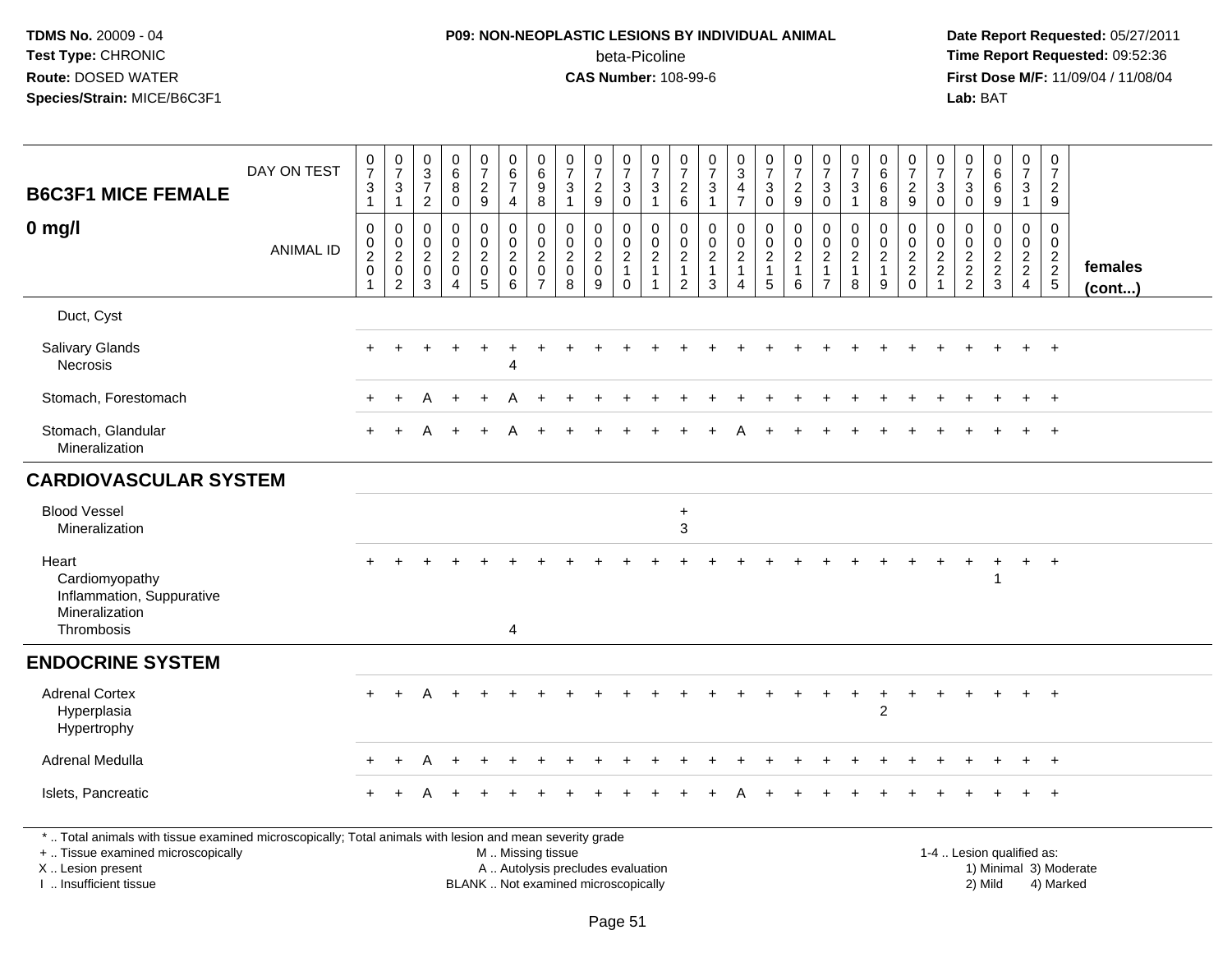# **P09: NON-NEOPLASTIC LESIONS BY INDIVIDUAL ANIMAL**beta-Picoline<br>CAS Number: 108-99-6

| <b>B6C3F1 MICE FEMALE</b><br>$0$ mg/l                                                                                                                                                        | DAY ON TEST<br><b>ANIMAL ID</b> | $\frac{0}{7}$<br>$\sqrt{3}$<br>$\mathbf{1}$<br>$\mathbf 0$<br>$\mathbf 0$<br>$\overline{2}$<br>$\pmb{0}$ | $\frac{0}{7}$<br>$\sqrt{3}$<br>$\mathbf{1}$<br>$\pmb{0}$<br>$\begin{smallmatrix} 0\\2 \end{smallmatrix}$<br>$\mathbf 0$ | 0<br>$\overline{3}$<br>$\overline{7}$<br>$\overline{2}$<br>0<br>0<br>$\sqrt{2}$<br>0 | $\mathbf 0$<br>6<br>$\bf8$<br>$\mathbf 0$<br>$\pmb{0}$<br>$\mathbf 0$<br>$\overline{2}$<br>$\mathbf 0$ | $\begin{array}{c} 0 \\ 7 \end{array}$<br>$\frac{2}{9}$<br>0<br>$\mathbf 0$<br>$\boldsymbol{2}$<br>$\mathsf{O}\xspace$ | $\begin{array}{c} 0 \\ 6 \end{array}$<br>$\boldsymbol{7}$<br>$\overline{4}$<br>0<br>$\mathbf 0$<br>$\overline{2}$<br>$\mathsf{O}\xspace$ | $_{6}^{\rm 0}$<br>$\boldsymbol{9}$<br>8<br>$\pmb{0}$<br>$\mathbf 0$<br>$\overline{2}$<br>$\pmb{0}$ | 0<br>$\overline{7}$<br>$\sqrt{3}$<br>$\mathbf{1}$<br>0<br>0<br>$\overline{c}$<br>$\mathbf 0$ | $\begin{array}{c} 0 \\ 7 \end{array}$<br>$\frac{2}{9}$<br>$\pmb{0}$<br>$\mathbf 0$<br>$\overline{2}$<br>$\pmb{0}$ | $\frac{0}{7}$<br>$\ensuremath{\mathsf{3}}$<br>$\mathbf 0$<br>0<br>0<br>$\overline{2}$<br>$\mathbf{1}$ | $\frac{0}{7}$<br>$\sqrt{3}$<br>$\mathbf{1}$<br>$\pmb{0}$<br>$\mathbf 0$<br>$\overline{2}$<br>$\mathbf{1}$ | 0<br>$\overline{7}$<br>$\frac{2}{6}$<br>0<br>0<br>$\sqrt{2}$<br>$\mathbf{1}$ | $\frac{0}{7}$<br>$\mathbf{3}$<br>$\mathbf{1}$<br>$\mathbf 0$<br>$\mathbf 0$<br>$\overline{2}$<br>$\mathbf{1}$ | $\frac{0}{3}$<br>$\overline{4}$<br>$\overline{7}$<br>$\pmb{0}$<br>$\mathbf 0$<br>$\overline{2}$<br>$\mathbf{1}$ | $\frac{0}{7}$<br>$_0^3$<br>0<br>$\mathbf 0$<br>$\overline{2}$<br>$\mathbf{1}$ | $\frac{0}{7}$<br>$\frac{2}{9}$<br>$\mathbf 0$<br>$\mathbf 0$<br>$\overline{2}$<br>$\mathbf{1}$ | $\pmb{0}$<br>$\overline{7}$<br>$\sqrt{3}$<br>$\mathbf 0$<br>0<br>$\mathbf 0$<br>$\boldsymbol{2}$<br>$\mathbf{1}$ | $\begin{array}{c} 0 \\ 7 \end{array}$<br>$\sqrt{3}$<br>$\mathbf{1}$<br>$\mathbf 0$<br>$\mathbf 0$<br>$\overline{2}$<br>$\mathbf{1}$ | 0<br>$\overline{6}$<br>$\,6$<br>8<br>0<br>$\mathbf 0$<br>$\overline{c}$<br>$\mathbf{1}$ | $\frac{0}{7}$<br>$\frac{2}{9}$<br>$\mathbf 0$<br>$\mathsf{O}$<br>$\overline{2}$<br>$\frac{2}{0}$ | $\frac{0}{7}$<br>3<br>$\mathbf 0$<br>0<br>$\mathbf 0$<br>$\overline{2}$<br>$\overline{c}$ | 0<br>$\overline{7}$<br>$\sqrt{3}$<br>$\mathbf 0$<br>0<br>0<br>$\overline{2}$<br>$\frac{2}{2}$ | $\begin{array}{c} 0 \\ 6 \end{array}$<br>$\,6\,$<br>$9\,$<br>$\mathbf 0$<br>$\mathbf 0$<br>$\overline{2}$<br>$\frac{2}{3}$ | $\mathbf 0$<br>$\overline{7}$<br>$\ensuremath{\mathsf{3}}$<br>$\overline{1}$<br>0<br>$\mathbf 0$<br>$\overline{2}$<br>$\overline{2}$ | $\mathbf 0$<br>$\overline{7}$<br>$\sqrt{2}$<br>9<br>$\mathsf 0$<br>$\mathbf 0$<br>$\overline{2}$<br>$\frac{2}{5}$ | females |
|----------------------------------------------------------------------------------------------------------------------------------------------------------------------------------------------|---------------------------------|----------------------------------------------------------------------------------------------------------|-------------------------------------------------------------------------------------------------------------------------|--------------------------------------------------------------------------------------|--------------------------------------------------------------------------------------------------------|-----------------------------------------------------------------------------------------------------------------------|------------------------------------------------------------------------------------------------------------------------------------------|----------------------------------------------------------------------------------------------------|----------------------------------------------------------------------------------------------|-------------------------------------------------------------------------------------------------------------------|-------------------------------------------------------------------------------------------------------|-----------------------------------------------------------------------------------------------------------|------------------------------------------------------------------------------|---------------------------------------------------------------------------------------------------------------|-----------------------------------------------------------------------------------------------------------------|-------------------------------------------------------------------------------|------------------------------------------------------------------------------------------------|------------------------------------------------------------------------------------------------------------------|-------------------------------------------------------------------------------------------------------------------------------------|-----------------------------------------------------------------------------------------|--------------------------------------------------------------------------------------------------|-------------------------------------------------------------------------------------------|-----------------------------------------------------------------------------------------------|----------------------------------------------------------------------------------------------------------------------------|--------------------------------------------------------------------------------------------------------------------------------------|-------------------------------------------------------------------------------------------------------------------|---------|
|                                                                                                                                                                                              |                                 | $\mathbf 1$                                                                                              | $\overline{2}$                                                                                                          | 3                                                                                    | $\overline{4}$                                                                                         | $\overline{5}$                                                                                                        | $6^{\circ}$                                                                                                                              | $\overline{7}$                                                                                     | 8                                                                                            | 9                                                                                                                 | $\mathbf 0$                                                                                           | $\overline{1}$                                                                                            | $\overline{2}$                                                               | $\mathbf{3}$                                                                                                  | $\overline{A}$                                                                                                  | $\overline{5}$                                                                | $6\phantom{1}6$                                                                                | $\overline{7}$                                                                                                   | 8                                                                                                                                   | 9                                                                                       |                                                                                                  | $\mathbf{1}$                                                                              |                                                                                               |                                                                                                                            | $\overline{4}$                                                                                                                       |                                                                                                                   | (cont)  |
| Parathyroid Gland                                                                                                                                                                            |                                 | M                                                                                                        |                                                                                                                         |                                                                                      |                                                                                                        |                                                                                                                       |                                                                                                                                          |                                                                                                    |                                                                                              |                                                                                                                   |                                                                                                       |                                                                                                           |                                                                              |                                                                                                               |                                                                                                                 |                                                                               |                                                                                                |                                                                                                                  |                                                                                                                                     |                                                                                         | м                                                                                                | м                                                                                         |                                                                                               |                                                                                                                            |                                                                                                                                      | $\overline{+}$                                                                                                    |         |
| <b>Pituitary Gland</b>                                                                                                                                                                       |                                 |                                                                                                          |                                                                                                                         |                                                                                      |                                                                                                        |                                                                                                                       |                                                                                                                                          |                                                                                                    |                                                                                              |                                                                                                                   |                                                                                                       |                                                                                                           |                                                                              |                                                                                                               |                                                                                                                 |                                                                               |                                                                                                |                                                                                                                  |                                                                                                                                     |                                                                                         |                                                                                                  |                                                                                           |                                                                                               |                                                                                                                            | +                                                                                                                                    | $\ddot{}$                                                                                                         |         |
| Pars Distalis, Angiectasis<br>Pars Distalis, Hyperplasia                                                                                                                                     |                                 | 2                                                                                                        |                                                                                                                         |                                                                                      |                                                                                                        | $\overline{2}$                                                                                                        |                                                                                                                                          |                                                                                                    |                                                                                              | $\overline{2}$                                                                                                    |                                                                                                       |                                                                                                           |                                                                              |                                                                                                               |                                                                                                                 |                                                                               |                                                                                                |                                                                                                                  | $\overline{2}$                                                                                                                      | $\overline{2}$                                                                          |                                                                                                  |                                                                                           |                                                                                               |                                                                                                                            | $\overline{2}$                                                                                                                       | $\overline{c}$                                                                                                    |         |
| <b>Thyroid Gland</b><br>Follicular Cell, Hyperplasia                                                                                                                                         |                                 |                                                                                                          |                                                                                                                         |                                                                                      |                                                                                                        |                                                                                                                       |                                                                                                                                          |                                                                                                    |                                                                                              |                                                                                                                   |                                                                                                       |                                                                                                           |                                                                              |                                                                                                               |                                                                                                                 |                                                                               |                                                                                                |                                                                                                                  |                                                                                                                                     |                                                                                         | 2                                                                                                |                                                                                           |                                                                                               |                                                                                                                            |                                                                                                                                      | $\overline{+}$                                                                                                    |         |
| <b>GENERAL BODY SYSTEM</b>                                                                                                                                                                   |                                 |                                                                                                          |                                                                                                                         |                                                                                      |                                                                                                        |                                                                                                                       |                                                                                                                                          |                                                                                                    |                                                                                              |                                                                                                                   |                                                                                                       |                                                                                                           |                                                                              |                                                                                                               |                                                                                                                 |                                                                               |                                                                                                |                                                                                                                  |                                                                                                                                     |                                                                                         |                                                                                                  |                                                                                           |                                                                                               |                                                                                                                            |                                                                                                                                      |                                                                                                                   |         |
| <b>NONE</b>                                                                                                                                                                                  |                                 |                                                                                                          |                                                                                                                         |                                                                                      |                                                                                                        |                                                                                                                       |                                                                                                                                          |                                                                                                    |                                                                                              |                                                                                                                   |                                                                                                       |                                                                                                           |                                                                              |                                                                                                               |                                                                                                                 |                                                                               |                                                                                                |                                                                                                                  |                                                                                                                                     |                                                                                         |                                                                                                  |                                                                                           |                                                                                               |                                                                                                                            |                                                                                                                                      |                                                                                                                   |         |
| <b>GENITAL SYSTEM</b>                                                                                                                                                                        |                                 |                                                                                                          |                                                                                                                         |                                                                                      |                                                                                                        |                                                                                                                       |                                                                                                                                          |                                                                                                    |                                                                                              |                                                                                                                   |                                                                                                       |                                                                                                           |                                                                              |                                                                                                               |                                                                                                                 |                                                                               |                                                                                                |                                                                                                                  |                                                                                                                                     |                                                                                         |                                                                                                  |                                                                                           |                                                                                               |                                                                                                                            |                                                                                                                                      |                                                                                                                   |         |
| <b>Clitoral Gland</b>                                                                                                                                                                        |                                 |                                                                                                          |                                                                                                                         |                                                                                      |                                                                                                        |                                                                                                                       |                                                                                                                                          |                                                                                                    |                                                                                              |                                                                                                                   |                                                                                                       |                                                                                                           |                                                                              |                                                                                                               |                                                                                                                 |                                                                               |                                                                                                |                                                                                                                  |                                                                                                                                     |                                                                                         |                                                                                                  |                                                                                           |                                                                                               |                                                                                                                            |                                                                                                                                      | $^+$                                                                                                              |         |
| Ovary<br>Cyst                                                                                                                                                                                |                                 |                                                                                                          |                                                                                                                         |                                                                                      |                                                                                                        |                                                                                                                       |                                                                                                                                          |                                                                                                    |                                                                                              |                                                                                                                   |                                                                                                       | $\overline{c}$                                                                                            | $\overline{c}$                                                               |                                                                                                               |                                                                                                                 |                                                                               |                                                                                                |                                                                                                                  |                                                                                                                                     |                                                                                         |                                                                                                  |                                                                                           |                                                                                               |                                                                                                                            |                                                                                                                                      | $\overline{+}$                                                                                                    |         |
| <b>Uterus</b>                                                                                                                                                                                |                                 | $\pm$                                                                                                    |                                                                                                                         |                                                                                      |                                                                                                        |                                                                                                                       |                                                                                                                                          |                                                                                                    |                                                                                              |                                                                                                                   |                                                                                                       |                                                                                                           |                                                                              |                                                                                                               |                                                                                                                 |                                                                               |                                                                                                |                                                                                                                  |                                                                                                                                     |                                                                                         |                                                                                                  |                                                                                           |                                                                                               |                                                                                                                            |                                                                                                                                      | $+$                                                                                                               |         |
| Thrombosis<br>Endometrium, Hyperplasia, Cystic                                                                                                                                               |                                 |                                                                                                          |                                                                                                                         |                                                                                      |                                                                                                        | 1                                                                                                                     |                                                                                                                                          | $\overline{4}$                                                                                     | $\overline{4}$                                                                               |                                                                                                                   | 2                                                                                                     | 3                                                                                                         | 3                                                                            | 4                                                                                                             |                                                                                                                 | $\overline{2}$                                                                | 4                                                                                              | $\overline{2}$                                                                                                   | 4                                                                                                                                   | - 1                                                                                     |                                                                                                  | 4                                                                                         | 3                                                                                             |                                                                                                                            | $\mathbf{1}$                                                                                                                         | $\mathbf{3}$                                                                                                      |         |
| <b>HEMATOPOIETIC SYSTEM</b>                                                                                                                                                                  |                                 |                                                                                                          |                                                                                                                         |                                                                                      |                                                                                                        |                                                                                                                       |                                                                                                                                          |                                                                                                    |                                                                                              |                                                                                                                   |                                                                                                       |                                                                                                           |                                                                              |                                                                                                               |                                                                                                                 |                                                                               |                                                                                                |                                                                                                                  |                                                                                                                                     |                                                                                         |                                                                                                  |                                                                                           |                                                                                               |                                                                                                                            |                                                                                                                                      |                                                                                                                   |         |
| <b>Bone Marrow</b>                                                                                                                                                                           |                                 | $+$                                                                                                      | $+$                                                                                                                     | A                                                                                    |                                                                                                        |                                                                                                                       |                                                                                                                                          |                                                                                                    |                                                                                              |                                                                                                                   |                                                                                                       |                                                                                                           |                                                                              |                                                                                                               |                                                                                                                 |                                                                               |                                                                                                |                                                                                                                  |                                                                                                                                     |                                                                                         |                                                                                                  |                                                                                           |                                                                                               |                                                                                                                            |                                                                                                                                      | $+$                                                                                                               |         |
| Lymph Node<br>Lumbar, Angiectasis<br>Mediastinal, Hyperplasia, Lymphoid                                                                                                                      |                                 |                                                                                                          |                                                                                                                         |                                                                                      |                                                                                                        |                                                                                                                       | $+$<br>$\overline{2}$                                                                                                                    |                                                                                                    |                                                                                              |                                                                                                                   |                                                                                                       |                                                                                                           |                                                                              |                                                                                                               |                                                                                                                 |                                                                               |                                                                                                |                                                                                                                  |                                                                                                                                     |                                                                                         |                                                                                                  |                                                                                           |                                                                                               | $\ddot{}$                                                                                                                  |                                                                                                                                      |                                                                                                                   |         |
| *  Total animals with tissue examined microscopically; Total animals with lesion and mean severity grade<br>+  Tissue examined microscopically<br>X Lesion present<br>I. Insufficient tissue |                                 |                                                                                                          |                                                                                                                         |                                                                                      |                                                                                                        |                                                                                                                       | M  Missing tissue<br>A  Autolysis precludes evaluation<br>BLANK  Not examined microscopically                                            |                                                                                                    |                                                                                              |                                                                                                                   |                                                                                                       |                                                                                                           |                                                                              |                                                                                                               |                                                                                                                 |                                                                               |                                                                                                |                                                                                                                  |                                                                                                                                     |                                                                                         |                                                                                                  |                                                                                           |                                                                                               | 1-4  Lesion qualified as:<br>1) Minimal 3) Moderate<br>2) Mild                                                             |                                                                                                                                      | 4) Marked                                                                                                         |         |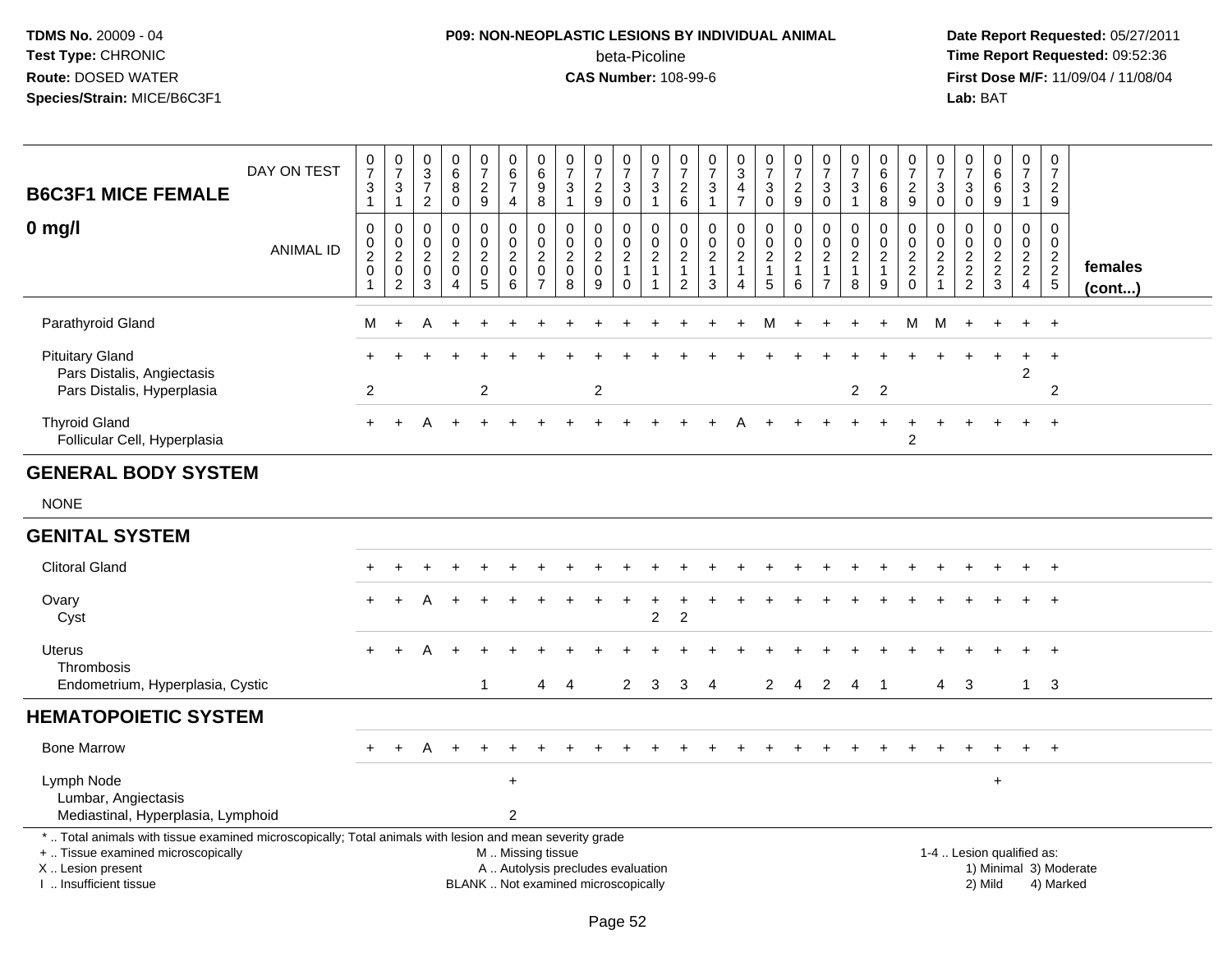# **P09: NON-NEOPLASTIC LESIONS BY INDIVIDUAL ANIMAL**beta-Picoline<br>CAS Number: 108-99-6

 **Date Report Requested:** 05/27/2011 **Time Report Requested:** 09:52:36 **First Dose M/F:** 11/09/04 / 11/08/04<br>**Lab:** BAT **Lab:** BAT

|                                                                                                                                                | DAY ON TEST      | $\begin{array}{c} 0 \\ 7 \end{array}$<br>$\ensuremath{\mathsf{3}}$          | $\frac{0}{7}$<br>$\sqrt{3}$                                           | $_{3}^{\rm 0}$<br>$\overline{7}$                                               | $_{6}^{\rm 0}$<br>8                                                 | $\frac{0}{7}$                                                         | $\begin{array}{c} 0 \\ 6 \end{array}$<br>$\overline{7}$          | $\begin{array}{c} 0 \\ 6 \end{array}$<br>$\boldsymbol{9}$       | $\frac{0}{7}$<br>$\mathbf{3}$                                    | $\frac{0}{7}$<br>$\overline{\mathbf{c}}$               | $\frac{0}{7}$                                             | $\frac{0}{7}$<br>3                                                         | 0<br>$\boldsymbol{7}$                                      | $\frac{0}{7}$<br>$\ensuremath{\mathsf{3}}$                                         | $\frac{0}{3}$                                         | $\begin{array}{c} 0 \\ 7 \end{array}$<br>$\ensuremath{\mathsf{3}}$ | $\frac{0}{7}$                                           | $\frac{0}{7}$<br>$\ensuremath{\mathsf{3}}$                                       | $\frac{0}{7}$<br>$\mathbf{3}$                 | 0<br>6<br>6                                             | $\frac{0}{7}$                     | $\frac{0}{7}$<br>$\mathbf{3}$                      | $\frac{0}{7}$<br>$\sqrt{3}$                 | $_{6}^{\rm 0}$<br>6               | $\begin{smallmatrix}0\\7\end{smallmatrix}$<br>3 | $\frac{0}{7}$<br>$\overline{c}$   |                         |
|------------------------------------------------------------------------------------------------------------------------------------------------|------------------|-----------------------------------------------------------------------------|-----------------------------------------------------------------------|--------------------------------------------------------------------------------|---------------------------------------------------------------------|-----------------------------------------------------------------------|------------------------------------------------------------------|-----------------------------------------------------------------|------------------------------------------------------------------|--------------------------------------------------------|-----------------------------------------------------------|----------------------------------------------------------------------------|------------------------------------------------------------|------------------------------------------------------------------------------------|-------------------------------------------------------|--------------------------------------------------------------------|---------------------------------------------------------|----------------------------------------------------------------------------------|-----------------------------------------------|---------------------------------------------------------|-----------------------------------|----------------------------------------------------|---------------------------------------------|-----------------------------------|-------------------------------------------------|-----------------------------------|-------------------------|
| <b>B6C3F1 MICE FEMALE</b>                                                                                                                      |                  | $\mathbf{1}$                                                                | $\mathbf{1}$                                                          | $\overline{2}$                                                                 | $\mathbf 0$                                                         | $\frac{2}{9}$                                                         | $\overline{4}$                                                   | 8                                                               | $\mathbf{1}$                                                     | 9                                                      | $\frac{3}{0}$                                             | $\mathbf{1}$                                                               | $\begin{array}{c} 2 \\ 6 \end{array}$                      | $\overline{1}$                                                                     | $\frac{4}{7}$                                         | $\mathbf 0$                                                        | $\frac{2}{9}$                                           | $\mathbf 0$                                                                      | 1                                             | 8                                                       | $\frac{2}{9}$                     | $\mathbf 0$                                        | $\mathbf 0$                                 | 9                                 | $\overline{1}$                                  | 9                                 |                         |
| $0$ mg/l                                                                                                                                       | <b>ANIMAL ID</b> | $\mathsf 0$<br>$\mathbf 0$<br>$\overline{2}$<br>$\mathbf 0$<br>$\mathbf{1}$ | 0<br>$\mathbf 0$<br>$\overline{2}$<br>$\mathbf 0$<br>$\boldsymbol{2}$ | $\mathbf 0$<br>$\boldsymbol{0}$<br>$\overline{2}$<br>$\mathbf 0$<br>$\sqrt{3}$ | 0<br>$\mathbf 0$<br>$\overline{2}$<br>$\mathbf 0$<br>$\overline{4}$ | $\pmb{0}$<br>0<br>$\overline{2}$<br>$\mathsf{O}\xspace$<br>$\sqrt{5}$ | $\pmb{0}$<br>$\pmb{0}$<br>$\overline{2}$<br>$\pmb{0}$<br>$\,6\,$ | 0<br>$\mathbf 0$<br>$\sqrt{2}$<br>$\mathbf 0$<br>$\overline{7}$ | $\mathbf 0$<br>$\mathbf 0$<br>$\overline{2}$<br>$\mathbf 0$<br>8 | 0<br>$\mathbf 0$<br>$\overline{2}$<br>$\mathbf 0$<br>9 | 0<br>$\frac{0}{2}$<br>$\mathbf{1}$<br>$\mathsf{O}\xspace$ | 0<br>$\mathsf{O}\xspace$<br>$\overline{2}$<br>$\mathbf{1}$<br>$\mathbf{1}$ | 0<br>0<br>$\overline{2}$<br>$\mathbf{1}$<br>$\overline{2}$ | $\pmb{0}$<br>$\mathsf{O}\xspace$<br>$\overline{2}$<br>$\mathbf{1}$<br>$\mathbf{3}$ | 0<br>$\pmb{0}$<br>$\overline{2}$<br>$\mathbf{1}$<br>4 | $\pmb{0}$<br>$\mathbf 0$<br>$\frac{2}{1}$<br>$\sqrt{5}$            | 0<br>$\mathbf 0$<br>$\overline{c}$<br>$\mathbf{1}$<br>6 | $\mathbf 0$<br>$\mathbf 0$<br>$\overline{2}$<br>$\overline{1}$<br>$\overline{7}$ | 0<br>0<br>$\overline{2}$<br>$\mathbf{1}$<br>8 | 0<br>$\mathbf 0$<br>$\overline{2}$<br>$\mathbf{1}$<br>9 | 0<br>$\frac{0}{2}$<br>$\mathbf 0$ | 0<br>$\mathbf{0}$<br>$\frac{2}{2}$<br>$\mathbf{1}$ | $\mathbf 0$<br>$\mathbf 0$<br>$\frac{2}{2}$ | 0<br>$\mathbf 0$<br>$\frac{2}{3}$ | 0<br>0<br>$\frac{2}{2}$<br>$\overline{4}$       | 0<br>$\mathbf 0$<br>$\frac{2}{2}$ | females<br>$($ cont $)$ |
| Pancreatic, Ectasia<br>Renal, Ectasia                                                                                                          |                  |                                                                             |                                                                       |                                                                                |                                                                     |                                                                       |                                                                  |                                                                 |                                                                  |                                                        |                                                           |                                                                            |                                                            |                                                                                    |                                                       |                                                                    |                                                         |                                                                                  |                                               |                                                         |                                   |                                                    |                                             |                                   |                                                 |                                   |                         |
| Lymph Node, Mandibular                                                                                                                         |                  |                                                                             | ÷                                                                     |                                                                                |                                                                     |                                                                       |                                                                  |                                                                 |                                                                  |                                                        |                                                           |                                                                            |                                                            |                                                                                    |                                                       |                                                                    |                                                         |                                                                                  |                                               |                                                         |                                   |                                                    |                                             |                                   |                                                 | $+$                               |                         |
| Lymph Node, Mesenteric                                                                                                                         |                  |                                                                             | $\ddot{}$                                                             | A                                                                              | $\ddot{}$                                                           | $\ddot{}$                                                             | A                                                                |                                                                 |                                                                  |                                                        |                                                           |                                                                            |                                                            |                                                                                    |                                                       |                                                                    |                                                         |                                                                                  |                                               |                                                         |                                   |                                                    |                                             |                                   | $\ddot{}$                                       | $+$                               |                         |
| Spleen<br>Hematopoietic Cell Proliferation                                                                                                     |                  |                                                                             |                                                                       | Α                                                                              | $\ddot{}$                                                           | $\ddot{}$<br>$\overline{c}$                                           | $\overline{4}$                                                   | 3                                                               |                                                                  |                                                        |                                                           |                                                                            |                                                            |                                                                                    |                                                       |                                                                    |                                                         |                                                                                  |                                               |                                                         |                                   |                                                    |                                             |                                   |                                                 | $\overline{+}$                    |                         |
| Thymus                                                                                                                                         |                  | $\div$                                                                      |                                                                       |                                                                                |                                                                     |                                                                       |                                                                  |                                                                 |                                                                  |                                                        |                                                           |                                                                            |                                                            |                                                                                    |                                                       |                                                                    |                                                         |                                                                                  |                                               |                                                         |                                   |                                                    |                                             |                                   |                                                 | $+$                               |                         |
| <b>INTEGUMENTARY SYSTEM</b>                                                                                                                    |                  |                                                                             |                                                                       |                                                                                |                                                                     |                                                                       |                                                                  |                                                                 |                                                                  |                                                        |                                                           |                                                                            |                                                            |                                                                                    |                                                       |                                                                    |                                                         |                                                                                  |                                               |                                                         |                                   |                                                    |                                             |                                   |                                                 |                                   |                         |
| Mammary Gland<br>Hyperplasia                                                                                                                   |                  |                                                                             |                                                                       |                                                                                |                                                                     |                                                                       |                                                                  |                                                                 |                                                                  |                                                        |                                                           |                                                                            |                                                            |                                                                                    |                                                       |                                                                    |                                                         |                                                                                  |                                               | $\ddot{}$                                               | $\ddot{}$<br>$\overline{2}$       | $\ddot{}$                                          |                                             |                                   | $+$                                             | $+$                               |                         |
| Skin                                                                                                                                           |                  |                                                                             |                                                                       |                                                                                |                                                                     |                                                                       |                                                                  |                                                                 |                                                                  |                                                        |                                                           |                                                                            |                                                            |                                                                                    |                                                       |                                                                    |                                                         |                                                                                  |                                               |                                                         |                                   |                                                    |                                             |                                   | $+$                                             | $+$                               |                         |
| <b>MUSCULOSKELETAL SYSTEM</b>                                                                                                                  |                  |                                                                             |                                                                       |                                                                                |                                                                     |                                                                       |                                                                  |                                                                 |                                                                  |                                                        |                                                           |                                                                            |                                                            |                                                                                    |                                                       |                                                                    |                                                         |                                                                                  |                                               |                                                         |                                   |                                                    |                                             |                                   |                                                 |                                   |                         |
| <b>Bone</b>                                                                                                                                    |                  |                                                                             |                                                                       |                                                                                |                                                                     |                                                                       |                                                                  |                                                                 |                                                                  |                                                        |                                                           |                                                                            |                                                            |                                                                                    |                                                       |                                                                    |                                                         |                                                                                  |                                               |                                                         |                                   |                                                    |                                             |                                   | $+$                                             | $+$                               |                         |
| <b>Skeletal Muscle</b>                                                                                                                         |                  |                                                                             |                                                                       |                                                                                |                                                                     |                                                                       |                                                                  |                                                                 |                                                                  |                                                        |                                                           |                                                                            |                                                            |                                                                                    |                                                       |                                                                    |                                                         |                                                                                  |                                               |                                                         |                                   |                                                    |                                             |                                   |                                                 |                                   |                         |
| <b>NERVOUS SYSTEM</b>                                                                                                                          |                  |                                                                             |                                                                       |                                                                                |                                                                     |                                                                       |                                                                  |                                                                 |                                                                  |                                                        |                                                           |                                                                            |                                                            |                                                                                    |                                                       |                                                                    |                                                         |                                                                                  |                                               |                                                         |                                   |                                                    |                                             |                                   |                                                 |                                   |                         |
| <b>Brain</b>                                                                                                                                   |                  |                                                                             |                                                                       |                                                                                |                                                                     |                                                                       |                                                                  |                                                                 |                                                                  |                                                        |                                                           |                                                                            |                                                            |                                                                                    |                                                       |                                                                    |                                                         |                                                                                  |                                               |                                                         |                                   |                                                    |                                             |                                   | $+$                                             | $+$                               |                         |
| <b>Peripheral Nerve</b>                                                                                                                        |                  |                                                                             |                                                                       |                                                                                | $\ddot{}$                                                           |                                                                       |                                                                  |                                                                 |                                                                  |                                                        |                                                           |                                                                            |                                                            |                                                                                    |                                                       |                                                                    |                                                         |                                                                                  |                                               |                                                         |                                   |                                                    |                                             |                                   |                                                 |                                   |                         |
| *  Total animals with tissue examined microscopically; Total animals with lesion and mean severity grade<br>+  Tissue examined microscopically |                  |                                                                             |                                                                       |                                                                                |                                                                     |                                                                       |                                                                  | M  Missing tissue                                               |                                                                  |                                                        |                                                           |                                                                            |                                                            |                                                                                    |                                                       |                                                                    |                                                         |                                                                                  |                                               |                                                         |                                   |                                                    |                                             | 1-4  Lesion qualified as:         |                                                 |                                   |                         |

X .. Lesion present

I .. Insufficient tissue

A .. Autolysis precludes evaluation 1) Minimal 3) Moderate BLANK .. Not examined microscopically 2) Mild 4) Marked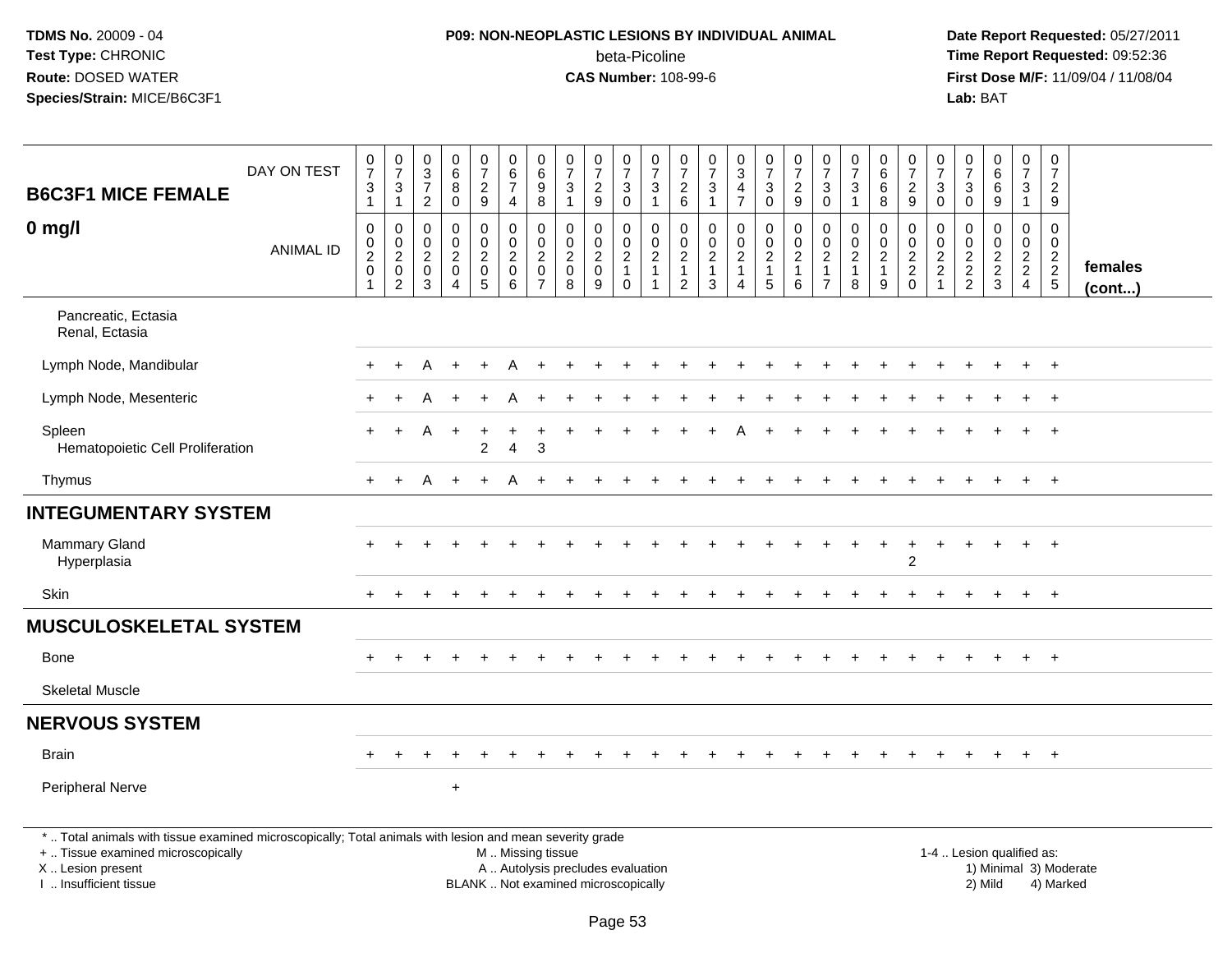### **P09: NON-NEOPLASTIC LESIONS BY INDIVIDUAL ANIMAL**beta-Picoline<br>CAS Number: 108-99-6

| <b>B6C3F1 MICE FEMALE</b><br>$0$ mg/l                                                                                                                                                         | DAY ON TEST<br><b>ANIMAL ID</b> | $\frac{0}{7}$<br>$\sqrt{3}$<br>$\mathbf{1}$<br>$\pmb{0}$<br>$_2^0$<br>$\pmb{0}$<br>$\mathbf{1}$ | $\frac{0}{7}$<br>$\sqrt{3}$<br>$\mathbf{1}$<br>$\pmb{0}$<br>$\mathbf 0$<br>$\overline{2}$<br>$\pmb{0}$<br>$\overline{2}$ | $\pmb{0}$<br>$\overline{3}$<br>$\overline{7}$<br>$\overline{2}$<br>$\mathsf{O}\xspace$<br>$\mathbf 0$<br>$\overline{2}$<br>$\pmb{0}$<br>$\overline{3}$ | $\mathbf 0$<br>$\overline{6}$<br>8<br>$\pmb{0}$<br>$\pmb{0}$<br>0<br>$\overline{2}$<br>$\pmb{0}$<br>$\Delta$ | $\begin{array}{c} 0 \\ 7 \end{array}$<br>$\frac{2}{9}$<br>$\pmb{0}$<br>$\mathbf 0$<br>$\overline{2}$<br>$\mathsf 0$<br>$\overline{5}$ | 0<br>6<br>$\overline{7}$<br>$\overline{4}$<br>$\pmb{0}$<br>$\mathbf 0$<br>$\overline{2}$<br>$\mathbf 0$<br>6 | $\mathbf 0$<br>$6\phantom{a}$<br>$\boldsymbol{9}$<br>$\bf8$<br>$\pmb{0}$<br>$\mathbf 0$<br>$\sqrt{2}$<br>$\mathbf 0$<br>$\overline{7}$ | $\mathbf 0$<br>$\overline{7}$<br>$\mathbf{3}$<br>$\mathbf{1}$<br>$\pmb{0}$<br>$\mathbf 0$<br>$\overline{2}$<br>$\mathbf 0$<br>8 | $\frac{0}{7}$<br>$\overline{\mathbf{c}}$<br>9<br>0<br>$\mathbf 0$<br>$\overline{2}$<br>$\mathbf 0$<br>9 | $\begin{smallmatrix}0\\7\end{smallmatrix}$<br>$\mathbf 3$<br>$\mathbf 0$<br>0<br>$\mathbf 0$<br>$\overline{2}$<br>$\mathbf{1}$<br>$\overline{0}$ | $\begin{array}{c} 0 \\ 7 \end{array}$<br>$\ensuremath{\mathsf{3}}$<br>$\mathbf{1}$<br>$\mathbf 0$<br>$_2^0$<br>$\mathbf{1}$ | $\mathbf 0$<br>$\overline{7}$<br>$^2\phantom{1}6$<br>$\mathbf 0$<br>$\mathbf 0$<br>$\overline{2}$<br>$\mathbf{1}$<br>2 | $\frac{0}{7}$<br>$\ensuremath{\mathsf{3}}$<br>$\mathbf{1}$<br>$\pmb{0}$<br>$\mathbf 0$<br>$\overline{2}$<br>$\mathbf{1}$<br>3 | 0<br>$\overline{3}$<br>$\overline{4}$<br>$\overline{7}$<br>$\mathbf 0$<br>$\mathbf 0$<br>$\overline{2}$<br>$\mathbf{1}$<br>$\overline{4}$ | $\frac{0}{7}$<br>3<br>$\mathbf 0$<br>$\mathsf 0$<br>$\overline{0}$<br>$\overline{2}$<br>$\mathbf{1}$<br>$\overline{5}$ | $\frac{0}{7}$<br>$\boldsymbol{2}$<br>9<br>$\mathsf 0$<br>0<br>$\overline{c}$<br>$\mathbf{1}$<br>6 | $\frac{0}{7}$<br>$\sqrt{3}$<br>$\mathbf 0$<br>$\Omega$<br>$\mathbf 0$<br>$\overline{2}$<br>$\mathbf{1}$<br>$\overline{7}$ | $\begin{array}{c} 0 \\ 7 \end{array}$<br>$\mathbf{3}$<br>$\mathbf{1}$<br>$\mathbf 0$<br>$\mathbf 0$<br>$\overline{2}$<br>$\mathbf{1}$<br>8 | 0<br>6<br>$\,6\,$<br>8<br>$\Omega$<br>$\mathbf 0$<br>$\sqrt{2}$<br>$\mathbf{1}$<br>9 | $\begin{array}{c} 0 \\ 7 \end{array}$<br>$\frac{2}{9}$<br>$\boldsymbol{0}$<br>$\mathbf 0$<br>$\frac{2}{2}$<br>$\mathbf 0$ | 0<br>$\overline{7}$<br>$\sqrt{3}$<br>$\mathbf 0$<br>$\Omega$<br>$\mathbf 0$<br>$\boldsymbol{2}$<br>$\overline{2}$<br>$\overline{1}$ | $\pmb{0}$<br>$\overline{7}$<br>$\ensuremath{\mathsf{3}}$<br>$\mathbf 0$<br>$\Omega$<br>$\overline{0}$<br>$\overline{2}$<br>$\frac{2}{2}$ | 0<br>$\overline{6}$<br>6<br>9<br>0<br>$\mathbf 0$<br>$\sqrt{2}$<br>$\frac{2}{3}$ | $\begin{array}{c} 0 \\ 7 \end{array}$<br>$\mathbf{3}$<br>$\mathbf{1}$<br>0<br>$\mathbf 0$<br>$\overline{2}$<br>$\overline{2}$<br>$\overline{4}$ | 0<br>$\overline{7}$<br>$\boldsymbol{2}$<br>9<br>0<br>$\mathbf 0$<br>$\overline{c}$<br>$\overline{2}$<br>$\overline{5}$ | females                |
|-----------------------------------------------------------------------------------------------------------------------------------------------------------------------------------------------|---------------------------------|-------------------------------------------------------------------------------------------------|--------------------------------------------------------------------------------------------------------------------------|--------------------------------------------------------------------------------------------------------------------------------------------------------|--------------------------------------------------------------------------------------------------------------|---------------------------------------------------------------------------------------------------------------------------------------|--------------------------------------------------------------------------------------------------------------|----------------------------------------------------------------------------------------------------------------------------------------|---------------------------------------------------------------------------------------------------------------------------------|---------------------------------------------------------------------------------------------------------|--------------------------------------------------------------------------------------------------------------------------------------------------|-----------------------------------------------------------------------------------------------------------------------------|------------------------------------------------------------------------------------------------------------------------|-------------------------------------------------------------------------------------------------------------------------------|-------------------------------------------------------------------------------------------------------------------------------------------|------------------------------------------------------------------------------------------------------------------------|---------------------------------------------------------------------------------------------------|---------------------------------------------------------------------------------------------------------------------------|--------------------------------------------------------------------------------------------------------------------------------------------|--------------------------------------------------------------------------------------|---------------------------------------------------------------------------------------------------------------------------|-------------------------------------------------------------------------------------------------------------------------------------|------------------------------------------------------------------------------------------------------------------------------------------|----------------------------------------------------------------------------------|-------------------------------------------------------------------------------------------------------------------------------------------------|------------------------------------------------------------------------------------------------------------------------|------------------------|
|                                                                                                                                                                                               |                                 |                                                                                                 |                                                                                                                          |                                                                                                                                                        |                                                                                                              |                                                                                                                                       |                                                                                                              |                                                                                                                                        |                                                                                                                                 |                                                                                                         |                                                                                                                                                  |                                                                                                                             |                                                                                                                        |                                                                                                                               |                                                                                                                                           |                                                                                                                        |                                                                                                   |                                                                                                                           |                                                                                                                                            |                                                                                      |                                                                                                                           |                                                                                                                                     |                                                                                                                                          |                                                                                  |                                                                                                                                                 |                                                                                                                        | $($ cont $)$           |
| Spinal Cord                                                                                                                                                                                   |                                 |                                                                                                 |                                                                                                                          |                                                                                                                                                        | $+$                                                                                                          |                                                                                                                                       |                                                                                                              |                                                                                                                                        |                                                                                                                                 |                                                                                                         |                                                                                                                                                  |                                                                                                                             |                                                                                                                        |                                                                                                                               |                                                                                                                                           |                                                                                                                        |                                                                                                   |                                                                                                                           |                                                                                                                                            |                                                                                      |                                                                                                                           |                                                                                                                                     |                                                                                                                                          |                                                                                  |                                                                                                                                                 |                                                                                                                        |                        |
| <b>RESPIRATORY SYSTEM</b>                                                                                                                                                                     |                                 |                                                                                                 |                                                                                                                          |                                                                                                                                                        |                                                                                                              |                                                                                                                                       |                                                                                                              |                                                                                                                                        |                                                                                                                                 |                                                                                                         |                                                                                                                                                  |                                                                                                                             |                                                                                                                        |                                                                                                                               |                                                                                                                                           |                                                                                                                        |                                                                                                   |                                                                                                                           |                                                                                                                                            |                                                                                      |                                                                                                                           |                                                                                                                                     |                                                                                                                                          |                                                                                  |                                                                                                                                                 |                                                                                                                        |                        |
| Lung<br>Mineralization<br>Alveolar Epithelium, Hyperplasia<br>Alveolus, Infiltration Cellular, Histiocyte                                                                                     |                                 |                                                                                                 |                                                                                                                          |                                                                                                                                                        |                                                                                                              |                                                                                                                                       |                                                                                                              |                                                                                                                                        |                                                                                                                                 |                                                                                                         |                                                                                                                                                  |                                                                                                                             |                                                                                                                        |                                                                                                                               |                                                                                                                                           |                                                                                                                        |                                                                                                   |                                                                                                                           |                                                                                                                                            |                                                                                      |                                                                                                                           |                                                                                                                                     |                                                                                                                                          |                                                                                  |                                                                                                                                                 | -1                                                                                                                     |                        |
| Nose<br>Inflammation, Suppurative<br>Olfactory Epithelium, Atrophy<br>Olfactory Epithelium, Metaplasia, Respiratory<br>Respiratory Epithelium, Hyperplasia                                    |                                 |                                                                                                 |                                                                                                                          |                                                                                                                                                        |                                                                                                              |                                                                                                                                       | -1<br>$\overline{1}$                                                                                         | $\overline{1}$                                                                                                                         |                                                                                                                                 |                                                                                                         |                                                                                                                                                  |                                                                                                                             |                                                                                                                        |                                                                                                                               |                                                                                                                                           |                                                                                                                        |                                                                                                   |                                                                                                                           |                                                                                                                                            |                                                                                      |                                                                                                                           |                                                                                                                                     |                                                                                                                                          | 1                                                                                |                                                                                                                                                 | $\ddot{}$                                                                                                              |                        |
| Trachea<br>Mineralization                                                                                                                                                                     |                                 |                                                                                                 |                                                                                                                          |                                                                                                                                                        |                                                                                                              |                                                                                                                                       |                                                                                                              |                                                                                                                                        |                                                                                                                                 |                                                                                                         |                                                                                                                                                  |                                                                                                                             |                                                                                                                        |                                                                                                                               |                                                                                                                                           |                                                                                                                        |                                                                                                   |                                                                                                                           |                                                                                                                                            |                                                                                      |                                                                                                                           |                                                                                                                                     |                                                                                                                                          |                                                                                  |                                                                                                                                                 |                                                                                                                        |                        |
| <b>SPECIAL SENSES SYSTEM</b>                                                                                                                                                                  |                                 |                                                                                                 |                                                                                                                          |                                                                                                                                                        |                                                                                                              |                                                                                                                                       |                                                                                                              |                                                                                                                                        |                                                                                                                                 |                                                                                                         |                                                                                                                                                  |                                                                                                                             |                                                                                                                        |                                                                                                                               |                                                                                                                                           |                                                                                                                        |                                                                                                   |                                                                                                                           |                                                                                                                                            |                                                                                      |                                                                                                                           |                                                                                                                                     |                                                                                                                                          |                                                                                  |                                                                                                                                                 |                                                                                                                        |                        |
| Eye<br>Cataract<br>Degeneration<br>Cornea, Inflammation, Acute                                                                                                                                |                                 | 4                                                                                               |                                                                                                                          |                                                                                                                                                        |                                                                                                              |                                                                                                                                       | A                                                                                                            |                                                                                                                                        |                                                                                                                                 |                                                                                                         |                                                                                                                                                  |                                                                                                                             |                                                                                                                        |                                                                                                                               |                                                                                                                                           |                                                                                                                        |                                                                                                   |                                                                                                                           |                                                                                                                                            |                                                                                      |                                                                                                                           |                                                                                                                                     |                                                                                                                                          |                                                                                  |                                                                                                                                                 | $\overline{+}$                                                                                                         |                        |
| Harderian Gland<br>Hyperplasia                                                                                                                                                                |                                 |                                                                                                 | $\ddot{}$                                                                                                                | A                                                                                                                                                      | $+$                                                                                                          | $\ddot{}$<br>$\overline{2}$                                                                                                           | A                                                                                                            |                                                                                                                                        |                                                                                                                                 |                                                                                                         |                                                                                                                                                  |                                                                                                                             |                                                                                                                        |                                                                                                                               |                                                                                                                                           |                                                                                                                        |                                                                                                   |                                                                                                                           |                                                                                                                                            |                                                                                      |                                                                                                                           |                                                                                                                                     | 2                                                                                                                                        | $\ddot{}$<br>$\overline{2}$                                                      | $+$                                                                                                                                             | $+$                                                                                                                    |                        |
| <b>URINARY SYSTEM</b>                                                                                                                                                                         |                                 |                                                                                                 |                                                                                                                          |                                                                                                                                                        |                                                                                                              |                                                                                                                                       |                                                                                                              |                                                                                                                                        |                                                                                                                                 |                                                                                                         |                                                                                                                                                  |                                                                                                                             |                                                                                                                        |                                                                                                                               |                                                                                                                                           |                                                                                                                        |                                                                                                   |                                                                                                                           |                                                                                                                                            |                                                                                      |                                                                                                                           |                                                                                                                                     |                                                                                                                                          |                                                                                  |                                                                                                                                                 |                                                                                                                        |                        |
| Kidney                                                                                                                                                                                        |                                 | $^+$                                                                                            | $+$                                                                                                                      | A                                                                                                                                                      | $+$                                                                                                          | $+$                                                                                                                                   | $\ddot{}$                                                                                                    | $\ddot{}$                                                                                                                              | $+$                                                                                                                             | $+$                                                                                                     | $\ddot{}$                                                                                                                                        | $+$                                                                                                                         | $\ddot{}$                                                                                                              | $\ddot{}$                                                                                                                     | $\overline{+}$                                                                                                                            |                                                                                                                        |                                                                                                   |                                                                                                                           |                                                                                                                                            |                                                                                      |                                                                                                                           |                                                                                                                                     |                                                                                                                                          |                                                                                  | $+$                                                                                                                                             | $+$                                                                                                                    |                        |
| *  Total animals with tissue examined microscopically; Total animals with lesion and mean severity grade<br>+  Tissue examined microscopically<br>X  Lesion present<br>I  Insufficient tissue |                                 |                                                                                                 |                                                                                                                          |                                                                                                                                                        |                                                                                                              |                                                                                                                                       | M  Missing tissue                                                                                            |                                                                                                                                        | A  Autolysis precludes evaluation<br>BLANK  Not examined microscopically                                                        |                                                                                                         |                                                                                                                                                  |                                                                                                                             |                                                                                                                        |                                                                                                                               |                                                                                                                                           |                                                                                                                        |                                                                                                   |                                                                                                                           |                                                                                                                                            |                                                                                      |                                                                                                                           |                                                                                                                                     |                                                                                                                                          | 1-4  Lesion qualified as:<br>2) Mild                                             |                                                                                                                                                 | 4) Marked                                                                                                              | 1) Minimal 3) Moderate |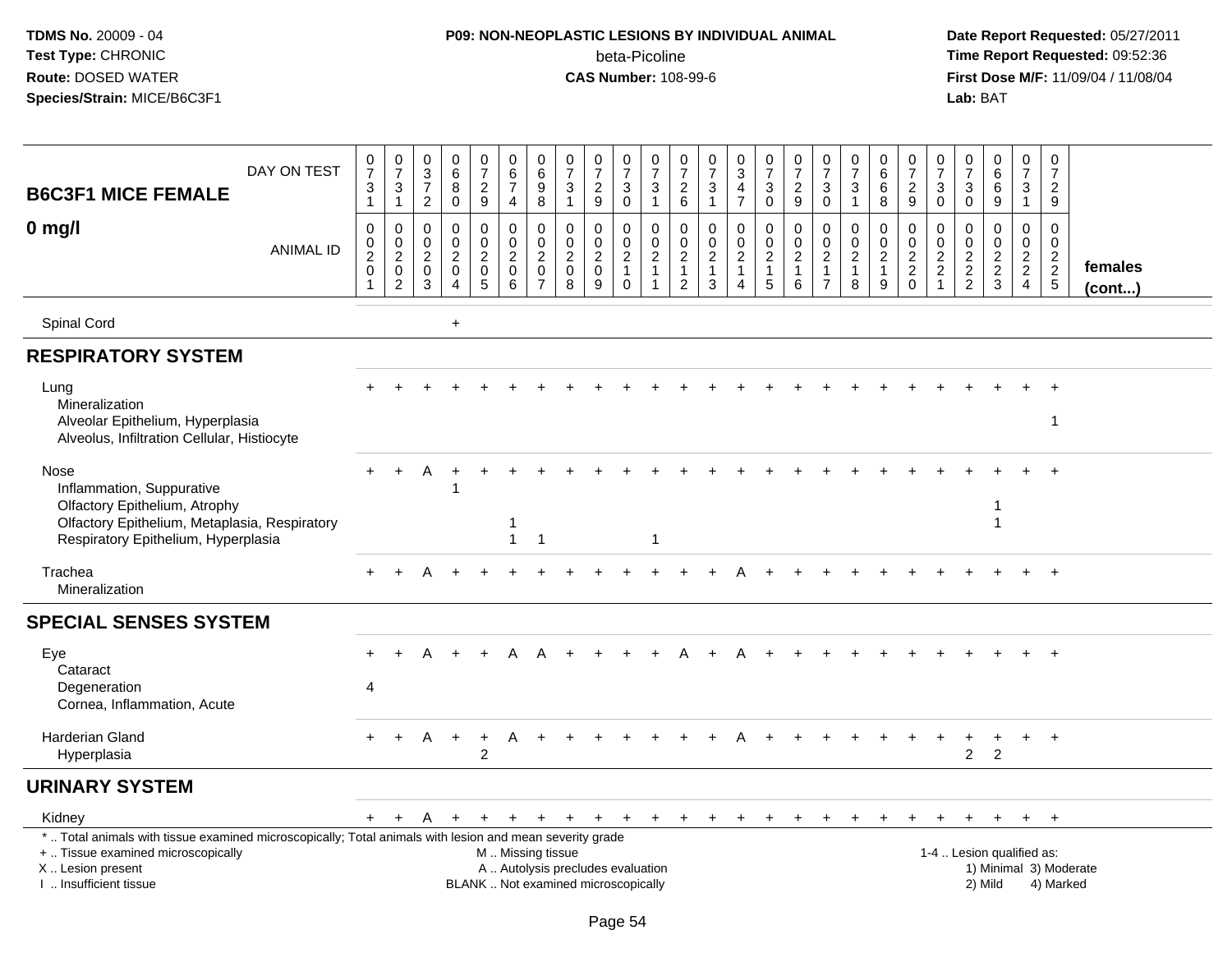#### **P09: NON-NEOPLASTIC LESIONS BY INDIVIDUAL ANIMAL** beta-Picoline**beta-Picoline**<br> **CAS Number:** 108-99-6<br> **CAS Number:** 108-99-6<br> **CAS Number:** 108-99-6

 **Date Report Requested:** 05/27/2011 **First Dose M/F:** 11/09/04 / 11/08/04<br>**Lab:** BAT **Lab:** BAT

| <b>B6C3F1 MICE FEMALE</b>                                                                                  | DAY ON TEST      | $\frac{0}{7}$<br>$\mathbf{3}$   | $\frac{0}{7}$<br>$\ensuremath{\mathsf{3}}$                        | 0<br>3<br>$\overline{ }$<br>$\sim$                 | $\overline{0}$<br>6<br>8                        | $\frac{0}{7}$<br>$\overline{a}$<br>9        | $_6^0$<br>$\overline{ }$<br>$\overline{4}$                  | 0<br>$\,6\,$<br>$\boldsymbol{9}$<br>8           | $\frac{0}{7}$<br>$\sqrt{3}$               | $\frac{0}{7}$<br>$\sqrt{2}$<br>9                       | $\frac{0}{7}$<br>3<br>0                | 0<br>$\rightarrow$<br>3    | $\frac{0}{7}$<br>$\Omega$<br>$\epsilon$<br>6 | $\frac{0}{7}$<br>$\mathbf{3}$      | $\frac{0}{3}$<br>4<br>-       | $\frac{0}{7}$<br>3<br>$\mathbf 0$                | $\frac{0}{7}$<br>$\boldsymbol{2}$<br>$9\,$ | $\frac{0}{7}$<br>$\mathbf{3}$<br>0                | 0<br>$\overline{ }$<br>3          | 0<br>6<br>6<br>8         | $\frac{0}{7}$<br>$\sqrt{2}$<br>9                 | $\frac{0}{7}$<br>$\mathbf{3}$<br>0 | $\frac{0}{7}$<br>$\ensuremath{\mathsf{3}}$<br>$\mathbf 0$ | $\begin{matrix} 0 \\ 6 \end{matrix}$<br>$\,6\,$<br>$\boldsymbol{9}$ | $\frac{0}{7}$<br>3                                   | $\mathbf 0$<br>$\overline{7}$<br>$\overline{2}$<br>9                |                   |  |
|------------------------------------------------------------------------------------------------------------|------------------|---------------------------------|-------------------------------------------------------------------|----------------------------------------------------|-------------------------------------------------|---------------------------------------------|-------------------------------------------------------------|-------------------------------------------------|-------------------------------------------|--------------------------------------------------------|----------------------------------------|----------------------------|----------------------------------------------|------------------------------------|-------------------------------|--------------------------------------------------|--------------------------------------------|---------------------------------------------------|-----------------------------------|--------------------------|--------------------------------------------------|------------------------------------|-----------------------------------------------------------|---------------------------------------------------------------------|------------------------------------------------------|---------------------------------------------------------------------|-------------------|--|
| $0$ mg/l                                                                                                   | <b>ANIMAL ID</b> | 0<br>$\pmb{0}$<br>$\frac{2}{0}$ | 0<br>$\pmb{0}$<br>$\overline{2}$<br>$\mathbf 0$<br>$\overline{c}$ | 0<br>$\pmb{0}$<br>$\overline{c}$<br>$\pmb{0}$<br>3 | $\mathbf 0$<br>$\mathbf 0$<br>$^2_{\rm 0}$<br>4 | 0<br>$\boldsymbol{0}$<br>$\frac{2}{0}$<br>5 | 0<br>$\mathsf{O}\xspace$<br>$\frac{2}{0}$<br>$\overline{6}$ | 0<br>$\pmb{0}$<br>$^2_{\rm 0}$<br>$\rightarrow$ | 0<br>$\pmb{0}$<br>$^2_{\rm 0}$<br>$\,8\,$ | 0<br>$\pmb{0}$<br>$\boldsymbol{2}$<br>$\mathbf 0$<br>9 | 0<br>0<br>$\frac{2}{1}$<br>$\mathbf 0$ | 0<br>0<br>$\boldsymbol{2}$ | 0<br>$\overline{c}$<br>റ                     | 0<br>$\mbox{O}$<br>$\sqrt{2}$<br>3 | 0<br>0<br>$\overline{2}$<br>4 | $\mathbf{0}$<br>$\pmb{0}$<br>$\overline{2}$<br>5 | 0<br>$\pmb{0}$<br>$\frac{2}{4}$<br>6       | 0<br>$\pmb{0}$<br>$\frac{2}{1}$<br>$\overline{z}$ | 0<br>$\pmb{0}$<br>$\sqrt{2}$<br>8 | 0<br>$\overline{2}$<br>9 | 0<br>$\mathbf 0$<br>$\frac{2}{2}$<br>$\mathbf 0$ | 0<br>$\mathbf 0$<br>$\frac{2}{2}$  | $\mathbf 0$<br>$\mathbf 0$<br>$\frac{2}{2}$               | 0<br>$\mathsf{O}\xspace$<br>$\frac{2}{3}$                           | $\mathbf{0}$<br>0<br>$\frac{2}{2}$<br>$\overline{4}$ | 0<br>$\mathbf 0$<br>$\sqrt{2}$<br>$\overline{2}$<br>$5\phantom{.0}$ | females<br>(cont) |  |
| Amyloid Deposition<br>Inflammation, Suppurative<br>Mineralization<br>Nephropathy<br>Renal Tubule, Necrosis |                  | $2 \quad 1$                     |                                                                   |                                                    | $2 \quad 1$                                     |                                             |                                                             |                                                 | $1 \quad 1$                               |                                                        |                                        |                            | $\overline{2}$                               |                                    |                               | $2 \quad 1$                                      |                                            |                                                   |                                   |                          |                                                  |                                    |                                                           |                                                                     |                                                      |                                                                     |                   |  |
| <b>Urinary Bladder</b>                                                                                     |                  |                                 |                                                                   |                                                    |                                                 |                                             |                                                             |                                                 |                                           |                                                        |                                        |                            |                                              |                                    |                               |                                                  |                                            |                                                   |                                   |                          |                                                  |                                    |                                                           |                                                                     | $\div$                                               | $\pm$                                                               |                   |  |

\* .. Total animals with tissue examined microscopically; Total animals with lesion and mean severity grade

+ .. Tissue examined microscopically

X .. Lesion present

I .. Insufficient tissue

 M .. Missing tissueA .. Autolysis precludes evaluation

BLANK .. Not examined microscopically 2) Mild 4) Marked

1-4 .. Lesion qualified as: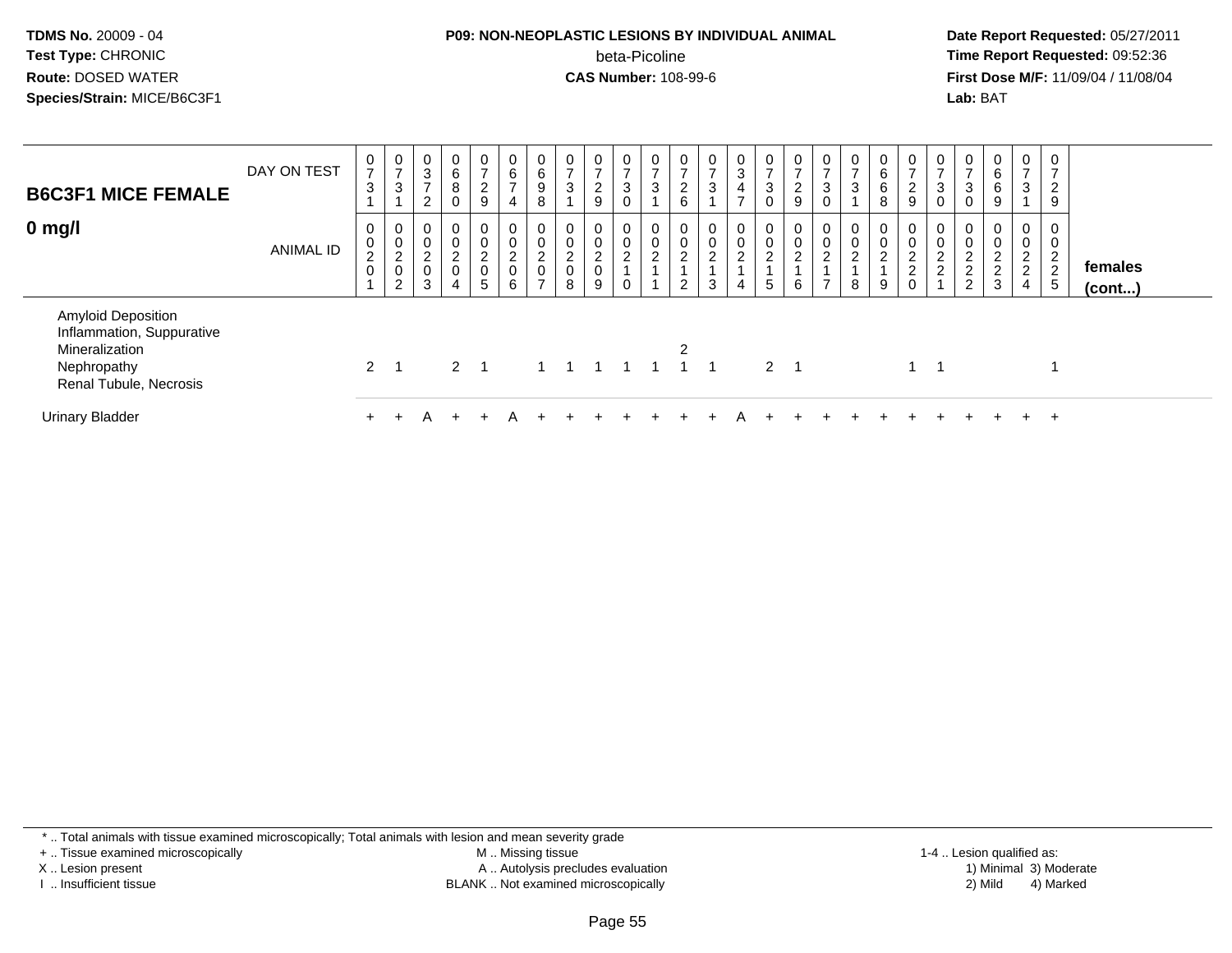# **P09: NON-NEOPLASTIC LESIONS BY INDIVIDUAL ANIMAL**beta-Picoline<br>CAS Number: 108-99-6

 **Date Report Requested:** 05/27/2011 **Time Report Requested:** 09:52:36 **First Dose M/F:** 11/09/04 / 11/08/04<br>Lab: BAT **Lab:** BAT

| <b>B6C3F1 MICE FEMALE</b>                                                                                                                                           | DAY ON TEST      | $_{6}^{\rm 0}$<br>$\overline{\mathbf{4}}$<br>$\mathbf{3}$ | $_{6}^{\rm 0}$<br>$\frac{8}{2}$             | $\begin{smallmatrix}0\\7\end{smallmatrix}$<br>$\mathbf{3}$<br>$\overline{1}$ | $\begin{smallmatrix}0\\7\end{smallmatrix}$<br>$\sqrt{2}$<br>9 | $\frac{0}{7}$<br>$\frac{2}{9}$                                              | $\frac{0}{7}$<br>$\ensuremath{\mathsf{3}}$<br>$\mathbf{1}$                          | $\frac{0}{7}$<br>$\overline{c}$<br>9                            | $\begin{array}{c} 0 \\ 7 \end{array}$<br>$\ensuremath{\mathsf{3}}$<br>$\mathbf 0$ | $\begin{array}{c} 0 \\ 7 \end{array}$<br>$\sqrt{2}$<br>9                                        | $\frac{0}{7}$<br>3<br>$\Omega$        | $\frac{0}{7}$<br>$\frac{2}{9}$                          | $\frac{0}{7}$<br>3<br>$\mathbf{1}$                    | $\begin{array}{c} 0 \\ 7 \end{array}$<br>$\ensuremath{\mathsf{3}}$<br>$\mathbf{1}$ | $\begin{smallmatrix}0\\7\end{smallmatrix}$<br>$\ensuremath{\mathsf{3}}$<br>$\mathbf 0$ | $\frac{0}{7}$<br>$\frac{2}{9}$                                              | $\frac{0}{7}$<br>$\ensuremath{\mathsf{3}}$<br>$\mathbf 0$                         | $\frac{0}{7}$<br>3<br>$\mathbf{1}$                                       | $\frac{0}{7}$<br>$\sqrt{2}$<br>9                                     | $\frac{0}{7}$<br>3<br>1                                                          | $\begin{array}{c} 0 \\ 5 \\ 9 \end{array}$<br>8                    | 0<br>$\overline{6}$<br>$\ensuremath{\mathsf{3}}$<br>9       | 0<br>$\overline{7}$<br>$\frac{2}{9}$                        | $\frac{0}{7}$<br>$\ensuremath{\mathsf{3}}$<br>$\mathbf{1}$             | $\frac{0}{7}$<br>$\sqrt{3}$<br>$\mathsf 0$              | $\mathsf{O}\xspace$<br>$\overline{7}$<br>$\frac{2}{9}$      |                        |                            |  |
|---------------------------------------------------------------------------------------------------------------------------------------------------------------------|------------------|-----------------------------------------------------------|---------------------------------------------|------------------------------------------------------------------------------|---------------------------------------------------------------|-----------------------------------------------------------------------------|-------------------------------------------------------------------------------------|-----------------------------------------------------------------|-----------------------------------------------------------------------------------|-------------------------------------------------------------------------------------------------|---------------------------------------|---------------------------------------------------------|-------------------------------------------------------|------------------------------------------------------------------------------------|----------------------------------------------------------------------------------------|-----------------------------------------------------------------------------|-----------------------------------------------------------------------------------|--------------------------------------------------------------------------|----------------------------------------------------------------------|----------------------------------------------------------------------------------|--------------------------------------------------------------------|-------------------------------------------------------------|-------------------------------------------------------------|------------------------------------------------------------------------|---------------------------------------------------------|-------------------------------------------------------------|------------------------|----------------------------|--|
| $0$ mg/l                                                                                                                                                            | <b>ANIMAL ID</b> | $\pmb{0}$<br>$\frac{0}{2}$<br>$\frac{2}{6}$               | $\pmb{0}$<br>$\frac{0}{2}$<br>$\frac{2}{7}$ | $\mathbf 0$<br>$\mathbf 0$<br>$\sqrt{2}$<br>$^2_8$                           | 0<br>$\mathbf 0$<br>$\overline{c}$<br>$\frac{2}{9}$           | 0<br>$\mathbf 0$<br>$\overline{c}$<br>$\ensuremath{\mathsf{3}}$<br>$\Omega$ | 0<br>$\ddot{\mathbf{0}}$<br>$\sqrt{2}$<br>$\ensuremath{\mathsf{3}}$<br>$\mathbf{1}$ | $\mathbf 0$<br>$\mathbf 0$<br>$\boldsymbol{2}$<br>$\frac{3}{2}$ | 0<br>$\mathbf 0$<br>$\overline{c}$<br>$\frac{3}{3}$                               | $\mathbf 0$<br>$\mathbf 0$<br>$\sqrt{2}$<br>$\ensuremath{\mathsf{3}}$<br>$\boldsymbol{\Lambda}$ | 0<br>0<br>$\sqrt{2}$<br>$\frac{3}{5}$ | 0<br>$\mathbf 0$<br>$\overline{c}$<br>$\mathbf{3}$<br>6 | 0<br>$\mathbf 0$<br>$\boldsymbol{2}$<br>$\frac{3}{7}$ | $\boldsymbol{0}$<br>$\mathbf 0$<br>$\frac{2}{3}$                                   | $\mathbf 0$<br>$\ddot{\mathbf{0}}$<br>$\begin{array}{c} 2 \\ 3 \\ 9 \end{array}$       | 0<br>$\mathsf{O}\xspace$<br>$\overline{a}$<br>$\overline{4}$<br>$\mathbf 0$ | $\pmb{0}$<br>$\overline{0}$<br>$\overline{c}$<br>$\overline{4}$<br>$\overline{1}$ | 0<br>$\mathbf 0$<br>$\boldsymbol{2}$<br>$\overline{4}$<br>$\overline{2}$ | 0<br>$\mathbf 0$<br>$\overline{c}$<br>$\overline{4}$<br>$\mathbf{3}$ | $\mathbf 0$<br>$\mathbf 0$<br>$\overline{c}$<br>$\overline{4}$<br>$\overline{4}$ | 0<br>$\mathbf 0$<br>$\sqrt{2}$<br>$\overline{4}$<br>$\overline{5}$ | 0<br>$\mathbf 0$<br>$\boldsymbol{2}$<br>4<br>$6\phantom{1}$ | 0<br>$\mathbf 0$<br>$\boldsymbol{2}$<br>4<br>$\overline{7}$ | 0<br>$\mathsf{O}\xspace$<br>$\sqrt{2}$<br>$\overline{\mathbf{4}}$<br>8 | 0<br>$\pmb{0}$<br>$\overline{c}$<br>$\overline{4}$<br>9 | 0<br>$\mathbf 0$<br>$\sqrt{2}$<br>$\sqrt{5}$<br>$\mathsf 0$ |                        | * TOTALS                   |  |
| <b>ALIMENTARY SYSTEM</b>                                                                                                                                            |                  |                                                           |                                             |                                                                              |                                                               |                                                                             |                                                                                     |                                                                 |                                                                                   |                                                                                                 |                                       |                                                         |                                                       |                                                                                    |                                                                                        |                                                                             |                                                                                   |                                                                          |                                                                      |                                                                                  |                                                                    |                                                             |                                                             |                                                                        |                                                         |                                                             |                        |                            |  |
| Esophagus                                                                                                                                                           |                  |                                                           |                                             |                                                                              |                                                               |                                                                             |                                                                                     |                                                                 |                                                                                   |                                                                                                 |                                       |                                                         |                                                       |                                                                                    |                                                                                        |                                                                             |                                                                                   |                                                                          |                                                                      |                                                                                  |                                                                    |                                                             |                                                             |                                                                        |                                                         | $\ddot{}$                                                   | 50                     |                            |  |
| Gallbladder                                                                                                                                                         |                  | A                                                         | А                                           |                                                                              |                                                               |                                                                             |                                                                                     |                                                                 |                                                                                   |                                                                                                 |                                       |                                                         |                                                       |                                                                                    |                                                                                        |                                                                             |                                                                                   |                                                                          |                                                                      |                                                                                  |                                                                    |                                                             |                                                             |                                                                        |                                                         | $\overline{+}$                                              | 43                     |                            |  |
| Intestine Large, Cecum                                                                                                                                              |                  | A                                                         | A                                           |                                                                              |                                                               |                                                                             |                                                                                     |                                                                 |                                                                                   |                                                                                                 |                                       |                                                         |                                                       |                                                                                    |                                                                                        |                                                                             |                                                                                   |                                                                          |                                                                      |                                                                                  |                                                                    |                                                             |                                                             |                                                                        | $\ddot{}$                                               | $+$                                                         | 44                     |                            |  |
| Intestine Large, Colon                                                                                                                                              |                  | A                                                         | A                                           |                                                                              |                                                               |                                                                             |                                                                                     |                                                                 |                                                                                   |                                                                                                 |                                       |                                                         |                                                       |                                                                                    |                                                                                        |                                                                             |                                                                                   |                                                                          |                                                                      |                                                                                  |                                                                    |                                                             |                                                             |                                                                        |                                                         |                                                             | 44                     |                            |  |
| Intestine Large, Rectum                                                                                                                                             |                  | Α                                                         | А                                           |                                                                              |                                                               |                                                                             |                                                                                     |                                                                 |                                                                                   |                                                                                                 |                                       |                                                         |                                                       |                                                                                    |                                                                                        |                                                                             |                                                                                   |                                                                          |                                                                      |                                                                                  |                                                                    |                                                             |                                                             |                                                                        |                                                         | $\overline{+}$                                              | 43                     |                            |  |
| Intestine Small, Duodenum                                                                                                                                           |                  | A                                                         | A                                           |                                                                              |                                                               |                                                                             |                                                                                     |                                                                 |                                                                                   |                                                                                                 |                                       |                                                         |                                                       |                                                                                    |                                                                                        |                                                                             |                                                                                   |                                                                          |                                                                      |                                                                                  |                                                                    |                                                             |                                                             |                                                                        | $\ddot{}$                                               | $\ddot{}$                                                   | 42                     |                            |  |
| Intestine Small, Ileum                                                                                                                                              |                  | A                                                         | A                                           |                                                                              |                                                               |                                                                             |                                                                                     |                                                                 |                                                                                   |                                                                                                 |                                       |                                                         |                                                       |                                                                                    |                                                                                        |                                                                             |                                                                                   |                                                                          |                                                                      |                                                                                  |                                                                    |                                                             |                                                             |                                                                        |                                                         | $\ddot{}$                                                   | 44                     |                            |  |
| Intestine Small, Jejunum                                                                                                                                            |                  | Α                                                         | A                                           |                                                                              |                                                               |                                                                             |                                                                                     |                                                                 |                                                                                   |                                                                                                 |                                       |                                                         |                                                       |                                                                                    |                                                                                        |                                                                             |                                                                                   |                                                                          |                                                                      |                                                                                  |                                                                    |                                                             |                                                             |                                                                        |                                                         |                                                             | 43                     |                            |  |
| Liver<br>Angiectasis<br><b>Basophilic Focus</b>                                                                                                                     |                  |                                                           |                                             |                                                                              |                                                               | $\mathsf X$                                                                 |                                                                                     |                                                                 |                                                                                   |                                                                                                 | 3                                     |                                                         |                                                       | $\mathsf X$                                                                        | $\overline{4}$                                                                         |                                                                             |                                                                                   | $\mathsf X$                                                              |                                                                      |                                                                                  |                                                                    |                                                             |                                                             |                                                                        |                                                         | $\ddot{}$                                                   | 49                     | 3.3<br>3<br>4              |  |
| Clear Cell Focus<br><b>Eosinophilic Focus</b><br><b>Necrosis</b><br><b>Tension Lipidosis</b>                                                                        |                  |                                                           |                                             | $\pmb{\times}$                                                               |                                                               | X                                                                           |                                                                                     | $\times$                                                        |                                                                                   |                                                                                                 | $\overline{c}$                        |                                                         | $\times$                                              |                                                                                    |                                                                                        | X<br>$\overline{1}$                                                         |                                                                                   | $\pmb{\times}$                                                           |                                                                      | X<br>$\boldsymbol{\mathsf{X}}$                                                   |                                                                    |                                                             |                                                             |                                                                        |                                                         | $\overline{2}$                                              |                        | 3<br>11<br>4 2.8<br>$12.0$ |  |
| Mesentery<br>Fat, Necrosis                                                                                                                                          |                  | $\ddot{}$<br>$\boldsymbol{2}$                             |                                             |                                                                              |                                                               |                                                                             |                                                                                     | +<br>$\overline{c}$                                             |                                                                                   | $\ddot{}$<br>$\overline{2}$                                                                     |                                       |                                                         |                                                       |                                                                                    |                                                                                        | +<br>$\overline{a}$                                                         | $\ddot{}$<br>$\boldsymbol{2}$                                                     |                                                                          |                                                                      |                                                                                  |                                                                    | $\ddot{}$                                                   |                                                             |                                                                        |                                                         |                                                             | 8                      | $72.0$                     |  |
| Pancreas<br>Atrophy                                                                                                                                                 |                  |                                                           |                                             |                                                                              |                                                               |                                                                             |                                                                                     |                                                                 |                                                                                   |                                                                                                 |                                       |                                                         |                                                       |                                                                                    |                                                                                        |                                                                             |                                                                                   | $\overline{2}$                                                           |                                                                      |                                                                                  |                                                                    |                                                             |                                                             |                                                                        |                                                         |                                                             | 48                     | 2, 3.0                     |  |
| *  Total animals with tissue examined microscopically; Total animals with lesion and mean severity grade<br>+  Tissue examined microscopically<br>X  Lesion present |                  |                                                           |                                             |                                                                              |                                                               |                                                                             | M  Missing tissue<br>A  Autolysis precludes evaluation                              |                                                                 |                                                                                   |                                                                                                 |                                       |                                                         |                                                       |                                                                                    |                                                                                        |                                                                             |                                                                                   |                                                                          |                                                                      |                                                                                  |                                                                    |                                                             |                                                             | 1-4  Lesion qualified as:                                              |                                                         |                                                             | 1) Minimal 3) Moderate |                            |  |

I .. Insufficient tissue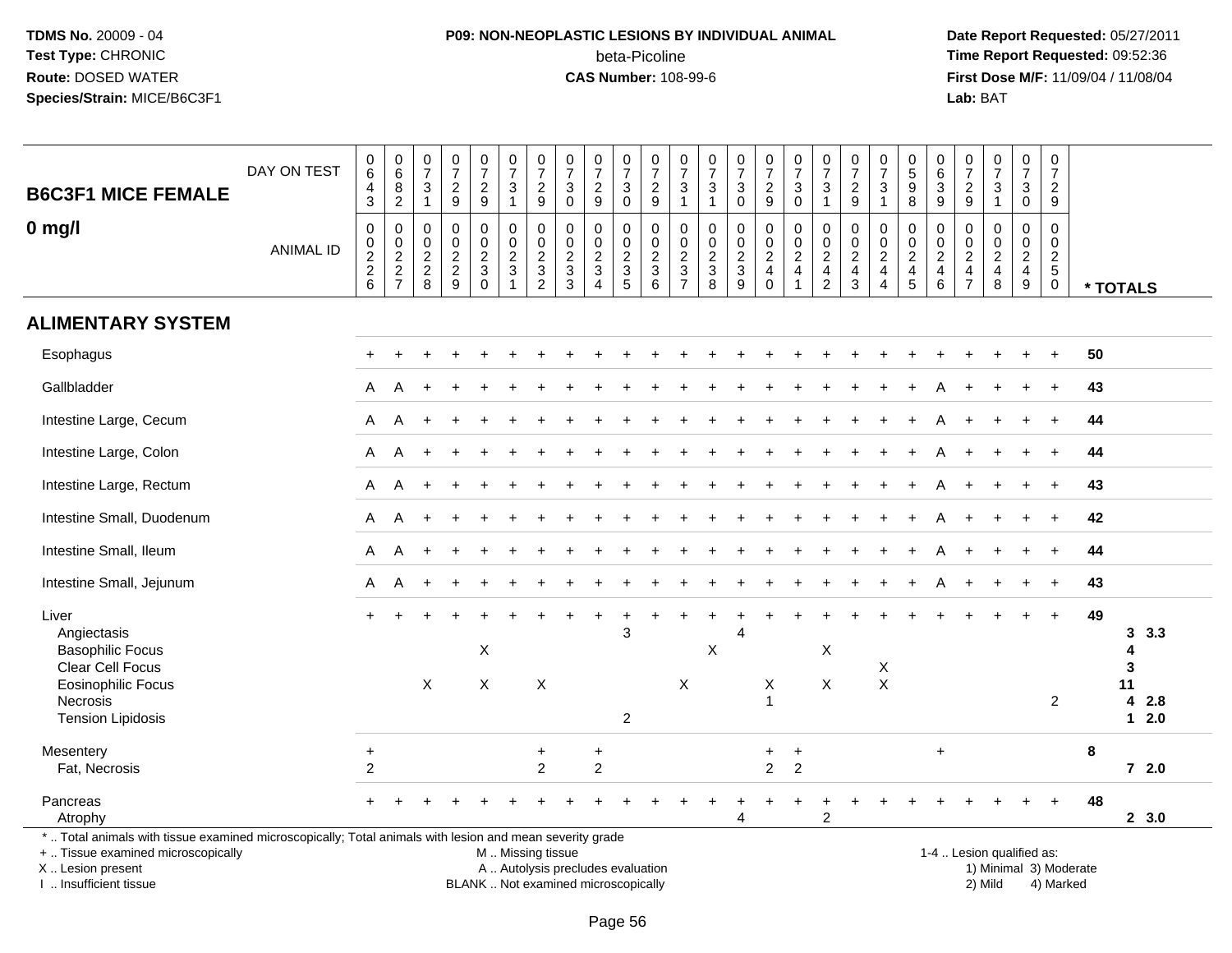### **P09: NON-NEOPLASTIC LESIONS BY INDIVIDUAL ANIMAL**beta-Picoline<br>CAS Number: 108-99-6

 **Date Report Requested:** 05/27/2011 **Time Report Requested:** 09:52:36 **First Dose M/F:** 11/09/04 / 11/08/04<br>Lab: BAT **Lab:** BAT

| <b>B6C3F1 MICE FEMALE</b>                                                                                                                                           | DAY ON TEST      | 0<br>6<br>$\overline{4}$<br>3        | 0<br>$\,6\,$<br>8<br>$\overline{2}$    | $\begin{array}{c} 0 \\ 7 \end{array}$<br>$\mathbf{3}$<br>$\overline{1}$ | $\frac{0}{7}$<br>$\boldsymbol{2}$<br>$\overline{9}$ | $\begin{array}{c} 0 \\ 7 \end{array}$<br>$\overline{c}$<br>$9\,$ | $\frac{0}{7}$<br>$\mathsf 3$<br>$\overline{1}$            | $\frac{0}{7}$<br>$\overline{2}$<br>9                      | $\frac{0}{7}$<br>3<br>$\overline{0}$             | $\frac{0}{7}$<br>$\overline{2}$<br>9                                        | 0<br>$\overline{7}$<br>$\mathbf{3}$<br>$\mathbf 0$                 | $\frac{0}{7}$<br>$\frac{2}{9}$                   | 0<br>$\overline{7}$<br>3<br>$\overline{1}$                         | $\frac{0}{7}$<br>$\sqrt{3}$<br>$\mathbf{1}$      | $\frac{0}{7}$<br>$\mathbf{3}$<br>$\mathbf 0$  | $\frac{0}{7}$<br>$\overline{a}$<br>9                   | $\boldsymbol{0}$<br>$\overline{7}$<br>$\sqrt{3}$<br>$\mathsf 0$ | 0<br>$\overline{7}$<br>$\mathbf{3}$<br>$\overline{1}$ | $\frac{0}{7}$<br>$\overline{2}$<br>9             | 0<br>$\overline{7}$<br>$\mathbf 3$<br>$\mathbf{1}$                       | 0<br>5<br>9<br>8                                            | 0<br>$\,6$<br>$\mathbf{3}$<br>9                 | 0<br>$\overline{7}$<br>$\frac{2}{9}$                          | $\begin{array}{c} 0 \\ 7 \end{array}$<br>$\sqrt{3}$<br>$\mathbf{1}$ | $\mathbf 0$<br>$\overline{7}$<br>3<br>$\mathbf 0$ | 0<br>$\overline{7}$<br>$\overline{2}$<br>9                 |                        |          |                               |  |
|---------------------------------------------------------------------------------------------------------------------------------------------------------------------|------------------|--------------------------------------|----------------------------------------|-------------------------------------------------------------------------|-----------------------------------------------------|------------------------------------------------------------------|-----------------------------------------------------------|-----------------------------------------------------------|--------------------------------------------------|-----------------------------------------------------------------------------|--------------------------------------------------------------------|--------------------------------------------------|--------------------------------------------------------------------|--------------------------------------------------|-----------------------------------------------|--------------------------------------------------------|-----------------------------------------------------------------|-------------------------------------------------------|--------------------------------------------------|--------------------------------------------------------------------------|-------------------------------------------------------------|-------------------------------------------------|---------------------------------------------------------------|---------------------------------------------------------------------|---------------------------------------------------|------------------------------------------------------------|------------------------|----------|-------------------------------|--|
| $0$ mg/l                                                                                                                                                            | <b>ANIMAL ID</b> | 0<br>$\pmb{0}$<br>$\frac{2}{2}$<br>6 | 0<br>$\mathbf 0$<br>$\frac{2}{2}$<br>7 | $\mathbf 0$<br>$\boldsymbol{0}$<br>$\frac{2}{8}$                        | $\pmb{0}$<br>$\pmb{0}$<br>$\frac{2}{9}$             | $\pmb{0}$<br>$\pmb{0}$<br>$\frac{2}{3}$<br>$\Omega$              | $\pmb{0}$<br>$\mathbf 0$<br>$\frac{2}{3}$<br>$\mathbf{1}$ | 0<br>$\mathbf 0$<br>$\overline{c}$<br>3<br>$\overline{2}$ | $\mathbf 0$<br>$\mathbf 0$<br>$\frac{2}{3}$<br>3 | $\mathbf 0$<br>$\mathbf 0$<br>$\overline{2}$<br>3<br>$\boldsymbol{\Lambda}$ | 0<br>$\pmb{0}$<br>$\overline{2}$<br>$\ensuremath{\mathsf{3}}$<br>5 | $\mathbf 0$<br>$\mathbf 0$<br>$\frac{2}{3}$<br>6 | 0<br>$\mathbf 0$<br>$\overline{2}$<br>$\sqrt{3}$<br>$\overline{7}$ | $\mathbf 0$<br>$\mathbf 0$<br>$\frac{2}{3}$<br>8 | 0<br>0<br>$\overline{c}$<br>$\mathbf{3}$<br>9 | 0<br>0<br>$\overline{2}$<br>$\overline{4}$<br>$\Omega$ | $\mathbf 0$<br>$\pmb{0}$<br>$\overline{2}$<br>$\overline{4}$    | $\mathbf 0$<br>0<br>$\frac{2}{4}$<br>$\overline{2}$   | $\mathbf 0$<br>$\mathbf 0$<br>$\frac{2}{4}$<br>3 | 0<br>$\mathbf 0$<br>$\boldsymbol{2}$<br>$\overline{4}$<br>$\overline{4}$ | 0<br>$\mathbf 0$<br>$\boldsymbol{2}$<br>$\overline{4}$<br>5 | 0<br>0<br>$\overline{c}$<br>$\overline{4}$<br>6 | $\mathbf 0$<br>$\mathbf 0$<br>$\frac{2}{4}$<br>$\overline{7}$ | $\mathbf 0$<br>0<br>$\frac{2}{4}$<br>8                              | 0<br>$\mathbf 0$<br>$\frac{2}{4}$                 | $\mathbf 0$<br>$\mathbf 0$<br>$\frac{2}{5}$<br>$\mathbf 0$ |                        | * TOTALS |                               |  |
| Duct, Cyst                                                                                                                                                          |                  |                                      |                                        |                                                                         |                                                     |                                                                  |                                                           |                                                           |                                                  |                                                                             |                                                                    |                                                  |                                                                    |                                                  | 4                                             |                                                        |                                                                 |                                                       |                                                  |                                                                          |                                                             |                                                 |                                                               |                                                                     |                                                   |                                                            |                        |          | 14.0                          |  |
| Salivary Glands<br>Necrosis                                                                                                                                         |                  |                                      |                                        |                                                                         |                                                     |                                                                  |                                                           |                                                           |                                                  |                                                                             |                                                                    |                                                  |                                                                    |                                                  |                                               |                                                        |                                                                 |                                                       |                                                  |                                                                          |                                                             |                                                 |                                                               |                                                                     |                                                   | $\ddot{}$                                                  | 50                     |          | 14.0                          |  |
| Stomach, Forestomach                                                                                                                                                |                  |                                      | Α                                      |                                                                         |                                                     |                                                                  |                                                           |                                                           |                                                  |                                                                             |                                                                    |                                                  |                                                                    |                                                  |                                               |                                                        |                                                                 |                                                       |                                                  |                                                                          |                                                             |                                                 |                                                               |                                                                     |                                                   | $\ddot{}$                                                  | 47                     |          |                               |  |
| Stomach, Glandular<br>Mineralization                                                                                                                                |                  | A                                    | A                                      |                                                                         |                                                     |                                                                  |                                                           |                                                           |                                                  |                                                                             |                                                                    |                                                  |                                                                    |                                                  |                                               |                                                        |                                                                 |                                                       |                                                  |                                                                          | $\overline{c}$                                              | $\overline{2}$                                  |                                                               |                                                                     |                                                   | $+$                                                        | 45                     |          | 2.0                           |  |
| <b>CARDIOVASCULAR SYSTEM</b>                                                                                                                                        |                  |                                      |                                        |                                                                         |                                                     |                                                                  |                                                           |                                                           |                                                  |                                                                             |                                                                    |                                                  |                                                                    |                                                  |                                               |                                                        |                                                                 |                                                       |                                                  |                                                                          |                                                             |                                                 |                                                               |                                                                     |                                                   |                                                            |                        |          |                               |  |
| <b>Blood Vessel</b><br>Mineralization                                                                                                                               |                  |                                      |                                        |                                                                         |                                                     |                                                                  |                                                           |                                                           |                                                  |                                                                             |                                                                    |                                                  |                                                                    |                                                  |                                               |                                                        |                                                                 |                                                       |                                                  |                                                                          |                                                             | $\ddot{}$<br>3                                  |                                                               |                                                                     |                                                   |                                                            | $\mathbf{2}$           |          | 2, 3.0                        |  |
| Heart<br>Cardiomyopathy<br>Inflammation, Suppurative<br>Mineralization<br>Thrombosis                                                                                |                  |                                      | 3<br>2                                 |                                                                         |                                                     |                                                                  |                                                           |                                                           |                                                  |                                                                             |                                                                    |                                                  | -1                                                                 |                                                  |                                               |                                                        |                                                                 |                                                       |                                                  |                                                                          |                                                             | 3                                               |                                                               |                                                                     |                                                   | $\ddot{}$                                                  | 50                     | 1<br>1   | 4 1.0<br>3.0<br>3.0<br>2, 3.0 |  |
| <b>ENDOCRINE SYSTEM</b>                                                                                                                                             |                  |                                      |                                        |                                                                         |                                                     |                                                                  |                                                           |                                                           |                                                  |                                                                             |                                                                    |                                                  |                                                                    |                                                  |                                               |                                                        |                                                                 |                                                       |                                                  |                                                                          |                                                             |                                                 |                                                               |                                                                     |                                                   |                                                            |                        |          |                               |  |
| <b>Adrenal Cortex</b><br>Hyperplasia<br>Hypertrophy                                                                                                                 |                  | ÷<br>$\overline{2}$                  |                                        |                                                                         |                                                     |                                                                  |                                                           |                                                           |                                                  |                                                                             |                                                                    |                                                  |                                                                    |                                                  |                                               |                                                        |                                                                 |                                                       |                                                  |                                                                          |                                                             |                                                 |                                                               | $\sqrt{3}$                                                          |                                                   |                                                            | 49                     |          | 2.0<br>13.0                   |  |
| <b>Adrenal Medulla</b>                                                                                                                                              |                  |                                      |                                        |                                                                         |                                                     |                                                                  |                                                           |                                                           |                                                  |                                                                             |                                                                    |                                                  |                                                                    |                                                  |                                               |                                                        |                                                                 |                                                       |                                                  |                                                                          |                                                             |                                                 |                                                               |                                                                     |                                                   |                                                            | 49                     |          |                               |  |
| Islets, Pancreatic                                                                                                                                                  |                  |                                      |                                        |                                                                         |                                                     |                                                                  |                                                           |                                                           |                                                  |                                                                             |                                                                    |                                                  |                                                                    |                                                  |                                               |                                                        |                                                                 |                                                       |                                                  |                                                                          |                                                             |                                                 |                                                               |                                                                     |                                                   | $\ddot{}$                                                  | 48                     |          |                               |  |
| *  Total animals with tissue examined microscopically; Total animals with lesion and mean severity grade<br>+  Tissue examined microscopically<br>X  Lesion present |                  |                                      |                                        |                                                                         |                                                     |                                                                  | M  Missing tissue                                         |                                                           |                                                  | A  Autolysis precludes evaluation                                           |                                                                    |                                                  |                                                                    |                                                  |                                               |                                                        |                                                                 |                                                       |                                                  |                                                                          |                                                             |                                                 |                                                               | 1-4  Lesion qualified as:                                           |                                                   |                                                            | 1) Minimal 3) Moderate |          |                               |  |

I .. Insufficient tissue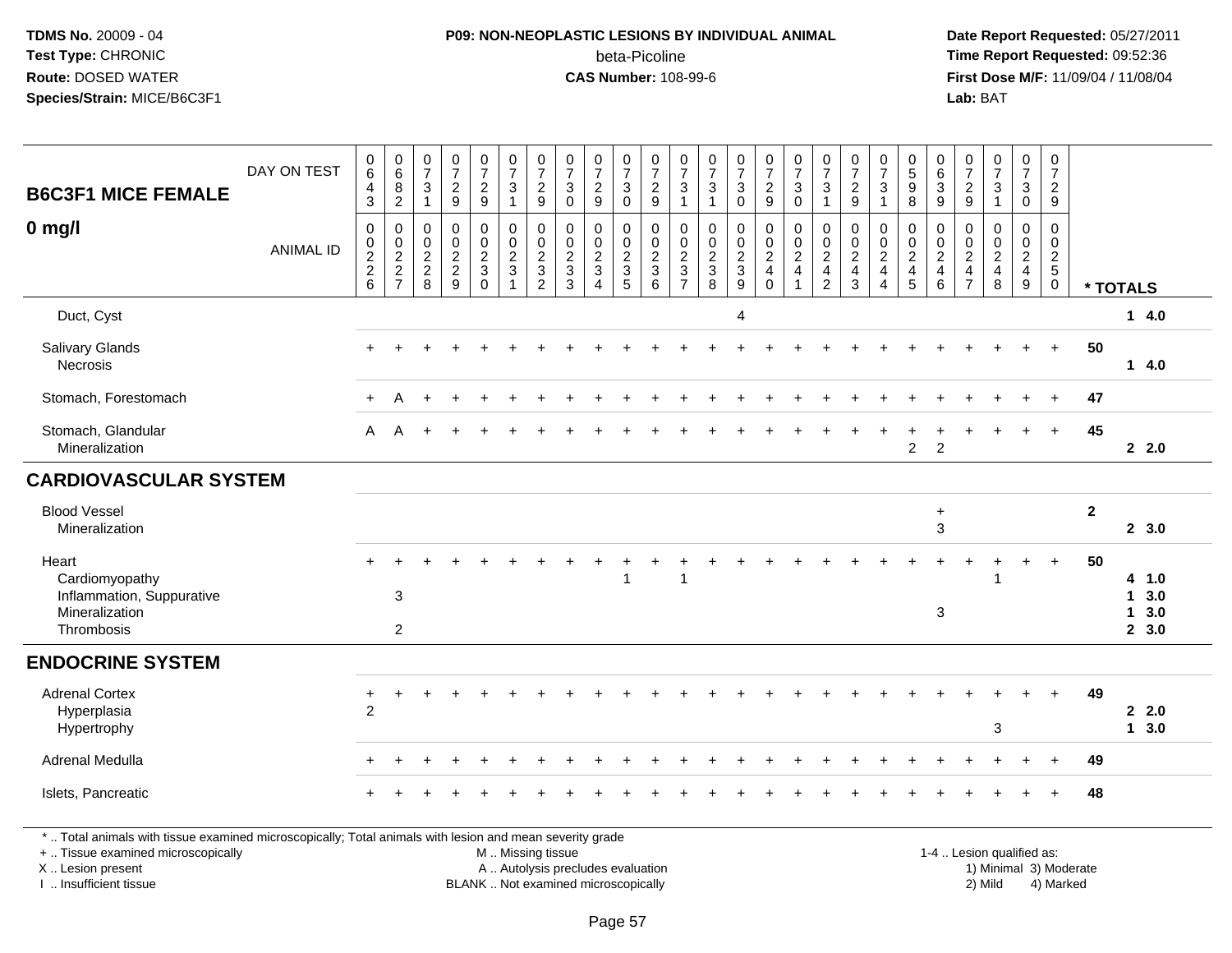# **P09: NON-NEOPLASTIC LESIONS BY INDIVIDUAL ANIMAL**beta-Picoline<br>CAS Number: 108-99-6

 **Date Report Requested:** 05/27/2011 **Time Report Requested:** 09:52:36 **First Dose M/F:** 11/09/04 / 11/08/04<br>**Lab:** BAT **Lab:** BAT

| <b>B6C3F1 MICE FEMALE</b>                                                                                                                                          | DAY ON TEST      | $\pmb{0}$<br>$\,6$<br>$\overline{4}$<br>$\mathbf{3}$                         | $\pmb{0}$<br>$\,6\,$<br>$\bf 8$<br>$\overline{2}$             | $\begin{array}{c} 0 \\ 7 \end{array}$<br>$\mathbf{3}$<br>$\mathbf{1}$ | $\frac{0}{7}$<br>$rac{2}{9}$                                          | $\frac{0}{7}$<br>$\overline{c}$<br>9                                     | $\frac{0}{7}$<br>$\sqrt{3}$<br>$\mathbf{1}$                            | $\frac{0}{7}$<br>$\frac{2}{9}$                                             | $\begin{array}{c} 0 \\ 7 \end{array}$<br>3<br>$\mathbf 0$   | $\frac{0}{7}$<br>$\sqrt{2}$<br>9                                                   | $\frac{0}{7}$<br>3<br>$\mathbf 0$            | $\frac{0}{7}$<br>$\frac{2}{9}$                                  | $\frac{0}{7}$<br>$\mathbf{3}$<br>$\mathbf{1}$                              | $\begin{array}{c} 0 \\ 7 \end{array}$<br>3<br>$\mathbf{1}$       | $\frac{0}{7}$<br>$\ensuremath{\mathsf{3}}$<br>$\mathbf 0$       | $\begin{array}{c} 0 \\ 7 \end{array}$<br>$\boldsymbol{2}$<br>$\boldsymbol{9}$ | $\begin{array}{c} 0 \\ 7 \end{array}$<br>3<br>$\mathbf 0$                      | $\frac{0}{7}$<br>3<br>$\mathbf{1}$                                    | $\frac{0}{7}$<br>$\overline{c}$<br>$\mathsf g$                      | $\begin{array}{c} 0 \\ 7 \end{array}$<br>$\mathbf{3}$                          | $\begin{array}{c} 0 \\ 5 \\ 9 \end{array}$<br>$\overline{8}$        | $\pmb{0}$<br>$\,6$<br>$\mathbf{3}$<br>$\overline{9}$                              | $\,0\,$<br>$\overline{7}$<br>$\sqrt{2}$<br>$\boldsymbol{9}$                     | $\frac{0}{7}$<br>$\mathbf{3}$<br>$\mathbf{1}$                         | $\frac{0}{7}$<br>3<br>$\mathsf{O}$                                  | $\begin{smallmatrix} 0\\7 \end{smallmatrix}$<br>$\frac{2}{9}$                |    |                      |                |  |
|--------------------------------------------------------------------------------------------------------------------------------------------------------------------|------------------|------------------------------------------------------------------------------|---------------------------------------------------------------|-----------------------------------------------------------------------|-----------------------------------------------------------------------|--------------------------------------------------------------------------|------------------------------------------------------------------------|----------------------------------------------------------------------------|-------------------------------------------------------------|------------------------------------------------------------------------------------|----------------------------------------------|-----------------------------------------------------------------|----------------------------------------------------------------------------|------------------------------------------------------------------|-----------------------------------------------------------------|-------------------------------------------------------------------------------|--------------------------------------------------------------------------------|-----------------------------------------------------------------------|---------------------------------------------------------------------|--------------------------------------------------------------------------------|---------------------------------------------------------------------|-----------------------------------------------------------------------------------|---------------------------------------------------------------------------------|-----------------------------------------------------------------------|---------------------------------------------------------------------|------------------------------------------------------------------------------|----|----------------------|----------------|--|
| $0$ mg/l                                                                                                                                                           | <b>ANIMAL ID</b> | $\mathbf 0$<br>$\begin{smallmatrix} 0\\2 \end{smallmatrix}$<br>$\frac{2}{6}$ | $\mathsf 0$<br>$\mathbf 0$<br>$\overline{2}$<br>$\frac{2}{7}$ | 0<br>$\mathbf 0$<br>$\overline{2}$<br>$\boldsymbol{2}$<br>8           | $\mathbf 0$<br>$\mathbf 0$<br>$\overline{2}$<br>$\boldsymbol{2}$<br>9 | $\mathsf 0$<br>$\mathsf 0$<br>$\overline{2}$<br>$\mathbf{3}$<br>$\Omega$ | $\mathbf 0$<br>$\mathsf{O}\xspace$<br>$\overline{2}$<br>$\mathfrak{Z}$ | $\pmb{0}$<br>$\mathbf 0$<br>$\overline{2}$<br>$\sqrt{3}$<br>$\overline{2}$ | $\mathbf 0$<br>$\mathbf 0$<br>$\sqrt{2}$<br>$\sqrt{3}$<br>3 | $\mathbf 0$<br>$\mathbf 0$<br>$\sqrt{2}$<br>$\mathbf{3}$<br>$\boldsymbol{\Lambda}$ | 0<br>$\mathbf 0$<br>$\overline{c}$<br>3<br>5 | 0<br>$\mathsf{O}\xspace$<br>$\overline{2}$<br>$\mathbf{3}$<br>6 | $\mathbf 0$<br>$\pmb{0}$<br>$\overline{2}$<br>$\sqrt{3}$<br>$\overline{7}$ | $\mathbf 0$<br>$\mathbf 0$<br>$\overline{2}$<br>$\mathsf 3$<br>8 | $\mathbf 0$<br>$\mathbf 0$<br>$\overline{2}$<br>$\sqrt{3}$<br>9 | 0<br>$\mathbf 0$<br>$\boldsymbol{2}$<br>$\overline{4}$<br>$\Omega$            | $\mathbf 0$<br>$\mathbf 0$<br>$\overline{2}$<br>$\overline{4}$<br>$\mathbf{1}$ | $\mathbf 0$<br>$^{\rm 0}_{\rm 2}$<br>$\overline{4}$<br>$\overline{2}$ | $\mathbf 0$<br>$\mathbf 0$<br>$\overline{2}$<br>$\overline{4}$<br>3 | $\mathbf 0$<br>0<br>$\overline{2}$<br>$\overline{4}$<br>$\boldsymbol{\Lambda}$ | $\mathbf 0$<br>$\mathbf 0$<br>$\overline{2}$<br>$\overline{4}$<br>5 | $\mathbf 0$<br>$\mathbf 0$<br>$\overline{2}$<br>$\overline{4}$<br>$6\phantom{1}6$ | 0<br>$\mathbf 0$<br>$\overline{2}$<br>$\overline{\mathbf{4}}$<br>$\overline{7}$ | $\mathbf 0$<br>$\mathbf 0$<br>$\boldsymbol{2}$<br>$\overline{4}$<br>8 | $\mathbf 0$<br>$\mathbf 0$<br>$\overline{a}$<br>$\overline{4}$<br>9 | $\mathbf 0$<br>$\mathbf 0$<br>$\overline{2}$<br>$5\phantom{.0}$<br>$\pmb{0}$ |    | * TOTALS             |                |  |
| Parathyroid Gland                                                                                                                                                  |                  |                                                                              |                                                               |                                                                       |                                                                       | $\ddot{}$                                                                | м                                                                      | м                                                                          | $\ddot{}$                                                   | $\ddot{}$                                                                          | M                                            | $\ddot{}$                                                       | $\ddot{}$                                                                  |                                                                  | $+$                                                             | M                                                                             | $+$                                                                            | M                                                                     | м                                                                   | $+$                                                                            | $+$                                                                 | M                                                                                 | $\ddot{}$                                                                       |                                                                       | $+$                                                                 | $+$                                                                          | 38 |                      |                |  |
| <b>Pituitary Gland</b><br>Pars Distalis, Angiectasis<br>Pars Distalis, Hyperplasia                                                                                 |                  |                                                                              |                                                               |                                                                       |                                                                       |                                                                          |                                                                        |                                                                            | $\overline{2}$                                              |                                                                                    |                                              | 4                                                               | -1                                                                         |                                                                  |                                                                 |                                                                               |                                                                                |                                                                       |                                                                     |                                                                                |                                                                     |                                                                                   |                                                                                 | $\overline{c}$                                                        |                                                                     | $\ddot{}$                                                                    | 50 |                      | 32.3<br>82.0   |  |
| <b>Thyroid Gland</b><br>Follicular Cell, Hyperplasia                                                                                                               |                  |                                                                              |                                                               |                                                                       |                                                                       |                                                                          |                                                                        |                                                                            |                                                             |                                                                                    |                                              |                                                                 |                                                                            |                                                                  |                                                                 |                                                                               |                                                                                |                                                                       |                                                                     |                                                                                |                                                                     |                                                                                   |                                                                                 |                                                                       |                                                                     | $\ddot{}$                                                                    | 48 |                      | $12.0$         |  |
| <b>GENERAL BODY SYSTEM</b>                                                                                                                                         |                  |                                                                              |                                                               |                                                                       |                                                                       |                                                                          |                                                                        |                                                                            |                                                             |                                                                                    |                                              |                                                                 |                                                                            |                                                                  |                                                                 |                                                                               |                                                                                |                                                                       |                                                                     |                                                                                |                                                                     |                                                                                   |                                                                                 |                                                                       |                                                                     |                                                                              |    |                      |                |  |
| <b>NONE</b>                                                                                                                                                        |                  |                                                                              |                                                               |                                                                       |                                                                       |                                                                          |                                                                        |                                                                            |                                                             |                                                                                    |                                              |                                                                 |                                                                            |                                                                  |                                                                 |                                                                               |                                                                                |                                                                       |                                                                     |                                                                                |                                                                     |                                                                                   |                                                                                 |                                                                       |                                                                     |                                                                              |    |                      |                |  |
| <b>GENITAL SYSTEM</b>                                                                                                                                              |                  |                                                                              |                                                               |                                                                       |                                                                       |                                                                          |                                                                        |                                                                            |                                                             |                                                                                    |                                              |                                                                 |                                                                            |                                                                  |                                                                 |                                                                               |                                                                                |                                                                       |                                                                     |                                                                                |                                                                     |                                                                                   |                                                                                 |                                                                       |                                                                     |                                                                              |    |                      |                |  |
| <b>Clitoral Gland</b>                                                                                                                                              |                  |                                                                              |                                                               |                                                                       |                                                                       |                                                                          |                                                                        |                                                                            |                                                             |                                                                                    |                                              |                                                                 |                                                                            |                                                                  |                                                                 |                                                                               |                                                                                |                                                                       |                                                                     |                                                                                |                                                                     |                                                                                   |                                                                                 |                                                                       |                                                                     |                                                                              | 50 |                      |                |  |
| Ovary<br>Cyst                                                                                                                                                      |                  |                                                                              |                                                               |                                                                       |                                                                       |                                                                          |                                                                        |                                                                            | 2                                                           |                                                                                    |                                              |                                                                 |                                                                            |                                                                  |                                                                 |                                                                               |                                                                                | 3                                                                     |                                                                     |                                                                                |                                                                     |                                                                                   |                                                                                 | 2                                                                     | $\ddot{}$                                                           | $\ddot{}$                                                                    | 49 |                      | 52.2           |  |
| <b>Uterus</b><br>Thrombosis<br>Endometrium, Hyperplasia, Cystic                                                                                                    |                  | $\pm$                                                                        | 3                                                             | 1                                                                     | 3                                                                     |                                                                          | 4                                                                      | 3                                                                          | 4                                                           | 4                                                                                  | 3                                            |                                                                 | Δ                                                                          |                                                                  | Δ                                                               | 4                                                                             | 4                                                                              | $\overline{4}$                                                        |                                                                     | $\boldsymbol{\Lambda}$                                                         |                                                                     | 3                                                                                 |                                                                                 |                                                                       | 4                                                                   | $\overline{4}$                                                               | 49 |                      | 13.0<br>33 3.2 |  |
| <b>HEMATOPOIETIC SYSTEM</b>                                                                                                                                        |                  |                                                                              |                                                               |                                                                       |                                                                       |                                                                          |                                                                        |                                                                            |                                                             |                                                                                    |                                              |                                                                 |                                                                            |                                                                  |                                                                 |                                                                               |                                                                                |                                                                       |                                                                     |                                                                                |                                                                     |                                                                                   |                                                                                 |                                                                       |                                                                     |                                                                              |    |                      |                |  |
| <b>Bone Marrow</b>                                                                                                                                                 |                  |                                                                              |                                                               |                                                                       |                                                                       |                                                                          |                                                                        |                                                                            |                                                             |                                                                                    |                                              |                                                                 |                                                                            |                                                                  |                                                                 |                                                                               |                                                                                |                                                                       |                                                                     |                                                                                |                                                                     |                                                                                   |                                                                                 |                                                                       |                                                                     | $\ddot{}$                                                                    | 49 |                      |                |  |
| Lymph Node<br>Lumbar, Angiectasis<br>Mediastinal, Hyperplasia, Lymphoid                                                                                            |                  |                                                                              |                                                               |                                                                       |                                                                       |                                                                          | $\ddot{}$<br>3                                                         |                                                                            |                                                             |                                                                                    |                                              |                                                                 |                                                                            |                                                                  | $\ddot{}$                                                       |                                                                               |                                                                                |                                                                       |                                                                     | $+$                                                                            | $+$                                                                 |                                                                                   |                                                                                 |                                                                       |                                                                     |                                                                              | 6  | $\blacktriangleleft$ | 3.0<br>12.0    |  |
| *  Total animals with tissue examined microscopically; Total animals with lesion and mean severity grade<br>+  Tissue examined microscopically<br>X Lesion present |                  |                                                                              |                                                               |                                                                       |                                                                       |                                                                          | M  Missing tissue                                                      |                                                                            | A  Autolysis precludes evaluation                           |                                                                                    |                                              |                                                                 |                                                                            |                                                                  |                                                                 |                                                                               |                                                                                |                                                                       |                                                                     |                                                                                |                                                                     |                                                                                   |                                                                                 | 1-4  Lesion qualified as:                                             |                                                                     | 1) Minimal 3) Moderate                                                       |    |                      |                |  |

I .. Insufficient tissue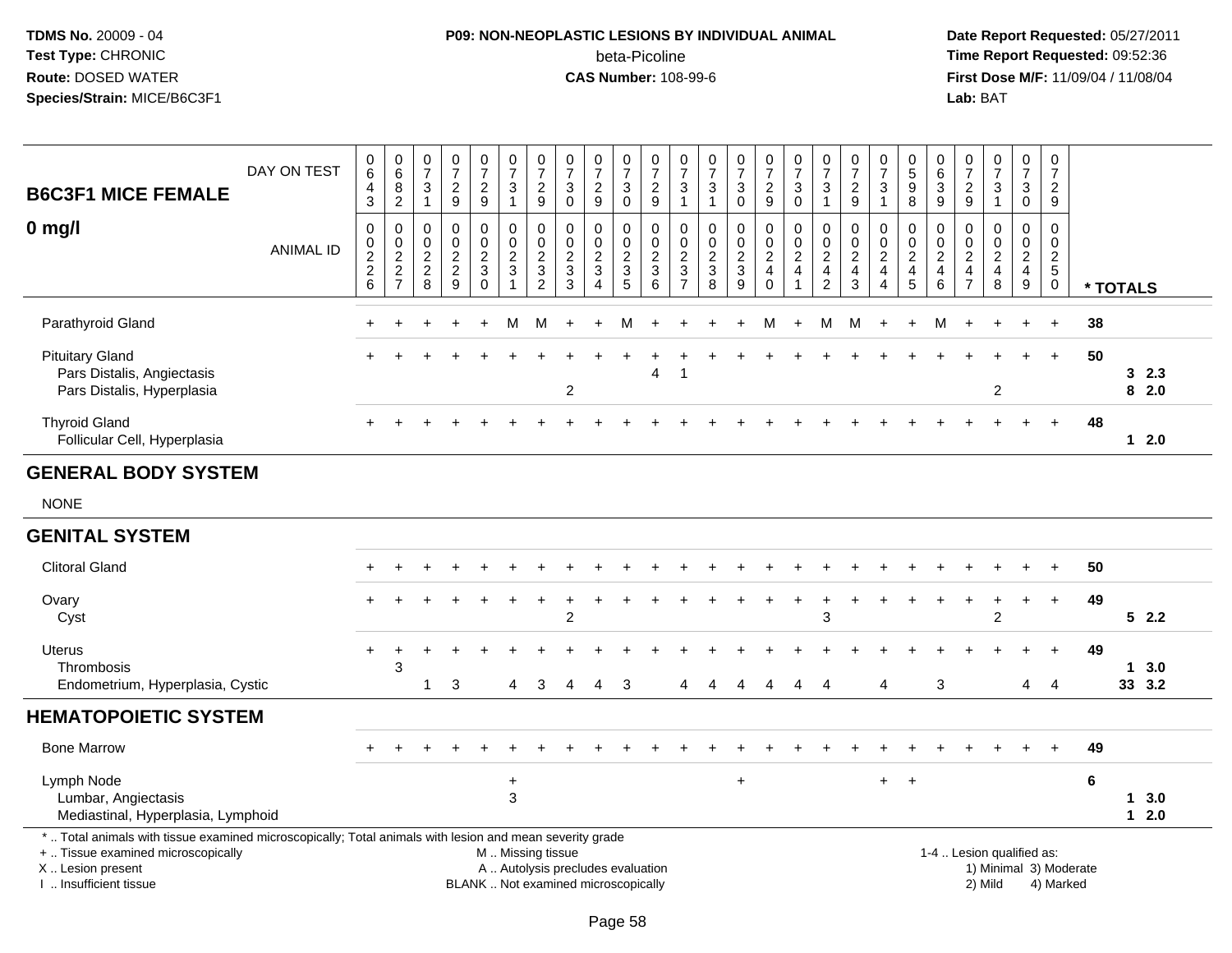### **P09: NON-NEOPLASTIC LESIONS BY INDIVIDUAL ANIMAL**beta-Picoline<br>CAS Number: 108-99-6

 **Date Report Requested:** 05/27/2011 **Time Report Requested:** 09:52:36 **First Dose M/F:** 11/09/04 / 11/08/04<br>Lab: BAT **Lab:** BAT

| <b>B6C3F1 MICE FEMALE</b>                                                                                | DAY ON TEST      | $_6^0$<br>$\overline{\mathbf{4}}$<br>$\mathbf{3}$ | $\begin{array}{c} 0 \\ 6 \end{array}$<br>$\bf 8$<br>$\overline{c}$                              | $\boldsymbol{0}$<br>$\overline{7}$<br>3<br>$\mathbf{1}$   | $\frac{0}{7}$<br>$\sqrt{2}$<br>9                              | $\frac{0}{7}$<br>$\sqrt{2}$<br>$\boldsymbol{9}$                               | $\frac{0}{7}$<br>$\ensuremath{\mathsf{3}}$<br>$\mathbf{1}$               | $\frac{0}{7}$<br>$\frac{2}{9}$                                             | $\frac{0}{7}$<br>$\sqrt{3}$<br>$\mathbf 0$             | $\frac{0}{7}$<br>$\sqrt{2}$<br>9                                     | $\frac{0}{7}$<br>$\ensuremath{\mathsf{3}}$<br>$\mathbf 0$ | $\frac{0}{7}$<br>$\sqrt{2}$<br>9                                   | 0<br>$\overline{7}$<br>$\mathbf{3}$<br>$\mathbf{1}$                             | $\begin{array}{c} 0 \\ 7 \end{array}$<br>$\ensuremath{\mathsf{3}}$<br>$\mathbf{1}$ | $\frac{0}{7}$<br>3<br>$\mathbf 0$     | $\frac{0}{7}$<br>$\frac{2}{9}$                                                                       | $\frac{0}{7}$<br>$\ensuremath{\mathsf{3}}$<br>$\mathbf 0$                                     | $\frac{0}{7}$<br>$\mathbf{3}$<br>$\overline{1}$ | $\frac{0}{7}$<br>$\sqrt{2}$<br>9                                                            | $\frac{0}{7}$<br>$\ensuremath{\mathsf{3}}$<br>1                      | $\begin{array}{c} 0 \\ 5 \end{array}$<br>$\boldsymbol{9}$<br>8                            | 0<br>6<br>$\mathbf{3}$<br>9        | $\frac{0}{7}$<br>$\frac{2}{9}$                           | $\begin{array}{c} 0 \\ 7 \end{array}$<br>$\ensuremath{\mathsf{3}}$<br>$\overline{1}$      | $\frac{0}{7}$<br>$\mathbf{3}$<br>$\mathsf{O}\xspace$                             | 0<br>$\overline{7}$<br>$\overline{2}$<br>9                                |             |                                |
|----------------------------------------------------------------------------------------------------------|------------------|---------------------------------------------------|-------------------------------------------------------------------------------------------------|-----------------------------------------------------------|---------------------------------------------------------------|-------------------------------------------------------------------------------|--------------------------------------------------------------------------|----------------------------------------------------------------------------|--------------------------------------------------------|----------------------------------------------------------------------|-----------------------------------------------------------|--------------------------------------------------------------------|---------------------------------------------------------------------------------|------------------------------------------------------------------------------------|---------------------------------------|------------------------------------------------------------------------------------------------------|-----------------------------------------------------------------------------------------------|-------------------------------------------------|---------------------------------------------------------------------------------------------|----------------------------------------------------------------------|-------------------------------------------------------------------------------------------|------------------------------------|----------------------------------------------------------|-------------------------------------------------------------------------------------------|----------------------------------------------------------------------------------|---------------------------------------------------------------------------|-------------|--------------------------------|
| $0$ mg/l                                                                                                 | <b>ANIMAL ID</b> | $\mathsf 0$<br>$_2^0$<br>$\overline{c}$<br>6      | $\pmb{0}$<br>$\begin{smallmatrix} 0\\2 \end{smallmatrix}$<br>$\boldsymbol{2}$<br>$\overline{7}$ | $\mathbf 0$<br>$\pmb{0}$<br>$\sqrt{2}$<br>$\sqrt{2}$<br>8 | $\pmb{0}$<br>$\pmb{0}$<br>$\sqrt{2}$<br>$\boldsymbol{2}$<br>9 | $\pmb{0}$<br>$\pmb{0}$<br>$\sqrt{2}$<br>$\ensuremath{\mathsf{3}}$<br>$\Omega$ | $\pmb{0}$<br>$\pmb{0}$<br>$\boldsymbol{2}$<br>$\sqrt{3}$<br>$\mathbf{1}$ | $\pmb{0}$<br>$\pmb{0}$<br>$\overline{c}$<br>$\mathbf{3}$<br>$\overline{2}$ | 0<br>$\mathbf 0$<br>$\overline{2}$<br>$\mathsf 3$<br>3 | 0<br>$\pmb{0}$<br>$\sqrt{2}$<br>$\sqrt{3}$<br>$\boldsymbol{\Lambda}$ | $\mathbf 0$<br>$\mathbf 0$<br>$\frac{2}{3}$<br>5          | $\mathbf 0$<br>$\mathop{2}\limits^{\mathbb{O}}$<br>$\sqrt{3}$<br>6 | $\mathbf 0$<br>$\overline{0}$<br>$\overline{c}$<br>$\sqrt{3}$<br>$\overline{7}$ | $\pmb{0}$<br>$\pmb{0}$<br>$\sqrt{2}$<br>$\ensuremath{\mathsf{3}}$<br>8             | $\boldsymbol{0}$<br>$0$<br>$3$<br>$9$ | $\pmb{0}$<br>$\begin{smallmatrix} 0\\2 \end{smallmatrix}$<br>$\overline{\mathbf{4}}$<br>$\mathsf{O}$ | $\pmb{0}$<br>$\begin{smallmatrix} 0\\2 \end{smallmatrix}$<br>$\overline{4}$<br>$\overline{1}$ | $\pmb{0}$<br>$\frac{0}{2}$<br>2                 | $\mathbf 0$<br>$\begin{smallmatrix} 0\\2 \end{smallmatrix}$<br>$\overline{\mathbf{4}}$<br>3 | 0<br>$\pmb{0}$<br>$\overline{c}$<br>$\overline{4}$<br>$\overline{4}$ | $\pmb{0}$<br>$\begin{smallmatrix} 0\\2 \end{smallmatrix}$<br>$\overline{\mathbf{4}}$<br>5 | 0<br>0<br>$\overline{2}$<br>4<br>6 | 0<br>0<br>$\sqrt{2}$<br>$\overline{4}$<br>$\overline{7}$ | $\pmb{0}$<br>$\begin{smallmatrix} 0\\2 \end{smallmatrix}$<br>$\overline{\mathbf{4}}$<br>8 | $\pmb{0}$<br>$\begin{smallmatrix} 0\\2 \end{smallmatrix}$<br>$\overline{4}$<br>9 | $\mathbf 0$<br>$\mathbf 0$<br>$\overline{2}$<br>$\sqrt{5}$<br>$\mathbf 0$ |             | * TOTALS                       |
| Pancreatic, Ectasia<br>Renal, Ectasia                                                                    |                  |                                                   |                                                                                                 |                                                           |                                                               |                                                                               |                                                                          |                                                                            |                                                        |                                                                      |                                                           |                                                                    |                                                                                 |                                                                                    | $\overline{4}$                        |                                                                                                      |                                                                                               |                                                 |                                                                                             | 4                                                                    |                                                                                           |                                    |                                                          |                                                                                           |                                                                                  |                                                                           |             | 4.0<br>$\mathbf 1$<br>4.0<br>1 |
| Lymph Node, Mandibular                                                                                   |                  |                                                   |                                                                                                 |                                                           |                                                               |                                                                               |                                                                          |                                                                            |                                                        |                                                                      |                                                           |                                                                    |                                                                                 |                                                                                    |                                       |                                                                                                      |                                                                                               |                                                 |                                                                                             |                                                                      |                                                                                           |                                    |                                                          |                                                                                           |                                                                                  | $\ddot{}$                                                                 | 48          |                                |
| Lymph Node, Mesenteric                                                                                   |                  | A                                                 | $\div$                                                                                          |                                                           |                                                               |                                                                               |                                                                          |                                                                            |                                                        |                                                                      |                                                           |                                                                    |                                                                                 |                                                                                    |                                       |                                                                                                      |                                                                                               |                                                 |                                                                                             |                                                                      |                                                                                           |                                    |                                                          |                                                                                           |                                                                                  |                                                                           | 46          |                                |
| Spleen<br>Hematopoietic Cell Proliferation                                                               |                  | A                                                 | $\overline{+}$<br>$\overline{c}$                                                                |                                                           |                                                               |                                                                               |                                                                          |                                                                            |                                                        |                                                                      |                                                           |                                                                    |                                                                                 |                                                                                    |                                       |                                                                                                      |                                                                                               |                                                 |                                                                                             |                                                                      |                                                                                           | А                                  |                                                          |                                                                                           | $+$                                                                              | $+$                                                                       | 46          | 4 2.8                          |
| Thymus                                                                                                   |                  | $+$                                               |                                                                                                 |                                                           |                                                               |                                                                               |                                                                          |                                                                            |                                                        |                                                                      |                                                           |                                                                    |                                                                                 |                                                                                    |                                       |                                                                                                      | м                                                                                             |                                                 |                                                                                             | $\ddot{}$                                                            | M                                                                                         | A                                  | $\ddot{}$                                                |                                                                                           | $+$                                                                              | $+$                                                                       | 45          |                                |
| <b>INTEGUMENTARY SYSTEM</b>                                                                              |                  |                                                   |                                                                                                 |                                                           |                                                               |                                                                               |                                                                          |                                                                            |                                                        |                                                                      |                                                           |                                                                    |                                                                                 |                                                                                    |                                       |                                                                                                      |                                                                                               |                                                 |                                                                                             |                                                                      |                                                                                           |                                    |                                                          |                                                                                           |                                                                                  |                                                                           |             |                                |
| <b>Mammary Gland</b><br>Hyperplasia                                                                      |                  |                                                   |                                                                                                 |                                                           |                                                               |                                                                               |                                                                          |                                                                            |                                                        |                                                                      |                                                           |                                                                    |                                                                                 |                                                                                    |                                       |                                                                                                      |                                                                                               |                                                 |                                                                                             |                                                                      |                                                                                           |                                    |                                                          |                                                                                           |                                                                                  | $+$                                                                       | 50          | $12.0$                         |
| Skin                                                                                                     |                  |                                                   |                                                                                                 |                                                           |                                                               |                                                                               |                                                                          |                                                                            |                                                        |                                                                      |                                                           |                                                                    |                                                                                 |                                                                                    |                                       |                                                                                                      |                                                                                               |                                                 |                                                                                             |                                                                      |                                                                                           |                                    |                                                          |                                                                                           |                                                                                  |                                                                           | 50          |                                |
| <b>MUSCULOSKELETAL SYSTEM</b>                                                                            |                  |                                                   |                                                                                                 |                                                           |                                                               |                                                                               |                                                                          |                                                                            |                                                        |                                                                      |                                                           |                                                                    |                                                                                 |                                                                                    |                                       |                                                                                                      |                                                                                               |                                                 |                                                                                             |                                                                      |                                                                                           |                                    |                                                          |                                                                                           |                                                                                  |                                                                           |             |                                |
| Bone                                                                                                     |                  |                                                   |                                                                                                 |                                                           |                                                               |                                                                               |                                                                          |                                                                            |                                                        |                                                                      |                                                           |                                                                    |                                                                                 |                                                                                    |                                       |                                                                                                      |                                                                                               |                                                 |                                                                                             |                                                                      |                                                                                           |                                    |                                                          |                                                                                           |                                                                                  |                                                                           | 50          |                                |
| <b>Skeletal Muscle</b>                                                                                   |                  |                                                   |                                                                                                 |                                                           |                                                               |                                                                               |                                                                          |                                                                            |                                                        |                                                                      |                                                           |                                                                    |                                                                                 |                                                                                    |                                       |                                                                                                      |                                                                                               |                                                 |                                                                                             |                                                                      | $\ddot{}$                                                                                 |                                    |                                                          |                                                                                           |                                                                                  |                                                                           | $\mathbf 1$ |                                |
| <b>NERVOUS SYSTEM</b>                                                                                    |                  |                                                   |                                                                                                 |                                                           |                                                               |                                                                               |                                                                          |                                                                            |                                                        |                                                                      |                                                           |                                                                    |                                                                                 |                                                                                    |                                       |                                                                                                      |                                                                                               |                                                 |                                                                                             |                                                                      |                                                                                           |                                    |                                                          |                                                                                           |                                                                                  |                                                                           |             |                                |
| <b>Brain</b>                                                                                             |                  | $\pm$                                             |                                                                                                 |                                                           |                                                               |                                                                               |                                                                          |                                                                            |                                                        |                                                                      |                                                           |                                                                    |                                                                                 |                                                                                    |                                       |                                                                                                      |                                                                                               |                                                 |                                                                                             |                                                                      |                                                                                           |                                    |                                                          |                                                                                           |                                                                                  | $+$                                                                       | 50          |                                |
| Peripheral Nerve                                                                                         |                  |                                                   |                                                                                                 |                                                           |                                                               |                                                                               |                                                                          |                                                                            |                                                        |                                                                      |                                                           |                                                                    |                                                                                 |                                                                                    |                                       |                                                                                                      |                                                                                               |                                                 |                                                                                             |                                                                      |                                                                                           |                                    |                                                          |                                                                                           |                                                                                  |                                                                           | $\mathbf 1$ |                                |
| *  Total animals with tissue examined microscopically; Total animals with lesion and mean severity grade |                  |                                                   |                                                                                                 |                                                           |                                                               |                                                                               |                                                                          |                                                                            |                                                        |                                                                      |                                                           |                                                                    |                                                                                 |                                                                                    |                                       |                                                                                                      |                                                                                               |                                                 |                                                                                             |                                                                      |                                                                                           |                                    |                                                          |                                                                                           |                                                                                  |                                                                           |             |                                |

+ .. Tissue examined microscopically

X .. Lesion present

I .. Insufficient tissue

M .. Missing tissue A .. Autolysis precludes evaluation 19 and 10 minimal 3) Moderate 1 and 20 minimal 3) Moderate 19 minimal 3) Moderat<br>19 and 19 and 19 and 19 and 19 and 19 and 19 and 19 and 19 and 19 and 19 and 19 and 19 and 19 and 19 and BLANK .. Not examined microscopically

1-4 .. Lesion qualified as: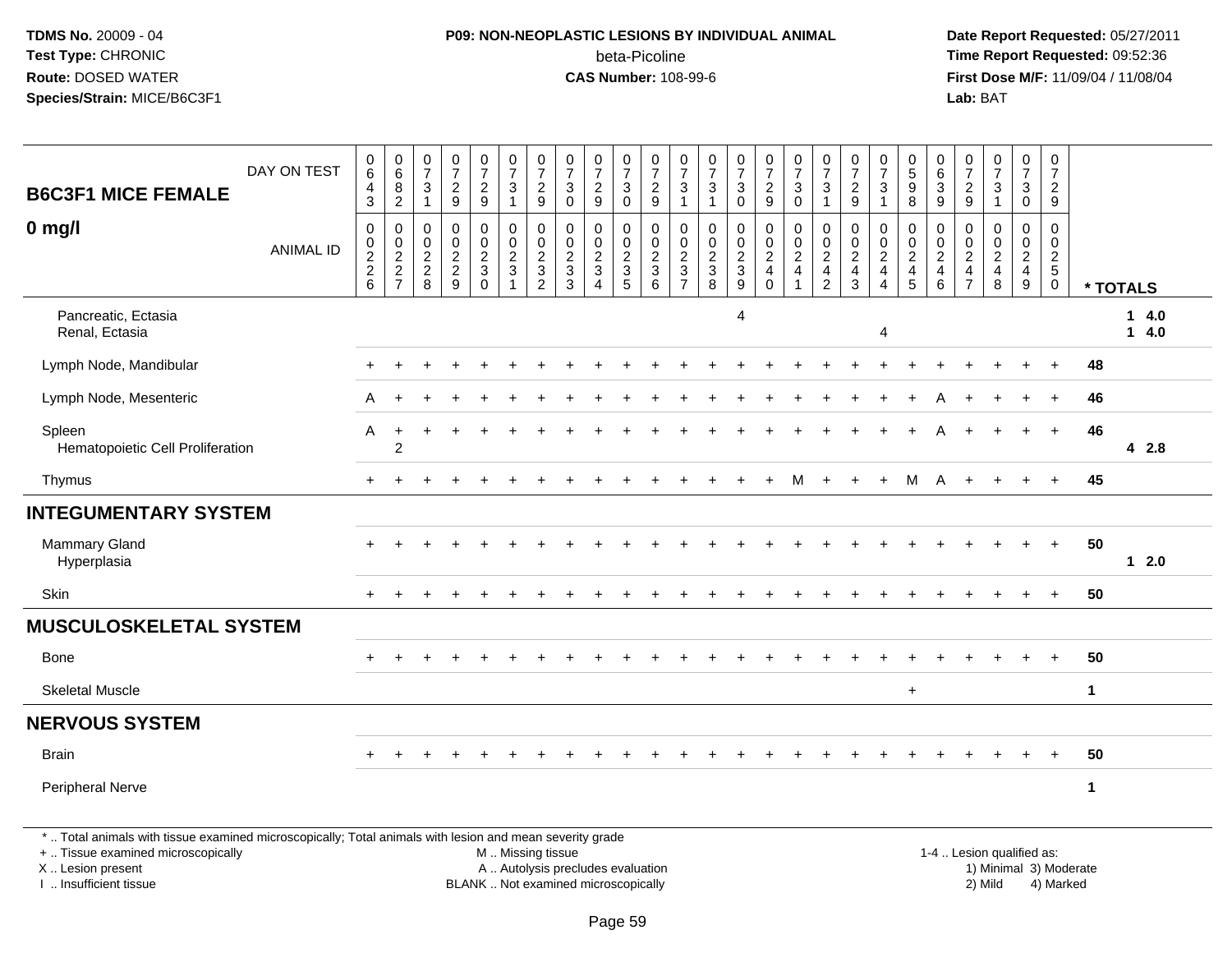### **P09: NON-NEOPLASTIC LESIONS BY INDIVIDUAL ANIMAL**beta-Picoline<br>CAS Number: 108-99-6

| <b>B6C3F1 MICE FEMALE</b>                                                                                                                                                                    | DAY ON TEST      | 0<br>$\,6$<br>4<br>$\mathbf{3}$                     | $\pmb{0}$<br>$\,6$<br>$\, 8$<br>$\boldsymbol{2}$                   | 0<br>$\overline{7}$<br>$\mathbf{3}$<br>$\mathbf{1}$ | $\frac{0}{7}$<br>$\sqrt{2}$<br>9                                     | $\frac{0}{7}$<br>$\frac{2}{9}$                                                          | $\frac{0}{7}$<br>$\ensuremath{\mathsf{3}}$<br>$\overline{1}$                  | $\frac{0}{7}$<br>$\frac{2}{9}$                                  | $\frac{0}{7}$<br>$\mathbf{3}$<br>$\mathbf 0$                                   | $\frac{0}{7}$<br>$\frac{2}{9}$                                                                       | $\frac{0}{7}$<br>3<br>$\Omega$                                              | $\frac{0}{7}$<br>$\frac{2}{9}$                                       | $\frac{0}{7}$<br>$\sqrt{3}$<br>$\mathbf{1}$                          | $\frac{0}{7}$<br>$\frac{3}{1}$    | $\frac{0}{7}$<br>$\sqrt{3}$<br>$\mathbf 0$                      | $\frac{0}{7}$<br>$\frac{2}{9}$                                             | $\frac{0}{7}$<br>$\ensuremath{\mathsf{3}}$<br>$\mathbf 0$            | $\frac{0}{7}$<br>$\mathbf{3}$<br>$\mathbf{1}$                                 | $\frac{0}{7}$<br>$\frac{2}{9}$                                        | $\frac{0}{7}$<br>$\sqrt{3}$<br>$\mathbf{1}$                                        | $\begin{array}{c} 0 \\ 5 \\ 9 \end{array}$<br>8                        | $\begin{matrix} 0 \\ 6 \end{matrix}$<br>$\sqrt{3}$<br>$\boldsymbol{9}$              | $\frac{0}{7}$<br>$\boldsymbol{2}$<br>$\boldsymbol{9}$                         | $\frac{0}{7}$<br>$\mathsf 3$<br>$\mathbf{1}$                                       | $\frac{0}{7}$<br>3<br>$\mathbf 0$                                               | $\frac{0}{7}$<br>$\overline{c}$<br>9                         |           |              |                                         |     |
|----------------------------------------------------------------------------------------------------------------------------------------------------------------------------------------------|------------------|-----------------------------------------------------|--------------------------------------------------------------------|-----------------------------------------------------|----------------------------------------------------------------------|-----------------------------------------------------------------------------------------|-------------------------------------------------------------------------------|-----------------------------------------------------------------|--------------------------------------------------------------------------------|------------------------------------------------------------------------------------------------------|-----------------------------------------------------------------------------|----------------------------------------------------------------------|----------------------------------------------------------------------|-----------------------------------|-----------------------------------------------------------------|----------------------------------------------------------------------------|----------------------------------------------------------------------|-------------------------------------------------------------------------------|-----------------------------------------------------------------------|------------------------------------------------------------------------------------|------------------------------------------------------------------------|-------------------------------------------------------------------------------------|-------------------------------------------------------------------------------|------------------------------------------------------------------------------------|---------------------------------------------------------------------------------|--------------------------------------------------------------|-----------|--------------|-----------------------------------------|-----|
| $0$ mg/l                                                                                                                                                                                     | <b>ANIMAL ID</b> | $\mathbf 0$<br>0<br>$\overline{2}$<br>$\frac{2}{6}$ | 0<br>$\mathbf 0$<br>$\overline{c}$<br>$\sqrt{2}$<br>$\overline{7}$ | 0<br>0<br>$\overline{c}$<br>$\sqrt{2}$<br>8         | $\Omega$<br>$\mathbf 0$<br>$\boldsymbol{2}$<br>$\boldsymbol{2}$<br>9 | $\mathbf 0$<br>$\mathbf 0$<br>$\boldsymbol{2}$<br>$\ensuremath{\mathsf{3}}$<br>$\Omega$ | 0<br>$\mathbf 0$<br>$\sqrt{2}$<br>$\ensuremath{\mathsf{3}}$<br>$\overline{1}$ | $\mathbf 0$<br>$\mathbf 0$<br>$\boldsymbol{2}$<br>$\frac{3}{2}$ | $\mathbf 0$<br>$\mathbf 0$<br>$\overline{c}$<br>$\ensuremath{\mathsf{3}}$<br>3 | $\mathbf 0$<br>$\mathbf 0$<br>$\overline{c}$<br>$\ensuremath{\mathsf{3}}$<br>$\overline{\mathbf{4}}$ | $\Omega$<br>$\mathbf 0$<br>$\overline{c}$<br>$\ensuremath{\mathsf{3}}$<br>5 | $\mathbf 0$<br>0<br>$\overline{c}$<br>$\ensuremath{\mathsf{3}}$<br>6 | 0<br>$\mathbf 0$<br>$\boldsymbol{2}$<br>$\sqrt{3}$<br>$\overline{7}$ | 0<br>$\mathbf 0$<br>$\frac{2}{3}$ | $\mathbf 0$<br>$\mathbf 0$<br>$\overline{c}$<br>$\sqrt{3}$<br>9 | $\mathbf 0$<br>$\mathbf 0$<br>$\overline{c}$<br>$\overline{4}$<br>$\Omega$ | 0<br>$\mathbf 0$<br>$\overline{2}$<br>$\overline{4}$<br>$\mathbf{1}$ | $\Omega$<br>$\mathbf 0$<br>$\overline{c}$<br>$\overline{4}$<br>$\overline{2}$ | $\mathbf{0}$<br>0<br>$\overline{c}$<br>$\overline{4}$<br>$\mathbf{3}$ | $\mathbf 0$<br>$\mathbf 0$<br>$\boldsymbol{2}$<br>$\overline{4}$<br>$\overline{4}$ | 0<br>$\mathbf 0$<br>$\overline{2}$<br>$\overline{4}$<br>$\overline{5}$ | $\mathbf 0$<br>$\mathbf 0$<br>$\boldsymbol{2}$<br>$\overline{4}$<br>$6\phantom{1}6$ | $\Omega$<br>$\mathbf 0$<br>$\overline{c}$<br>$\overline{a}$<br>$\overline{7}$ | $\Omega$<br>$\mathbf 0$<br>$\overline{c}$<br>$\begin{array}{c} 4 \\ 8 \end{array}$ | $\Omega$<br>$\mathbf 0$<br>$\overline{a}$<br>$\overline{4}$<br>$\boldsymbol{9}$ | $\Omega$<br>0<br>$\overline{2}$<br>$\sqrt{5}$<br>$\mathbf 0$ |           | * TOTALS     |                                         |     |
| Spinal Cord                                                                                                                                                                                  |                  |                                                     |                                                                    |                                                     |                                                                      |                                                                                         |                                                                               |                                                                 |                                                                                |                                                                                                      |                                                                             |                                                                      |                                                                      |                                   |                                                                 |                                                                            |                                                                      |                                                                               |                                                                       |                                                                                    |                                                                        |                                                                                     |                                                                               |                                                                                    |                                                                                 |                                                              |           | $\mathbf{1}$ |                                         |     |
| <b>RESPIRATORY SYSTEM</b>                                                                                                                                                                    |                  |                                                     |                                                                    |                                                     |                                                                      |                                                                                         |                                                                               |                                                                 |                                                                                |                                                                                                      |                                                                             |                                                                      |                                                                      |                                   |                                                                 |                                                                            |                                                                      |                                                                               |                                                                       |                                                                                    |                                                                        |                                                                                     |                                                                               |                                                                                    |                                                                                 |                                                              |           |              |                                         |     |
| Lung<br>Mineralization<br>Alveolar Epithelium, Hyperplasia<br>Alveolus, Infiltration Cellular, Histiocyte                                                                                    |                  |                                                     |                                                                    |                                                     |                                                                      |                                                                                         |                                                                               |                                                                 | $\overline{c}$                                                                 |                                                                                                      |                                                                             |                                                                      |                                                                      |                                   | $\boldsymbol{2}$<br>$\overline{2}$                              |                                                                            |                                                                      |                                                                               |                                                                       |                                                                                    |                                                                        | Δ                                                                                   |                                                                               |                                                                                    |                                                                                 |                                                              |           | 50           | 14.0<br>2, 1.5<br>2.0                   |     |
| Nose<br>Inflammation, Suppurative<br>Olfactory Epithelium, Atrophy<br>Olfactory Epithelium, Metaplasia, Respiratory<br>Respiratory Epithelium, Hyperplasia                                   |                  |                                                     |                                                                    | $\mathbf{1}$                                        | $\mathbf 1$                                                          |                                                                                         |                                                                               |                                                                 |                                                                                |                                                                                                      |                                                                             |                                                                      |                                                                      |                                   |                                                                 |                                                                            |                                                                      | $\mathbf{1}$                                                                  | $\overline{1}$                                                        |                                                                                    |                                                                        |                                                                                     |                                                                               |                                                                                    |                                                                                 |                                                              |           | 49           | $1 1.0$<br>$1 1.0$<br>2, 1.0<br>$7$ 1.0 |     |
| Trachea<br>Mineralization                                                                                                                                                                    |                  | A                                                   |                                                                    |                                                     |                                                                      |                                                                                         |                                                                               |                                                                 |                                                                                |                                                                                                      |                                                                             |                                                                      |                                                                      |                                   |                                                                 |                                                                            |                                                                      |                                                                               |                                                                       |                                                                                    |                                                                        | 3                                                                                   |                                                                               |                                                                                    |                                                                                 |                                                              |           | 47           | 13.0                                    |     |
| <b>SPECIAL SENSES SYSTEM</b>                                                                                                                                                                 |                  |                                                     |                                                                    |                                                     |                                                                      |                                                                                         |                                                                               |                                                                 |                                                                                |                                                                                                      |                                                                             |                                                                      |                                                                      |                                   |                                                                 |                                                                            |                                                                      |                                                                               |                                                                       |                                                                                    |                                                                        |                                                                                     |                                                                               |                                                                                    |                                                                                 |                                                              |           |              |                                         |     |
| Eye<br>Cataract<br>Degeneration<br>Cornea, Inflammation, Acute                                                                                                                               |                  | A                                                   |                                                                    |                                                     |                                                                      |                                                                                         |                                                                               |                                                                 |                                                                                |                                                                                                      |                                                                             |                                                                      |                                                                      |                                   |                                                                 |                                                                            |                                                                      |                                                                               |                                                                       |                                                                                    | 1                                                                      | 3                                                                                   |                                                                               |                                                                                    |                                                                                 |                                                              |           | 43           | 13.0<br>1<br>1.0                        | 4.0 |
| Harderian Gland<br>Hyperplasia                                                                                                                                                               |                  | $+$                                                 |                                                                    |                                                     |                                                                      |                                                                                         |                                                                               |                                                                 |                                                                                |                                                                                                      |                                                                             |                                                                      |                                                                      |                                   |                                                                 |                                                                            |                                                                      |                                                                               | 3                                                                     |                                                                                    |                                                                        | A                                                                                   | $\ddot{}$                                                                     | 3                                                                                  | $\ddot{}$                                                                       | $\ddot{}$                                                    |           | 45           | 52.4                                    |     |
| <b>URINARY SYSTEM</b>                                                                                                                                                                        |                  |                                                     |                                                                    |                                                     |                                                                      |                                                                                         |                                                                               |                                                                 |                                                                                |                                                                                                      |                                                                             |                                                                      |                                                                      |                                   |                                                                 |                                                                            |                                                                      |                                                                               |                                                                       |                                                                                    |                                                                        |                                                                                     |                                                                               |                                                                                    |                                                                                 |                                                              |           |              |                                         |     |
| Kidney                                                                                                                                                                                       |                  | $+$                                                 |                                                                    |                                                     |                                                                      |                                                                                         |                                                                               | $\ddot{}$                                                       | $\ddot{}$                                                                      | $\ddot{}$                                                                                            | $\ddot{}$                                                                   | $+$                                                                  | $\ddot{}$                                                            | $\ddot{}$                         | $\ddot{}$                                                       | $\ddot{}$                                                                  |                                                                      |                                                                               |                                                                       |                                                                                    |                                                                        |                                                                                     |                                                                               |                                                                                    | $\ddot{}$                                                                       | $+$                                                          |           | 49           |                                         |     |
| *  Total animals with tissue examined microscopically; Total animals with lesion and mean severity grade<br>+  Tissue examined microscopically<br>X Lesion present<br>I  Insufficient tissue |                  |                                                     |                                                                    |                                                     |                                                                      |                                                                                         | M  Missing tissue                                                             |                                                                 | A  Autolysis precludes evaluation<br>BLANK  Not examined microscopically       |                                                                                                      |                                                                             |                                                                      |                                                                      |                                   |                                                                 |                                                                            |                                                                      |                                                                               |                                                                       |                                                                                    |                                                                        |                                                                                     |                                                                               | 1-4  Lesion qualified as:<br>1) Minimal 3) Moderate<br>2) Mild                     |                                                                                 |                                                              | 4) Marked |              |                                         |     |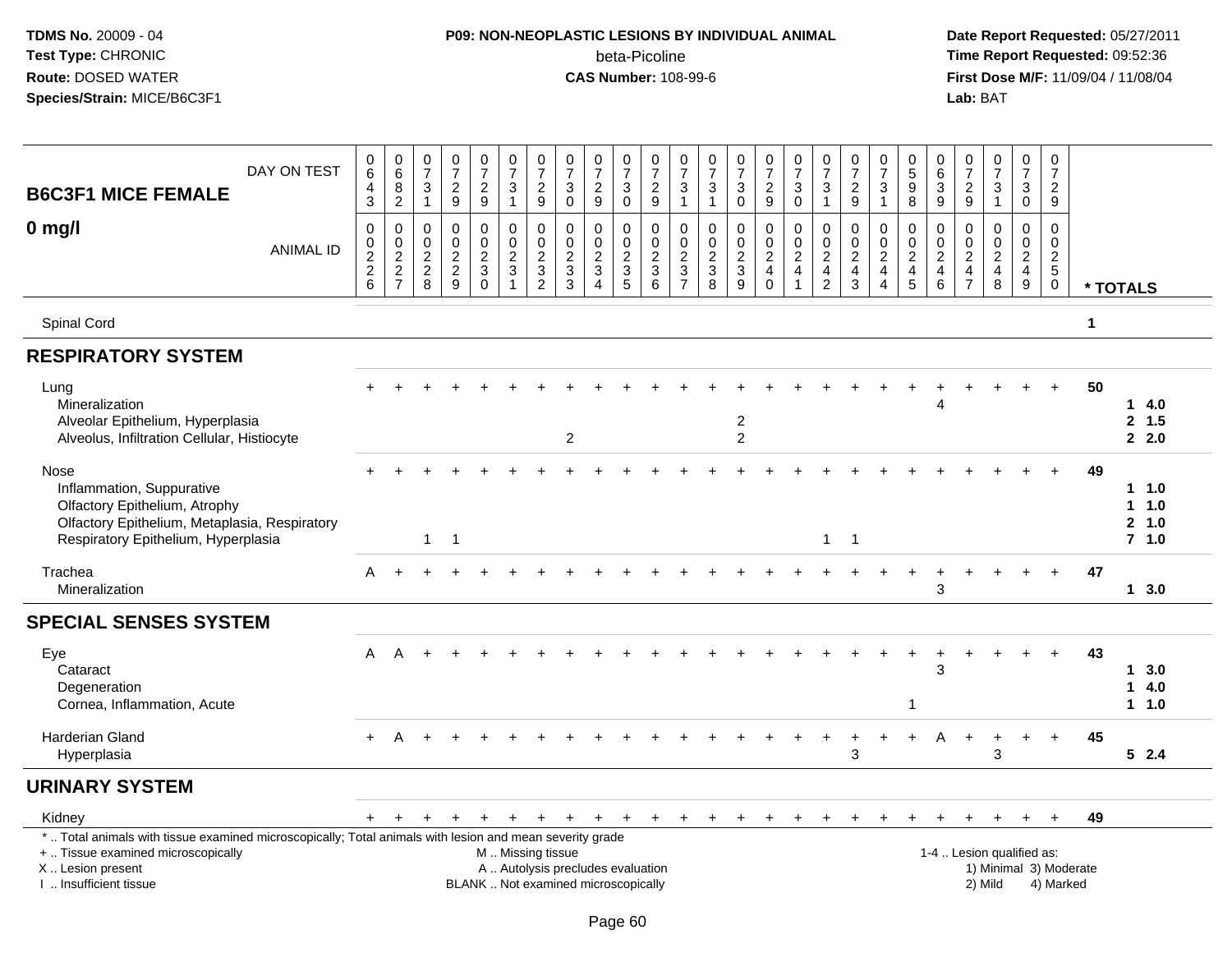#### **P09: NON-NEOPLASTIC LESIONS BY INDIVIDUAL ANIMAL** beta-Picoline**beta-Picoline**<br> **CAS Number:** 108-99-6<br> **CAS Number:** 108-99-6<br> **CAS Number:** 108-99-6

 **Date Report Requested:** 05/27/2011 **First Dose M/F:** 11/09/04 / 11/08/04<br>**Lab:** BAT **Lab:** BAT

| <b>B6C3F1 MICE FEMALE</b>                                                                                  | DAY ON TEST      | 0<br>6<br>4<br>3                   | 0<br>$\,6\,$<br>$\, 8$<br>$\overline{2}$ | 0<br>$\overline{7}$<br>3                            | $\overline{0}$<br>7<br>$\overline{c}$<br>9                       | $\overline{0}$<br>$\overline{ }$<br>$\frac{2}{9}$ | 0<br>$\overline{7}$<br>3                    | $\overline{0}$<br>$\overline{ }$<br>$\frac{2}{9}$ | $\mathbf 0$<br>$\overline{z}$<br>$\mathbf{3}$<br>$\mathbf 0$ | $\mathbf 0$<br>$\overline{7}$<br>$\frac{2}{9}$                 | $\overline{0}$<br>3<br>0                        | 0<br>$\overline{ }$<br>$\frac{2}{9}$   | 0<br>$\rightarrow$<br>$\sqrt{3}$                               | 0<br>$\mathbf{3}$                                   | 0<br>$\overline{ }$<br>$\mathbf{3}$<br>$\mathbf 0$ | 0<br>$\overline{\phantom{0}}$<br>$\overline{c}$<br>9                         | $\mathbf 0$<br>$\overline{ }$<br>$\mathbf{3}$<br>0            | 0<br>$\overline{ }$<br>3                                             | 0<br>$\overline{\mathbf{c}}$<br>9              | 0<br>$\overline{ }$<br>3                                                        | $\overline{0}$<br>5<br>9<br>8                          | 0<br>$\,6\,$<br>$\mathbf{3}$<br>9                         | $\mathbf 0$<br>$\overline{ }$<br>$\sim$<br>$\epsilon$<br>9 | $\mathbf 0$<br>$\overline{7}$<br>3                  | -<br>$\sqrt{3}$<br>0                         | $\mathbf{0}$ | 0<br>$\overline{c}$<br>9                         |          |                                              |  |
|------------------------------------------------------------------------------------------------------------|------------------|------------------------------------|------------------------------------------|-----------------------------------------------------|------------------------------------------------------------------|---------------------------------------------------|---------------------------------------------|---------------------------------------------------|--------------------------------------------------------------|----------------------------------------------------------------|-------------------------------------------------|----------------------------------------|----------------------------------------------------------------|-----------------------------------------------------|----------------------------------------------------|------------------------------------------------------------------------------|---------------------------------------------------------------|----------------------------------------------------------------------|------------------------------------------------|---------------------------------------------------------------------------------|--------------------------------------------------------|-----------------------------------------------------------|------------------------------------------------------------|-----------------------------------------------------|----------------------------------------------|--------------|--------------------------------------------------|----------|----------------------------------------------|--|
| $0$ mg/l                                                                                                   | <b>ANIMAL ID</b> | 0<br>0<br>2<br>$\overline{c}$<br>6 | 0<br>$\frac{0}{2}$<br>$\rightarrow$      | 0<br>$\pmb{0}$<br>$\sqrt{2}$<br>$\overline{c}$<br>8 | 0<br>$\boldsymbol{0}$<br>$\boldsymbol{2}$<br>$\overline{2}$<br>9 | 0<br>0<br>$\frac{2}{3}$<br>0                      | $\mathbf 0$<br>$\mathbf 0$<br>$\frac{2}{3}$ | 0<br>$\pmb{0}$<br>$\frac{2}{3}$<br>$\overline{2}$ | 0<br>$\pmb{0}$<br>$\boldsymbol{2}$<br>$\sqrt{3}$<br>3        | 0<br>$\pmb{0}$<br>$\sqrt{2}$<br>$\mathbf{3}$<br>$\overline{4}$ | $\overline{0}$<br>0<br>$\overline{c}$<br>3<br>5 | 0<br>$\mathbf 0$<br>$\frac{2}{3}$<br>6 | 0<br>$\pmb{0}$<br>$\sqrt{2}$<br>$\ensuremath{\mathsf{3}}$<br>- | 0<br>$\pmb{0}$<br>$\overline{c}$<br>$\sqrt{3}$<br>8 | 0<br>$\frac{0}{2}$<br>$\boldsymbol{9}$             | 0<br>$\pmb{0}$<br>$\boldsymbol{2}$<br>$\overline{\mathbf{4}}$<br>$\mathbf 0$ | 0<br>$\mathbf 0$<br>$\overline{c}$<br>$\overline{\mathbf{4}}$ | 0<br>$\pmb{0}$<br>$\overline{c}$<br>$\overline{4}$<br>$\overline{c}$ | $\pmb{0}$<br>$\overline{\mathbf{c}}$<br>4<br>3 | 0<br>$\mathbf 0$<br>$\overline{2}$<br>$\overline{\mathbf{4}}$<br>$\overline{4}$ | $\mathbf{0}$<br>0<br>$\overline{c}$<br>4<br>$\sqrt{5}$ | 0<br>$\pmb{0}$<br>$\boldsymbol{2}$<br>$\overline{4}$<br>6 | 0<br>0<br>$\sim$<br>$\epsilon$<br>4<br>$\rightarrow$       | 0<br>$\boldsymbol{0}$<br>$\boldsymbol{2}$<br>4<br>8 | $\mathbf 0$<br>0<br>$\overline{2}$<br>4<br>9 |              | 0<br>0<br>$\overline{c}$<br>$5\phantom{.0}$<br>0 | * TOTALS |                                              |  |
| Amyloid Deposition<br>Inflammation, Suppurative<br>Mineralization<br>Nephropathy<br>Renal Tubule, Necrosis |                  | $\mathbf{2}$                       | 2<br>3<br>2                              | -1                                                  |                                                                  |                                                   |                                             |                                                   |                                                              |                                                                |                                                 |                                        |                                                                |                                                     |                                                    |                                                                              |                                                               |                                                                      |                                                |                                                                                 | 3                                                      | 3<br>3                                                    |                                                            | 3<br>4                                              |                                              |              |                                                  |          | 3.0<br>2.0<br>$3\;\;2.0$<br>29 1.4<br>2, 2.5 |  |
| <b>Urinary Bladder</b>                                                                                     |                  | A                                  |                                          |                                                     |                                                                  |                                                   |                                             |                                                   |                                                              |                                                                |                                                 |                                        |                                                                |                                                     |                                                    |                                                                              |                                                               |                                                                      |                                                |                                                                                 |                                                        |                                                           |                                                            |                                                     |                                              |              |                                                  | 44       |                                              |  |

\* .. Total animals with tissue examined microscopically; Total animals with lesion and mean severity grade

+ .. Tissue examined microscopically

X .. Lesion present

I .. Insufficient tissue

 M .. Missing tissueA .. Autolysis precludes evaluation

BLANK .. Not examined microscopically 2) Mild 4) Marked

1-4 .. Lesion qualified as: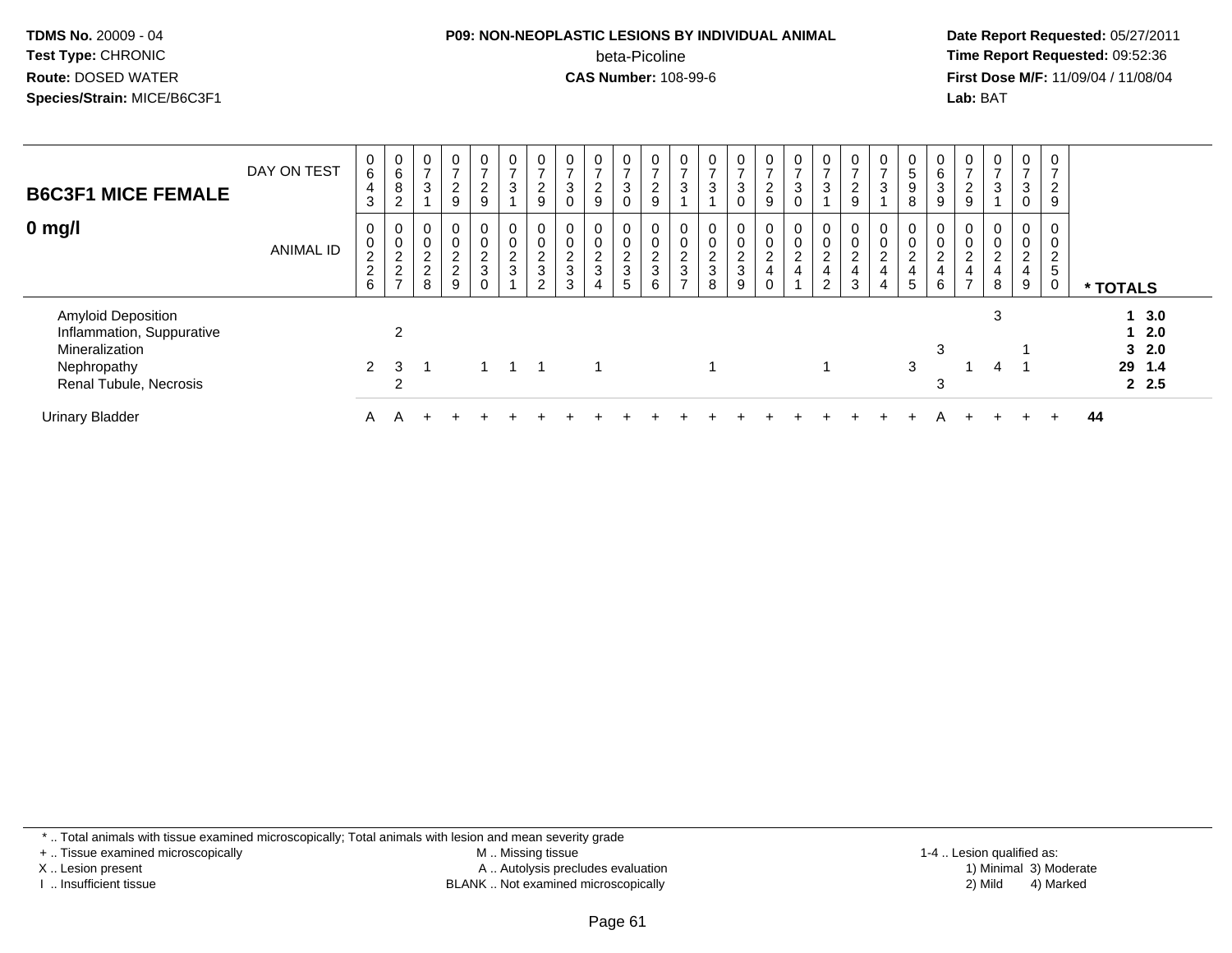# **P09: NON-NEOPLASTIC LESIONS BY INDIVIDUAL ANIMAL**beta-Picoline<br>CAS Number: 108-99-6

|                                                                                                                                                                                               |                  |                                                           |                                                  |                                                  |                                   |                                                    |                                                                                               |                                                               |                                                                    |                                                                    |                                                                                |                                                              |                                             |                                         |                                                                           |                                                                       | $\mathbf 0$                                              |                                                     |                                                 |                                                                  |                                                |                                                             |                                                     |                                                              |                                                             |                                                        |                         |
|-----------------------------------------------------------------------------------------------------------------------------------------------------------------------------------------------|------------------|-----------------------------------------------------------|--------------------------------------------------|--------------------------------------------------|-----------------------------------|----------------------------------------------------|-----------------------------------------------------------------------------------------------|---------------------------------------------------------------|--------------------------------------------------------------------|--------------------------------------------------------------------|--------------------------------------------------------------------------------|--------------------------------------------------------------|---------------------------------------------|-----------------------------------------|---------------------------------------------------------------------------|-----------------------------------------------------------------------|----------------------------------------------------------|-----------------------------------------------------|-------------------------------------------------|------------------------------------------------------------------|------------------------------------------------|-------------------------------------------------------------|-----------------------------------------------------|--------------------------------------------------------------|-------------------------------------------------------------|--------------------------------------------------------|-------------------------|
|                                                                                                                                                                                               | DAY ON TEST      | $\frac{0}{7}$<br>$\sqrt{2}$                               | $\begin{array}{c} 0 \\ 6 \end{array}$<br>$\bf 8$ | $\begin{array}{c} 0 \\ 5 \end{array}$<br>$\bf 8$ | $\frac{0}{7}$                     | $\begin{array}{c} 0 \\ 5 \end{array}$<br>$\pmb{0}$ | $\frac{0}{7}$<br>$\ensuremath{\mathsf{3}}$                                                    | $\frac{0}{7}$<br>$\overline{c}$                               | $\begin{array}{c} 0 \\ 7 \end{array}$<br>$\ensuremath{\mathsf{3}}$ | $\begin{array}{c} 0 \\ 7 \end{array}$<br>$\ensuremath{\mathsf{3}}$ | $\frac{0}{7}$<br>$\sqrt{2}$                                                    | $\frac{0}{7}$<br>3                                           | $\frac{0}{7}$<br>$\ensuremath{\mathsf{3}}$  | 0697                                    | $\begin{array}{c} 0 \\ 7 \end{array}$<br>$\sqrt{2}$                       | $\begin{array}{c} 0 \\ 5 \\ 5 \end{array}$                            | $\overline{7}$                                           | $\begin{array}{c} 0 \\ 7 \end{array}$<br>$\sqrt{3}$ | $\begin{array}{c} 0 \\ 6 \end{array}$<br>$\, 8$ | $\frac{0}{7}$<br>$\ensuremath{\mathsf{3}}$                       | $\frac{0}{7}$<br>$\boldsymbol{2}$              | $\frac{0}{7}$<br>$\ensuremath{\mathsf{3}}$                  | $\frac{0}{7}$<br>0                                  | $\begin{smallmatrix}0\\7\end{smallmatrix}$<br>$\overline{2}$ | $\frac{0}{7}$<br>$\overline{c}$                             | $\frac{0}{7}$<br>3                                     |                         |
| <b>B6C3F1 MICE FEMALE</b>                                                                                                                                                                     |                  | 9                                                         | $\overline{5}$                                   | 8                                                | $\frac{2}{9}$                     | 8                                                  | $\pmb{0}$                                                                                     | 9                                                             | $\mathbf 0$                                                        | $\pmb{0}$                                                          | 9                                                                              | $\boldsymbol{0}$                                             | $\mathbf 0$                                 |                                         | 9                                                                         | $\sqrt{3}$                                                            | $\mathbf{1}$                                             | $\mathbf{1}$                                        | $\pmb{0}$                                       | $\mathbf 0$                                                      | $\boldsymbol{9}$                               | $\mathbf 0$                                                 | $\mathbf 0$                                         | 9                                                            | $\boldsymbol{9}$                                            | $\Omega$                                               |                         |
| 312.5 mg/l                                                                                                                                                                                    | <b>ANIMAL ID</b> | $\pmb{0}$<br>$\mathbf 0$<br>$\frac{2}{5}$<br>$\mathbf{1}$ | $\pmb{0}$<br>$0$<br>$2$<br>$5$<br>$2$            | $\pmb{0}$<br>$\mathbf 0$<br>$rac{2}{3}$          | 0<br>$\mathbf 0$<br>$\frac{2}{5}$ | $\mathsf 0$<br>$\mathbf 0$<br>$rac{2}{5}$          | $\pmb{0}$<br>$\pmb{0}$<br>$rac{2}{6}$                                                         | $\mathbf 0$<br>$\mathbf 0$<br>$\frac{2}{5}$<br>$\overline{7}$ | $\mathbf 0$<br>$\pmb{0}$<br>$rac{2}{8}$                            | 0<br>$\mathbf 0$<br>$\sqrt{2}$<br>$\overline{5}$<br>9              | $\mathsf 0$<br>$\mathbf 0$<br>$\overline{2}$<br>$\,6\,$<br>$\mathsf{O}\xspace$ | $\mathbf 0$<br>$\pmb{0}$<br>$\boldsymbol{2}$<br>$\,6\,$<br>1 | $\mathbf 0$<br>$\mathbf 0$<br>$\frac{2}{6}$ | 0<br>$\mathsf{O}\xspace$<br>$rac{2}{6}$ | $\mathsf 0$<br>$\mathbf 0$<br>$\overline{2}$<br>$\,6\,$<br>$\overline{4}$ | $\mathbf 0$<br>$\begin{smallmatrix} 0\\2 \end{smallmatrix}$<br>$^6_5$ | $\mathbf 0$<br>$\mathbf 0$<br>$\sqrt{2}$<br>$\,6\,$<br>6 | $\mathbf 0$<br>$\mathbf 0$<br>$\frac{2}{6}$         | 0<br>$\mathbf 0$<br>$\sqrt{2}$<br>$^6_8$        | $\mathbf 0$<br>$\mathbf 0$<br>$\overline{2}$<br>$\,6\,$<br>$9\,$ | $\mathbf 0$<br>$\pmb{0}$<br>$\frac{2}{7}$<br>0 | $\mathbf 0$<br>$\mathbf 0$<br>$\frac{2}{7}$<br>$\mathbf{1}$ | 0<br>$\mathbf 0$<br>$\frac{2}{7}$<br>$\overline{2}$ | $\mathsf 0$<br>$\mathbf 0$<br>$\frac{2}{7}$<br>3             | $\mathbf 0$<br>$\pmb{0}$<br>$\frac{2}{7}$<br>$\overline{4}$ | $\mathbf 0$<br>$\Omega$<br>$\frac{2}{7}$<br>$\sqrt{5}$ | females<br>$($ cont $)$ |
| <b>ALIMENTARY SYSTEM</b>                                                                                                                                                                      |                  |                                                           |                                                  |                                                  |                                   |                                                    |                                                                                               |                                                               |                                                                    |                                                                    |                                                                                |                                                              |                                             |                                         |                                                                           |                                                                       |                                                          |                                                     |                                                 |                                                                  |                                                |                                                             |                                                     |                                                              |                                                             |                                                        |                         |
| Esophagus                                                                                                                                                                                     |                  |                                                           |                                                  |                                                  |                                   |                                                    |                                                                                               |                                                               |                                                                    |                                                                    |                                                                                |                                                              |                                             |                                         |                                                                           |                                                                       |                                                          |                                                     |                                                 |                                                                  |                                                |                                                             |                                                     |                                                              |                                                             |                                                        |                         |
| Gallbladder                                                                                                                                                                                   |                  |                                                           | A                                                |                                                  |                                   |                                                    |                                                                                               |                                                               |                                                                    |                                                                    |                                                                                |                                                              |                                             |                                         |                                                                           |                                                                       |                                                          |                                                     |                                                 |                                                                  |                                                |                                                             |                                                     |                                                              | M                                                           | $+$                                                    |                         |
| Intestine Large, Cecum                                                                                                                                                                        |                  | $+$                                                       | A                                                |                                                  |                                   |                                                    |                                                                                               |                                                               |                                                                    |                                                                    |                                                                                |                                                              |                                             |                                         | $\ddot{}$                                                                 | A                                                                     | A                                                        | $+$                                                 | A                                               |                                                                  |                                                |                                                             |                                                     |                                                              |                                                             | $+$                                                    |                         |
| Intestine Large, Colon                                                                                                                                                                        |                  | $\ddot{}$                                                 | A                                                | A                                                |                                   |                                                    |                                                                                               |                                                               |                                                                    |                                                                    |                                                                                |                                                              |                                             |                                         |                                                                           | A                                                                     | A                                                        |                                                     | A                                               |                                                                  |                                                |                                                             | А                                                   |                                                              |                                                             | $+$                                                    |                         |
| Intestine Large, Rectum                                                                                                                                                                       |                  | $\ddot{}$                                                 | A                                                |                                                  | $\div$                            |                                                    |                                                                                               |                                                               |                                                                    |                                                                    |                                                                                |                                                              |                                             |                                         | $\ddot{}$                                                                 | A                                                                     | A                                                        | $+$                                                 | A                                               |                                                                  |                                                |                                                             | A                                                   |                                                              |                                                             |                                                        |                         |
| Intestine Small, Duodenum                                                                                                                                                                     |                  | $\ddot{}$                                                 | A                                                | A                                                | $\overline{+}$                    |                                                    |                                                                                               |                                                               |                                                                    |                                                                    |                                                                                |                                                              |                                             | А                                       | $\ddot{}$                                                                 | A                                                                     | A                                                        |                                                     | A                                               |                                                                  |                                                |                                                             |                                                     |                                                              |                                                             |                                                        |                         |
| Intestine Small, Ileum                                                                                                                                                                        |                  | $\ddot{}$                                                 | A                                                | A                                                | $+$                               | A                                                  |                                                                                               |                                                               |                                                                    |                                                                    |                                                                                |                                                              |                                             | A                                       | $+$                                                                       | A                                                                     | A                                                        | $+$                                                 | A                                               | $+$                                                              |                                                |                                                             | A                                                   |                                                              | $+$                                                         | $+$                                                    |                         |
| Intestine Small, Jejunum<br>Inflammation, Granulomatous                                                                                                                                       |                  | $+$                                                       | А                                                |                                                  |                                   |                                                    |                                                                                               |                                                               |                                                                    |                                                                    |                                                                                |                                                              |                                             |                                         |                                                                           | A                                                                     | А                                                        |                                                     |                                                 |                                                                  |                                                |                                                             |                                                     |                                                              |                                                             |                                                        |                         |
| Liver<br>Angiectasis<br><b>Basophilic Focus</b><br><b>Clear Cell Focus</b>                                                                                                                    |                  |                                                           |                                                  |                                                  | 3                                 |                                                    |                                                                                               |                                                               | X                                                                  |                                                                    |                                                                                |                                                              |                                             |                                         |                                                                           |                                                                       |                                                          |                                                     |                                                 |                                                                  | 3                                              |                                                             | X                                                   | 3                                                            |                                                             | $+$                                                    |                         |
| <b>Eosinophilic Focus</b><br>Fatty Change<br>Hematopoietic Cell Proliferation                                                                                                                 |                  |                                                           | 1                                                |                                                  |                                   |                                                    |                                                                                               |                                                               |                                                                    | $\mathsf X$                                                        |                                                                                |                                                              |                                             |                                         |                                                                           | $\overline{c}$                                                        |                                                          | X                                                   |                                                 | X                                                                |                                                |                                                             |                                                     |                                                              |                                                             |                                                        |                         |
| Necrosis<br><b>Tension Lipidosis</b>                                                                                                                                                          |                  |                                                           | 3                                                |                                                  |                                   |                                                    |                                                                                               |                                                               | $\overline{2}$                                                     |                                                                    |                                                                                |                                                              |                                             |                                         |                                                                           |                                                                       |                                                          |                                                     |                                                 |                                                                  |                                                |                                                             |                                                     |                                                              |                                                             |                                                        |                         |
| Thrombosis                                                                                                                                                                                    |                  |                                                           |                                                  |                                                  |                                   |                                                    |                                                                                               |                                                               |                                                                    |                                                                    |                                                                                |                                                              |                                             |                                         |                                                                           |                                                                       |                                                          |                                                     |                                                 |                                                                  | $\ensuremath{\mathsf{3}}$                      |                                                             |                                                     |                                                              |                                                             |                                                        |                         |
| Mesentery                                                                                                                                                                                     |                  |                                                           | ÷                                                |                                                  |                                   |                                                    |                                                                                               | $\ddot{}$                                                     |                                                                    |                                                                    |                                                                                | $\ddot{}$                                                    |                                             |                                         |                                                                           |                                                                       |                                                          |                                                     |                                                 | $+$                                                              | $\ddot{}$                                      |                                                             |                                                     |                                                              |                                                             |                                                        |                         |
| *  Total animals with tissue examined microscopically; Total animals with lesion and mean severity grade<br>+  Tissue examined microscopically<br>X  Lesion present<br>I  Insufficient tissue |                  |                                                           |                                                  |                                                  |                                   |                                                    | M  Missing tissue<br>A  Autolysis precludes evaluation<br>BLANK  Not examined microscopically |                                                               |                                                                    |                                                                    |                                                                                |                                                              |                                             |                                         |                                                                           |                                                                       |                                                          |                                                     |                                                 |                                                                  |                                                |                                                             |                                                     | 1-4  Lesion qualified as:<br>2) Mild                         |                                                             | 4) Marked                                              | 1) Minimal 3) Moderate  |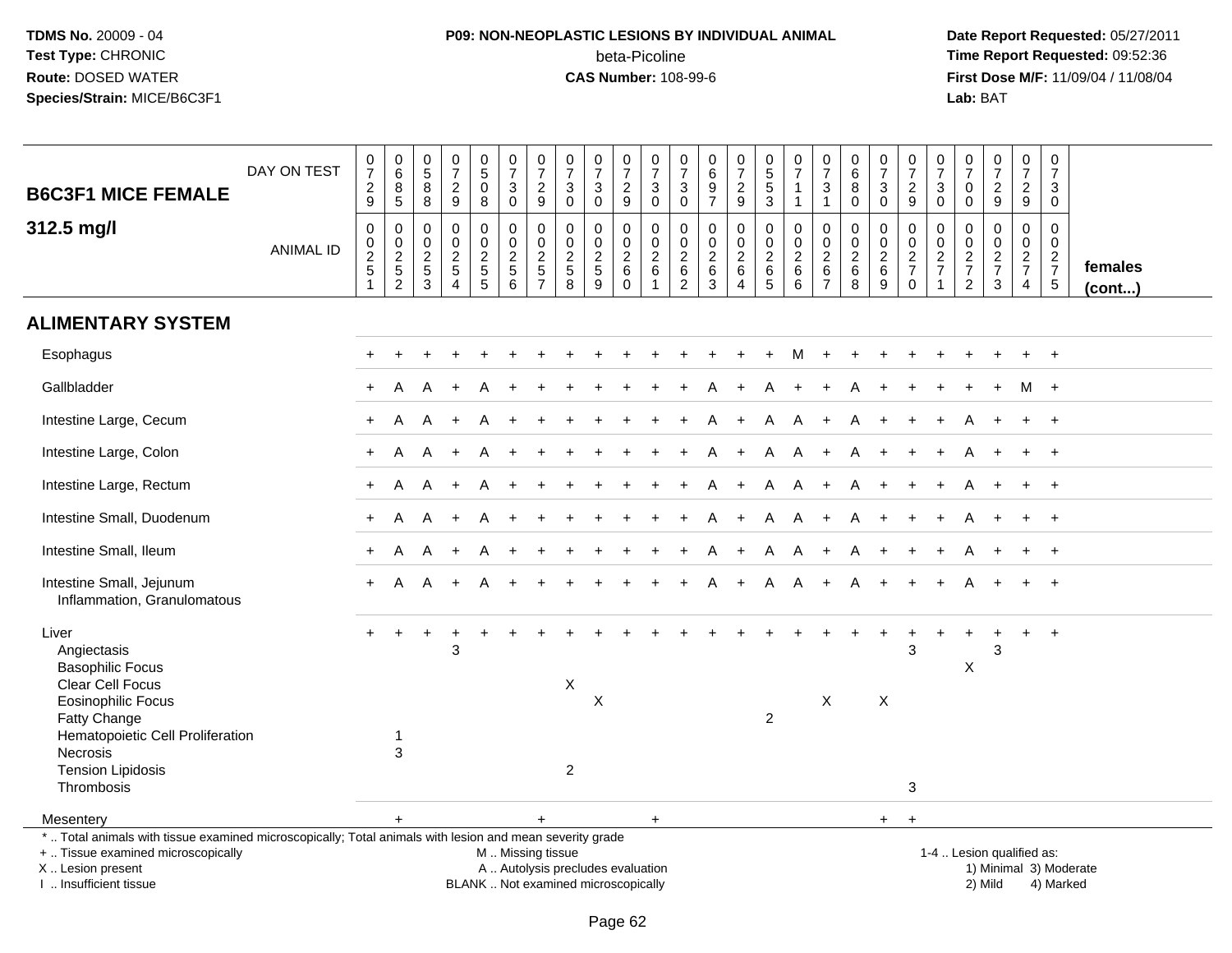### **P09: NON-NEOPLASTIC LESIONS BY INDIVIDUAL ANIMAL**beta-Picoline<br>CAS Number: 108-99-6

 **Date Report Requested:** 05/27/2011 **Time Report Requested:** 09:52:36 **First Dose M/F:** 11/09/04 / 11/08/04<br>Lab: BAT **Lab:** BAT

| <b>B6C3F1 MICE FEMALE</b>                                                                                                                                           | DAY ON TEST      | $\frac{0}{7}$<br>$\frac{2}{9}$    | $\begin{array}{c} 0 \\ 6 \end{array}$<br>$\begin{array}{c} 8 \\ 5 \end{array}$ | $\mathbf 0$<br>$\overline{5}$<br>$\, 8$<br>8                      | $\begin{array}{c} 0 \\ 7 \end{array}$<br>$\boldsymbol{2}$<br>9         | $\begin{array}{c} 0 \\ 5 \end{array}$<br>$\mathsf 0$<br>8 | $\begin{smallmatrix} 0\\7 \end{smallmatrix}$<br>$\ensuremath{\mathsf{3}}$<br>$\mathbf 0$ | $\frac{0}{7}$<br>$\sqrt{2}$<br>$9\,$                               | $\begin{array}{c} 0 \\ 7 \end{array}$<br>$\ensuremath{\mathsf{3}}$<br>$\mathbf 0$ | $\begin{array}{c} 0 \\ 7 \end{array}$<br>$\mathbf{3}$<br>$\mathbf 0$ | $\begin{array}{c} 0 \\ 7 \end{array}$<br>$\sqrt{2}$<br>$9\,$      | $\frac{0}{7}$<br>3<br>$\mathbf 0$                             | $\frac{0}{7}$<br>3<br>$\mathbf 0$                   | $\begin{array}{c} 0 \\ 6 \end{array}$<br>$\frac{9}{7}$    | $\frac{0}{7}$<br>$\sqrt{2}$<br>$\boldsymbol{9}$                                   | $\begin{array}{c} 0 \\ 5 \\ 3 \end{array}$                          | $\frac{0}{7}$<br>$\mathbf{1}$<br>$\mathbf{1}$          | $\frac{0}{7}$<br>3<br>$\mathbf{1}$                                        | $\begin{array}{c} 0 \\ 6 \end{array}$<br>$\bf 8$<br>$\mathbf 0$       | $\frac{0}{7}$<br>3<br>$\mathbf 0$                               | $\frac{0}{7}$<br>$\sqrt{2}$<br>9                                   | $\begin{array}{c} 0 \\ 7 \end{array}$<br>$\ensuremath{\mathsf{3}}$<br>$\mathbf 0$ | $\begin{array}{c} 0 \\ 7 \end{array}$<br>0<br>$\mathbf 0$  | $\begin{array}{c} 0 \\ 7 \end{array}$<br>$\sqrt{2}$<br>9    | $\frac{0}{7}$<br>$\overline{c}$<br>$\boldsymbol{9}$ | $\frac{0}{7}$<br>$\sqrt{3}$<br>$\mathbf 0$  |                         |
|---------------------------------------------------------------------------------------------------------------------------------------------------------------------|------------------|-----------------------------------|--------------------------------------------------------------------------------|-------------------------------------------------------------------|------------------------------------------------------------------------|-----------------------------------------------------------|------------------------------------------------------------------------------------------|--------------------------------------------------------------------|-----------------------------------------------------------------------------------|----------------------------------------------------------------------|-------------------------------------------------------------------|---------------------------------------------------------------|-----------------------------------------------------|-----------------------------------------------------------|-----------------------------------------------------------------------------------|---------------------------------------------------------------------|--------------------------------------------------------|---------------------------------------------------------------------------|-----------------------------------------------------------------------|-----------------------------------------------------------------|--------------------------------------------------------------------|-----------------------------------------------------------------------------------|------------------------------------------------------------|-------------------------------------------------------------|-----------------------------------------------------|---------------------------------------------|-------------------------|
| 312.5 mg/l                                                                                                                                                          | <b>ANIMAL ID</b> | 0<br>$\mathbf 0$<br>$\frac{2}{5}$ | $\mathbf 0$<br>$\frac{0}{2}$<br>$\frac{5}{2}$                                  | $\mathbf 0$<br>$\mathbf 0$<br>$\boldsymbol{2}$<br>$\sqrt{5}$<br>3 | $\mathbf 0$<br>$\mathbf 0$<br>$\overline{c}$<br>$\sqrt{5}$<br>$\Delta$ | 0<br>$\mathbf 0$<br>$\overline{c}$<br>$\frac{5}{5}$       | $\boldsymbol{0}$<br>$\mathbf 0$<br>$\overline{c}$<br>$\sqrt{5}$<br>6                     | 0<br>$\pmb{0}$<br>$\boldsymbol{2}$<br>$\sqrt{5}$<br>$\overline{7}$ | $\mathbf 0$<br>$\mathbf 0$<br>$\sqrt{2}$<br>$\begin{array}{c} 5 \\ 8 \end{array}$ | $\mathbf 0$<br>$\mathbf 0$<br>$\sqrt{2}$<br>$\sqrt{5}$<br>9          | 0<br>$\mathsf{O}\xspace$<br>$\overline{c}$<br>$\,6\,$<br>$\Omega$ | 0<br>$\mathbf 0$<br>$\overline{c}$<br>$\,6\,$<br>$\mathbf{1}$ | 0<br>0<br>$\overline{c}$<br>$\,6$<br>$\overline{2}$ | 0<br>$\mathbf 0$<br>$\overline{c}$<br>6<br>$\overline{3}$ | $\mathbf 0$<br>$\mathbf 0$<br>$\overline{c}$<br>$\,6\,$<br>$\boldsymbol{\Lambda}$ | 0<br>$\mathsf{O}\xspace$<br>$\sqrt{2}$<br>$\,6\,$<br>$\overline{5}$ | 0<br>$\mathsf{O}\xspace$<br>$\boldsymbol{2}$<br>6<br>6 | 0<br>$\mathsf 0$<br>$\boldsymbol{2}$<br>$6\phantom{1}6$<br>$\overline{7}$ | $\mathbf 0$<br>$\mathbf 0$<br>$\sqrt{2}$<br>$\,6\,$<br>$\overline{8}$ | 0<br>$\mathbf 0$<br>$\overline{c}$<br>$\,6\,$<br>$\overline{9}$ | 0<br>$\overline{0}$<br>$\sqrt{2}$<br>$\overline{7}$<br>$\mathbf 0$ | 0<br>$\mathbf 0$<br>$\sqrt{2}$<br>$\overline{7}$                                  | 0<br>$\boldsymbol{0}$<br>$\sqrt{2}$<br>$\overline{7}$<br>2 | $\mathbf 0$<br>$\mathbf 0$<br>$\frac{2}{7}$<br>$\mathbf{3}$ | 0<br>$\mathbf 0$<br>$\frac{2}{7}$<br>$\overline{4}$ | $\mathbf 0$<br>$\mathbf 0$<br>$\frac{2}{7}$ | females<br>$($ cont $)$ |
| Fat, Hemorrhage<br>Fat, Necrosis                                                                                                                                    |                  |                                   | 4                                                                              |                                                                   |                                                                        |                                                           |                                                                                          | $\boldsymbol{2}$                                                   |                                                                                   |                                                                      |                                                                   | $\overline{c}$                                                |                                                     |                                                           |                                                                                   |                                                                     |                                                        |                                                                           |                                                                       | $\overline{c}$                                                  |                                                                    |                                                                                   |                                                            |                                                             |                                                     |                                             |                         |
| Pancreas<br><b>Thrombosis</b><br>Duct, Cyst                                                                                                                         |                  |                                   | $\boldsymbol{\Lambda}$                                                         |                                                                   |                                                                        |                                                           |                                                                                          |                                                                    |                                                                                   |                                                                      |                                                                   |                                                               |                                                     |                                                           |                                                                                   |                                                                     |                                                        |                                                                           |                                                                       |                                                                 | $\overline{2}$                                                     |                                                                                   |                                                            |                                                             |                                                     | $\overline{+}$                              |                         |
| Salivary Glands                                                                                                                                                     |                  |                                   |                                                                                |                                                                   |                                                                        |                                                           |                                                                                          |                                                                    |                                                                                   |                                                                      |                                                                   |                                                               |                                                     |                                                           |                                                                                   |                                                                     | м                                                      |                                                                           | м                                                                     |                                                                 |                                                                    |                                                                                   |                                                            |                                                             |                                                     | $+$                                         |                         |
| Stomach, Forestomach<br>Hyperplasia, Squamous<br>Ulcer                                                                                                              |                  |                                   |                                                                                |                                                                   |                                                                        |                                                           |                                                                                          |                                                                    |                                                                                   |                                                                      |                                                                   |                                                               |                                                     |                                                           |                                                                                   |                                                                     |                                                        |                                                                           |                                                                       |                                                                 |                                                                    |                                                                                   | $\overline{2}$                                             |                                                             |                                                     | $\overline{+}$                              |                         |
| Stomach, Glandular<br>Hyperplasia<br>Mineralization                                                                                                                 |                  | $+$                               | A                                                                              | $+$                                                               |                                                                        |                                                           |                                                                                          |                                                                    |                                                                                   |                                                                      |                                                                   |                                                               |                                                     |                                                           |                                                                                   | A                                                                   | A                                                      |                                                                           |                                                                       |                                                                 |                                                                    |                                                                                   | $\overline{2}$                                             |                                                             |                                                     | $+$                                         |                         |
| Tooth                                                                                                                                                               |                  |                                   |                                                                                |                                                                   |                                                                        |                                                           |                                                                                          |                                                                    |                                                                                   |                                                                      |                                                                   |                                                               |                                                     |                                                           |                                                                                   |                                                                     | M                                                      |                                                                           |                                                                       |                                                                 |                                                                    |                                                                                   |                                                            |                                                             |                                                     |                                             |                         |
| <b>CARDIOVASCULAR SYSTEM</b>                                                                                                                                        |                  |                                   |                                                                                |                                                                   |                                                                        |                                                           |                                                                                          |                                                                    |                                                                                   |                                                                      |                                                                   |                                                               |                                                     |                                                           |                                                                                   |                                                                     |                                                        |                                                                           |                                                                       |                                                                 |                                                                    |                                                                                   |                                                            |                                                             |                                                     |                                             |                         |
| <b>Blood Vessel</b><br>Mineralization                                                                                                                               |                  |                                   |                                                                                |                                                                   |                                                                        | $\ddot{}$<br>$\overline{2}$                               |                                                                                          |                                                                    |                                                                                   |                                                                      |                                                                   |                                                               |                                                     |                                                           |                                                                                   |                                                                     |                                                        |                                                                           |                                                                       |                                                                 |                                                                    |                                                                                   | $\ddot{}$<br>3                                             |                                                             |                                                     |                                             |                         |
| Heart<br>Cardiomyopathy<br>Inflammation, Suppurative<br>Mineralization<br>Necrosis<br>Thrombosis                                                                    |                  |                                   |                                                                                |                                                                   |                                                                        | $\overline{c}$                                            |                                                                                          |                                                                    |                                                                                   |                                                                      |                                                                   |                                                               |                                                     |                                                           |                                                                                   |                                                                     | $\overline{2}$                                         |                                                                           |                                                                       |                                                                 |                                                                    |                                                                                   | $\overline{2}$<br>-1                                       |                                                             |                                                     | $\ddot{}$                                   |                         |
| *  Total animals with tissue examined microscopically; Total animals with lesion and mean severity grade<br>+  Tissue examined microscopically<br>X  Lesion present |                  |                                   |                                                                                |                                                                   |                                                                        |                                                           | M  Missing tissue<br>A  Autolysis precludes evaluation                                   |                                                                    |                                                                                   |                                                                      |                                                                   |                                                               |                                                     |                                                           |                                                                                   |                                                                     |                                                        |                                                                           |                                                                       |                                                                 |                                                                    |                                                                                   |                                                            | 1-4  Lesion qualified as:                                   |                                                     | 1) Minimal 3) Moderate                      |                         |

I .. Insufficient tissue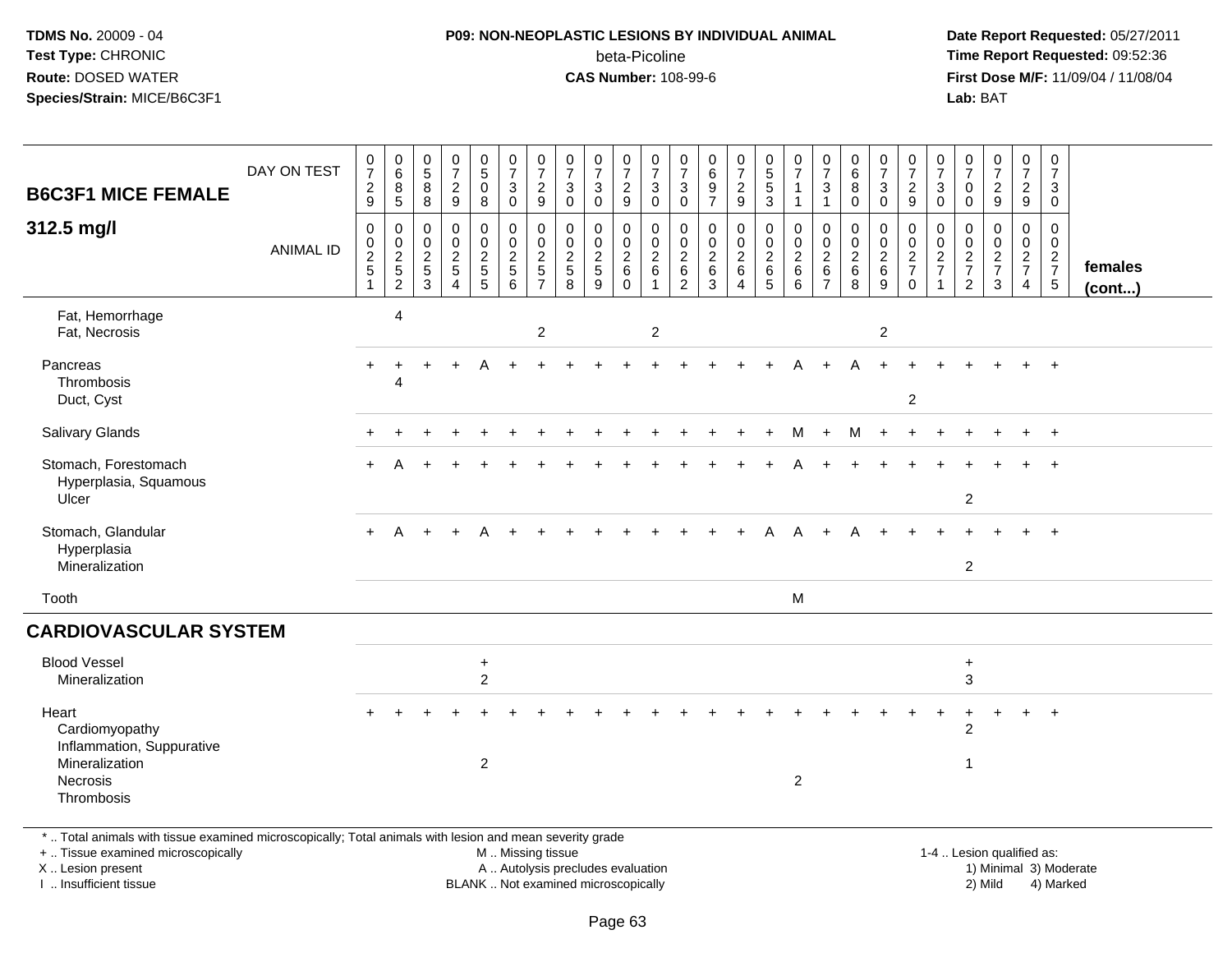### **P09: NON-NEOPLASTIC LESIONS BY INDIVIDUAL ANIMAL**beta-Picoline<br>CAS Number: 108-99-6

| <b>B6C3F1 MICE FEMALE</b>                                                                                                                                                                    | DAY ON TEST      | $\frac{0}{7}$<br>$\frac{2}{9}$               | $_{6}^{\rm 0}$<br>$\overline{8}$<br>$5\,$ | $\begin{array}{c} 0 \\ 5 \end{array}$<br>$\overline{8}$<br>$\bf 8$ | $\begin{smallmatrix}0\\7\end{smallmatrix}$<br>$\frac{2}{9}$ | $\begin{array}{c} 0 \\ 5 \end{array}$<br>$\ddot{\mathbf{0}}$<br>8 | $\begin{array}{c} 0 \\ 7 \end{array}$<br>$\sqrt{3}$<br>$\mathbf 0$ | $\frac{0}{7}$<br>$\boldsymbol{2}$<br>$9\,$                         | $\frac{0}{7}$<br>$\ensuremath{\mathsf{3}}$<br>$\mathbf 0$                                     | $\frac{0}{7}$<br>3<br>$\mathbf 0$ | $\frac{0}{7}$<br>$\sqrt{2}$<br>$9\,$               | $\frac{0}{7}$<br>$\ensuremath{\mathsf{3}}$<br>$\mathsf{O}\xspace$ | $\begin{array}{c} 0 \\ 7 \end{array}$<br>$\ensuremath{\mathsf{3}}$<br>$\mathbf 0$ | $\begin{array}{c} 0 \\ 6 \end{array}$<br>$\frac{9}{7}$ | $\begin{array}{c} 0 \\ 7 \end{array}$<br>$\sqrt{2}$<br>$\boldsymbol{9}$ | $\begin{array}{c} 0 \\ 5 \\ 5 \end{array}$<br>$\mathbf{3}$ | $\frac{0}{7}$<br>1<br>1                                | $\frac{0}{7}$<br>$\ensuremath{\mathsf{3}}$<br>$\mathbf{1}$ | $_6^0$<br>8<br>0                  | $\frac{0}{7}$<br>$\frac{3}{0}$ | $\frac{0}{7}$<br>$\frac{2}{9}$                           | $\begin{array}{c} 0 \\ 7 \end{array}$<br>$\ensuremath{\mathsf{3}}$<br>$\mathbf 0$ | $\frac{0}{7}$<br>$\mathbf 0$<br>$\mathbf 0$                   | $\frac{0}{7}$<br>$\sqrt{2}$<br>$\boldsymbol{9}$             | $\frac{0}{7}$<br>$\overline{c}$<br>9                          | $\frac{0}{7}$<br>3<br>0                                        |                                     |
|----------------------------------------------------------------------------------------------------------------------------------------------------------------------------------------------|------------------|----------------------------------------------|-------------------------------------------|--------------------------------------------------------------------|-------------------------------------------------------------|-------------------------------------------------------------------|--------------------------------------------------------------------|--------------------------------------------------------------------|-----------------------------------------------------------------------------------------------|-----------------------------------|----------------------------------------------------|-------------------------------------------------------------------|-----------------------------------------------------------------------------------|--------------------------------------------------------|-------------------------------------------------------------------------|------------------------------------------------------------|--------------------------------------------------------|------------------------------------------------------------|-----------------------------------|--------------------------------|----------------------------------------------------------|-----------------------------------------------------------------------------------|---------------------------------------------------------------|-------------------------------------------------------------|---------------------------------------------------------------|----------------------------------------------------------------|-------------------------------------|
| 312.5 mg/l                                                                                                                                                                                   | <b>ANIMAL ID</b> | $\pmb{0}$<br>$\frac{0}{2}$<br>$\overline{1}$ | $\pmb{0}$<br>$0$<br>$2$<br>$5$<br>$2$     | $\mathbf 0$<br>$\pmb{0}$<br>$rac{2}{3}$                            | $\pmb{0}$<br>$\pmb{0}$<br>$\frac{2}{5}$<br>$\overline{4}$   | $\pmb{0}$<br>$\mathbf 0$<br>$rac{2}{5}$                           | $\pmb{0}$<br>$\mathbf 0$<br>$\overline{2}$<br>$\overline{5}$<br>6  | 0<br>$\mathbf 0$<br>$\overline{c}$<br>$\sqrt{5}$<br>$\overline{7}$ | $\mathbf 0$<br>$\mathbf 0$<br>$rac{2}{8}$                                                     | 0<br>$\mathbf 0$<br>$rac{2}{9}$   | 0<br>$\mathbf 0$<br>$\overline{2}$<br>$\,6\,$<br>0 | $\mathbf 0$<br>$_{2}^{\rm 0}$<br>$\,6$                            | 0<br>$\mathbf 0$<br>$\frac{2}{6}$<br>$\sqrt{2}$                                   | $\mathbf 0$<br>$\mathbf 0$<br>$rac{2}{6}$              | 0<br>$\mathbf 0$<br>$\overline{c}$<br>$\,6\,$<br>$\overline{4}$         | $\pmb{0}$<br>$\mathbf 0$<br>$\overline{2}$<br>$6\over 5$   | $\mathbf 0$<br>$\mathbf 0$<br>$\overline{c}$<br>6<br>6 | 0<br>$\pmb{0}$<br>$\frac{2}{6}$<br>$\overline{7}$          | 0<br>$\mathbf 0$<br>$\frac{2}{6}$ | 0<br>$0$<br>$6$<br>$9$         | $\mathbf 0$<br>$\pmb{0}$<br>$\frac{2}{7}$<br>$\mathbf 0$ | $\mathbf 0$<br>$\boldsymbol{0}$<br>$\frac{2}{7}$                                  | $\mathbf 0$<br>$\mathbf 0$<br>$\frac{2}{7}$<br>$\overline{2}$ | $\mathbf 0$<br>$\mathbf 0$<br>$\frac{2}{7}$<br>$\mathbf{3}$ | $\mathbf 0$<br>$\mathbf 0$<br>$\frac{2}{7}$<br>$\overline{4}$ | $\mathbf 0$<br>$\mathbf 0$<br>$\frac{2}{7}$<br>$5\phantom{.0}$ | females<br>(cont)                   |
| Capillary, Hyperplasia                                                                                                                                                                       |                  |                                              |                                           |                                                                    |                                                             |                                                                   |                                                                    |                                                                    |                                                                                               |                                   |                                                    |                                                                   |                                                                                   |                                                        | 2                                                                       |                                                            |                                                        |                                                            |                                   |                                |                                                          |                                                                                   |                                                               |                                                             |                                                               |                                                                |                                     |
| <b>ENDOCRINE SYSTEM</b>                                                                                                                                                                      |                  |                                              |                                           |                                                                    |                                                             |                                                                   |                                                                    |                                                                    |                                                                                               |                                   |                                                    |                                                                   |                                                                                   |                                                        |                                                                         |                                                            |                                                        |                                                            |                                   |                                |                                                          |                                                                                   |                                                               |                                                             |                                                               |                                                                |                                     |
| <b>Adrenal Cortex</b><br>Hypertrophy                                                                                                                                                         |                  |                                              |                                           |                                                                    |                                                             |                                                                   |                                                                    |                                                                    |                                                                                               |                                   |                                                    |                                                                   |                                                                                   |                                                        |                                                                         |                                                            |                                                        |                                                            | $\ddot{}$                         | $\ddot{}$<br>3                 |                                                          |                                                                                   |                                                               |                                                             |                                                               | $\overline{+}$                                                 |                                     |
| Adrenal Medulla<br>Hyperplasia                                                                                                                                                               |                  |                                              |                                           |                                                                    |                                                             |                                                                   |                                                                    |                                                                    |                                                                                               |                                   |                                                    |                                                                   |                                                                                   |                                                        |                                                                         |                                                            |                                                        |                                                            |                                   |                                |                                                          |                                                                                   |                                                               |                                                             |                                                               | $\ddot{}$                                                      |                                     |
| Islets, Pancreatic                                                                                                                                                                           |                  |                                              |                                           |                                                                    |                                                             |                                                                   |                                                                    |                                                                    |                                                                                               |                                   |                                                    |                                                                   |                                                                                   |                                                        |                                                                         |                                                            |                                                        |                                                            |                                   |                                |                                                          |                                                                                   |                                                               |                                                             |                                                               | $+$                                                            |                                     |
| Parathyroid Gland                                                                                                                                                                            |                  |                                              |                                           |                                                                    |                                                             |                                                                   |                                                                    |                                                                    |                                                                                               |                                   |                                                    |                                                                   |                                                                                   |                                                        | M                                                                       | $+$                                                        | M                                                      |                                                            | м                                 | $+$                            | $\div$                                                   |                                                                                   | $\ddot{}$                                                     | M                                                           |                                                               | M +                                                            |                                     |
| <b>Pituitary Gland</b><br>Pars Distalis, Angiectasis                                                                                                                                         |                  |                                              |                                           |                                                                    |                                                             |                                                                   |                                                                    |                                                                    |                                                                                               |                                   |                                                    |                                                                   |                                                                                   |                                                        |                                                                         |                                                            |                                                        |                                                            |                                   |                                |                                                          |                                                                                   |                                                               |                                                             |                                                               | м                                                              |                                     |
| Pars Distalis, Hyperplasia                                                                                                                                                                   |                  |                                              |                                           |                                                                    |                                                             | $\overline{2}$                                                    | 3                                                                  |                                                                    |                                                                                               | 2                                 |                                                    |                                                                   | $\overline{1}$                                                                    |                                                        |                                                                         |                                                            |                                                        |                                                            |                                   |                                |                                                          |                                                                                   |                                                               |                                                             | 3                                                             |                                                                |                                     |
| <b>Thyroid Gland</b>                                                                                                                                                                         |                  | $+$                                          | $\ddot{}$                                 | $\pm$                                                              | $\overline{+}$                                              | $\ddot{}$                                                         |                                                                    |                                                                    |                                                                                               |                                   |                                                    | $\div$                                                            | +                                                                                 | $\ddot{}$                                              | $\ddot{}$                                                               | $\ddot{}$                                                  | М                                                      | $+$                                                        | M                                 | $+$                            | $\ddot{}$                                                | $+$                                                                               | $\ddot{}$                                                     | $\ddot{}$                                                   |                                                               | $+$                                                            |                                     |
| <b>GENERAL BODY SYSTEM</b>                                                                                                                                                                   |                  |                                              |                                           |                                                                    |                                                             |                                                                   |                                                                    |                                                                    |                                                                                               |                                   |                                                    |                                                                   |                                                                                   |                                                        |                                                                         |                                                            |                                                        |                                                            |                                   |                                |                                                          |                                                                                   |                                                               |                                                             |                                                               |                                                                |                                     |
| <b>NONE</b>                                                                                                                                                                                  |                  |                                              |                                           |                                                                    |                                                             |                                                                   |                                                                    |                                                                    |                                                                                               |                                   |                                                    |                                                                   |                                                                                   |                                                        |                                                                         |                                                            |                                                        |                                                            |                                   |                                |                                                          |                                                                                   |                                                               |                                                             |                                                               |                                                                |                                     |
| <b>GENITAL SYSTEM</b>                                                                                                                                                                        |                  |                                              |                                           |                                                                    |                                                             |                                                                   |                                                                    |                                                                    |                                                                                               |                                   |                                                    |                                                                   |                                                                                   |                                                        |                                                                         |                                                            |                                                        |                                                            |                                   |                                |                                                          |                                                                                   |                                                               |                                                             |                                                               |                                                                |                                     |
| <b>Clitoral Gland</b>                                                                                                                                                                        |                  |                                              |                                           |                                                                    |                                                             |                                                                   |                                                                    |                                                                    |                                                                                               |                                   |                                                    |                                                                   |                                                                                   |                                                        |                                                                         |                                                            |                                                        |                                                            |                                   |                                |                                                          |                                                                                   |                                                               |                                                             |                                                               |                                                                |                                     |
| Ovary<br>Cyst                                                                                                                                                                                |                  | 3                                            |                                           |                                                                    |                                                             |                                                                   |                                                                    | 4                                                                  |                                                                                               |                                   |                                                    |                                                                   |                                                                                   |                                                        |                                                                         |                                                            |                                                        |                                                            |                                   |                                |                                                          | Δ                                                                                 |                                                               |                                                             | 4                                                             | $\ddot{}$                                                      |                                     |
| <b>Uterus</b>                                                                                                                                                                                |                  | $+$                                          | $+$                                       | $+$                                                                | $+$                                                         | A                                                                 |                                                                    |                                                                    | $+$ $+$ $+$ $+$                                                                               |                                   | $+$                                                |                                                                   | $+$ $+$ $+$                                                                       |                                                        | $+$                                                                     | A                                                          | $+$                                                    | $+$                                                        | $\pm$                             | $\pm$                          |                                                          |                                                                                   |                                                               |                                                             |                                                               | $\overline{+}$                                                 |                                     |
| *  Total animals with tissue examined microscopically; Total animals with lesion and mean severity grade<br>+  Tissue examined microscopically<br>X Lesion present<br>I. Insufficient tissue |                  |                                              |                                           |                                                                    |                                                             |                                                                   |                                                                    |                                                                    | M  Missing tissue<br>A  Autolysis precludes evaluation<br>BLANK  Not examined microscopically |                                   |                                                    |                                                                   |                                                                                   |                                                        |                                                                         |                                                            |                                                        |                                                            |                                   |                                |                                                          |                                                                                   |                                                               | 1-4  Lesion qualified as:<br>2) Mild                        |                                                               |                                                                | 1) Minimal 3) Moderate<br>4) Marked |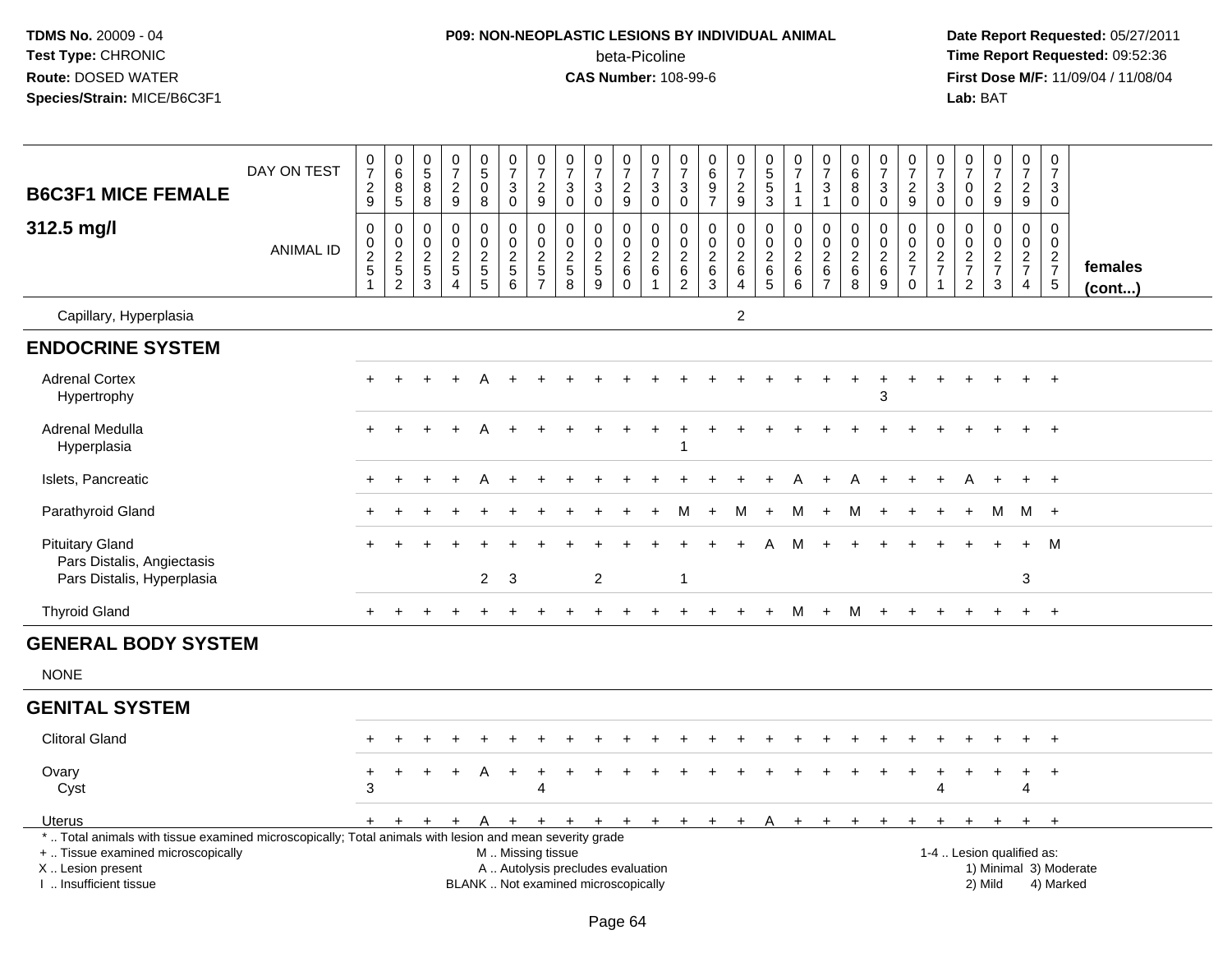#### **P09: NON-NEOPLASTIC LESIONS BY INDIVIDUAL ANIMAL** beta-Picoline**beta-Picoline**<br> **CAS Number:** 108-99-6<br> **CAS Number:** 108-99-6<br> **CAS Number:** 108-99-6

 **Date Report Requested:** 05/27/2011 **First Dose M/F:** 11/09/04 / 11/08/04<br>**Lab:** BAT **Lab:** BAT

| <b>B6C3F1 MICE FEMALE</b>                                            | DAY ON TEST      | $\frac{0}{7}$<br>$\frac{2}{9}$                                          | $_{\rm 6}^{\rm 0}$<br>$\,8\,$<br>$\overline{5}$ | $\begin{array}{c} 0 \\ 5 \\ 8 \end{array}$<br>$\bf8$ | $\frac{0}{7}$<br>$\overline{c}$<br>$\boldsymbol{9}$                                               | $\begin{array}{c} 0 \\ 5 \end{array}$<br>$\pmb{0}$<br>$\,8\,$  | $\frac{0}{7}$<br>$\mathbf{3}$<br>$\pmb{0}$ | $\frac{0}{7}$<br>$\frac{2}{9}$                                       | $\frac{0}{7}$<br>$\mathbf{3}$<br>$\mathbf 0$ | $\frac{0}{7}$<br>$\sqrt{3}$<br>$\mathbf 0$ | $\frac{0}{7}$<br>$\frac{2}{9}$               | $\begin{array}{c} 0 \\ 7 \\ 3 \end{array}$<br>$\mathbf 0$ | 0<br>$\overline{7}$<br>$\mathbf{3}$<br>$\boldsymbol{0}$         | $\begin{array}{c} 0 \\ 6 \end{array}$<br>$\boldsymbol{9}$<br>$\overline{7}$ | $\frac{0}{7}$<br>$\frac{2}{9}$     | $\begin{array}{c} 0 \\ 5 \\ 5 \end{array}$<br>$\overline{3}$ | $\frac{0}{7}$<br>$\mathbf{1}$                  | $\frac{0}{7}$<br>$\sqrt{3}$<br>$\overline{1}$               | $\begin{matrix}0\\6\\8\end{matrix}$<br>$\mathbf 0$ | 0<br>$\overline{7}$<br>$\sqrt{3}$<br>$\pmb{0}$     | $\frac{0}{7}$<br>9                                            | 0<br>$\overline{7}$<br>$\mathbf{3}$<br>$\pmb{0}$       | $\frac{0}{7}$<br>0<br>0                              | $\frac{0}{7}$<br>$\overline{c}$<br>9 | $\frac{0}{7}$<br>$\frac{2}{9}$                         | 0<br>$\overline{7}$<br>$\mathbf{3}$<br>$\mathbf 0$                 |                         |
|----------------------------------------------------------------------|------------------|-------------------------------------------------------------------------|-------------------------------------------------|------------------------------------------------------|---------------------------------------------------------------------------------------------------|----------------------------------------------------------------|--------------------------------------------|----------------------------------------------------------------------|----------------------------------------------|--------------------------------------------|----------------------------------------------|-----------------------------------------------------------|-----------------------------------------------------------------|-----------------------------------------------------------------------------|------------------------------------|--------------------------------------------------------------|------------------------------------------------|-------------------------------------------------------------|----------------------------------------------------|----------------------------------------------------|---------------------------------------------------------------|--------------------------------------------------------|------------------------------------------------------|--------------------------------------|--------------------------------------------------------|--------------------------------------------------------------------|-------------------------|
| 312.5 mg/l                                                           | <b>ANIMAL ID</b> | $\,0\,$<br>$\begin{array}{c} 0 \\ 2 \\ 5 \end{array}$<br>$\overline{1}$ | $\boldsymbol{0}$<br>$\frac{0}{2}$<br>5<br>2     | 0<br>$\frac{0}{2}$<br>3                              | $\pmb{0}$<br>$\begin{smallmatrix} 0\\2 \end{smallmatrix}$<br>$\sqrt{5}$<br>$\boldsymbol{\Lambda}$ | $\pmb{0}$<br>$\begin{array}{c}\n0 \\ 2 \\ 5 \\ 5\n\end{array}$ | $\mathbf 0$<br>$\frac{0}{2}$<br>5<br>6     | 0<br>$\pmb{0}$<br>$\overline{c}$<br>$\overline{5}$<br>$\overline{7}$ | 0<br>$\frac{0}{2}$<br>$\sqrt{5}$<br>8        | 0<br>$_{2}^{\rm 0}$<br>$\sqrt{5}$<br>9     | 0<br>$\frac{0}{2}$<br>$\,6\,$<br>$\mathbf 0$ | $\pmb{0}$<br>$\frac{0}{2}$<br>$\,6\,$<br>$\overline{1}$   | 0<br>$\mathbf 0$<br>$\overline{c}$<br>$\,6\,$<br>$\overline{c}$ | 0<br>$\pmb{0}$<br>$\overline{2}$<br>$\,6\,$<br>3                            | 0<br>$_2^0$<br>6<br>$\overline{4}$ | $\pmb{0}$<br>$\frac{0}{2}$<br>$\,6\,$<br>5                   | $\pmb{0}$<br>$\frac{0}{2}$<br>$\,6$<br>$\,6\,$ | 0<br>$\mathbf 0$<br>$\sqrt{2}$<br>$\,6\,$<br>$\overline{7}$ | $\boldsymbol{0}$<br>$\frac{0}{2}$<br>$\,6\,$<br>8  | 0<br>$\mathbf 0$<br>$\overline{2}$<br>$\,6\,$<br>9 | $\pmb{0}$<br>$\frac{0}{2}$<br>$\boldsymbol{7}$<br>$\mathbf 0$ | 0<br>$\mathbf 0$<br>$\boldsymbol{2}$<br>$\overline{7}$ | 0<br>$\begin{array}{c} 0 \\ 2 \\ 7 \\ 2 \end{array}$ | 0<br>$\frac{0}{2}$<br>$\mathbf{3}$   | 0<br>$\overline{0}$<br>$\frac{2}{7}$<br>$\overline{4}$ | 0<br>$\begin{array}{c} 0 \\ 2 \\ 7 \end{array}$<br>$5\phantom{.0}$ | females<br>$($ cont $)$ |
| Angiectasis<br>Endometrium, Hyperplasia, Cystic                      |                  |                                                                         | $\overline{2}$                                  |                                                      | 3                                                                                                 |                                                                | 4                                          | -1                                                                   | 3                                            | $\overline{2}$                             | 4                                            | 3                                                         | $\overline{2}$                                                  | 4                                                                           |                                    |                                                              | $\mathbf{1}$                                   | $\overline{4}$                                              |                                                    | 3                                                  | -4                                                            |                                                        | 4                                                    | $\overline{4}$                       |                                                        | $\overline{2}$                                                     |                         |
| <b>HEMATOPOIETIC SYSTEM</b>                                          |                  |                                                                         |                                                 |                                                      |                                                                                                   |                                                                |                                            |                                                                      |                                              |                                            |                                              |                                                           |                                                                 |                                                                             |                                    |                                                              |                                                |                                                             |                                                    |                                                    |                                                               |                                                        |                                                      |                                      |                                                        |                                                                    |                         |
| <b>Bone Marrow</b>                                                   |                  |                                                                         |                                                 |                                                      |                                                                                                   |                                                                |                                            |                                                                      |                                              |                                            |                                              |                                                           |                                                                 |                                                                             |                                    |                                                              |                                                |                                                             |                                                    |                                                    |                                                               |                                                        |                                                      |                                      | $\ddot{}$                                              | $+$                                                                |                         |
| Lymph Node<br>Mediastinal, Hyperplasia, Lymphoid<br>Renal, Ectasia   |                  |                                                                         |                                                 |                                                      |                                                                                                   |                                                                |                                            |                                                                      |                                              |                                            |                                              |                                                           |                                                                 |                                                                             | $\ddot{}$                          |                                                              |                                                |                                                             |                                                    |                                                    | $+$<br>3                                                      | $\ddot{}$<br>2                                         |                                                      | $\ddot{}$                            |                                                        |                                                                    |                         |
| Lymph Node, Mandibular                                               |                  |                                                                         |                                                 |                                                      |                                                                                                   |                                                                |                                            |                                                                      |                                              |                                            |                                              |                                                           |                                                                 |                                                                             |                                    |                                                              | м                                              |                                                             |                                                    |                                                    |                                                               |                                                        |                                                      |                                      |                                                        | $+$                                                                |                         |
| Lymph Node, Mesenteric                                               |                  | $+$                                                                     | A                                               |                                                      |                                                                                                   |                                                                |                                            |                                                                      |                                              |                                            |                                              |                                                           |                                                                 |                                                                             |                                    |                                                              |                                                | $\ddot{}$                                                   |                                                    | $\ddot{}$                                          |                                                               |                                                        |                                                      |                                      |                                                        | $^{+}$                                                             |                         |
| Spleen<br>Hematopoietic Cell Proliferation<br>Thrombosis             |                  | $+$                                                                     | $\overline{4}$                                  | 4                                                    | ÷                                                                                                 | A                                                              |                                            |                                                                      |                                              |                                            |                                              |                                                           |                                                                 |                                                                             |                                    |                                                              | А                                              |                                                             | A                                                  |                                                    |                                                               |                                                        |                                                      |                                      |                                                        | $+$                                                                |                         |
| Thymus                                                               |                  |                                                                         |                                                 |                                                      |                                                                                                   | A                                                              |                                            |                                                                      |                                              |                                            |                                              |                                                           |                                                                 |                                                                             |                                    |                                                              | м                                              | $\ddot{}$                                                   | A                                                  |                                                    |                                                               |                                                        |                                                      |                                      | $+$                                                    | $+$                                                                |                         |
| <b>INTEGUMENTARY SYSTEM</b>                                          |                  |                                                                         |                                                 |                                                      |                                                                                                   |                                                                |                                            |                                                                      |                                              |                                            |                                              |                                                           |                                                                 |                                                                             |                                    |                                                              |                                                |                                                             |                                                    |                                                    |                                                               |                                                        |                                                      |                                      |                                                        |                                                                    |                         |
| <b>Mammary Gland</b>                                                 |                  |                                                                         |                                                 |                                                      |                                                                                                   |                                                                |                                            |                                                                      |                                              |                                            |                                              |                                                           |                                                                 |                                                                             |                                    |                                                              |                                                |                                                             |                                                    |                                                    |                                                               |                                                        |                                                      |                                      | $+$                                                    | $+$                                                                |                         |
| <b>Skin</b><br>Hyperplasia, Squamous<br>Inflammation, Chronic Active |                  |                                                                         |                                                 |                                                      |                                                                                                   |                                                                |                                            |                                                                      |                                              | $\overline{4}$                             |                                              |                                                           |                                                                 |                                                                             |                                    |                                                              |                                                |                                                             |                                                    |                                                    |                                                               |                                                        |                                                      |                                      |                                                        | $\ddot{}$<br>4<br>4                                                |                         |

#### **MUSCULOSKELETAL SYSTEM**

\* .. Total animals with tissue examined microscopically; Total animals with lesion and mean severity grade

+ .. Tissue examined microscopically

X .. Lesion present

I .. Insufficient tissue

M .. Missing tissue

A .. Autolysis precludes evaluation

BLANK .. Not examined microscopically 2) Mild 4) Marked

1-4 .. Lesion qualified as: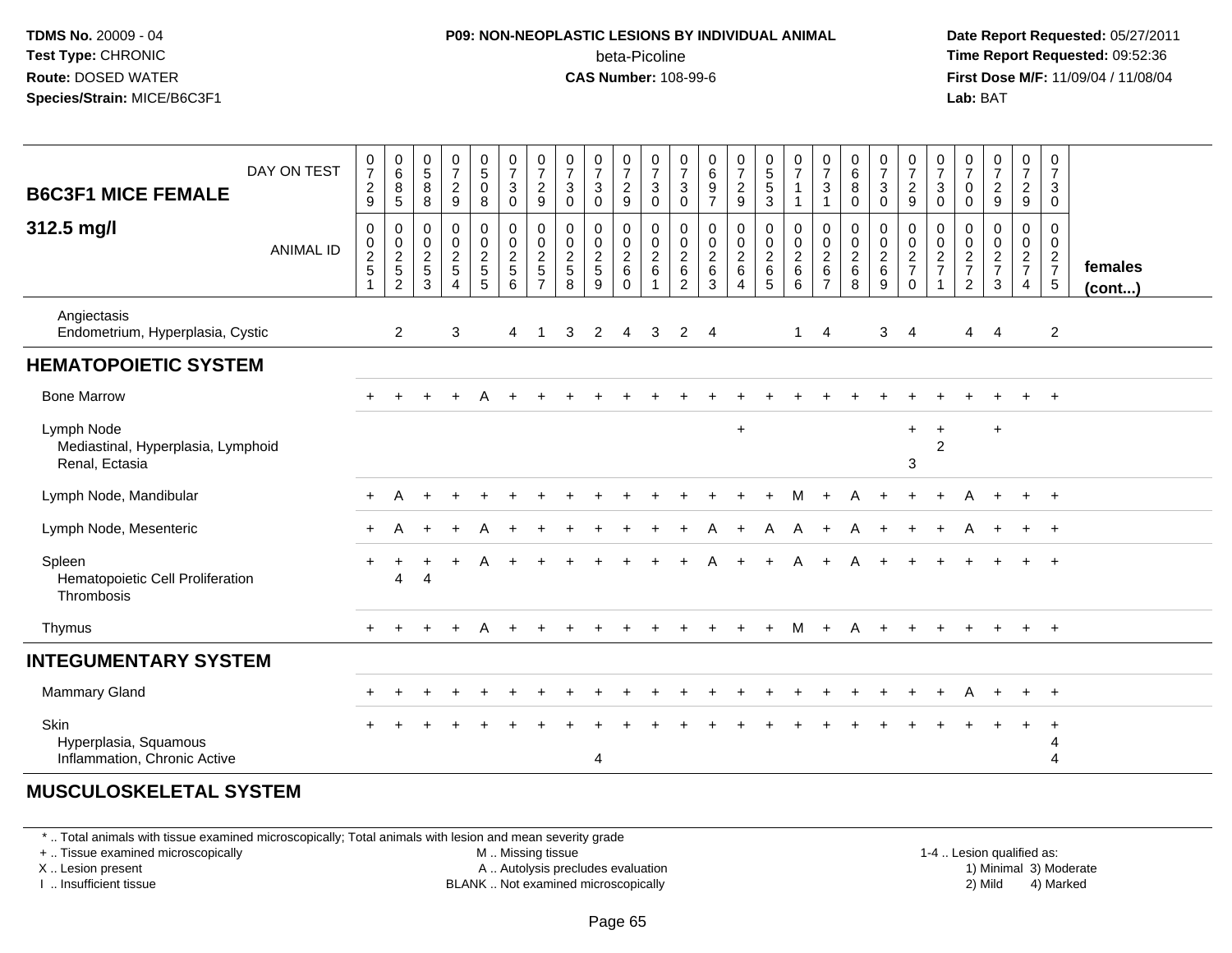## **P09: NON-NEOPLASTIC LESIONS BY INDIVIDUAL ANIMAL**beta-Picoline<br>CAS Number: 108-99-6

| DAY ON TEST<br><b>B6C3F1 MICE FEMALE</b>                                                                                                                                                      | 0<br>$\overline{7}$<br>$\frac{2}{9}$                                       | $\begin{array}{c} 0 \\ 6 \end{array}$<br>8<br>$\overline{5}$                     | $\frac{0}{5}$<br>8<br>$\overline{8}$                                              | $\frac{0}{7}$<br>$\frac{2}{9}$                             | $\begin{array}{c} 0 \\ 5 \end{array}$<br>0<br>8                    | $\frac{0}{7}$<br>$\sqrt{3}$<br>$\mathsf{O}\xspace$                                | $\frac{0}{7}$<br>$\frac{2}{9}$                                    | 0<br>$\overline{7}$<br>$\sqrt{3}$<br>$\mathbf 0$                         | $\frac{0}{7}$<br>3<br>$\mathbf 0$                  | 0<br>$\overline{7}$<br>$\frac{2}{9}$                        | $\frac{0}{7}$<br>3<br>$\mathbf 0$          | $\frac{0}{7}$<br>$\ensuremath{\mathsf{3}}$<br>$\mathsf 0$                 | $\begin{array}{c} 0 \\ 6 \end{array}$<br>$\frac{9}{7}$                 | $\frac{0}{7}$<br>$\frac{2}{9}$                       | $\begin{array}{c} 0 \\ 5 \end{array}$<br>$\frac{5}{3}$         | 0<br>$\overline{7}$<br>1<br>$\mathbf{1}$            | $\frac{0}{7}$<br>$\sqrt{3}$<br>$\overline{1}$                         | $_{6}^{\rm 0}$<br>8<br>$\mathbf 0$           | $\frac{0}{7}$<br>3<br>$\mathbf 0$                            | $\frac{0}{7}$<br>$\frac{2}{9}$                             | 0<br>$\overline{7}$<br>$\mathbf{3}$<br>0      | 0<br>$\overline{7}$<br>$\mathbf 0$<br>$\mathsf{O}\xspace$  | $\frac{0}{7}$<br>$\frac{2}{9}$          | 0<br>$\overline{7}$<br>$\overline{2}$<br>$\overline{9}$ | 0<br>$\overline{7}$<br>3<br>0                    |                         |
|-----------------------------------------------------------------------------------------------------------------------------------------------------------------------------------------------|----------------------------------------------------------------------------|----------------------------------------------------------------------------------|-----------------------------------------------------------------------------------|------------------------------------------------------------|--------------------------------------------------------------------|-----------------------------------------------------------------------------------|-------------------------------------------------------------------|--------------------------------------------------------------------------|----------------------------------------------------|-------------------------------------------------------------|--------------------------------------------|---------------------------------------------------------------------------|------------------------------------------------------------------------|------------------------------------------------------|----------------------------------------------------------------|-----------------------------------------------------|-----------------------------------------------------------------------|----------------------------------------------|--------------------------------------------------------------|------------------------------------------------------------|-----------------------------------------------|------------------------------------------------------------|-----------------------------------------|---------------------------------------------------------|--------------------------------------------------|-------------------------|
| 312.5 mg/l<br><b>ANIMAL ID</b>                                                                                                                                                                | $\mathsf 0$<br>$\mathbf 0$<br>$\overline{c}$<br>$\sqrt{5}$<br>$\mathbf{1}$ | $\mathbf 0$<br>$\mathbf 0$<br>$\boldsymbol{2}$<br>$\sqrt{5}$<br>$\boldsymbol{2}$ | $\mathsf{O}\xspace$<br>$\mathbf 0$<br>$\sqrt{2}$<br>$\,$ 5 $\,$<br>$\overline{3}$ | 0<br>$\mathbf 0$<br>$\overline{a}$<br>$5\phantom{.0}$<br>4 | $\mathbf 0$<br>0<br>$\overline{c}$<br>$\sqrt{5}$<br>$\overline{5}$ | $\mathbf 0$<br>$\mathsf{O}\xspace$<br>$\sqrt{2}$<br>$\sqrt{5}$<br>$6\phantom{1}6$ | 0<br>$\Omega$<br>$\boldsymbol{2}$<br>$\sqrt{5}$<br>$\overline{7}$ | $\mathbf 0$<br>$\mathbf 0$<br>$\boldsymbol{2}$<br>$\sqrt{5}$<br>8        | 0<br>$\Omega$<br>$\overline{c}$<br>$\sqrt{5}$<br>9 | $\pmb{0}$<br>$\mathbf 0$<br>$\overline{c}$<br>6<br>$\Omega$ | 0<br>$\Omega$<br>$\overline{c}$<br>6<br>1. | $\mathbf 0$<br>$\mathbf 0$<br>$\boldsymbol{2}$<br>$\,6$<br>$\overline{2}$ | $\mathbf 0$<br>$\mathsf{O}\xspace$<br>$\boldsymbol{2}$<br>$\,6\,$<br>3 | 0<br>$\mathbf 0$<br>$\boldsymbol{2}$<br>$\,6\,$<br>4 | $\pmb{0}$<br>$\mathbf 0$<br>$\sqrt{2}$<br>$6\phantom{1}6$<br>5 | $\mathbf 0$<br>$\Omega$<br>$\overline{c}$<br>6<br>6 | $\mathbf 0$<br>$\mathbf 0$<br>$\sqrt{2}$<br>$\,6\,$<br>$\overline{7}$ | $\mathbf 0$<br>0<br>$\overline{c}$<br>6<br>8 | 0<br>$\mathbf{0}$<br>$\boldsymbol{2}$<br>$6\phantom{1}$<br>9 | $\mathbf 0$<br>$\mathbf 0$<br>$\frac{2}{7}$<br>$\mathbf 0$ | 0<br>$\Omega$<br>$\sqrt{2}$<br>$\overline{7}$ | $\mathbf 0$<br>$\Omega$<br>$\frac{2}{7}$<br>$\overline{2}$ | 0<br>$\mathbf{0}$<br>$\frac{2}{7}$<br>3 | 0<br>0<br>$\frac{2}{7}$<br>$\overline{4}$               | $\mathbf 0$<br>$\mathbf 0$<br>$\frac{2}{7}$<br>5 | females<br>$($ cont $)$ |
| Bone                                                                                                                                                                                          |                                                                            |                                                                                  |                                                                                   |                                                            |                                                                    |                                                                                   |                                                                   |                                                                          |                                                    |                                                             |                                            |                                                                           |                                                                        |                                                      |                                                                |                                                     |                                                                       |                                              |                                                              |                                                            |                                               |                                                            |                                         |                                                         | $\ddot{}$                                        |                         |
| <b>NERVOUS SYSTEM</b>                                                                                                                                                                         |                                                                            |                                                                                  |                                                                                   |                                                            |                                                                    |                                                                                   |                                                                   |                                                                          |                                                    |                                                             |                                            |                                                                           |                                                                        |                                                      |                                                                |                                                     |                                                                       |                                              |                                                              |                                                            |                                               |                                                            |                                         |                                                         |                                                  |                         |
| <b>Brain</b><br>Hemorrhage<br><b>Necrosis</b>                                                                                                                                                 |                                                                            |                                                                                  |                                                                                   |                                                            |                                                                    |                                                                                   |                                                                   |                                                                          |                                                    |                                                             |                                            |                                                                           |                                                                        |                                                      |                                                                | м                                                   |                                                                       |                                              |                                                              |                                                            |                                               |                                                            |                                         |                                                         | $+$                                              |                         |
| <b>RESPIRATORY SYSTEM</b>                                                                                                                                                                     |                                                                            |                                                                                  |                                                                                   |                                                            |                                                                    |                                                                                   |                                                                   |                                                                          |                                                    |                                                             |                                            |                                                                           |                                                                        |                                                      |                                                                |                                                     |                                                                       |                                              |                                                              |                                                            |                                               |                                                            |                                         |                                                         |                                                  |                         |
| Lung<br>Inflammation, Chronic Active<br>Mineralization<br>Alveolar Epithelium, Hyperplasia<br>Alveolus, Infiltration Cellular, Histiocyte                                                     |                                                                            | $\overline{2}$                                                                   |                                                                                   |                                                            | 3<br>3                                                             |                                                                                   |                                                                   | $\overline{c}$                                                           |                                                    |                                                             |                                            |                                                                           |                                                                        |                                                      |                                                                |                                                     |                                                                       |                                              |                                                              |                                                            |                                               | $\overline{c}$                                             |                                         |                                                         | 3                                                |                         |
| Nose<br>Olfactory Epithelium, Atrophy<br>Olfactory Epithelium, Metaplasia, Respiratory<br>Respiratory Epithelium, Hyperplasia                                                                 | $\overline{1}$                                                             |                                                                                  |                                                                                   |                                                            |                                                                    |                                                                                   |                                                                   |                                                                          |                                                    |                                                             |                                            |                                                                           |                                                                        |                                                      |                                                                |                                                     |                                                                       |                                              |                                                              |                                                            | 1                                             | 1                                                          |                                         |                                                         | $\overline{+}$                                   |                         |
| Trachea<br>Mineralization                                                                                                                                                                     | $+$                                                                        | $+$                                                                              | A                                                                                 | $+$                                                        | $\pm$<br>3                                                         |                                                                                   |                                                                   |                                                                          |                                                    |                                                             |                                            |                                                                           |                                                                        |                                                      |                                                                | м                                                   |                                                                       | A                                            |                                                              |                                                            |                                               |                                                            |                                         |                                                         | $\overline{+}$                                   |                         |
| <b>SPECIAL SENSES SYSTEM</b>                                                                                                                                                                  |                                                                            |                                                                                  |                                                                                   |                                                            |                                                                    |                                                                                   |                                                                   |                                                                          |                                                    |                                                             |                                            |                                                                           |                                                                        |                                                      |                                                                |                                                     |                                                                       |                                              |                                                              |                                                            |                                               |                                                            |                                         |                                                         |                                                  |                         |
| Eye<br>Cornea, Inflammation, Acute                                                                                                                                                            | $+$                                                                        | A                                                                                | A                                                                                 |                                                            |                                                                    |                                                                                   |                                                                   |                                                                          |                                                    |                                                             |                                            |                                                                           |                                                                        | $+$                                                  | A                                                              | M                                                   |                                                                       | A                                            |                                                              |                                                            |                                               |                                                            |                                         |                                                         | $+$                                              |                         |
| <b>Harderian Gland</b>                                                                                                                                                                        |                                                                            |                                                                                  |                                                                                   |                                                            |                                                                    |                                                                                   |                                                                   |                                                                          |                                                    |                                                             |                                            |                                                                           |                                                                        |                                                      |                                                                |                                                     |                                                                       | A                                            |                                                              |                                                            |                                               |                                                            |                                         |                                                         | $+$                                              |                         |
| *  Total animals with tissue examined microscopically; Total animals with lesion and mean severity grade<br>+  Tissue examined microscopically<br>X  Lesion present<br>I. Insufficient tissue |                                                                            |                                                                                  |                                                                                   |                                                            |                                                                    | M  Missing tissue                                                                 |                                                                   | A  Autolysis precludes evaluation<br>BLANK  Not examined microscopically |                                                    |                                                             |                                            |                                                                           |                                                                        |                                                      |                                                                |                                                     |                                                                       |                                              |                                                              |                                                            |                                               |                                                            | 1-4  Lesion qualified as:<br>2) Mild    |                                                         | 4) Marked                                        | 1) Minimal 3) Moderate  |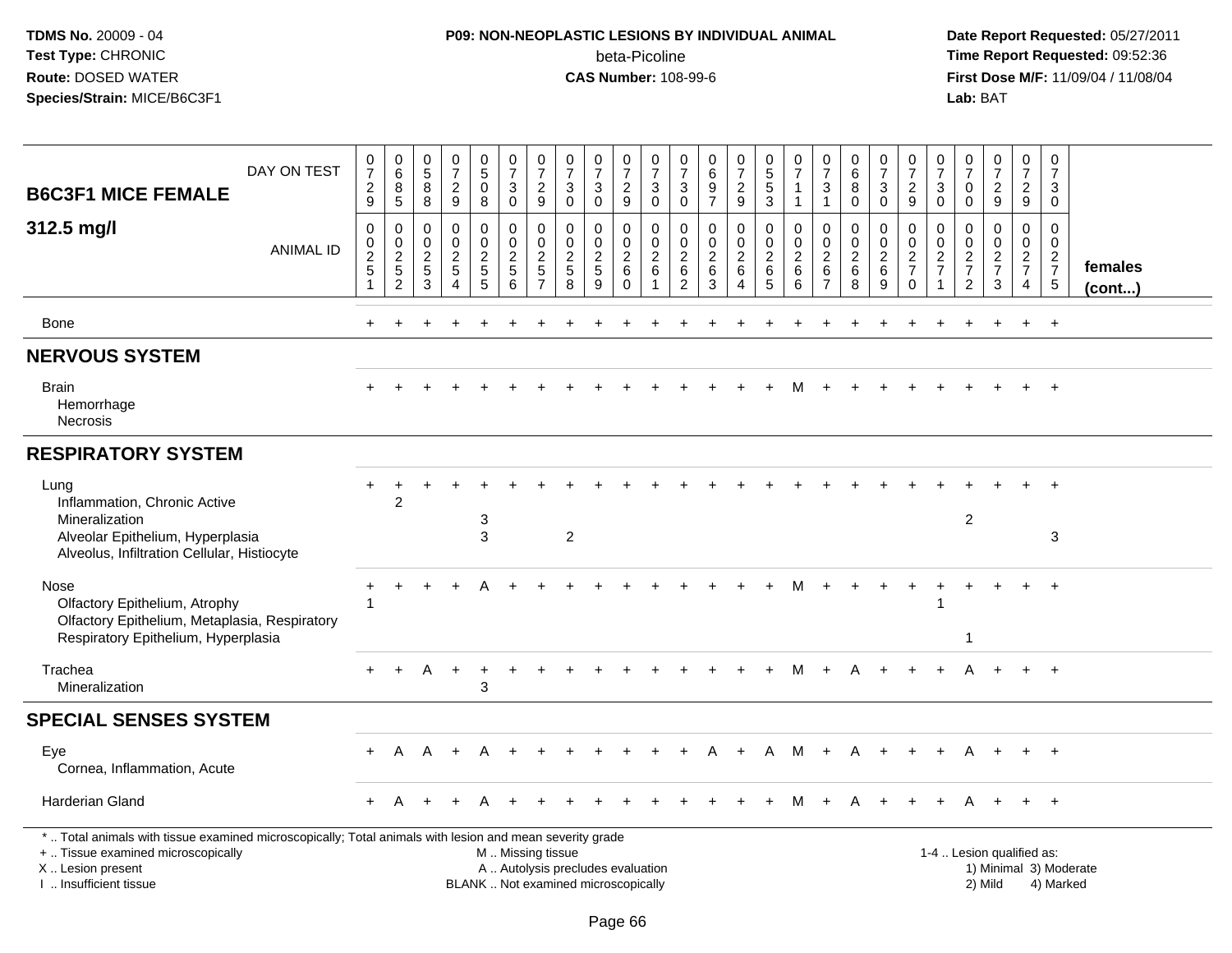#### **P09: NON-NEOPLASTIC LESIONS BY INDIVIDUAL ANIMAL** beta-Picoline**beta-Picoline**<br> **CAS Number:** 108-99-6<br> **CAS Number:** 108-99-6<br> **CAS Number:** 108-99-6

 **Date Report Requested:** 05/27/2011 **First Dose M/F:** 11/09/04 / 11/08/04<br>**Lab:** BAT **Lab:** BAT

| <b>B6C3F1 MICE FEMALE</b>                                             | DAY ON TEST      | $\frac{0}{7}$<br>$\boldsymbol{2}$<br>$\boldsymbol{9}$ | $\begin{array}{c} 0 \\ 6 \end{array}$<br>$\, 8$<br>5                             | 0<br>$\sqrt{5}$<br>8<br>8            | $\frac{0}{7}$<br>$\overline{c}$<br>$\boldsymbol{9}$ | 0<br>$\mathbf 5$<br>$\pmb{0}$<br>8 | $\pmb{0}$<br>$\overline{7}$<br>$\ensuremath{\mathsf{3}}$<br>$\mathbf 0$ | $\frac{0}{7}$<br>$\frac{2}{9}$                      | $\frac{0}{7}$<br>3<br>$\mathbf 0$               | $\frac{0}{7}$<br>$\sqrt{3}$<br>$\mathbf 0$ | $\begin{smallmatrix}0\\7\end{smallmatrix}$<br>$\frac{2}{9}$ | $\begin{array}{c} 0 \\ 7 \end{array}$<br>$\sqrt{3}$<br>0 | 0<br>$\overline{7}$<br>3<br>$\mathbf 0$ | $\begin{matrix} 0 \\ 6 \\ 9 \end{matrix}$<br>$\overline{7}$ | 0729                                                              | 0<br>5<br>5<br>3          | $\frac{0}{7}$            | $\frac{0}{7}$<br>$\mathbf{3}$                     | 0<br>$\,6$<br>$\bf8$<br>$\mathbf 0$                     | 0<br>$\overline{ }$<br>3<br>$\Omega$ | $\frac{0}{7}$<br>$\boldsymbol{2}$<br>$9\,$ | 0<br>$\overline{ }$<br>$\ensuremath{\mathsf{3}}$<br>$\mathbf 0$ | 0<br>$\overline{ }$<br>0<br>$\pmb{0}$           | 0<br>$\boldsymbol{7}$<br>$\frac{2}{9}$ | 0<br>$\overline{7}$<br>$\overline{c}$<br>9 | 0<br>$\overline{7}$<br>3<br>$\mathbf 0$                            |                         |
|-----------------------------------------------------------------------|------------------|-------------------------------------------------------|----------------------------------------------------------------------------------|--------------------------------------|-----------------------------------------------------|------------------------------------|-------------------------------------------------------------------------|-----------------------------------------------------|-------------------------------------------------|--------------------------------------------|-------------------------------------------------------------|----------------------------------------------------------|-----------------------------------------|-------------------------------------------------------------|-------------------------------------------------------------------|---------------------------|--------------------------|---------------------------------------------------|---------------------------------------------------------|--------------------------------------|--------------------------------------------|-----------------------------------------------------------------|-------------------------------------------------|----------------------------------------|--------------------------------------------|--------------------------------------------------------------------|-------------------------|
| 312.5 mg/l                                                            | <b>ANIMAL ID</b> | 0<br>$\,0\,$<br>$\frac{2}{5}$                         | $\boldsymbol{0}$<br>$\begin{array}{c} 0 \\ 2 \\ 5 \end{array}$<br>$\overline{c}$ | 0<br>$\pmb{0}$<br>$\frac{2}{5}$<br>3 | 00025<br>4                                          | 0<br>$\frac{0}{2}$<br>5            | 0<br>$\mathbf 0$<br>$rac{2}{5}$<br>6                                    | 0<br>0<br>$\frac{2}{5}$<br>$\overline{\phantom{0}}$ | $\begin{array}{c} 0 \\ 2 \\ 5 \end{array}$<br>8 | 00025<br>$9\,$                             | 00026<br>$\mathbf 0$                                        | 00026                                                    | 0<br>$\pmb{0}$<br>$\frac{2}{6}$<br>C    | 00026<br>3                                                  | $\begin{array}{c} 0 \\ 0 \\ 2 \\ 6 \end{array}$<br>$\overline{4}$ | 0<br>$\frac{0}{2}$ 6<br>5 | 00026<br>$6\phantom{1}6$ | 0<br>$\pmb{0}$<br>$\frac{2}{6}$<br>$\overline{ }$ | 0<br>$\pmb{0}$<br>$\overline{\mathbf{c}}$<br>$\,6$<br>8 | 0<br>$\frac{2}{6}$<br>9              | $\mathbf 0$<br>$\frac{2}{7}$<br>$\Omega$   | $\pmb{0}$<br>$\frac{2}{7}$                                      | 0<br>$\,0\,$<br>$\frac{2}{7}$<br>$\overline{2}$ | 0<br>$\pmb{0}$<br>$\frac{2}{7}$<br>3   | 0<br>0<br>$\frac{2}{7}$<br>4               | $\mathbf 0$<br>$\overline{c}$<br>$\overline{7}$<br>$5\phantom{.0}$ | females<br>$($ cont $)$ |
| Hyperplasia                                                           |                  |                                                       |                                                                                  |                                      |                                                     |                                    |                                                                         |                                                     |                                                 |                                            |                                                             |                                                          |                                         |                                                             |                                                                   |                           |                          |                                                   |                                                         |                                      |                                            |                                                                 |                                                 | 3                                      |                                            |                                                                    |                         |
| <b>URINARY SYSTEM</b>                                                 |                  |                                                       |                                                                                  |                                      |                                                     |                                    |                                                                         |                                                     |                                                 |                                            |                                                             |                                                          |                                         |                                                             |                                                                   |                           |                          |                                                   |                                                         |                                      |                                            |                                                                 |                                                 |                                        |                                            |                                                                    |                         |
| Kidney<br>Amyloid Deposition<br>Hydronephrosis<br>Metaplasia, Osseous |                  | $+$                                                   |                                                                                  |                                      |                                                     | A                                  |                                                                         |                                                     |                                                 |                                            |                                                             |                                                          | 2                                       |                                                             |                                                                   |                           |                          |                                                   |                                                         |                                      |                                            |                                                                 |                                                 |                                        |                                            | $\overline{ }$                                                     |                         |
| Mineralization<br>Nephropathy<br>Renal Tubule, Necrosis               |                  |                                                       | 3                                                                                |                                      | - 1                                                 |                                    |                                                                         |                                                     | $\mathbf 1$                                     |                                            | $\overline{1}$                                              |                                                          | 3                                       |                                                             | 1                                                                 |                           | 3                        |                                                   | $\overline{2}$                                          |                                      |                                            |                                                                 | 2                                               |                                        |                                            |                                                                    |                         |
| <b>Urinary Bladder</b>                                                |                  |                                                       | A                                                                                | A                                    | $\ddot{}$                                           | A                                  |                                                                         |                                                     |                                                 |                                            |                                                             |                                                          |                                         |                                                             |                                                                   | A                         | A                        | $+$                                               | A                                                       |                                      |                                            |                                                                 | A                                               |                                        | $\ddot{}$                                  | $\overline{ }$                                                     |                         |

\* .. Total animals with tissue examined microscopically; Total animals with lesion and mean severity grade

+ .. Tissue examined microscopically

X .. Lesion present

I .. Insufficient tissue

 M .. Missing tissueA .. Autolysis precludes evaluation

 1-4 .. Lesion qualified as: BLANK .. Not examined microscopically 2) Mild 4) Marked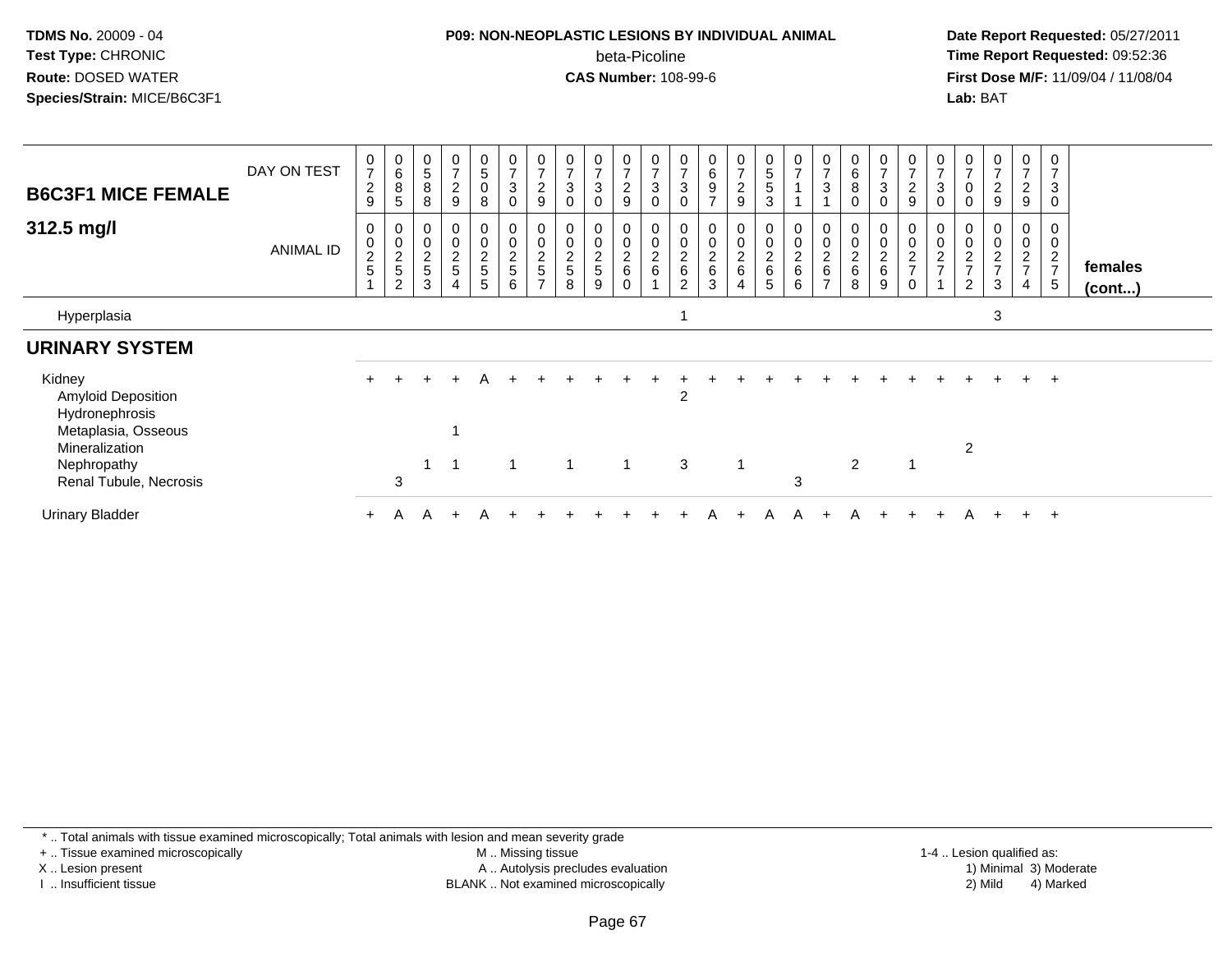# **P09: NON-NEOPLASTIC LESIONS BY INDIVIDUAL ANIMAL**beta-Picoline<br>CAS Number: 108-99-6

 **Date Report Requested:** 05/27/2011 **Time Report Requested:** 09:52:36 **First Dose M/F:** 11/09/04 / 11/08/04<br>Lab: BAT **Lab:** BAT

| <b>B6C3F1 MICE FEMALE</b><br>312.5 mg/l                                                                                                                                                                           | DAY ON TEST      | 0<br>$\overline{4}$<br>$\boldsymbol{9}$<br>$\overline{4}$<br>$\pmb{0}$ | $\frac{0}{7}$<br>$\sqrt{3}$<br>$\mathbf 0$<br>$\pmb{0}$      | 0<br>$\overline{7}$<br>3<br>$\overline{1}$<br>0 | 0<br>$\overline{3}$<br>$\,8\,$<br>$\overline{2}$<br>$\pmb{0}$ | $\frac{0}{7}$<br>$\mathbf{3}$<br>$\mathbf 0$<br>$\pmb{0}$ | $\begin{array}{c} 0 \\ 6 \end{array}$<br>$\overline{c}$<br>8<br>0 | $\mathbf 0$<br>$\overline{6}$<br>$\overline{7}$<br>$\overline{2}$<br>$\mathbf 0$ | 0<br>$\boldsymbol{7}$<br>$\overline{c}$<br>$9\,$<br>0 | $\frac{0}{7}$<br>$\ensuremath{\mathsf{3}}$<br>$\mathbf 0$<br>$\mathbf 0$ | 0<br>$\overline{7}$<br>$\ensuremath{\mathsf{3}}$<br>$\mathsf 0$<br>0 | $\frac{0}{7}$<br>$\overline{1}$<br>$\mathbf{1}$<br>$\mathbf 0$ | $\frac{0}{7}$<br>$\boldsymbol{2}$<br>9<br>0 | $\frac{0}{7}$<br>$\ensuremath{\mathsf{3}}$<br>$\mathbf 0$<br>0 | $\frac{0}{7}$<br>$\mathbf{3}$<br>$\mathsf 0$<br>$\pmb{0}$ | $\frac{0}{7}$<br>$\ensuremath{\mathsf{3}}$<br>$\mathbf 0$<br>0 | $\frac{0}{7}$<br>$\mathbf 0$<br>$\overline{4}$<br>$\mathbf 0$ | 0<br>$\overline{7}$<br>$\mathbf{1}$<br>8<br>0             | $\frac{0}{7}$<br>$\sqrt{3}$<br>$\mathbf{1}$<br>$\Omega$ | $\begin{array}{c} 0 \\ 5 \end{array}$<br>$\ensuremath{\mathsf{3}}$<br>3<br>$\Omega$ | $\frac{0}{7}$<br>$\sqrt{2}$<br>$\overline{4}$<br>$\pmb{0}$ | $\frac{0}{7}$<br>3<br>$\mathbf 0$<br>$\Omega$ | 0<br>$\boldsymbol{7}$<br>$\sqrt{3}$<br>$\mathsf 0$<br>$\mathbf{0}$ | $\begin{smallmatrix}0\\7\end{smallmatrix}$<br>$\frac{2}{9}$<br>$\mathbf 0$ | $\mathbf 0$<br>6<br>$\,6$<br>$\overline{2}$<br>0           | 0<br>$\overline{7}$<br>$\sqrt{3}$<br>$\mathbf{1}$<br>$\Omega$ |                        |                                                                        |                                        |  |
|-------------------------------------------------------------------------------------------------------------------------------------------------------------------------------------------------------------------|------------------|------------------------------------------------------------------------|--------------------------------------------------------------|-------------------------------------------------|---------------------------------------------------------------|-----------------------------------------------------------|-------------------------------------------------------------------|----------------------------------------------------------------------------------|-------------------------------------------------------|--------------------------------------------------------------------------|----------------------------------------------------------------------|----------------------------------------------------------------|---------------------------------------------|----------------------------------------------------------------|-----------------------------------------------------------|----------------------------------------------------------------|---------------------------------------------------------------|-----------------------------------------------------------|---------------------------------------------------------|-------------------------------------------------------------------------------------|------------------------------------------------------------|-----------------------------------------------|--------------------------------------------------------------------|----------------------------------------------------------------------------|------------------------------------------------------------|---------------------------------------------------------------|------------------------|------------------------------------------------------------------------|----------------------------------------|--|
|                                                                                                                                                                                                                   | <b>ANIMAL ID</b> | $\begin{array}{c} 0 \\ 2 \\ 7 \end{array}$<br>$\,6\,$                  | $\begin{array}{c} 0 \\ 2 \\ 7 \end{array}$<br>$\overline{7}$ | 0<br>$\boldsymbol{2}$<br>$\overline{7}$<br>8    | $\boldsymbol{0}$<br>$\frac{2}{7}$<br>9                        | $\mathbf 0$<br>$\overline{c}$<br>8<br>$\Omega$            | $\mathbf 0$<br>$\overline{2}$<br>8<br>$\mathbf{1}$                | $\begin{smallmatrix} 0\\2 \end{smallmatrix}$<br>$\frac{8}{2}$                    | 0<br>$\overline{c}$<br>$\bf 8$<br>$\mathbf{3}$        | $\mathbf 0$<br>$\overline{2}$<br>$\bf 8$<br>$\overline{4}$               | $\mathbf 0$<br>$\boldsymbol{2}$<br>$\,8\,$<br>$\sqrt{5}$             | $\mathsf 0$<br>$\overline{2}$<br>$\, 8$<br>$\,6\,$             | 0<br>$\overline{c}$<br>$\frac{8}{7}$        | $^{\rm 0}_{\rm 2}$<br>$_{8}^8$                                 | $\mathbf 0$<br>$\overline{2}$<br>$^8_9$                   | $\frac{0}{2}$<br>$\boldsymbol{9}$<br>$\mathbf 0$               | $\frac{0}{2}$<br>$\mathbf{1}$                                 | 0<br>$\overline{c}$<br>$\boldsymbol{9}$<br>$\overline{c}$ | $\mathbf 0$<br>$\overline{2}$<br>$\frac{9}{3}$          | $\mathbf 0$<br>$\boldsymbol{2}$<br>$\boldsymbol{9}$<br>$\overline{4}$               | $_{2}^{\rm 0}$<br>$\begin{array}{c} 9 \\ 5 \end{array}$    | $\mathbf 0$<br>$\overline{2}$<br>9<br>6       | 0<br>$\overline{2}$<br>$\frac{9}{7}$                               | $\mathbf 0$<br>$\begin{array}{c}\n 2 \\  9 \\  8\n \end{array}$            | $\mathbf 0$<br>$\overline{2}$<br>$\boldsymbol{9}$<br>$9\,$ | $\mathbf 0$<br>$\mathsf 3$<br>$\mathbf 0$<br>$\mathbf 0$      |                        | * TOTALS                                                               |                                        |  |
| <b>ALIMENTARY SYSTEM</b>                                                                                                                                                                                          |                  |                                                                        |                                                              |                                                 |                                                               |                                                           |                                                                   |                                                                                  |                                                       |                                                                          |                                                                      |                                                                |                                             |                                                                |                                                           |                                                                |                                                               |                                                           |                                                         |                                                                                     |                                                            |                                               |                                                                    |                                                                            |                                                            |                                                               |                        |                                                                        |                                        |  |
| Esophagus                                                                                                                                                                                                         |                  |                                                                        |                                                              |                                                 |                                                               |                                                           |                                                                   |                                                                                  |                                                       |                                                                          |                                                                      |                                                                |                                             |                                                                |                                                           |                                                                |                                                               |                                                           |                                                         |                                                                                     |                                                            |                                               |                                                                    |                                                                            |                                                            |                                                               | 49                     |                                                                        |                                        |  |
| Gallbladder                                                                                                                                                                                                       |                  | A                                                                      |                                                              |                                                 |                                                               |                                                           | A                                                                 | A                                                                                |                                                       |                                                                          |                                                                      |                                                                |                                             |                                                                |                                                           |                                                                |                                                               |                                                           |                                                         |                                                                                     |                                                            |                                               |                                                                    |                                                                            | A                                                          | $+$                                                           | 36                     |                                                                        |                                        |  |
| Intestine Large, Cecum                                                                                                                                                                                            |                  | A                                                                      |                                                              |                                                 |                                                               |                                                           |                                                                   |                                                                                  |                                                       |                                                                          |                                                                      |                                                                |                                             |                                                                |                                                           |                                                                |                                                               |                                                           |                                                         |                                                                                     |                                                            |                                               |                                                                    |                                                                            | A                                                          | $+$                                                           | 36                     |                                                                        |                                        |  |
| Intestine Large, Colon                                                                                                                                                                                            |                  | A                                                                      |                                                              |                                                 |                                                               |                                                           |                                                                   |                                                                                  |                                                       |                                                                          |                                                                      |                                                                |                                             |                                                                |                                                           |                                                                |                                                               |                                                           |                                                         |                                                                                     |                                                            |                                               |                                                                    |                                                                            | A                                                          | $+$                                                           | 35                     |                                                                        |                                        |  |
| Intestine Large, Rectum                                                                                                                                                                                           |                  | A                                                                      |                                                              | $\ddot{}$                                       |                                                               | $\ddot{}$                                                 | A                                                                 | A                                                                                |                                                       |                                                                          | $\ddot{}$                                                            | A                                                              |                                             |                                                                |                                                           |                                                                | A                                                             |                                                           |                                                         |                                                                                     |                                                            |                                               |                                                                    |                                                                            | A                                                          | $+$                                                           | 35                     |                                                                        |                                        |  |
| Intestine Small, Duodenum                                                                                                                                                                                         |                  | A                                                                      |                                                              |                                                 |                                                               | $+$                                                       | A                                                                 | A                                                                                |                                                       |                                                                          |                                                                      | A                                                              |                                             |                                                                |                                                           |                                                                | A                                                             |                                                           |                                                         |                                                                                     |                                                            |                                               |                                                                    |                                                                            | A                                                          | $+$                                                           | 35                     |                                                                        |                                        |  |
| Intestine Small, Ileum                                                                                                                                                                                            |                  | A                                                                      |                                                              |                                                 |                                                               |                                                           |                                                                   | А                                                                                |                                                       |                                                                          |                                                                      | A                                                              |                                             |                                                                |                                                           |                                                                | A                                                             |                                                           |                                                         |                                                                                     |                                                            |                                               |                                                                    |                                                                            | A                                                          | $+$                                                           | 36                     |                                                                        |                                        |  |
| Intestine Small, Jejunum<br>Inflammation, Granulomatous                                                                                                                                                           |                  | A                                                                      |                                                              |                                                 |                                                               |                                                           | A                                                                 | A                                                                                |                                                       |                                                                          |                                                                      |                                                                |                                             |                                                                |                                                           |                                                                |                                                               |                                                           |                                                         |                                                                                     |                                                            |                                               |                                                                    | $\ddot{}$                                                                  | A                                                          | $+$<br>3                                                      | 35                     |                                                                        | 13.0                                   |  |
| Liver<br>Angiectasis<br><b>Basophilic Focus</b><br><b>Clear Cell Focus</b><br><b>Eosinophilic Focus</b><br>Fatty Change<br>Hematopoietic Cell Proliferation<br>Necrosis<br><b>Tension Lipidosis</b><br>Thrombosis |                  |                                                                        | X<br>$\mathsf{X}$                                            | $\times$                                        |                                                               |                                                           | $X$ $X$                                                           |                                                                                  |                                                       | X                                                                        |                                                                      | $\boldsymbol{\mathsf{X}}$                                      |                                             |                                                                |                                                           |                                                                |                                                               | 3                                                         | X<br>$\overline{2}$                                     | $\overline{4}$                                                                      | 3                                                          |                                               |                                                                    |                                                                            |                                                            | $\ddot{}$<br>$\times$                                         | 50                     | 3<br>$\bf{2}$<br>$\mathbf 2$<br>10<br>4<br>1<br>$\mathbf{2}$<br>1<br>1 | 3.0<br>2.8<br>1.0<br>3.0<br>2.0<br>3.0 |  |
| Mesentery                                                                                                                                                                                                         |                  |                                                                        |                                                              |                                                 |                                                               |                                                           |                                                                   | $+$                                                                              | $\ddot{}$                                             |                                                                          |                                                                      | $\ddot{}$                                                      |                                             |                                                                |                                                           |                                                                | $+$                                                           |                                                           |                                                         |                                                                                     | $+$                                                        | $\div$                                        | $\ddot{}$                                                          | $+$                                                                        | $+$                                                        | $+$                                                           | 16                     |                                                                        |                                        |  |
| *  Total animals with tissue examined microscopically; Total animals with lesion and mean severity grade<br>+  Tissue examined microscopically<br>X  Lesion present<br>I  Insufficient tissue                     |                  |                                                                        |                                                              |                                                 |                                                               |                                                           | M  Missing tissue                                                 |                                                                                  |                                                       | A  Autolysis precludes evaluation<br>BLANK  Not examined microscopically |                                                                      |                                                                |                                             |                                                                |                                                           |                                                                |                                                               |                                                           |                                                         |                                                                                     |                                                            | 1-4  Lesion qualified as:                     |                                                                    | 2) Mild                                                                    |                                                            | 4) Marked                                                     | 1) Minimal 3) Moderate |                                                                        |                                        |  |

I .. Insufficient tissue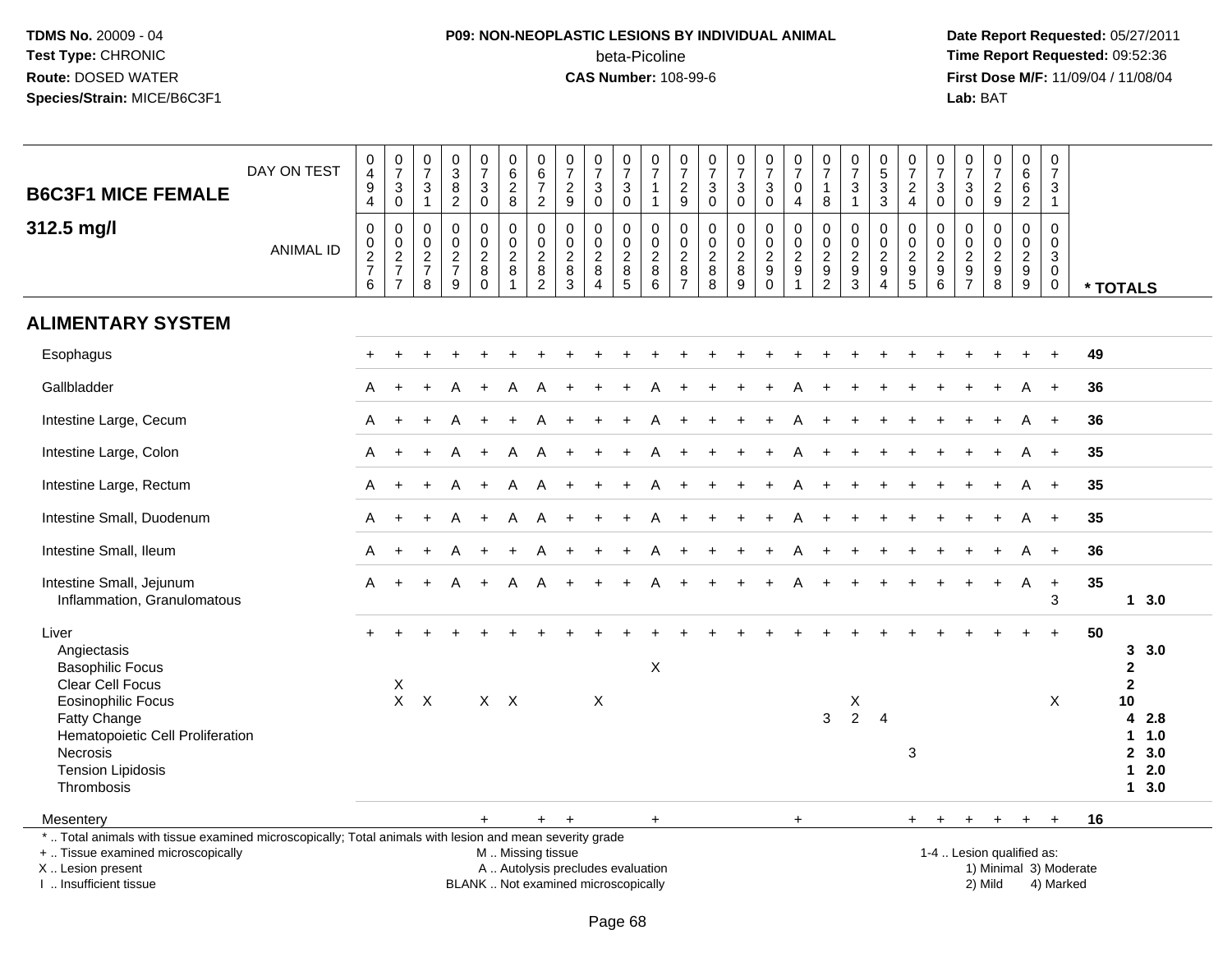### **P09: NON-NEOPLASTIC LESIONS BY INDIVIDUAL ANIMAL**beta-Picoline<br>CAS Number: 108-99-6

 **Date Report Requested:** 05/27/2011 **Time Report Requested:** 09:52:36 **First Dose M/F:** 11/09/04 / 11/08/04<br>Lab: BAT **Lab:** BAT

| <b>B6C3F1 MICE FEMALE</b>                                                                                                                                           | DAY ON TEST      | $\pmb{0}$<br>$\begin{array}{c} 4 \\ 9 \end{array}$<br>$\overline{4}$ | $\frac{0}{7}$<br>3<br>$\ddot{\mathbf{0}}$                              | $\frac{0}{7}$<br>3<br>$\mathbf{1}$                                  | 0<br>$\ensuremath{\mathsf{3}}$<br>$^8_2$                              | $\frac{0}{7}$<br>$\sqrt{3}$<br>$\mathbf 0$                            | $\begin{array}{c} 0 \\ 6 \end{array}$<br>$\frac{2}{8}$                    | $_{6}^{\rm 0}$<br>$\overline{7}$<br>$\overline{2}$                                | $\frac{0}{7}$<br>$\overline{c}$<br>$9\,$                    | $\frac{0}{7}$<br>3<br>$\overline{0}$                                      | $\frac{0}{7}$<br>3<br>$\mathbf 0$            | $\pmb{0}$<br>$\overline{7}$<br>$\mathbf{1}$<br>$\mathbf{1}$ | $\frac{0}{7}$<br>$\frac{2}{9}$                                        | $\frac{0}{7}$<br>$\sqrt{3}$<br>$\overline{0}$            | $\frac{0}{7}$<br>$\sqrt{3}$<br>$\mathbf 0$               | $\begin{smallmatrix}0\\7\end{smallmatrix}$<br>$\ensuremath{\mathsf{3}}$<br>$\ddot{\mathbf{0}}$ | $\frac{0}{7}$<br>$\pmb{0}$<br>$\overline{4}$                             | $\frac{0}{7}$<br>$\mathbf{1}$<br>8                                       | $\frac{0}{7}$<br>3<br>$\mathbf{1}$                                    | $\begin{array}{c} 0 \\ 5 \\ 3 \end{array}$<br>$\overline{3}$                               | $\begin{smallmatrix} 0\\7 \end{smallmatrix}$<br>$\frac{2}{4}$         | $\frac{0}{7}$<br>$\sqrt{3}$<br>$\mathbf 0$                                         | $\frac{0}{7}$<br>3<br>$\mathbf 0$                                                     | $\frac{0}{7}$<br>$\frac{2}{9}$                                        | $_{6}^{\rm 0}$<br>$^6_2$                                                             | $\pmb{0}$<br>$\boldsymbol{7}$<br>$\mathbf{3}$<br>$\mathbf{1}$            |                        |                                                                     |
|---------------------------------------------------------------------------------------------------------------------------------------------------------------------|------------------|----------------------------------------------------------------------|------------------------------------------------------------------------|---------------------------------------------------------------------|-----------------------------------------------------------------------|-----------------------------------------------------------------------|---------------------------------------------------------------------------|-----------------------------------------------------------------------------------|-------------------------------------------------------------|---------------------------------------------------------------------------|----------------------------------------------|-------------------------------------------------------------|-----------------------------------------------------------------------|----------------------------------------------------------|----------------------------------------------------------|------------------------------------------------------------------------------------------------|--------------------------------------------------------------------------|--------------------------------------------------------------------------|-----------------------------------------------------------------------|--------------------------------------------------------------------------------------------|-----------------------------------------------------------------------|------------------------------------------------------------------------------------|---------------------------------------------------------------------------------------|-----------------------------------------------------------------------|--------------------------------------------------------------------------------------|--------------------------------------------------------------------------|------------------------|---------------------------------------------------------------------|
| 312.5 mg/l                                                                                                                                                          | <b>ANIMAL ID</b> | $\mathbf 0$<br>$\mathbf 0$<br>$\frac{2}{7}$<br>6                     | 0<br>$\mathbf 0$<br>$\overline{c}$<br>$\overline{7}$<br>$\overline{7}$ | $\mathbf 0$<br>$\mathbf 0$<br>$\overline{c}$<br>$\overline{7}$<br>8 | $\mathbf 0$<br>$\mathbf 0$<br>$\boldsymbol{2}$<br>$\overline{7}$<br>9 | $\mathbf 0$<br>$\mathbf 0$<br>$\boldsymbol{2}$<br>$\bf 8$<br>$\Omega$ | $\mathbf 0$<br>$\mathbf 0$<br>$\overline{2}$<br>$\,8\,$<br>$\overline{1}$ | $\mathsf{O}\xspace$<br>$\mathbf 0$<br>$\overline{2}$<br>$\bf 8$<br>$\overline{2}$ | $\mathbf 0$<br>$\mathbf 0$<br>$\overline{2}$<br>$\, 8$<br>3 | $\mathbf 0$<br>$\mathbf 0$<br>$\overline{c}$<br>$\bf 8$<br>$\overline{A}$ | 0<br>$\mathbf 0$<br>$\overline{c}$<br>8<br>5 | 0<br>$\mathsf{O}\xspace$<br>$\overline{c}$<br>$\bf 8$<br>6  | $\mathbf 0$<br>$\mathsf 0$<br>$\sqrt{2}$<br>$\,8\,$<br>$\overline{7}$ | $\mathbf 0$<br>$\mathbf 0$<br>$\sqrt{2}$<br>$\,8\,$<br>8 | $\mathbf 0$<br>$\mathbf 0$<br>$\boldsymbol{2}$<br>8<br>9 | $\mathbf 0$<br>$\mathbf 0$<br>$\overline{2}$<br>$\boldsymbol{9}$<br>$\mathbf 0$                | 0<br>$\mathbf 0$<br>$\overline{c}$<br>$\boldsymbol{9}$<br>$\overline{1}$ | 0<br>$\mathbf 0$<br>$\overline{c}$<br>$\boldsymbol{9}$<br>$\overline{2}$ | $\mathbf 0$<br>$\mathbf 0$<br>$\overline{2}$<br>$\boldsymbol{9}$<br>3 | $\mathbf 0$<br>$\mathbf 0$<br>$\overline{2}$<br>$\boldsymbol{9}$<br>$\boldsymbol{\Lambda}$ | $\mathbf 0$<br>$\mathbf 0$<br>$\overline{2}$<br>$\boldsymbol{9}$<br>5 | $\mathbf 0$<br>$\mathbf 0$<br>$\overline{2}$<br>$\boldsymbol{9}$<br>$6\phantom{a}$ | $\mathbf 0$<br>$\overline{0}$<br>$\overline{2}$<br>$\boldsymbol{9}$<br>$\overline{7}$ | $\mathbf 0$<br>$\mathbf 0$<br>$\overline{c}$<br>$\boldsymbol{9}$<br>8 | $\mathbf 0$<br>$\mathbf 0$<br>$\overline{2}$<br>$\boldsymbol{9}$<br>$\boldsymbol{9}$ | $\mathbf 0$<br>$\mathbf 0$<br>$\mathbf{3}$<br>$\mathbf 0$<br>$\mathbf 0$ |                        | * TOTALS                                                            |
| Fat, Hemorrhage<br>Fat, Necrosis                                                                                                                                    |                  |                                                                      |                                                                        |                                                                     |                                                                       | $\overline{2}$                                                        |                                                                           | $\overline{2}$                                                                    | $\overline{2}$                                              |                                                                           |                                              | $\overline{c}$                                              |                                                                       |                                                          |                                                          |                                                                                                | $\overline{2}$                                                           |                                                                          |                                                                       |                                                                                            | $\overline{2}$                                                        | $\overline{c}$                                                                     | 2                                                                                     | $\overline{c}$                                                        | $\overline{2}$                                                                       | $\overline{2}$                                                           |                        | 14.0<br>14 2.0                                                      |
| Pancreas<br>Thrombosis<br>Duct, Cyst                                                                                                                                |                  | A                                                                    | $\ddot{}$                                                              |                                                                     |                                                                       |                                                                       |                                                                           | Α                                                                                 |                                                             |                                                                           |                                              |                                                             |                                                                       |                                                          |                                                          |                                                                                                |                                                                          |                                                                          |                                                                       |                                                                                            |                                                                       |                                                                                    |                                                                                       |                                                                       | A                                                                                    | $+$                                                                      | 42                     | 14.0<br>$12.0$                                                      |
| <b>Salivary Glands</b>                                                                                                                                              |                  |                                                                      |                                                                        |                                                                     |                                                                       |                                                                       |                                                                           |                                                                                   |                                                             |                                                                           |                                              |                                                             |                                                                       |                                                          |                                                          |                                                                                                |                                                                          |                                                                          |                                                                       |                                                                                            |                                                                       |                                                                                    |                                                                                       |                                                                       | M                                                                                    | $+$                                                                      | 47                     |                                                                     |
| Stomach, Forestomach<br>Hyperplasia, Squamous<br>Ulcer                                                                                                              |                  |                                                                      |                                                                        |                                                                     |                                                                       |                                                                       | A                                                                         | A                                                                                 |                                                             |                                                                           |                                              |                                                             |                                                                       |                                                          |                                                          |                                                                                                |                                                                          |                                                                          |                                                                       | $\overline{2}$                                                                             |                                                                       |                                                                                    |                                                                                       |                                                                       |                                                                                      | $+$                                                                      | 43                     | $12.0$<br>$12.0$                                                    |
| Stomach, Glandular<br>Hyperplasia<br>Mineralization                                                                                                                 |                  | $\mathsf{A}$                                                         | $+$                                                                    | $+$                                                                 | $\mathsf{A}$                                                          | $+$                                                                   | $\mathsf{A}$                                                              | A                                                                                 |                                                             |                                                                           |                                              |                                                             |                                                                       |                                                          |                                                          |                                                                                                |                                                                          | $\ddot{}$                                                                |                                                                       | 3<br>$\overline{2}$                                                                        |                                                                       |                                                                                    |                                                                                       |                                                                       |                                                                                      | $+$                                                                      | 39                     | 13.0<br>2.2.0                                                       |
| Tooth                                                                                                                                                               |                  |                                                                      |                                                                        |                                                                     |                                                                       |                                                                       |                                                                           |                                                                                   |                                                             |                                                                           |                                              |                                                             |                                                                       |                                                          |                                                          |                                                                                                |                                                                          |                                                                          |                                                                       | $+$                                                                                        |                                                                       |                                                                                    |                                                                                       |                                                                       |                                                                                      |                                                                          | $\mathbf{1}$           |                                                                     |
| <b>CARDIOVASCULAR SYSTEM</b>                                                                                                                                        |                  |                                                                      |                                                                        |                                                                     |                                                                       |                                                                       |                                                                           |                                                                                   |                                                             |                                                                           |                                              |                                                             |                                                                       |                                                          |                                                          |                                                                                                |                                                                          |                                                                          |                                                                       |                                                                                            |                                                                       |                                                                                    |                                                                                       |                                                                       |                                                                                      |                                                                          |                        |                                                                     |
| <b>Blood Vessel</b><br>Mineralization                                                                                                                               |                  |                                                                      |                                                                        |                                                                     |                                                                       |                                                                       |                                                                           |                                                                                   |                                                             |                                                                           |                                              |                                                             |                                                                       |                                                          |                                                          |                                                                                                |                                                                          |                                                                          |                                                                       | $\ddot{}$<br>$\boldsymbol{\Lambda}$                                                        |                                                                       |                                                                                    |                                                                                       |                                                                       |                                                                                      |                                                                          | $\mathbf{3}$           | 3, 3.0                                                              |
| Heart<br>Cardiomyopathy<br>Inflammation, Suppurative<br>Mineralization<br>Necrosis<br>Thrombosis                                                                    |                  |                                                                      |                                                                        |                                                                     | $\mathbf{1}$                                                          |                                                                       |                                                                           |                                                                                   |                                                             |                                                                           |                                              |                                                             |                                                                       |                                                          |                                                          |                                                                                                | 3                                                                        |                                                                          |                                                                       | $\overline{2}$                                                                             |                                                                       |                                                                                    |                                                                                       |                                                                       | 4                                                                                    | $\ddot{}$                                                                | 50                     | $12.0$<br>3.0<br>$\mathbf 1$<br>4 1.5<br>2.0<br>$\mathbf 1$<br>14.0 |
| *  Total animals with tissue examined microscopically; Total animals with lesion and mean severity grade<br>+  Tissue examined microscopically<br>X  Lesion present |                  |                                                                      |                                                                        |                                                                     |                                                                       |                                                                       | M  Missing tissue<br>A  Autolysis precludes evaluation                    |                                                                                   |                                                             |                                                                           |                                              |                                                             |                                                                       |                                                          |                                                          |                                                                                                |                                                                          |                                                                          |                                                                       |                                                                                            |                                                                       |                                                                                    |                                                                                       | 1-4  Lesion qualified as:                                             |                                                                                      |                                                                          | 1) Minimal 3) Moderate |                                                                     |

I .. Insufficient tissue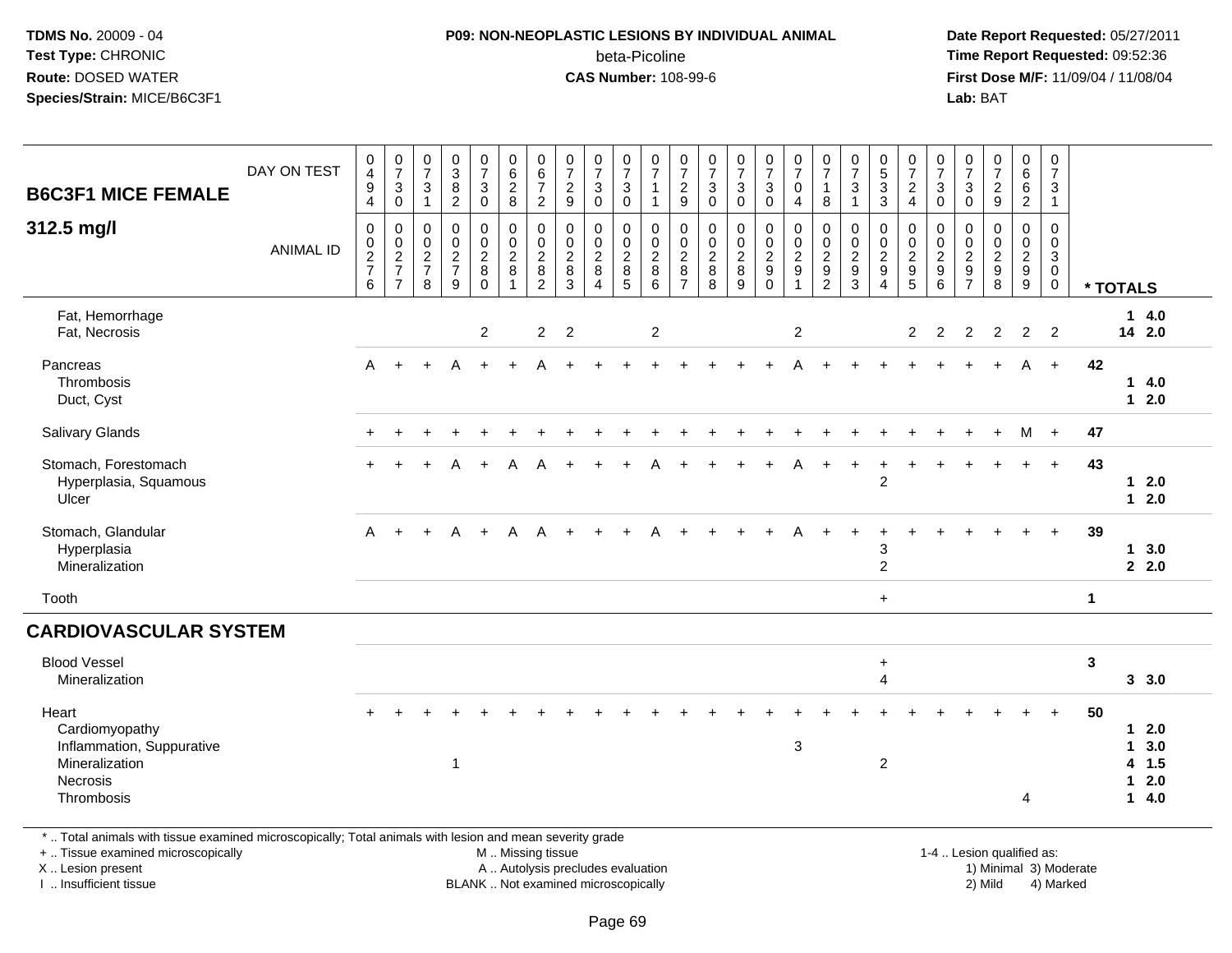# **P09: NON-NEOPLASTIC LESIONS BY INDIVIDUAL ANIMAL**beta-Picoline<br>CAS Number: 108-99-6

| <b>B6C3F1 MICE FEMALE</b>                                                                                                                                                                     | DAY ON TEST      | $_4^{\rm 0}$<br>$\boldsymbol{9}$<br>$\overline{4}$          | $\frac{0}{7}$<br>$\ensuremath{\mathsf{3}}$<br>$\mathbf 0$                        | $\frac{0}{7}$<br>3<br>$\mathbf{1}$                                      | $_{3}^{\rm 0}$<br>$\, 8$<br>$\overline{2}$                                           | $\begin{matrix}0\\7\end{matrix}$<br>3<br>$\mathbf 0$ | $_{6}^{\rm 0}$<br>$\sqrt{2}$<br>8                                                             | $\begin{array}{c} 0 \\ 6 \end{array}$<br>$\overline{7}$<br>$\overline{2}$        | $\frac{0}{7}$<br>$\frac{2}{9}$                                        | $\begin{array}{c} 0 \\ 7 \end{array}$<br>$\ensuremath{\mathsf{3}}$<br>$\mathbf 0$ | $\frac{0}{7}$<br>$\ensuremath{\mathsf{3}}$<br>$\mathbf 0$   | $\frac{0}{7}$<br>$\mathbf{1}$<br>$\mathbf{1}$               | $\frac{0}{7}$<br>$\boldsymbol{2}$<br>$\boldsymbol{9}$             | $\frac{0}{7}$<br>$\ensuremath{\mathsf{3}}$<br>$\mathbf 0$                 | $\frac{0}{7}$<br>$\mathbf{3}$<br>$\mathbf 0$                              | $\frac{0}{7}$<br>$\ensuremath{\mathsf{3}}$<br>$\mathbf 0$                     | $\frac{0}{7}$<br>$\mathbf 0$<br>$\overline{4}$                                             | $\frac{0}{7}$<br>$\mathbf{1}$<br>8                             | $\frac{0}{7}$<br>$\ensuremath{\mathsf{3}}$<br>$\overline{1}$      | $\begin{array}{c} 0 \\ 5 \end{array}$<br>$\frac{3}{3}$                   | $\frac{0}{7}$<br>$\frac{2}{4}$                                           | $\frac{0}{7}$<br>3<br>$\mathbf 0$                             | $\frac{0}{7}$<br>$\mathbf{3}$<br>$\mathbf 0$                               | $\begin{array}{c} 0 \\ 7 \end{array}$<br>$\frac{2}{9}$     | $\pmb{0}$<br>$6\overline{6}$<br>6<br>$\overline{2}$                 | $\pmb{0}$<br>$\boldsymbol{7}$<br>3<br>$\overline{1}$          |                                     |    |                     |  |
|-----------------------------------------------------------------------------------------------------------------------------------------------------------------------------------------------|------------------|-------------------------------------------------------------|----------------------------------------------------------------------------------|-------------------------------------------------------------------------|--------------------------------------------------------------------------------------|------------------------------------------------------|-----------------------------------------------------------------------------------------------|----------------------------------------------------------------------------------|-----------------------------------------------------------------------|-----------------------------------------------------------------------------------|-------------------------------------------------------------|-------------------------------------------------------------|-------------------------------------------------------------------|---------------------------------------------------------------------------|---------------------------------------------------------------------------|-------------------------------------------------------------------------------|--------------------------------------------------------------------------------------------|----------------------------------------------------------------|-------------------------------------------------------------------|--------------------------------------------------------------------------|--------------------------------------------------------------------------|---------------------------------------------------------------|----------------------------------------------------------------------------|------------------------------------------------------------|---------------------------------------------------------------------|---------------------------------------------------------------|-------------------------------------|----|---------------------|--|
| 312.5 mg/l                                                                                                                                                                                    | <b>ANIMAL ID</b> | $\mathbf 0$<br>$\boldsymbol{0}$<br>$\frac{2}{7}$<br>$\,6\,$ | $\mathsf 0$<br>$\mathbf 0$<br>$\overline{2}$<br>$\overline{7}$<br>$\overline{7}$ | $\mathbf 0$<br>$\overline{0}$<br>$\sqrt{2}$<br>$\overline{7}$<br>$\, 8$ | $\pmb{0}$<br>$\mathbf 0$<br>$\boldsymbol{2}$<br>$\boldsymbol{7}$<br>$\boldsymbol{9}$ | 0<br>$\mathbf 0$<br>$\overline{c}$<br>8<br>$\bar{0}$ | $\mathsf 0$<br>$\mathbf 0$<br>$\overline{2}$<br>8<br>$\mathbf{1}$                             | $\mathbf 0$<br>$\mathsf{O}\xspace$<br>$\overline{2}$<br>$\bf8$<br>$\overline{2}$ | $\mathbf 0$<br>$\mathbf 0$<br>$\boldsymbol{2}$<br>8<br>$\overline{3}$ | $\mathbf 0$<br>$\mathbf 0$<br>$\overline{2}$<br>$\, 8$<br>$\overline{4}$          | 0<br>$\mathbf 0$<br>$\boldsymbol{2}$<br>8<br>$\overline{5}$ | $\mathbf 0$<br>$\mathbf 0$<br>$\overline{2}$<br>$\, 8$<br>6 | 0<br>$\mathbf 0$<br>$\boldsymbol{2}$<br>$\bf 8$<br>$\overline{7}$ | $\mathbf 0$<br>$\mathbf 0$<br>$\overline{2}$<br>$\bf 8$<br>$\overline{8}$ | $\mathsf 0$<br>$\mathsf 0$<br>$\overline{2}$<br>$\bf 8$<br>$\overline{9}$ | 0<br>$\mathbf 0$<br>$\overline{2}$<br>$\boldsymbol{9}$<br>$\ddot{\mathbf{0}}$ | $\mathbf 0$<br>$\mathsf{O}\xspace$<br>$\overline{2}$<br>$\boldsymbol{9}$<br>$\overline{1}$ | $\boldsymbol{0}$<br>$\mathbf 0$<br>$\sqrt{2}$<br>$\frac{9}{2}$ | $\pmb{0}$<br>$\mathbf 0$<br>$\overline{2}$<br>9<br>$\overline{3}$ | 0<br>$\mathbf 0$<br>$\overline{2}$<br>$\boldsymbol{9}$<br>$\overline{4}$ | 0<br>$\mathbf 0$<br>$\overline{2}$<br>$\boldsymbol{9}$<br>$\overline{5}$ | 0<br>$\mathbf 0$<br>$\boldsymbol{2}$<br>$\boldsymbol{9}$<br>6 | 0<br>$\mathbf 0$<br>$\boldsymbol{2}$<br>$\boldsymbol{9}$<br>$\overline{7}$ | $\pmb{0}$<br>$\pmb{0}$<br>$\overline{2}$<br>$_{8}^{\rm 9}$ | $\mathbf 0$<br>$\mathbf 0$<br>$\overline{2}$<br>9<br>$\overline{9}$ | $\mathbf 0$<br>$\mathbf 0$<br>3<br>$\mathbf 0$<br>$\mathbf 0$ |                                     |    | * TOTALS            |  |
| Capillary, Hyperplasia                                                                                                                                                                        |                  |                                                             |                                                                                  |                                                                         |                                                                                      |                                                      |                                                                                               |                                                                                  |                                                                       |                                                                                   |                                                             |                                                             |                                                                   |                                                                           |                                                                           |                                                                               |                                                                                            |                                                                |                                                                   |                                                                          |                                                                          |                                                               |                                                                            |                                                            |                                                                     |                                                               |                                     |    | $12.0$              |  |
| <b>ENDOCRINE SYSTEM</b>                                                                                                                                                                       |                  |                                                             |                                                                                  |                                                                         |                                                                                      |                                                      |                                                                                               |                                                                                  |                                                                       |                                                                                   |                                                             |                                                             |                                                                   |                                                                           |                                                                           |                                                                               |                                                                                            |                                                                |                                                                   |                                                                          |                                                                          |                                                               |                                                                            |                                                            |                                                                     |                                                               |                                     |    |                     |  |
| <b>Adrenal Cortex</b><br>Hypertrophy                                                                                                                                                          |                  |                                                             |                                                                                  |                                                                         |                                                                                      |                                                      |                                                                                               |                                                                                  |                                                                       |                                                                                   |                                                             |                                                             |                                                                   |                                                                           |                                                                           |                                                                               |                                                                                            |                                                                |                                                                   |                                                                          |                                                                          |                                                               |                                                                            |                                                            | A                                                                   | $+$                                                           |                                     | 45 | 13.0                |  |
| Adrenal Medulla<br>Hyperplasia                                                                                                                                                                |                  | $+$                                                         |                                                                                  |                                                                         |                                                                                      |                                                      |                                                                                               |                                                                                  |                                                                       |                                                                                   |                                                             |                                                             |                                                                   |                                                                           |                                                                           |                                                                               | А                                                                                          |                                                                |                                                                   |                                                                          |                                                                          |                                                               |                                                                            |                                                            | A                                                                   | $+$                                                           |                                     | 45 | $1 \t1.0$           |  |
| Islets, Pancreatic                                                                                                                                                                            |                  | A                                                           | $\ddot{}$                                                                        | $+$                                                                     | A                                                                                    | $\ddot{}$                                            | $\ddot{}$                                                                                     | A                                                                                |                                                                       |                                                                                   |                                                             |                                                             |                                                                   |                                                                           |                                                                           | $\ddot{}$                                                                     | A                                                                                          |                                                                |                                                                   |                                                                          |                                                                          |                                                               |                                                                            | $\ddot{}$                                                  | A                                                                   | $+$                                                           |                                     | 41 |                     |  |
| Parathyroid Gland                                                                                                                                                                             |                  | м                                                           | $+$                                                                              | м                                                                       | M                                                                                    | $+$                                                  |                                                                                               |                                                                                  |                                                                       |                                                                                   | м                                                           |                                                             |                                                                   |                                                                           | м                                                                         | M                                                                             | м                                                                                          | $+$                                                            | м                                                                 | м                                                                        |                                                                          |                                                               |                                                                            | $\div$                                                     | м                                                                   | $+$                                                           |                                     | 34 |                     |  |
| <b>Pituitary Gland</b><br>Pars Distalis, Angiectasis                                                                                                                                          |                  |                                                             |                                                                                  |                                                                         |                                                                                      |                                                      |                                                                                               |                                                                                  |                                                                       |                                                                                   |                                                             |                                                             |                                                                   |                                                                           | $\overline{2}$                                                            |                                                                               |                                                                                            |                                                                |                                                                   |                                                                          |                                                                          |                                                               |                                                                            |                                                            | M                                                                   | $+$                                                           |                                     | 46 | 2.0<br>$\mathbf{1}$ |  |
| Pars Distalis, Hyperplasia                                                                                                                                                                    |                  |                                                             | $\overline{2}$                                                                   | 2                                                                       |                                                                                      | 3                                                    |                                                                                               |                                                                                  |                                                                       | $\overline{c}$                                                                    |                                                             |                                                             |                                                                   |                                                                           |                                                                           | $\overline{2}$                                                                |                                                                                            | $\overline{c}$                                                 |                                                                   |                                                                          | $\overline{a}$                                                           | $\overline{2}$                                                |                                                                            | $\overline{c}$                                             |                                                                     |                                                               |                                     |    | 14 2.1              |  |
| <b>Thyroid Gland</b>                                                                                                                                                                          |                  | $+$                                                         | $\ddot{}$                                                                        | $\ddot{}$                                                               | М                                                                                    | $\ddot{}$                                            | $+$                                                                                           | A                                                                                | $\ddot{}$                                                             |                                                                                   |                                                             |                                                             |                                                                   |                                                                           |                                                                           |                                                                               |                                                                                            |                                                                |                                                                   |                                                                          |                                                                          |                                                               |                                                                            | $+$                                                        | М                                                                   | $+$                                                           |                                     | 45 |                     |  |
| <b>GENERAL BODY SYSTEM</b>                                                                                                                                                                    |                  |                                                             |                                                                                  |                                                                         |                                                                                      |                                                      |                                                                                               |                                                                                  |                                                                       |                                                                                   |                                                             |                                                             |                                                                   |                                                                           |                                                                           |                                                                               |                                                                                            |                                                                |                                                                   |                                                                          |                                                                          |                                                               |                                                                            |                                                            |                                                                     |                                                               |                                     |    |                     |  |
| <b>NONE</b>                                                                                                                                                                                   |                  |                                                             |                                                                                  |                                                                         |                                                                                      |                                                      |                                                                                               |                                                                                  |                                                                       |                                                                                   |                                                             |                                                             |                                                                   |                                                                           |                                                                           |                                                                               |                                                                                            |                                                                |                                                                   |                                                                          |                                                                          |                                                               |                                                                            |                                                            |                                                                     |                                                               |                                     |    |                     |  |
| <b>GENITAL SYSTEM</b>                                                                                                                                                                         |                  |                                                             |                                                                                  |                                                                         |                                                                                      |                                                      |                                                                                               |                                                                                  |                                                                       |                                                                                   |                                                             |                                                             |                                                                   |                                                                           |                                                                           |                                                                               |                                                                                            |                                                                |                                                                   |                                                                          |                                                                          |                                                               |                                                                            |                                                            |                                                                     |                                                               |                                     |    |                     |  |
| <b>Clitoral Gland</b>                                                                                                                                                                         |                  |                                                             |                                                                                  |                                                                         |                                                                                      |                                                      |                                                                                               |                                                                                  |                                                                       |                                                                                   |                                                             |                                                             |                                                                   |                                                                           |                                                                           |                                                                               |                                                                                            |                                                                |                                                                   |                                                                          |                                                                          |                                                               |                                                                            |                                                            |                                                                     |                                                               |                                     | 50 |                     |  |
| Ovary<br>Cyst                                                                                                                                                                                 |                  | $+$                                                         |                                                                                  |                                                                         |                                                                                      |                                                      |                                                                                               |                                                                                  |                                                                       |                                                                                   |                                                             |                                                             |                                                                   |                                                                           | +<br>$\overline{4}$                                                       |                                                                               |                                                                                            |                                                                |                                                                   |                                                                          |                                                                          |                                                               |                                                                            |                                                            |                                                                     | $+$                                                           |                                     | 48 | 53.8                |  |
| <b>Uterus</b>                                                                                                                                                                                 |                  | $+$                                                         | $+$                                                                              | $+$                                                                     | A                                                                                    | $\ddot{}$                                            | $+$                                                                                           | $+$ $-$                                                                          | $+$                                                                   | $+$                                                                               | $+$                                                         |                                                             |                                                                   | $+$ $+$ $+$                                                               | $+$                                                                       | $+$                                                                           | $\ddot{}$                                                                                  | $\pm$                                                          | $\ddot{}$                                                         |                                                                          |                                                                          |                                                               |                                                                            |                                                            | $+$                                                                 | $+$                                                           |                                     | 47 |                     |  |
| *  Total animals with tissue examined microscopically; Total animals with lesion and mean severity grade<br>+  Tissue examined microscopically<br>X  Lesion present<br>I  Insufficient tissue |                  |                                                             |                                                                                  |                                                                         |                                                                                      |                                                      | M  Missing tissue<br>A  Autolysis precludes evaluation<br>BLANK  Not examined microscopically |                                                                                  |                                                                       |                                                                                   |                                                             |                                                             |                                                                   |                                                                           |                                                                           |                                                                               |                                                                                            |                                                                |                                                                   |                                                                          |                                                                          |                                                               |                                                                            | 1-4  Lesion qualified as:<br>2) Mild                       |                                                                     |                                                               | 1) Minimal 3) Moderate<br>4) Marked |    |                     |  |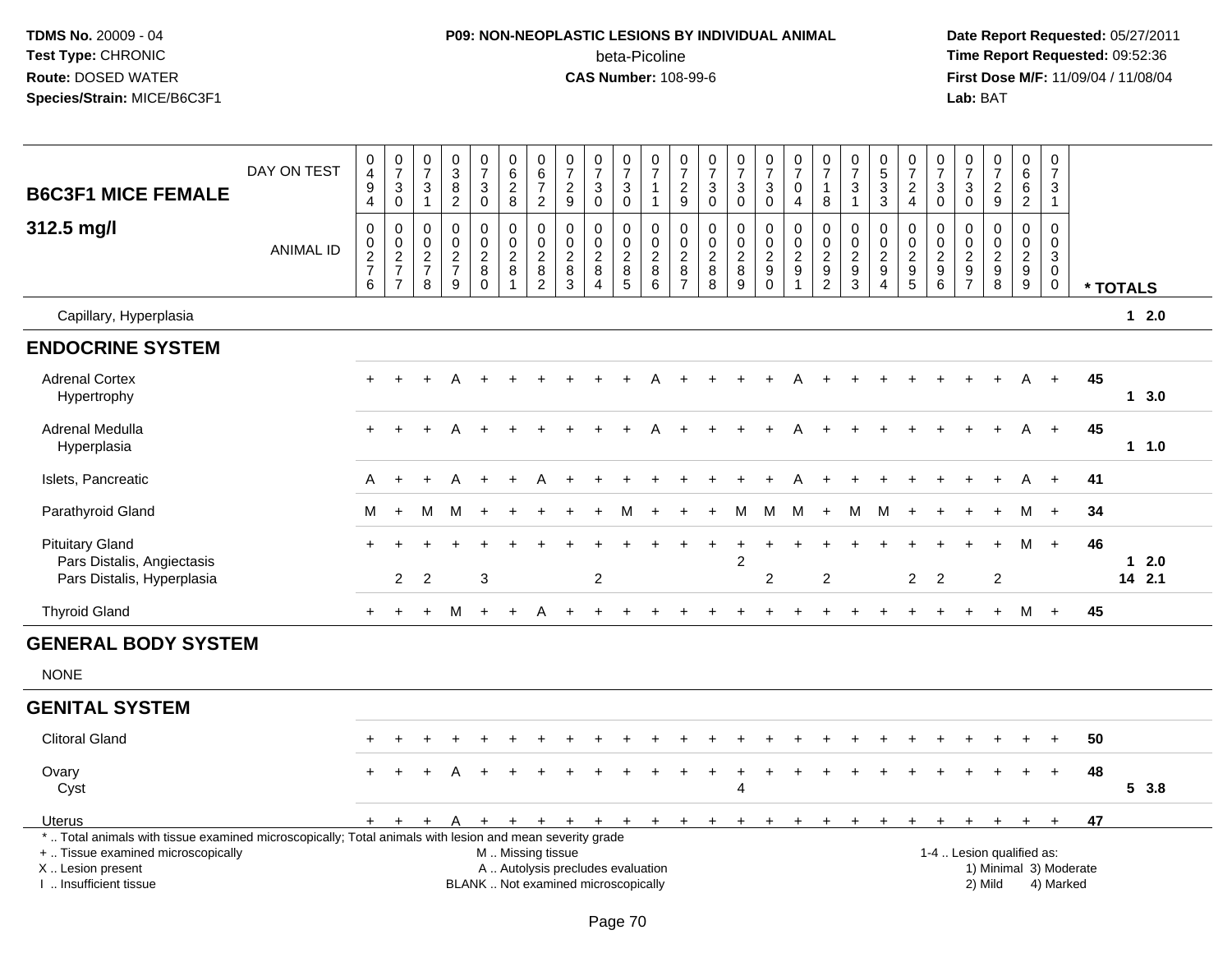#### **P09: NON-NEOPLASTIC LESIONS BY INDIVIDUAL ANIMAL** beta-Picoline**beta-Picoline**<br> **CAS Number:** 108-99-6<br> **CAS Number:** 108-99-6<br> **CAS Number:** 108-99-6

 **Date Report Requested:** 05/27/2011 **First Dose M/F:** 11/09/04 / 11/08/04 Lab: BAT **Lab:** BAT

| <b>B6C3F1 MICE FEMALE</b>                                          | DAY ON TEST      | $_4^{\rm 0}$<br>$\frac{9}{4}$                                | $\frac{0}{7}$<br>$\ensuremath{\mathsf{3}}$<br>$\mathsf 0$                 | $\frac{0}{7}$<br>$\sqrt{3}$<br>$\overline{1}$                  | $\begin{array}{c} 0 \\ 3 \\ 8 \end{array}$<br>$\sqrt{2}$                         | $\frac{0}{7}$<br>3<br>0                                           | 0628                                                    | $\begin{array}{c} 0 \\ 6 \end{array}$<br>$\overline{7}$<br>$\overline{c}$ | $\frac{0}{7}$<br>$\sqrt{2}$<br>$\boldsymbol{9}$ | $\begin{array}{c} 0 \\ 7 \end{array}$<br>$\ensuremath{\mathsf{3}}$<br>$\pmb{0}$                   | $\frac{0}{7}$<br>$\ensuremath{\mathsf{3}}$<br>$\mathsf 0$ | $\frac{0}{7}$<br>$\overline{1}$<br>$\mathbf{1}$                                           | $\frac{0}{7}$<br>$\boldsymbol{2}$<br>$\boldsymbol{9}$                     | $\frac{0}{7}$<br>$\ensuremath{\mathsf{3}}$<br>$\pmb{0}$      | $\frac{0}{7}$<br>$\ensuremath{\mathsf{3}}$<br>$\mathsf 0$ | $\frac{0}{7}$<br>$\ensuremath{\mathsf{3}}$<br>$\mathbf 0$          | $\frac{0}{7}$<br>$\mathbf 0$<br>$\overline{4}$                   | $\frac{0}{7}$<br>$\mathbf{1}$<br>$\bf8$                                                 | $\frac{0}{7}$<br>$\ensuremath{\mathsf{3}}$<br>$\overline{1}$               | $\begin{matrix}0\\5\\3\end{matrix}$<br>3                       | $\begin{array}{c} 0 \\ 7 \end{array}$<br>$\frac{2}{4}$ | $\frac{0}{7}$<br>$\ensuremath{\mathsf{3}}$<br>$\mathsf 0$                            | $\frac{0}{7}$<br>$\sqrt{3}$<br>$\mathbf 0$                                       | $\begin{array}{c} 0 \\ 7 \end{array}$<br>$\frac{2}{9}$                | $\begin{array}{c} 0 \\ 6 \end{array}$<br>$\,6$<br>$\sqrt{2}$        | $\begin{smallmatrix}0\\7\end{smallmatrix}$<br>$\ensuremath{\mathsf{3}}$<br>$\mathbf{1}$ |    |                       |     |
|--------------------------------------------------------------------|------------------|--------------------------------------------------------------|---------------------------------------------------------------------------|----------------------------------------------------------------|----------------------------------------------------------------------------------|-------------------------------------------------------------------|---------------------------------------------------------|---------------------------------------------------------------------------|-------------------------------------------------|---------------------------------------------------------------------------------------------------|-----------------------------------------------------------|-------------------------------------------------------------------------------------------|---------------------------------------------------------------------------|--------------------------------------------------------------|-----------------------------------------------------------|--------------------------------------------------------------------|------------------------------------------------------------------|-----------------------------------------------------------------------------------------|----------------------------------------------------------------------------|----------------------------------------------------------------|--------------------------------------------------------|--------------------------------------------------------------------------------------|----------------------------------------------------------------------------------|-----------------------------------------------------------------------|---------------------------------------------------------------------|-----------------------------------------------------------------------------------------|----|-----------------------|-----|
| 312.5 mg/l                                                         | <b>ANIMAL ID</b> | $\pmb{0}$<br>$\begin{array}{c} 0 \\ 2 \\ 7 \end{array}$<br>6 | $\pmb{0}$<br>$\begin{array}{c} 0 \\ 2 \\ 7 \end{array}$<br>$\overline{7}$ | $\mathbf 0$<br>$\begin{array}{c} 0 \\ 2 \\ 7 \end{array}$<br>8 | $\pmb{0}$<br>$\begin{smallmatrix} 0\\2 \end{smallmatrix}$<br>$\overline{7}$<br>9 | 0<br>$\mathsf{O}\xspace$<br>$\overline{c}$<br>$\bf 8$<br>$\Omega$ | $\pmb{0}$<br>$\frac{0}{2}$<br>$\,8\,$<br>$\overline{1}$ | $\mathbf 0$<br>$\mathbf 0$<br>$\overline{c}$<br>8<br>$\overline{2}$       | 0<br>0<br>$\overline{c}$<br>$\bf 8$<br>3        | $\mathbf 0$<br>$\begin{smallmatrix} 0\\2 \end{smallmatrix}$<br>$\bf 8$<br>$\overline{\mathbf{4}}$ | 0<br>0<br>$\boldsymbol{2}$<br>$\,8\,$<br>5                | $\boldsymbol{0}$<br>$\begin{smallmatrix} 0\\2 \end{smallmatrix}$<br>$\boldsymbol{8}$<br>6 | $\mathbf 0$<br>$\pmb{0}$<br>$\boldsymbol{2}$<br>$\bf 8$<br>$\overline{7}$ | $\pmb{0}$<br>$\begin{array}{c} 0 \\ 2 \\ 8 \end{array}$<br>8 | $\pmb{0}$<br>$^{\rm 0}_{\rm 2}$<br>$\bf 8$<br>9           | 0<br>$\mathbf 0$<br>$\overline{2}$<br>$\boldsymbol{9}$<br>$\Omega$ | $\pmb{0}$<br>$\frac{0}{2}$<br>$\boldsymbol{9}$<br>$\overline{1}$ | $\mathbf 0$<br>$\boldsymbol{0}$<br>$\overline{c}$<br>$\boldsymbol{9}$<br>$\overline{2}$ | $\mathbf 0$<br>$\boldsymbol{0}$<br>$\overline{2}$<br>$\boldsymbol{9}$<br>3 | 0<br>0<br>$\overline{c}$<br>$\boldsymbol{9}$<br>$\overline{4}$ | 0<br>0<br>$\overline{2}$<br>$\boldsymbol{9}$<br>5      | $\mathbf 0$<br>$\begin{smallmatrix} 0\\2 \end{smallmatrix}$<br>$\boldsymbol{9}$<br>6 | $\mathbf 0$<br>$\begin{smallmatrix} 0\\2\\9 \end{smallmatrix}$<br>$\overline{7}$ | $\mathbf 0$<br>$\mathbf 0$<br>$\overline{2}$<br>$\boldsymbol{9}$<br>8 | $\mathbf 0$<br>$\pmb{0}$<br>$\overline{2}$<br>$\boldsymbol{9}$<br>9 | $\mathbf 0$<br>$\mathbf 0$<br>$\mathsf 3$<br>$\mathbf 0$<br>$\mathbf 0$                 |    | * TOTALS              |     |
| Angiectasis<br>Endometrium, Hyperplasia, Cystic                    |                  |                                                              | $\overline{4}$                                                            | 3                                                              |                                                                                  | 4                                                                 |                                                         | 4                                                                         | 3                                               |                                                                                                   | 4                                                         | $\overline{4}$                                                                            | 4                                                                         |                                                              |                                                           |                                                                    |                                                                  |                                                                                         | 4                                                                          |                                                                |                                                        | 3                                                                                    |                                                                                  | 4                                                                     |                                                                     | 3                                                                                       |    | 14.0<br>29 3.1        |     |
| <b>HEMATOPOIETIC SYSTEM</b>                                        |                  |                                                              |                                                                           |                                                                |                                                                                  |                                                                   |                                                         |                                                                           |                                                 |                                                                                                   |                                                           |                                                                                           |                                                                           |                                                              |                                                           |                                                                    |                                                                  |                                                                                         |                                                                            |                                                                |                                                        |                                                                                      |                                                                                  |                                                                       |                                                                     |                                                                                         |    |                       |     |
| <b>Bone Marrow</b>                                                 |                  | Α                                                            | $\ddot{}$                                                                 | ÷                                                              | A                                                                                |                                                                   |                                                         |                                                                           |                                                 |                                                                                                   |                                                           |                                                                                           |                                                                           |                                                              |                                                           |                                                                    |                                                                  |                                                                                         |                                                                            |                                                                |                                                        |                                                                                      |                                                                                  |                                                                       | A                                                                   | $+$                                                                                     | 46 |                       |     |
| Lymph Node<br>Mediastinal, Hyperplasia, Lymphoid<br>Renal, Ectasia |                  |                                                              |                                                                           |                                                                |                                                                                  |                                                                   |                                                         | $\ddot{}$                                                                 |                                                 |                                                                                                   |                                                           |                                                                                           |                                                                           |                                                              |                                                           |                                                                    |                                                                  | $+$                                                                                     | $\overline{ }$                                                             |                                                                | $\ddot{}$                                              |                                                                                      |                                                                                  |                                                                       |                                                                     |                                                                                         | 8  | 1<br>13.0             | 2.0 |
| Lymph Node, Mandibular                                             |                  | A                                                            | $\div$                                                                    | м                                                              |                                                                                  |                                                                   |                                                         |                                                                           |                                                 |                                                                                                   |                                                           |                                                                                           |                                                                           |                                                              |                                                           |                                                                    |                                                                  |                                                                                         |                                                                            |                                                                |                                                        |                                                                                      |                                                                                  |                                                                       | M                                                                   | $+$                                                                                     | 42 |                       |     |
| Lymph Node, Mesenteric                                             |                  | A                                                            | $\overline{+}$                                                            |                                                                |                                                                                  | $\ddot{}$                                                         |                                                         | А                                                                         |                                                 |                                                                                                   |                                                           |                                                                                           |                                                                           |                                                              |                                                           |                                                                    |                                                                  |                                                                                         |                                                                            |                                                                |                                                        |                                                                                      |                                                                                  |                                                                       |                                                                     |                                                                                         | 38 |                       |     |
| Spleen<br>Hematopoietic Cell Proliferation<br>Thrombosis           |                  | A                                                            | $\ddot{}$                                                                 |                                                                | A                                                                                | $+$                                                               | A                                                       |                                                                           |                                                 |                                                                                                   | $\ddot{}$                                                 | $+$<br>3                                                                                  | $\overline{2}$                                                            |                                                              |                                                           | $+$                                                                | A                                                                |                                                                                         |                                                                            |                                                                |                                                        |                                                                                      |                                                                                  |                                                                       | $+$                                                                 | $+$                                                                                     | 42 | 3.3.3<br>$\mathbf{1}$ | 3.0 |
| Thymus                                                             |                  | $+$                                                          |                                                                           |                                                                |                                                                                  |                                                                   |                                                         | м                                                                         |                                                 |                                                                                                   |                                                           |                                                                                           |                                                                           |                                                              | м                                                         |                                                                    |                                                                  |                                                                                         |                                                                            |                                                                |                                                        |                                                                                      |                                                                                  |                                                                       | A                                                                   | $+$                                                                                     | 44 |                       |     |
| <b>INTEGUMENTARY SYSTEM</b>                                        |                  |                                                              |                                                                           |                                                                |                                                                                  |                                                                   |                                                         |                                                                           |                                                 |                                                                                                   |                                                           |                                                                                           |                                                                           |                                                              |                                                           |                                                                    |                                                                  |                                                                                         |                                                                            |                                                                |                                                        |                                                                                      |                                                                                  |                                                                       |                                                                     |                                                                                         |    |                       |     |
| <b>Mammary Gland</b>                                               |                  |                                                              |                                                                           |                                                                |                                                                                  |                                                                   |                                                         |                                                                           |                                                 |                                                                                                   |                                                           |                                                                                           |                                                                           |                                                              |                                                           |                                                                    |                                                                  |                                                                                         |                                                                            |                                                                |                                                        |                                                                                      |                                                                                  |                                                                       |                                                                     |                                                                                         | 49 |                       |     |
| Skin<br>Hyperplasia, Squamous<br>Inflammation, Chronic Active      |                  |                                                              |                                                                           |                                                                |                                                                                  |                                                                   |                                                         |                                                                           |                                                 |                                                                                                   |                                                           |                                                                                           |                                                                           |                                                              |                                                           |                                                                    |                                                                  |                                                                                         |                                                                            |                                                                |                                                        |                                                                                      |                                                                                  |                                                                       |                                                                     | $\ddot{}$                                                                               | 50 | 1<br>24.0             | 4.0 |

#### **MUSCULOSKELETAL SYSTEM**

\* .. Total animals with tissue examined microscopically; Total animals with lesion and mean severity grade

+ .. Tissue examined microscopically

X .. Lesion present

I .. Insufficient tissue

M .. Missing tissue

A .. Autolysis precludes evaluation

BLANK .. Not examined microscopically 2) Mild 4) Marked

1-4 .. Lesion qualified as:<br>1) Minimal 3) Moderate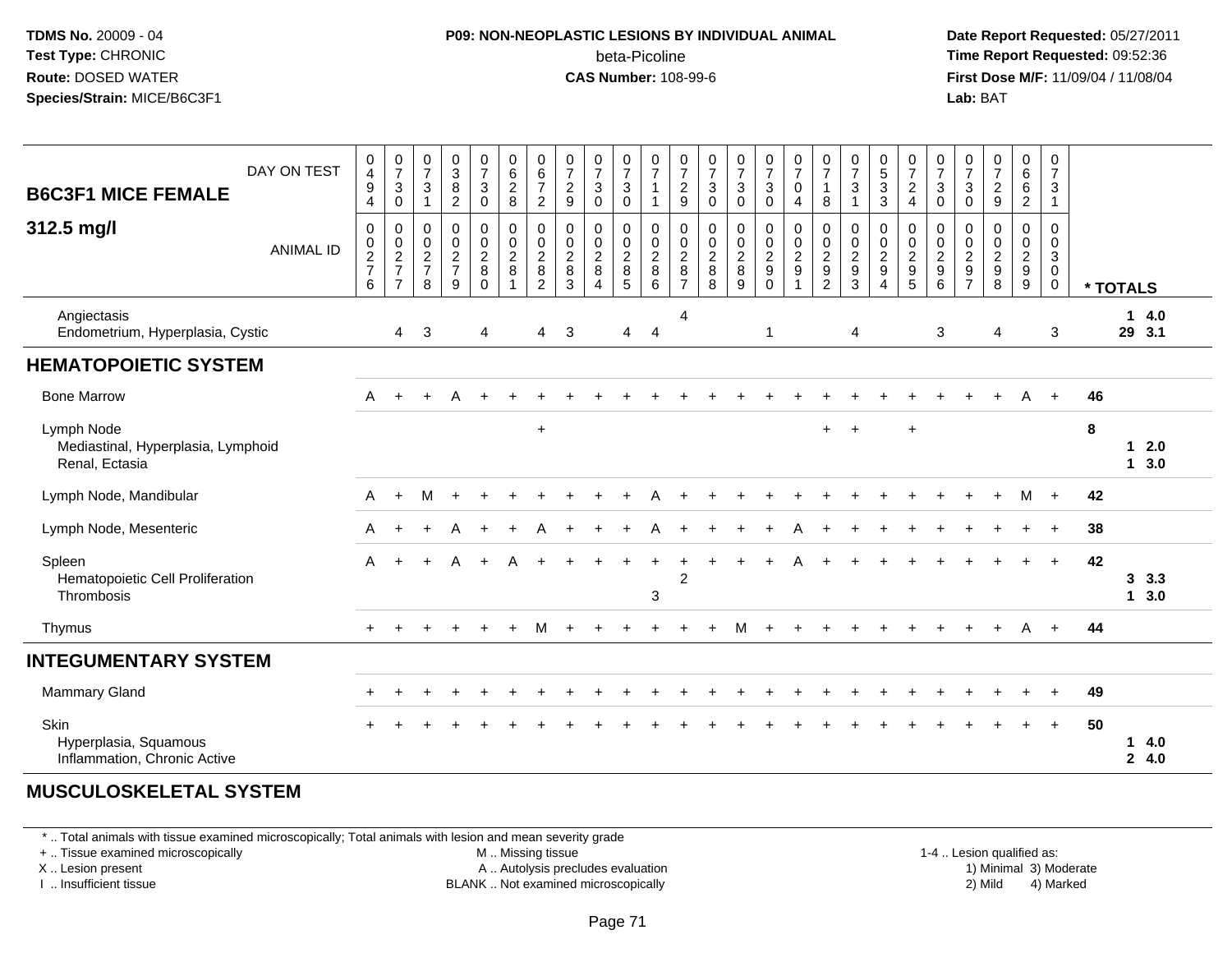### **P09: NON-NEOPLASTIC LESIONS BY INDIVIDUAL ANIMAL**beta-Picoline<br>CAS Number: 108-99-6

| <b>B6C3F1 MICE FEMALE</b>                                                                                                                                                                     | DAY ON TEST      | 0<br>$\overline{4}$<br>$\boldsymbol{9}$<br>$\overline{4}$ | $\frac{0}{7}$<br>$\sqrt{3}$<br>$\mathbf 0$   | $\frac{0}{7}$<br>3<br>$\overline{1}$                     | $_{3}^{\rm 0}$<br>$\, 8$<br>$\overline{2}$                          | $\frac{0}{7}$<br>$\mathbf{3}$<br>$\mathbf 0$    | 0<br>$\overline{6}$<br>$\overline{2}$<br>8   | $\begin{array}{c} 0 \\ 6 \\ 7 \end{array}$<br>$\overline{c}$    | $\frac{0}{7}$<br>$\sqrt{2}$<br>9                                         | $\begin{array}{c} 0 \\ 7 \end{array}$<br>$\sqrt{3}$<br>$\mathbf 0$ | $\begin{array}{c} 0 \\ 7 \end{array}$<br>$\sqrt{3}$<br>$\mathbf 0$ | $\begin{array}{c} 0 \\ 7 \end{array}$<br>$\mathbf{1}$<br>$\mathbf{1}$ | $\begin{array}{c} 0 \\ 7 \end{array}$<br>$\sqrt{2}$<br>9            | $\begin{array}{c} 0 \\ 7 \end{array}$<br>$\sqrt{3}$<br>$\mathbf 0$ | $\frac{0}{7}$<br>$\ensuremath{\mathsf{3}}$<br>$\mathbf 0$ | $\begin{smallmatrix}0\\7\end{smallmatrix}$<br>$\mathsf 3$<br>$\mathbf 0$ | $\begin{array}{c} 0 \\ 7 \end{array}$<br>$\mathbf 0$<br>$\overline{4}$         | $\frac{0}{7}$<br>$\mathbf{1}$<br>8                                             | $\frac{0}{7}$<br>$\mathbf{3}$<br>$\overline{1}$                                 | $\begin{matrix}0\\5\\3\end{matrix}$<br>3 | $\begin{array}{c} 0 \\ 7 \end{array}$<br>$\boldsymbol{2}$<br>$\overline{4}$ | $\frac{0}{7}$<br>$\mathbf{3}$<br>$\mathbf 0$                                | $\frac{0}{7}$<br>$\sqrt{3}$<br>$\mathbf 0$     | $\frac{0}{7}$<br>$\sqrt{2}$<br>$9\,$               | 0<br>$\overline{6}$<br>$\,6\,$<br>$\overline{c}$                                   | $\pmb{0}$<br>$\overline{7}$<br>$\mathbf{3}$<br>$\mathbf{1}$                |    |          |                                |
|-----------------------------------------------------------------------------------------------------------------------------------------------------------------------------------------------|------------------|-----------------------------------------------------------|----------------------------------------------|----------------------------------------------------------|---------------------------------------------------------------------|-------------------------------------------------|----------------------------------------------|-----------------------------------------------------------------|--------------------------------------------------------------------------|--------------------------------------------------------------------|--------------------------------------------------------------------|-----------------------------------------------------------------------|---------------------------------------------------------------------|--------------------------------------------------------------------|-----------------------------------------------------------|--------------------------------------------------------------------------|--------------------------------------------------------------------------------|--------------------------------------------------------------------------------|---------------------------------------------------------------------------------|------------------------------------------|-----------------------------------------------------------------------------|-----------------------------------------------------------------------------|------------------------------------------------|----------------------------------------------------|------------------------------------------------------------------------------------|----------------------------------------------------------------------------|----|----------|--------------------------------|
| 312.5 mg/l                                                                                                                                                                                    | <b>ANIMAL ID</b> | $\mathbf 0$<br>0<br>$\frac{2}{7}$<br>6                    | $\pmb{0}$<br>$\frac{0}{2}$<br>$\overline{7}$ | 0<br>$\overline{0}$<br>$\sqrt{2}$<br>$\overline{7}$<br>8 | $\mathbf 0$<br>$\mathbf 0$<br>$\overline{2}$<br>$\overline{7}$<br>9 | 0<br>$\mathsf 0$<br>$\sqrt{2}$<br>8<br>$\Omega$ | 0<br>$\mathbf 0$<br>$\overline{2}$<br>8<br>1 | $\pmb{0}$<br>$\pmb{0}$<br>$\overline{2}$<br>8<br>$\overline{2}$ | $\mathbf 0$<br>0<br>$\sqrt{2}$<br>8<br>3                                 | $\mathbf 0$<br>$\mathbf 0$<br>$\overline{2}$<br>8<br>4             | 0<br>$\mathsf{O}$<br>$\sqrt{2}$<br>8<br>$\overline{5}$             | $\mathbf 0$<br>$\mathsf{O}$<br>$\overline{2}$<br>8<br>6               | 0<br>$\mathsf{O}\xspace$<br>$\boldsymbol{2}$<br>8<br>$\overline{7}$ | 0<br>$\pmb{0}$<br>$\overline{c}$<br>8<br>8                         | $\pmb{0}$<br>$\pmb{0}$<br>$\overline{2}$<br>$\,8\,$<br>9  | $\mathbf 0$<br>$\mathbf 0$<br>$\sqrt{2}$<br>$9\,$<br>$\Omega$            | $\mathbf 0$<br>$\pmb{0}$<br>$\overline{c}$<br>$\boldsymbol{9}$<br>$\mathbf{1}$ | $\mathbf 0$<br>$\mathbf 0$<br>$\sqrt{2}$<br>$\boldsymbol{9}$<br>$\overline{2}$ | $\mathbf 0$<br>$\mathbf 0$<br>$\mathbf 2$<br>$\boldsymbol{9}$<br>$\overline{3}$ | 0<br>0<br>$\overline{c}$<br>9<br>4       | 0<br>$\pmb{0}$<br>$\overline{2}$<br>$\begin{array}{c} 9 \\ 5 \end{array}$   | $\mathbf 0$<br>$\mathbf 0$<br>$\overline{2}$<br>$\boldsymbol{9}$<br>$\,6\,$ | $\boldsymbol{0}$<br>$\mathbf 0$<br>$rac{2}{9}$ | $\mathbf 0$<br>$\mathbf 0$<br>$\sqrt{2}$<br>9<br>8 | $\mathbf 0$<br>$\mathbf 0$<br>$\overline{2}$<br>$\boldsymbol{9}$<br>$\overline{9}$ | $\mathbf 0$<br>$\mathbf 0$<br>$\overline{3}$<br>$\mathbf 0$<br>$\mathbf 0$ |    | * TOTALS |                                |
| Bone                                                                                                                                                                                          |                  | $\pm$                                                     |                                              |                                                          |                                                                     |                                                 |                                              |                                                                 |                                                                          |                                                                    |                                                                    |                                                                       |                                                                     |                                                                    |                                                           |                                                                          |                                                                                |                                                                                |                                                                                 |                                          |                                                                             |                                                                             |                                                |                                                    |                                                                                    | $\ddot{}$                                                                  | 50 |          |                                |
| <b>NERVOUS SYSTEM</b>                                                                                                                                                                         |                  |                                                           |                                              |                                                          |                                                                     |                                                 |                                              |                                                                 |                                                                          |                                                                    |                                                                    |                                                                       |                                                                     |                                                                    |                                                           |                                                                          |                                                                                |                                                                                |                                                                                 |                                          |                                                                             |                                                                             |                                                |                                                    |                                                                                    |                                                                            |    |          |                                |
| <b>Brain</b><br>Hemorrhage<br><b>Necrosis</b>                                                                                                                                                 |                  | $+$                                                       | $\ddot{}$                                    | $+$                                                      | A                                                                   |                                                 |                                              |                                                                 |                                                                          |                                                                    |                                                                    |                                                                       |                                                                     |                                                                    | $\overline{2}$                                            |                                                                          |                                                                                |                                                                                |                                                                                 |                                          | 1                                                                           |                                                                             |                                                | ÷.                                                 | М                                                                                  | $+$                                                                        | 47 |          | $12.0$<br>1 1.0                |
| <b>RESPIRATORY SYSTEM</b>                                                                                                                                                                     |                  |                                                           |                                              |                                                          |                                                                     |                                                 |                                              |                                                                 |                                                                          |                                                                    |                                                                    |                                                                       |                                                                     |                                                                    |                                                           |                                                                          |                                                                                |                                                                                |                                                                                 |                                          |                                                                             |                                                                             |                                                |                                                    |                                                                                    |                                                                            |    |          |                                |
| Lung<br>Inflammation, Chronic Active<br>Mineralization<br>Alveolar Epithelium, Hyperplasia<br>Alveolus, Infiltration Cellular, Histiocyte                                                     |                  |                                                           | 2                                            |                                                          |                                                                     |                                                 |                                              |                                                                 |                                                                          |                                                                    |                                                                    |                                                                       |                                                                     |                                                                    |                                                           |                                                                          |                                                                                |                                                                                |                                                                                 | 4                                        |                                                                             |                                                                             |                                                |                                                    | 3                                                                                  |                                                                            | 50 | 1<br>4   | 2.0<br>3, 3.0<br>2.5<br>1, 3.0 |
| Nose<br>Olfactory Epithelium, Atrophy<br>Olfactory Epithelium, Metaplasia, Respiratory<br>Respiratory Epithelium, Hyperplasia                                                                 |                  | A                                                         |                                              |                                                          |                                                                     |                                                 |                                              |                                                                 | $\overline{1}$                                                           |                                                                    | 1                                                                  |                                                                       |                                                                     |                                                                    |                                                           |                                                                          |                                                                                |                                                                                | $\mathbf{1}$                                                                    |                                          |                                                                             |                                                                             |                                                |                                                    | м                                                                                  | $+$                                                                        | 44 |          | 2, 1.0<br>2, 1.0<br>2, 1.0     |
| Trachea<br>Mineralization                                                                                                                                                                     |                  | A                                                         | $+$                                          |                                                          |                                                                     |                                                 |                                              |                                                                 |                                                                          |                                                                    |                                                                    |                                                                       |                                                                     |                                                                    |                                                           |                                                                          |                                                                                |                                                                                |                                                                                 |                                          |                                                                             |                                                                             |                                                |                                                    | M                                                                                  | $+$                                                                        | 41 |          | 13.0                           |
| <b>SPECIAL SENSES SYSTEM</b>                                                                                                                                                                  |                  |                                                           |                                              |                                                          |                                                                     |                                                 |                                              |                                                                 |                                                                          |                                                                    |                                                                    |                                                                       |                                                                     |                                                                    |                                                           |                                                                          |                                                                                |                                                                                |                                                                                 |                                          |                                                                             |                                                                             |                                                |                                                    |                                                                                    |                                                                            |    |          |                                |
| Eye<br>Cornea, Inflammation, Acute                                                                                                                                                            |                  | A                                                         | $+$                                          | $+$                                                      | A                                                                   | $\ddot{}$                                       | A                                            | A                                                               |                                                                          |                                                                    |                                                                    |                                                                       |                                                                     |                                                                    |                                                           |                                                                          | A                                                                              | $\ddot{}$<br>$\overline{c}$                                                    |                                                                                 |                                          |                                                                             |                                                                             |                                                |                                                    | м                                                                                  | $+$                                                                        | 35 |          | $12.0$                         |
| Harderian Gland                                                                                                                                                                               |                  | A                                                         |                                              |                                                          |                                                                     |                                                 |                                              |                                                                 |                                                                          |                                                                    |                                                                    |                                                                       |                                                                     |                                                                    |                                                           |                                                                          |                                                                                |                                                                                |                                                                                 |                                          |                                                                             |                                                                             |                                                |                                                    | М                                                                                  | $+$                                                                        | 41 |          |                                |
| *  Total animals with tissue examined microscopically; Total animals with lesion and mean severity grade<br>+  Tissue examined microscopically<br>X  Lesion present<br>I. Insufficient tissue |                  |                                                           |                                              |                                                          |                                                                     |                                                 | M  Missing tissue                            |                                                                 | A  Autolysis precludes evaluation<br>BLANK  Not examined microscopically |                                                                    |                                                                    |                                                                       |                                                                     |                                                                    |                                                           |                                                                          |                                                                                |                                                                                |                                                                                 |                                          |                                                                             |                                                                             |                                                | 2) Mild                                            | 1-4  Lesion qualified as:                                                          | 1) Minimal 3) Moderate<br>4) Marked                                        |    |          |                                |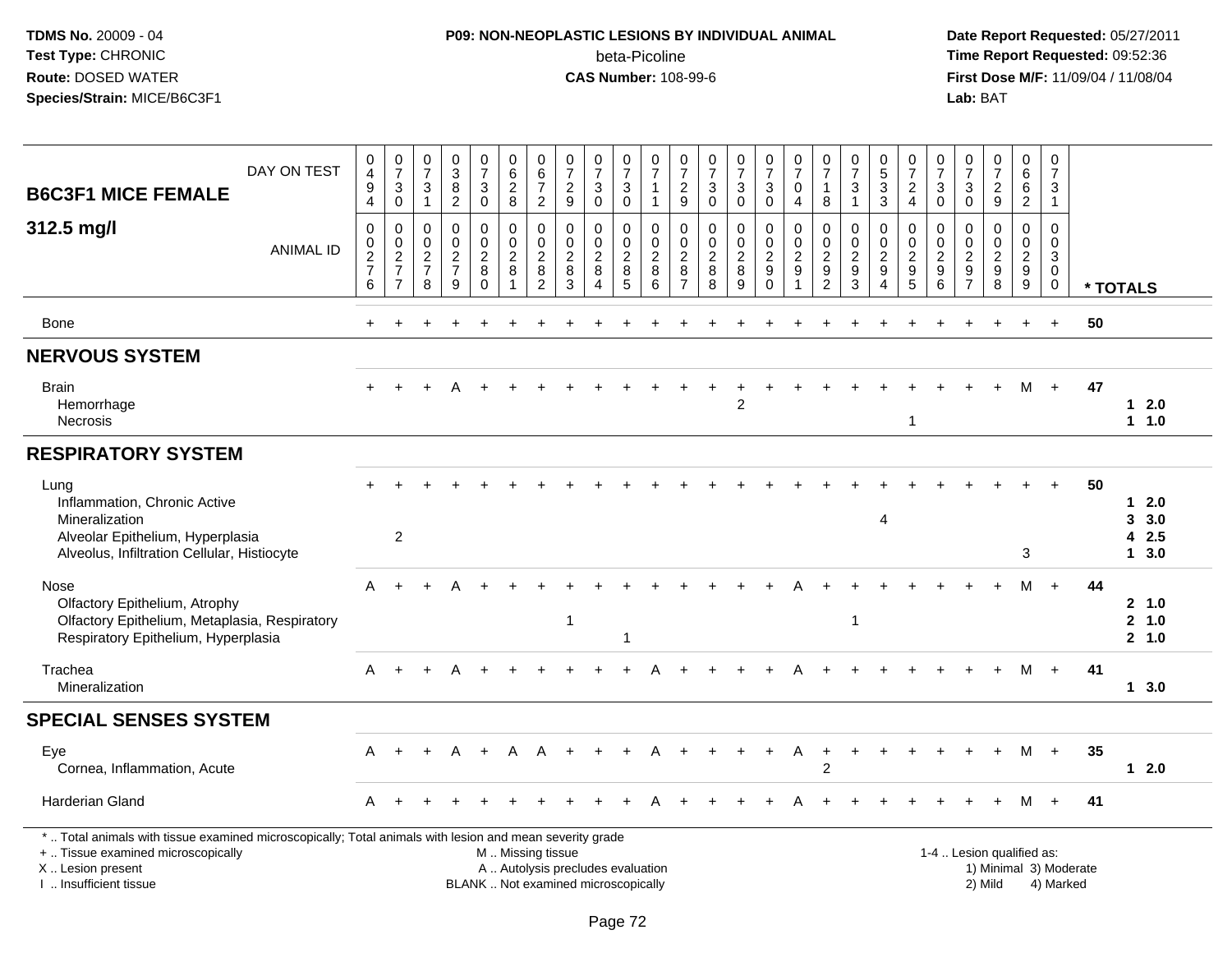#### **P09: NON-NEOPLASTIC LESIONS BY INDIVIDUAL ANIMAL** beta-Picoline**beta-Picoline**<br> **CAS Number:** 108-99-6<br> **CAS Number:** 108-99-6<br> **CAS Number:** 108-99-6

 **Date Report Requested:** 05/27/2011 **First Dose M/F:** 11/09/04 / 11/08/04<br>Lab: BAT **Lab:** BAT

| <b>B6C3F1 MICE FEMALE</b>                                                                                                        | DAY ON TEST | 0<br>$\overline{\mathbf{4}}$<br>9<br>4 | $\frac{0}{7}$<br>$\mathbf{3}$<br>$\mathbf 0$                     | 0<br>$\overline{7}$<br>3                                    | $\begin{array}{c} 0 \\ 3 \\ 8 \end{array}$<br>$\overline{2}$       | $\frac{0}{7}$<br>$\mathbf{3}$<br>$\mathsf{O}$ | 0<br>6<br>2<br>8        | $\begin{array}{c} 0 \\ 6 \\ 7 \end{array}$<br>$\overline{2}$                    | $\frac{0}{7}$<br>$\frac{2}{9}$           | $\frac{0}{7}$<br>$\sqrt{3}$<br>$\mathbf 0$            | $\frac{0}{7}$<br>3<br>$\mathbf 0$      | $\frac{0}{7}$                                            | $\frac{0}{7}$<br>$\frac{2}{9}$                    | $\frac{0}{7}$<br>$\ensuremath{\mathsf{3}}$<br>$\Omega$ | $\frac{0}{7}$<br>$\sqrt{3}$<br>$\mathbf 0$ | $\frac{0}{7}$<br>$\sqrt{3}$<br>$\mathbf 0$                               | $\frac{0}{7}$<br>$\pmb{0}$<br>$\overline{4}$ | $\frac{0}{7}$<br>8                                                 | $\overline{7}$<br>3                                                                      | $\frac{0}{5}$<br>3<br>3                      | $\frac{0}{7}$<br>$\overline{c}$<br>$\overline{4}$                 | $\frac{0}{7}$<br>$\sqrt{3}$<br>$\mathsf{O}\xspace$              | $\overline{\phantom{0}}$<br>$\ensuremath{\mathsf{3}}$<br>$\mathbf 0$ | $\frac{0}{7}$<br>$\frac{2}{9}$                 | $\begin{array}{c} 0 \\ 6 \end{array}$<br>$\,6\,$<br>$\boldsymbol{2}$ | 0<br>$\overline{7}$<br>$\mathbf{3}$                      |          |                             |                                 |
|----------------------------------------------------------------------------------------------------------------------------------|-------------|----------------------------------------|------------------------------------------------------------------|-------------------------------------------------------------|--------------------------------------------------------------------|-----------------------------------------------|-------------------------|---------------------------------------------------------------------------------|------------------------------------------|-------------------------------------------------------|----------------------------------------|----------------------------------------------------------|---------------------------------------------------|--------------------------------------------------------|--------------------------------------------|--------------------------------------------------------------------------|----------------------------------------------|--------------------------------------------------------------------|------------------------------------------------------------------------------------------|----------------------------------------------|-------------------------------------------------------------------|-----------------------------------------------------------------|----------------------------------------------------------------------|------------------------------------------------|----------------------------------------------------------------------|----------------------------------------------------------|----------|-----------------------------|---------------------------------|
| 312.5 mg/l                                                                                                                       | ANIMAL ID   | 0<br>$\frac{0}{2}$<br>6                | $\boldsymbol{0}$<br>$\pmb{0}$<br>$\frac{2}{7}$<br>$\overline{ }$ | 0<br>$\mathbf 0$<br>$\boldsymbol{2}$<br>$\overline{ }$<br>8 | $\begin{smallmatrix} 0\\0 \end{smallmatrix}$<br>$\frac{2}{7}$<br>9 | $_0^0$<br>$\frac{2}{8}$                       | 0<br>0<br>$\frac{2}{8}$ | $\begin{smallmatrix} 0\\0 \end{smallmatrix}$<br>$\frac{2}{8}$<br>$\overline{2}$ | $_{\rm 0}^{\rm 0}$<br>$\frac{2}{8}$<br>3 | $_{\rm 0}^{\rm 0}$<br>$\frac{2}{8}$<br>$\overline{4}$ | 0<br>$\mathbf 0$<br>$\frac{2}{8}$<br>5 | $\boldsymbol{0}$<br>$\overline{0}$<br>$\frac{2}{8}$<br>6 | 0<br>$\bar{0}$<br>$\frac{2}{8}$<br>$\overline{ }$ | $_{\rm 0}^{\rm 0}$<br>$\frac{2}{8}$<br>8               | 0<br>$\mathbf 0$<br>$\frac{2}{8}$<br>9     | $\begin{smallmatrix}0\0\0\end{smallmatrix}$<br>$\frac{2}{9}$<br>$\Omega$ |                                              | $\begin{smallmatrix} 0\\0 \end{smallmatrix}$<br>$\frac{2}{9}$<br>2 | $\begin{matrix} 0 \\ 0 \end{matrix}$<br>$\overline{\mathbf{c}}$<br>$\boldsymbol{9}$<br>3 | 0<br>$\mathsf 0$<br>$\overline{c}$<br>9<br>4 | $\begin{smallmatrix}0\0\0\end{smallmatrix}$<br>$\frac{2}{9}$<br>5 | 0<br>$\ddot{\mathbf{0}}$<br>$\sqrt{2}$<br>$\boldsymbol{9}$<br>6 | $\boldsymbol{2}$<br>$\boldsymbol{9}$<br>$\rightarrow$                | $\mathbf 0$<br>$\pmb{0}$<br>$\frac{2}{9}$<br>8 | $_{\rm 0}^{\rm 0}$<br>$\frac{2}{9}$<br>9                             | 0<br>$\pmb{0}$<br>$\sqrt{3}$<br>$\pmb{0}$<br>$\mathbf 0$ | * TOTALS |                             |                                 |
| Hyperplasia                                                                                                                      |             |                                        |                                                                  |                                                             |                                                                    |                                               |                         |                                                                                 |                                          |                                                       |                                        |                                                          |                                                   |                                                        |                                            |                                                                          |                                              |                                                                    |                                                                                          |                                              |                                                                   |                                                                 |                                                                      |                                                |                                                                      |                                                          |          |                             | 2.0                             |
| <b>URINARY SYSTEM</b>                                                                                                            |             |                                        |                                                                  |                                                             |                                                                    |                                               |                         |                                                                                 |                                          |                                                       |                                        |                                                          |                                                   |                                                        |                                            |                                                                          |                                              |                                                                    |                                                                                          |                                              |                                                                   |                                                                 |                                                                      |                                                |                                                                      |                                                          |          |                             |                                 |
| Kidney<br>Amyloid Deposition<br>Hydronephrosis<br>Metaplasia, Osseous<br>Mineralization<br>Nephropathy<br>Renal Tubule, Necrosis |             | A                                      | ÷.                                                               | 1                                                           |                                                                    |                                               |                         |                                                                                 |                                          |                                                       |                                        | 3                                                        |                                                   |                                                        |                                            |                                                                          | A                                            |                                                                    |                                                                                          |                                              | 2<br>$\overline{2}$                                               |                                                                 | 3                                                                    |                                                | $+$<br>3                                                             | $+$                                                      | 47       | $\mathbf{2}$<br>16 1.6<br>3 | 2.0<br>2.0<br>1.0<br>1.5<br>2.7 |
| <b>Urinary Bladder</b>                                                                                                           |             | A                                      |                                                                  |                                                             |                                                                    |                                               | +                       |                                                                                 |                                          |                                                       |                                        |                                                          |                                                   |                                                        |                                            |                                                                          |                                              |                                                                    |                                                                                          |                                              |                                                                   |                                                                 |                                                                      | $\ddot{}$                                      | A                                                                    | $+$                                                      | 37       |                             |                                 |

\* .. Total animals with tissue examined microscopically; Total animals with lesion and mean severity grade

+ .. Tissue examined microscopically

X .. Lesion present

I .. Insufficient tissue

M .. Missing tissue

Lesion present A .. Autolysis precludes evaluation 1) Minimal 3) Moderate

1-4 .. Lesion qualified as:<br>1) Minimal 3) Moderate BLANK .. Not examined microscopically 2) Mild 4) Marked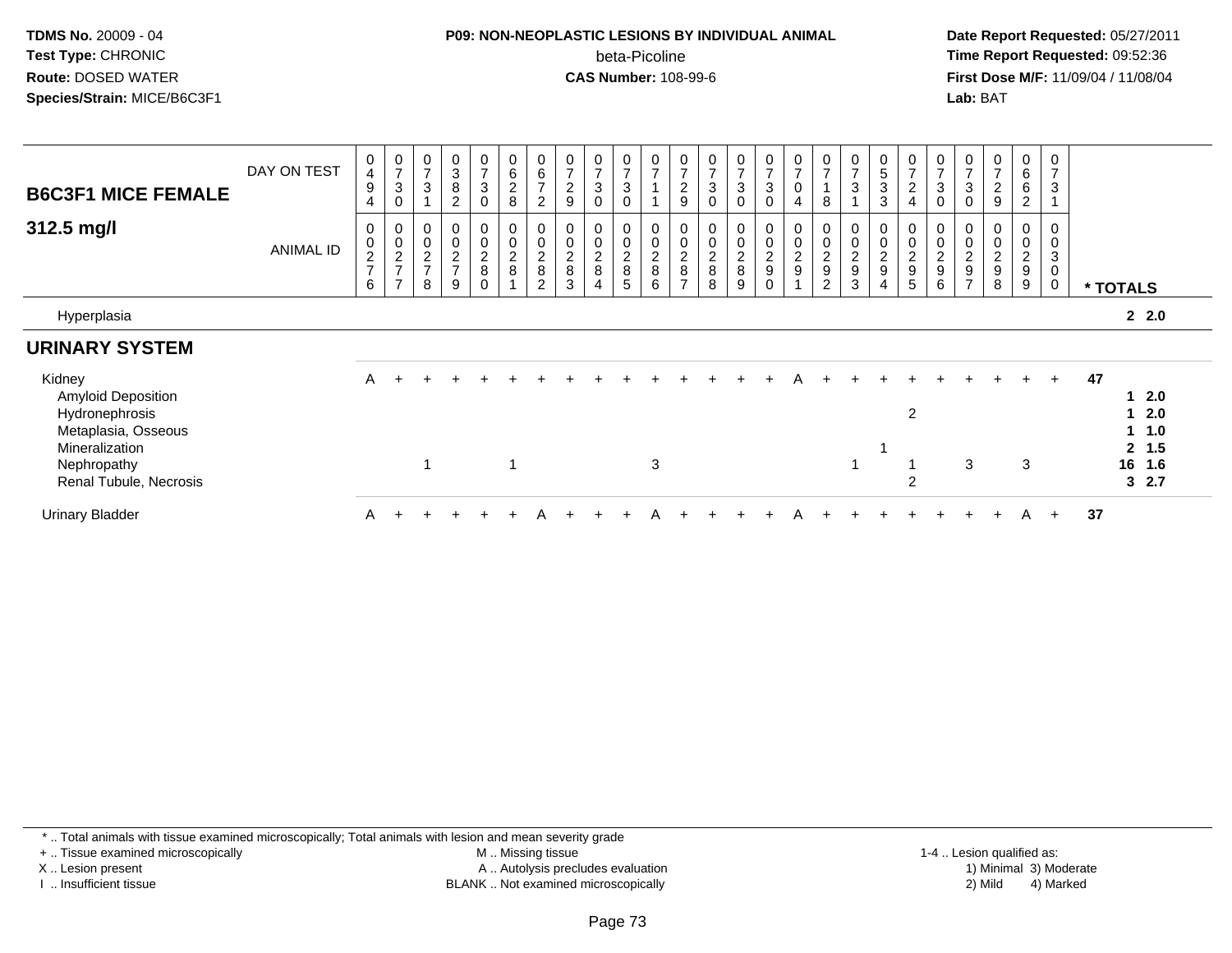# **P09: NON-NEOPLASTIC LESIONS BY INDIVIDUAL ANIMAL**beta-Picoline<br>CAS Number: 108-99-6

 **Date Report Requested:** 05/27/2011 **Time Report Requested:** 09:52:36 **First Dose M/F:** 11/09/04 / 11/08/04<br>Lab: BAT **Lab:** BAT

| <b>B6C3F1 MICE FEMALE</b>                                                                                                                                                                                  | DAY ON TEST      | $\frac{0}{7}$<br>$\frac{2}{9}$  | $\frac{0}{7}$<br>$\sqrt{3}$<br>$\mathbf{1}$                                 | $\begin{array}{c} 0 \\ 7 \end{array}$<br>0<br>4 | $\frac{0}{7}$<br>$\mathbf 0$<br>$\overline{4}$                  | $\begin{array}{c} 0 \\ 7 \end{array}$<br>$\mathbf{3}$<br>$\mathbf{1}$ | $\frac{0}{7}$<br>$\frac{2}{9}$                                       | 0<br>$\overline{7}$<br>3<br>$\mathbf 0$                          | $\frac{0}{7}$<br>$\overline{2}$<br>9                                     | $\frac{0}{7}$<br>$\frac{2}{9}$                       | $\frac{0}{7}$<br>$_{0}^{3}$                                     | $\frac{0}{7}$<br>3<br>$\mathbf{1}$ | $\frac{0}{7}$<br>$\frac{2}{9}$                                                  | $\begin{array}{c} 0 \\ 7 \end{array}$<br>$\sqrt{3}$<br>$\mathbf{1}$ | $_{3}^{\rm 0}$<br>$\mathbf 0$<br>$\boldsymbol{9}$                              | $\begin{smallmatrix}0\\7\end{smallmatrix}$<br>$_{\rm 0}^3$                 | 0<br>$\overline{7}$<br>$\frac{2}{9}$ | $\begin{array}{c} 0 \\ 7 \end{array}$<br>$\mathbf{3}$<br>$\mathbf{1}$      | $\frac{0}{7}$<br>$\frac{2}{9}$             | $\frac{0}{7}$<br>$\frac{2}{9}$                       | $\begin{array}{c} 0 \\ 7 \end{array}$<br>$\sqrt{3}$<br>$\pmb{0}$ | $\mathbf 0$<br>$\overline{7}$<br>$\overline{2}$                           | 0<br>$6\phantom{a}$<br>$\overline{4}$<br>$\mathbf{3}$     | 0<br>$6\phantom{a}$<br>$\overline{4}$<br>$\overline{7}$ | $\pmb{0}$<br>$\overline{7}$<br>$\sqrt{3}$<br>$\mathbf{1}$                     | 0<br>$\overline{7}$<br>3<br>$\mathbf 0$     |                        |
|------------------------------------------------------------------------------------------------------------------------------------------------------------------------------------------------------------|------------------|---------------------------------|-----------------------------------------------------------------------------|-------------------------------------------------|-----------------------------------------------------------------|-----------------------------------------------------------------------|----------------------------------------------------------------------|------------------------------------------------------------------|--------------------------------------------------------------------------|------------------------------------------------------|-----------------------------------------------------------------|------------------------------------|---------------------------------------------------------------------------------|---------------------------------------------------------------------|--------------------------------------------------------------------------------|----------------------------------------------------------------------------|--------------------------------------|----------------------------------------------------------------------------|--------------------------------------------|------------------------------------------------------|------------------------------------------------------------------|---------------------------------------------------------------------------|-----------------------------------------------------------|---------------------------------------------------------|-------------------------------------------------------------------------------|---------------------------------------------|------------------------|
| 625 mg/l                                                                                                                                                                                                   | <b>ANIMAL ID</b> | $\mathbf 0$<br>0<br>3<br>0<br>1 | $\mathbf 0$<br>$\pmb{0}$<br>$\overline{3}$<br>$\mathbf 0$<br>$\overline{2}$ | 0<br>0<br>$\mathbf{3}$<br>0<br>3                | $\mathbf 0$<br>0<br>$\sqrt{3}$<br>$\mathsf 0$<br>$\overline{4}$ | $\mathbf 0$<br>$\mathbf 0$<br>$\mathbf{3}$<br>0<br>5                  | $\mathbf 0$<br>$\mathbf 0$<br>$\sqrt{3}$<br>$\mathsf{O}\xspace$<br>6 | $\mathbf 0$<br>$\mathbf 0$<br>3<br>$\mathbf 0$<br>$\overline{7}$ | $\mathbf 0$<br>$\mathbf 0$<br>$\mathbf{3}$<br>$\mathbf 0$<br>8           | 0<br>$\mathbf 0$<br>$\mathbf{3}$<br>$\mathbf 0$<br>9 | 0<br>$\mathsf{O}$<br>$\overline{3}$<br>$\mathbf{1}$<br>$\Omega$ | 0<br>0<br>3<br>$\mathbf{1}$        | $\mathbf 0$<br>0<br>$\ensuremath{\mathsf{3}}$<br>$\mathbf{1}$<br>$\overline{c}$ | $\mathbf 0$<br>$\mathbf 0$<br>$\overline{3}$<br>$\mathbf{1}$<br>3   | $\mathbf 0$<br>$\mathbf 0$<br>$\overline{3}$<br>$\mathbf{1}$<br>$\overline{4}$ | $\mathbf 0$<br>$\mathbf 0$<br>$\sqrt{3}$<br>$\mathbf{1}$<br>$\overline{5}$ | $\mathbf 0$<br>0<br>3<br>1<br>6      | $\mathbf 0$<br>$\mathbf 0$<br>$\sqrt{3}$<br>$\mathbf{1}$<br>$\overline{7}$ | $\mathbf 0$<br>0<br>3<br>$\mathbf{1}$<br>8 | $\mathbf 0$<br>$\mathbf 0$<br>3<br>$\mathbf{1}$<br>9 | $\mathbf 0$<br>$\pmb{0}$<br>$\overline{3}$<br>$\frac{2}{0}$      | $\mathbf 0$<br>$\mathbf 0$<br>$\ensuremath{\mathsf{3}}$<br>$\overline{c}$ | $\mathbf 0$<br>$\mathbf 0$<br>$\sqrt{3}$<br>$\frac{2}{2}$ | 0<br>$\mathbf 0$<br>3<br>$\frac{2}{3}$                  | $\Omega$<br>$\mathbf 0$<br>$\mathbf{3}$<br>$\boldsymbol{2}$<br>$\overline{4}$ | $\Omega$<br>$\mathbf 0$<br>3<br>$rac{2}{5}$ | females<br>(cont)      |
| <b>ALIMENTARY SYSTEM</b>                                                                                                                                                                                   |                  |                                 |                                                                             |                                                 |                                                                 |                                                                       |                                                                      |                                                                  |                                                                          |                                                      |                                                                 |                                    |                                                                                 |                                                                     |                                                                                |                                                                            |                                      |                                                                            |                                            |                                                      |                                                                  |                                                                           |                                                           |                                                         |                                                                               |                                             |                        |
| Esophagus                                                                                                                                                                                                  |                  |                                 |                                                                             |                                                 |                                                                 |                                                                       |                                                                      |                                                                  |                                                                          |                                                      |                                                                 |                                    |                                                                                 |                                                                     |                                                                                |                                                                            |                                      |                                                                            |                                            |                                                      |                                                                  |                                                                           |                                                           |                                                         |                                                                               |                                             |                        |
| Gallbladder<br>Degeneration, Hyaline                                                                                                                                                                       |                  |                                 |                                                                             |                                                 |                                                                 |                                                                       |                                                                      |                                                                  |                                                                          |                                                      | 4                                                               |                                    |                                                                                 |                                                                     |                                                                                |                                                                            |                                      |                                                                            |                                            |                                                      |                                                                  | A                                                                         | A                                                         | A                                                       | $+$                                                                           | $+$                                         |                        |
| Intestine Large, Cecum                                                                                                                                                                                     |                  |                                 |                                                                             |                                                 |                                                                 |                                                                       |                                                                      |                                                                  |                                                                          |                                                      |                                                                 |                                    |                                                                                 |                                                                     |                                                                                |                                                                            |                                      |                                                                            |                                            |                                                      |                                                                  |                                                                           | A                                                         | $+$                                                     | $+$                                                                           | $+$                                         |                        |
| Intestine Large, Colon                                                                                                                                                                                     |                  |                                 |                                                                             |                                                 |                                                                 |                                                                       |                                                                      |                                                                  |                                                                          |                                                      |                                                                 |                                    |                                                                                 |                                                                     |                                                                                |                                                                            |                                      |                                                                            |                                            |                                                      |                                                                  |                                                                           |                                                           |                                                         |                                                                               | $+$                                         |                        |
| Intestine Large, Rectum                                                                                                                                                                                    |                  |                                 |                                                                             |                                                 |                                                                 |                                                                       |                                                                      |                                                                  |                                                                          |                                                      |                                                                 |                                    |                                                                                 |                                                                     |                                                                                |                                                                            |                                      |                                                                            |                                            |                                                      |                                                                  |                                                                           | A                                                         |                                                         |                                                                               |                                             |                        |
| Intestine Small, Duodenum<br>Lymphangiectasis                                                                                                                                                              |                  |                                 |                                                                             |                                                 | A                                                               |                                                                       |                                                                      |                                                                  |                                                                          |                                                      |                                                                 |                                    |                                                                                 |                                                                     |                                                                                |                                                                            |                                      |                                                                            |                                            |                                                      |                                                                  |                                                                           | A                                                         |                                                         |                                                                               |                                             |                        |
| Intestine Small, Ileum<br>Inflammation, Acute                                                                                                                                                              |                  |                                 |                                                                             |                                                 |                                                                 |                                                                       |                                                                      |                                                                  |                                                                          |                                                      |                                                                 |                                    |                                                                                 |                                                                     |                                                                                |                                                                            |                                      |                                                                            |                                            |                                                      |                                                                  | A                                                                         | A                                                         | $\ddot{}$<br>4                                          | $+$                                                                           | $^{+}$                                      |                        |
| Intestine Small, Jejunum<br>Inflammation, Acute                                                                                                                                                            |                  |                                 |                                                                             |                                                 |                                                                 |                                                                       |                                                                      |                                                                  |                                                                          |                                                      |                                                                 |                                    |                                                                                 |                                                                     |                                                                                |                                                                            |                                      |                                                                            | $\lambda$                                  | $+$                                                  | $+$                                                              | A                                                                         | A                                                         | $+$                                                     |                                                                               |                                             |                        |
| Liver<br>Angiectasis<br><b>Basophilic Focus</b>                                                                                                                                                            |                  |                                 | $\overline{c}$                                                              |                                                 |                                                                 |                                                                       |                                                                      |                                                                  |                                                                          |                                                      | $\overline{c}$                                                  |                                    |                                                                                 |                                                                     |                                                                                |                                                                            |                                      |                                                                            | $\overline{2}$                             |                                                      |                                                                  |                                                                           |                                                           |                                                         |                                                                               |                                             |                        |
| <b>Clear Cell Focus</b><br><b>Eosinophilic Focus</b><br>Fatty Change<br>Necrosis                                                                                                                           |                  | $\mathsf{X}$                    | Х<br>$\mathsf{X}$                                                           | $\overline{2}$                                  |                                                                 |                                                                       | $X$ $X$ $X$                                                          | Χ                                                                |                                                                          |                                                      | X<br>$\sf X$                                                    | $\mathsf{X}$                       | 4                                                                               |                                                                     | X                                                                              | X                                                                          |                                      |                                                                            |                                            |                                                      |                                                                  |                                                                           |                                                           |                                                         |                                                                               | $X$ $X$                                     |                        |
|                                                                                                                                                                                                            |                  |                                 |                                                                             |                                                 |                                                                 |                                                                       |                                                                      |                                                                  |                                                                          |                                                      |                                                                 |                                    |                                                                                 |                                                                     |                                                                                |                                                                            |                                      |                                                                            |                                            |                                                      |                                                                  |                                                                           |                                                           |                                                         |                                                                               |                                             |                        |
| Mesentery<br>*  Total animals with tissue examined microscopically; Total animals with lesion and mean severity grade<br>+  Tissue examined microscopically<br>X  Lesion present<br>I  Insufficient tissue |                  |                                 |                                                                             |                                                 |                                                                 |                                                                       | M  Missing tissue                                                    | $\ddot{}$                                                        | A  Autolysis precludes evaluation<br>BLANK  Not examined microscopically |                                                      | $\pm$                                                           |                                    | $+$                                                                             | $+$                                                                 |                                                                                |                                                                            |                                      | $+$                                                                        | $+$                                        |                                                      |                                                                  |                                                                           |                                                           | $+$<br>1-4  Lesion qualified as:<br>2) Mild             |                                                                               | $\ddot{}$<br>4) Marked                      | 1) Minimal 3) Moderate |

I .. Insufficient tissue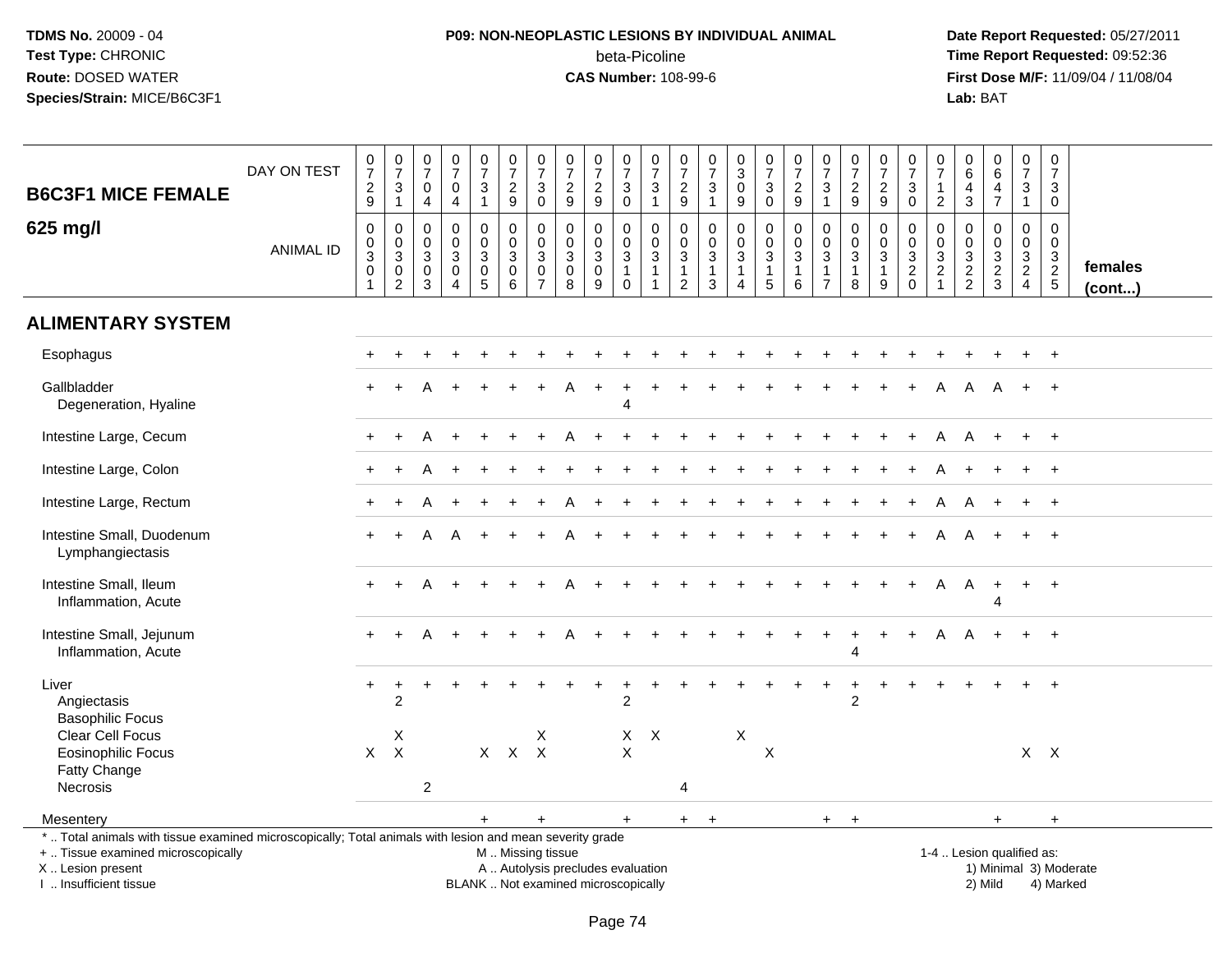# **P09: NON-NEOPLASTIC LESIONS BY INDIVIDUAL ANIMAL**beta-Picoline<br>CAS Number: 108-99-6

| <b>B6C3F1 MICE FEMALE</b>                                                                                                                                                                     | DAY ON TEST      | $\frac{0}{7}$<br>$\overline{c}$<br>$\boldsymbol{9}$      | $\begin{smallmatrix}0\\7\end{smallmatrix}$<br>$\ensuremath{\mathsf{3}}$<br>$\mathbf{1}$ | $\pmb{0}$<br>$\overline{7}$<br>0<br>$\overline{4}$                             | $\begin{array}{c} 0 \\ 7 \end{array}$<br>0<br>$\overline{4}$            | $\pmb{0}$<br>$\overline{7}$<br>3<br>$\mathbf{1}$                      | $\frac{0}{7}$<br>$\boldsymbol{2}$<br>$9\,$                         | $\pmb{0}$<br>$\overline{7}$<br>3<br>$\pmb{0}$          | $\pmb{0}$<br>$\overline{7}$<br>$\overline{c}$<br>9                       | $\frac{0}{7}$<br>$\overline{a}$<br>9      | 0<br>$\overline{7}$<br>$\mathbf{3}$<br>$\mathbf 0$                | $\pmb{0}$<br>$\overline{7}$<br>$\mathbf{3}$<br>$\mathbf{1}$           | 0<br>$\overline{7}$<br>$\overline{c}$<br>9                                 | $\begin{array}{c} 0 \\ 7 \end{array}$<br>$\sqrt{3}$<br>$\mathbf{1}$            | 0<br>3<br>0<br>9                                        | $\begin{array}{c} 0 \\ 7 \end{array}$<br>3<br>$\mathbf 0$                             | $\frac{0}{7}$<br>$\overline{2}$<br>9    | 0<br>$\overline{7}$<br>3<br>$\overline{1}$                        | $\frac{0}{7}$<br>$\overline{2}$<br>$\boldsymbol{9}$                        | $\mathbf 0$<br>$\overline{7}$<br>$\overline{2}$<br>9    | $\pmb{0}$<br>$\overline{7}$<br>$\sqrt{3}$<br>$\mathbf 0$ | 0<br>$\overline{7}$<br>$\mathbf{1}$<br>$\overline{2}$     | $\mathbf 0$<br>6<br>4<br>$\mathbf{3}$                  | $\begin{array}{c} 0 \\ 6 \end{array}$<br>$\overline{4}$<br>$\overline{7}$ | $\mathbf 0$<br>$\overline{7}$<br>$\mathbf{3}$<br>$\mathbf{1}$        | $\pmb{0}$<br>$\overline{7}$<br>3<br>$\mathbf 0$ |                                     |
|-----------------------------------------------------------------------------------------------------------------------------------------------------------------------------------------------|------------------|----------------------------------------------------------|-----------------------------------------------------------------------------------------|--------------------------------------------------------------------------------|-------------------------------------------------------------------------|-----------------------------------------------------------------------|--------------------------------------------------------------------|--------------------------------------------------------|--------------------------------------------------------------------------|-------------------------------------------|-------------------------------------------------------------------|-----------------------------------------------------------------------|----------------------------------------------------------------------------|--------------------------------------------------------------------------------|---------------------------------------------------------|---------------------------------------------------------------------------------------|-----------------------------------------|-------------------------------------------------------------------|----------------------------------------------------------------------------|---------------------------------------------------------|----------------------------------------------------------|-----------------------------------------------------------|--------------------------------------------------------|---------------------------------------------------------------------------|----------------------------------------------------------------------|-------------------------------------------------|-------------------------------------|
| 625 mg/l                                                                                                                                                                                      | <b>ANIMAL ID</b> | $\pmb{0}$<br>$_{3}^{\rm 0}$<br>$\pmb{0}$<br>$\mathbf{1}$ | $\mathbf 0$<br>$_{3}^{\rm 0}$<br>$\pmb{0}$<br>$\overline{2}$                            | $\mathsf{O}\xspace$<br>$\mathsf{O}\xspace$<br>$\mathbf{3}$<br>$\mathbf 0$<br>3 | $\pmb{0}$<br>$\mathbf 0$<br>$\mathbf{3}$<br>$\pmb{0}$<br>$\overline{4}$ | $\mathbf 0$<br>$\mathsf{O}\xspace$<br>$\overline{3}$<br>$\frac{0}{5}$ | $\pmb{0}$<br>$\mathbf 0$<br>$\mathbf{3}$<br>$\mathbf 0$<br>$\,6\,$ | 0<br>$\mathbf 0$<br>3<br>$\mathbf 0$<br>$\overline{7}$ | $\pmb{0}$<br>$\mathbf 0$<br>$\mathbf{3}$<br>$\mathbf 0$<br>8             | 0<br>$\mathbf 0$<br>3<br>$\mathbf 0$<br>9 | 0<br>$\mathbf 0$<br>$\overline{3}$<br>$\mathbf{1}$<br>$\mathbf 0$ | 0<br>$\mathsf{O}\xspace$<br>$\ensuremath{\mathsf{3}}$<br>$\mathbf{1}$ | $\mathbf 0$<br>$\mathbf 0$<br>$\sqrt{3}$<br>$\mathbf{1}$<br>$\overline{c}$ | $\mathsf{O}\xspace$<br>$\pmb{0}$<br>$\sqrt{3}$<br>$\mathbf{1}$<br>$\mathbf{3}$ | 0<br>$\mathbf 0$<br>3<br>$\mathbf{1}$<br>$\overline{4}$ | $\mathbf 0$<br>$\mathbf 0$<br>$\ensuremath{\mathsf{3}}$<br>$\mathbf{1}$<br>$\sqrt{5}$ | $\mathbf 0$<br>$\pmb{0}$<br>3<br>1<br>6 | $\mathbf 0$<br>$\mathbf 0$<br>3<br>$\mathbf{1}$<br>$\overline{7}$ | 0<br>$\mathsf{O}\xspace$<br>$\ensuremath{\mathsf{3}}$<br>$\mathbf{1}$<br>8 | 0<br>$\mathbf 0$<br>$\mathbf{3}$<br>$\overline{1}$<br>9 | $\mathbf 0$<br>$\mathbf 0$<br>$\frac{3}{2}$ <sub>0</sub> | 0<br>$\mathbf 0$<br>3<br>$\overline{2}$<br>$\overline{1}$ | $\Omega$<br>$\mathbf 0$<br>$\sqrt{3}$<br>$\frac{2}{2}$ | 0<br>$\mathbf 0$<br>3<br>$\frac{2}{3}$                                    | 0<br>$\mathbf 0$<br>$\mathbf{3}$<br>$\overline{2}$<br>$\overline{4}$ | $\Omega$<br>$\mathbf 0$<br>3<br>$\frac{2}{5}$   | females<br>$($ cont $)$             |
| Fat, Necrosis                                                                                                                                                                                 |                  |                                                          |                                                                                         |                                                                                |                                                                         | $\overline{2}$                                                        |                                                                    | $\overline{c}$                                         |                                                                          |                                           | $\overline{2}$                                                    |                                                                       | $\overline{2}$                                                             | $\overline{2}$                                                                 |                                                         |                                                                                       |                                         | $\overline{c}$                                                    |                                                                            |                                                         |                                                          |                                                           |                                                        | $\overline{c}$                                                            |                                                                      | $\overline{2}$                                  |                                     |
| Pancreas<br>Atrophy                                                                                                                                                                           |                  |                                                          |                                                                                         |                                                                                |                                                                         |                                                                       |                                                                    |                                                        |                                                                          |                                           |                                                                   |                                                                       |                                                                            |                                                                                |                                                         |                                                                                       |                                         |                                                                   |                                                                            |                                                         |                                                          |                                                           | А                                                      | $\ddot{}$                                                                 | $+$                                                                  | $+$                                             |                                     |
| Salivary Glands                                                                                                                                                                               |                  |                                                          |                                                                                         |                                                                                |                                                                         |                                                                       |                                                                    |                                                        |                                                                          |                                           |                                                                   |                                                                       |                                                                            |                                                                                |                                                         |                                                                                       |                                         |                                                                   |                                                                            |                                                         |                                                          |                                                           |                                                        |                                                                           | $+$                                                                  | $+$                                             |                                     |
| Stomach, Forestomach<br>Hyperplasia, Squamous<br>Ulcer                                                                                                                                        |                  |                                                          |                                                                                         |                                                                                |                                                                         |                                                                       |                                                                    |                                                        |                                                                          |                                           |                                                                   |                                                                       |                                                                            |                                                                                |                                                         |                                                                                       |                                         |                                                                   |                                                                            |                                                         |                                                          |                                                           |                                                        | $\overline{2}$<br>3                                                       |                                                                      | $\ddot{}$                                       |                                     |
| Stomach, Glandular<br>Dysplasia<br>Mineralization                                                                                                                                             |                  | $+$                                                      | $+$                                                                                     | A                                                                              | $+$                                                                     | $\ddot{}$<br>$\mathfrak{p}$                                           | $\ddot{}$                                                          |                                                        |                                                                          |                                           |                                                                   |                                                                       |                                                                            |                                                                                |                                                         |                                                                                       |                                         |                                                                   |                                                                            |                                                         |                                                          | A                                                         | A                                                      | $\ddot{}$                                                                 | $+$                                                                  | $+$                                             |                                     |
| Tooth<br>Dysplasia                                                                                                                                                                            |                  |                                                          |                                                                                         |                                                                                |                                                                         |                                                                       |                                                                    |                                                        |                                                                          |                                           |                                                                   |                                                                       |                                                                            |                                                                                |                                                         |                                                                                       |                                         |                                                                   |                                                                            |                                                         |                                                          |                                                           |                                                        |                                                                           |                                                                      |                                                 |                                     |
| <b>CARDIOVASCULAR SYSTEM</b>                                                                                                                                                                  |                  |                                                          |                                                                                         |                                                                                |                                                                         |                                                                       |                                                                    |                                                        |                                                                          |                                           |                                                                   |                                                                       |                                                                            |                                                                                |                                                         |                                                                                       |                                         |                                                                   |                                                                            |                                                         |                                                          |                                                           |                                                        |                                                                           |                                                                      |                                                 |                                     |
| <b>Blood Vessel</b><br>Mineralization                                                                                                                                                         |                  |                                                          |                                                                                         |                                                                                |                                                                         |                                                                       |                                                                    |                                                        |                                                                          |                                           |                                                                   |                                                                       |                                                                            |                                                                                |                                                         |                                                                                       |                                         |                                                                   |                                                                            |                                                         |                                                          |                                                           |                                                        |                                                                           |                                                                      |                                                 |                                     |
| Heart<br>Cardiomyopathy<br>Mineralization                                                                                                                                                     |                  |                                                          |                                                                                         |                                                                                |                                                                         | $\overline{1}$                                                        | $\overline{1}$                                                     |                                                        |                                                                          |                                           |                                                                   |                                                                       |                                                                            |                                                                                |                                                         | 1                                                                                     |                                         |                                                                   |                                                                            |                                                         |                                                          |                                                           |                                                        |                                                                           |                                                                      | $+$                                             |                                     |
| <b>ENDOCRINE SYSTEM</b>                                                                                                                                                                       |                  |                                                          |                                                                                         |                                                                                |                                                                         |                                                                       |                                                                    |                                                        |                                                                          |                                           |                                                                   |                                                                       |                                                                            |                                                                                |                                                         |                                                                                       |                                         |                                                                   |                                                                            |                                                         |                                                          |                                                           |                                                        |                                                                           |                                                                      |                                                 |                                     |
| <b>Adrenal Cortex</b><br>Vacuolization Cytoplasmic                                                                                                                                            |                  |                                                          |                                                                                         |                                                                                |                                                                         |                                                                       |                                                                    |                                                        |                                                                          |                                           |                                                                   |                                                                       |                                                                            |                                                                                |                                                         |                                                                                       |                                         |                                                                   |                                                                            |                                                         |                                                          |                                                           |                                                        |                                                                           | $+$                                                                  | $+$                                             |                                     |
| *  Total animals with tissue examined microscopically; Total animals with lesion and mean severity grade<br>+  Tissue examined microscopically<br>X  Lesion present<br>I  Insufficient tissue |                  |                                                          |                                                                                         |                                                                                |                                                                         |                                                                       | M  Missing tissue                                                  |                                                        | A  Autolysis precludes evaluation<br>BLANK  Not examined microscopically |                                           |                                                                   |                                                                       |                                                                            |                                                                                |                                                         |                                                                                       |                                         |                                                                   |                                                                            |                                                         |                                                          |                                                           |                                                        | 1-4  Lesion qualified as:<br>2) Mild                                      |                                                                      |                                                 | 1) Minimal 3) Moderate<br>4) Marked |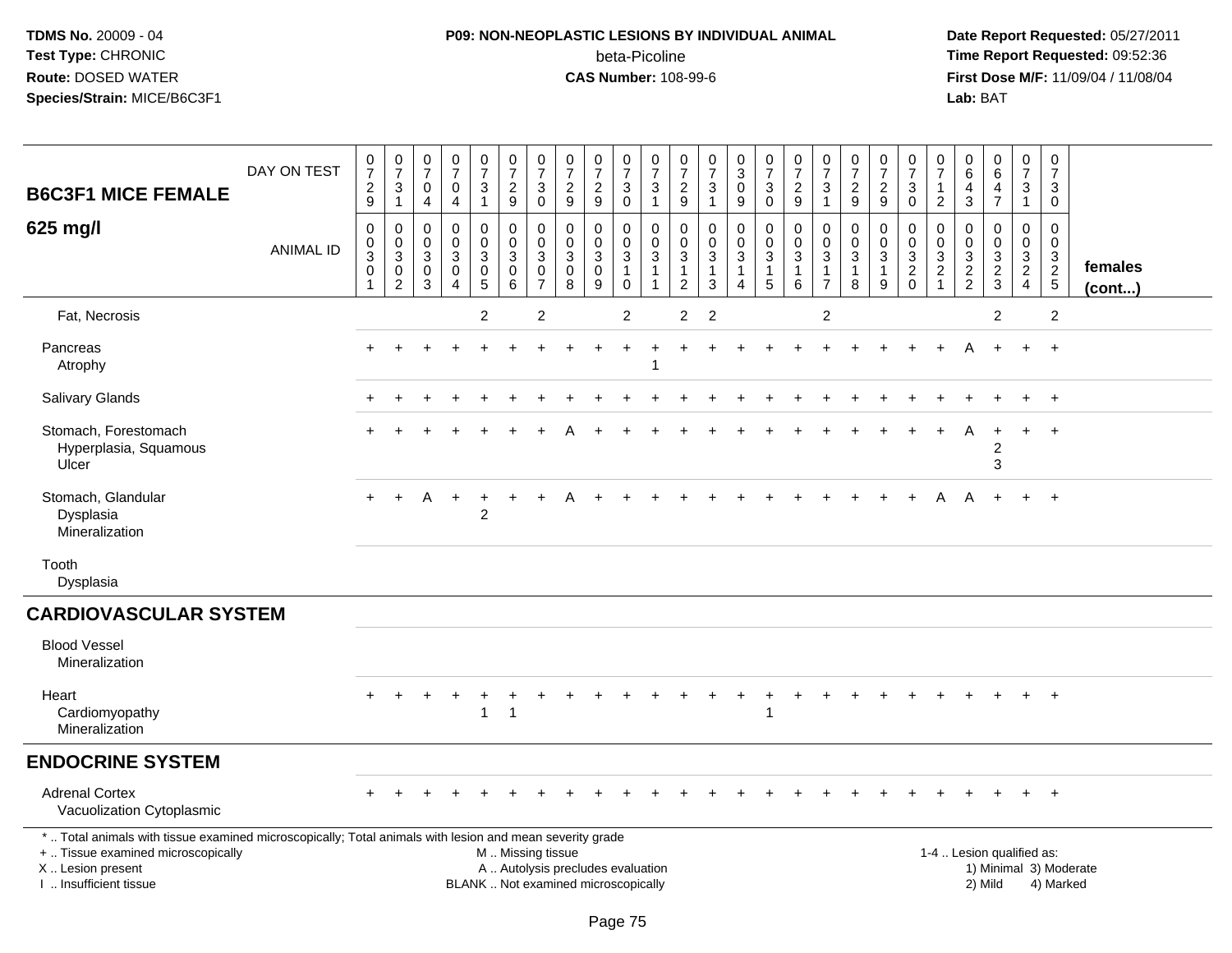### **P09: NON-NEOPLASTIC LESIONS BY INDIVIDUAL ANIMAL** beta-Picoline**beta-Picoline**<br> **CAS Number:** 108-99-6<br> **CAS Number:** 108-99-6<br> **CAS Number:** 108-99-6

 **Date Report Requested:** 05/27/2011 **First Dose M/F:** 11/09/04 / 11/08/04 Lab: BAT **Lab:** BAT

| <b>B6C3F1 MICE FEMALE</b>                            | DAY ON TEST      | $\frac{0}{7}$<br>$\boldsymbol{2}$<br>$9\,$ | $\frac{0}{7}$<br>$\mathbf{3}$                                   | $\overline{7}$<br>$\mathbf 0$<br>$\overline{4}$                         | 0<br>$\overline{ }$<br>0 | $\frac{0}{7}$<br>$\sqrt{3}$                           | 0<br>$\overline{ }$<br>$\overline{c}$<br>$\boldsymbol{9}$ | $\frac{0}{7}$<br>$\ensuremath{\mathsf{3}}$<br>$\mathbf 0$                    | 0<br>$\overline{7}$<br>$\sqrt{2}$<br>9                            | 0<br>$\overline{7}$<br>$\overline{\mathbf{c}}$<br>9 | $\frac{0}{7}$<br>$\sqrt{3}$<br>$\mathbf 0$ | $\frac{0}{7}$<br>$\ensuremath{\mathsf{3}}$ | $\overline{ }$<br>$\overline{c}$<br>9    | $\frac{0}{7}$<br>$\sqrt{3}$                          | $_3^0$<br>$\pmb{0}$<br>9 | 0<br>$\overline{7}$<br>$\sqrt{3}$<br>$\mathbf 0$ | 0<br>$\overline{7}$<br>$\overline{\mathbf{c}}$<br>9 | $\overline{7}$<br>3 | 0<br>$\overline{z}$<br>$\sqrt{2}$<br>$9\,$                      | $\frac{0}{7}$<br>$\frac{2}{9}$                       | $\frac{0}{7}$<br>$\sqrt{3}$<br>$\pmb{0}$                       | 0<br>$\overline{7}$<br>2                           | 6<br>4<br>3                                | $\mathbf 0$<br>$\,6$<br>4<br>$\overline{ }$                                  | 0<br>$\overline{7}$<br>3                                   | 0<br>$\overline{7}$<br>$\mathbf{3}$<br>$\mathbf 0$                  |                         |
|------------------------------------------------------|------------------|--------------------------------------------|-----------------------------------------------------------------|-------------------------------------------------------------------------|--------------------------|-------------------------------------------------------|-----------------------------------------------------------|------------------------------------------------------------------------------|-------------------------------------------------------------------|-----------------------------------------------------|--------------------------------------------|--------------------------------------------|------------------------------------------|------------------------------------------------------|--------------------------|--------------------------------------------------|-----------------------------------------------------|---------------------|-----------------------------------------------------------------|------------------------------------------------------|----------------------------------------------------------------|----------------------------------------------------|--------------------------------------------|------------------------------------------------------------------------------|------------------------------------------------------------|---------------------------------------------------------------------|-------------------------|
| 625 mg/l                                             | <b>ANIMAL ID</b> | 0<br>$\frac{0}{3}$<br>$\pmb{0}$            | 0<br>$\overline{0}$ <sub>3</sub><br>$\pmb{0}$<br>$\overline{2}$ | $\mathbf 0$<br>$\pmb{0}$<br>$\ensuremath{\mathsf{3}}$<br>$\pmb{0}$<br>3 | 0<br>0<br>3<br>0         | 0<br>$\pmb{0}$<br>$\ensuremath{\mathsf{3}}$<br>0<br>5 | 0<br>$\pmb{0}$<br>$\sqrt{3}$<br>$\mathbf 0$<br>6          | $\begin{smallmatrix}0\\0\\3\end{smallmatrix}$<br>$\pmb{0}$<br>$\overline{ }$ | $\begin{smallmatrix}0\\0\\3\end{smallmatrix}$<br>$\mathbf 0$<br>8 | 0<br>$\mathbf 0$<br>$\mathbf{3}$<br>0<br>9          | 0<br>$\frac{0}{3}$                         | $_{\rm 0}^{\rm 0}$<br>$\mathbf{3}$         | 0<br>0<br>$\ensuremath{\mathsf{3}}$<br>2 | $\begin{smallmatrix} 0\\0\\3 \end{smallmatrix}$<br>3 | 0<br>$_{3}^{\rm 0}$<br>4 | 0<br>$\pmb{0}$<br>$\ensuremath{\mathsf{3}}$<br>5 | 0<br>$\boldsymbol{0}$<br>3<br>6                     | 0<br>$\pmb{0}$<br>3 | $\begin{smallmatrix} 0\\0 \end{smallmatrix}$<br>$\sqrt{3}$<br>8 | $\begin{smallmatrix} 0\\0\\3 \end{smallmatrix}$<br>9 | $\begin{array}{c} 0 \\ 0 \\ 3 \\ 2 \end{array}$<br>$\mathbf 0$ | $\pmb{0}$<br>$\sqrt{3}$<br>$\overline{\mathbf{c}}$ | 0<br>3<br>$\overline{c}$<br>$\overline{2}$ | $\mathbf 0$<br>$\pmb{0}$<br>$\ensuremath{\mathsf{3}}$<br>$\overline{c}$<br>3 | 0<br>0<br>$\mathbf{3}$<br>$\overline{c}$<br>$\overline{4}$ | 0<br>$\mathbf 0$<br>$\mathbf 3$<br>$\overline{c}$<br>$\overline{5}$ | females<br>$($ cont $)$ |
| <b>Adrenal Medulla</b>                               |                  |                                            |                                                                 |                                                                         |                          |                                                       |                                                           |                                                                              |                                                                   |                                                     |                                            |                                            |                                          |                                                      |                          |                                                  |                                                     |                     |                                                                 |                                                      |                                                                |                                                    |                                            |                                                                              | $+$                                                        | $+$                                                                 |                         |
| Islets, Pancreatic<br>Hyperplasia                    |                  |                                            |                                                                 |                                                                         |                          |                                                       |                                                           |                                                                              |                                                                   |                                                     |                                            |                                            |                                          |                                                      |                          |                                                  |                                                     |                     |                                                                 |                                                      |                                                                | $\ddot{}$                                          | A                                          | $+$                                                                          | $+$                                                        | $^{+}$<br>$\overline{2}$                                            |                         |
| Parathyroid Gland<br>Hyperplasia                     |                  | $\pm$                                      |                                                                 |                                                                         | $\div$<br>3              | $\pm$                                                 | м                                                         |                                                                              |                                                                   |                                                     |                                            |                                            |                                          | $\pm$                                                | M                        | $\pm$                                            |                                                     |                     |                                                                 |                                                      |                                                                |                                                    |                                            | $\pm$                                                                        | $+$ $+$                                                    |                                                                     |                         |
| <b>Pituitary Gland</b><br>Pars Distalis, Hyperplasia |                  | $\overline{2}$                             | 2                                                               | 3                                                                       |                          |                                                       |                                                           | 2                                                                            |                                                                   |                                                     |                                            | 3                                          | 2                                        |                                                      |                          |                                                  |                                                     |                     |                                                                 |                                                      |                                                                |                                                    | A                                          | $\ddot{}$<br>2                                                               | $\ddot{}$<br>2                                             | $\overline{ }$<br>$\overline{2}$                                    |                         |
| <b>Thyroid Gland</b><br>Follicular Cell, Hypertrophy |                  |                                            |                                                                 |                                                                         |                          |                                                       |                                                           |                                                                              |                                                                   |                                                     |                                            |                                            |                                          |                                                      |                          |                                                  |                                                     |                     |                                                                 |                                                      |                                                                |                                                    | A                                          | $+$                                                                          | $+$ $+$                                                    |                                                                     |                         |

### **GENERAL BODY SYSTEM**

NONE

#### **GENITAL SYSTEM**Clitoral Gland $\alpha$  + <sup>+</sup> <sup>+</sup> <sup>+</sup> <sup>+</sup> <sup>+</sup> <sup>+</sup> <sup>+</sup> <sup>+</sup> <sup>+</sup> <sup>+</sup> <sup>+</sup> <sup>+</sup> <sup>+</sup> <sup>+</sup> <sup>+</sup> <sup>+</sup> <sup>+</sup> <sup>+</sup> <sup>+</sup> <sup>M</sup> <sup>+</sup> <sup>+</sup> <sup>+</sup> <sup>+</sup> **Ovary**  $\mathsf y$  <sup>+</sup> <sup>+</sup> <sup>+</sup> <sup>+</sup> <sup>+</sup> <sup>+</sup> <sup>+</sup> <sup>+</sup> <sup>+</sup> <sup>+</sup> <sup>+</sup> <sup>+</sup> <sup>+</sup> <sup>+</sup> <sup>+</sup> <sup>+</sup> <sup>+</sup> <sup>+</sup> <sup>+</sup> <sup>+</sup> <sup>+</sup> <sup>+</sup> <sup>+</sup> <sup>+</sup> Cystt to the contract of the contract of the contract of the contract of the contract of the contract of the contract of the contract of the contract of the contract of the contract of the contract of the contract of the contr  $3 \t 4 \t 2 \t 3$ **Thrombosis**  $\sim$  4 <sup>4</sup> Uterus <sup>+</sup> <sup>+</sup> <sup>+</sup> <sup>+</sup> <sup>+</sup> <sup>+</sup> <sup>+</sup> <sup>+</sup> <sup>+</sup> <sup>+</sup> <sup>+</sup> <sup>+</sup> <sup>+</sup> <sup>+</sup> <sup>+</sup> <sup>+</sup> <sup>+</sup> <sup>+</sup> <sup>+</sup> <sup>+</sup> <sup>+</sup> <sup>+</sup> <sup>+</sup> <sup>+</sup> <sup>+</sup> **Thrombosis**  Endometrium, Hyperplasia, Cysticc  $\sim$  2 2 4 2 3 4 4 4 2 4 4 3 4 4 4 4 4

\* .. Total animals with tissue examined microscopically; Total animals with lesion and mean severity grade

+ .. Tissue examined microscopically

X .. Lesion present

I .. Insufficient tissue

 M .. Missing tissueA .. Autolysis precludes evaluation

 1-4 .. Lesion qualified as: BLANK .. Not examined microscopically 2) Mild 4) Marked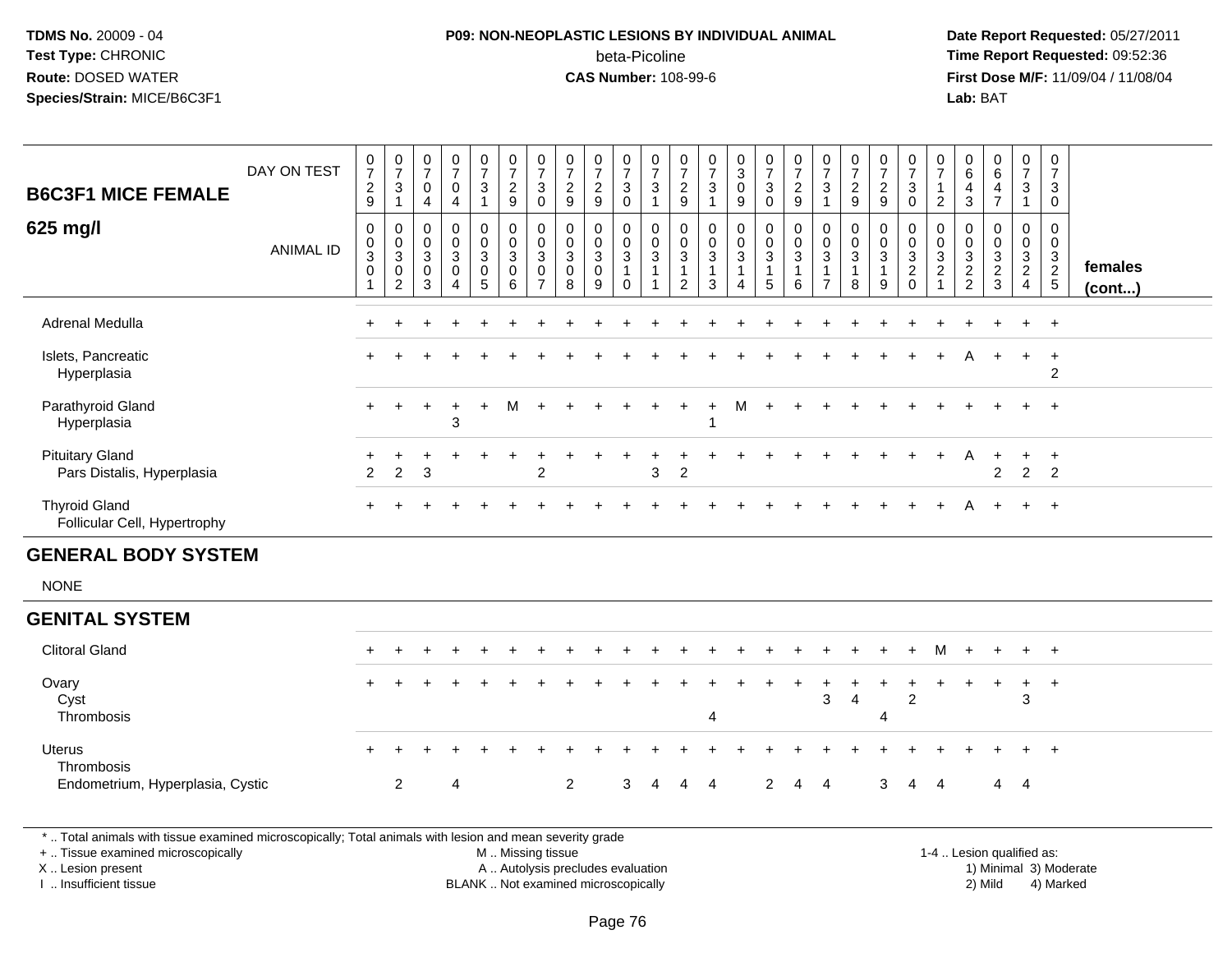#### **P09: NON-NEOPLASTIC LESIONS BY INDIVIDUAL ANIMAL** beta-Picoline**beta-Picoline**<br> **CAS Number:** 108-99-6<br> **CAS Number:** 108-99-6<br> **CAS Number:** 108-99-6

 **Date Report Requested:** 05/27/2011 **First Dose M/F:** 11/09/04 / 11/08/04<br>**Lab:** BAT **Lab:** BAT

| <b>B6C3F1 MICE FEMALE</b>                             | DAY ON TEST      | $\begin{array}{c} 0 \\ 7 \end{array}$<br>$\boldsymbol{2}$<br>$\boldsymbol{9}$ | $\frac{0}{7}$<br>3<br>$\mathbf 1$                    | $\frac{0}{7}$<br>0<br>$\overline{4}$                 | $\frac{0}{7}$<br>0<br>$\overline{4}$                              | $\frac{0}{7}$<br>3<br>1                              | $\frac{0}{7}$<br>$\frac{2}{9}$                                  | $\frac{0}{7}$<br>$\sqrt{3}$<br>$\mathbf 0$                                  | $\begin{array}{c} 0 \\ 7 \end{array}$<br>$\overline{2}$<br>$\boldsymbol{9}$ | $\frac{0}{7}$<br>$\overline{a}$<br>$\boldsymbol{9}$ | $\begin{array}{c} 0 \\ 7 \end{array}$<br>$\mathbf{3}$<br>0 | $\frac{0}{7}$<br>$\sqrt{3}$  | $\frac{0}{7}$<br>$\frac{2}{9}$                          | $\frac{0}{7}$<br>$\sqrt{3}$<br>$\mathbf{1}$               | $_3^0$<br>$\pmb{0}$<br>$\boldsymbol{9}$               | $\frac{0}{7}$<br>$_0^3$                                                  | $\begin{array}{c} 0 \\ 7 \end{array}$<br>$\overline{c}$<br>$\mathsf g$ | $\frac{0}{7}$<br>3                       | $\frac{0}{7}$<br>$\overline{2}$<br>$\boldsymbol{9}$                 | $\frac{0}{7}$<br>$\sqrt{2}$<br>$\boldsymbol{9}$         | $\frac{0}{7}$<br>$\mathbf{3}$<br>$\mathbf 0$                                | 0<br>$\overline{7}$<br>$\overline{c}$                                      | $_6^0$<br>$\overline{4}$<br>$\mathbf{3}$ | $_{6}^{\rm 0}$<br>$\overline{\mathbf{4}}$<br>$\overline{7}$ | $\mathbf 0$<br>$\overline{7}$<br>$\sqrt{3}$<br>$\mathbf{1}$ | 0<br>$\overline{7}$<br>3<br>$\mathbf 0$                        |                         |
|-------------------------------------------------------|------------------|-------------------------------------------------------------------------------|------------------------------------------------------|------------------------------------------------------|-------------------------------------------------------------------|------------------------------------------------------|-----------------------------------------------------------------|-----------------------------------------------------------------------------|-----------------------------------------------------------------------------|-----------------------------------------------------|------------------------------------------------------------|------------------------------|---------------------------------------------------------|-----------------------------------------------------------|-------------------------------------------------------|--------------------------------------------------------------------------|------------------------------------------------------------------------|------------------------------------------|---------------------------------------------------------------------|---------------------------------------------------------|-----------------------------------------------------------------------------|----------------------------------------------------------------------------|------------------------------------------|-------------------------------------------------------------|-------------------------------------------------------------|----------------------------------------------------------------|-------------------------|
| 625 mg/l                                              | <b>ANIMAL ID</b> | $\pmb{0}$<br>$\,0\,$<br>$\sqrt{3}$<br>$\pmb{0}$<br>$\mathbf{1}$               | 0<br>$\pmb{0}$<br>3<br>$\mathbf 0$<br>$\overline{c}$ | 0<br>$\pmb{0}$<br>$\mathfrak{S}$<br>$\mathbf 0$<br>3 | $\pmb{0}$<br>$\pmb{0}$<br>$\overline{3}$<br>$\boldsymbol{0}$<br>4 | 0<br>$\mathbf 0$<br>$\mathbf{3}$<br>$\mathbf 0$<br>5 | $\begin{smallmatrix}0\\0\\3\end{smallmatrix}$<br>$\pmb{0}$<br>6 | $\mathbf 0$<br>$\mathbf 0$<br>$\mathbf{3}$<br>$\mathbf 0$<br>$\overline{7}$ | $\mathbf 0$<br>$\boldsymbol{0}$<br>$\mathfrak{Z}$<br>$\boldsymbol{0}$<br>8  | 0<br>$\mathbf 0$<br>3<br>$\pmb{0}$<br>9             | 0<br>$\mathbf 0$<br>$\mathbf{3}$<br>$\mathbf{1}$<br>0      | 0<br>$\pmb{0}$<br>$\sqrt{3}$ | 0<br>$_{3}^{\rm 0}$<br>$\overline{1}$<br>$\overline{2}$ | $\pmb{0}$<br>$\pmb{0}$<br>$\sqrt{3}$<br>$\mathbf{1}$<br>3 | 0<br>$\mathbf 0$<br>$\mathbf{3}$<br>$\mathbf{1}$<br>4 | $\begin{smallmatrix} 0\\0 \end{smallmatrix}$<br>$\overline{3}$<br>1<br>5 | $\pmb{0}$<br>$\ddot{\mathbf{0}}$<br>$\mathbf{3}$<br>$\mathbf{1}$<br>6  | 0<br>0<br>$\mathbf{3}$<br>$\overline{ }$ | $\mathbf 0$<br>$\overline{0}$<br>$\overline{3}$<br>$\mathbf 1$<br>8 | 0<br>$\mathbf 0$<br>$\mathfrak{S}$<br>$\mathbf{1}$<br>9 | $\pmb{0}$<br>$\mathbf 0$<br>$\mathbf{3}$<br>$\boldsymbol{2}$<br>$\mathbf 0$ | $\mathbf 0$<br>$\pmb{0}$<br>$\mathbf{3}$<br>$\overline{c}$<br>$\mathbf{1}$ | 0<br>0<br>$\sqrt{3}$<br>$\frac{2}{2}$    | $\mathbf 0$<br>$\pmb{0}$<br>$\frac{3}{2}$                   | 0<br>$\mathbf 0$<br>$\frac{3}{2}$<br>$\overline{4}$         | $\mathbf 0$<br>$\mathbf 0$<br>$\frac{3}{2}$<br>$5\phantom{.0}$ | females<br>$($ cont $)$ |
| <b>HEMATOPOIETIC SYSTEM</b>                           |                  |                                                                               |                                                      |                                                      |                                                                   |                                                      |                                                                 |                                                                             |                                                                             |                                                     |                                                            |                              |                                                         |                                                           |                                                       |                                                                          |                                                                        |                                          |                                                                     |                                                         |                                                                             |                                                                            |                                          |                                                             |                                                             |                                                                |                         |
| <b>Bone Marrow</b>                                    |                  |                                                                               |                                                      |                                                      |                                                                   |                                                      |                                                                 |                                                                             |                                                                             |                                                     |                                                            |                              |                                                         |                                                           |                                                       |                                                                          |                                                                        |                                          |                                                                     |                                                         |                                                                             |                                                                            |                                          |                                                             |                                                             | $\ddot{}$                                                      |                         |
| Lymph Node<br>Lumbar, Hemorrhage<br>Renal, Ectasia    |                  |                                                                               |                                                      |                                                      | $\ddot{}$                                                         |                                                      |                                                                 |                                                                             |                                                                             |                                                     | $+$                                                        |                              | $+$<br>4                                                |                                                           |                                                       |                                                                          |                                                                        |                                          |                                                                     |                                                         |                                                                             |                                                                            | $+$                                      |                                                             |                                                             |                                                                |                         |
| Lymph Node, Mandibular<br>Hyperplasia, Lymphoid       |                  |                                                                               |                                                      |                                                      |                                                                   |                                                      |                                                                 |                                                                             |                                                                             |                                                     |                                                            |                              |                                                         |                                                           |                                                       |                                                                          |                                                                        | 3                                        |                                                                     |                                                         |                                                                             |                                                                            |                                          |                                                             |                                                             |                                                                |                         |
| Lymph Node, Mesenteric<br>Hemorrhage                  |                  |                                                                               |                                                      |                                                      |                                                                   | 3                                                    |                                                                 |                                                                             |                                                                             |                                                     |                                                            |                              |                                                         |                                                           |                                                       |                                                                          |                                                                        |                                          |                                                                     |                                                         |                                                                             |                                                                            |                                          |                                                             |                                                             | $+$                                                            |                         |
| Spleen<br>Hematopoietic Cell Proliferation            |                  |                                                                               |                                                      | 3                                                    |                                                                   | $\overline{2}$                                       |                                                                 |                                                                             |                                                                             |                                                     |                                                            |                              | $\overline{2}$                                          |                                                           |                                                       |                                                                          |                                                                        |                                          | $\overline{2}$                                                      |                                                         |                                                                             |                                                                            |                                          |                                                             |                                                             | $\ddot{}$                                                      |                         |
| Thymus<br>Amyloid Deposition<br>Hyperplasia, Lymphoid |                  |                                                                               |                                                      |                                                      |                                                                   |                                                      |                                                                 |                                                                             |                                                                             |                                                     |                                                            |                              |                                                         |                                                           | $\overline{2}$                                        | 2                                                                        |                                                                        |                                          |                                                                     |                                                         |                                                                             |                                                                            |                                          |                                                             |                                                             |                                                                |                         |
| <b>INTEGUMENTARY SYSTEM</b>                           |                  |                                                                               |                                                      |                                                      |                                                                   |                                                      |                                                                 |                                                                             |                                                                             |                                                     |                                                            |                              |                                                         |                                                           |                                                       |                                                                          |                                                                        |                                          |                                                                     |                                                         |                                                                             |                                                                            |                                          |                                                             |                                                             |                                                                |                         |
| <b>Mammary Gland</b>                                  |                  |                                                                               |                                                      |                                                      |                                                                   |                                                      |                                                                 |                                                                             |                                                                             |                                                     |                                                            |                              |                                                         |                                                           |                                                       |                                                                          |                                                                        |                                          |                                                                     |                                                         |                                                                             |                                                                            |                                          |                                                             |                                                             | $^{+}$                                                         |                         |
| Skin<br>Inflammation, Acute                           |                  |                                                                               |                                                      | 3                                                    |                                                                   |                                                      |                                                                 |                                                                             |                                                                             |                                                     |                                                            |                              |                                                         |                                                           |                                                       |                                                                          |                                                                        |                                          |                                                                     |                                                         |                                                                             |                                                                            |                                          |                                                             |                                                             | $\overline{ }$                                                 |                         |

### **MUSCULOSKELETAL SYSTEM**

\* .. Total animals with tissue examined microscopically; Total animals with lesion and mean severity grade

+ .. Tissue examined microscopically

X .. Lesion present

I .. Insufficient tissue

M .. Missing tissue

A .. Autolysis precludes evaluation

BLANK .. Not examined microscopically 2) Mild 4) Marked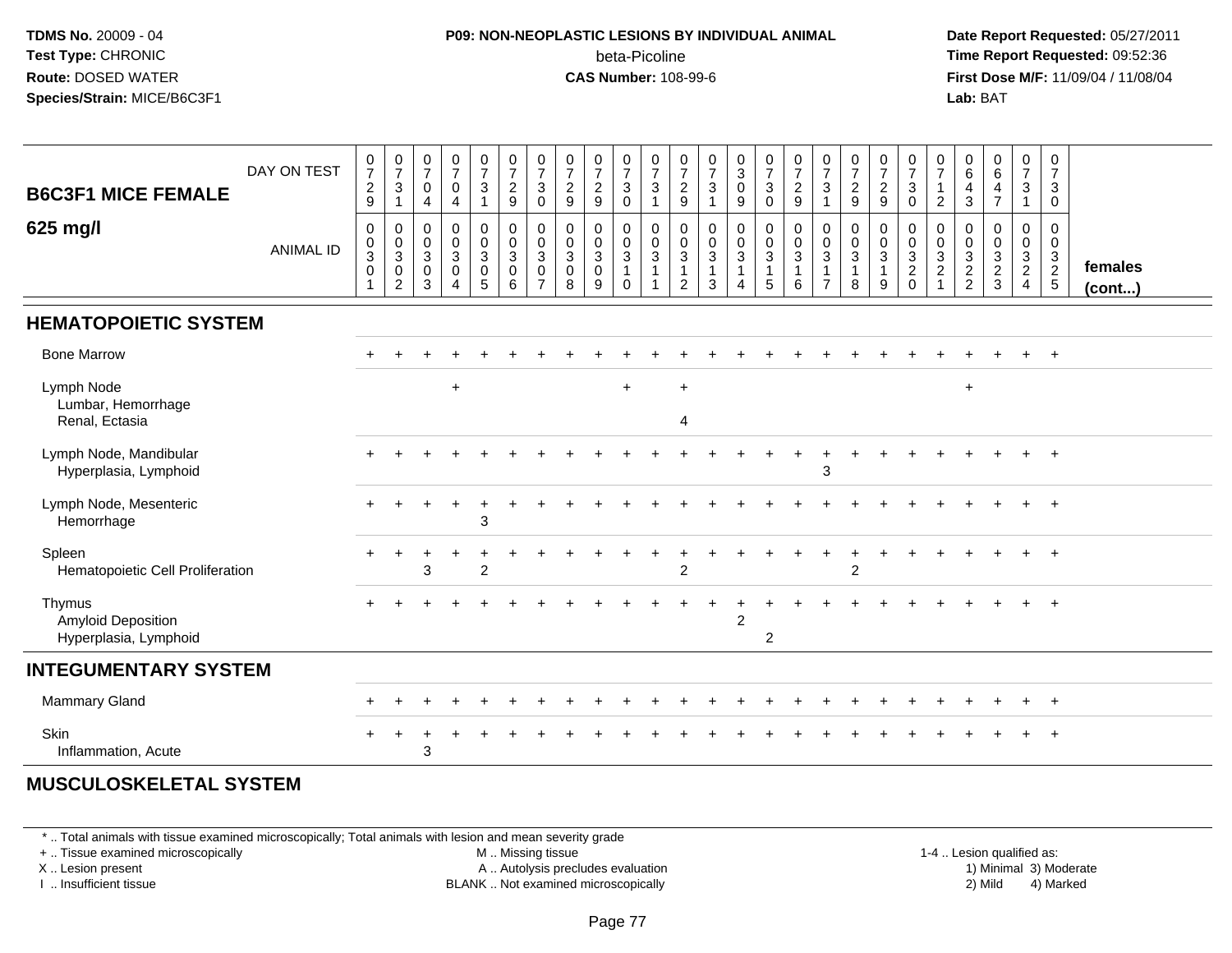# **P09: NON-NEOPLASTIC LESIONS BY INDIVIDUAL ANIMAL**beta-Picoline<br>CAS Number: 108-99-6

 **Date Report Requested:** 05/27/2011 **Time Report Requested:** 09:52:36 **First Dose M/F:** 11/09/04 / 11/08/04<br>**Lab:** BAT **Lab:** BAT

| <b>B6C3F1 MICE FEMALE</b>                                                                                                                                           | DAY ON TEST      | $\frac{0}{7}$<br>$\frac{2}{9}$                   | $\frac{0}{7}$<br>3<br>$\overline{1}$                                      | $\frac{0}{7}$<br>$\mathbf 0$<br>$\overline{4}$         | $\frac{0}{7}$<br>0<br>$\overline{4}$                 | $\frac{0}{7}$<br>$\mathbf{3}$<br>$\mathbf{1}$ | $\frac{0}{7}$<br>$\frac{2}{9}$                         | $\frac{0}{7}$<br>$_{0}^{3}$                                                              | $\frac{0}{7}$<br>$\frac{2}{9}$                               | $\frac{0}{7}$<br>$\overline{c}$<br>$\mathsf g$ | $\frac{0}{7}$<br>$\mathbf{3}$<br>$\mathbf 0$                          | $\frac{0}{7}$<br>$\mathbf{3}$<br>$\mathbf{1}$                      | $\frac{0}{7}$<br>$\frac{2}{9}$                                               | $\frac{0}{7}$<br>$\sqrt{3}$<br>$\overline{1}$                   | $\frac{0}{3}$<br>$\pmb{0}$<br>$\overline{9}$                                | $\frac{0}{7}$<br>$\mathbf{3}$<br>$\overline{0}$      | $\frac{0}{7}$<br>$\frac{2}{9}$             | $\frac{0}{7}$<br>$\sqrt{3}$<br>$\overline{1}$                  | $\frac{0}{7}$<br>$\frac{2}{9}$                      | $\frac{0}{7}$<br>$\sqrt{2}$<br>$9\,$          | 0<br>$\overline{7}$<br>$\mathbf{3}$<br>$\mathbf 0$ | 0<br>$\overline{7}$<br>$\mathbf{1}$<br>$\overline{2}$                          | 0<br>$\,6\,$<br>$\overline{4}$<br>$\mathbf{3}$         | $\begin{array}{c} 0 \\ 6 \end{array}$<br>4<br>$\overline{7}$ | $\begin{array}{c} 0 \\ 7 \end{array}$<br>$\sqrt{3}$<br>$\mathbf{1}$ | 0<br>$\overline{7}$<br>3<br>$\mathbf 0$                   |                        |
|---------------------------------------------------------------------------------------------------------------------------------------------------------------------|------------------|--------------------------------------------------|---------------------------------------------------------------------------|--------------------------------------------------------|------------------------------------------------------|-----------------------------------------------|--------------------------------------------------------|------------------------------------------------------------------------------------------|--------------------------------------------------------------|------------------------------------------------|-----------------------------------------------------------------------|--------------------------------------------------------------------|------------------------------------------------------------------------------|-----------------------------------------------------------------|-----------------------------------------------------------------------------|------------------------------------------------------|--------------------------------------------|----------------------------------------------------------------|-----------------------------------------------------|-----------------------------------------------|----------------------------------------------------|--------------------------------------------------------------------------------|--------------------------------------------------------|--------------------------------------------------------------|---------------------------------------------------------------------|-----------------------------------------------------------|------------------------|
| 625 mg/l                                                                                                                                                            | <b>ANIMAL ID</b> | $\mathsf 0$<br>0<br>$\mathbf{3}$<br>$\mathbf{0}$ | $\mathbf 0$<br>$\mathbf 0$<br>$\sqrt{3}$<br>$\mathbf 0$<br>$\overline{c}$ | $\Omega$<br>$\Omega$<br>$\sqrt{3}$<br>$\mathbf 0$<br>3 | $\mathbf 0$<br>0<br>$\mathbf{3}$<br>$\mathbf 0$<br>4 | $\mathbf 0$<br>0<br>3<br>0<br>5               | 0<br>0<br>$\sqrt{3}$<br>$\mathbf 0$<br>6               | $\mathbf 0$<br>$\mathbf 0$<br>$\ensuremath{\mathsf{3}}$<br>$\mathbf 0$<br>$\overline{7}$ | $\mathbf 0$<br>$\mathbf 0$<br>$\sqrt{3}$<br>$\mathbf 0$<br>8 | $\mathbf 0$<br>0<br>3<br>$\mathbf 0$<br>9      | $\mathbf 0$<br>$\mathbf 0$<br>$\mathsf 3$<br>$\mathbf{1}$<br>$\Omega$ | $\mathbf 0$<br>$\mathsf{O}\xspace$<br>$\mathbf{3}$<br>$\mathbf{1}$ | $\mathbf 0$<br>$\mathbf 0$<br>$\mathbf{3}$<br>$\mathbf{1}$<br>$\overline{2}$ | $\mathbf 0$<br>$\mathbf 0$<br>$\sqrt{3}$<br>$\overline{1}$<br>3 | $\mathbf 0$<br>$\mathbf 0$<br>$\mathsf 3$<br>$\mathbf{1}$<br>$\overline{A}$ | $\mathbf 0$<br>$\mathbf 0$<br>3<br>$\mathbf{1}$<br>5 | $\mathbf 0$<br>0<br>3<br>$\mathbf{1}$<br>6 | $\Omega$<br>$\mathbf 0$<br>3<br>$\mathbf{1}$<br>$\overline{7}$ | $\mathbf 0$<br>0<br>$\sqrt{3}$<br>$\mathbf{1}$<br>8 | 0<br>0<br>$\mathbf{3}$<br>$\overline{1}$<br>9 | $\mathbf 0$<br>$\mathbf 0$<br>$\sqrt{3}$<br>$^2_0$ | $\mathbf 0$<br>$\mathbf 0$<br>$\ensuremath{\mathsf{3}}$<br>$\overline{c}$<br>1 | $\Omega$<br>$\mathbf 0$<br>$\sqrt{3}$<br>$\frac{2}{2}$ | $\mathbf 0$<br>$\mathbf 0$<br>3<br>$\frac{2}{3}$             | $\mathbf 0$<br>$\mathbf 0$<br>$\frac{3}{2}$                         | $\mathbf 0$<br>$\mathbf 0$<br>$\sqrt{3}$<br>$\frac{2}{5}$ | females<br>(cont)      |
| Bone                                                                                                                                                                |                  | $\pm$                                            | $\ddot{}$                                                                 | $\div$                                                 | $\pm$                                                | $\pm$                                         | $\div$                                                 | +                                                                                        | ÷                                                            | $\div$                                         |                                                                       | $\div$                                                             | +                                                                            |                                                                 | $\ddot{}$                                                                   |                                                      | $\ddot{}$                                  | $\ddot{}$                                                      | $\ddot{}$                                           | $\pm$                                         | $\div$                                             | $\ddot{}$                                                                      | $\ddot{}$                                              | $\ddot{}$                                                    | $\ddot{}$                                                           | $+$                                                       |                        |
| <b>NERVOUS SYSTEM</b>                                                                                                                                               |                  |                                                  |                                                                           |                                                        |                                                      |                                               |                                                        |                                                                                          |                                                              |                                                |                                                                       |                                                                    |                                                                              |                                                                 |                                                                             |                                                      |                                            |                                                                |                                                     |                                               |                                                    |                                                                                |                                                        |                                                              |                                                                     |                                                           |                        |
| <b>Brain</b>                                                                                                                                                        |                  |                                                  |                                                                           |                                                        |                                                      |                                               |                                                        |                                                                                          |                                                              |                                                |                                                                       |                                                                    |                                                                              |                                                                 |                                                                             |                                                      |                                            |                                                                |                                                     |                                               |                                                    |                                                                                |                                                        |                                                              | $+$                                                                 | $+$                                                       |                        |
| <b>RESPIRATORY SYSTEM</b>                                                                                                                                           |                  |                                                  |                                                                           |                                                        |                                                      |                                               |                                                        |                                                                                          |                                                              |                                                |                                                                       |                                                                    |                                                                              |                                                                 |                                                                             |                                                      |                                            |                                                                |                                                     |                                               |                                                    |                                                                                |                                                        |                                                              |                                                                     |                                                           |                        |
| Lung<br>Inflammation, Acute<br>Mineralization<br>Alveolar Epithelium, Hyperplasia<br>Alveolus, Infiltration Cellular, Histiocyte<br>Bronchiole, Hyperplasia         |                  | $\mathbf{1}$                                     |                                                                           |                                                        |                                                      |                                               |                                                        | $\overline{2}$                                                                           | $\overline{1}$                                               |                                                |                                                                       |                                                                    |                                                                              |                                                                 | $\overline{c}$                                                              |                                                      |                                            | $\overline{2}$                                                 |                                                     |                                               |                                                    |                                                                                |                                                        | $\overline{4}$                                               |                                                                     |                                                           |                        |
| Nose<br>Olfactory Epithelium, Atrophy<br>Olfactory Epithelium, Metaplasia, Respiratory<br>Respiratory Epithelium, Hyperplasia                                       |                  |                                                  | 1                                                                         |                                                        |                                                      |                                               |                                                        |                                                                                          |                                                              |                                                | 1                                                                     |                                                                    |                                                                              |                                                                 |                                                                             |                                                      |                                            |                                                                | 1                                                   |                                               |                                                    |                                                                                |                                                        | $\mathbf{1}$                                                 |                                                                     |                                                           |                        |
| Trachea                                                                                                                                                             |                  |                                                  |                                                                           |                                                        |                                                      |                                               |                                                        |                                                                                          |                                                              |                                                |                                                                       |                                                                    |                                                                              |                                                                 |                                                                             |                                                      |                                            |                                                                |                                                     |                                               |                                                    |                                                                                |                                                        |                                                              |                                                                     | $+$                                                       |                        |
| <b>SPECIAL SENSES SYSTEM</b>                                                                                                                                        |                  |                                                  |                                                                           |                                                        |                                                      |                                               |                                                        |                                                                                          |                                                              |                                                |                                                                       |                                                                    |                                                                              |                                                                 |                                                                             |                                                      |                                            |                                                                |                                                     |                                               |                                                    |                                                                                |                                                        |                                                              |                                                                     |                                                           |                        |
| Eye<br>Degeneration                                                                                                                                                 |                  |                                                  |                                                                           |                                                        |                                                      |                                               |                                                        |                                                                                          |                                                              |                                                |                                                                       |                                                                    |                                                                              |                                                                 |                                                                             |                                                      |                                            |                                                                |                                                     |                                               |                                                    | A                                                                              | $\mathsf{A}$                                           | $\overline{A}$                                               | $+$<br>3                                                            | $+$                                                       |                        |
| <b>Harderian Gland</b><br>Hyperplasia<br>Inflammation, Chronic                                                                                                      |                  | $\mathbf{1}$                                     |                                                                           |                                                        |                                                      |                                               |                                                        |                                                                                          |                                                              |                                                |                                                                       |                                                                    |                                                                              |                                                                 |                                                                             |                                                      |                                            |                                                                |                                                     |                                               |                                                    |                                                                                |                                                        |                                                              |                                                                     |                                                           |                        |
| *  Total animals with tissue examined microscopically; Total animals with lesion and mean severity grade<br>+  Tissue examined microscopically<br>X  Lesion present |                  |                                                  |                                                                           |                                                        |                                                      |                                               | M  Missing tissue<br>A  Autolysis precludes evaluation |                                                                                          |                                                              |                                                |                                                                       |                                                                    |                                                                              |                                                                 |                                                                             |                                                      |                                            |                                                                |                                                     |                                               |                                                    |                                                                                |                                                        | 1-4  Lesion qualified as:                                    |                                                                     |                                                           | 1) Minimal 3) Moderate |

I .. Insufficient tissue

BLANK .. Not examined microscopically 2) Mild 4) Marked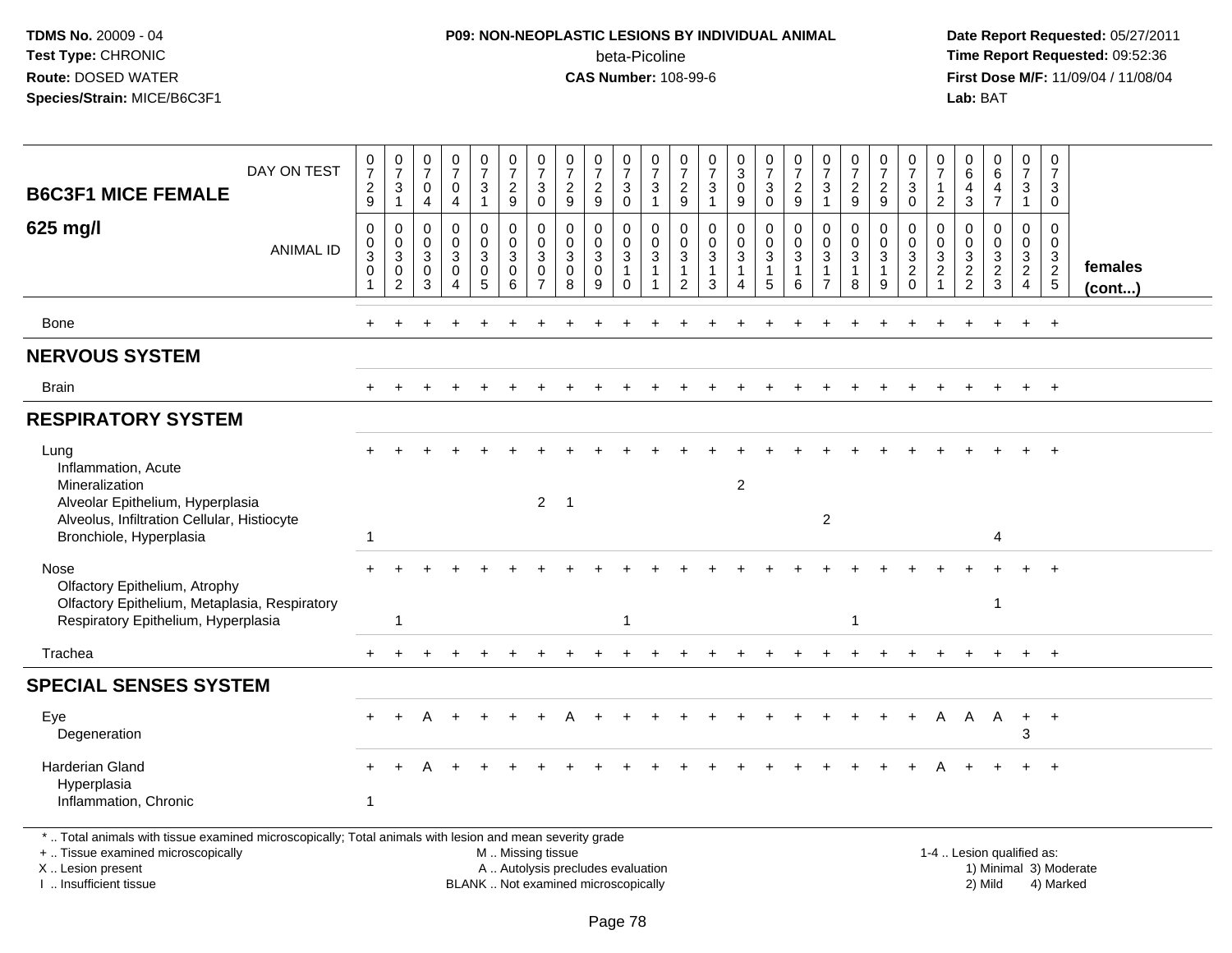### **P09: NON-NEOPLASTIC LESIONS BY INDIVIDUAL ANIMAL** beta-Picoline**beta-Picoline**<br> **CAS Number:** 108-99-6<br> **CAS Number:** 108-99-6<br> **CAS Number:** 108-99-6

 **Date Report Requested:** 05/27/2011 **First Dose M/F:** 11/09/04 / 11/08/04<br>**Lab:** BAT **Lab:** BAT

| <b>B6C3F1 MICE FEMALE</b>                                             | DAY ON TEST | $\frac{0}{7}$<br>$\frac{2}{9}$              | $\frac{0}{7}$<br>$\ensuremath{\mathsf{3}}$                         | $\frac{0}{7}$<br>$\pmb{0}$                                                                  | $\frac{0}{7}$<br>$\pmb{0}$ | $\frac{0}{7}$<br>$\mathbf 3$                        | $\frac{0}{7}$<br>$\overline{c}$<br>9 | $\mathbf 0$<br>$\overline{ }$<br>$\mathbf 3$<br>$\mathbf{0}$                     | $\frac{0}{7}$<br>$\frac{2}{9}$                                                              | $\frac{0}{7}$<br>$\overline{c}$<br>9             | $\frac{0}{7}$<br>3       | $\frac{0}{7}$<br>$\sqrt{3}$                                              | $\frac{0}{7}$<br>$\frac{2}{9}$                     | $\frac{0}{7}$<br>$\mathbf{3}$                                        | $\frac{0}{3}$<br>0<br>9       | $\frac{0}{7}$<br>$\mathbf{3}$                                                                    | $\frac{0}{7}$<br>$\overline{a}$<br>9 | $\frac{0}{7}$<br>$\mathbf 3$                                                  | $\frac{0}{7}$<br>$\sqrt{2}$<br>$\overline{9}$ | $\frac{0}{7}$<br>$\frac{2}{9}$                       | $\frac{0}{7}$<br>$\sqrt{3}$<br>$\mathbf 0$                                  | $\frac{0}{7}$<br>$\overline{2}$                                                        | $\begin{matrix}0\\6\end{matrix}$<br>$\overline{\mathbf{4}}$<br>3 | 0<br>6<br>$\overline{\mathbf{4}}$<br>$\rightarrow$ | $\begin{array}{c} 0 \\ 7 \end{array}$<br>$\mathbf{3}$       | 0<br>$\overline{ }$<br>3<br>$\Omega$              |                   |
|-----------------------------------------------------------------------|-------------|---------------------------------------------|--------------------------------------------------------------------|---------------------------------------------------------------------------------------------|----------------------------|-----------------------------------------------------|--------------------------------------|----------------------------------------------------------------------------------|---------------------------------------------------------------------------------------------|--------------------------------------------------|--------------------------|--------------------------------------------------------------------------|----------------------------------------------------|----------------------------------------------------------------------|-------------------------------|--------------------------------------------------------------------------------------------------|--------------------------------------|-------------------------------------------------------------------------------|-----------------------------------------------|------------------------------------------------------|-----------------------------------------------------------------------------|----------------------------------------------------------------------------------------|------------------------------------------------------------------|----------------------------------------------------|-------------------------------------------------------------|---------------------------------------------------|-------------------|
| 625 mg/l                                                              | ANIMAL ID   | 0<br>$\pmb{0}$<br>$\sqrt{3}$<br>$\mathbf 0$ | $\begin{matrix}0\\0\\3\end{matrix}$<br>$\pmb{0}$<br>$\overline{2}$ | $\begin{smallmatrix} 0\\0 \end{smallmatrix}$<br>$\ensuremath{\mathsf{3}}$<br>$\pmb{0}$<br>3 | 0003004                    | $\begin{matrix} 0 \\ 0 \\ 3 \end{matrix}$<br>0<br>5 | $_{0}^{0}$<br>$\frac{3}{0}$<br>6     | 0<br>$\pmb{0}$<br>$\ensuremath{\mathsf{3}}$<br>$\boldsymbol{0}$<br>$\rightarrow$ | $\begin{matrix} 0 \\ 0 \end{matrix}$<br>$\begin{smallmatrix} 3 \\ 0 \end{smallmatrix}$<br>8 | $_0^0$<br>$\sqrt{3}$<br>$\mathsf{O}\xspace$<br>9 | $_0^0$<br>$\overline{3}$ | $\begin{smallmatrix}0\0\0\end{smallmatrix}$<br>$\ensuremath{\mathsf{3}}$ | $\begin{smallmatrix}0\\0\\3\end{smallmatrix}$<br>2 | $\begin{smallmatrix} 0\\0\\3 \end{smallmatrix}$<br>$\mathbf{1}$<br>3 | $_0^0$<br>$\overline{3}$<br>4 | $\begin{smallmatrix} 0\\0 \end{smallmatrix}$<br>$\ensuremath{\mathsf{3}}$<br>$\overline{A}$<br>5 | $_0^0$<br>3<br>6                     | $\begin{smallmatrix} 0\\0 \end{smallmatrix}$<br>$\mathbf 3$<br>$\overline{ }$ | $_0^0$<br>$\overline{3}$<br>8                 | $\begin{smallmatrix} 0\\0\\3 \end{smallmatrix}$<br>9 | $\begin{smallmatrix}0\0\0\end{smallmatrix}$<br>$\frac{3}{2}$<br>$\mathbf 0$ | $\begin{smallmatrix}0\0\0\end{smallmatrix}$<br>$\ensuremath{\mathsf{3}}$<br>$\sqrt{2}$ | $\begin{matrix} 0 \\ 0 \end{matrix}$<br>3<br>$\frac{2}{2}$       | 0<br>$\mathbf 0$<br>3<br>$\frac{2}{3}$             | $\pmb{0}$<br>$\sqrt{3}$<br>$\overline{c}$<br>$\overline{4}$ | 0<br>$\mathbf 0$<br>3<br>$\sqrt{2}$<br>$\sqrt{5}$ | females<br>(cont) |
| <b>URINARY SYSTEM</b>                                                 |             |                                             |                                                                    |                                                                                             |                            |                                                     |                                      |                                                                                  |                                                                                             |                                                  |                          |                                                                          |                                                    |                                                                      |                               |                                                                                                  |                                      |                                                                               |                                               |                                                      |                                                                             |                                                                                        |                                                                  |                                                    |                                                             |                                                   |                   |
| Kidney<br>Amyloid Deposition<br>Metaplasia, Osseous<br>Mineralization |             | $+$                                         |                                                                    |                                                                                             |                            |                                                     |                                      |                                                                                  |                                                                                             |                                                  |                          |                                                                          |                                                    |                                                                      | 3                             |                                                                                                  |                                      |                                                                               |                                               |                                                      |                                                                             |                                                                                        |                                                                  |                                                    | $+$ $+$                                                     |                                                   |                   |
| Nephropathy<br>Renal Tubule, Necrosis                                 |             |                                             | $\overline{2}$                                                     |                                                                                             |                            | 2                                                   |                                      |                                                                                  |                                                                                             | -1                                               |                          | $1 \quad$                                                                | $\mathbf{3}$                                       | $1 \quad 3$                                                          |                               |                                                                                                  |                                      | $\overline{2}$                                                                |                                               |                                                      |                                                                             |                                                                                        |                                                                  | $2^{\circ}$                                        | $\overline{2}$                                              | - 1                                               |                   |
| <b>Urinary Bladder</b>                                                |             |                                             |                                                                    |                                                                                             |                            |                                                     |                                      |                                                                                  |                                                                                             |                                                  |                          |                                                                          |                                                    |                                                                      |                               |                                                                                                  |                                      |                                                                               |                                               |                                                      |                                                                             |                                                                                        | A                                                                | $\mathsf{A}$                                       | $+$                                                         | $+$                                               |                   |

\* .. Total animals with tissue examined microscopically; Total animals with lesion and mean severity grade

+ .. Tissue examined microscopically

X .. Lesion present

I .. Insufficient tissue

 M .. Missing tissueA .. Autolysis precludes evaluation

BLANK .. Not examined microscopically 2) Mild 4) Marked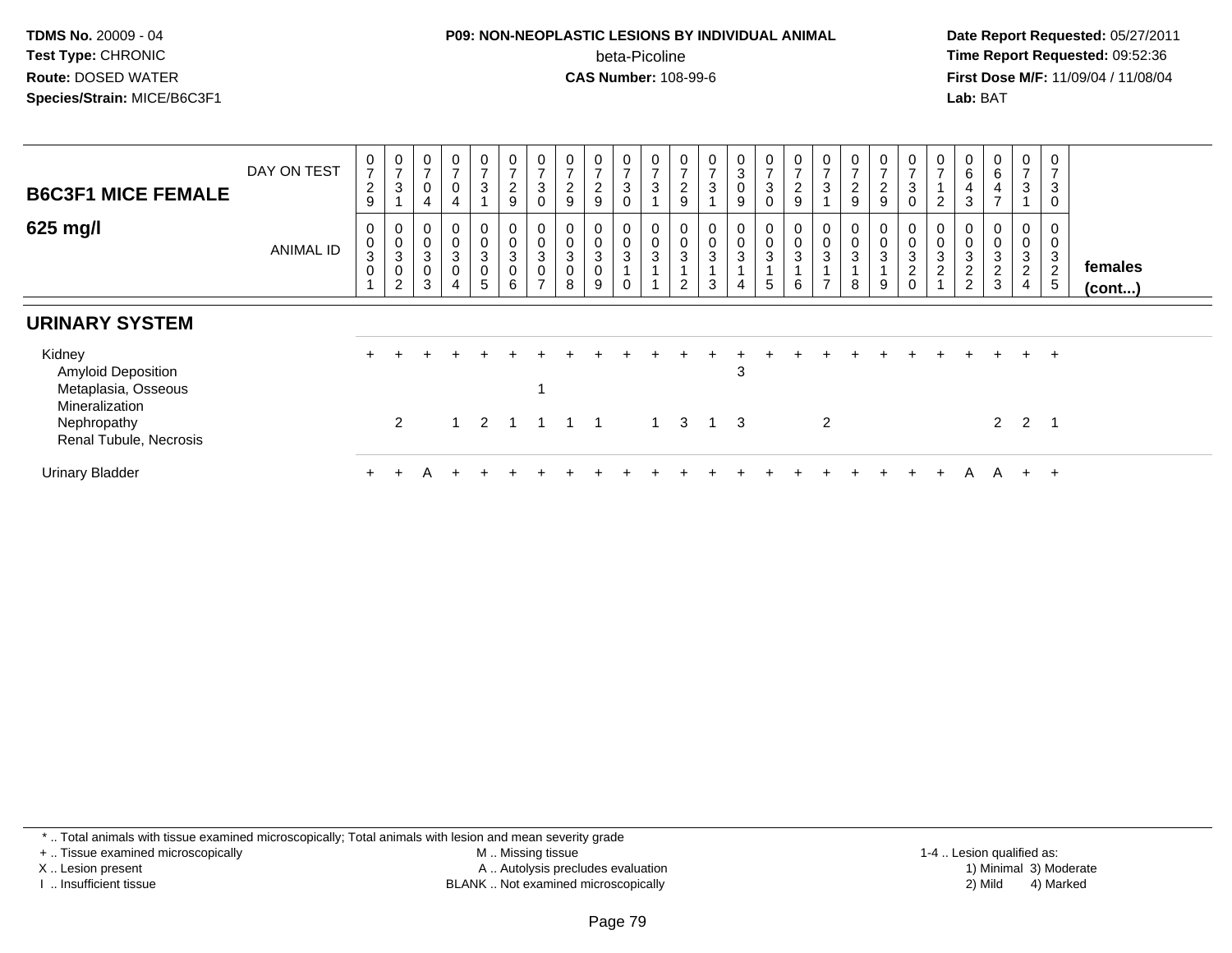# **P09: NON-NEOPLASTIC LESIONS BY INDIVIDUAL ANIMAL**beta-Picoline<br>CAS Number: 108-99-6

| <b>B6C3F1 MICE FEMALE</b>                                                                                                                                                                     | DAY ON TEST      | $\begin{array}{c} 0 \\ 7 \end{array}$<br>$\frac{2}{9}$ | $\begin{array}{c} 0 \\ 6 \end{array}$<br>$\overline{\mathbf{4}}$<br>8 | $\begin{array}{c} 0 \\ 6 \end{array}$<br>$\sqrt{2}$<br>$\mathbf 0$ | $\begin{array}{c} 0 \\ 5 \end{array}$<br>$\overline{\mathbf{4}}$<br>$\boldsymbol{9}$ | $\frac{0}{7}$<br>$\mathbf{3}$<br>$\mathbf{1}$ | $\frac{0}{7}$<br>$\frac{3}{1}$                                            | $\frac{0}{7}$<br>$\ensuremath{\mathsf{3}}$<br>$\pmb{0}$       | $\begin{array}{c} 0 \\ 7 \end{array}$<br>$\frac{2}{9}$                   | $\begin{array}{c} 0 \\ 7 \end{array}$<br>$\ensuremath{\mathsf{3}}$<br>$\mathbf 0$ | $\frac{0}{7}$<br>$\ensuremath{\mathsf{3}}$<br>$\mathbf{1}$ | $0$<br>5<br>2<br>2<br>2                                      | $\frac{0}{7}$<br>$\ensuremath{\mathsf{3}}$<br>$\mathbf{1}$                   | $\frac{0}{7}$<br>$\frac{2}{9}$                               | $\begin{smallmatrix}0\\7\end{smallmatrix}$<br>$\frac{2}{9}$         | $\begin{array}{c} 0 \\ 7 \end{array}$<br>$\ensuremath{\mathsf{3}}$<br>$\mathbf 0$ | $\frac{0}{7}$<br>$\sqrt{3}$<br>$\mathbf{1}$                                    | $\frac{0}{7}$<br>$\ensuremath{\mathsf{3}}$<br>$\mathbf 0$ | $\begin{array}{c} 0 \\ 6 \end{array}$<br>$\mathbf{1}$<br>$\overline{7}$ | $\frac{0}{7}$<br>$\ensuremath{\mathsf{3}}$<br>$\mathbf 0$                                | $\frac{0}{7}$<br>$\overline{1}$                                  | $\frac{0}{7}$<br>$_{0}^{3}$                                               | 0<br>$\overline{7}$<br>$\mathbf{1}$<br>$\overline{7}$ | $\mathbf 0$<br>$\,6\,$<br>8<br>$\,6\,$                              | $_{6}^{\rm 0}$<br>$\,6\,$<br>9                                     | 0<br>$\frac{5}{7}$<br>$\ensuremath{\mathsf{3}}$<br>$\mathbf 0$                         |    |                   |               |
|-----------------------------------------------------------------------------------------------------------------------------------------------------------------------------------------------|------------------|--------------------------------------------------------|-----------------------------------------------------------------------|--------------------------------------------------------------------|--------------------------------------------------------------------------------------|-----------------------------------------------|---------------------------------------------------------------------------|---------------------------------------------------------------|--------------------------------------------------------------------------|-----------------------------------------------------------------------------------|------------------------------------------------------------|--------------------------------------------------------------|------------------------------------------------------------------------------|--------------------------------------------------------------|---------------------------------------------------------------------|-----------------------------------------------------------------------------------|--------------------------------------------------------------------------------|-----------------------------------------------------------|-------------------------------------------------------------------------|------------------------------------------------------------------------------------------|------------------------------------------------------------------|---------------------------------------------------------------------------|-------------------------------------------------------|---------------------------------------------------------------------|--------------------------------------------------------------------|----------------------------------------------------------------------------------------|----|-------------------|---------------|
| 625 mg/l                                                                                                                                                                                      | <b>ANIMAL ID</b> | $\mathbf 0$<br>$_{3}^{\rm 0}$<br>$\frac{2}{6}$         | $\mathbf 0$<br>$\begin{array}{c} 0 \\ 3 \\ 2 \\ 7 \end{array}$        | $\mathbf 0$<br>0<br>$\sqrt{3}$<br>$\overline{c}$<br>$\,8\,$        | $\mathbf 0$<br>$\mathsf 0$<br>$\ensuremath{\mathsf{3}}$<br>$\frac{2}{9}$             | $\mathbf 0$<br>$\mathsf{O}$<br>3<br>3<br>0    | $\pmb{0}$<br>$\mathbf 0$<br>$\overline{3}$<br>$\mathsf 3$<br>$\mathbf{1}$ | $\mathbf 0$<br>$\mathbf 0$<br>$\overline{3}$<br>$\frac{3}{2}$ | $\mathbf 0$<br>$\mathbf 0$<br>$\mathbf 3$<br>$\frac{3}{3}$               | $\mathbf 0$<br>$\mathbf 0$<br>$\mathsf 3$<br>$\sqrt{3}$<br>$\boldsymbol{\Lambda}$ | 0<br>$\mathbf 0$<br>3<br>$\frac{3}{5}$                     | $\pmb{0}$<br>$\frac{0}{3}$<br>$\ensuremath{\mathsf{3}}$<br>6 | $\mathbf 0$<br>$\mathbf 0$<br>$\mathbf{3}$<br>$\mathbf{3}$<br>$\overline{7}$ | 0<br>$\pmb{0}$<br>$\ensuremath{\mathsf{3}}$<br>$\frac{3}{8}$ | $\pmb{0}$<br>$\mathsf{O}\xspace$<br>$\overline{3}$<br>$\frac{3}{9}$ | 0<br>$\mathbf 0$<br>$\mathbf{3}$<br>4<br>$\mathbf 0$                              | $\mathbf 0$<br>$\mathbf 0$<br>$\overline{3}$<br>$\overline{4}$<br>$\mathbf{1}$ | 0<br>$\pmb{0}$<br>3<br>4<br>$\overline{c}$                | $\mathbf 0$<br>$\pmb{0}$<br>$\overline{3}$<br>$\frac{4}{3}$             | 0<br>$\pmb{0}$<br>$\ensuremath{\mathsf{3}}$<br>$\overline{\mathbf{4}}$<br>$\overline{4}$ | 0<br>$\mathbf 0$<br>$\mathbf{3}$<br>$\overline{4}$<br>$\sqrt{5}$ | $\mathbf 0$<br>$\mathbf 0$<br>$\overline{3}$<br>$\overline{4}$<br>$\,6\,$ | 0<br>$\mathbf 0$<br>3<br>4<br>$\overline{7}$          | $\Omega$<br>$\mathbf 0$<br>$\mathbf{3}$<br>$\overline{4}$<br>$\bf8$ | $\mathbf 0$<br>$\mathsf{O}$<br>$\mathbf{3}$<br>$\overline{4}$<br>9 | $\mathbf 0$<br>$\mathsf{O}\xspace$<br>$\overline{3}$<br>$5\phantom{.0}$<br>$\mathbf 0$ |    | * TOTALS          |               |
| <b>ALIMENTARY SYSTEM</b>                                                                                                                                                                      |                  |                                                        |                                                                       |                                                                    |                                                                                      |                                               |                                                                           |                                                               |                                                                          |                                                                                   |                                                            |                                                              |                                                                              |                                                              |                                                                     |                                                                                   |                                                                                |                                                           |                                                                         |                                                                                          |                                                                  |                                                                           |                                                       |                                                                     |                                                                    |                                                                                        |    |                   |               |
| Esophagus                                                                                                                                                                                     |                  |                                                        |                                                                       |                                                                    |                                                                                      |                                               |                                                                           |                                                               |                                                                          |                                                                                   |                                                            |                                                              |                                                                              |                                                              |                                                                     |                                                                                   |                                                                                |                                                           |                                                                         |                                                                                          |                                                                  |                                                                           |                                                       |                                                                     |                                                                    |                                                                                        | 49 |                   |               |
| Gallbladder<br>Degeneration, Hyaline                                                                                                                                                          |                  | $+$                                                    | A                                                                     | A                                                                  |                                                                                      |                                               |                                                                           |                                                               |                                                                          |                                                                                   |                                                            |                                                              |                                                                              |                                                              |                                                                     |                                                                                   |                                                                                |                                                           |                                                                         |                                                                                          | А                                                                |                                                                           | Α                                                     | A                                                                   | Α                                                                  | $+$                                                                                    | 36 |                   | 14.0          |
| Intestine Large, Cecum                                                                                                                                                                        |                  | $+$                                                    | A                                                                     | A                                                                  |                                                                                      |                                               |                                                                           |                                                               |                                                                          |                                                                                   |                                                            |                                                              |                                                                              |                                                              |                                                                     |                                                                                   |                                                                                |                                                           |                                                                         | $\ddot{}$                                                                                | A                                                                |                                                                           | $\ddot{}$                                             |                                                                     | A                                                                  | $+$                                                                                    | 38 |                   |               |
| Intestine Large, Colon                                                                                                                                                                        |                  | $\ddot{}$                                              | A                                                                     | $\ddot{}$                                                          |                                                                                      | $\overline{1}$                                |                                                                           |                                                               |                                                                          |                                                                                   |                                                            |                                                              | $\ddot{}$                                                                    |                                                              |                                                                     | $\div$                                                                            |                                                                                | ÷                                                         | А                                                                       | $\ddot{}$                                                                                | A                                                                | $+$                                                                       | A                                                     | A                                                                   | A                                                                  | $+$                                                                                    | 40 |                   |               |
| Intestine Large, Rectum                                                                                                                                                                       |                  | $\ddot{}$                                              | A                                                                     | A                                                                  |                                                                                      |                                               |                                                                           |                                                               |                                                                          |                                                                                   |                                                            |                                                              |                                                                              |                                                              |                                                                     |                                                                                   |                                                                                |                                                           |                                                                         |                                                                                          |                                                                  |                                                                           | A                                                     | A                                                                   | A                                                                  | $+$                                                                                    | 37 |                   |               |
| Intestine Small, Duodenum<br>Lymphangiectasis                                                                                                                                                 |                  | $\ddot{}$                                              | A                                                                     | A                                                                  | A                                                                                    | $\ddot{}$                                     | $\ddot{}$                                                                 | $\ddot{}$                                                     | 3                                                                        |                                                                                   | $\ddot{}$                                                  | A                                                            |                                                                              |                                                              |                                                                     |                                                                                   |                                                                                |                                                           |                                                                         | $\ddot{}$                                                                                | A                                                                | $\ddot{}$                                                                 | A                                                     | A                                                                   | A                                                                  | $+$                                                                                    | 36 |                   | 13.0          |
| Intestine Small, Ileum<br>Inflammation, Acute                                                                                                                                                 |                  | $+$                                                    |                                                                       |                                                                    |                                                                                      |                                               |                                                                           |                                                               |                                                                          |                                                                                   |                                                            |                                                              |                                                                              |                                                              |                                                                     |                                                                                   |                                                                                |                                                           |                                                                         |                                                                                          |                                                                  |                                                                           | A                                                     | A                                                                   | A                                                                  | $+$                                                                                    | 37 |                   | 14.0          |
| Intestine Small, Jejunum<br>Inflammation, Acute                                                                                                                                               |                  | $+$                                                    | A                                                                     | A                                                                  |                                                                                      |                                               |                                                                           |                                                               |                                                                          |                                                                                   |                                                            |                                                              |                                                                              |                                                              |                                                                     |                                                                                   |                                                                                |                                                           |                                                                         |                                                                                          | A                                                                |                                                                           | A                                                     | A                                                                   | A                                                                  | $+$                                                                                    | 37 |                   | 14.0          |
| Liver<br>Angiectasis<br><b>Basophilic Focus</b><br>Clear Cell Focus<br><b>Eosinophilic Focus</b>                                                                                              |                  |                                                        |                                                                       | 3                                                                  |                                                                                      |                                               |                                                                           | X                                                             |                                                                          |                                                                                   |                                                            | $\times$                                                     | 2<br>X<br>X                                                                  |                                                              | $X$ $X$                                                             |                                                                                   |                                                                                |                                                           |                                                                         |                                                                                          |                                                                  |                                                                           |                                                       | 3                                                                   |                                                                    | $+$<br>Χ                                                                               | 50 | 6<br>1<br>6<br>14 | 2.3           |
| Fatty Change<br>Necrosis                                                                                                                                                                      |                  |                                                        |                                                                       |                                                                    |                                                                                      |                                               |                                                                           |                                                               |                                                                          |                                                                                   |                                                            |                                                              |                                                                              |                                                              |                                                                     |                                                                                   |                                                                                |                                                           |                                                                         |                                                                                          | 4                                                                |                                                                           |                                                       |                                                                     | 3                                                                  |                                                                                        |    | $\mathbf 1$       | 3.0<br>3, 3.3 |
| Mesentery                                                                                                                                                                                     |                  |                                                        | $\ddot{}$                                                             |                                                                    |                                                                                      |                                               |                                                                           |                                                               |                                                                          |                                                                                   |                                                            |                                                              |                                                                              | $+$                                                          |                                                                     | $\ddot{}$                                                                         |                                                                                |                                                           |                                                                         | $+$ $+$                                                                                  |                                                                  |                                                                           |                                                       | $+$                                                                 | $+$                                                                |                                                                                        | 16 |                   |               |
| *  Total animals with tissue examined microscopically; Total animals with lesion and mean severity grade<br>+  Tissue examined microscopically<br>X  Lesion present<br>I. Insufficient tissue |                  |                                                        |                                                                       |                                                                    |                                                                                      |                                               | M  Missing tissue                                                         |                                                               | A  Autolysis precludes evaluation<br>BLANK  Not examined microscopically |                                                                                   |                                                            |                                                              |                                                                              |                                                              |                                                                     |                                                                                   |                                                                                |                                                           |                                                                         |                                                                                          |                                                                  |                                                                           |                                                       | 1-4  Lesion qualified as:<br>2) Mild                                |                                                                    | 1) Minimal 3) Moderate<br>4) Marked                                                    |    |                   |               |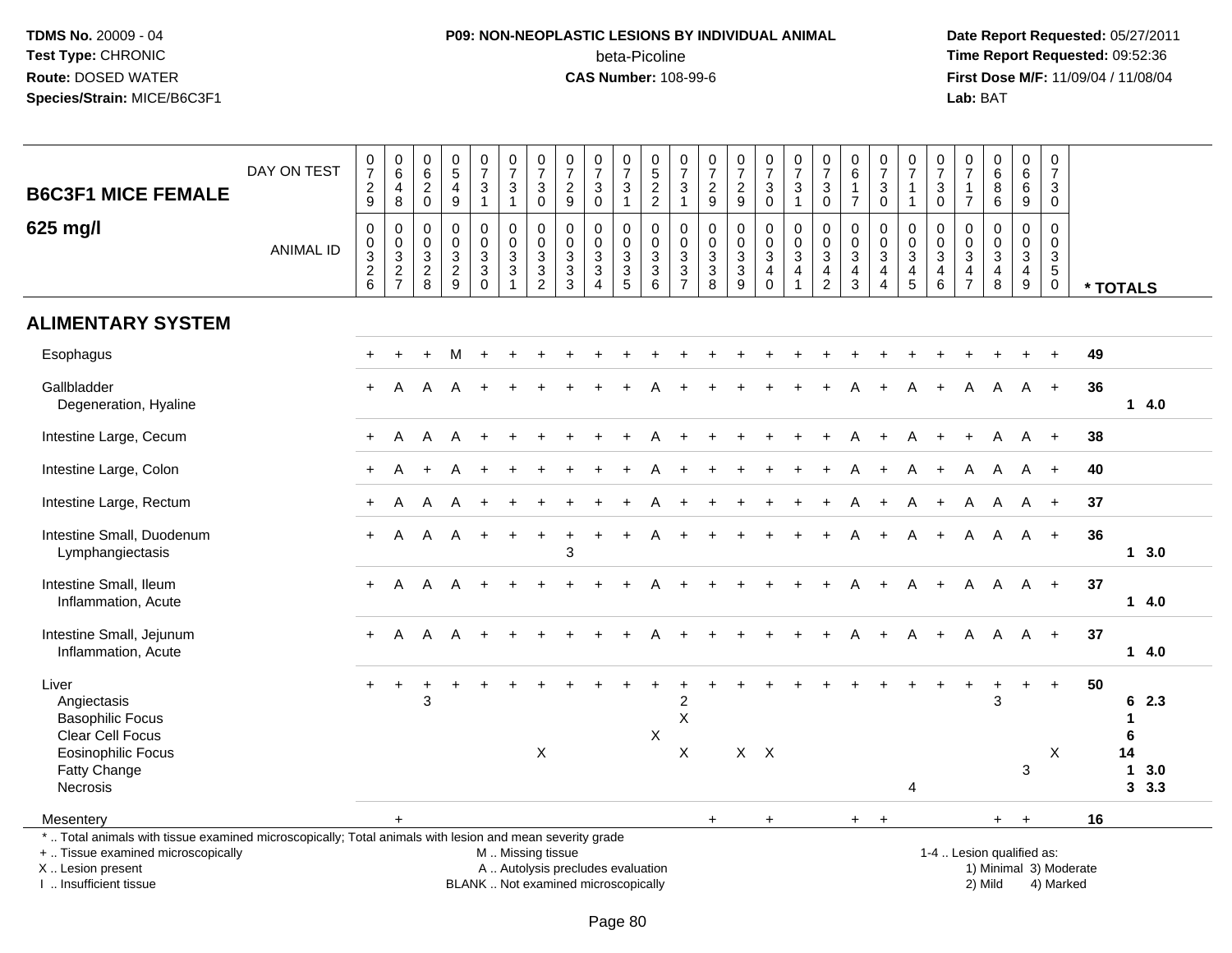# **P09: NON-NEOPLASTIC LESIONS BY INDIVIDUAL ANIMAL**beta-Picoline<br>CAS Number: 108-99-6

| <b>B6C3F1 MICE FEMALE</b>                                                                                                                                                                     | DAY ON TEST      | $\begin{array}{c} 0 \\ 7 \\ 2 \end{array}$<br>$9\,$    | $_{6}^{\rm 0}$<br>$\overline{4}$<br>8       | $\pmb{0}$<br>$\,6\,$<br>$\sqrt{2}$<br>$\mathsf{O}\xspace$ | $\begin{array}{c} 0 \\ 5 \end{array}$<br>$\overline{4}$<br>$\boldsymbol{9}$ | $\begin{array}{c} 0 \\ 7 \end{array}$<br>$\sqrt{3}$<br>$\mathbf{1}$         | $\begin{array}{c} 0 \\ 7 \\ 3 \end{array}$<br>$\mathbf{1}$                            | $\frac{0}{7}$<br>3<br>$\mathbf 0$                               | $\begin{array}{c} 0 \\ 7 \end{array}$<br>$\overline{2}$<br>$\boldsymbol{9}$             | $\frac{0}{7}$<br>$\sqrt{3}$<br>$\pmb{0}$                                 | $\frac{0}{7}$<br>3<br>$\overline{1}$   | $\begin{array}{c} 0 \\ 5 \\ 2 \end{array}$<br>$\sqrt{2}$         | $\pmb{0}$<br>$\overline{7}$<br>$\sqrt{3}$<br>$\mathbf{1}$ | $\begin{array}{c} 0 \\ 7 \\ 2 \end{array}$<br>$\boldsymbol{9}$ | $\frac{0}{7}$<br>$\sqrt{2}$<br>$\boldsymbol{9}$ | $\begin{smallmatrix}0\\7\end{smallmatrix}$<br>$\sqrt{3}$<br>$\mathsf{O}\xspace$ | $\frac{0}{7}$<br>$\overline{3}$<br>$\mathbf{1}$                          | $\begin{array}{c} 0 \\ 7 \end{array}$<br>3<br>$\pmb{0}$ | $\begin{array}{c} 0 \\ 6 \end{array}$<br>$\mathbf{1}$<br>$\overline{7}$ | $\frac{0}{7}$<br>3<br>$\pmb{0}$                                              | $\frac{0}{7}$<br>$\mathbf{1}$                                                        | $\frac{0}{7}$<br>$\sqrt{3}$<br>$\overline{0}$                | 0<br>$\overline{7}$<br>$\mathbf{1}$<br>$\overline{7}$ | $\pmb{0}$<br>$\,6\,$<br>8<br>$\,6\,$                             | 0<br>6<br>6<br>$\boldsymbol{9}$              | $\begin{smallmatrix} 0\\7 \end{smallmatrix}$<br>$\mathbf{3}$<br>$\mathsf{O}\xspace$ |                        |                |                  |  |
|-----------------------------------------------------------------------------------------------------------------------------------------------------------------------------------------------|------------------|--------------------------------------------------------|---------------------------------------------|-----------------------------------------------------------|-----------------------------------------------------------------------------|-----------------------------------------------------------------------------|---------------------------------------------------------------------------------------|-----------------------------------------------------------------|-----------------------------------------------------------------------------------------|--------------------------------------------------------------------------|----------------------------------------|------------------------------------------------------------------|-----------------------------------------------------------|----------------------------------------------------------------|-------------------------------------------------|---------------------------------------------------------------------------------|--------------------------------------------------------------------------|---------------------------------------------------------|-------------------------------------------------------------------------|------------------------------------------------------------------------------|--------------------------------------------------------------------------------------|--------------------------------------------------------------|-------------------------------------------------------|------------------------------------------------------------------|----------------------------------------------|-------------------------------------------------------------------------------------|------------------------|----------------|------------------|--|
| 625 mg/l                                                                                                                                                                                      | <b>ANIMAL ID</b> | $\pmb{0}$<br>$\pmb{0}$<br>$\mathbf 3$<br>$\frac{2}{6}$ | $\pmb{0}$<br>$\frac{0}{2}$<br>$\frac{3}{7}$ | $\mathbf 0$<br>$\mathbf 0$<br>3<br>$\frac{2}{8}$          | $\mathbf 0$<br>$\mathbf 0$<br>$\sqrt{3}$<br>$\overline{\mathbf{c}}$<br>9    | 0<br>$\pmb{0}$<br>$\ensuremath{\mathsf{3}}$<br>$\sqrt{3}$<br>$\overline{0}$ | $\mathbf 0$<br>$\pmb{0}$<br>$\sqrt{3}$<br>$\ensuremath{\mathsf{3}}$<br>$\overline{1}$ | $\pmb{0}$<br>$\mathbf 0$<br>3<br>$\mathbf{3}$<br>$\overline{2}$ | $\mathbf 0$<br>$\mathbf 0$<br>$\sqrt{3}$<br>$\ensuremath{\mathsf{3}}$<br>$\overline{3}$ | $\mathbf 0$<br>$\pmb{0}$<br>$\sqrt{3}$<br>$\sqrt{3}$<br>$\overline{4}$   | 0<br>0<br>$\mathbf 3$<br>$\frac{3}{5}$ | $\mathbf 0$<br>$\boldsymbol{0}$<br>$\mathbf{3}$<br>$\frac{3}{6}$ | $\mathbf 0$<br>$\mathbf 0$<br>$\sqrt{3}$<br>$\frac{3}{7}$ | 0<br>$\mathbf 0$<br>$\sqrt{3}$<br>$_8^3$                       | $\pmb{0}$<br>$\pmb{0}$<br>$\frac{3}{9}$         | $\mathbf 0$<br>$\mathbf 0$<br>$\mathsf 3$<br>$^4_{\rm 0}$                       | $\mathbf 0$<br>$\pmb{0}$<br>$\sqrt{3}$<br>$\overline{4}$<br>$\mathbf{1}$ | 0<br>$\mathbf 0$<br>3<br>$\frac{4}{2}$                  | $\mathbf 0$<br>$\pmb{0}$<br>$\sqrt{3}$<br>$\frac{4}{3}$                 | 0<br>$\mathbf 0$<br>$\mathbf{3}$<br>$\overline{4}$<br>$\boldsymbol{\Lambda}$ | $\mathbf 0$<br>$\mathsf{O}$<br>$\mathbf{3}$<br>$\begin{array}{c} 4 \\ 5 \end{array}$ | $\mathbf 0$<br>$\mathbf 0$<br>$\overline{3}$<br>4<br>$\,6\,$ | 0<br>$\Omega$<br>3<br>4<br>$\overline{7}$             | $\mathbf 0$<br>$\Omega$<br>$\mathbf{3}$<br>4<br>$\boldsymbol{8}$ | $\mathbf 0$<br>0<br>3<br>$\overline{4}$<br>9 | $\mathbf 0$<br>$\mathbf 0$<br>$\sqrt{3}$<br>$\overline{5}$<br>$\ddot{\mathbf{0}}$   |                        | * TOTALS       |                  |  |
| Fat, Necrosis                                                                                                                                                                                 |                  |                                                        | $\overline{c}$                              |                                                           |                                                                             |                                                                             |                                                                                       |                                                                 |                                                                                         |                                                                          |                                        |                                                                  |                                                           | $\overline{2}$                                                 |                                                 | $\overline{c}$                                                                  |                                                                          |                                                         |                                                                         | $\overline{c}$                                                               |                                                                                      |                                                              |                                                       |                                                                  | 2                                            |                                                                                     |                        | 13 2.0         |                  |  |
| Pancreas<br>Atrophy                                                                                                                                                                           |                  | $+$                                                    | A                                           | $\ddot{}$                                                 | A                                                                           | $\ddot{}$                                                                   |                                                                                       |                                                                 |                                                                                         |                                                                          |                                        |                                                                  |                                                           |                                                                |                                                 |                                                                                 |                                                                          |                                                         |                                                                         |                                                                              |                                                                                      |                                                              |                                                       |                                                                  | $\ddot{}$                                    | $+$                                                                                 | 46                     |                | 2, 1.0           |  |
| Salivary Glands                                                                                                                                                                               |                  |                                                        |                                             |                                                           |                                                                             |                                                                             |                                                                                       |                                                                 |                                                                                         |                                                                          |                                        |                                                                  |                                                           |                                                                |                                                 |                                                                                 |                                                                          |                                                         | м                                                                       | $\ddot{}$                                                                    | M                                                                                    |                                                              |                                                       |                                                                  |                                              | $\ddot{}$                                                                           | 47                     |                |                  |  |
| Stomach, Forestomach<br>Hyperplasia, Squamous<br>Ulcer                                                                                                                                        |                  |                                                        |                                             |                                                           |                                                                             |                                                                             |                                                                                       |                                                                 |                                                                                         |                                                                          |                                        | 2                                                                |                                                           |                                                                |                                                 |                                                                                 |                                                                          |                                                         |                                                                         |                                                                              | $\ddot{}$<br>$\overline{2}$                                                          |                                                              |                                                       | ÷.                                                               | A                                            | $+$                                                                                 | 45                     |                | 32.0<br>13.0     |  |
| Stomach, Glandular<br>Dysplasia<br>Mineralization                                                                                                                                             |                  | $+$                                                    | A                                           | $\ddot{}$                                                 |                                                                             |                                                                             |                                                                                       |                                                                 |                                                                                         |                                                                          |                                        |                                                                  |                                                           |                                                                |                                                 |                                                                                 |                                                                          |                                                         |                                                                         |                                                                              | $\overline{2}$                                                                       |                                                              |                                                       | A                                                                | A                                            | $+$                                                                                 | 41                     |                | $12.0$<br>$12.0$ |  |
| Tooth<br>Dysplasia                                                                                                                                                                            |                  |                                                        |                                             |                                                           | M                                                                           |                                                                             |                                                                                       |                                                                 |                                                                                         |                                                                          |                                        |                                                                  |                                                           | $\ddot{}$<br>$\sf X$                                           |                                                 |                                                                                 |                                                                          | $\ddot{}$<br>X                                          |                                                                         |                                                                              |                                                                                      |                                                              |                                                       |                                                                  |                                              |                                                                                     | $\mathbf{2}$           | $\overline{2}$ |                  |  |
| <b>CARDIOVASCULAR SYSTEM</b>                                                                                                                                                                  |                  |                                                        |                                             |                                                           |                                                                             |                                                                             |                                                                                       |                                                                 |                                                                                         |                                                                          |                                        |                                                                  |                                                           |                                                                |                                                 |                                                                                 |                                                                          |                                                         |                                                                         |                                                                              |                                                                                      |                                                              |                                                       |                                                                  |                                              |                                                                                     |                        |                |                  |  |
| <b>Blood Vessel</b><br>Mineralization                                                                                                                                                         |                  |                                                        |                                             |                                                           |                                                                             |                                                                             |                                                                                       |                                                                 |                                                                                         |                                                                          |                                        |                                                                  |                                                           |                                                                |                                                 |                                                                                 |                                                                          |                                                         |                                                                         |                                                                              | $\ddot{}$<br>3                                                                       |                                                              |                                                       |                                                                  |                                              |                                                                                     | $\mathbf{1}$           |                | $1 \quad 3.0$    |  |
| Heart<br>Cardiomyopathy<br>Mineralization                                                                                                                                                     |                  | $+$                                                    | $\ddot{}$                                   | $+$                                                       | M                                                                           | $\ddot{}$                                                                   |                                                                                       |                                                                 |                                                                                         |                                                                          | 1                                      | $\overline{2}$                                                   |                                                           |                                                                |                                                 |                                                                                 |                                                                          |                                                         |                                                                         |                                                                              | $\overline{2}$                                                                       |                                                              |                                                       |                                                                  |                                              | $\ddot{}$                                                                           | 49                     |                | 7.1.1<br>$12.0$  |  |
| <b>ENDOCRINE SYSTEM</b>                                                                                                                                                                       |                  |                                                        |                                             |                                                           |                                                                             |                                                                             |                                                                                       |                                                                 |                                                                                         |                                                                          |                                        |                                                                  |                                                           |                                                                |                                                 |                                                                                 |                                                                          |                                                         |                                                                         |                                                                              |                                                                                      |                                                              |                                                       |                                                                  |                                              |                                                                                     |                        |                |                  |  |
| <b>Adrenal Cortex</b><br>Vacuolization Cytoplasmic                                                                                                                                            |                  |                                                        |                                             |                                                           |                                                                             |                                                                             |                                                                                       |                                                                 |                                                                                         |                                                                          |                                        |                                                                  |                                                           | 3                                                              |                                                 |                                                                                 |                                                                          |                                                         |                                                                         |                                                                              |                                                                                      |                                                              |                                                       |                                                                  |                                              |                                                                                     | 46                     |                | 13.0             |  |
| *  Total animals with tissue examined microscopically; Total animals with lesion and mean severity grade<br>+  Tissue examined microscopically<br>X  Lesion present<br>I. Insufficient tissue |                  |                                                        |                                             |                                                           |                                                                             |                                                                             | M  Missing tissue                                                                     |                                                                 |                                                                                         | A  Autolysis precludes evaluation<br>BLANK  Not examined microscopically |                                        |                                                                  |                                                           |                                                                |                                                 |                                                                                 |                                                                          |                                                         |                                                                         |                                                                              |                                                                                      |                                                              |                                                       | 1-4  Lesion qualified as:<br>2) Mild                             |                                              | 4) Marked                                                                           | 1) Minimal 3) Moderate |                |                  |  |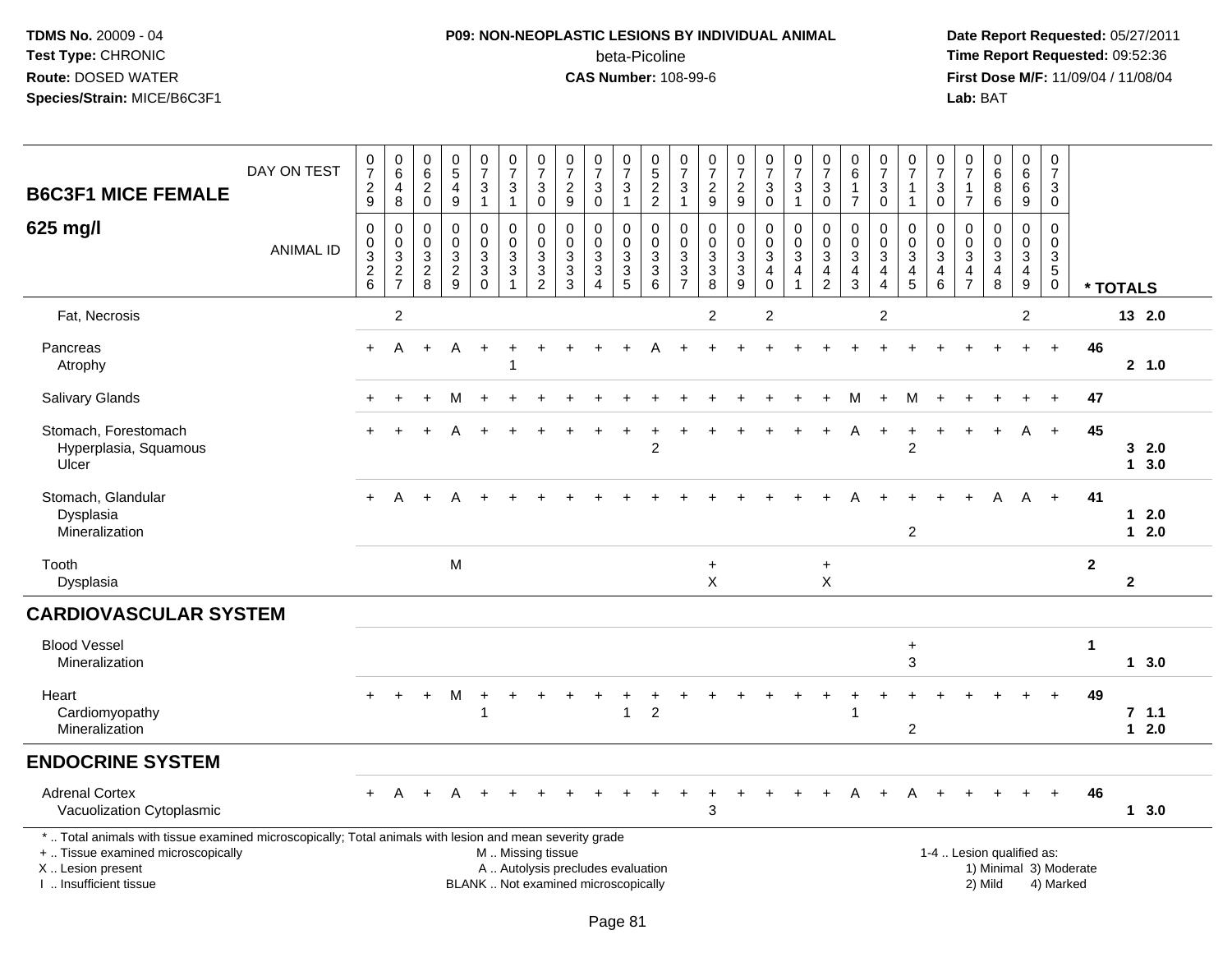#### **P09: NON-NEOPLASTIC LESIONS BY INDIVIDUAL ANIMAL** beta-Picoline**beta-Picoline**<br> **CAS Number:** 108-99-6<br> **CAS Number:** 108-99-6<br> **CAS Number:** 108-99-6

 **Date Report Requested:** 05/27/2011 **First Dose M/F:** 11/09/04 / 11/08/04 Lab: BAT **Lab:** BAT

| <b>B6C3F1 MICE FEMALE</b><br>625 mg/l                | DAY ON TEST<br><b>ANIMAL ID</b> | $\frac{0}{7}$<br>$\boldsymbol{2}$<br>$\boldsymbol{9}$<br>0<br>$\,0\,$<br>$\ensuremath{\mathsf{3}}$<br>$\boldsymbol{2}$<br>6 | $\begin{array}{c} 0 \\ 6 \end{array}$<br>$\overline{4}$<br>$\, 8$<br>$\pmb{0}$<br>$\frac{0}{2}$ | $\begin{array}{c} 0 \\ 6 \end{array}$<br>$\overline{c}$<br>$\mathsf 0$<br>0<br>$\begin{array}{c} 0 \\ 3 \\ 2 \end{array}$<br>8 | 0<br>5<br>$\overline{4}$<br>9<br>0<br>$\boldsymbol{0}$<br>3<br>$\overline{a}$<br>9 | $\frac{0}{7}$<br>$\sqrt{3}$<br>0<br>$\pmb{0}$<br>$\ensuremath{\mathsf{3}}$<br>$\mathsf 3$<br>$\Omega$ | $\frac{0}{7}$<br>3<br>$\pmb{0}$<br>$\pmb{0}$<br>$\ensuremath{\mathsf{3}}$<br>$\mathbf{3}$ | 0<br>$\overline{z}$<br>$\mathbf{3}$<br>$\mathbf 0$<br>0<br>$\pmb{0}$<br>$\ensuremath{\mathsf{3}}$<br>$\mathbf{3}$<br>$\overline{2}$ | $\begin{array}{c} 0 \\ 7 \end{array}$<br>$\boldsymbol{2}$<br>9<br>$\pmb{0}$<br>$_{3}^{\rm 0}$<br>3<br>3 | $\mathbf 0$<br>$\overline{ }$<br>3<br>$\mathbf 0$<br>0<br>$\mathbf 0$<br>3<br>$\mathbf{3}$<br>4 | $\frac{0}{7}$<br>3<br>0<br>$\pmb{0}$<br>3<br>$\sqrt{3}$<br>5 | $\begin{smallmatrix}0\\5\end{smallmatrix}$<br>$\boldsymbol{2}$<br>$\overline{c}$<br>$\boldsymbol{0}$<br>$\pmb{0}$<br>$\ensuremath{\mathsf{3}}$<br>$\ensuremath{\mathsf{3}}$<br>6 | $\frac{0}{7}$<br>$\sqrt{3}$<br>$\pmb{0}$<br>$\pmb{0}$<br>$\ensuremath{\mathsf{3}}$<br>$\ensuremath{\mathsf{3}}$<br>$\rightarrow$ | $\begin{array}{c} 0 \\ 7 \end{array}$<br>$\overline{c}$<br>$\boldsymbol{9}$<br>0<br>$\frac{0}{3}$<br>$\ensuremath{\mathsf{3}}$<br>8 | $\frac{0}{7}$<br>$\overline{a}$<br>9<br>0<br>0<br>3<br>3<br>9 | $\frac{0}{7}$<br>$\sqrt{3}$<br>$\mathbf 0$<br>0<br>$\mathbf 0$<br>$\ensuremath{\mathsf{3}}$<br>$\overline{\mathbf{4}}$<br>$\Omega$ | $\frac{0}{7}$<br>3<br>$\pmb{0}$<br>$\pmb{0}$<br>$\ensuremath{\mathsf{3}}$<br>4 | 0<br>$\overline{z}$<br>3<br>$\Omega$<br>0<br>$\pmb{0}$<br>$\sqrt{3}$<br>$\overline{4}$<br>$\overline{2}$ | $\pmb{0}$<br>$\,6\,$<br>$\overline{ }$<br>$\pmb{0}$<br>$_{3}^{\rm 0}$<br>$\overline{4}$<br>3 | $\frac{0}{7}$<br>3<br>$\mathbf 0$<br>0<br>$\mathbf 0$<br>$\mathbf{3}$<br>$\overline{4}$<br>4 | $\frac{0}{7}$<br>0<br>$\pmb{0}$<br>3<br>4<br>5 | $\frac{0}{7}$<br>$\sqrt{3}$<br>$\mathbf 0$<br>$\pmb{0}$<br>$\pmb{0}$<br>$\ensuremath{\mathsf{3}}$<br>$\overline{4}$<br>6 | 0<br>$\overline{ }$<br>$\overline{ }$<br>0<br>0<br>$\sqrt{3}$<br>4<br>$\overline{ }$ | $\pmb{0}$<br>$\,6\,$<br>$\bf 8$<br>6<br>0<br>$\pmb{0}$<br>$\ensuremath{\mathsf{3}}$<br>$\overline{\mathbf{4}}$<br>8 | 0<br>$\,6\,$<br>$\,6\,$<br>9<br>0<br>0<br>3<br>$\overline{4}$<br>9 | $\pmb{0}$<br>$\overline{7}$<br>3<br>$\mathbf 0$<br>0<br>$\pmb{0}$<br>$\ensuremath{\mathsf{3}}$<br>$\sqrt{5}$<br>$\mathbf 0$ |    | * TOTALS |
|------------------------------------------------------|---------------------------------|-----------------------------------------------------------------------------------------------------------------------------|-------------------------------------------------------------------------------------------------|--------------------------------------------------------------------------------------------------------------------------------|------------------------------------------------------------------------------------|-------------------------------------------------------------------------------------------------------|-------------------------------------------------------------------------------------------|-------------------------------------------------------------------------------------------------------------------------------------|---------------------------------------------------------------------------------------------------------|-------------------------------------------------------------------------------------------------|--------------------------------------------------------------|----------------------------------------------------------------------------------------------------------------------------------------------------------------------------------|----------------------------------------------------------------------------------------------------------------------------------|-------------------------------------------------------------------------------------------------------------------------------------|---------------------------------------------------------------|------------------------------------------------------------------------------------------------------------------------------------|--------------------------------------------------------------------------------|----------------------------------------------------------------------------------------------------------|----------------------------------------------------------------------------------------------|----------------------------------------------------------------------------------------------|------------------------------------------------|--------------------------------------------------------------------------------------------------------------------------|--------------------------------------------------------------------------------------|---------------------------------------------------------------------------------------------------------------------|--------------------------------------------------------------------|-----------------------------------------------------------------------------------------------------------------------------|----|----------|
| Adrenal Medulla                                      |                                 | $+$                                                                                                                         | A                                                                                               | $+$                                                                                                                            | A                                                                                  |                                                                                                       |                                                                                           |                                                                                                                                     |                                                                                                         |                                                                                                 |                                                              |                                                                                                                                                                                  |                                                                                                                                  |                                                                                                                                     |                                                               |                                                                                                                                    |                                                                                | +                                                                                                        | A                                                                                            | $\div$                                                                                       | A                                              |                                                                                                                          |                                                                                      |                                                                                                                     | $\div$                                                             | $+$                                                                                                                         | 46 |          |
| Islets, Pancreatic<br>Hyperplasia                    |                                 | $+$                                                                                                                         | A                                                                                               | $+$                                                                                                                            | A                                                                                  | $+$                                                                                                   |                                                                                           |                                                                                                                                     |                                                                                                         |                                                                                                 |                                                              | Α                                                                                                                                                                                |                                                                                                                                  |                                                                                                                                     |                                                               |                                                                                                                                    |                                                                                | +                                                                                                        | A                                                                                            |                                                                                              |                                                |                                                                                                                          |                                                                                      |                                                                                                                     | $\ddot{}$                                                          | $+$                                                                                                                         | 45 | 2.0      |
| Parathyroid Gland<br>Hyperplasia                     |                                 | $+$                                                                                                                         |                                                                                                 | $+$                                                                                                                            | м                                                                                  | $+$                                                                                                   | м                                                                                         |                                                                                                                                     |                                                                                                         |                                                                                                 |                                                              |                                                                                                                                                                                  |                                                                                                                                  | $+$                                                                                                                                 | М                                                             | M                                                                                                                                  | $+$                                                                            | $+$                                                                                                      | м                                                                                            | м                                                                                            | M                                              | $+$                                                                                                                      | $+$                                                                                  | $+$                                                                                                                 | $M +$                                                              |                                                                                                                             | 40 | 2.0      |
| <b>Pituitary Gland</b><br>Pars Distalis, Hyperplasia |                                 | $+$                                                                                                                         | $\pm$                                                                                           | $\ddot{}$                                                                                                                      | м                                                                                  | $+$                                                                                                   | $\pm$                                                                                     |                                                                                                                                     |                                                                                                         | $\pm$<br>$\overline{2}$                                                                         | 3                                                            |                                                                                                                                                                                  |                                                                                                                                  |                                                                                                                                     |                                                               | $\overline{2}$                                                                                                                     | 3                                                                              |                                                                                                          |                                                                                              | ÷                                                                                            | м                                              |                                                                                                                          |                                                                                      |                                                                                                                     | $\pm$                                                              | $+$                                                                                                                         | 47 | 13 2.3   |
| <b>Thyroid Gland</b><br>Follicular Cell, Hypertrophy |                                 | $+$                                                                                                                         | A                                                                                               | $+$                                                                                                                            | M                                                                                  |                                                                                                       |                                                                                           |                                                                                                                                     |                                                                                                         |                                                                                                 |                                                              |                                                                                                                                                                                  | $\pm$                                                                                                                            | $\div$<br>2                                                                                                                         | $\ddot{}$                                                     |                                                                                                                                    | $\ddot{}$                                                                      | ÷                                                                                                        | A                                                                                            | $\ddot{}$                                                                                    | м                                              |                                                                                                                          |                                                                                      |                                                                                                                     | $\div$                                                             | $+$                                                                                                                         | 45 | 2.0      |

### **GENERAL BODY SYSTEM**

NONE

#### **GENITAL SYSTEM**Clitoral Gland $\alpha$  + <sup>+</sup> <sup>+</sup> <sup>I</sup> <sup>+</sup> <sup>+</sup> <sup>+</sup> <sup>+</sup> <sup>+</sup> <sup>+</sup> <sup>+</sup> <sup>+</sup> <sup>+</sup> <sup>+</sup> <sup>+</sup> <sup>+</sup> <sup>+</sup> <sup>+</sup> <sup>+</sup> <sup>+</sup> <sup>+</sup> <sup>+</sup> <sup>+</sup> <sup>+</sup> <sup>+</sup> **<sup>48</sup> Ovary**  $\mathsf y$  <sup>+</sup> <sup>+</sup> <sup>A</sup> <sup>+</sup> <sup>+</sup> <sup>+</sup> <sup>+</sup> <sup>+</sup> <sup>+</sup> <sup>+</sup> <sup>+</sup> <sup>+</sup> <sup>+</sup> <sup>+</sup> <sup>+</sup> <sup>+</sup> <sup>A</sup> <sup>+</sup> <sup>+</sup> <sup>+</sup> <sup>+</sup> <sup>+</sup> <sup>+</sup> <sup>+</sup> **<sup>48</sup>** Cyst 3 **5 3.0** $2, 4.0$ Thrombosis **2 4.0**Uterus <sup>+</sup> <sup>+</sup> <sup>+</sup> <sup>A</sup> <sup>+</sup> <sup>+</sup> <sup>+</sup> <sup>+</sup> <sup>+</sup> <sup>+</sup> <sup>+</sup> <sup>+</sup> <sup>+</sup> <sup>+</sup> <sup>+</sup> <sup>+</sup> <sup>+</sup> <sup>+</sup> <sup>+</sup> <sup>+</sup> <sup>+</sup> <sup>+</sup> <sup>+</sup> <sup>+</sup> <sup>+</sup> **<sup>49</sup> Thrombosis**  <sup>4</sup> **1 4.0**33 3.4 Endometrium, Hyperplasia, Cysticc  $\sim$  4 <sup>1</sup> <sup>3</sup> <sup>4</sup> <sup>4</sup> <sup>4</sup> <sup>3</sup> <sup>4</sup> <sup>4</sup> <sup>4</sup> <sup>4</sup> <sup>2</sup> <sup>4</sup> <sup>4</sup> <sup>3</sup> <sup>2</sup> <sup>3</sup> <sup>4</sup> **33 3.4**

\* .. Total animals with tissue examined microscopically; Total animals with lesion and mean severity grade

+ .. Tissue examined microscopically

X .. Lesion present

I .. Insufficient tissue

 M .. Missing tissueA .. Autolysis precludes evaluation

BLANK .. Not examined microscopically 2) Mild 4) Marked

1-4 .. Lesion qualified as: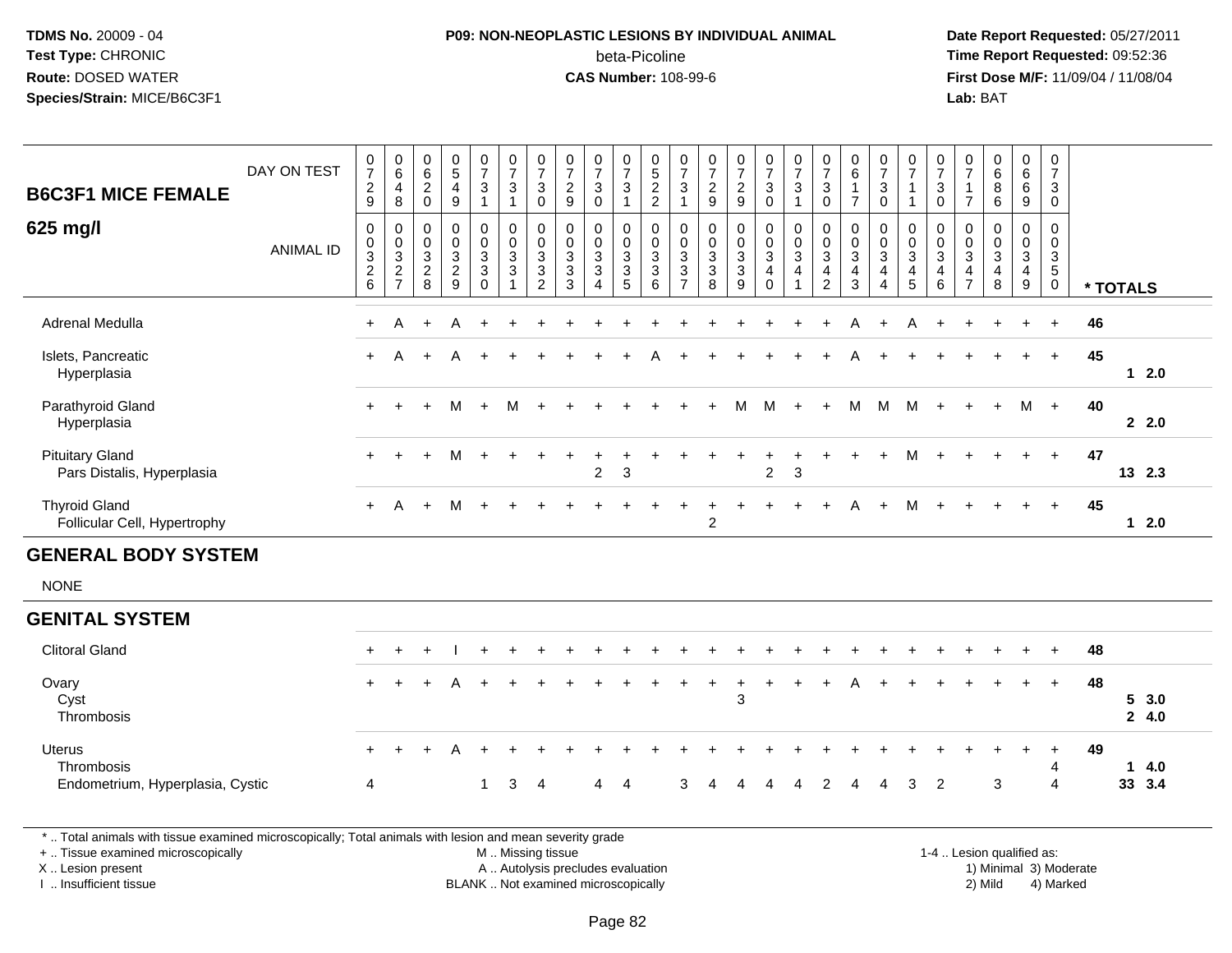#### **P09: NON-NEOPLASTIC LESIONS BY INDIVIDUAL ANIMAL** beta-Picoline**beta-Picoline**<br> **CAS Number:** 108-99-6<br> **CAS Number:** 108-99-6<br> **CAS Number:** 108-99-6

 **Date Report Requested:** 05/27/2011 **First Dose M/F:** 11/09/04 / 11/08/04 Lab: BAT **Lab:** BAT

| <b>B6C3F1 MICE FEMALE</b>                             | DAY ON TEST      | $\mathbf 0$<br>$\overline{\mathcal{I}}$<br>$\overline{2}$<br>$\boldsymbol{9}$    | 0<br>$6\overline{6}$<br>4<br>8            | 0<br>$\,6\,$<br>$\overline{2}$<br>$\mathsf{O}\xspace$                                  | $\begin{array}{c} 0 \\ 5 \end{array}$<br>$\overline{4}$<br>$\boldsymbol{9}$ | $\frac{0}{7}$<br>$\mathbf{3}$<br>$\overline{1}$               | $\frac{0}{7}$<br>$\mathbf{3}$<br>$\mathbf{1}$                          | $\frac{0}{7}$<br>$\mathbf{3}$<br>0                            | $\frac{0}{7}$<br>$\overline{2}$<br>$\boldsymbol{9}$                          | $\frac{0}{7}$<br>$\sqrt{3}$<br>$\mathbf 0$                                         | $\begin{smallmatrix}0\\7\end{smallmatrix}$<br>$\mathbf{3}$<br>$\overline{1}$ | $\begin{array}{c} 0 \\ 5 \end{array}$<br>$\frac{2}{2}$                      | 0<br>$\overline{7}$<br>$\ensuremath{\mathsf{3}}$<br>1          | $\frac{0}{7}$<br>$\boldsymbol{2}$<br>$\boldsymbol{9}$ | $\frac{0}{7}$<br>$\boldsymbol{2}$<br>$\boldsymbol{9}$     | $\begin{smallmatrix}0\\7\end{smallmatrix}$<br>$\mathsf 3$<br>$\mathsf{O}\xspace$        | $\frac{0}{7}$<br>$\mathbf{3}$<br>$\mathbf{1}$                            | 0<br>$\overline{7}$<br>$\ensuremath{\mathsf{3}}$<br>0 | 0<br>$\,6\,$<br>$\overline{1}$<br>$\overline{7}$                             | $\frac{0}{7}$<br>$\sqrt{3}$<br>$\mathbf 0$                         | 0<br>$\overline{7}$<br>1                              | 0<br>$\overline{7}$<br>$\mathbf{3}$<br>$\mathbf 0$                               | 0<br>$\overline{7}$<br>1<br>$\overline{7}$                                  | $\begin{array}{c} 0 \\ 6 \\ 8 \end{array}$<br>$6\phantom{1}$                      | $\begin{smallmatrix}0\0\0\end{smallmatrix}$<br>6<br>$\overline{9}$        | 0<br>$\overline{7}$<br>3<br>0                                     |    |                                   |
|-------------------------------------------------------|------------------|----------------------------------------------------------------------------------|-------------------------------------------|----------------------------------------------------------------------------------------|-----------------------------------------------------------------------------|---------------------------------------------------------------|------------------------------------------------------------------------|---------------------------------------------------------------|------------------------------------------------------------------------------|------------------------------------------------------------------------------------|------------------------------------------------------------------------------|-----------------------------------------------------------------------------|----------------------------------------------------------------|-------------------------------------------------------|-----------------------------------------------------------|-----------------------------------------------------------------------------------------|--------------------------------------------------------------------------|-------------------------------------------------------|------------------------------------------------------------------------------|--------------------------------------------------------------------|-------------------------------------------------------|----------------------------------------------------------------------------------|-----------------------------------------------------------------------------|-----------------------------------------------------------------------------------|---------------------------------------------------------------------------|-------------------------------------------------------------------|----|-----------------------------------|
| 625 mg/l                                              | <b>ANIMAL ID</b> | $\mathbf 0$<br>$\mathbf 0$<br>$\ensuremath{\mathsf{3}}$<br>$\boldsymbol{2}$<br>6 | 0<br>0<br>$\frac{3}{2}$<br>$\overline{7}$ | $\mathbf 0$<br>0<br>$\ensuremath{\mathsf{3}}$<br>$\begin{array}{c} 2 \\ 8 \end{array}$ | $\pmb{0}$<br>$\pmb{0}$<br>$\frac{3}{2}$                                     | 0<br>$\pmb{0}$<br>$\mathfrak{S}$<br>$\sqrt{3}$<br>$\mathbf 0$ | $\pmb{0}$<br>$\mathbf 0$<br>$\sqrt{3}$<br>$\mathbf{3}$<br>$\mathbf{1}$ | $\mathbf 0$<br>$\mathbf 0$<br>$\frac{3}{3}$<br>$\overline{2}$ | $\mathbf 0$<br>$\mathbf 0$<br>$\mathbf{3}$<br>$\overline{3}$<br>$\mathbf{3}$ | $\pmb{0}$<br>$\mathsf{O}\xspace$<br>$\sqrt{3}$<br>$\overline{3}$<br>$\overline{4}$ | 0<br>$\mathsf{O}\xspace$<br>$\frac{3}{3}$<br>$\overline{5}$                  | $\boldsymbol{0}$<br>$\mathsf{O}\xspace$<br>$\frac{3}{3}$<br>$6\phantom{1}6$ | $\mathbf 0$<br>0<br>$\sqrt{3}$<br>$\sqrt{3}$<br>$\overline{7}$ | $\mathbf 0$<br>$\pmb{0}$<br>$\frac{3}{3}$<br>8        | $\pmb{0}$<br>$\pmb{0}$<br>$\frac{3}{3}$<br>$\overline{9}$ | $\boldsymbol{0}$<br>$\mathsf{O}\xspace$<br>$\mathsf 3$<br>$\overline{4}$<br>$\mathbf 0$ | $\pmb{0}$<br>$\mathbf 0$<br>$\sqrt{3}$<br>$\overline{4}$<br>$\mathbf{1}$ | 0<br>0<br>3<br>4<br>$\overline{2}$                    | $\mathbf 0$<br>$\pmb{0}$<br>$\overline{3}$<br>$\overline{4}$<br>$\mathbf{3}$ | $\mathbf 0$<br>0<br>$\sqrt{3}$<br>$\overline{4}$<br>$\overline{4}$ | 0<br>$\mathbf 0$<br>$\sqrt{3}$<br>$\overline{4}$<br>5 | $\Omega$<br>$\pmb{0}$<br>$\sqrt{3}$<br>$\overline{\mathbf{4}}$<br>$6\phantom{a}$ | $\Omega$<br>$\mathbf 0$<br>$\ensuremath{\mathsf{3}}$<br>4<br>$\overline{7}$ | $\mathbf 0$<br>$\boldsymbol{0}$<br>$\overline{3}$<br>$\overline{\mathbf{4}}$<br>8 | $\mathsf 0$<br>$\mathsf{O}\xspace$<br>$\mathbf{3}$<br>$\overline{4}$<br>9 | $\Omega$<br>0<br>$\mathfrak{S}$<br>$5\phantom{.0}$<br>$\mathbf 0$ |    | * TOTALS                          |
| <b>HEMATOPOIETIC SYSTEM</b>                           |                  |                                                                                  |                                           |                                                                                        |                                                                             |                                                               |                                                                        |                                                               |                                                                              |                                                                                    |                                                                              |                                                                             |                                                                |                                                       |                                                           |                                                                                         |                                                                          |                                                       |                                                                              |                                                                    |                                                       |                                                                                  |                                                                             |                                                                                   |                                                                           |                                                                   |    |                                   |
| <b>Bone Marrow</b>                                    |                  | $\ddot{}$                                                                        | Α                                         | $\ddot{}$                                                                              |                                                                             |                                                               |                                                                        |                                                               |                                                                              |                                                                                    |                                                                              |                                                                             |                                                                |                                                       |                                                           |                                                                                         |                                                                          |                                                       |                                                                              |                                                                    |                                                       |                                                                                  |                                                                             |                                                                                   |                                                                           |                                                                   | 48 |                                   |
| Lymph Node<br>Lumbar, Hemorrhage<br>Renal, Ectasia    |                  |                                                                                  |                                           |                                                                                        |                                                                             |                                                               |                                                                        |                                                               | $\ddot{}$<br>3                                                               |                                                                                    |                                                                              |                                                                             |                                                                |                                                       |                                                           |                                                                                         |                                                                          |                                                       |                                                                              |                                                                    |                                                       |                                                                                  | $\ddot{}$                                                                   |                                                                                   |                                                                           |                                                                   | 6  | 3.0<br>1.<br>14.0                 |
| Lymph Node, Mandibular<br>Hyperplasia, Lymphoid       |                  |                                                                                  |                                           |                                                                                        |                                                                             |                                                               |                                                                        |                                                               |                                                                              |                                                                                    |                                                                              |                                                                             |                                                                |                                                       |                                                           |                                                                                         |                                                                          |                                                       |                                                                              |                                                                    |                                                       |                                                                                  |                                                                             |                                                                                   |                                                                           | $+$                                                               | 47 | 13.0                              |
| Lymph Node, Mesenteric<br>Hemorrhage                  |                  | $+$                                                                              | A                                         |                                                                                        | Α                                                                           |                                                               |                                                                        |                                                               |                                                                              |                                                                                    |                                                                              |                                                                             |                                                                |                                                       |                                                           |                                                                                         |                                                                          |                                                       |                                                                              |                                                                    |                                                       |                                                                                  |                                                                             |                                                                                   |                                                                           | $+$                                                               | 45 | 13.0                              |
| Spleen<br>Hematopoietic Cell Proliferation            |                  | $+$                                                                              | A                                         | $+$                                                                                    | A                                                                           | $+$                                                           | $\ddot{}$                                                              |                                                               | $\overline{c}$                                                               |                                                                                    |                                                                              |                                                                             |                                                                |                                                       |                                                           |                                                                                         |                                                                          |                                                       |                                                                              |                                                                    |                                                       |                                                                                  |                                                                             |                                                                                   | A                                                                         | $+$                                                               | 45 | 52.2                              |
| Thymus<br>Amyloid Deposition<br>Hyperplasia, Lymphoid |                  |                                                                                  |                                           |                                                                                        | м                                                                           | $\ddot{}$                                                     |                                                                        |                                                               |                                                                              |                                                                                    |                                                                              |                                                                             |                                                                |                                                       |                                                           |                                                                                         |                                                                          |                                                       |                                                                              |                                                                    |                                                       |                                                                                  |                                                                             |                                                                                   | $\ddot{}$                                                                 | $+$                                                               | 48 | 2.0<br>1<br>2.0<br>$\blacksquare$ |
| <b>INTEGUMENTARY SYSTEM</b>                           |                  |                                                                                  |                                           |                                                                                        |                                                                             |                                                               |                                                                        |                                                               |                                                                              |                                                                                    |                                                                              |                                                                             |                                                                |                                                       |                                                           |                                                                                         |                                                                          |                                                       |                                                                              |                                                                    |                                                       |                                                                                  |                                                                             |                                                                                   |                                                                           |                                                                   |    |                                   |
| Mammary Gland                                         |                  |                                                                                  |                                           | $\pm$                                                                                  | M                                                                           | $+$                                                           |                                                                        |                                                               |                                                                              |                                                                                    |                                                                              |                                                                             |                                                                |                                                       |                                                           |                                                                                         |                                                                          |                                                       |                                                                              |                                                                    |                                                       |                                                                                  |                                                                             |                                                                                   |                                                                           | $\div$                                                            | 49 |                                   |
| Skin<br>Inflammation, Acute                           |                  |                                                                                  |                                           |                                                                                        |                                                                             |                                                               |                                                                        |                                                               |                                                                              |                                                                                    |                                                                              |                                                                             |                                                                |                                                       |                                                           |                                                                                         |                                                                          |                                                       |                                                                              |                                                                    |                                                       |                                                                                  |                                                                             |                                                                                   |                                                                           | $+$                                                               | 50 | $1 \quad 3.0$                     |
|                                                       |                  |                                                                                  |                                           |                                                                                        |                                                                             |                                                               |                                                                        |                                                               |                                                                              |                                                                                    |                                                                              |                                                                             |                                                                |                                                       |                                                           |                                                                                         |                                                                          |                                                       |                                                                              |                                                                    |                                                       |                                                                                  |                                                                             |                                                                                   |                                                                           |                                                                   |    |                                   |

### **MUSCULOSKELETAL SYSTEM**

\* .. Total animals with tissue examined microscopically; Total animals with lesion and mean severity grade

+ .. Tissue examined microscopically

X .. Lesion present

I .. Insufficient tissue

 M .. Missing tissueA .. Autolysis precludes evaluation

1-4 .. Lesion qualified as:<br>1) Minimal 3) Moderate BLANK .. Not examined microscopically 2) Mild 4) Marked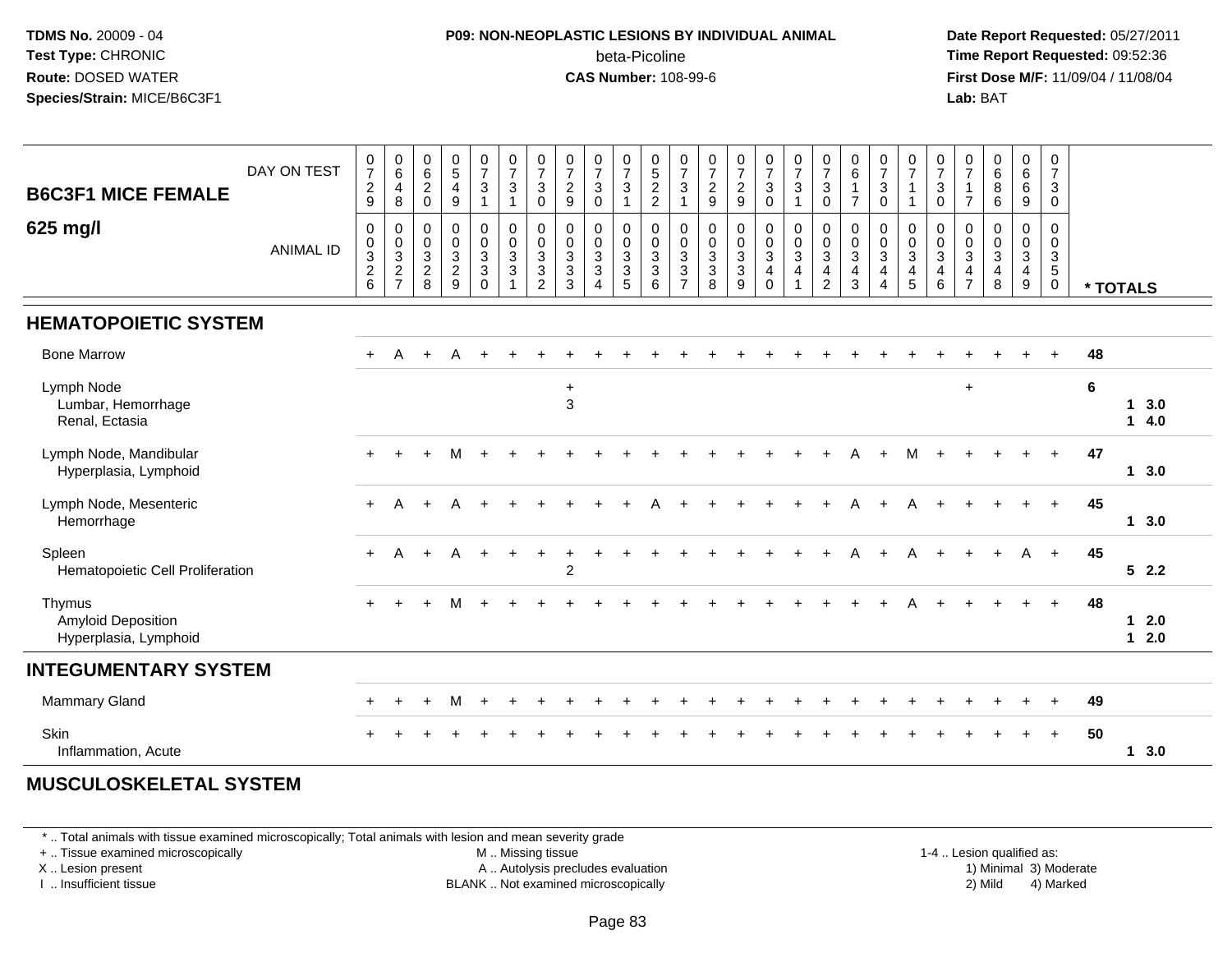# **P09: NON-NEOPLASTIC LESIONS BY INDIVIDUAL ANIMAL**beta-Picoline<br>CAS Number: 108-99-6

 **Date Report Requested:** 05/27/2011 **Time Report Requested:** 09:52:36 **First Dose M/F:** 11/09/04 / 11/08/04<br>Lab: BAT **Lab:** BAT

| DAY ON TEST<br><b>B6C3F1 MICE FEMALE</b>                                                                                                                            |                  | 0<br>$\overline{7}$<br>$\overline{c}$<br>9                     | $\begin{array}{c} 0 \\ 6 \end{array}$<br>$\begin{array}{c} 4 \\ 8 \end{array}$ | $\begin{array}{c} 0 \\ 6 \end{array}$<br>$\overline{2}$<br>$\mathbf 0$ | $\begin{matrix} 0 \\ 5 \end{matrix}$<br>$\overline{4}$<br>$\overline{9}$ | $\frac{0}{7}$<br>$\mathbf{3}$<br>$\mathbf{1}$                        | $\frac{0}{7}$<br>$\mathbf{3}$<br>$\mathbf{1}$                   | $\frac{0}{7}$<br>$\mathbf{3}$<br>$\mathbf 0$                          | $\frac{0}{7}$<br>$\boldsymbol{2}$<br>9                                                  | 0<br>$\overline{7}$<br>3<br>$\Omega$                     | 0<br>$\overline{7}$<br>$\sqrt{3}$<br>$\mathbf{1}$               | 0<br>$\,$ 5 $\,$<br>$\overline{2}$<br>$\overline{2}$  | $\frac{0}{7}$<br>$\mathbf{3}$<br>$\overline{1}$        | $\frac{0}{7}$<br>$\frac{2}{9}$                                     | $\frac{0}{7}$<br>$\frac{2}{9}$                                    | $\frac{0}{7}$<br>$\mathbf{3}$<br>$\mathbf 0$                 | 0<br>$\overline{7}$<br>3<br>$\mathbf{1}$                         | $\frac{0}{7}$<br>$\sqrt{3}$<br>$\mathbf 0$                                 | 0<br>6<br>$\mathbf{1}$<br>$\overline{7}$      | $\begin{array}{c} 0 \\ 7 \end{array}$<br>$\sqrt{3}$<br>$\ddot{\mathbf{0}}$ | $\boldsymbol{0}$<br>$\overline{7}$<br>$\mathbf{1}$<br>$\mathbf{1}$   | 0<br>$\overline{7}$<br>3<br>$\overline{0}$                          | $\frac{0}{7}$<br>$\mathbf{1}$<br>$\overline{7}$           | 0<br>6<br>$\overline{8}$<br>6                          | 0<br>$\,6\,$<br>6<br>9                                                      | 0<br>$\overline{7}$<br>3<br>$\mathbf 0$                 |    |                                                 |     |
|---------------------------------------------------------------------------------------------------------------------------------------------------------------------|------------------|----------------------------------------------------------------|--------------------------------------------------------------------------------|------------------------------------------------------------------------|--------------------------------------------------------------------------|----------------------------------------------------------------------|-----------------------------------------------------------------|-----------------------------------------------------------------------|-----------------------------------------------------------------------------------------|----------------------------------------------------------|-----------------------------------------------------------------|-------------------------------------------------------|--------------------------------------------------------|--------------------------------------------------------------------|-------------------------------------------------------------------|--------------------------------------------------------------|------------------------------------------------------------------|----------------------------------------------------------------------------|-----------------------------------------------|----------------------------------------------------------------------------|----------------------------------------------------------------------|---------------------------------------------------------------------|-----------------------------------------------------------|--------------------------------------------------------|-----------------------------------------------------------------------------|---------------------------------------------------------|----|-------------------------------------------------|-----|
| 625 mg/l                                                                                                                                                            | <b>ANIMAL ID</b> | $\mathbf 0$<br>0<br>$\ensuremath{\mathsf{3}}$<br>$\frac{2}{6}$ | $\boldsymbol{0}$<br>$\mathbf 0$<br>$\frac{3}{2}$                               | $\pmb{0}$<br>$\mathbf 0$<br>$\overline{3}$<br>$\frac{2}{8}$            | 0<br>0<br>3<br>$\frac{2}{9}$                                             | $\pmb{0}$<br>$\pmb{0}$<br>$\overline{3}$<br>$\mathbf{3}$<br>$\Omega$ | $\mathbf 0$<br>$\pmb{0}$<br>$\overline{3}$<br>$\mathbf{3}$<br>1 | 0<br>0<br>$\ensuremath{\mathsf{3}}$<br>$\mathbf{3}$<br>$\overline{2}$ | $\mathbf 0$<br>$\pmb{0}$<br>$\ensuremath{\mathsf{3}}$<br>$\ensuremath{\mathsf{3}}$<br>3 | 0<br>0<br>$\mathbf{3}$<br>$\mathbf{3}$<br>$\overline{4}$ | $\mathbf 0$<br>$\mathbf 0$<br>$\mathbf{3}$<br>$\mathbf{3}$<br>5 | 0<br>$\mathbf 0$<br>$\sqrt{3}$<br>$\mathfrak{S}$<br>6 | 0<br>0<br>$\sqrt{3}$<br>$\mathbf{3}$<br>$\overline{7}$ | 0<br>$\pmb{0}$<br>$\overline{3}$<br>$\ensuremath{\mathsf{3}}$<br>8 | 0<br>$\mathbf 0$<br>$\ensuremath{\mathsf{3}}$<br>$\mathsf 3$<br>9 | 0<br>$\mathbf 0$<br>$\sqrt{3}$<br>$\overline{4}$<br>$\Omega$ | $\mathbf 0$<br>0<br>$\sqrt{3}$<br>$\overline{4}$<br>$\mathbf{1}$ | $\pmb{0}$<br>$\mathbf 0$<br>$\sqrt{3}$<br>$\overline{4}$<br>$\overline{2}$ | 0<br>0<br>$\mathbf{3}$<br>$\overline{4}$<br>3 | 0<br>$\pmb{0}$<br>$\overline{3}$<br>$\overline{4}$<br>$\overline{4}$       | $\mathbf 0$<br>0<br>$\ensuremath{\mathsf{3}}$<br>$\overline{4}$<br>5 | 0<br>$\mathbf 0$<br>$\sqrt{3}$<br>$\overline{4}$<br>$6\phantom{1}6$ | $\mathbf 0$<br>$\mathbf 0$<br>$\sqrt{3}$<br>$\frac{4}{7}$ | 0<br>0<br>$\mathbf{3}$<br>$\overline{\mathbf{4}}$<br>8 | $\mathbf 0$<br>$\mathsf{O}\xspace$<br>$\overline{3}$<br>$\overline{4}$<br>9 | 0<br>0<br>$\mathbf{3}$<br>$\overline{5}$<br>$\mathbf 0$ |    | * TOTALS                                        |     |
| Bone                                                                                                                                                                |                  | $\ddot{}$                                                      | $\pm$                                                                          |                                                                        | $\ddot{}$                                                                |                                                                      | $\ddot{}$                                                       |                                                                       |                                                                                         |                                                          |                                                                 |                                                       |                                                        |                                                                    |                                                                   |                                                              |                                                                  |                                                                            |                                               |                                                                            |                                                                      |                                                                     |                                                           | $\div$                                                 |                                                                             | $\ddot{}$                                               | 50 |                                                 |     |
| <b>NERVOUS SYSTEM</b>                                                                                                                                               |                  |                                                                |                                                                                |                                                                        |                                                                          |                                                                      |                                                                 |                                                                       |                                                                                         |                                                          |                                                                 |                                                       |                                                        |                                                                    |                                                                   |                                                              |                                                                  |                                                                            |                                               |                                                                            |                                                                      |                                                                     |                                                           |                                                        |                                                                             |                                                         |    |                                                 |     |
| <b>Brain</b>                                                                                                                                                        |                  | $+$                                                            | A                                                                              | $\ddot{}$                                                              | M                                                                        |                                                                      |                                                                 |                                                                       |                                                                                         |                                                          |                                                                 |                                                       |                                                        |                                                                    |                                                                   |                                                              |                                                                  |                                                                            |                                               |                                                                            | м                                                                    |                                                                     |                                                           |                                                        |                                                                             | $\ddot{}$                                               | 47 |                                                 |     |
| <b>RESPIRATORY SYSTEM</b>                                                                                                                                           |                  |                                                                |                                                                                |                                                                        |                                                                          |                                                                      |                                                                 |                                                                       |                                                                                         |                                                          |                                                                 |                                                       |                                                        |                                                                    |                                                                   |                                                              |                                                                  |                                                                            |                                               |                                                                            |                                                                      |                                                                     |                                                           |                                                        |                                                                             |                                                         |    |                                                 |     |
| Lung<br>Inflammation, Acute<br>Mineralization<br>Alveolar Epithelium, Hyperplasia<br>Alveolus, Infiltration Cellular, Histiocyte<br>Bronchiole, Hyperplasia         |                  | $\overline{1}$                                                 |                                                                                |                                                                        | м                                                                        |                                                                      |                                                                 |                                                                       |                                                                                         |                                                          |                                                                 |                                                       |                                                        |                                                                    |                                                                   |                                                              |                                                                  |                                                                            |                                               |                                                                            | 3<br>$\overline{2}$                                                  |                                                                     |                                                           |                                                        | -1                                                                          | $\ddot{}$                                               | 49 | 13.0<br>2, 2.0<br>3, 1.3<br>$\mathbf 1$<br>32.0 | 2.0 |
| Nose<br>Olfactory Epithelium, Atrophy<br>Olfactory Epithelium, Metaplasia, Respiratory<br>Respiratory Epithelium, Hyperplasia                                       |                  |                                                                |                                                                                |                                                                        | м                                                                        | $\mathbf 1$                                                          |                                                                 | $\mathbf{1}$                                                          | -1<br>$\overline{1}$                                                                    |                                                          | $\overline{1}$                                                  |                                                       |                                                        |                                                                    |                                                                   |                                                              |                                                                  |                                                                            |                                               |                                                                            |                                                                      | $\mathbf{1}$                                                        | $\overline{1}$                                            | 1                                                      |                                                                             | $\ddot{}$<br>$\mathbf{1}$                               | 49 | 2, 1.0<br>$7$ 1.0<br>6 1.0                      |     |
| Trachea                                                                                                                                                             |                  | $+$                                                            | $\mathsf{A}$                                                                   | $+$                                                                    | M                                                                        | $+$                                                                  |                                                                 |                                                                       |                                                                                         |                                                          |                                                                 |                                                       |                                                        |                                                                    |                                                                   |                                                              |                                                                  |                                                                            |                                               |                                                                            | A                                                                    |                                                                     |                                                           | A                                                      |                                                                             | $+$                                                     | 45 |                                                 |     |
| <b>SPECIAL SENSES SYSTEM</b>                                                                                                                                        |                  |                                                                |                                                                                |                                                                        |                                                                          |                                                                      |                                                                 |                                                                       |                                                                                         |                                                          |                                                                 |                                                       |                                                        |                                                                    |                                                                   |                                                              |                                                                  |                                                                            |                                               |                                                                            |                                                                      |                                                                     |                                                           |                                                        |                                                                             |                                                         |    |                                                 |     |
| Eye<br>Degeneration                                                                                                                                                 |                  | $+$                                                            | A                                                                              | A                                                                      | M                                                                        |                                                                      |                                                                 |                                                                       |                                                                                         |                                                          |                                                                 |                                                       |                                                        |                                                                    |                                                                   |                                                              |                                                                  |                                                                            | A                                             | $+$                                                                        | м                                                                    | $+$                                                                 | M                                                         | M                                                      | $\mathsf{A}$                                                                | $+$                                                     | 36 | 13.0                                            |     |
| <b>Harderian Gland</b><br>Hyperplasia<br>Inflammation, Chronic                                                                                                      |                  | 2                                                              |                                                                                | ÷                                                                      | м                                                                        |                                                                      |                                                                 |                                                                       |                                                                                         |                                                          |                                                                 |                                                       |                                                        |                                                                    |                                                                   |                                                              |                                                                  |                                                                            |                                               |                                                                            | м                                                                    |                                                                     |                                                           |                                                        | A                                                                           | $+$                                                     | 43 | $12.0$<br>$1 1.0$                               |     |
| *  Total animals with tissue examined microscopically; Total animals with lesion and mean severity grade<br>+  Tissue examined microscopically<br>X  Lesion present |                  |                                                                |                                                                                |                                                                        |                                                                          |                                                                      | M  Missing tissue                                               |                                                                       | A  Autolysis precludes evaluation                                                       |                                                          |                                                                 |                                                       |                                                        |                                                                    |                                                                   |                                                              |                                                                  |                                                                            |                                               |                                                                            |                                                                      |                                                                     |                                                           |                                                        | 1-4  Lesion qualified as:                                                   | 1) Minimal 3) Moderate                                  |    |                                                 |     |

I .. Insufficient tissue

BLANK .. Not examined microscopically 2) Mild 4) Marked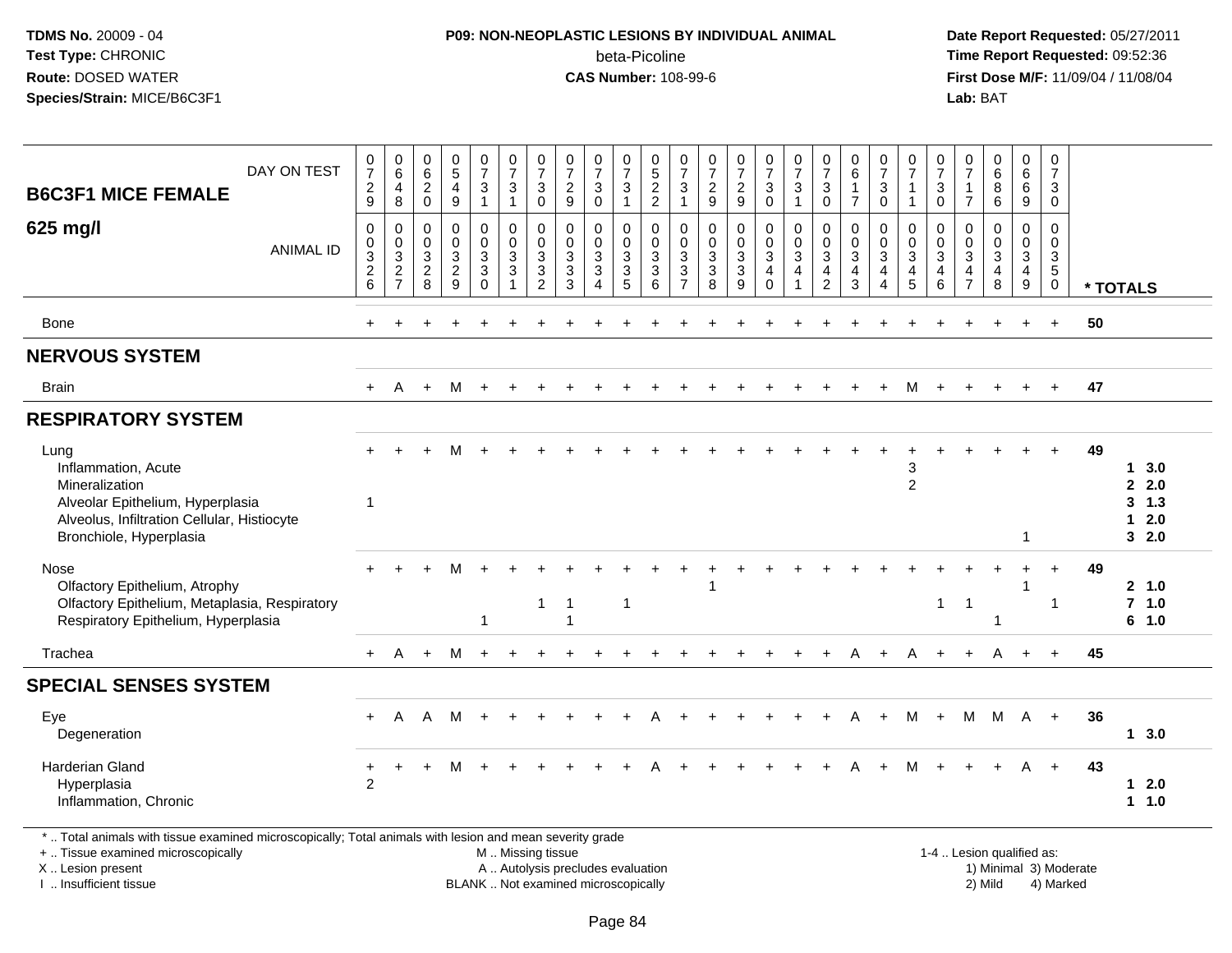#### **P09: NON-NEOPLASTIC LESIONS BY INDIVIDUAL ANIMAL** beta-Picoline**beta-Picoline**<br> **CAS Number:** 108-99-6<br> **CAS Number:** 108-99-6<br> **CAS Number:** 108-99-6

 **Date Report Requested:** 05/27/2011 **First Dose M/F:** 11/09/04 / 11/08/04<br>**Lab:** BAT **Lab:** BAT

| <b>B6C3F1 MICE FEMALE</b>                                                                                      | DAY ON TEST | $\pmb{0}$<br>$\overline{z}$<br>$\overline{c}$<br>9 | 0<br>$\,6\,$<br>4<br>8                                                                      | 6<br>$\overline{c}$                       | 0<br>$\sqrt{5}$<br>$\overline{\mathbf{4}}$<br>9                          | $\frac{0}{7}$<br>$\sqrt{3}$                                                 | $\frac{0}{7}$<br>$\ensuremath{\mathsf{3}}$                    | $\frac{0}{7}$<br>$\sqrt{3}$<br>$\mathbf 0$                       | $\frac{0}{7}$<br>$\boldsymbol{2}$<br>9                     | $\frac{0}{7}$<br>$\mathbf{3}$<br>$\Omega$                                                   | 0<br>$\overline{ }$<br>3           | $\begin{matrix} 0 \\ 5 \end{matrix}$<br>$\boldsymbol{2}$<br>$\overline{c}$       | $\frac{0}{7}$<br>$\sqrt{3}$                                                     | $\frac{0}{7}$<br>$\overline{\mathbf{c}}$<br>9                      | $\frac{0}{7}$<br>$\sqrt{2}$<br>9                                                  | 0<br>$\overline{ }$<br>3<br>$\Omega$                                     | $\frac{0}{7}$<br>$\sqrt{3}$                                                | $\frac{0}{7}$<br>$\ensuremath{\mathsf{3}}$<br>$\Omega$                                       | 0<br>6                                                         | $\frac{0}{7}$<br>$\sqrt{3}$<br>$\Omega$                                                                                | $\frac{0}{7}$                                                        | $\mathbf 0$<br>$\overline{7}$<br>$\ensuremath{\mathsf{3}}$<br>$\Omega$             | $\frac{0}{7}$<br>$\overline{ }$                     | $^{\rm 0}_{\rm 6}$<br>$\bf 8$<br>6                                                                | 0<br>6<br>6<br>9                                             | 0<br>$\overline{7}$<br>3<br>$\mathbf 0$                                 |          |                                 |  |
|----------------------------------------------------------------------------------------------------------------|-------------|----------------------------------------------------|---------------------------------------------------------------------------------------------|-------------------------------------------|--------------------------------------------------------------------------|-----------------------------------------------------------------------------|---------------------------------------------------------------|------------------------------------------------------------------|------------------------------------------------------------|---------------------------------------------------------------------------------------------|------------------------------------|----------------------------------------------------------------------------------|---------------------------------------------------------------------------------|--------------------------------------------------------------------|-----------------------------------------------------------------------------------|--------------------------------------------------------------------------|----------------------------------------------------------------------------|----------------------------------------------------------------------------------------------|----------------------------------------------------------------|------------------------------------------------------------------------------------------------------------------------|----------------------------------------------------------------------|------------------------------------------------------------------------------------|-----------------------------------------------------|---------------------------------------------------------------------------------------------------|--------------------------------------------------------------|-------------------------------------------------------------------------|----------|---------------------------------|--|
| 625 mg/l                                                                                                       | ANIMAL ID   | 0<br>0<br>3<br>$\boldsymbol{2}$<br>6               | $\mathbf 0$<br>$\pmb{0}$<br>$\ensuremath{\mathsf{3}}$<br>$\boldsymbol{2}$<br>$\overline{ }$ | $\mathbf 0$<br>3<br>$\boldsymbol{2}$<br>8 | $_{\rm 0}^{\rm 0}$<br>$\ensuremath{\mathsf{3}}$<br>$\boldsymbol{2}$<br>9 | $\begin{smallmatrix}0\0\0\end{smallmatrix}$<br>$\frac{3}{3}$<br>$\mathbf 0$ | $_{\rm 0}^{\rm 0}$<br>$\ensuremath{\mathsf{3}}$<br>$\sqrt{3}$ | $\begin{matrix} 0 \\ 0 \\ 3 \\ 3 \end{matrix}$<br>$\overline{2}$ | $\begin{smallmatrix}0\0\0\end{smallmatrix}$<br>3<br>3<br>3 | $\begin{smallmatrix}0\0\0\end{smallmatrix}$<br>$\ensuremath{\mathsf{3}}$<br>$\sqrt{3}$<br>4 | 0<br>$\overline{0}$<br>3<br>3<br>5 | $\begin{smallmatrix}0\0\0\end{smallmatrix}$<br>$\mathbf{3}$<br>$\mathbf{3}$<br>6 | $_{\rm 0}^{\rm 0}$<br>$\ensuremath{\mathsf{3}}$<br>$\sqrt{3}$<br>$\overline{ }$ | $_{\rm 0}^{\rm 0}$<br>$\ensuremath{\mathsf{3}}$<br>$\sqrt{3}$<br>8 | $\begin{smallmatrix} 0\\0\\3 \end{smallmatrix}$<br>$\ensuremath{\mathsf{3}}$<br>9 | $\mathbf 0$<br>$\mathbf 0$<br>$\mathbf{3}$<br>$\overline{4}$<br>$\Omega$ | $\begin{smallmatrix}0\\0\end{smallmatrix}$<br>$\sqrt{3}$<br>$\overline{4}$ | $_{\rm 0}^{\rm 0}$<br>$\ensuremath{\mathsf{3}}$<br>$\overline{\mathbf{4}}$<br>$\overline{2}$ | 0<br>$\pmb{0}$<br>$\mathbf{3}$<br>$\overline{\mathbf{4}}$<br>3 | $\begin{smallmatrix} 0\\0 \end{smallmatrix}$<br>$\ensuremath{\mathsf{3}}$<br>$\overline{\mathbf{r}}$<br>$\overline{4}$ | $_{\rm 0}^{\rm 0}$<br>$\sqrt{3}$<br>$\overline{4}$<br>$\overline{5}$ | 0<br>$\boldsymbol{0}$<br>$\ensuremath{\mathsf{3}}$<br>$\overline{\mathbf{4}}$<br>6 | $\mathbf 0$<br>3<br>$\overline{4}$<br>$\rightarrow$ | $\begin{matrix} 0 \\ 0 \end{matrix}$<br>$\ensuremath{\mathsf{3}}$<br>$\overline{\mathbf{4}}$<br>8 | 0<br>0<br>$\ensuremath{\mathsf{3}}$<br>4<br>$\boldsymbol{9}$ | 0<br>$\pmb{0}$<br>$\ensuremath{\mathsf{3}}$<br>$\,$ 5 $\,$<br>$\pmb{0}$ | * TOTALS |                                 |  |
|                                                                                                                |             |                                                    |                                                                                             |                                           |                                                                          |                                                                             |                                                               |                                                                  |                                                            |                                                                                             |                                    |                                                                                  |                                                                                 |                                                                    |                                                                                   |                                                                          |                                                                            |                                                                                              |                                                                |                                                                                                                        |                                                                      |                                                                                    |                                                     |                                                                                                   |                                                              |                                                                         |          |                                 |  |
| <b>URINARY SYSTEM</b>                                                                                          |             |                                                    |                                                                                             |                                           |                                                                          |                                                                             |                                                               |                                                                  |                                                            |                                                                                             |                                    |                                                                                  |                                                                                 |                                                                    |                                                                                   |                                                                          |                                                                            |                                                                                              |                                                                |                                                                                                                        |                                                                      |                                                                                    |                                                     |                                                                                                   |                                                              |                                                                         |          |                                 |  |
| Kidney<br>Amyloid Deposition<br>Metaplasia, Osseous<br>Mineralization<br>Nephropathy<br>Renal Tubule, Necrosis |             | $+$                                                | A                                                                                           |                                           | А                                                                        | $\div$<br>1                                                                 | $\overline{2}$                                                |                                                                  |                                                            |                                                                                             |                                    |                                                                                  |                                                                                 |                                                                    |                                                                                   | 1                                                                        |                                                                            | 2                                                                                            |                                                                |                                                                                                                        | ົ<br>$\sqrt{3}$<br>$\overline{2}$                                    |                                                                                    |                                                     |                                                                                                   | $+$                                                          | $+$                                                                     | 48<br>25 | 3.0<br>1.0<br>3.0<br>1.5<br>2.0 |  |
| <b>Urinary Bladder</b>                                                                                         |             | $+$                                                | A                                                                                           | A                                         | A                                                                        | $\ddot{}$                                                                   |                                                               |                                                                  |                                                            |                                                                                             |                                    |                                                                                  |                                                                                 |                                                                    |                                                                                   |                                                                          |                                                                            |                                                                                              |                                                                |                                                                                                                        | A                                                                    | $\ddot{}$                                                                          |                                                     | $\ddot{}$                                                                                         | A                                                            | $+$                                                                     | 39       |                                 |  |

\* .. Total animals with tissue examined microscopically; Total animals with lesion and mean severity grade

+ .. Tissue examined microscopically

X .. Lesion present

I .. Insufficient tissue

 M .. Missing tissueA .. Autolysis precludes evaluation

BLANK .. Not examined microscopically 2) Mild 4) Marked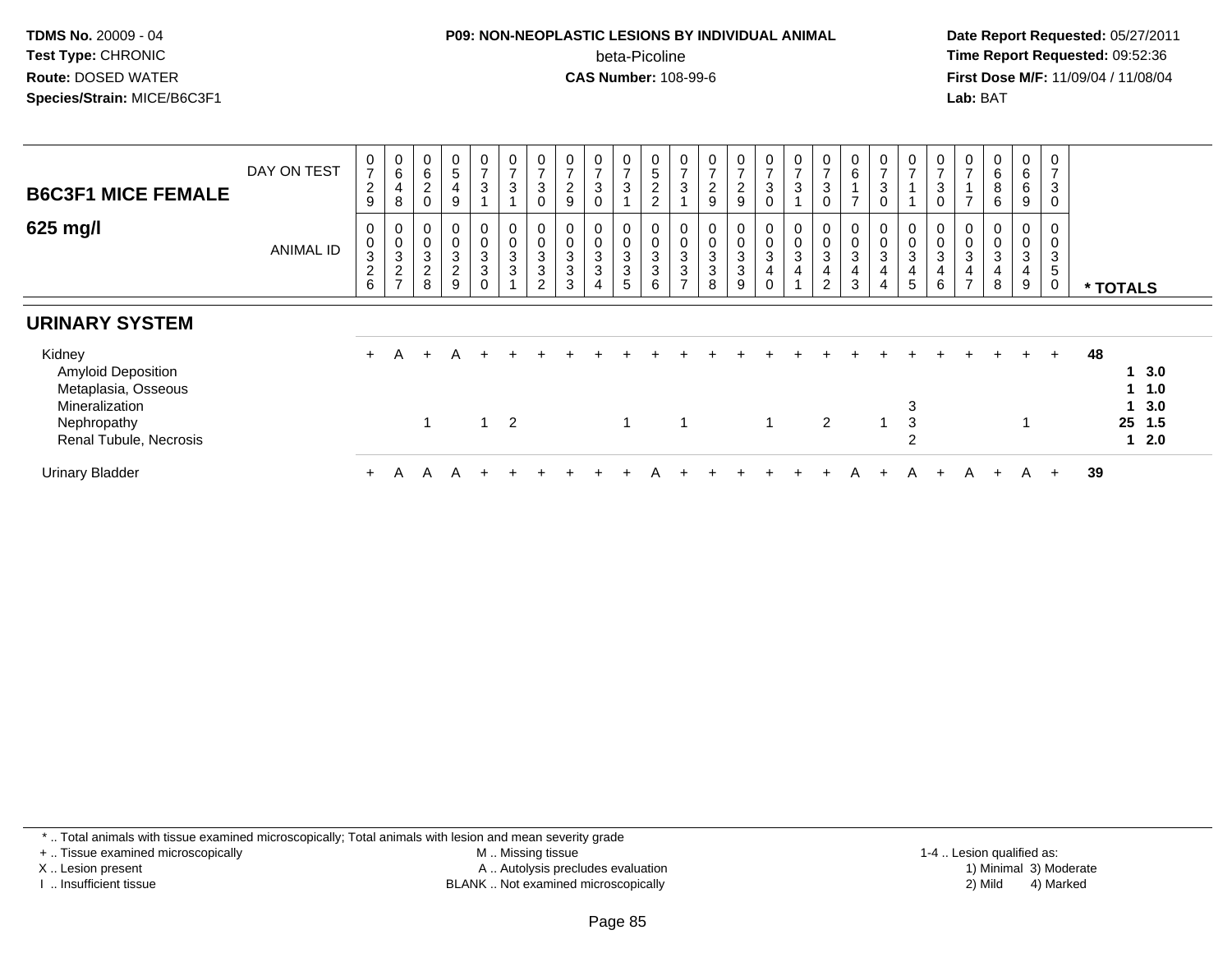# **P09: NON-NEOPLASTIC LESIONS BY INDIVIDUAL ANIMAL**beta-Picoline<br>CAS Number: 108-99-6

 **Date Report Requested:** 05/27/2011 **Time Report Requested:** 09:52:36 **First Dose M/F:** 11/09/04 / 11/08/04<br>Lab: BAT **Lab:** BAT

| <b>B6C3F1 MICE FEMALE</b>                                                                                                                                                                     | DAY ON TEST      | $\frac{0}{7}$<br>$\frac{2}{9}$                       | $\frac{0}{7}$<br>$\frac{2}{9}$                                        | $\begin{smallmatrix}0\\7\end{smallmatrix}$<br>$\frac{2}{9}$ | $\frac{0}{7}$<br>$\frac{2}{9}$                                             | $\frac{0}{7}$<br>-1<br>$\,6\,$                                               | $\frac{0}{7}$<br>$\ensuremath{\mathsf{3}}$<br>$\mathbf{1}$                          | 0<br>$\,6$<br>6<br>9                          | $\frac{0}{7}$<br>$\frac{2}{9}$                                                         | $_6^0$<br>$\mathbf 1$<br>$\overline{a}$                                  | $\frac{0}{7}$<br>$\frac{2}{2}$                                     | $\frac{0}{7}$<br>$_{\rm 0}^3$                          | 0<br>$\overline{7}$<br>$\frac{2}{9}$                 | $\frac{0}{7}$<br>$\frac{2}{9}$                            | $\frac{0}{7}$<br>3<br>$\mathsf{O}\xspace$                       | $_{6}^{\rm 0}$<br>$\overline{7}$<br>$\overline{7}$     | $\begin{array}{c} 0 \\ 5 \end{array}$<br>$\mathbf{3}$<br>$\overline{3}$ | 0<br>$\overline{5}$<br>$\bf 8$<br>$\overline{2}$    | $_{6}^{\rm 0}$<br>$\frac{3}{2}$                                   | 0<br>$6\phantom{a}$<br>$\overline{4}$<br>$\overline{7}$ | $\begin{array}{c} 0 \\ 7 \end{array}$<br>$_{0}^{3}$                         | 0<br>$\overline{7}$<br>3<br>$\mathsf 0$ | $\frac{0}{7}$<br>$\sqrt{3}$<br>$\mathbf{1}$                   | $\frac{0}{7}$<br>$\frac{2}{1}$                                       | $\begin{array}{c} 0 \\ 7 \end{array}$<br>$\frac{2}{9}$    | $\mathbf 0$<br>$\,6\,$<br>$\overline{4}$<br>8                 |                         |
|-----------------------------------------------------------------------------------------------------------------------------------------------------------------------------------------------|------------------|------------------------------------------------------|-----------------------------------------------------------------------|-------------------------------------------------------------|----------------------------------------------------------------------------|------------------------------------------------------------------------------|-------------------------------------------------------------------------------------|-----------------------------------------------|----------------------------------------------------------------------------------------|--------------------------------------------------------------------------|--------------------------------------------------------------------|--------------------------------------------------------|------------------------------------------------------|-----------------------------------------------------------|-----------------------------------------------------------------|--------------------------------------------------------|-------------------------------------------------------------------------|-----------------------------------------------------|-------------------------------------------------------------------|---------------------------------------------------------|-----------------------------------------------------------------------------|-----------------------------------------|---------------------------------------------------------------|----------------------------------------------------------------------|-----------------------------------------------------------|---------------------------------------------------------------|-------------------------|
| 1250 mg/l                                                                                                                                                                                     | <b>ANIMAL ID</b> | $\mathbf 0$<br>$\pmb{0}$<br>$\overline{3}$<br>5<br>1 | $\mathsf{O}\xspace$<br>$\mathbf 0$<br>$\overline{3}$<br>$\frac{5}{2}$ | 0<br>0<br>$\ensuremath{\mathsf{3}}$<br>$\frac{5}{3}$        | $\mathbf 0$<br>$\pmb{0}$<br>$\overline{3}$<br>$\sqrt{5}$<br>$\overline{4}$ | 0<br>0<br>$\ensuremath{\mathsf{3}}$<br>$\begin{array}{c} 5 \\ 5 \end{array}$ | $\mathbf 0$<br>$\mathbf 0$<br>$\mathbf{3}$<br>$\begin{array}{c} 5 \\ 6 \end{array}$ | $\Omega$<br>$\mathbf 0$<br>3<br>$\frac{5}{7}$ | $\mathbf 0$<br>0<br>$\ensuremath{\mathsf{3}}$<br>$\begin{array}{c} 5 \\ 8 \end{array}$ | $\mathbf 0$<br>0<br>$\mathbf{3}$<br>$\frac{5}{9}$                        | 0<br>$\mathsf{O}$<br>$\ensuremath{\mathsf{3}}$<br>6<br>$\mathbf 0$ | $\mathbf 0$<br>0<br>$\ensuremath{\mathsf{3}}$<br>$\,6$ | 0<br>0<br>$\ensuremath{\mathsf{3}}$<br>$\frac{6}{2}$ | $\mathbf 0$<br>$\mathbf 0$<br>$\sqrt{3}$<br>$\frac{6}{3}$ | $\mathbf 0$<br>0<br>$\mathbf{3}$<br>6<br>$\boldsymbol{\Lambda}$ | $\mathbf 0$<br>$\mathbf 0$<br>$\overline{3}$<br>$^6$ 5 | $\mathbf 0$<br>$\mathbf 0$<br>$\mathbf{3}$<br>$\,6$<br>$\overline{6}$   | $\Omega$<br>$\mathbf 0$<br>3<br>6<br>$\overline{7}$ | $\mathbf 0$<br>$\mathbf 0$<br>$\ensuremath{\mathsf{3}}$<br>$^6_8$ | 0<br>0<br>$\ensuremath{\mathsf{3}}$<br>$\,6$<br>9       | $\mathbf 0$<br>$\mathbf 0$<br>$\sqrt{3}$<br>$\boldsymbol{7}$<br>$\mathbf 0$ | $\Omega$<br>0<br>3<br>$\overline{7}$    | $\mathbf 0$<br>$\mathbf 0$<br>$\overline{3}$<br>$\frac{7}{2}$ | $\mathbf 0$<br>0<br>$\ensuremath{\mathsf{3}}$<br>$\overline{7}$<br>3 | 0<br>$\mathbf 0$<br>$\overline{3}$<br>$\overline{7}$<br>4 | $\mathbf 0$<br>$\mathbf 0$<br>$\frac{3}{7}$<br>$\overline{5}$ | females<br>$($ cont $)$ |
| <b>ALIMENTARY SYSTEM</b>                                                                                                                                                                      |                  |                                                      |                                                                       |                                                             |                                                                            |                                                                              |                                                                                     |                                               |                                                                                        |                                                                          |                                                                    |                                                        |                                                      |                                                           |                                                                 |                                                        |                                                                         |                                                     |                                                                   |                                                         |                                                                             |                                         |                                                               |                                                                      |                                                           |                                                               |                         |
| Esophagus                                                                                                                                                                                     |                  |                                                      |                                                                       |                                                             |                                                                            |                                                                              |                                                                                     |                                               |                                                                                        |                                                                          |                                                                    |                                                        |                                                      |                                                           |                                                                 |                                                        |                                                                         |                                                     |                                                                   |                                                         |                                                                             |                                         |                                                               |                                                                      |                                                           | $\overline{+}$                                                |                         |
| Gallbladder<br>Degeneration, Hyaline                                                                                                                                                          |                  |                                                      |                                                                       |                                                             |                                                                            |                                                                              |                                                                                     |                                               |                                                                                        | Α                                                                        |                                                                    |                                                        |                                                      |                                                           |                                                                 |                                                        |                                                                         |                                                     |                                                                   | A                                                       |                                                                             |                                         | м                                                             | A                                                                    | $+$                                                       | $+$                                                           |                         |
| Intestine Large, Cecum                                                                                                                                                                        |                  |                                                      |                                                                       |                                                             |                                                                            | А                                                                            |                                                                                     |                                               |                                                                                        |                                                                          |                                                                    |                                                        |                                                      |                                                           |                                                                 | A                                                      | $\ddot{}$                                                               | A                                                   | $\ddot{}$                                                         | A                                                       |                                                                             |                                         |                                                               | A                                                                    | $+$                                                       | $+$                                                           |                         |
| Intestine Large, Colon                                                                                                                                                                        |                  |                                                      | $\ddot{}$                                                             |                                                             |                                                                            | A                                                                            |                                                                                     |                                               |                                                                                        | A                                                                        | A                                                                  | $\div$                                                 |                                                      |                                                           | $\ddot{}$                                                       | A                                                      | $+$                                                                     | A                                                   | $\ddot{}$                                                         | A                                                       | $\ddot{}$                                                                   | $\ddot{}$                               | $\ddot{}$                                                     | A                                                                    | $+$                                                       | $+$                                                           |                         |
| Intestine Large, Rectum                                                                                                                                                                       |                  |                                                      |                                                                       |                                                             |                                                                            |                                                                              |                                                                                     |                                               |                                                                                        | Α                                                                        |                                                                    |                                                        |                                                      |                                                           |                                                                 |                                                        | $\ddot{}$                                                               |                                                     |                                                                   | A                                                       |                                                                             |                                         |                                                               |                                                                      | $+$                                                       | $+$                                                           |                         |
| Intestine Small, Duodenum                                                                                                                                                                     |                  |                                                      |                                                                       |                                                             |                                                                            |                                                                              |                                                                                     |                                               |                                                                                        | Α                                                                        | A                                                                  |                                                        |                                                      |                                                           |                                                                 | A                                                      | $+$                                                                     | A                                                   | A                                                                 | A                                                       |                                                                             |                                         |                                                               |                                                                      |                                                           | $+$                                                           |                         |
| Intestine Small, Ileum                                                                                                                                                                        |                  |                                                      |                                                                       |                                                             |                                                                            | A                                                                            |                                                                                     |                                               |                                                                                        | Α                                                                        | A                                                                  |                                                        |                                                      |                                                           | $\ddot{}$                                                       | A                                                      | $+$                                                                     | A                                                   | $+$                                                               | A                                                       | $+$                                                                         |                                         | $\ddot{}$                                                     | A                                                                    | $+$                                                       | $+$                                                           |                         |
| Intestine Small, Jejunum                                                                                                                                                                      |                  |                                                      |                                                                       |                                                             |                                                                            | A                                                                            |                                                                                     |                                               |                                                                                        | A                                                                        | A                                                                  |                                                        |                                                      |                                                           |                                                                 |                                                        | $\ddot{}$                                                               | A                                                   | A                                                                 | Α                                                       | $+$                                                                         | $\ddot{}$                               |                                                               | A                                                                    | $\ddot{}$                                                 | $+$                                                           |                         |
| Liver<br>Angiectasis<br><b>Basophilic Focus</b><br>Congestion                                                                                                                                 |                  |                                                      |                                                                       |                                                             |                                                                            |                                                                              |                                                                                     |                                               | X                                                                                      |                                                                          | $\ddot{}$                                                          | 3                                                      |                                                      | 1<br>X                                                    |                                                                 |                                                        |                                                                         |                                                     | $\ddot{}$                                                         | $\ddot{}$<br>3                                          | $\ddot{}$                                                                   | Χ                                       |                                                               |                                                                      |                                                           | $+$                                                           |                         |
| <b>Eosinophilic Focus</b><br>Fatty Change<br><b>Mixed Cell Focus</b><br>Necrosis                                                                                                              |                  |                                                      | X                                                                     | $\mathsf{X}$                                                |                                                                            |                                                                              |                                                                                     | $\pmb{\times}$                                |                                                                                        |                                                                          |                                                                    |                                                        | $\mathsf{X}$                                         | $\mathsf{X}$                                              |                                                                 |                                                        | $\overline{2}$                                                          |                                                     | X                                                                 |                                                         |                                                                             |                                         |                                                               | X X X X                                                              |                                                           |                                                               |                         |
| <b>Tension Lipidosis</b>                                                                                                                                                                      |                  |                                                      |                                                                       |                                                             |                                                                            |                                                                              |                                                                                     |                                               |                                                                                        |                                                                          |                                                                    |                                                        |                                                      |                                                           |                                                                 |                                                        |                                                                         |                                                     |                                                                   |                                                         |                                                                             | $\overline{c}$                          |                                                               |                                                                      |                                                           |                                                               |                         |
| Mesentery                                                                                                                                                                                     |                  |                                                      |                                                                       | $+$                                                         | $\overline{1}$                                                             |                                                                              |                                                                                     |                                               |                                                                                        |                                                                          |                                                                    |                                                        |                                                      |                                                           |                                                                 |                                                        |                                                                         | $\ddot{}$                                           |                                                                   | $\ddot{}$                                               |                                                                             |                                         |                                                               |                                                                      |                                                           |                                                               |                         |
| *  Total animals with tissue examined microscopically; Total animals with lesion and mean severity grade<br>+  Tissue examined microscopically<br>X  Lesion present<br>I  Insufficient tissue |                  |                                                      |                                                                       |                                                             |                                                                            |                                                                              | M  Missing tissue                                                                   |                                               |                                                                                        | A  Autolysis precludes evaluation<br>BLANK  Not examined microscopically |                                                                    |                                                        |                                                      |                                                           |                                                                 |                                                        |                                                                         |                                                     |                                                                   |                                                         |                                                                             |                                         |                                                               | 1-4  Lesion qualified as:<br>2) Mild                                 |                                                           | 4) Marked                                                     | 1) Minimal 3) Moderate  |

I .. Insufficient tissue

Page 86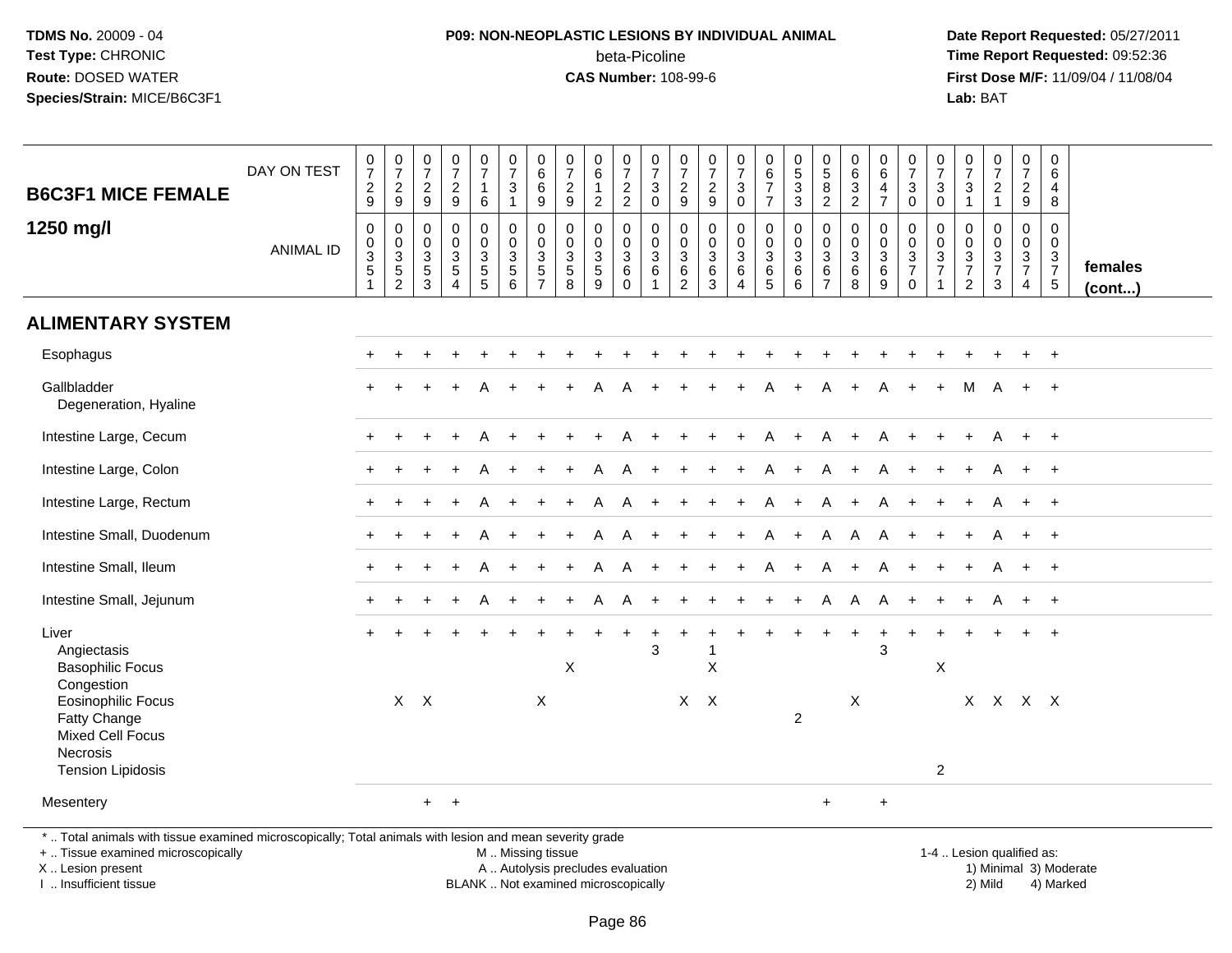# **P09: NON-NEOPLASTIC LESIONS BY INDIVIDUAL ANIMAL**beta-Picoline<br>CAS Number: 108-99-6

 **Date Report Requested:** 05/27/2011 **Time Report Requested:** 09:52:36 **First Dose M/F:** 11/09/04 / 11/08/04<br>Lab: BAT **Lab:** BAT

| <b>B6C3F1 MICE FEMALE</b>                                                                                                                                           | DAY ON TEST      | $\frac{0}{7}$<br>$\frac{2}{9}$                              | $\frac{0}{7}$<br>$\frac{2}{9}$            | $\frac{0}{7}$<br>$\frac{2}{9}$              | $\frac{0}{7}$<br>$\sqrt{2}$<br>9                                      | $\frac{0}{7}$<br>$\mathbf{1}$<br>$\,6\,$                                             | $\frac{0}{7}$<br>$\mathbf{3}$<br>$\mathbf{1}$                            | $\begin{array}{c} 0 \\ 6 \end{array}$<br>6<br>$9\,$    | $\frac{0}{7}$<br>$\sqrt{2}$<br>9                             | 0<br>$6\phantom{a}$<br>$\overline{2}$            | $\frac{0}{7}$<br>$\frac{2}{2}$                            | $\pmb{0}$<br>$\overline{7}$<br>$\sqrt{3}$<br>$\mathbf 0$         | $\pmb{0}$<br>$\overline{7}$<br>$\frac{2}{9}$           | $\frac{0}{7}$<br>$\sqrt{2}$<br>$9\,$   | $\frac{0}{7}$<br>$\ensuremath{\mathsf{3}}$<br>$\mathbf 0$       | 0<br>$6\phantom{a}$<br>$\overline{7}$<br>$\overline{7}$            | $\begin{array}{c} 0 \\ 5 \end{array}$<br>$\ensuremath{\mathsf{3}}$<br>$\mathfrak{Z}$ | $\begin{array}{c} 0 \\ 5 \end{array}$<br>$\bf 8$<br>$\overline{2}$ | $\begin{array}{c} 0 \\ 6 \end{array}$<br>$\frac{3}{2}$           | 0<br>$6\phantom{a}$<br>$\overline{\mathbf{4}}$<br>$\overline{7}$ | 0<br>$\overline{7}$<br>$\ensuremath{\mathsf{3}}$<br>$\boldsymbol{0}$ | 0<br>$\overline{7}$<br>3<br>$\mathbf 0$                   | 0<br>$\overline{7}$<br>$\mathbf{3}$<br>$\overline{1}$   | $\frac{0}{7}$<br>$\overline{a}$<br>$\mathbf{1}$   | 0<br>$\overline{7}$<br>$\overline{a}$<br>9              | 0<br>6<br>4<br>8                                              |                         |
|---------------------------------------------------------------------------------------------------------------------------------------------------------------------|------------------|-------------------------------------------------------------|-------------------------------------------|---------------------------------------------|-----------------------------------------------------------------------|--------------------------------------------------------------------------------------|--------------------------------------------------------------------------|--------------------------------------------------------|--------------------------------------------------------------|--------------------------------------------------|-----------------------------------------------------------|------------------------------------------------------------------|--------------------------------------------------------|----------------------------------------|-----------------------------------------------------------------|--------------------------------------------------------------------|--------------------------------------------------------------------------------------|--------------------------------------------------------------------|------------------------------------------------------------------|------------------------------------------------------------------|----------------------------------------------------------------------|-----------------------------------------------------------|---------------------------------------------------------|---------------------------------------------------|---------------------------------------------------------|---------------------------------------------------------------|-------------------------|
| 1250 mg/l                                                                                                                                                           | <b>ANIMAL ID</b> | $\mathbf 0$<br>$\pmb{0}$<br>$\frac{3}{5}$<br>$\overline{1}$ | $\pmb{0}$<br>$\mathbf 0$<br>$\frac{3}{5}$ | $\mathbf 0$<br>$\mathbf 0$<br>$\frac{3}{5}$ | $\mathbf 0$<br>$\Omega$<br>$\sqrt{3}$<br>$\sqrt{5}$<br>$\overline{4}$ | 0<br>$\pmb{0}$<br>$\ensuremath{\mathsf{3}}$<br>$\begin{array}{c} 5 \\ 5 \end{array}$ | 0<br>$\mathsf{O}\xspace$<br>$\ensuremath{\mathsf{3}}$<br>$\sqrt{5}$<br>6 | $\mathbf 0$<br>$\mathbf 0$<br>3<br>5<br>$\overline{7}$ | $\mathbf 0$<br>$\Omega$<br>3<br>$\sqrt{5}$<br>$\overline{8}$ | $\mathbf 0$<br>$\mathbf 0$<br>$\frac{3}{5}$<br>9 | 0<br>$\mathbf 0$<br>$\mathsf 3$<br>$\,6\,$<br>$\mathbf 0$ | $\mathbf 0$<br>$\mathbf 0$<br>$\mathbf 3$<br>6<br>$\overline{1}$ | $\mathbf 0$<br>$\mathbf 0$<br>3<br>6<br>$\overline{2}$ | $\mathbf 0$<br>$\Omega$<br>3<br>6<br>3 | 0<br>$\mathbf 0$<br>$\mathbf{3}$<br>6<br>$\boldsymbol{\Lambda}$ | $\mathbf 0$<br>$\mathbf 0$<br>$\mathbf{3}$<br>6<br>$5\phantom{.0}$ | $\mathbf 0$<br>$\mathsf 0$<br>$\sqrt{3}$<br>$\,6\,$<br>$\,6\,$                       | $\mathbf 0$<br>$\Omega$<br>3<br>6<br>$\overline{7}$                | $\mathbf 0$<br>$\mathbf 0$<br>$\mathbf 3$<br>6<br>$\overline{8}$ | 0<br>$\mathbf 0$<br>$\mathbf{3}$<br>6<br>9                       | $\mathbf 0$<br>$\mathbf 0$<br>$\frac{3}{7}$<br>$\mathbf 0$           | $\mathbf 0$<br>$\Omega$<br>$\mathbf{3}$<br>$\overline{7}$ | $\Omega$<br>$\Omega$<br>$\frac{3}{7}$<br>$\overline{2}$ | 0<br>$\mathbf 0$<br>$\frac{3}{7}$<br>$\mathbf{3}$ | 0<br>$\mathbf 0$<br>$\mathbf{3}$<br>$\overline{7}$<br>4 | $\mathbf 0$<br>$\mathbf 0$<br>$\frac{3}{7}$<br>$\overline{5}$ | females<br>$($ cont $)$ |
| Fat, Necrosis                                                                                                                                                       |                  |                                                             |                                           | $\overline{2}$                              | $\overline{2}$                                                        |                                                                                      |                                                                          |                                                        |                                                              |                                                  |                                                           |                                                                  |                                                        |                                        |                                                                 |                                                                    |                                                                                      |                                                                    |                                                                  | $\overline{c}$                                                   |                                                                      |                                                           |                                                         |                                                   |                                                         |                                                               |                         |
| Pancreas<br>Atrophy                                                                                                                                                 |                  |                                                             |                                           |                                             |                                                                       |                                                                                      |                                                                          |                                                        |                                                              |                                                  |                                                           |                                                                  |                                                        |                                        |                                                                 |                                                                    |                                                                                      |                                                                    |                                                                  |                                                                  |                                                                      |                                                           |                                                         |                                                   |                                                         | $\overline{+}$                                                |                         |
| Salivary Glands<br>Inflammation, Chronic                                                                                                                            |                  |                                                             |                                           |                                             |                                                                       | $\overline{2}$                                                                       |                                                                          |                                                        |                                                              |                                                  |                                                           |                                                                  |                                                        |                                        |                                                                 |                                                                    |                                                                                      |                                                                    |                                                                  |                                                                  |                                                                      |                                                           |                                                         |                                                   |                                                         | $\overline{+}$                                                |                         |
| Stomach, Forestomach<br>Hyperplasia, Squamous                                                                                                                       |                  |                                                             |                                           |                                             |                                                                       |                                                                                      |                                                                          |                                                        |                                                              |                                                  |                                                           |                                                                  |                                                        |                                        |                                                                 |                                                                    |                                                                                      | A                                                                  | Δ                                                                |                                                                  |                                                                      |                                                           |                                                         | A                                                 | $+$                                                     | $+$                                                           |                         |
| Stomach, Glandular                                                                                                                                                  |                  |                                                             |                                           |                                             |                                                                       |                                                                                      |                                                                          |                                                        |                                                              |                                                  |                                                           |                                                                  |                                                        |                                        |                                                                 |                                                                    |                                                                                      |                                                                    |                                                                  | A                                                                | $+$                                                                  |                                                           |                                                         | A                                                 | $+$                                                     | $+$                                                           |                         |
| Tongue                                                                                                                                                              |                  |                                                             |                                           |                                             |                                                                       |                                                                                      |                                                                          |                                                        |                                                              |                                                  |                                                           |                                                                  |                                                        |                                        |                                                                 |                                                                    | $+$                                                                                  |                                                                    |                                                                  |                                                                  |                                                                      |                                                           |                                                         |                                                   |                                                         |                                                               |                         |
| Tooth<br>Dysplasia                                                                                                                                                  |                  |                                                             | $\ddot{}$<br>X                            |                                             |                                                                       | $\ddot{}$<br>$\mathsf{X}$                                                            |                                                                          |                                                        | $\ddot{}$<br>$\mathsf{X}$                                    |                                                  |                                                           |                                                                  |                                                        |                                        |                                                                 |                                                                    |                                                                                      |                                                                    |                                                                  |                                                                  |                                                                      |                                                           | $+$                                                     | $+$<br>$X$ $X$                                    |                                                         |                                                               |                         |
| <b>CARDIOVASCULAR SYSTEM</b>                                                                                                                                        |                  |                                                             |                                           |                                             |                                                                       |                                                                                      |                                                                          |                                                        |                                                              |                                                  |                                                           |                                                                  |                                                        |                                        |                                                                 |                                                                    |                                                                                      |                                                                    |                                                                  |                                                                  |                                                                      |                                                           |                                                         |                                                   |                                                         |                                                               |                         |
| Heart<br>Cardiomyopathy<br>Inflammation, Suppurative                                                                                                                |                  |                                                             |                                           |                                             |                                                                       |                                                                                      |                                                                          |                                                        |                                                              |                                                  |                                                           |                                                                  |                                                        |                                        |                                                                 |                                                                    |                                                                                      |                                                                    |                                                                  |                                                                  |                                                                      |                                                           |                                                         | $\ddot{}$                                         | $\ddot{}$                                               | $+$<br>$\overline{1}$                                         |                         |
| Artery, Inflammation, Chronic Active                                                                                                                                |                  |                                                             |                                           |                                             |                                                                       |                                                                                      |                                                                          |                                                        |                                                              |                                                  |                                                           |                                                                  |                                                        |                                        |                                                                 |                                                                    |                                                                                      |                                                                    |                                                                  |                                                                  | 3                                                                    |                                                           |                                                         |                                                   |                                                         |                                                               |                         |
| <b>ENDOCRINE SYSTEM</b>                                                                                                                                             |                  |                                                             |                                           |                                             |                                                                       |                                                                                      |                                                                          |                                                        |                                                              |                                                  |                                                           |                                                                  |                                                        |                                        |                                                                 |                                                                    |                                                                                      |                                                                    |                                                                  |                                                                  |                                                                      |                                                           |                                                         |                                                   |                                                         |                                                               |                         |
| <b>Adrenal Cortex</b><br>Hyperplasia<br>Hypertrophy                                                                                                                 |                  |                                                             |                                           |                                             |                                                                       |                                                                                      |                                                                          |                                                        |                                                              |                                                  |                                                           |                                                                  |                                                        |                                        |                                                                 |                                                                    |                                                                                      |                                                                    |                                                                  |                                                                  | $\overline{2}$                                                       |                                                           |                                                         |                                                   |                                                         |                                                               |                         |
| *  Total animals with tissue examined microscopically; Total animals with lesion and mean severity grade<br>+  Tissue examined microscopically<br>X  Lesion present |                  |                                                             |                                           |                                             |                                                                       |                                                                                      | M  Missing tissue<br>A  Autolysis precludes evaluation                   |                                                        |                                                              |                                                  |                                                           |                                                                  |                                                        |                                        |                                                                 |                                                                    |                                                                                      |                                                                    |                                                                  |                                                                  |                                                                      |                                                           |                                                         | 1-4  Lesion qualified as:                         |                                                         |                                                               | 1) Minimal 3) Moderate  |

I .. Insufficient tissue

BLANK .. Not examined microscopically 2) Mild 4) Marked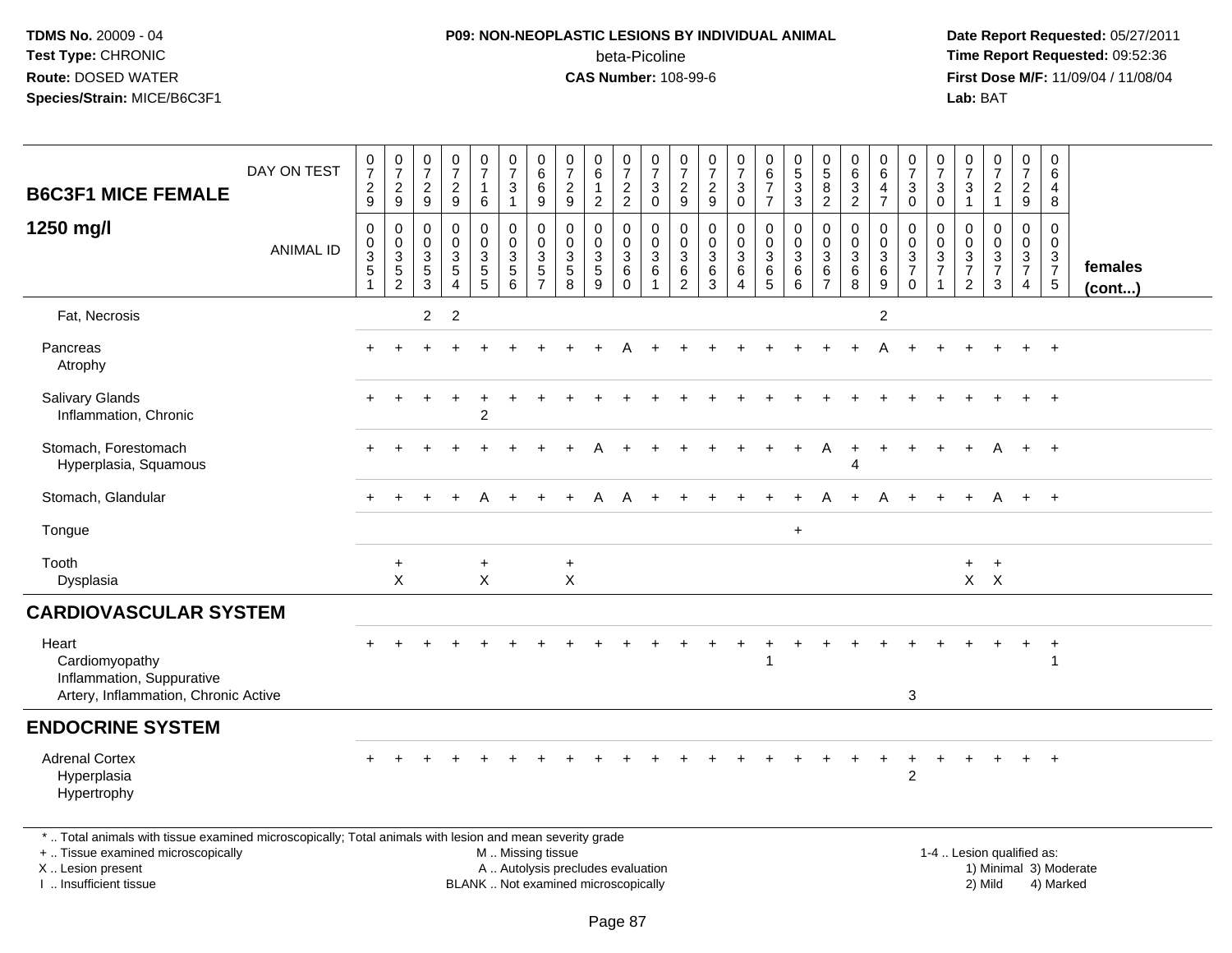### **P09: NON-NEOPLASTIC LESIONS BY INDIVIDUAL ANIMAL** beta-Picoline**beta-Picoline**<br> **CAS Number:** 108-99-6<br> **CAS Number:** 108-99-6<br> **CAS Number:** 108-99-6

 **Date Report Requested:** 05/27/2011 **First Dose M/F:** 11/09/04 / 11/08/04 Lab: BAT **Lab:** BAT

| <b>B6C3F1 MICE FEMALE</b>                                    | DAY ON TEST      | $\frac{0}{7}$<br>$\overline{c}$<br>9 | $\begin{array}{c} 0 \\ 7 \end{array}$<br>$\overline{2}$<br>9           | 0<br>$\overline{7}$<br>$\overline{c}$<br>9                           | $\frac{0}{7}$<br>$\overline{c}$<br>9 | $\frac{0}{7}$<br>6    | $\begin{array}{c} 0 \\ 7 \end{array}$<br>$\mathbf{3}$ | $\begin{matrix} 0 \\ 6 \\ 6 \end{matrix}$<br>9                                                   | 0<br>$\overline{7}$<br>$\overline{c}$<br>9                                        | $_6^0$<br>$\overline{4}$<br>2      | $\frac{0}{7}$<br>$\overline{c}$ | $\frac{0}{7}$<br>$\mathbf{3}$<br>$\mathbf 0$ | $\frac{0}{7}$<br>$\sqrt{2}$<br>$\boldsymbol{9}$                  | $\frac{0}{7}$<br>$\overline{c}$<br>$\boldsymbol{9}$                                     | $\frac{0}{7}$<br>3<br>$\mathbf 0$ | $\begin{array}{c} 0 \\ 6 \\ 7 \end{array}$<br>$\overline{ }$ | $\begin{array}{c} 0 \\ 5 \\ 3 \end{array}$<br>$\mathbf{3}$ | $\begin{array}{c} 0 \\ 5 \\ 8 \end{array}$<br>$\overline{2}$                            | $\begin{matrix} 0 \\ 6 \\ 3 \end{matrix}$<br>$\overline{c}$                         | $\begin{matrix} 0 \\ 6 \\ 4 \end{matrix}$<br>$\overline{ }$ | $\frac{0}{7}$<br>$\overline{3}$<br>0                | $\frac{0}{7}$<br>$\mathbf{3}$<br>$\mathbf 0$                 | $\frac{0}{7}$<br>$\sqrt{3}$                                        | 7<br>$\boldsymbol{2}$                      | $\frac{0}{7}$<br>$\overline{a}$<br>9 | 0<br>$\,6\,$<br>$\overline{\mathbf{4}}$<br>8 |                         |
|--------------------------------------------------------------|------------------|--------------------------------------|------------------------------------------------------------------------|----------------------------------------------------------------------|--------------------------------------|-----------------------|-------------------------------------------------------|--------------------------------------------------------------------------------------------------|-----------------------------------------------------------------------------------|------------------------------------|---------------------------------|----------------------------------------------|------------------------------------------------------------------|-----------------------------------------------------------------------------------------|-----------------------------------|--------------------------------------------------------------|------------------------------------------------------------|-----------------------------------------------------------------------------------------|-------------------------------------------------------------------------------------|-------------------------------------------------------------|-----------------------------------------------------|--------------------------------------------------------------|--------------------------------------------------------------------|--------------------------------------------|--------------------------------------|----------------------------------------------|-------------------------|
| 1250 mg/l                                                    | <b>ANIMAL ID</b> | $\mathbf 0$<br>$\frac{0}{3}$         | $\begin{smallmatrix} 0\\0\\3 \end{smallmatrix}$<br>5<br>$\overline{2}$ | $\pmb{0}$<br>$\boldsymbol{0}$<br>$\ensuremath{\mathsf{3}}$<br>5<br>3 | 0<br>0<br>3<br>5<br>4                | 0<br>0<br>3<br>5<br>5 | $\begin{array}{c} 0 \\ 0 \\ 3 \\ 5 \end{array}$<br>6  | $\begin{smallmatrix} 0\\0 \end{smallmatrix}$<br>$\ensuremath{\mathsf{3}}$<br>5<br>$\overline{ }$ | $\begin{smallmatrix}0\\0\end{smallmatrix}$<br>$\ensuremath{\mathsf{3}}$<br>5<br>8 | $_0^0$<br>$\overline{3}$<br>5<br>9 | 0<br>0<br>3<br>6<br>$\Omega$    | $\begin{matrix}0\\0\\3\\6\end{matrix}$       | $\begin{matrix}0\\0\\3\end{matrix}$<br>$\,6\,$<br>$\overline{2}$ | $\begin{smallmatrix} 0\\0 \end{smallmatrix}$<br>$\ensuremath{\mathsf{3}}$<br>$\,6$<br>3 | 0<br>0<br>3<br>6<br>4             | 0<br>0<br>3<br>6<br>5                                        | $\begin{array}{c} 0 \\ 0 \\ 3 \\ 6 \end{array}$<br>6       | $\begin{smallmatrix} 0\\0 \end{smallmatrix}$<br>$\sqrt{3}$<br>$\,6\,$<br>$\overline{ }$ | $\begin{smallmatrix} 0\\0 \end{smallmatrix}$<br>$\ensuremath{\mathsf{3}}$<br>6<br>8 | $_0^0$<br>$\overline{3}$<br>6<br>9                          | $\begin{matrix} 0 \\ 0 \\ 3 \\ 7 \end{matrix}$<br>0 | $\begin{smallmatrix}0\0\0\end{smallmatrix}$<br>$\frac{3}{7}$ | $\begin{smallmatrix} 0\\0 \end{smallmatrix}$<br>$\frac{3}{7}$<br>2 | 0<br>$\pmb{0}$<br>3<br>$\overline{7}$<br>3 | $_0^0$<br>$\frac{3}{7}$<br>4         | 0<br>0<br>$\frac{3}{7}$<br>5                 | females<br>$($ cont $)$ |
| Adrenal Medulla                                              |                  |                                      |                                                                        |                                                                      |                                      |                       |                                                       |                                                                                                  |                                                                                   |                                    |                                 |                                              |                                                                  |                                                                                         |                                   |                                                              |                                                            |                                                                                         |                                                                                     |                                                             |                                                     |                                                              |                                                                    |                                            |                                      | $\overline{+}$                               |                         |
| Islets, Pancreatic<br>Hyperplasia                            |                  |                                      |                                                                        |                                                                      |                                      |                       |                                                       |                                                                                                  |                                                                                   |                                    |                                 |                                              |                                                                  |                                                                                         | +<br>3                            |                                                              |                                                            |                                                                                         |                                                                                     | A                                                           |                                                     |                                                              |                                                                    |                                            |                                      | $+$                                          |                         |
| Parathyroid Gland                                            |                  |                                      | М                                                                      |                                                                      |                                      |                       |                                                       |                                                                                                  |                                                                                   | м                                  | $\ddot{}$                       |                                              | м                                                                |                                                                                         |                                   | $\div$                                                       | м                                                          |                                                                                         |                                                                                     |                                                             |                                                     |                                                              |                                                                    |                                            | $+$                                  | $+$                                          |                         |
| <b>Pituitary Gland</b><br>Pars Distalis, Angiectasis         |                  |                                      |                                                                        |                                                                      |                                      |                       |                                                       |                                                                                                  |                                                                                   |                                    |                                 |                                              |                                                                  |                                                                                         |                                   |                                                              |                                                            |                                                                                         |                                                                                     |                                                             |                                                     |                                                              |                                                                    |                                            | $+$                                  | $+$                                          |                         |
| Pars Distalis, Hyperplasia                                   |                  |                                      |                                                                        |                                                                      | 2                                    |                       | $\overline{2}$                                        |                                                                                                  |                                                                                   |                                    |                                 |                                              |                                                                  |                                                                                         |                                   |                                                              |                                                            |                                                                                         |                                                                                     |                                                             |                                                     |                                                              |                                                                    |                                            | 3                                    |                                              |                         |
| <b>Thyroid Gland</b><br>Cyst<br>Follicular Cell, Hyperplasia |                  |                                      |                                                                        |                                                                      | $\ddot{}$                            | A                     | $\overline{2}$                                        |                                                                                                  |                                                                                   |                                    |                                 |                                              |                                                                  |                                                                                         |                                   |                                                              |                                                            |                                                                                         |                                                                                     |                                                             |                                                     |                                                              |                                                                    |                                            |                                      | $+$                                          |                         |

### **GENERAL BODY SYSTEM**

**NONE** 

**GENITAL SYSTEM**Clitoral Gland $\alpha$  + <sup>+</sup> <sup>+</sup> <sup>+</sup> <sup>+</sup> <sup>+</sup> <sup>+</sup> <sup>+</sup> <sup>+</sup> <sup>+</sup> <sup>+</sup> <sup>+</sup> <sup>+</sup> <sup>+</sup> <sup>+</sup> <sup>+</sup> <sup>+</sup> <sup>+</sup> <sup>+</sup> <sup>+</sup> <sup>+</sup> <sup>+</sup> <sup>+</sup> <sup>+</sup> <sup>+</sup> Ovary $\mathsf y$  <sup>+</sup> <sup>+</sup> <sup>+</sup> <sup>+</sup> <sup>+</sup> <sup>+</sup> <sup>+</sup> <sup>+</sup> <sup>M</sup> <sup>+</sup> <sup>+</sup> <sup>+</sup> <sup>+</sup> <sup>+</sup> <sup>+</sup> <sup>A</sup> <sup>+</sup> <sup>+</sup> <sup>+</sup> <sup>+</sup> <sup>+</sup> <sup>+</sup> <sup>+</sup> <sup>+</sup> Cystt  $\sim$  2 **Thrombosis**  $\sim$  4 <sup>4</sup> Uterus <sup>+</sup>Inflammation, Acute <sup>+</sup> <sup>+</sup> <sup>+</sup> <sup>+</sup> <sup>+</sup> <sup>+</sup> <sup>+</sup> <sup>+</sup> <sup>+</sup> <sup>+</sup> <sup>+</sup> <sup>+</sup> <sup>+</sup> <sup>+</sup> <sup>+</sup> <sup>+</sup> <sup>+</sup> <sup>+</sup> <sup>+</sup> <sup>+</sup> <sup>+</sup> <sup>+</sup> <sup>+</sup> <sup>+</sup> Necrosis

\* .. Total animals with tissue examined microscopically; Total animals with lesion and mean severity grade

+ .. Tissue examined microscopically

X .. Lesion present

I .. Insufficient tissue

 M .. Missing tissueA .. Autolysis precludes evaluation

 1-4 .. Lesion qualified as: BLANK .. Not examined microscopically 2) Mild 4) Marked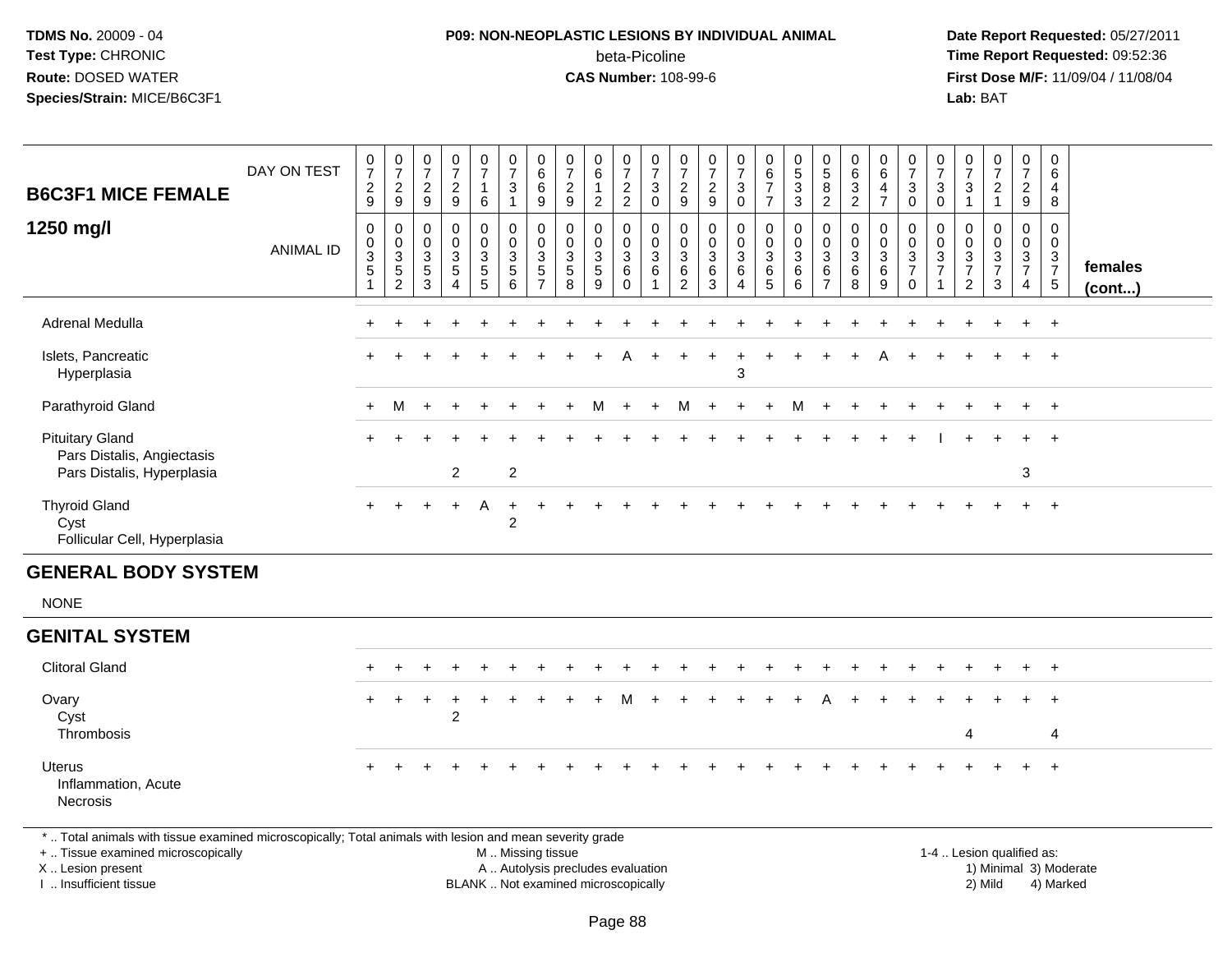# **P09: NON-NEOPLASTIC LESIONS BY INDIVIDUAL ANIMAL**beta-Picoline<br>CAS Number: 108-99-6

| <b>B6C3F1 MICE FEMALE</b>                                                                                                                                                                     | DAY ON TEST      | $\frac{0}{7}$<br>$\boldsymbol{2}$                                               | $\begin{array}{c} 0 \\ 7 \end{array}$<br>$\overline{c}$                 | $\frac{0}{7}$<br>$\overline{c}$                                   | $\frac{0}{7}$<br>$\sqrt{2}$                                                               | 0<br>$\overline{7}$<br>$\mathbf{1}$                                 | $\pmb{0}$<br>$\overline{7}$<br>$\ensuremath{\mathsf{3}}$                  | $\begin{array}{c} 0 \\ 6 \end{array}$<br>6                        | 0<br>$\overline{7}$<br>$\overline{c}$                                                           | 0<br>$\overline{6}$<br>$\mathbf{1}$                                                   | $\begin{array}{c} 0 \\ 7 \end{array}$<br>$\frac{2}{2}$                  | 0<br>$\overline{7}$<br>$\ensuremath{\mathsf{3}}$                                   | 0<br>$\overline{7}$<br>$\overline{c}$                                 | 0<br>$\overline{7}$<br>$\overline{\mathbf{c}}$                  | $\frac{0}{7}$<br>3                                          | $\begin{array}{c} 0 \\ 6 \end{array}$<br>$\overline{7}$                               | $\begin{array}{c} 0 \\ 5 \end{array}$<br>$\ensuremath{\mathsf{3}}$ | 0582                                                                 | 0<br>$6\phantom{a}$<br>$\frac{3}{2}$                   | 0<br>$\overline{6}$<br>$\frac{4}{7}$          | $\begin{smallmatrix}0\\7\end{smallmatrix}$<br>$\ensuremath{\mathsf{3}}$        | $\frac{0}{7}$<br>3                                      | $\frac{0}{7}$<br>$\ensuremath{\mathsf{3}}$                                                                  | $\begin{smallmatrix}0\\7\end{smallmatrix}$<br>$\frac{2}{1}$         | $\mathbf 0$<br>$\overline{7}$<br>$\boldsymbol{2}$        | 0<br>$\,6\,$<br>$\overline{4}$                                                |                         |
|-----------------------------------------------------------------------------------------------------------------------------------------------------------------------------------------------|------------------|---------------------------------------------------------------------------------|-------------------------------------------------------------------------|-------------------------------------------------------------------|-------------------------------------------------------------------------------------------|---------------------------------------------------------------------|---------------------------------------------------------------------------|-------------------------------------------------------------------|-------------------------------------------------------------------------------------------------|---------------------------------------------------------------------------------------|-------------------------------------------------------------------------|------------------------------------------------------------------------------------|-----------------------------------------------------------------------|-----------------------------------------------------------------|-------------------------------------------------------------|---------------------------------------------------------------------------------------|--------------------------------------------------------------------|----------------------------------------------------------------------|--------------------------------------------------------|-----------------------------------------------|--------------------------------------------------------------------------------|---------------------------------------------------------|-------------------------------------------------------------------------------------------------------------|---------------------------------------------------------------------|----------------------------------------------------------|-------------------------------------------------------------------------------|-------------------------|
| 1250 mg/l                                                                                                                                                                                     | <b>ANIMAL ID</b> | $\boldsymbol{9}$<br>$\mathbf 0$<br>$\boldsymbol{0}$<br>$\overline{3}$<br>5<br>1 | $9\,$<br>$\mathbf 0$<br>$\begin{array}{c} 0 \\ 3 \\ 5 \\ 2 \end{array}$ | 9<br>$\mathbf 0$<br>$\mathbf 0$<br>$\mathsf 3$<br>$\sqrt{5}$<br>3 | 9<br>$\mathbf 0$<br>$\mathsf{O}\xspace$<br>$\sqrt{3}$<br>$\overline{5}$<br>$\overline{4}$ | 6<br>0<br>$\mathbf 0$<br>$\ensuremath{\mathsf{3}}$<br>$\frac{5}{5}$ | $\mathbf{1}$<br>$\pmb{0}$<br>$\mathbf 0$<br>$\sqrt{3}$<br>$\sqrt{5}$<br>6 | 9<br>0<br>$\pmb{0}$<br>$\ensuremath{\mathsf{3}}$<br>$\frac{5}{7}$ | $\boldsymbol{9}$<br>$\mathbf 0$<br>$\mathbf 0$<br>$\ensuremath{\mathsf{3}}$<br>$\,$ 5 $\,$<br>8 | $\overline{2}$<br>$\mathbf 0$<br>$\mathsf{O}\xspace$<br>$\sqrt{3}$<br>$\sqrt{5}$<br>9 | $\mathbf 0$<br>$\mathsf{O}\xspace$<br>$\sqrt{3}$<br>$\,6\,$<br>$\Omega$ | $\mathbf 0$<br>0<br>$\mathsf{O}\xspace$<br>$\mathbf{3}$<br>$\,6$<br>$\overline{1}$ | $9\,$<br>$\mathbf 0$<br>$\mathbf 0$<br>3<br>$\,6\,$<br>$\overline{c}$ | 9<br>$\mathbf 0$<br>$\mathbf 0$<br>$\mathbf{3}$<br>$\,6\,$<br>3 | $\mathbf 0$<br>0<br>$\mathbf 0$<br>3<br>6<br>$\overline{4}$ | $\overline{7}$<br>$\pmb{0}$<br>$\mathsf{O}\xspace$<br>$\overline{3}$<br>$\frac{6}{5}$ | $\mathbf{3}$<br>$\mathbf 0$<br>$\pmb{0}$<br>$\sqrt{3}$<br>$^6_6$   | $\mathbf 0$<br>$\pmb{0}$<br>$\ensuremath{\mathsf{3}}$<br>$rac{6}{7}$ | $\mathbf 0$<br>$\pmb{0}$<br>$\sqrt{3}$<br>$\,6\,$<br>8 | 0<br>$\mathsf{O}\xspace$<br>3<br>$\,6\,$<br>9 | 0<br>0<br>$\mathsf{O}\xspace$<br>$\sqrt{3}$<br>$\boldsymbol{7}$<br>$\mathbf 0$ | $\mathbf 0$<br>0<br>0<br>$\mathbf{3}$<br>$\overline{7}$ | $\mathbf{1}$<br>$\mathbf 0$<br>$\mathbf 0$<br>$\ensuremath{\mathsf{3}}$<br>$\overline{7}$<br>$\overline{2}$ | $\mathbf 0$<br>$\mathbf 0$<br>$\overline{3}$<br>$\overline{7}$<br>3 | 9<br>0<br>$\mathbf 0$<br>$\frac{3}{7}$<br>$\overline{4}$ | 8<br>$\mathbf 0$<br>$\mathbf 0$<br>$\begin{array}{c} 3 \\ 7 \\ 5 \end{array}$ | females<br>$($ cont $)$ |
| Endometrium, Hyperplasia, Cystic                                                                                                                                                              |                  | 3                                                                               | $\boldsymbol{\Lambda}$                                                  | 3                                                                 | Δ                                                                                         | 4                                                                   | $\overline{2}$                                                            | 4                                                                 |                                                                                                 |                                                                                       | 4                                                                       | 4                                                                                  | 4                                                                     | 4                                                               | 3                                                           |                                                                                       |                                                                    |                                                                      | $\mathbf{1}$                                           | 4                                             | 3                                                                              |                                                         | $\overline{2}$                                                                                              | -1                                                                  | 4                                                        | 3                                                                             |                         |
| <b>HEMATOPOIETIC SYSTEM</b>                                                                                                                                                                   |                  |                                                                                 |                                                                         |                                                                   |                                                                                           |                                                                     |                                                                           |                                                                   |                                                                                                 |                                                                                       |                                                                         |                                                                                    |                                                                       |                                                                 |                                                             |                                                                                       |                                                                    |                                                                      |                                                        |                                               |                                                                                |                                                         |                                                                                                             |                                                                     |                                                          |                                                                               |                         |
| <b>Bone Marrow</b><br>Angiectasis                                                                                                                                                             |                  |                                                                                 |                                                                         |                                                                   |                                                                                           |                                                                     |                                                                           |                                                                   |                                                                                                 |                                                                                       |                                                                         |                                                                                    |                                                                       |                                                                 |                                                             |                                                                                       |                                                                    | ÷                                                                    | $\ddot{}$<br>2                                         | ÷                                             |                                                                                |                                                         |                                                                                                             |                                                                     | $\ddot{}$                                                | $+$                                                                           |                         |
| Lymph Node                                                                                                                                                                                    |                  |                                                                                 |                                                                         |                                                                   | $\ddot{}$                                                                                 |                                                                     |                                                                           |                                                                   |                                                                                                 | $+$                                                                                   | $+$                                                                     |                                                                                    |                                                                       |                                                                 |                                                             |                                                                                       |                                                                    | $\ddot{}$                                                            |                                                        | $\ddot{}$                                     |                                                                                |                                                         |                                                                                                             |                                                                     |                                                          |                                                                               |                         |
| Lymph Node, Mandibular                                                                                                                                                                        |                  |                                                                                 |                                                                         |                                                                   |                                                                                           | М                                                                   |                                                                           |                                                                   |                                                                                                 |                                                                                       |                                                                         |                                                                                    |                                                                       |                                                                 |                                                             |                                                                                       |                                                                    |                                                                      |                                                        |                                               |                                                                                |                                                         |                                                                                                             |                                                                     |                                                          | $\overline{+}$                                                                |                         |
| Lymph Node, Mesenteric<br>Angiectasis<br>Hemorrhage                                                                                                                                           |                  |                                                                                 |                                                                         |                                                                   |                                                                                           |                                                                     |                                                                           |                                                                   |                                                                                                 |                                                                                       |                                                                         |                                                                                    |                                                                       |                                                                 |                                                             |                                                                                       |                                                                    |                                                                      |                                                        |                                               |                                                                                |                                                         |                                                                                                             | 3                                                                   | $+$                                                      | $\overline{+}$                                                                |                         |
| Spleen<br>Hematopoietic Cell Proliferation<br>Hyperplasia, Lymphoid                                                                                                                           |                  |                                                                                 |                                                                         |                                                                   |                                                                                           |                                                                     |                                                                           |                                                                   |                                                                                                 |                                                                                       |                                                                         |                                                                                    |                                                                       |                                                                 |                                                             |                                                                                       |                                                                    |                                                                      |                                                        |                                               |                                                                                | 2                                                       |                                                                                                             |                                                                     |                                                          |                                                                               |                         |
| Thymus<br>Hyperplasia, Lymphoid                                                                                                                                                               |                  | $+$                                                                             | $\ddot{}$<br>3                                                          |                                                                   |                                                                                           |                                                                     |                                                                           |                                                                   |                                                                                                 |                                                                                       |                                                                         |                                                                                    |                                                                       |                                                                 |                                                             |                                                                                       |                                                                    |                                                                      |                                                        |                                               |                                                                                |                                                         |                                                                                                             |                                                                     |                                                          | $\overline{+}$                                                                |                         |
| <b>INTEGUMENTARY SYSTEM</b>                                                                                                                                                                   |                  |                                                                                 |                                                                         |                                                                   |                                                                                           |                                                                     |                                                                           |                                                                   |                                                                                                 |                                                                                       |                                                                         |                                                                                    |                                                                       |                                                                 |                                                             |                                                                                       |                                                                    |                                                                      |                                                        |                                               |                                                                                |                                                         |                                                                                                             |                                                                     |                                                          |                                                                               |                         |
| <b>Mammary Gland</b>                                                                                                                                                                          |                  |                                                                                 |                                                                         |                                                                   |                                                                                           |                                                                     |                                                                           |                                                                   |                                                                                                 |                                                                                       |                                                                         |                                                                                    |                                                                       |                                                                 |                                                             |                                                                                       |                                                                    | A                                                                    |                                                        |                                               |                                                                                |                                                         | $\ddot{}$                                                                                                   | A                                                                   | $+$                                                      | $+$                                                                           |                         |
| <b>Skin</b>                                                                                                                                                                                   |                  |                                                                                 |                                                                         |                                                                   |                                                                                           |                                                                     |                                                                           |                                                                   |                                                                                                 |                                                                                       |                                                                         |                                                                                    |                                                                       |                                                                 |                                                             |                                                                                       |                                                                    |                                                                      |                                                        |                                               |                                                                                |                                                         |                                                                                                             |                                                                     |                                                          | $+$                                                                           |                         |
| <b>MUSCULOSKELETAL SYSTEM</b>                                                                                                                                                                 |                  |                                                                                 |                                                                         |                                                                   |                                                                                           |                                                                     |                                                                           |                                                                   |                                                                                                 |                                                                                       |                                                                         |                                                                                    |                                                                       |                                                                 |                                                             |                                                                                       |                                                                    |                                                                      |                                                        |                                               |                                                                                |                                                         |                                                                                                             |                                                                     |                                                          |                                                                               |                         |
| Bone                                                                                                                                                                                          |                  |                                                                                 |                                                                         |                                                                   |                                                                                           |                                                                     |                                                                           |                                                                   |                                                                                                 |                                                                                       |                                                                         |                                                                                    |                                                                       |                                                                 |                                                             |                                                                                       |                                                                    |                                                                      |                                                        |                                               |                                                                                |                                                         |                                                                                                             |                                                                     |                                                          | $+$                                                                           |                         |
| *  Total animals with tissue examined microscopically; Total animals with lesion and mean severity grade<br>+  Tissue examined microscopically<br>X  Lesion present<br>I  Insufficient tissue |                  |                                                                                 |                                                                         |                                                                   |                                                                                           |                                                                     | M  Missing tissue                                                         |                                                                   |                                                                                                 | A  Autolysis precludes evaluation<br>BLANK  Not examined microscopically              |                                                                         |                                                                                    |                                                                       |                                                                 |                                                             |                                                                                       |                                                                    |                                                                      |                                                        |                                               |                                                                                |                                                         |                                                                                                             | 1-4  Lesion qualified as:<br>2) Mild                                |                                                          | 1) Minimal 3) Moderate<br>4) Marked                                           |                         |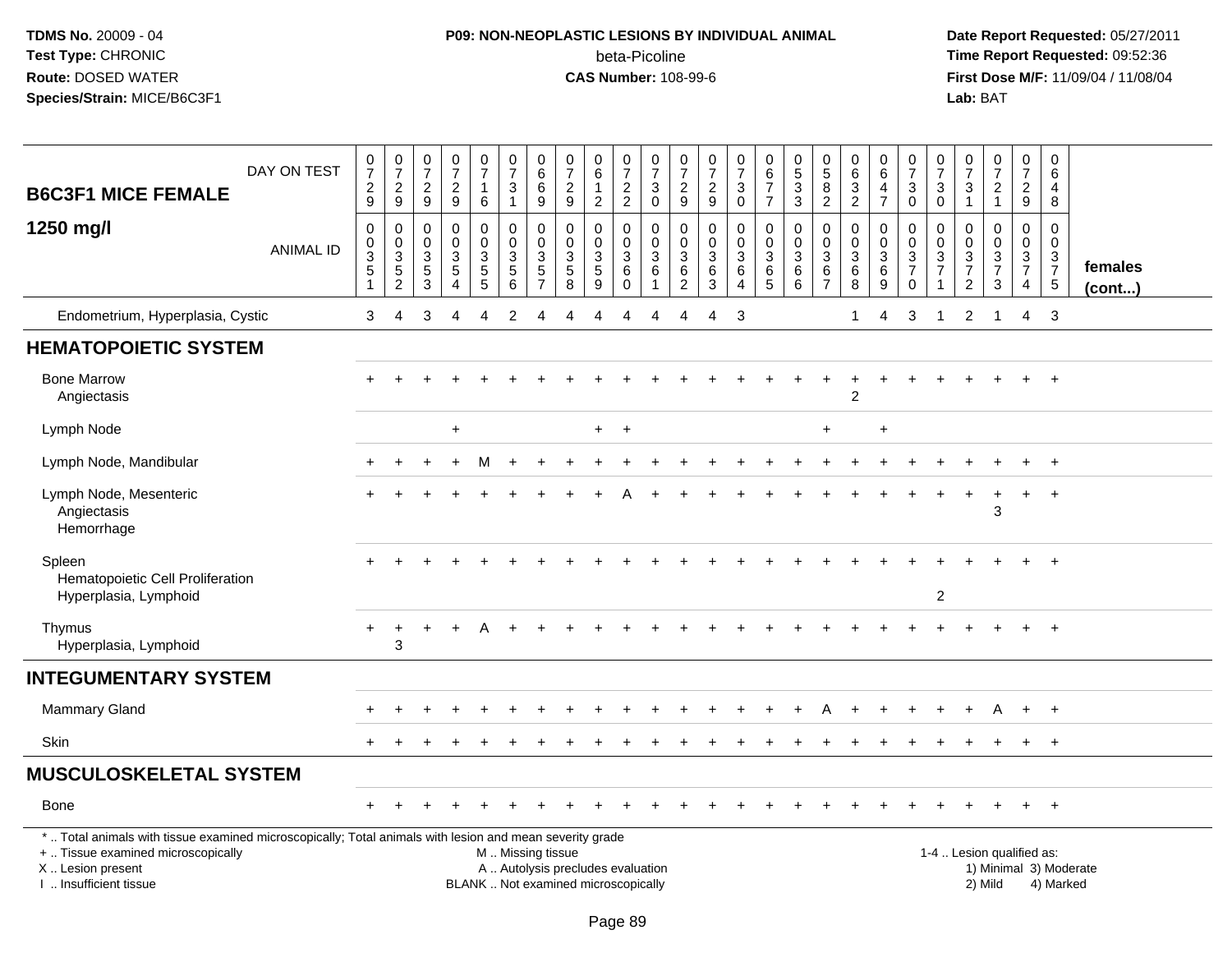### **P09: NON-NEOPLASTIC LESIONS BY INDIVIDUAL ANIMAL** beta-Picoline**beta-Picoline**<br> **CAS Number:** 108-99-6<br> **CAS Number:** 108-99-6<br> **CAS Number:** 108-99-6

 **Date Report Requested:** 05/27/2011 **First Dose M/F:** 11/09/04 / 11/08/04 Lab: BAT **Lab:** BAT

|                            | $\frac{0}{7}$<br>$\frac{2}{9}$                               | 0<br>$\overline{7}$<br>$\boldsymbol{2}$<br>$\boldsymbol{9}$ | $\frac{0}{7}$<br>$\frac{2}{9}$                                            | $\frac{0}{7}$<br>1<br>$\,6\,$                   | $\frac{0}{7}$<br>$\sqrt{3}$<br>$\mathbf{1}$                    | 0<br>6<br>6<br>9                                        | $\frac{0}{7}$<br>$\frac{2}{9}$ | $\begin{matrix} 0 \\ 6 \end{matrix}$<br>$\mathbf{1}$<br>$\overline{2}$ | 0<br>$\boldsymbol{7}$<br>$\frac{2}{2}$ | $\frac{0}{7}$<br>$\frac{3}{0}$                           | $\frac{0}{7}$<br>$\frac{2}{9}$                              | $\frac{0}{7}$<br>$\frac{2}{9}$                           | $\frac{0}{7}$<br>$\mathbf{3}$<br>$\pmb{0}$              | $\begin{array}{c} 0 \\ 6 \end{array}$<br>$\frac{7}{7}$                                 | 0<br>5<br>3<br>3                                                     | 0<br>$\begin{array}{c} 5 \\ 8 \\ 2 \end{array}$ | $063$<br>2                                                                 | 0<br>$6\overline{6}$<br>$\frac{4}{7}$ | $\frac{0}{7}$<br>$\frac{3}{0}$            | $\frac{0}{7}$<br>3<br>$\pmb{0}$         | $\frac{0}{7}$<br>$\frac{3}{1}$       | $\frac{0}{7}$<br>$\frac{2}{1}$  | 0<br>$\overline{7}$<br>$\frac{2}{9}$              | 0<br>$6\phantom{1}6$<br>4<br>8                      |                   |
|----------------------------|--------------------------------------------------------------|-------------------------------------------------------------|---------------------------------------------------------------------------|-------------------------------------------------|----------------------------------------------------------------|---------------------------------------------------------|--------------------------------|------------------------------------------------------------------------|----------------------------------------|----------------------------------------------------------|-------------------------------------------------------------|----------------------------------------------------------|---------------------------------------------------------|----------------------------------------------------------------------------------------|----------------------------------------------------------------------|-------------------------------------------------|----------------------------------------------------------------------------|---------------------------------------|-------------------------------------------|-----------------------------------------|--------------------------------------|---------------------------------|---------------------------------------------------|-----------------------------------------------------|-------------------|
| $\pmb{0}$<br>$\frac{0}{3}$ | $\pmb{0}$<br>$\begin{array}{c} 0 \\ 3 \\ 5 \\ 2 \end{array}$ | 0<br>0<br>$\ensuremath{\mathsf{3}}$<br>$\frac{5}{3}$        | $\begin{array}{c} 0 \\ 0 \\ 3 \\ 5 \end{array}$<br>$\boldsymbol{\Lambda}$ | 0<br>$\pmb{0}$<br>$\mathbf{3}$<br>$\frac{5}{5}$ | $\begin{smallmatrix}0\\0\\3\end{smallmatrix}$<br>$\frac{5}{6}$ | 0<br>$\mathbf 0$<br>$\mathbf{3}$<br>5<br>$\overline{7}$ | 0<br>0<br>0<br>5<br>5<br>8     | 0<br>$\begin{array}{c} 0 \\ 3 \\ 5 \end{array}$<br>$\overline{9}$      | 0<br>$\frac{0}{3}$<br>$\mathbf 0$      | $\begin{smallmatrix}0\\0\\3\end{smallmatrix}$<br>$\,6\,$ | 0<br>$\pmb{0}$<br>$\mathbf{3}$<br>$\,6\,$<br>$\overline{2}$ | $\pmb{0}$<br>$_{3}^{\rm 0}$<br>$\,6\,$<br>$\overline{3}$ | 0<br>$\frac{0}{3}$<br>$\,6\,$<br>$\boldsymbol{\Lambda}$ | $\begin{smallmatrix}0\0\0\3\end{smallmatrix}$<br>$\begin{array}{c} 6 \\ 5 \end{array}$ | $\begin{smallmatrix}0\\0\\3\end{smallmatrix}$<br>6<br>$\overline{6}$ | 0<br>0<br>$\mathbf{3}$<br>6                     | $\begin{smallmatrix}0\0\0\3\end{smallmatrix}$<br>$\,6\,$<br>$\overline{8}$ | 0<br>$_{3}^{\rm 0}$<br>$\,6$<br>9     | $\pmb{0}$<br>$\frac{0}{3}$<br>$\mathbf 0$ | 0<br>0<br>$\mathsf 3$<br>$\overline{7}$ | 0<br>$\frac{0}{3}$<br>$\overline{2}$ | $\pmb{0}$<br>$\frac{0}{3}$<br>3 | 0<br>$\pmb{0}$<br>$\frac{3}{7}$<br>$\overline{4}$ | 0<br>$\mathbf 0$<br>$\frac{3}{7}$<br>$\overline{5}$ | females<br>(cont) |
|                            |                                                              |                                                             |                                                                           |                                                 |                                                                |                                                         |                                |                                                                        |                                        |                                                          |                                                             |                                                          |                                                         |                                                                                        |                                                                      |                                                 |                                                                            |                                       |                                           |                                         |                                      |                                 |                                                   | 3                                                   |                   |
|                            |                                                              |                                                             |                                                                           |                                                 |                                                                |                                                         |                                |                                                                        |                                        |                                                          |                                                             |                                                          |                                                         |                                                                                        |                                                                      | $+$                                             |                                                                            |                                       |                                           |                                         |                                      |                                 |                                                   |                                                     |                   |
|                            |                                                              |                                                             |                                                                           |                                                 |                                                                |                                                         |                                |                                                                        |                                        |                                                          |                                                             |                                                          |                                                         |                                                                                        |                                                                      |                                                 |                                                                            |                                       |                                           |                                         |                                      |                                 |                                                   |                                                     |                   |
|                            |                                                              |                                                             |                                                                           |                                                 |                                                                |                                                         |                                |                                                                        |                                        |                                                          |                                                             |                                                          |                                                         |                                                                                        |                                                                      |                                                 |                                                                            |                                       |                                           |                                         |                                      |                                 |                                                   | $+$                                                 |                   |
|                            |                                                              |                                                             |                                                                           |                                                 |                                                                |                                                         |                                |                                                                        |                                        |                                                          |                                                             |                                                          |                                                         |                                                                                        |                                                                      |                                                 |                                                                            |                                       |                                           |                                         |                                      |                                 |                                                   | $\ddot{}$                                           |                   |
|                            |                                                              |                                                             |                                                                           |                                                 |                                                                |                                                         |                                |                                                                        |                                        |                                                          |                                                             |                                                          |                                                         |                                                                                        |                                                                      |                                                 |                                                                            |                                       |                                           |                                         |                                      |                                 |                                                   | $+$                                                 |                   |
|                            |                                                              |                                                             |                                                                           |                                                 |                                                                |                                                         |                                |                                                                        |                                        |                                                          |                                                             |                                                          |                                                         |                                                                                        |                                                                      |                                                 |                                                                            |                                       |                                           |                                         |                                      |                                 |                                                   |                                                     |                   |
|                            |                                                              |                                                             |                                                                           | $\overline{2}$                                  |                                                                |                                                         |                                |                                                                        |                                        |                                                          |                                                             |                                                          |                                                         |                                                                                        |                                                                      |                                                 |                                                                            |                                       | $\overline{1}$                            |                                         |                                      |                                 | $+$                                               | $+$                                                 |                   |
|                            |                                                              |                                                             |                                                                           |                                                 |                                                                |                                                         |                                |                                                                        |                                        |                                                          |                                                             |                                                          |                                                         |                                                                                        |                                                                      |                                                 |                                                                            |                                       |                                           |                                         |                                      | А                               | $+$                                               | $+$                                                 |                   |
|                            | $\mathbf{1}$                                                 |                                                             | $\overline{1}$                                                            | $\overline{1}$                                  | $\mathbf 1$                                                    |                                                         | $\mathbf{1}$                   | $\overline{1}$<br>$\mathbf{1}$                                         |                                        | $\mathbf 1$<br>$\overline{1}$                            |                                                             |                                                          | $\mathbf 1$                                             | 1                                                                                      | $\overline{2}$                                                       |                                                 |                                                                            | 2 <sup>1</sup>                        | -1<br>$\overline{1}$                      |                                         | $\mathbf{2}$<br>$\mathbf 1$          |                                 | $\mathbf{1}$                                      | $\overline{\phantom{0}}$ 1                          |                   |
|                            |                                                              |                                                             |                                                                           |                                                 |                                                                |                                                         |                                |                                                                        |                                        |                                                          |                                                             |                                                          |                                                         | $\ddot{}$                                                                              |                                                                      |                                                 |                                                                            |                                       |                                           |                                         |                                      |                                 |                                                   |                                                     |                   |
|                            |                                                              |                                                             |                                                                           | Α                                               |                                                                |                                                         |                                |                                                                        |                                        |                                                          |                                                             |                                                          |                                                         |                                                                                        |                                                                      |                                                 |                                                                            |                                       |                                           |                                         |                                      | Α                               | $+$                                               | $+$                                                 |                   |
|                            |                                                              | $\frac{0}{7}$<br>$\frac{2}{9}$                              |                                                                           |                                                 |                                                                |                                                         |                                |                                                                        |                                        |                                                          |                                                             |                                                          |                                                         |                                                                                        |                                                                      |                                                 |                                                                            |                                       |                                           |                                         |                                      |                                 |                                                   |                                                     |                   |

### **SPECIAL SENSES SYSTEM**

\* .. Total animals with tissue examined microscopically; Total animals with lesion and mean severity grade

+ .. Tissue examined microscopically

X .. Lesion present

I .. Insufficient tissue

M .. Missing tissue

A .. Autolysis precludes evaluation

BLANK .. Not examined microscopically 2) Mild 4) Marked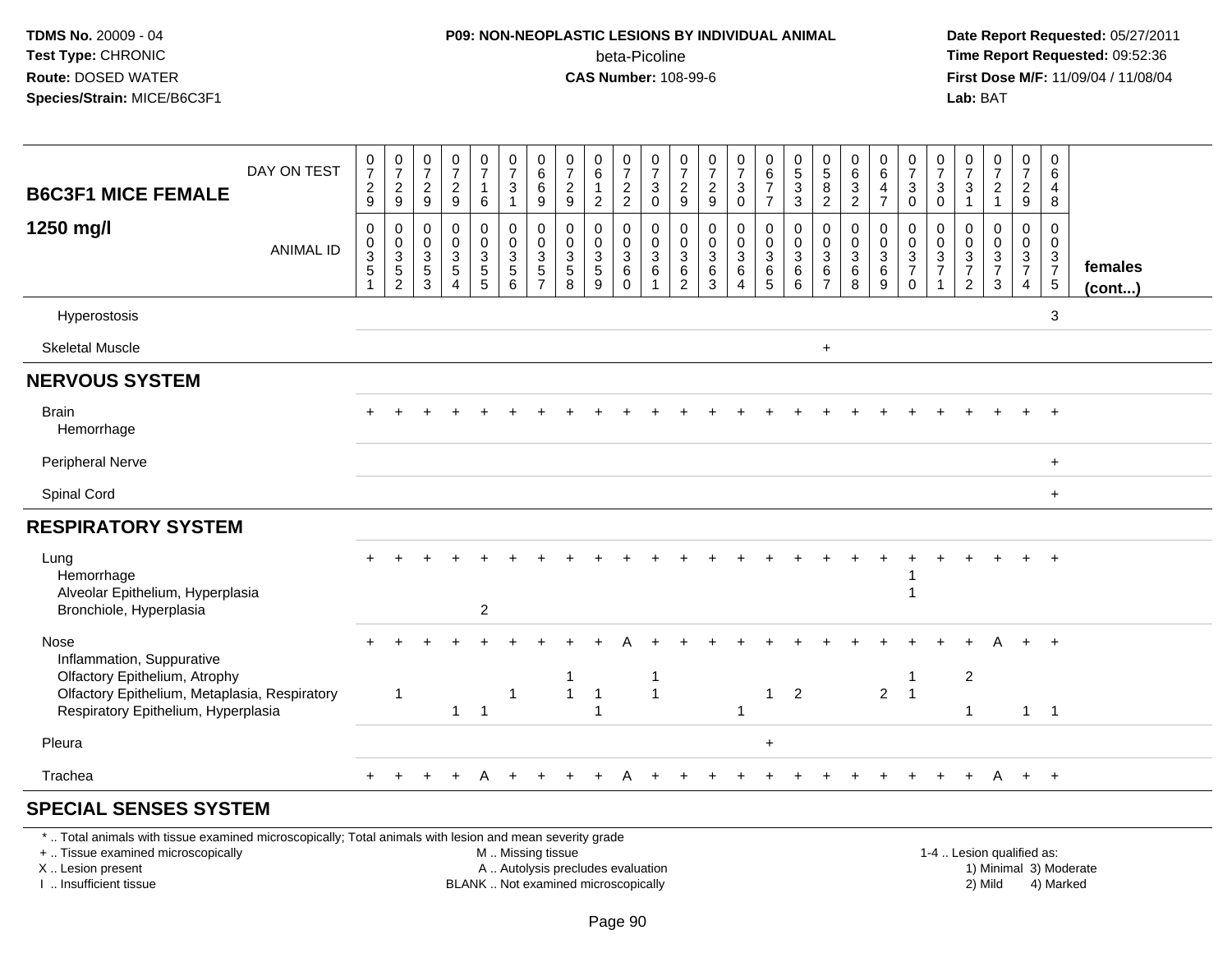#### **P09: NON-NEOPLASTIC LESIONS BY INDIVIDUAL ANIMAL** beta-Picoline**beta-Picoline**<br> **CAS Number:** 108-99-6<br> **CAS Number:** 108-99-6<br> **CAS Number:** 108-99-6

 **Date Report Requested:** 05/27/2011 **First Dose M/F:** 11/09/04 / 11/08/04<br>**Lab:** BAT **Lab:** BAT

| <b>B6C3F1 MICE FEMALE</b><br>1250 mg/l                      | DAY ON TEST<br><b>ANIMAL ID</b> | $\frac{0}{7}$<br>$\overline{c}$<br>9<br>0<br>$\,0\,$<br>$\frac{3}{5}$ | $\frac{0}{7}$<br>$\frac{2}{9}$<br>$\pmb{0}$<br>$\frac{0}{3}$<br>$\overline{2}$ | $\frac{0}{7}$<br>$\sqrt{2}$<br>9<br>0<br>$\frac{0}{3}$<br>3 | $\frac{0}{7}$<br>$\overline{c}$<br>9<br>0<br>$\mathbf 0$<br>$\mathbf 3$<br>5<br>$\overline{4}$ | $\frac{0}{7}$<br>$\mathbf{1}$<br>6<br>$\pmb{0}$<br>$\pmb{0}$<br>$\frac{3}{5}$<br>5 | $\frac{0}{7}$<br>$\ensuremath{\mathsf{3}}$<br>$\begin{smallmatrix} 0\\0 \end{smallmatrix}$<br>$\frac{3}{5}$<br>6 | $\begin{matrix} 0 \\ 6 \end{matrix}$<br>6<br>9<br>0<br>$\pmb{0}$<br>$\ensuremath{\mathsf{3}}$<br>$\sqrt{5}$<br>$\overline{ }$ | $\frac{0}{7}$<br>$\sqrt{2}$<br>$\boldsymbol{9}$<br>$\pmb{0}$<br>$\pmb{0}$<br>$\frac{3}{5}$<br>8 | $\begin{matrix} 0 \\ 6 \end{matrix}$<br>1<br>$\overline{2}$<br>0<br>$\pmb{0}$<br>$\ensuremath{\mathsf{3}}$<br>$\sqrt{5}$<br>9 | $\begin{array}{c} 0 \\ 7 \\ 2 \end{array}$<br>$\overline{c}$<br>$\,0\,$<br>$\mathbf 0$<br>$\sqrt{3}$<br>$\,6\,$<br>$\Omega$ | $\frac{0}{7}$<br>$\mathbf{3}$<br>$\mathbf 0$<br>0<br>$\mathbf 0$<br>$\mathbf{3}$<br>$\,6$ | $\frac{0}{7}$<br>$\boldsymbol{2}$<br>9<br>0<br>$\mathbf 0$<br>$\ensuremath{\mathsf{3}}$<br>6<br>$\mathfrak{p}$ | $\frac{0}{7}$<br>$\boldsymbol{2}$<br>$\boldsymbol{9}$<br>0<br>$_{3}^{\rm 0}$<br>$\,6\,$<br>3 | $\frac{0}{7}$<br>$\mathsf 3$<br>$\mathbf 0$<br>$\mathbf 0$<br>$_{3}^{\rm 0}$<br>6<br>$\overline{4}$ | $\begin{array}{c} 0 \\ 6 \\ 7 \end{array}$<br>$\overline{7}$<br>$\begin{smallmatrix}0\\0\\3\end{smallmatrix}$<br>$\,6\,$<br>5 | $\begin{matrix}0\\5\end{matrix}$<br>3<br>3<br>0<br>$\mathbf 0$<br>$\mathfrak{Z}$<br>6<br>6 | $\begin{array}{c} 0 \\ 5 \\ 8 \end{array}$<br>$\overline{c}$<br>$\pmb{0}$<br>$\pmb{0}$<br>$\ensuremath{\mathsf{3}}$<br>6<br>$\overline{7}$ | $\begin{matrix} 0 \\ 6 \\ 3 \end{matrix}$<br>$\overline{2}$<br>$\mathbf 0$<br>$\mathsf{O}\xspace$<br>$\mathbf{3}$<br>6<br>8 | $\begin{matrix} 0 \\ 6 \end{matrix}$<br>$\overline{4}$<br>$\overline{7}$<br>0<br>$\mathbf 0$<br>$\mathbf{3}$<br>6<br>9 | $\frac{0}{7}$<br>$\sqrt{3}$<br>$\mathbf 0$<br>$\,0\,$<br>$\mathbf 0$<br>$\frac{3}{7}$<br>$\Omega$ | $\frac{0}{7}$<br>3<br>$\mathbf 0$<br>0<br>$\pmb{0}$<br>$\frac{3}{7}$ | $\frac{0}{7}$<br>3<br>0<br>$\pmb{0}$<br>$\frac{3}{7}$<br>$\mathcal{P}$ | $\frac{0}{7}$<br>$\overline{2}$<br>0<br>$\mathbf 0$<br>$\ensuremath{\mathsf{3}}$<br>$\overline{7}$<br>3 | $\frac{0}{7}$<br>$\frac{2}{9}$<br>$\boldsymbol{0}$<br>$\mathbf 0$<br>$\frac{3}{7}$<br>$\overline{4}$ | 0<br>$\,6\,$<br>4<br>8<br>0<br>$\mathbf 0$<br>$\ensuremath{\mathsf{3}}$<br>$\overline{7}$<br>$\overline{5}$ | females<br>(cont) |
|-------------------------------------------------------------|---------------------------------|-----------------------------------------------------------------------|--------------------------------------------------------------------------------|-------------------------------------------------------------|------------------------------------------------------------------------------------------------|------------------------------------------------------------------------------------|------------------------------------------------------------------------------------------------------------------|-------------------------------------------------------------------------------------------------------------------------------|-------------------------------------------------------------------------------------------------|-------------------------------------------------------------------------------------------------------------------------------|-----------------------------------------------------------------------------------------------------------------------------|-------------------------------------------------------------------------------------------|----------------------------------------------------------------------------------------------------------------|----------------------------------------------------------------------------------------------|-----------------------------------------------------------------------------------------------------|-------------------------------------------------------------------------------------------------------------------------------|--------------------------------------------------------------------------------------------|--------------------------------------------------------------------------------------------------------------------------------------------|-----------------------------------------------------------------------------------------------------------------------------|------------------------------------------------------------------------------------------------------------------------|---------------------------------------------------------------------------------------------------|----------------------------------------------------------------------|------------------------------------------------------------------------|---------------------------------------------------------------------------------------------------------|------------------------------------------------------------------------------------------------------|-------------------------------------------------------------------------------------------------------------|-------------------|
| Eye<br>Degeneration<br>Cornea, Inflammation, Chronic Active |                                 | $+$                                                                   |                                                                                |                                                             | $\ddot{}$                                                                                      | м                                                                                  | $\ddot{}$                                                                                                        |                                                                                                                               | ÷.                                                                                              | Α                                                                                                                             | A                                                                                                                           |                                                                                           |                                                                                                                |                                                                                              | $\div$                                                                                              | A                                                                                                                             | $\ddot{}$                                                                                  |                                                                                                                                            | $+$                                                                                                                         | A                                                                                                                      | $+$                                                                                               | $\div$                                                               | $\ddot{}$                                                              | A                                                                                                       | $+$                                                                                                  | $+$                                                                                                         |                   |
| <b>Harderian Gland</b><br>Hyperplasia                       |                                 | $+$                                                                   |                                                                                |                                                             |                                                                                                |                                                                                    |                                                                                                                  |                                                                                                                               |                                                                                                 |                                                                                                                               |                                                                                                                             |                                                                                           |                                                                                                                |                                                                                              |                                                                                                     |                                                                                                                               |                                                                                            |                                                                                                                                            | $\div$                                                                                                                      | A                                                                                                                      |                                                                                                   |                                                                      |                                                                        |                                                                                                         |                                                                                                      | $+$                                                                                                         |                   |
| Zymbal's Gland                                              |                                 |                                                                       |                                                                                |                                                             |                                                                                                |                                                                                    |                                                                                                                  |                                                                                                                               |                                                                                                 |                                                                                                                               |                                                                                                                             |                                                                                           |                                                                                                                |                                                                                              |                                                                                                     |                                                                                                                               |                                                                                            |                                                                                                                                            |                                                                                                                             |                                                                                                                        |                                                                                                   |                                                                      |                                                                        |                                                                                                         |                                                                                                      |                                                                                                             |                   |
| <b>URINARY SYSTEM</b>                                       |                                 |                                                                       |                                                                                |                                                             |                                                                                                |                                                                                    |                                                                                                                  |                                                                                                                               |                                                                                                 |                                                                                                                               |                                                                                                                             |                                                                                           |                                                                                                                |                                                                                              |                                                                                                     |                                                                                                                               |                                                                                            |                                                                                                                                            |                                                                                                                             |                                                                                                                        |                                                                                                   |                                                                      |                                                                        |                                                                                                         |                                                                                                      |                                                                                                             |                   |
| Kidney<br>Inflammation, Suppurative                         |                                 |                                                                       |                                                                                |                                                             |                                                                                                |                                                                                    |                                                                                                                  |                                                                                                                               |                                                                                                 |                                                                                                                               |                                                                                                                             |                                                                                           |                                                                                                                |                                                                                              |                                                                                                     |                                                                                                                               |                                                                                            |                                                                                                                                            |                                                                                                                             |                                                                                                                        |                                                                                                   |                                                                      |                                                                        |                                                                                                         |                                                                                                      | $\div$<br>$\overline{2}$                                                                                    |                   |
| Mineralization<br>Nephropathy<br>Renal Tubule, Necrosis     |                                 |                                                                       |                                                                                |                                                             | 1                                                                                              | $\frac{2}{2}$                                                                      | $\overline{1}$                                                                                                   |                                                                                                                               | $\overline{2}$                                                                                  |                                                                                                                               |                                                                                                                             |                                                                                           |                                                                                                                | -1                                                                                           |                                                                                                     | $\mathbf{1}$                                                                                                                  | $\overline{2}$                                                                             |                                                                                                                                            | 3                                                                                                                           |                                                                                                                        |                                                                                                   |                                                                      |                                                                        | 3<br>3                                                                                                  |                                                                                                      | $\overline{4}$                                                                                              |                   |
| <b>Urinary Bladder</b><br>Inflammation, Chronic             |                                 | $\pm$                                                                 |                                                                                | $\overline{+}$                                              | $+$                                                                                            | A                                                                                  | $+$                                                                                                              | $+$                                                                                                                           | $\pm$                                                                                           | A                                                                                                                             | A                                                                                                                           | $\ddot{}$                                                                                 | м                                                                                                              | $\pm$                                                                                        | $+$                                                                                                 |                                                                                                                               |                                                                                            | A                                                                                                                                          | $\pm$                                                                                                                       | $+$                                                                                                                    |                                                                                                   |                                                                      |                                                                        |                                                                                                         | $+$                                                                                                  | $+$<br>$\overline{2}$                                                                                       |                   |

\* .. Total animals with tissue examined microscopically; Total animals with lesion and mean severity grade

+ .. Tissue examined microscopically

X .. Lesion present

I .. Insufficient tissue

 M .. Missing tissueA .. Autolysis precludes evaluation

BLANK .. Not examined microscopically 2) Mild 4) Marked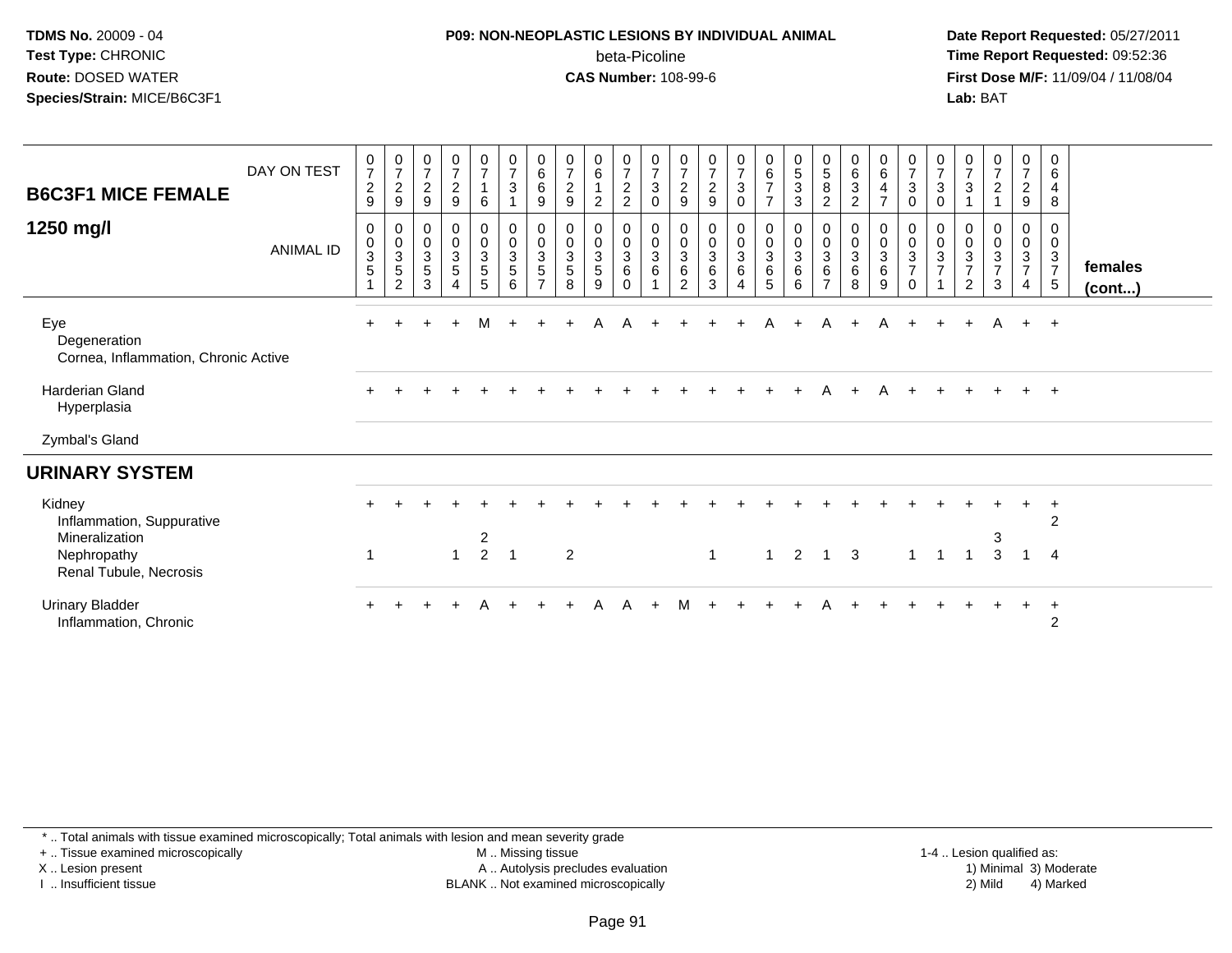# **P09: NON-NEOPLASTIC LESIONS BY INDIVIDUAL ANIMAL**beta-Picoline<br>CAS Number: 108-99-6

 **Date Report Requested:** 05/27/2011 **Time Report Requested:** 09:52:36 **First Dose M/F:** 11/09/04 / 11/08/04<br>Lab: BAT **Lab:** BAT

| <b>B6C3F1 MICE FEMALE</b>                                                                                             | DAY ON TEST      | $\frac{0}{7}$<br>$\frac{2}{9}$                                     | $\begin{array}{c} 0 \\ 7 \end{array}$<br>$\sqrt{3}$<br>$\mathbf{1}$ | $\frac{0}{7}$<br>$\mathbf{3}$<br>$\mathbf{1}$                                  | $\frac{0}{7}$<br>$\mathbf{3}$<br>$\overline{1}$                   | $\frac{0}{7}$<br>$\frac{2}{9}$                              | $\pmb{0}$<br>$\overline{7}$<br>$\mathbf{3}$<br>$\overline{1}$ | $\frac{0}{7}$<br>$\sqrt{3}$<br>$\overline{1}$                    | $\begin{array}{c} 0 \\ 7 \end{array}$<br>$\mathbf{3}$<br>$\mathbf 0$  | $\pmb{0}$<br>$\,6\,$<br>$\,6\,$<br>$\overline{4}$                     | $\frac{0}{7}$<br>$\overline{c}$<br>9                    | $\frac{0}{7}$<br>$\frac{2}{9}$                                  | $\begin{array}{c} 0 \\ 7 \end{array}$<br>$\frac{2}{9}$      | $\begin{array}{c} 0 \\ 7 \end{array}$<br>$\frac{2}{9}$               | $\frac{0}{7}$<br>$\sqrt{3}$<br>$\overline{1}$         | $\frac{0}{7}$<br>$\mathbf{3}$<br>0        | $\begin{matrix}0\\7\end{matrix}$<br>$\mathbf{3}$<br>$\mathbf 0$  | $\frac{0}{7}$<br>$\sqrt{3}$<br>$\mathbf 0$                  | 0<br>$\overline{7}$<br>$\ensuremath{\mathsf{3}}$<br>$\mathbf 0$             | $\begin{array}{c} 0 \\ 5 \\ 7 \end{array}$<br>3                                    | $\frac{0}{7}$<br>3<br>$\mathbf 0$                       | 0<br>$\overline{4}$<br>$\boldsymbol{9}$<br>$\overline{4}$               | 0<br>6<br>4<br>1                                                            | 0<br>$\sqrt{5}$<br>0<br>9                                           | $\begin{array}{c} 0 \\ 7 \end{array}$<br>$\mathbf{3}$<br>$\mathbf 0$           | $\pmb{0}$<br>$\sqrt{5}$<br>$\bf 8$<br>$6\phantom{1}$                               |    |                                                    |            |
|-----------------------------------------------------------------------------------------------------------------------|------------------|--------------------------------------------------------------------|---------------------------------------------------------------------|--------------------------------------------------------------------------------|-------------------------------------------------------------------|-------------------------------------------------------------|---------------------------------------------------------------|------------------------------------------------------------------|-----------------------------------------------------------------------|-----------------------------------------------------------------------|---------------------------------------------------------|-----------------------------------------------------------------|-------------------------------------------------------------|----------------------------------------------------------------------|-------------------------------------------------------|-------------------------------------------|------------------------------------------------------------------|-------------------------------------------------------------|-----------------------------------------------------------------------------|------------------------------------------------------------------------------------|---------------------------------------------------------|-------------------------------------------------------------------------|-----------------------------------------------------------------------------|---------------------------------------------------------------------|--------------------------------------------------------------------------------|------------------------------------------------------------------------------------|----|----------------------------------------------------|------------|
| 1250 mg/l                                                                                                             | <b>ANIMAL ID</b> | 0<br>$\pmb{0}$<br>$\ensuremath{\mathsf{3}}$<br>$\overline{7}$<br>6 | $\,0\,$<br>$\frac{0}{3}$<br>$\overline{7}$                          | $\mathbf 0$<br>$\mathbf 0$<br>$\ensuremath{\mathsf{3}}$<br>$\overline{7}$<br>8 | $\mathbf 0$<br>$\mathbf 0$<br>$\sqrt{3}$<br>$\boldsymbol{7}$<br>9 | $\mathsf 0$<br>$\pmb{0}$<br>$\overline{3}$<br>8<br>$\Omega$ | 0<br>$\mathbf 0$<br>$\mathsf 3$<br>$\, 8$<br>$\overline{1}$   | $\pmb{0}$<br>$\pmb{0}$<br>$\sqrt{3}$<br>$\, 8$<br>$\overline{2}$ | $\mathbf 0$<br>$\mathbf 0$<br>$\mathbf{3}$<br>$\bf 8$<br>$\mathbf{3}$ | $\pmb{0}$<br>$\mathbf 0$<br>$\mathbf{3}$<br>$\bf 8$<br>$\overline{4}$ | $\mathbf 0$<br>$\mathsf{O}\xspace$<br>3<br>$\bf 8$<br>5 | $\pmb{0}$<br>$\mathbf 0$<br>$\sqrt{3}$<br>$\, 8$<br>$6^{\circ}$ | 0<br>$\mathsf 0$<br>$\sqrt{3}$<br>$\bf 8$<br>$\overline{7}$ | $\mathbf 0$<br>$\pmb{0}$<br>$\ensuremath{\mathsf{3}}$<br>$\, 8$<br>8 | $\pmb{0}$<br>$\pmb{0}$<br>$\mathbf 3$<br>$\bf 8$<br>9 | 0<br>$\mathsf 0$<br>3<br>9<br>$\mathbf 0$ | $\pmb{0}$<br>$\frac{0}{3}$<br>$\boldsymbol{9}$<br>$\overline{1}$ | $\mathbf 0$<br>$\pmb{0}$<br>$\overline{3}$<br>$\frac{9}{2}$ | $\Omega$<br>$\mathbf 0$<br>$\mathbf{3}$<br>$\boldsymbol{9}$<br>$\mathbf{3}$ | $\mathbf 0$<br>$\mathbf 0$<br>$\overline{3}$<br>$\boldsymbol{9}$<br>$\overline{4}$ | 0<br>$\mathbf 0$<br>$\sqrt{3}$<br>$\boldsymbol{9}$<br>5 | $\mathbf 0$<br>$\pmb{0}$<br>$\mathbf{3}$<br>$\boldsymbol{9}$<br>$\,6\,$ | $\Omega$<br>$\mathbf 0$<br>$\sqrt{3}$<br>$\boldsymbol{9}$<br>$\overline{7}$ | $\mathbf 0$<br>$\mathbf 0$<br>$\mathbf{3}$<br>$\boldsymbol{9}$<br>8 | $\mathbf 0$<br>$\pmb{0}$<br>$\sqrt{3}$<br>$\boldsymbol{9}$<br>$\boldsymbol{9}$ | $\mathsf 0$<br>$\mathbf 0$<br>$\overline{4}$<br>$\mathsf{O}\xspace$<br>$\mathbf 0$ |    | * TOTALS                                           |            |
| <b>ALIMENTARY SYSTEM</b>                                                                                              |                  |                                                                    |                                                                     |                                                                                |                                                                   |                                                             |                                                               |                                                                  |                                                                       |                                                                       |                                                         |                                                                 |                                                             |                                                                      |                                                       |                                           |                                                                  |                                                             |                                                                             |                                                                                    |                                                         |                                                                         |                                                                             |                                                                     |                                                                                |                                                                                    |    |                                                    |            |
| Esophagus                                                                                                             |                  | $+$                                                                |                                                                     |                                                                                |                                                                   |                                                             |                                                               |                                                                  |                                                                       |                                                                       |                                                         |                                                                 |                                                             |                                                                      |                                                       |                                           |                                                                  |                                                             |                                                                             |                                                                                    |                                                         |                                                                         |                                                                             |                                                                     |                                                                                |                                                                                    | 50 |                                                    |            |
| Gallbladder<br>Degeneration, Hyaline                                                                                  |                  |                                                                    |                                                                     |                                                                                |                                                                   |                                                             |                                                               |                                                                  |                                                                       |                                                                       |                                                         |                                                                 |                                                             |                                                                      |                                                       |                                           |                                                                  | м                                                           |                                                                             | A                                                                                  | $+$                                                     | A                                                                       | Α                                                                           | A                                                                   | $+$<br>3                                                                       | A                                                                                  | 35 | $1 \quad 3.0$                                      |            |
| Intestine Large, Cecum                                                                                                |                  | $\pm$                                                              |                                                                     |                                                                                |                                                                   |                                                             |                                                               |                                                                  |                                                                       |                                                                       |                                                         |                                                                 |                                                             |                                                                      |                                                       |                                           |                                                                  |                                                             |                                                                             |                                                                                    |                                                         | A                                                                       | A                                                                           | A                                                                   | $+$                                                                            | A                                                                                  | 39 |                                                    |            |
| Intestine Large, Colon                                                                                                |                  |                                                                    |                                                                     |                                                                                |                                                                   |                                                             |                                                               |                                                                  |                                                                       |                                                                       |                                                         |                                                                 |                                                             |                                                                      |                                                       |                                           |                                                                  |                                                             |                                                                             |                                                                                    | $\ddot{}$                                               | A                                                                       | A                                                                           | A                                                                   | $+$                                                                            | $\overline{A}$                                                                     | 38 |                                                    |            |
| Intestine Large, Rectum                                                                                               |                  | $\pm$                                                              |                                                                     |                                                                                |                                                                   |                                                             |                                                               |                                                                  |                                                                       |                                                                       |                                                         |                                                                 |                                                             |                                                                      |                                                       |                                           |                                                                  |                                                             |                                                                             |                                                                                    | $\ddot{}$                                               | A                                                                       | A                                                                           | A                                                                   | $+$                                                                            | A                                                                                  | 38 |                                                    |            |
| Intestine Small, Duodenum                                                                                             |                  | $\pm$                                                              |                                                                     |                                                                                |                                                                   |                                                             |                                                               |                                                                  |                                                                       |                                                                       |                                                         |                                                                 |                                                             |                                                                      |                                                       |                                           |                                                                  |                                                             |                                                                             |                                                                                    | $\ddot{}$                                               | A                                                                       | A                                                                           | A                                                                   | $+$                                                                            | A                                                                                  | 37 |                                                    |            |
| Intestine Small, Ileum                                                                                                |                  | $\pm$                                                              |                                                                     |                                                                                |                                                                   |                                                             |                                                               |                                                                  |                                                                       |                                                                       |                                                         |                                                                 |                                                             | $+$                                                                  | M                                                     | $\ddot{}$                                 |                                                                  |                                                             |                                                                             |                                                                                    | $\ddot{}$                                               | A                                                                       | A                                                                           | A                                                                   | $+$                                                                            | A                                                                                  | 37 |                                                    |            |
| Intestine Small, Jejunum                                                                                              |                  | $+$                                                                |                                                                     |                                                                                |                                                                   |                                                             |                                                               |                                                                  |                                                                       |                                                                       |                                                         |                                                                 |                                                             |                                                                      |                                                       |                                           |                                                                  |                                                             |                                                                             |                                                                                    | $\ddot{}$                                               | A                                                                       | A                                                                           | A                                                                   | $+$                                                                            | $\overline{A}$                                                                     | 38 |                                                    |            |
| Liver<br>Angiectasis<br><b>Basophilic Focus</b><br>Congestion                                                         |                  | $+$                                                                |                                                                     |                                                                                |                                                                   |                                                             |                                                               |                                                                  |                                                                       | $\mathsf X$                                                           |                                                         |                                                                 |                                                             |                                                                      |                                                       |                                           |                                                                  | 3                                                           | $\overline{c}$                                                              |                                                                                    |                                                         | $\mathsf{X}^-$                                                          | $\mathsf{X}$                                                                | 3                                                                   | $+$                                                                            | $+$                                                                                | 50 | $5\phantom{.0}$<br>6<br>$\mathbf 1$                | 2.4<br>3.0 |
| <b>Eosinophilic Focus</b><br>Fatty Change<br><b>Mixed Cell Focus</b><br><b>Necrosis</b>                               |                  | X                                                                  |                                                                     | X                                                                              |                                                                   |                                                             | $X$ $X$                                                       |                                                                  | $\boldsymbol{\mathsf{X}}$                                             |                                                                       |                                                         |                                                                 | $\mathbf{3}$                                                |                                                                      | X                                                     |                                           |                                                                  |                                                             |                                                                             |                                                                                    |                                                         | $\overline{2}$                                                          | Χ                                                                           | 2                                                                   |                                                                                |                                                                                    |    | 15<br>$\mathbf{2}$<br>$\mathbf{2}$<br>$\mathbf{2}$ | 2.5<br>2.0 |
| <b>Tension Lipidosis</b>                                                                                              |                  |                                                                    |                                                                     |                                                                                |                                                                   |                                                             |                                                               |                                                                  |                                                                       |                                                                       |                                                         |                                                                 |                                                             |                                                                      | $\overline{2}$                                        |                                           |                                                                  |                                                             |                                                                             |                                                                                    |                                                         |                                                                         |                                                                             |                                                                     |                                                                                |                                                                                    |    | 22.0                                               |            |
| Mesentery<br>*  Total animals with tissue examined microscopically; Total animals with lesion and mean severity grade |                  | $+$                                                                |                                                                     | $\ddot{}$                                                                      |                                                                   |                                                             |                                                               | $\ddot{}$                                                        |                                                                       |                                                                       | $\ddot{}$                                               |                                                                 |                                                             |                                                                      |                                                       |                                           |                                                                  |                                                             |                                                                             |                                                                                    |                                                         |                                                                         |                                                                             |                                                                     |                                                                                | $+$                                                                                | 9  |                                                    |            |

+ .. Tissue examined microscopically

X .. Lesion present

I .. Insufficient tissue

M .. Missing tissue

BLANK .. Not examined microscopically

1-4 .. Lesion qualified as:<br>1) Minimal 3) Moderate A .. Autolysis precludes evaluation 19 and 10 minimal 3) Moderate 1 and 20 minimal 3) Moderate 19 minimal 3) Moderat<br>19 and 19 and 19 and 19 and 19 and 19 and 19 and 19 and 19 and 19 and 19 and 19 and 19 and 19 and 19 and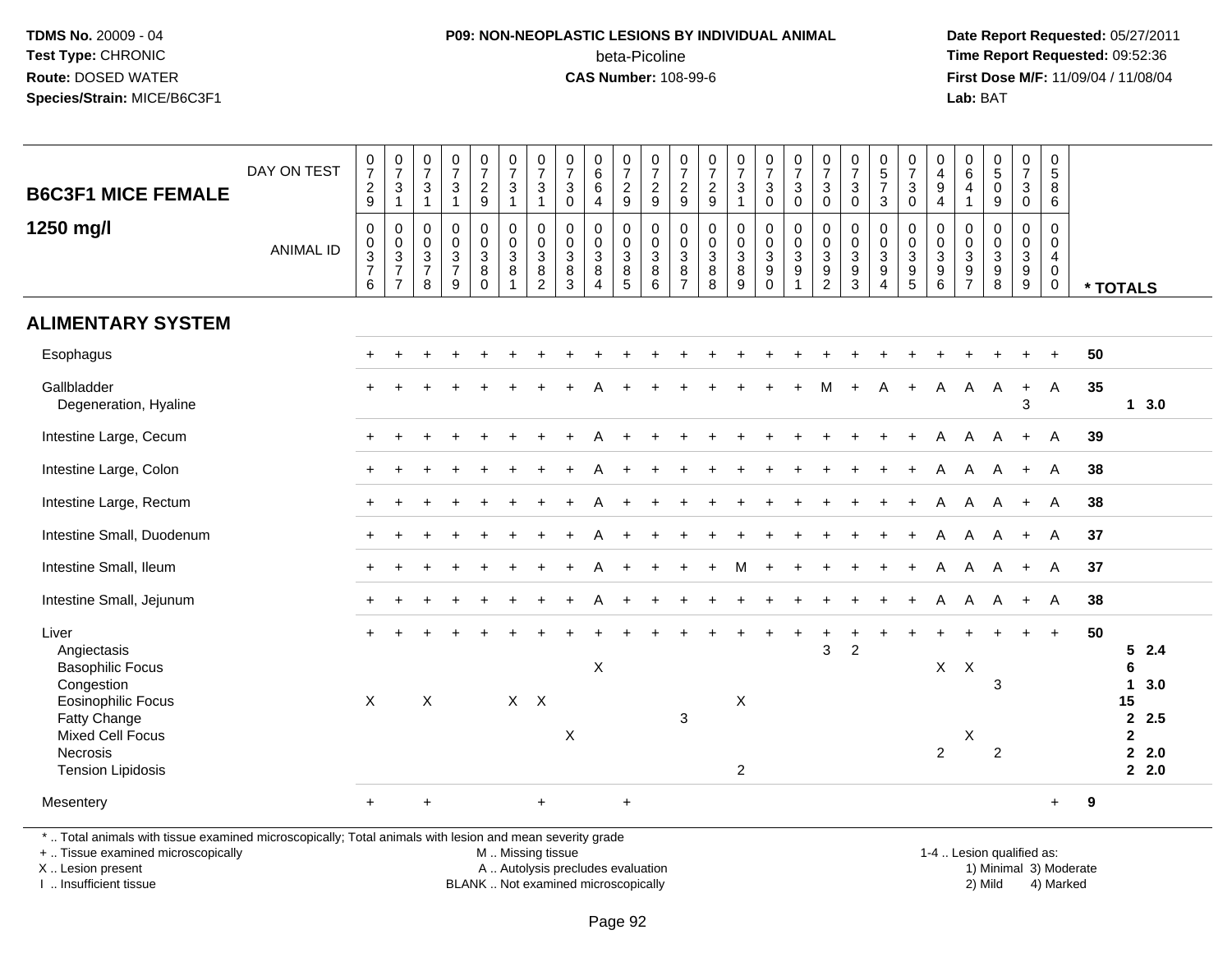# **P09: NON-NEOPLASTIC LESIONS BY INDIVIDUAL ANIMAL**beta-Picoline<br>CAS Number: 108-99-6

 **Date Report Requested:** 05/27/2011 **Time Report Requested:** 09:52:36 **First Dose M/F:** 11/09/04 / 11/08/04<br>Lab: BAT **Lab:** BAT

| <b>B6C3F1 MICE FEMALE</b>                                                                                                                                           | DAY ON TEST      | $\frac{0}{7}$<br>$\boldsymbol{2}$<br>$\boldsymbol{9}$ | $\frac{0}{7}$<br>$\ensuremath{\mathsf{3}}$<br>$\mathbf{1}$ | $\frac{0}{7}$<br>3<br>$\overline{1}$             | $\frac{0}{7}$<br>$\ensuremath{\mathsf{3}}$<br>$\mathbf{1}$       | $\frac{0}{7}$<br>$\sqrt{2}$<br>$\boldsymbol{9}$      | $\frac{0}{7}$<br>$\sqrt{3}$<br>$\mathbf{1}$                     | $\frac{0}{7}$<br>3<br>$\mathbf{1}$                           | $\frac{0}{7}$<br>$\ensuremath{\mathsf{3}}$<br>$\mathbf 0$ | $\begin{array}{c} 0 \\ 6 \end{array}$<br>$\,6$<br>$\overline{4}$        | $\frac{0}{7}$<br>$\frac{2}{9}$                                             | 0<br>$\overline{7}$<br>$\sqrt{2}$<br>9          | $\frac{0}{7}$<br>$\overline{c}$<br>$\boldsymbol{9}$               | $\frac{0}{7}$<br>$\frac{2}{9}$                                        | $\frac{0}{7}$<br>$\mathbf 3$<br>$\mathbf{1}$         | $\frac{0}{7}$<br>3<br>$\mathbf 0$                        | $\frac{0}{7}$<br>$\sqrt{3}$<br>$\mathbf 0$                    | $\frac{0}{7}$<br>$\sqrt{3}$<br>$\mathbf 0$                                     | $\frac{0}{7}$<br>$\ensuremath{\mathsf{3}}$<br>$\mathbf 0$ | $\begin{array}{c} 0 \\ 5 \\ 7 \end{array}$<br>3     | $\frac{0}{7}$<br>$\ensuremath{\mathsf{3}}$<br>$\mathbf 0$ | 0<br>$\overline{4}$<br>$\boldsymbol{9}$<br>$\overline{4}$                      | 0<br>$6\overline{6}$<br>$\overline{4}$<br>$\overline{1}$     | $\begin{array}{c} 0 \\ 5 \end{array}$<br>$\mathbf 0$<br>9 | 0<br>$\overline{7}$<br>3<br>$\mathbf 0$                | 0<br>$5\,$<br>8<br>$\,6\,$                              |                  |          |                                    |  |
|---------------------------------------------------------------------------------------------------------------------------------------------------------------------|------------------|-------------------------------------------------------|------------------------------------------------------------|--------------------------------------------------|------------------------------------------------------------------|------------------------------------------------------|-----------------------------------------------------------------|--------------------------------------------------------------|-----------------------------------------------------------|-------------------------------------------------------------------------|----------------------------------------------------------------------------|-------------------------------------------------|-------------------------------------------------------------------|-----------------------------------------------------------------------|------------------------------------------------------|----------------------------------------------------------|---------------------------------------------------------------|--------------------------------------------------------------------------------|-----------------------------------------------------------|-----------------------------------------------------|-----------------------------------------------------------|--------------------------------------------------------------------------------|--------------------------------------------------------------|-----------------------------------------------------------|--------------------------------------------------------|---------------------------------------------------------|------------------|----------|------------------------------------|--|
| 1250 mg/l                                                                                                                                                           | <b>ANIMAL ID</b> | $\mathbf 0$<br>0<br>$\frac{3}{7}$<br>6                | 0<br>$\pmb{0}$<br>$\frac{3}{7}$<br>$\overline{7}$          | $\mathbf 0$<br>$\mathbf 0$<br>$\frac{3}{7}$<br>8 | $\pmb{0}$<br>$\overline{0}$<br>$\frac{3}{7}$<br>$\boldsymbol{9}$ | 0<br>$\pmb{0}$<br>$\mathbf{3}$<br>$_{\rm 0}^{\rm 8}$ | $\mathbf 0$<br>$\mathbf 0$<br>$\sqrt{3}$<br>8<br>$\overline{1}$ | $\mathbf 0$<br>$\mathbf 0$<br>3<br>$\bf 8$<br>$\overline{c}$ | $\Omega$<br>$\Omega$<br>3<br>$\bf 8$<br>3                 | $\mathbf 0$<br>$\mathbf 0$<br>$\ensuremath{\mathsf{3}}$<br>$\bf 8$<br>4 | 0<br>$\mathbf 0$<br>$\ensuremath{\mathsf{3}}$<br>$\bf 8$<br>$\overline{5}$ | $\mathbf 0$<br>$\Omega$<br>$\sqrt{3}$<br>8<br>6 | $\mathbf 0$<br>$\mathbf 0$<br>$\mathbf{3}$<br>8<br>$\overline{7}$ | $\mathbf 0$<br>$\mathbf 0$<br>$\sqrt{3}$<br>$\bf 8$<br>$\overline{8}$ | $\mathsf 0$<br>$\pmb{0}$<br>$_8^3$<br>$\overline{9}$ | 0<br>$\mathbf 0$<br>$\mathbf{3}$<br>$9\,$<br>$\mathbf 0$ | $\mathbf 0$<br>$\mathbf 0$<br>$\frac{3}{9}$<br>$\overline{1}$ | $\mathbf 0$<br>$\mathbf 0$<br>$\ensuremath{\mathsf{3}}$<br>9<br>$\overline{c}$ | $\mathbf 0$<br>$\mathbf{0}$<br>3<br>9<br>3                | $\mathbf 0$<br>$\Omega$<br>3<br>9<br>$\overline{4}$ | $\mathbf 0$<br>$\pmb{0}$<br>$\frac{3}{9}$                 | $\mathbf 0$<br>$\mathbf 0$<br>$\sqrt{3}$<br>$\boldsymbol{9}$<br>$6\phantom{a}$ | $\mathbf 0$<br>$\Omega$<br>$\sqrt{3}$<br>9<br>$\overline{7}$ | $\Omega$<br>$\Omega$<br>$\sqrt{3}$<br>9<br>$\overline{8}$ | $\mathbf 0$<br>$\mathbf 0$<br>3<br>9<br>$\overline{9}$ | $\Omega$<br>$\Omega$<br>4<br>$\mathbf 0$<br>$\mathsf 0$ |                  | * TOTALS |                                    |  |
| Fat, Necrosis                                                                                                                                                       |                  | $\overline{2}$                                        |                                                            | $\overline{2}$                                   |                                                                  |                                                      |                                                                 | $\overline{c}$                                               |                                                           |                                                                         | $\overline{2}$                                                             |                                                 |                                                                   |                                                                       |                                                      |                                                          |                                                               |                                                                                |                                                           |                                                     |                                                           |                                                                                |                                                              |                                                           |                                                        | $\overline{2}$                                          |                  |          | 82.0                               |  |
| Pancreas<br>Atrophy                                                                                                                                                 |                  |                                                       |                                                            |                                                  |                                                                  |                                                      |                                                                 |                                                              |                                                           |                                                                         |                                                                            |                                                 |                                                                   |                                                                       |                                                      |                                                          |                                                               |                                                                                |                                                           |                                                     |                                                           |                                                                                | A                                                            |                                                           | $\ddot{}$<br>$\overline{1}$                            | A                                                       | 45               |          | $1 1.0$                            |  |
| <b>Salivary Glands</b><br>Inflammation, Chronic                                                                                                                     |                  |                                                       |                                                            |                                                  |                                                                  |                                                      |                                                                 |                                                              |                                                           |                                                                         |                                                                            |                                                 |                                                                   |                                                                       |                                                      |                                                          |                                                               |                                                                                |                                                           |                                                     |                                                           |                                                                                |                                                              |                                                           |                                                        | $\ddot{}$                                               | 50               |          | $12.0$                             |  |
| Stomach, Forestomach<br>Hyperplasia, Squamous                                                                                                                       |                  |                                                       |                                                            |                                                  |                                                                  |                                                      |                                                                 |                                                              |                                                           | 3                                                                       |                                                                            |                                                 |                                                                   |                                                                       |                                                      |                                                          |                                                               |                                                                                |                                                           |                                                     |                                                           |                                                                                |                                                              |                                                           |                                                        | $+$                                                     | 47               |          | 32.7                               |  |
| Stomach, Glandular                                                                                                                                                  |                  |                                                       |                                                            |                                                  |                                                                  |                                                      |                                                                 |                                                              |                                                           |                                                                         |                                                                            |                                                 |                                                                   |                                                                       |                                                      |                                                          |                                                               |                                                                                |                                                           |                                                     |                                                           |                                                                                | А                                                            |                                                           | $+$                                                    | A                                                       | 41               |          |                                    |  |
| Tongue                                                                                                                                                              |                  |                                                       |                                                            |                                                  |                                                                  |                                                      |                                                                 |                                                              |                                                           |                                                                         |                                                                            |                                                 |                                                                   |                                                                       |                                                      |                                                          |                                                               |                                                                                |                                                           |                                                     |                                                           |                                                                                |                                                              |                                                           |                                                        |                                                         | $\mathbf{1}$     |          |                                    |  |
| Tooth<br>Dysplasia                                                                                                                                                  |                  |                                                       |                                                            |                                                  |                                                                  |                                                      |                                                                 |                                                              |                                                           | $+$<br>$\sf X$                                                          |                                                                            | $\ddot{}$<br>$\sf X$                            |                                                                   |                                                                       |                                                      | $+$                                                      | $+$<br>$X \times X$                                           |                                                                                |                                                           |                                                     |                                                           |                                                                                |                                                              |                                                           |                                                        |                                                         | $\boldsymbol{9}$ | 9        |                                    |  |
| <b>CARDIOVASCULAR SYSTEM</b>                                                                                                                                        |                  |                                                       |                                                            |                                                  |                                                                  |                                                      |                                                                 |                                                              |                                                           |                                                                         |                                                                            |                                                 |                                                                   |                                                                       |                                                      |                                                          |                                                               |                                                                                |                                                           |                                                     |                                                           |                                                                                |                                                              |                                                           |                                                        |                                                         |                  |          |                                    |  |
| Heart<br>Cardiomyopathy<br>Inflammation, Suppurative<br>Artery, Inflammation, Chronic Active                                                                        |                  |                                                       |                                                            |                                                  |                                                                  |                                                      |                                                                 |                                                              |                                                           |                                                                         |                                                                            |                                                 |                                                                   |                                                                       |                                                      |                                                          |                                                               | $\mathbf{1}$                                                                   |                                                           |                                                     |                                                           |                                                                                |                                                              | 3                                                         |                                                        |                                                         | 50               |          | $3 - 1.0$<br>13.0<br>$1 \quad 3.0$ |  |
| <b>ENDOCRINE SYSTEM</b>                                                                                                                                             |                  |                                                       |                                                            |                                                  |                                                                  |                                                      |                                                                 |                                                              |                                                           |                                                                         |                                                                            |                                                 |                                                                   |                                                                       |                                                      |                                                          |                                                               |                                                                                |                                                           |                                                     |                                                           |                                                                                |                                                              |                                                           |                                                        |                                                         |                  |          |                                    |  |
| <b>Adrenal Cortex</b><br>Hyperplasia<br>Hypertrophy                                                                                                                 |                  |                                                       |                                                            |                                                  |                                                                  |                                                      |                                                                 |                                                              |                                                           | $\overline{2}$                                                          |                                                                            |                                                 |                                                                   |                                                                       |                                                      |                                                          |                                                               |                                                                                |                                                           |                                                     |                                                           |                                                                                |                                                              |                                                           |                                                        |                                                         | 50               |          | $12.0$<br>$12.0$                   |  |
| *  Total animals with tissue examined microscopically; Total animals with lesion and mean severity grade<br>+  Tissue examined microscopically<br>X  Lesion present |                  |                                                       |                                                            |                                                  |                                                                  |                                                      | M  Missing tissue<br>A  Autolysis precludes evaluation          |                                                              |                                                           |                                                                         |                                                                            |                                                 |                                                                   |                                                                       |                                                      |                                                          |                                                               |                                                                                |                                                           |                                                     |                                                           |                                                                                |                                                              | 1-4  Lesion qualified as:                                 |                                                        | 1) Minimal 3) Moderate                                  |                  |          |                                    |  |

I .. Insufficient tissue

BLANK .. Not examined microscopically 2) Mild 4) Marked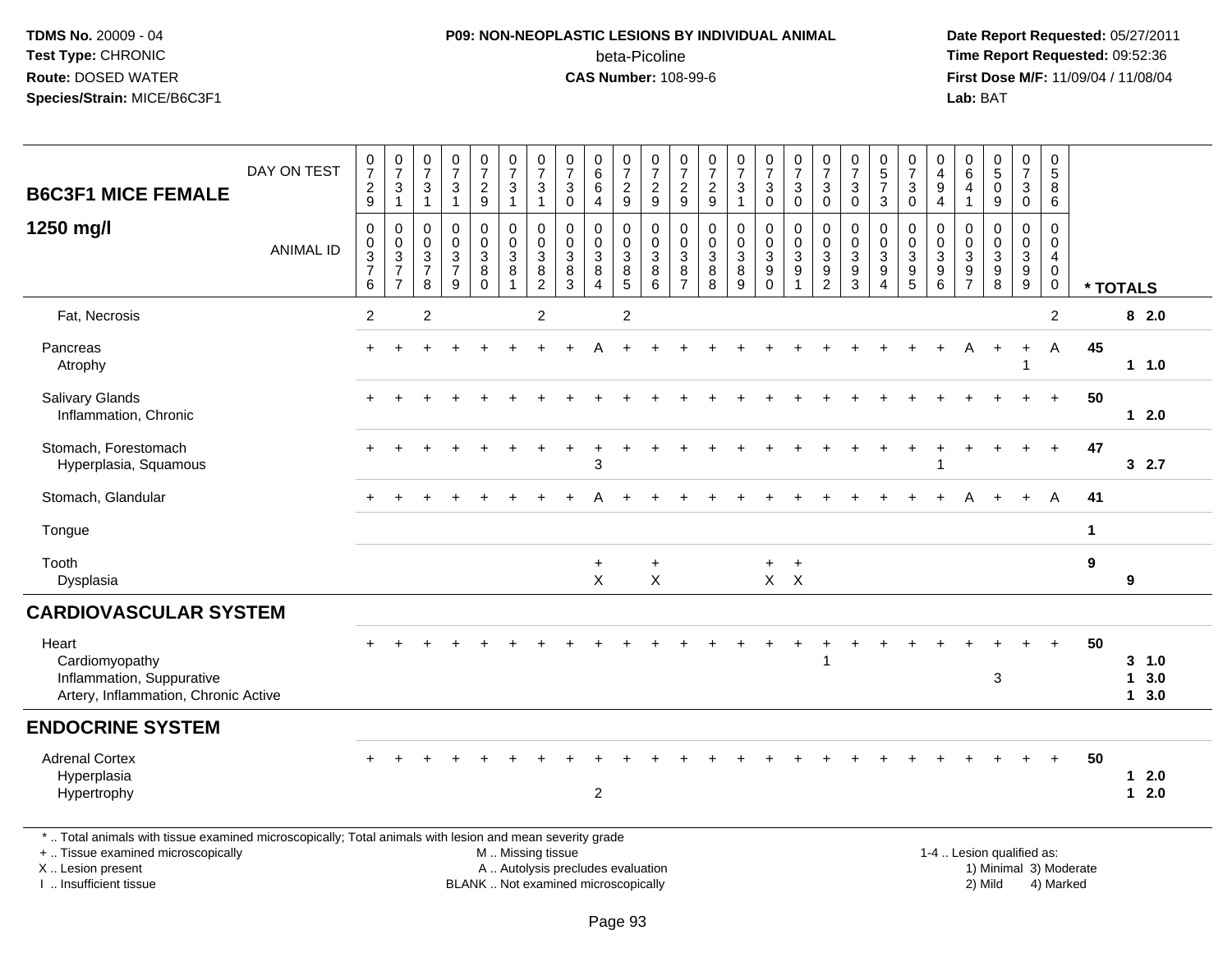#### **P09: NON-NEOPLASTIC LESIONS BY INDIVIDUAL ANIMAL** beta-Picoline**beta-Picoline**<br> **CAS Number:** 108-99-6<br> **CAS Number:** 108-99-6<br> **CAS Number:** 108-99-6

 **Date Report Requested:** 05/27/2011 **First Dose M/F:** 11/09/04 / 11/08/04 Lab: BAT **Lab:** BAT

| <b>B6C3F1 MICE FEMALE</b><br>1250 mg/l                                             | DAY ON TEST<br><b>ANIMAL ID</b> | $\begin{smallmatrix}0\\7\end{smallmatrix}$<br>$\boldsymbol{2}$<br>9<br>$\pmb{0}$<br>$\pmb{0}$<br>$\ensuremath{\mathsf{3}}$<br>$\overline{7}$<br>6 | $\frac{0}{7}$<br>$\sqrt{3}$<br>1<br>$\pmb{0}$<br>$\mathbf 0$<br>$\mathbf{3}$<br>$\overline{7}$<br>$\overline{ }$ | $\pmb{0}$<br>$\overline{\mathbf{7}}$<br>$\sqrt{3}$<br>$\mathbf 0$<br>$\mathbf 0$<br>$\sqrt{3}$<br>$\overline{7}$<br>8 | $\frac{0}{7}$<br>$\mathbf{3}$<br>$\mathsf{O}\xspace$<br>$\pmb{0}$<br>$\mathbf{3}$<br>$\overline{7}$<br>9 | $\frac{0}{7}$<br>$\overline{a}$<br>9<br>0<br>0<br>3<br>8<br>$\Omega$ | $\frac{0}{7}$<br>$\sqrt{3}$<br>$\begin{matrix} 0 \\ 0 \\ 3 \end{matrix}$<br>$\bf 8$ | $\frac{0}{7}$<br>$\ensuremath{\mathsf{3}}$<br>1<br>$\pmb{0}$<br>$\mathbf 0$<br>$\sqrt{3}$<br>8<br>$\overline{2}$ | $\frac{0}{7}$<br>$\sqrt{3}$<br>$\overline{0}$<br>$\pmb{0}$<br>$\pmb{0}$<br>3<br>8<br>3 | 0<br>6<br>6<br>$\overline{4}$<br>$\mathsf{O}\xspace$<br>$\pmb{0}$<br>$\mathbf{3}$<br>8 | $\frac{0}{7}$<br>$\overline{a}$<br>9<br>0<br>$\mathsf 0$<br>$\mathbf 3$<br>8<br>5 | $\frac{0}{7}$<br>$\sqrt{2}$<br>$\boldsymbol{9}$<br>$\pmb{0}$<br>$\mathbf 0$<br>$\sqrt{3}$<br>$\bf 8$<br>6 | $\frac{0}{7}$<br>$\boldsymbol{2}$<br>$\boldsymbol{9}$<br>0<br>$\mathbf 0$<br>$\ensuremath{\mathsf{3}}$<br>$\bf 8$<br>$\overline{ }$ | 0<br>$\overline{\mathbf{7}}$<br>$\boldsymbol{2}$<br>$\boldsymbol{9}$<br>$\pmb{0}$<br>$\pmb{0}$<br>$\ensuremath{\mathsf{3}}$<br>$\bf8$<br>8 | $\frac{0}{7}$<br>3<br>0<br>0<br>3<br>8<br>9 | $\frac{0}{7}$<br>3<br>0<br>0<br>$\mathsf{O}\xspace$<br>3<br>9<br>$\mathbf 0$ | $\frac{0}{7}$<br>$\sqrt{3}$<br>$\pmb{0}$<br>$\begin{matrix} 0 \\ 0 \\ 3 \end{matrix}$<br>$\boldsymbol{9}$ | $\frac{0}{7}$<br>$\sqrt{3}$<br>0<br>$\pmb{0}$<br>$\mathbf 0$<br>$\sqrt{3}$<br>9<br>$\overline{2}$ | $\boldsymbol{0}$<br>$\overline{7}$<br>3<br>$\mathbf 0$<br>$\pmb{0}$<br>3<br>$\boldsymbol{9}$<br>3 | 0<br>5<br>$\overline{7}$<br>3<br>$\mathbf 0$<br>$\mathsf{O}$<br>$\mathbf{3}$<br>9 | $\frac{0}{7}$<br>3<br>0<br>0<br>$\mathsf 0$<br>$\sqrt{3}$<br>$\boldsymbol{9}$<br>5 | 0<br>$\overline{4}$<br>$\boldsymbol{9}$<br>$\overline{4}$<br>$\pmb{0}$<br>$\pmb{0}$<br>$\mathbf{3}$<br>$\boldsymbol{9}$<br>6 | $\begin{array}{c} 0 \\ 6 \end{array}$<br>4<br>1<br>0<br>$\pmb{0}$<br>$\ensuremath{\mathsf{3}}$<br>9<br>$\overline{ }$ | 0<br>$\sqrt{5}$<br>$\pmb{0}$<br>9<br>$\pmb{0}$<br>$\ensuremath{\mathsf{3}}$<br>9<br>8 | $\frac{0}{7}$<br>3<br>0<br>0<br>0<br>3<br>9<br>9 | 0<br>$\sqrt{5}$<br>8<br>6<br>0<br>0<br>4<br>0<br>0 |    | * TOTALS |     |
|------------------------------------------------------------------------------------|---------------------------------|---------------------------------------------------------------------------------------------------------------------------------------------------|------------------------------------------------------------------------------------------------------------------|-----------------------------------------------------------------------------------------------------------------------|----------------------------------------------------------------------------------------------------------|----------------------------------------------------------------------|-------------------------------------------------------------------------------------|------------------------------------------------------------------------------------------------------------------|----------------------------------------------------------------------------------------|----------------------------------------------------------------------------------------|-----------------------------------------------------------------------------------|-----------------------------------------------------------------------------------------------------------|-------------------------------------------------------------------------------------------------------------------------------------|--------------------------------------------------------------------------------------------------------------------------------------------|---------------------------------------------|------------------------------------------------------------------------------|-----------------------------------------------------------------------------------------------------------|---------------------------------------------------------------------------------------------------|---------------------------------------------------------------------------------------------------|-----------------------------------------------------------------------------------|------------------------------------------------------------------------------------|------------------------------------------------------------------------------------------------------------------------------|-----------------------------------------------------------------------------------------------------------------------|---------------------------------------------------------------------------------------|--------------------------------------------------|----------------------------------------------------|----|----------|-----|
|                                                                                    |                                 |                                                                                                                                                   |                                                                                                                  |                                                                                                                       |                                                                                                          |                                                                      |                                                                                     |                                                                                                                  |                                                                                        |                                                                                        |                                                                                   |                                                                                                           |                                                                                                                                     |                                                                                                                                            |                                             |                                                                              |                                                                                                           |                                                                                                   |                                                                                                   |                                                                                   |                                                                                    |                                                                                                                              |                                                                                                                       |                                                                                       |                                                  |                                                    |    |          |     |
| Adrenal Medulla                                                                    |                                 |                                                                                                                                                   |                                                                                                                  |                                                                                                                       |                                                                                                          |                                                                      |                                                                                     |                                                                                                                  |                                                                                        |                                                                                        |                                                                                   |                                                                                                           |                                                                                                                                     |                                                                                                                                            |                                             |                                                                              |                                                                                                           |                                                                                                   |                                                                                                   |                                                                                   |                                                                                    |                                                                                                                              |                                                                                                                       |                                                                                       | $+$                                              | $+$                                                | 50 |          |     |
| Islets, Pancreatic<br>Hyperplasia                                                  |                                 | $\ddot{}$                                                                                                                                         |                                                                                                                  |                                                                                                                       |                                                                                                          | $\div$                                                               |                                                                                     |                                                                                                                  |                                                                                        | Α                                                                                      | $\pm$                                                                             |                                                                                                           |                                                                                                                                     |                                                                                                                                            |                                             |                                                                              |                                                                                                           |                                                                                                   |                                                                                                   |                                                                                   | $\pm$                                                                              | $+$                                                                                                                          | A                                                                                                                     | $+$                                                                                   | $+$                                              | A                                                  | 45 |          | 3.0 |
| Parathyroid Gland                                                                  |                                 |                                                                                                                                                   |                                                                                                                  |                                                                                                                       |                                                                                                          |                                                                      |                                                                                     |                                                                                                                  |                                                                                        | M                                                                                      | $+$                                                                               |                                                                                                           | $\ddot{}$                                                                                                                           | м                                                                                                                                          | $+$                                         | M                                                                            |                                                                                                           |                                                                                                   |                                                                                                   | $+$                                                                               | M                                                                                  | M                                                                                                                            | $\ddot{}$                                                                                                             | $\pm$                                                                                 | $+$                                              | $+$                                                | 41 |          |     |
| <b>Pituitary Gland</b><br>Pars Distalis, Angiectasis<br>Pars Distalis, Hyperplasia |                                 |                                                                                                                                                   |                                                                                                                  |                                                                                                                       |                                                                                                          | $\mathbf{3}$                                                         |                                                                                     |                                                                                                                  |                                                                                        | $\overline{+}$                                                                         | $\pm$<br>2                                                                        | $+$                                                                                                       | М                                                                                                                                   | $\ddot{}$                                                                                                                                  | $\ddot{}$<br>$\overline{c}$                 | $\div$                                                                       |                                                                                                           |                                                                                                   |                                                                                                   | $\div$                                                                            | $\pm$<br>3                                                                         |                                                                                                                              | A                                                                                                                     | $\ddot{}$<br>$\overline{2}$                                                           | $+$                                              | $+$                                                | 46 | 72.4     | 2.0 |
|                                                                                    |                                 |                                                                                                                                                   |                                                                                                                  |                                                                                                                       |                                                                                                          |                                                                      |                                                                                     |                                                                                                                  |                                                                                        |                                                                                        |                                                                                   |                                                                                                           |                                                                                                                                     |                                                                                                                                            |                                             |                                                                              |                                                                                                           |                                                                                                   |                                                                                                   |                                                                                   |                                                                                    |                                                                                                                              |                                                                                                                       |                                                                                       |                                                  |                                                    |    |          |     |
| <b>Thyroid Gland</b><br>Cyst                                                       |                                 |                                                                                                                                                   |                                                                                                                  |                                                                                                                       |                                                                                                          |                                                                      |                                                                                     |                                                                                                                  |                                                                                        |                                                                                        |                                                                                   |                                                                                                           | 3                                                                                                                                   |                                                                                                                                            |                                             |                                                                              |                                                                                                           |                                                                                                   |                                                                                                   |                                                                                   |                                                                                    |                                                                                                                              |                                                                                                                       |                                                                                       |                                                  | $\ddot{}$                                          | 49 | 2.5      |     |
| Follicular Cell, Hyperplasia                                                       |                                 | $\overline{c}$                                                                                                                                    |                                                                                                                  |                                                                                                                       |                                                                                                          |                                                                      |                                                                                     |                                                                                                                  |                                                                                        |                                                                                        |                                                                                   |                                                                                                           |                                                                                                                                     |                                                                                                                                            |                                             |                                                                              |                                                                                                           |                                                                                                   |                                                                                                   |                                                                                   |                                                                                    |                                                                                                                              |                                                                                                                       |                                                                                       |                                                  |                                                    |    |          | 2.0 |

### **GENERAL BODY SYSTEM**

NONE

**GENITAL SYSTEM**

| <b>Clitoral Gland</b>                            | $+$      |          |     |   |         |  | $+$ | $\div$ |  | $+$ | $+$ $-$                 | $+$ $-$ | $+$ $+$ |  |  |         | $+$ $+$ | 50         |                |  |
|--------------------------------------------------|----------|----------|-----|---|---------|--|-----|--------|--|-----|-------------------------|---------|---------|--|--|---------|---------|------------|----------------|--|
| Ovary<br>Cyst<br>Thrombosis                      | $+$<br>4 | $\Delta$ |     | 3 |         |  | $+$ |        |  |     | + + + + + + + + + + + + |         |         |  |  | $+$ $-$ | A       | -47        | 4 3.0<br>4 4.0 |  |
| Uterus<br>Inflammation, Acute<br><b>Necrosis</b> | $+$      |          | $+$ |   | + + + + |  |     |        |  |     | + + + + + + + +         |         |         |  |  |         | 3       | A + + + 49 | 2, 3.5<br>4.0  |  |

\* .. Total animals with tissue examined microscopically; Total animals with lesion and mean severity grade

+ .. Tissue examined microscopically

X .. Lesion present

I .. Insufficient tissue

 M .. Missing tissueA .. Autolysis precludes evaluation

BLANK .. Not examined microscopically 2) Mild 4) Marked

1-4 .. Lesion qualified as: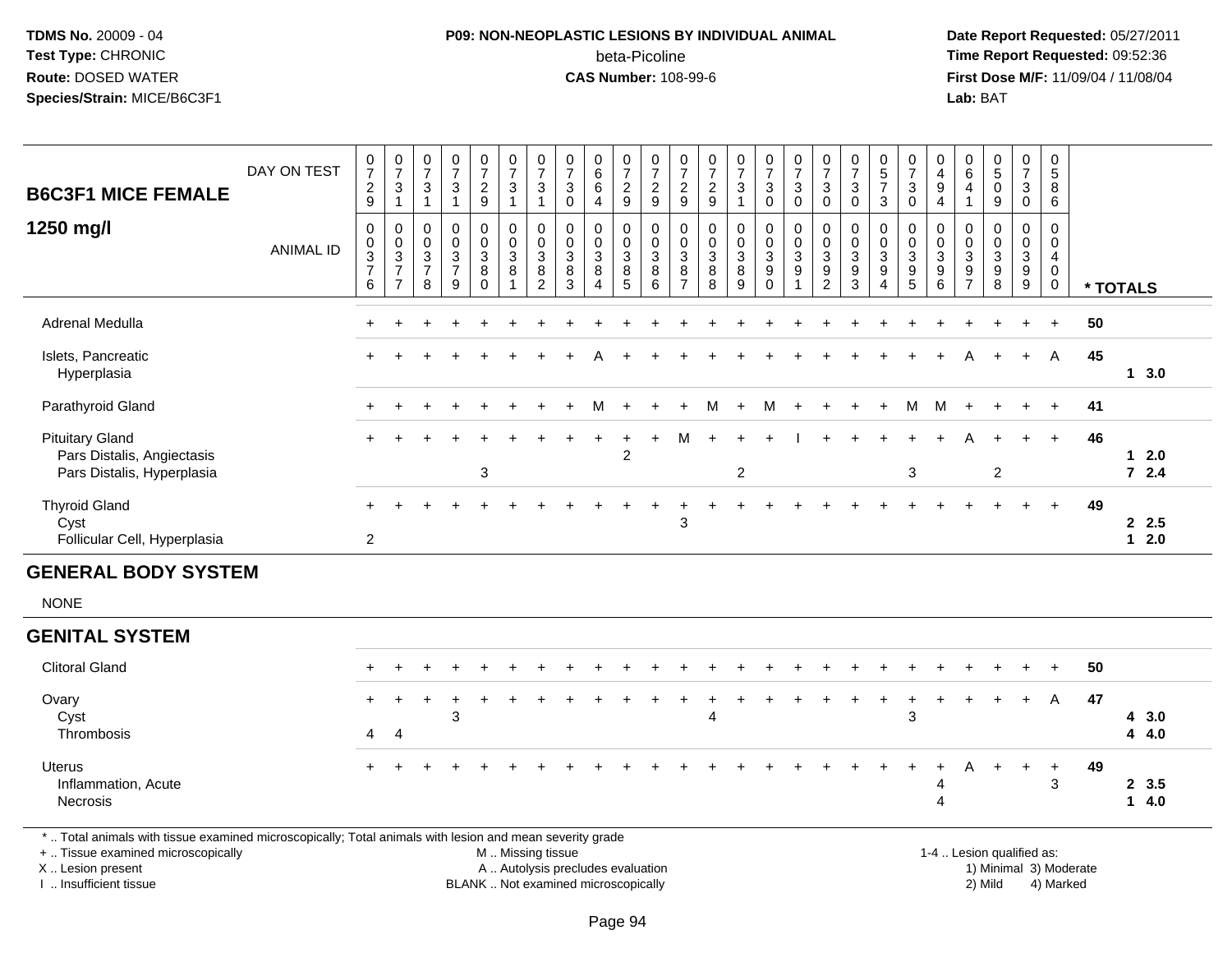# **P09: NON-NEOPLASTIC LESIONS BY INDIVIDUAL ANIMAL**beta-Picoline<br>CAS Number: 108-99-6

| <b>B6C3F1 MICE FEMALE</b>                                                                                                                                                                     | DAY ON TEST      | $\frac{0}{7}$<br>$\frac{2}{9}$                                  | $\begin{array}{c} 0 \\ 7 \end{array}$<br>$\ensuremath{\mathsf{3}}$<br>$\mathbf{1}$ | $\frac{0}{7}$<br>$\sqrt{3}$<br>$\overline{1}$           | $\frac{0}{7}$<br>$\sqrt{3}$<br>$\overline{1}$                                  | $\begin{smallmatrix}0\\7\end{smallmatrix}$<br>$\frac{2}{9}$                      | $\pmb{0}$<br>$\overline{7}$<br>$\ensuremath{\mathsf{3}}$<br>$\overline{1}$ | $\frac{0}{7}$<br>3<br>$\mathbf{1}$                          | $\frac{0}{7}$<br>3<br>$\mathbf 0$          | $\pmb{0}$<br>$6\phantom{a}$<br>$\,6\,$<br>$\overline{4}$                 | $\frac{0}{7}$<br>$\frac{2}{9}$              | $\pmb{0}$<br>$\overline{7}$<br>$\frac{2}{9}$       | $\pmb{0}$<br>$\overline{7}$<br>$\frac{2}{9}$                                   | $\frac{0}{7}$<br>$\frac{2}{9}$                                  | $\frac{0}{7}$<br>3<br>$\mathbf{1}$                   | $\begin{array}{c} 0 \\ 7 \end{array}$<br>$\mathbf{3}$<br>$\overline{0}$     | $\begin{array}{c} 0 \\ 7 \end{array}$<br>$\sqrt{3}$<br>$\mathbf 0$ | $\frac{0}{7}$<br>$\ensuremath{\mathsf{3}}$<br>$\overline{0}$             | 0<br>$\overline{7}$<br>$\sqrt{3}$<br>$\Omega$ | 0<br>$\frac{5}{7}$<br>$\sqrt{3}$                                                            | 0<br>$\overline{7}$<br>$\sqrt{3}$<br>$\mathsf 0$ | 0<br>$\overline{4}$<br>$\boldsymbol{9}$<br>$\overline{4}$ | 0<br>$\,6\,$<br>4<br>$\mathbf{1}$                          | $\begin{array}{c} 0 \\ 5 \end{array}$<br>$\pmb{0}$<br>$\overline{9}$ | $\mathbf 0$<br>$\overline{7}$<br>$\mathbf{3}$<br>$\overline{0}$ | 0<br>$\sqrt{5}$<br>8<br>6                                               |                                     |          |                   |            |
|-----------------------------------------------------------------------------------------------------------------------------------------------------------------------------------------------|------------------|-----------------------------------------------------------------|------------------------------------------------------------------------------------|---------------------------------------------------------|--------------------------------------------------------------------------------|----------------------------------------------------------------------------------|----------------------------------------------------------------------------|-------------------------------------------------------------|--------------------------------------------|--------------------------------------------------------------------------|---------------------------------------------|----------------------------------------------------|--------------------------------------------------------------------------------|-----------------------------------------------------------------|------------------------------------------------------|-----------------------------------------------------------------------------|--------------------------------------------------------------------|--------------------------------------------------------------------------|-----------------------------------------------|---------------------------------------------------------------------------------------------|--------------------------------------------------|-----------------------------------------------------------|------------------------------------------------------------|----------------------------------------------------------------------|-----------------------------------------------------------------|-------------------------------------------------------------------------|-------------------------------------|----------|-------------------|------------|
| 1250 mg/l                                                                                                                                                                                     | <b>ANIMAL ID</b> | $\pmb{0}$<br>$\pmb{0}$<br>$\overline{3}$<br>$\overline{7}$<br>6 | $\pmb{0}$<br>$\pmb{0}$<br>$\frac{3}{7}$<br>$\overline{7}$                          | $\mathbf 0$<br>0<br>$\sqrt{3}$<br>$\boldsymbol{7}$<br>8 | $\mathbf 0$<br>$\mathbf 0$<br>$\ensuremath{\mathsf{3}}$<br>$\overline{7}$<br>9 | $\mathbf 0$<br>$\mathbf 0$<br>$\ensuremath{\mathsf{3}}$<br>$\, 8$<br>$\mathbf 0$ | 0<br>$\mathsf{O}\xspace$<br>$\ensuremath{\mathsf{3}}$<br>8<br>$\mathbf{1}$ | $\pmb{0}$<br>$\pmb{0}$<br>$\sqrt{3}$<br>8<br>$\overline{c}$ | 0<br>$\mathbf 0$<br>$\mathbf{3}$<br>8<br>3 | 0<br>$\mathbf 0$<br>$\sqrt{3}$<br>$\bf 8$<br>$\overline{4}$              | $\mathbf 0$<br>$\mathbf 0$<br>$\frac{3}{8}$ | $\mathbf 0$<br>$\mathbf 0$<br>$\sqrt{3}$<br>8<br>6 | $\mathbf 0$<br>$\mathbf 0$<br>$\ensuremath{\mathsf{3}}$<br>8<br>$\overline{7}$ | $\pmb{0}$<br>$\mathbf 0$<br>$\ensuremath{\mathsf{3}}$<br>8<br>8 | 0<br>$\mathbf 0$<br>3<br>$\bf 8$<br>$\boldsymbol{9}$ | $\pmb{0}$<br>$\mathbf 0$<br>$\mathbf{3}$<br>$\boldsymbol{9}$<br>$\mathbf 0$ | $\pmb{0}$<br>$\pmb{0}$<br>$\sqrt{3}$<br>9<br>$\mathbf{1}$          | $\mathbf 0$<br>$\mathbf 0$<br>$\ensuremath{\mathsf{3}}$<br>$\frac{9}{2}$ | 0<br>$\mathbf 0$<br>$\mathfrak{Z}$<br>9<br>3  | 0<br>$\mathsf{O}\xspace$<br>$\ensuremath{\mathsf{3}}$<br>$\boldsymbol{9}$<br>$\overline{4}$ | 0<br>$\mathbf 0$<br>$\mathbf{3}$<br>9<br>5       | 0<br>$\mathbf 0$<br>$\mathbf{3}$<br>9<br>6                | $\pmb{0}$<br>$\mathbf{0}$<br>$\mathbf{3}$<br>$\frac{9}{7}$ | $\mathbf 0$<br>$\mathbf 0$<br>$\frac{3}{9}$                          | $\mathbf 0$<br>$\mathbf 0$<br>$\frac{3}{9}$<br>9                | $\Omega$<br>$\mathbf 0$<br>$\overline{4}$<br>$\mathbf 0$<br>$\mathbf 0$ |                                     | * TOTALS |                   |            |
| Endometrium, Hyperplasia, Cystic                                                                                                                                                              |                  | $\overline{4}$                                                  |                                                                                    | 1                                                       | 2                                                                              | 3                                                                                | -1                                                                         | $\mathbf{1}$                                                | $\overline{4}$                             |                                                                          | 4                                           | 3                                                  | $\overline{c}$                                                                 | 4                                                               | 3                                                    | 3                                                                           | 4                                                                  | $\overline{2}$                                                           |                                               |                                                                                             |                                                  |                                                           |                                                            |                                                                      |                                                                 |                                                                         |                                     |          | 37 3.0            |            |
| <b>HEMATOPOIETIC SYSTEM</b>                                                                                                                                                                   |                  |                                                                 |                                                                                    |                                                         |                                                                                |                                                                                  |                                                                            |                                                             |                                            |                                                                          |                                             |                                                    |                                                                                |                                                                 |                                                      |                                                                             |                                                                    |                                                                          |                                               |                                                                                             |                                                  |                                                           |                                                            |                                                                      |                                                                 |                                                                         |                                     |          |                   |            |
| <b>Bone Marrow</b><br>Angiectasis                                                                                                                                                             |                  |                                                                 |                                                                                    |                                                         |                                                                                |                                                                                  |                                                                            |                                                             |                                            |                                                                          |                                             |                                                    |                                                                                |                                                                 |                                                      |                                                                             |                                                                    |                                                                          |                                               |                                                                                             |                                                  |                                                           |                                                            |                                                                      |                                                                 | $\mathsf{A}$                                                            |                                     | 49       | $12.0$            |            |
| Lymph Node                                                                                                                                                                                    |                  |                                                                 |                                                                                    |                                                         |                                                                                |                                                                                  |                                                                            | $\ddot{}$                                                   |                                            |                                                                          |                                             |                                                    |                                                                                |                                                                 |                                                      |                                                                             |                                                                    | $+$                                                                      |                                               |                                                                                             |                                                  |                                                           |                                                            |                                                                      | $+$                                                             |                                                                         | 8                                   |          |                   |            |
| Lymph Node, Mandibular                                                                                                                                                                        |                  |                                                                 |                                                                                    |                                                         |                                                                                |                                                                                  |                                                                            |                                                             |                                            |                                                                          |                                             |                                                    |                                                                                |                                                                 |                                                      |                                                                             |                                                                    |                                                                          |                                               |                                                                                             |                                                  |                                                           |                                                            |                                                                      |                                                                 | A                                                                       |                                     | 47       |                   |            |
| Lymph Node, Mesenteric<br>Angiectasis<br>Hemorrhage                                                                                                                                           |                  |                                                                 |                                                                                    |                                                         |                                                                                |                                                                                  |                                                                            |                                                             |                                            |                                                                          |                                             |                                                    |                                                                                |                                                                 |                                                      |                                                                             |                                                                    |                                                                          |                                               |                                                                                             |                                                  |                                                           | 3                                                          |                                                                      | $+$                                                             | A                                                                       |                                     | 46       | 1.<br>$\mathbf 1$ | 3.0<br>3.0 |
| Spleen<br>Hematopoietic Cell Proliferation<br>Hyperplasia, Lymphoid                                                                                                                           |                  |                                                                 |                                                                                    |                                                         |                                                                                |                                                                                  |                                                                            |                                                             |                                            |                                                                          |                                             |                                                    |                                                                                |                                                                 |                                                      |                                                                             |                                                                    |                                                                          |                                               |                                                                                             |                                                  | А                                                         | Α                                                          | $\ddot{}$<br>3                                                       | $+$                                                             | A                                                                       |                                     | 46       | 1<br>$12.0$       | 3.0        |
| Thymus<br>Hyperplasia, Lymphoid                                                                                                                                                               |                  |                                                                 |                                                                                    |                                                         |                                                                                |                                                                                  |                                                                            |                                                             |                                            |                                                                          |                                             |                                                    |                                                                                |                                                                 |                                                      |                                                                             |                                                                    |                                                                          |                                               |                                                                                             |                                                  |                                                           |                                                            |                                                                      | $\ddot{}$                                                       | A                                                                       |                                     | 47       | $1 \, 3.0$        |            |
| <b>INTEGUMENTARY SYSTEM</b>                                                                                                                                                                   |                  |                                                                 |                                                                                    |                                                         |                                                                                |                                                                                  |                                                                            |                                                             |                                            |                                                                          |                                             |                                                    |                                                                                |                                                                 |                                                      |                                                                             |                                                                    |                                                                          |                                               |                                                                                             |                                                  |                                                           |                                                            |                                                                      |                                                                 |                                                                         |                                     |          |                   |            |
| <b>Mammary Gland</b>                                                                                                                                                                          |                  |                                                                 |                                                                                    |                                                         |                                                                                |                                                                                  |                                                                            |                                                             |                                            |                                                                          |                                             |                                                    |                                                                                |                                                                 |                                                      |                                                                             |                                                                    |                                                                          |                                               |                                                                                             |                                                  |                                                           |                                                            |                                                                      |                                                                 | $\ddot{}$                                                               |                                     | 48       |                   |            |
| Skin                                                                                                                                                                                          |                  |                                                                 |                                                                                    |                                                         |                                                                                |                                                                                  |                                                                            |                                                             |                                            |                                                                          |                                             |                                                    |                                                                                |                                                                 |                                                      |                                                                             |                                                                    |                                                                          |                                               |                                                                                             |                                                  |                                                           |                                                            |                                                                      |                                                                 | $\ddot{}$                                                               |                                     | 50       |                   |            |
| <b>MUSCULOSKELETAL SYSTEM</b>                                                                                                                                                                 |                  |                                                                 |                                                                                    |                                                         |                                                                                |                                                                                  |                                                                            |                                                             |                                            |                                                                          |                                             |                                                    |                                                                                |                                                                 |                                                      |                                                                             |                                                                    |                                                                          |                                               |                                                                                             |                                                  |                                                           |                                                            |                                                                      |                                                                 |                                                                         |                                     |          |                   |            |
| Bone                                                                                                                                                                                          |                  |                                                                 |                                                                                    |                                                         |                                                                                |                                                                                  |                                                                            |                                                             |                                            |                                                                          |                                             |                                                    |                                                                                |                                                                 |                                                      |                                                                             |                                                                    |                                                                          |                                               |                                                                                             |                                                  |                                                           |                                                            |                                                                      |                                                                 |                                                                         |                                     | 50       |                   |            |
| *  Total animals with tissue examined microscopically; Total animals with lesion and mean severity grade<br>+  Tissue examined microscopically<br>X  Lesion present<br>I. Insufficient tissue |                  |                                                                 |                                                                                    |                                                         |                                                                                |                                                                                  | M  Missing tissue                                                          |                                                             |                                            | A  Autolysis precludes evaluation<br>BLANK  Not examined microscopically |                                             |                                                    |                                                                                |                                                                 |                                                      |                                                                             |                                                                    |                                                                          |                                               |                                                                                             |                                                  |                                                           |                                                            | 1-4  Lesion qualified as:<br>2) Mild                                 |                                                                 |                                                                         | 1) Minimal 3) Moderate<br>4) Marked |          |                   |            |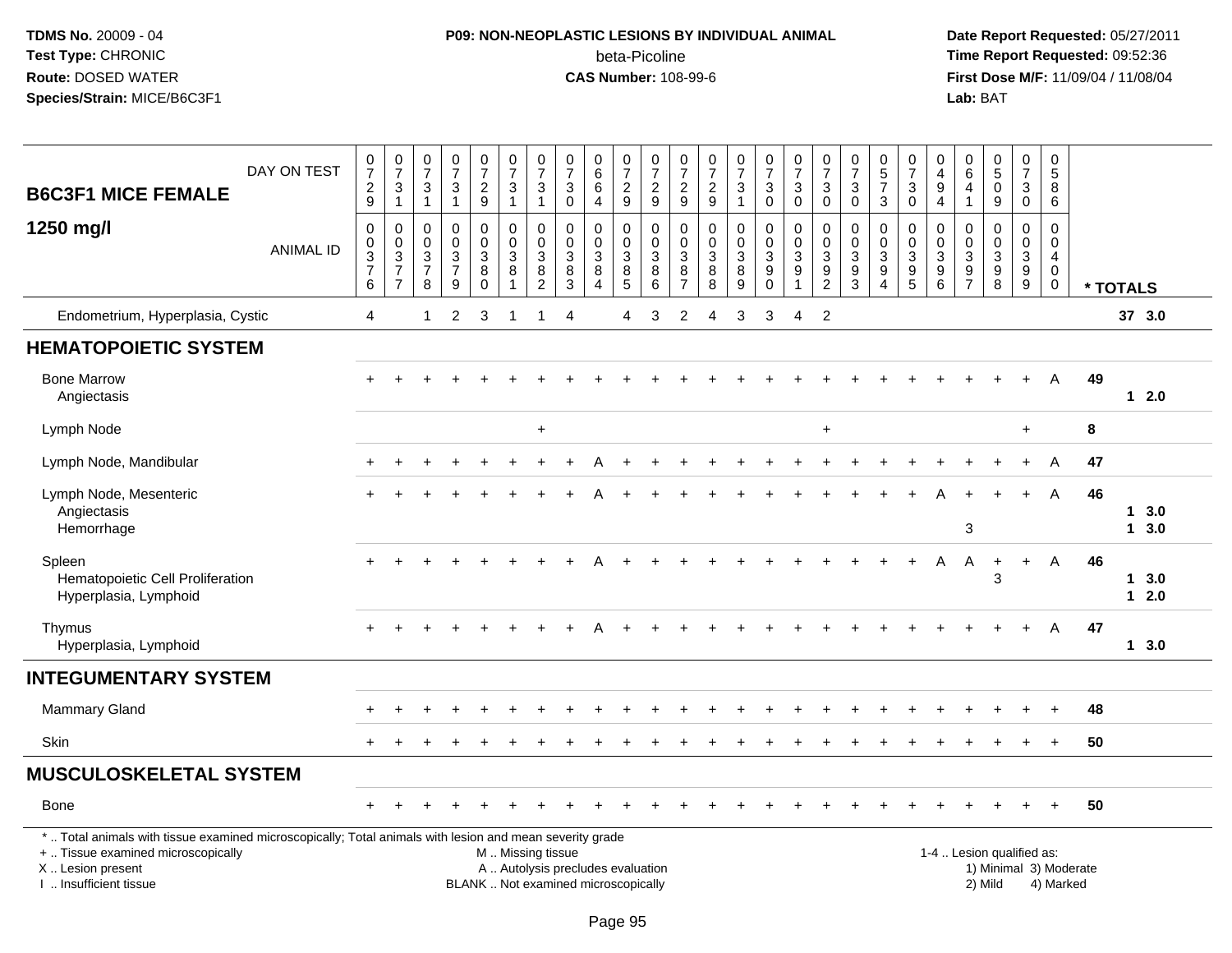#### **P09: NON-NEOPLASTIC LESIONS BY INDIVIDUAL ANIMAL** beta-Picoline**beta-Picoline**<br> **CAS Number:** 108-99-6<br> **CAS Number:** 108-99-6<br> **CAS Number:** 108-99-6

 **Date Report Requested:** 05/27/2011 **First Dose M/F:** 11/09/04 / 11/08/04 Lab: BAT **Lab:** BAT

|                                                                                                                                                            |                  | $\frac{0}{7}$                   | $\frac{0}{7}$                                           | 0                                                           | $\frac{0}{7}$                                                  | $\frac{0}{7}$                                  | $\frac{0}{7}$                                                   | 0                                                            | $\frac{0}{7}$                                                        | 0                                                   | 0                               | $\frac{0}{7}$                             | 0                                                                 | $\frac{0}{7}$                        | $\frac{0}{7}$                                        | $\begin{array}{c} 0 \\ 7 \end{array}$            | $\frac{0}{7}$                          | $\frac{0}{7}$                                                    | $\frac{0}{7}$                              | 0                                          | $\frac{0}{7}$                                            | 0                                                       | $\begin{array}{c} 0 \\ 6 \end{array}$                                        |                                                                        | 0                                                          | 0                                            |                      |                  |                              |
|------------------------------------------------------------------------------------------------------------------------------------------------------------|------------------|---------------------------------|---------------------------------------------------------|-------------------------------------------------------------|----------------------------------------------------------------|------------------------------------------------|-----------------------------------------------------------------|--------------------------------------------------------------|----------------------------------------------------------------------|-----------------------------------------------------|---------------------------------|-------------------------------------------|-------------------------------------------------------------------|--------------------------------------|------------------------------------------------------|--------------------------------------------------|----------------------------------------|------------------------------------------------------------------|--------------------------------------------|--------------------------------------------|----------------------------------------------------------|---------------------------------------------------------|------------------------------------------------------------------------------|------------------------------------------------------------------------|------------------------------------------------------------|----------------------------------------------|----------------------|------------------|------------------------------|
| <b>B6C3F1 MICE FEMALE</b>                                                                                                                                  | DAY ON TEST      | $\frac{2}{9}$                   | $\mathbf{3}$<br>$\mathbf{1}$                            | $\overline{7}$<br>$\ensuremath{\mathsf{3}}$<br>$\mathbf{1}$ | $\ensuremath{\mathsf{3}}$<br>$\mathbf{1}$                      | $\frac{2}{9}$                                  | $\sqrt{3}$<br>$\mathbf{1}$                                      | $\overline{7}$<br>$\sqrt{3}$<br>$\mathbf{1}$                 | $\ensuremath{\mathsf{3}}$<br>$\mathbf 0$                             | $6\overline{6}$<br>$\overline{6}$<br>$\overline{4}$ | $\overline{7}$<br>$\frac{2}{9}$ | $\frac{2}{9}$                             | $\overline{7}$<br>$\sqrt{2}$<br>9                                 | $\frac{2}{9}$                        | $\ensuremath{\mathsf{3}}$<br>$\mathbf{1}$            | $\mathbf{3}$<br>$\mathbf 0$                      | $\ensuremath{\mathsf{3}}$<br>$\pmb{0}$ | $\ensuremath{\mathsf{3}}$<br>$\pmb{0}$                           | $\mathbf{3}$<br>$\mathbf 0$                | $\frac{5}{7}$<br>$\mathbf{3}$              | $\ensuremath{\mathsf{3}}$<br>$\mathsf 0$                 | $\begin{array}{c} 4 \\ 9 \end{array}$<br>$\overline{4}$ | $\overline{4}$<br>$\mathbf{1}$                                               | $\begin{array}{c} 0 \\ 5 \end{array}$<br>$\pmb{0}$<br>$\boldsymbol{9}$ | $\overline{7}$<br>$\ensuremath{\mathsf{3}}$<br>$\mathbf 0$ | 5<br>8<br>6                                  |                      |                  |                              |
| 1250 mg/l                                                                                                                                                  | <b>ANIMAL ID</b> | $\pmb{0}$<br>$\frac{0}{3}$<br>6 | 0<br>$_{3}^{\rm 0}$<br>$\overline{7}$<br>$\overline{7}$ | 0<br>$\pmb{0}$<br>$\overline{3}$<br>$\overline{7}$<br>8     | $\pmb{0}$<br>$\frac{0}{3}$<br>$\overline{7}$<br>$\overline{9}$ | $\pmb{0}$<br>$\frac{0}{3}$<br>8<br>$\mathbf 0$ | $\pmb{0}$<br>$\pmb{0}$<br>$\overline{3}$<br>8<br>$\overline{1}$ | 0<br>$\boldsymbol{0}$<br>$\mathbf{3}$<br>8<br>$\overline{2}$ | $\boldsymbol{0}$<br>$\pmb{0}$<br>$\overline{3}$<br>8<br>$\mathbf{3}$ | 0<br>0<br>$\overline{3}$<br>8<br>$\overline{4}$     | 0<br>$\frac{0}{3}$<br>8<br>5    | 0<br>$\frac{0}{3}$<br>8<br>$6\phantom{1}$ | 0<br>$\mathsf{O}\xspace$<br>$\overline{3}$<br>8<br>$\overline{7}$ | $\pmb{0}$<br>$\frac{0}{3}$<br>8<br>8 | 0<br>$\mathsf{O}\xspace$<br>$\overline{3}$<br>8<br>9 | $\overline{0}$<br>$\frac{0}{3}$<br>9<br>$\Omega$ | 0<br>$\pmb{0}$<br>$\overline{3}$<br>9  | $\pmb{0}$<br>$\frac{0}{3}$<br>$\boldsymbol{9}$<br>$\overline{2}$ | 0<br>$\pmb{0}$<br>$\overline{3}$<br>9<br>3 | 0<br>$_{3}^{\rm 0}$<br>9<br>$\overline{4}$ | 0<br>$\frac{0}{3}$<br>$\boldsymbol{9}$<br>$\overline{5}$ | 0<br>$\mathbf 0$<br>$\overline{3}$<br>$9\,$<br>6        | $\pmb{0}$<br>$\,0\,$<br>$\overline{3}$<br>$\boldsymbol{9}$<br>$\overline{7}$ | 0<br>$\mathsf{O}\xspace$<br>$\overline{3}$<br>$\boldsymbol{9}$<br>8    | 0<br>$\frac{0}{3}$<br>9<br>9                               | 0<br>$\mathbf 0$<br>$\overline{4}$<br>0<br>0 |                      | * TOTALS         |                              |
| Hyperostosis                                                                                                                                               |                  |                                 |                                                         |                                                             |                                                                |                                                |                                                                 |                                                              |                                                                      |                                                     |                                 |                                           |                                                                   |                                      |                                                      |                                                  |                                        |                                                                  |                                            |                                            |                                                          |                                                         |                                                                              |                                                                        |                                                            |                                              |                      |                  | 13.0                         |
| <b>Skeletal Muscle</b>                                                                                                                                     |                  |                                 |                                                         |                                                             |                                                                |                                                |                                                                 |                                                              |                                                                      |                                                     |                                 |                                           |                                                                   |                                      |                                                      |                                                  |                                        |                                                                  |                                            |                                            |                                                          |                                                         |                                                                              |                                                                        |                                                            |                                              | $\blacktriangleleft$ |                  |                              |
| <b>NERVOUS SYSTEM</b>                                                                                                                                      |                  |                                 |                                                         |                                                             |                                                                |                                                |                                                                 |                                                              |                                                                      |                                                     |                                 |                                           |                                                                   |                                      |                                                      |                                                  |                                        |                                                                  |                                            |                                            |                                                          |                                                         |                                                                              |                                                                        |                                                            |                                              |                      |                  |                              |
| <b>Brain</b><br>Hemorrhage                                                                                                                                 |                  |                                 |                                                         |                                                             |                                                                |                                                |                                                                 |                                                              |                                                                      |                                                     |                                 |                                           |                                                                   |                                      |                                                      |                                                  |                                        |                                                                  |                                            |                                            |                                                          |                                                         |                                                                              | 1                                                                      |                                                            |                                              | 50                   |                  | $1 \t1.0$                    |
| <b>Peripheral Nerve</b>                                                                                                                                    |                  |                                 |                                                         |                                                             |                                                                |                                                |                                                                 |                                                              |                                                                      |                                                     |                                 |                                           |                                                                   |                                      |                                                      |                                                  |                                        |                                                                  |                                            |                                            |                                                          |                                                         |                                                                              |                                                                        |                                                            |                                              | $\blacktriangleleft$ |                  |                              |
| Spinal Cord                                                                                                                                                |                  |                                 |                                                         |                                                             |                                                                |                                                |                                                                 |                                                              |                                                                      |                                                     |                                 |                                           |                                                                   |                                      |                                                      |                                                  |                                        |                                                                  |                                            |                                            |                                                          |                                                         |                                                                              |                                                                        |                                                            |                                              | $\mathbf 1$          |                  |                              |
| <b>RESPIRATORY SYSTEM</b>                                                                                                                                  |                  |                                 |                                                         |                                                             |                                                                |                                                |                                                                 |                                                              |                                                                      |                                                     |                                 |                                           |                                                                   |                                      |                                                      |                                                  |                                        |                                                                  |                                            |                                            |                                                          |                                                         |                                                                              |                                                                        |                                                            |                                              |                      |                  |                              |
| Lung<br>Hemorrhage<br>Alveolar Epithelium, Hyperplasia<br>Bronchiole, Hyperplasia                                                                          |                  | 4                               |                                                         |                                                             |                                                                |                                                |                                                                 |                                                              | $\mathbf{1}$                                                         |                                                     |                                 | $\mathbf{1}$                              | 2                                                                 |                                      | $\overline{1}$                                       |                                                  |                                        |                                                                  | $\mathbf{1}$                               |                                            | $\mathbf{3}$                                             |                                                         |                                                                              |                                                                        |                                                            |                                              | 50                   |                  | $1 \t1.0$<br>8 1.8<br>$12.0$ |
| Nose<br>Inflammation, Suppurative<br>Olfactory Epithelium, Atrophy<br>Olfactory Epithelium, Metaplasia, Respiratory<br>Respiratory Epithelium, Hyperplasia |                  |                                 |                                                         | $\mathbf{1}$                                                |                                                                |                                                | $\mathbf{1}$                                                    | $\mathbf{1}$                                                 |                                                                      | 1                                                   |                                 | -1<br>$\overline{2}$                      | $\overline{1}$                                                    |                                      | $\overline{2}$                                       | 1                                                | $\overline{1}$                         |                                                                  | $\mathbf{1}$                               |                                            |                                                          |                                                         | 2<br>2                                                                       |                                                                        |                                                            | $\overline{A}$                               | 47                   | 14 1.2<br>13 1.2 | 11.0<br>7, 1.3               |
| Pleura                                                                                                                                                     |                  |                                 |                                                         |                                                             |                                                                |                                                |                                                                 |                                                              |                                                                      |                                                     |                                 |                                           |                                                                   |                                      |                                                      |                                                  |                                        |                                                                  |                                            |                                            |                                                          |                                                         |                                                                              |                                                                        |                                                            |                                              | $\mathbf 1$          |                  |                              |
| Trachea                                                                                                                                                    |                  |                                 |                                                         |                                                             |                                                                |                                                |                                                                 |                                                              |                                                                      |                                                     |                                 |                                           |                                                                   |                                      |                                                      |                                                  |                                        |                                                                  |                                            |                                            |                                                          |                                                         |                                                                              |                                                                        |                                                            | A                                            | 44                   |                  |                              |
|                                                                                                                                                            |                  |                                 |                                                         |                                                             |                                                                |                                                |                                                                 |                                                              |                                                                      |                                                     |                                 |                                           |                                                                   |                                      |                                                      |                                                  |                                        |                                                                  |                                            |                                            |                                                          |                                                         |                                                                              |                                                                        |                                                            |                                              |                      |                  |                              |

### **SPECIAL SENSES SYSTEM**

\* .. Total animals with tissue examined microscopically; Total animals with lesion and mean severity grade

+ .. Tissue examined microscopically

X .. Lesion present

I .. Insufficient tissue

M .. Missing tissue

A .. Autolysis precludes evaluation

BLANK .. Not examined microscopically 2) Mild 4) Marked